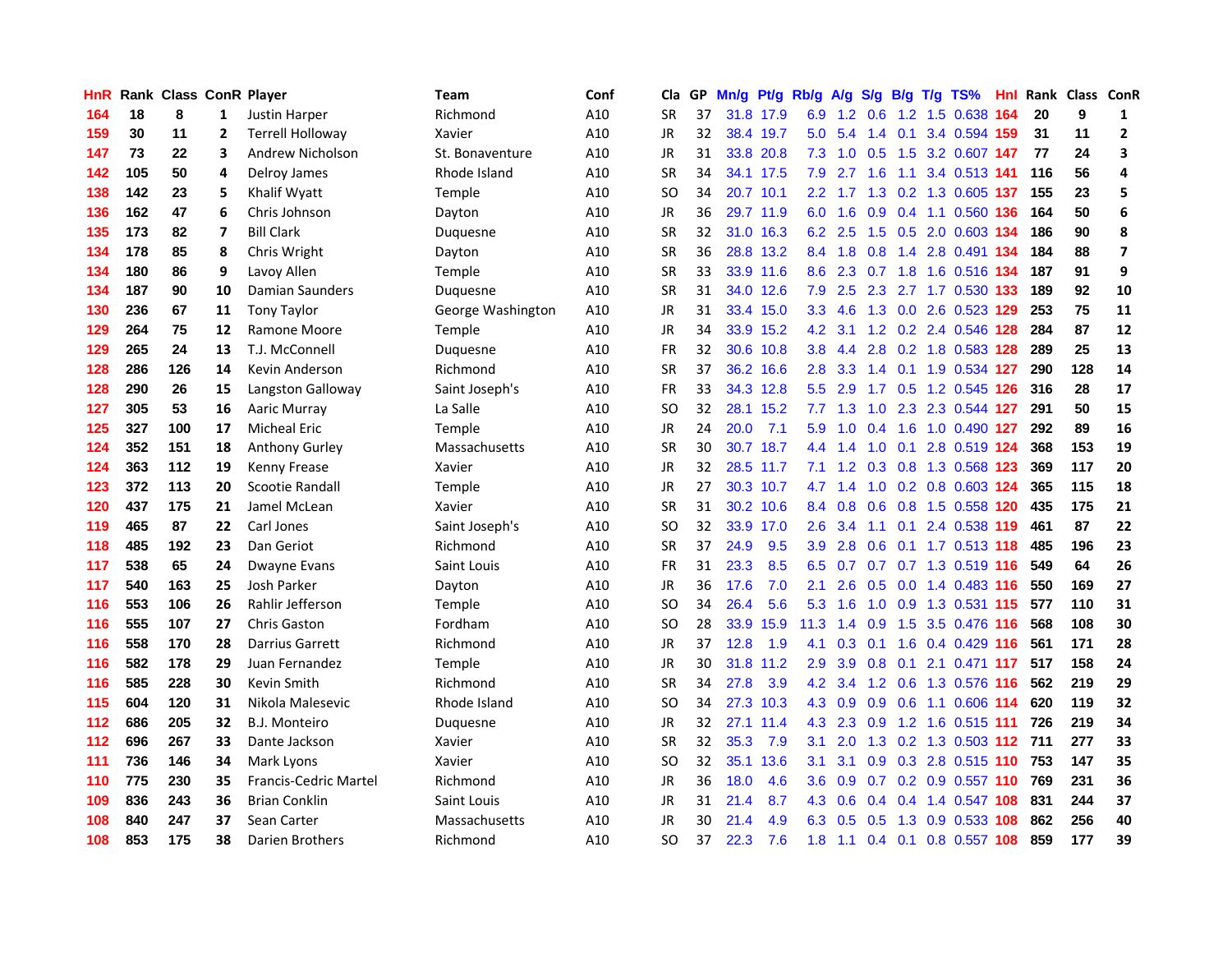| HnR |      | Rank Class ConR Player |    |                       | Team              | Conf | Cla       |    | GP Mn/g | Pt/g      | Rb/g             | A/g            | S/g | B/g             | $T/g$ TS%                 | Hnl. | Rank Class |     | ConR |
|-----|------|------------------------|----|-----------------------|-------------------|------|-----------|----|---------|-----------|------------------|----------------|-----|-----------------|---------------------------|------|------------|-----|------|
| 108 | 871  | 107                    | 39 | Juwan Staten          | Dayton            | A10  | <b>FR</b> | 35 | 29.1    | 8.5       | 2.1              | 5.4            | 0.8 | 0.0             | 2.6 0.423                 | 107  | 876        | 106 | 41   |
| 108 | 875  | 178                    | 40 | Josh Benson           | Dayton            | A10  | SO        | 36 | 17.9    | 5.6       | $3.5^{\circ}$    | 0.4            | 0.4 | 0.4             | 0.8 0.565 107             |      | 886        | 183 | 42   |
| 106 | 927  | 194                    | 41 | Sean Johnson          | Duquesne          | A10  | SO        | 32 | 20.2    | 9.8       | $2.2^{\circ}$    | 1.8            |     |                 | 0.7 0.2 1.8 0.542 105     |      | 961        | 201 | 44   |
| 106 | 928  | 272                    | 42 | Orion Outerbridge     | Rhode Island      | A10  | JR        | 21 | 17.7    | 6.8       | 3.0 <sub>1</sub> | 0.4            |     |                 | 0.1 0.7 0.6 0.592 108     |      | 848        | 249 | 38   |
| 106 | 951  | 199                    | 43 | Dwayne Smith          | George Washington | A10  | <b>SO</b> | 30 | 22.8    | 9.3       | 5.1              |                |     |                 | 1.0 0.9 0.8 1.8 0.454 106 |      | 951        | 199 | 43   |
| 106 | 962  | 356                    | 44 | <b>Phil Jones</b>     | Charlotte         | A10  | <b>SR</b> | 15 | 21.5    | 7.5       | 5.5 <sub>1</sub> | 0.6            |     |                 | 0.4 1.9 1.1 0.595 117     |      | 529        | 210 | 25   |
| 105 | 970  | 126                    | 45 | Mike McCall           | Saint Louis       | A10  | FR        | 31 |         | 29.3 10.4 | 2.1              | 3.0            | 1.0 |                 | 0.1 2.1 0.542 105         |      | 976        | 125 | 46   |
| 105 | 983  | 209                    | 46 | Chris Braswell        | Charlotte         | A10  | SO        | 30 |         | 27.5 11.1 | 6.9              | 1.0            |     |                 | 0.7 0.7 2.5 0.512 103     |      | 1076       | 233 | 50   |
| 105 | 994  | 364                    | 47 | Jerrell Williams      | La Salle          | A10  | <b>SR</b> | 33 | 26.6    | 13.8      | 7.4              | 1.4            | 1.1 |                 | 0.2 3.4 0.508 104         |      | 1011       | 370 | 47   |
| 105 | 1005 | 217                    | 48 | Daniel West           | Rhode Island      | A10  | <b>SO</b> | 19 | 17.4    | 4.4       | $2.2^{\circ}$    | 3.2            | 1.1 | 0.1             | 1.8 0.477 105             |      | 973        | 205 | 45   |
| 105 | 1012 | 134                    | 49 | Raphiael Putney       | Massachusetts     | A10  | <b>FR</b> | 29 | 12.7    | 4.4       | 3.0              | 0.4            | 0.4 |                 | 0.7 0.7 0.520 104         |      | 1024       | 134 | 48   |
| 104 | 1020 | 372                    | 50 | Marquis Jones         | Rhode Island      | A10  | <b>SR</b> | 34 | 34.8    | 11.0      | 3.2 <sub>2</sub> | 3.8            | 1.6 | 0.2             | 2.4 0.522                 | 104  | 1046       | 382 | 49   |
| 103 | 1061 | 231                    | 51 | David Pellom          | George Washington | A10  | SO        | 31 | 25.2    | 6.7       | 5.2              | 1.0            | 1.0 | 0.6             | 1.2 0.546 103             |      | 1080       | 234 | 52   |
| 103 | 1073 | 312                    | 52 | <b>Kyle Cassity</b>   | Saint Louis       | A10  | <b>JR</b> | 31 | 31.5    | 8.4       | 2.3              | 3.4            | 1.0 | 0.1             | 1.4 0.536                 | 103  | 1078       | 315 | 51   |
| 103 | 1094 | 320                    | 53 | <b>Paul Williams</b>  | Dayton            | A10  | JR        | 36 | 26.4    | 8.4       | $2.6\,$          | 1.3            | 0.4 | 0.2             | 1.5 0.559 103             |      | 1099       | 320 | 53   |
| 102 | 1129 | 408                    | 54 | Joseph Katuka         | George Washington | A10  | <b>SR</b> | 31 | 21.3    | 8.1       | 5.0              | 0.5            | 0.7 |                 | 0.9 1.7 0.490 102 1146    |      |            | 417 | 54   |
| 102 | 1151 | 153                    | 55 | C.J. Aiken            | Saint Joseph's    | A10  | <b>FR</b> | 33 | 27.5    | 7.4       | 4.3              | 0.6            | 0.4 |                 | 3.5 1.2 0.526 101         |      | 1202       | 161 | 57   |
| 102 | 1154 | 249                    | 56 | Sampson Carter        | Massachusetts     | A10  | SO        | 30 | 21.6    | 7.0       |                  | 4.3 0.5        |     |                 | 0.8 0.4 1.1 0.502 101     |      | 1193       | 258 | 56   |
| 101 | 1192 | 260                    | 57 | Jamar Briscoe         | Charlotte         | A10  | SO        | 29 | 33.4    | 12.5      | 3.9              | 3.0            |     |                 | 1.5 0.0 3.0 0.516 100     |      | 1268       | 283 | 63   |
| 101 | 1197 | 160                    | 58 | Rob Loe               | Saint Louis       | A10  | FR        | 30 | 17.5    | 6.7       | 3.5              | 0.8            |     |                 | 0.5 0.7 1.7 0.482 101     |      | 1207       | 162 | 58   |
| 101 | 1201 | 161                    | 59 | Matthew Wright        | St. Bonaventure   | A10  | FR        | 31 | 16.2    | 4.7       | 1.9              | 1.6            | 0.8 |                 | 0.1 0.8 0.521 101         |      | 1212       | 163 | 59   |
| 101 | 1209 | 164                    | 60 | Cedrick Lindsay       | Richmond          | A10  | <b>FR</b> | 37 | 16.5    | 4.4       | $1.4^{\circ}$    | 1.6            | 0.5 | 0.1             | 0.9 0.509 101             |      | 1220       | 166 | 60   |
| 100 | 1248 | 364                    | 61 | Jabari Edwards        | George Washington | A10  | JR        | 16 | 15.6    | 2.4       | 3.3 <sub>2</sub> | 0.2            | 0.1 |                 | 2.3 0.3 0.520 102 1154    |      |            | 338 | 55   |
| 100 | 1260 | 445                    | 62 | Ogo Adegboye          | St. Bonaventure   | A10  | SR        | 31 | 39.0    | 11.5      | 3.1              | 4.0            |     |                 | 0.8 0.2 2.7 0.523 100     |      | 1260       | 444 | 61   |
| 100 | 1262 | 446                    | 63 | <b>Will Martell</b>   | Rhode Island      | A10  | SR        | 34 | 21.9    | 6.2       | 5.2              | 0.7            |     |                 | $0.4$ 0.7 1.1 0.507       | -99  | 1281       | 453 | 64   |
| 100 | 1264 | 170                    | 64 | Jordair Jett          | Saint Louis       | A10  | FR        | 31 | 24.1    | 7.5       | 3.1              | 2.4            | 1.4 | 0.4             | 2.5 0.457 100             |      | 1264       | 171 | 62   |
| 99  | 1304 | 457                    | 65 | <b>Devin Searcy</b>   | Dayton            | A10  | <b>SR</b> | 36 | 15.0    | 3.7       | 3.9              | 0.4            | 0.3 | 0.1             | 0.9 0.516                 | 99   | 1306       | 461 | 65   |
| 99  | 1306 | 293                    | 66 | Devon White           | La Salle          | A10  | SO        | 33 | 12.2    | 4.2       | 3.2 <sub>1</sub> | 0.2            | 0.4 | 1.0             | $0.6$ $0.521$             | 99   | 1317       | 296 | 66   |
| 99  | 1309 | 180                    | 67 | <b>Ronald Roberts</b> | Saint Joseph's    | A10  | <b>FR</b> | 33 | 19.5    | 6.4       | 4.7              | 0.4            | 0.3 | 0.6             | 0.9 0.529                 | 98   | 1346       | 184 | 67   |
| 98  | 1345 | 301                    | 68 | Demitrius Conger      | St. Bonaventure   | A10  | SO        | 31 | 35.1    | 10.0      | 5.5 <sub>1</sub> | 2.1            | 0.7 | 0.5             | 2.6 0.586                 | 98   | 1353       | 306 | 68   |
| 98  | 1355 | 389                    | 69 | Michael Davenport     | St. Bonaventure   | A10  | JR        | 31 |         | 31.7 11.1 | 4.9              | 2.2            | 1.1 |                 | 0.4 2.3 0.497             | -98  | 1365       | 389 | 69   |
| 98  | 1359 | 305                    | 70 | Akeem Richmond        | Rhode Island      | A10  | SO        | 34 | 28.3    | 9.3       |                  | $2.4\quad 0.7$ |     |                 | 0.7 0.0 0.7 0.472 97      |      | 1397       | 316 | 70   |
| 97  | 1390 | 401                    | 71 | Derrio Green          | Charlotte         | A10  | JR        | 30 | 35.4    | 13.0      |                  | $3.5$ $3.8$    |     | $1.4 \quad 0.1$ | 3.0 0.468                 | 96   | 1477       | 421 | 74   |
| 97  | 1436 | 200                    | 72 | Mike Talley           | Duquesne          | A10  | FR        | 32 | 22.9    | 6.9       | 1.5              | 2.4            | 0.6 | 0.0             | 1.5 0.538                 | 96   | 1470       | 210 | 73   |
| 97  | 1441 | 203                    | 73 | <b>Tyreek Duren</b>   | La Salle          | A10  | FR        | 33 | 33.8    | 9.8       | 2.8              | 4.4            | 1.9 | 0.3             | 2.7 0.548                 | 96   | 1448       | 203 | 71   |
| 96  | 1446 | 503                    | 74 | Steve Weingarten      | La Salle          | A10  | <b>SR</b> | 33 | 13.7    | 4.7       | 3.2 <sub>1</sub> | 0.4            | 0.4 | 0.1             | 0.7 0.576                 | 96   | 1457       | 507 | 72   |
| 95  | 1501 | 431                    | 75 | Earl Pettis           | La Salle          | A10  | <b>JR</b> | 33 | 26.6    | 9.1       | 4.1              | 2.6            | 1.2 | 0.1             | 2.4 0.523                 | 95   | 1511       | 432 | 76   |
| 95  | 1513 | 216                    | 76 | Nemanja Mikic         | George Washington | A10  | FR        | 31 | 24.1    | 8.1       | $2.7^{\circ}$    |                |     |                 | 0.7 0.4 0.2 1.3 0.594     | 95   | 1519       | 217 | 78   |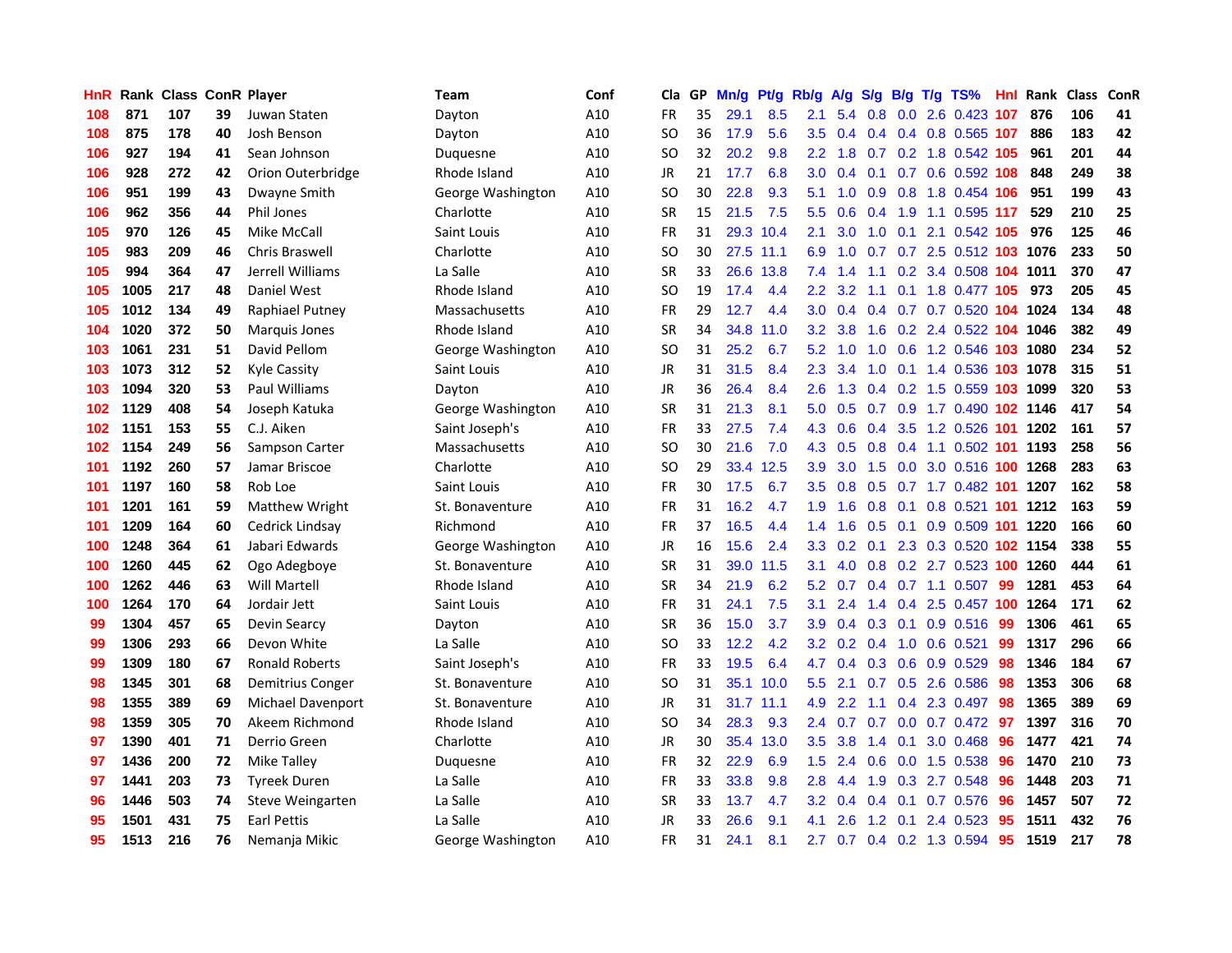| HnR |      | Rank Class ConR Player |     |                           | Team              | Conf | Cla       |    | GP Mn/g | Pt/g      | Rb/g             | A/g             |     |                  | S/g B/g T/g TS%           | Hnl | Rank Class |     | ConR |
|-----|------|------------------------|-----|---------------------------|-------------------|------|-----------|----|---------|-----------|------------------|-----------------|-----|------------------|---------------------------|-----|------------|-----|------|
| 95  | 1523 | 346                    | 77  | <b>Terrell Vinson</b>     | Massachusetts     | A10  | SO.       | 30 | 21.2    | 6.5       | 4.4              | 0.7             | 0.6 | 0.4              | 1.4 0.486                 | 94  | 1537       | 353 | 80   |
| 95  | 1524 | 347                    | 78  | Jeff Robinson             | Xavier            | A10  | <b>SO</b> | 32 | 16.8    | 4.4       | 3.1              | 0.2             |     | $0.4\quad 0.6$   | $0.7$ 0.557               | -95 | 1518       | 345 | 77   |
| 95  | 1545 | 527                    | 79  | <b>Ruben Guillandeaux</b> | La Salle          | A10  | <b>SR</b> | 31 |         | 30.2 12.6 | 2.9              | 2.5             | 0.6 | 0.0              | 2.0 0.519                 | -95 | 1522       | 525 | 79   |
| 94  | 1563 | 532                    | 80  | Andrew Taylor             | Xavier            | A10  | <b>SR</b> | 31 | 10.5    | 2.8       | 1.6              | 0.4             |     |                  | 0.3 0.2 0.5 0.696         | -94 | 1548       | 530 | 81   |
| 94  | 1573 | 359                    | 81  | Javorn Farrell            | Massachusetts     | A10  | <b>SO</b> | 28 | 25.5    | 8.5       | 4.1              | 2.3             |     |                  | 0.8 0.2 2.2 0.425         | -94 | 1560       | 359 | 82   |
| 94  | 1588 | 539                    | 82  | <b>Idris Hilliard</b>     | Saint Joseph's    | A10  | <b>SR</b> | 33 | 31.3    | 8.5       | 4.7              | 1.6             |     |                  | $0.5$ 0.3 1.4 0.563       | -93 | 1619       | 545 | 83   |
| 94  | 1595 | 366                    | 83  | Cody Ellis                | Saint Louis       | A10  | SO.       | 21 | 20.3    | 6.5       | 3.7              | 0.9             |     |                  | $0.5$ $0.3$ 1.0 $0.466$   | 95  | 1483       | 335 | 75   |
| 93  | 1637 | 474                    | 84  | Da'Quan Cook              | St. Bonaventure   | A10  | JR        | 31 | 25.5    | 6.7       | 4.2              | 1.0             |     |                  | 0.6 0.2 1.5 0.557         | 93  | 1637       | 475 | 84   |
| 93  | 1651 | 382                    | 85  | Freddie Riley             | Massachusetts     | A10  | <b>SO</b> | 27 | 18.8    | 8.0       | 1.7              | 0.9             |     |                  | $0.4$ 0.2 1.0 0.458       | 93  | 1642       | 378 | 85   |
| 92  | 1693 | 494                    | 86  | Javarris Barnett          | Charlotte         | A10  | <b>JR</b> | 30 | 28.4    | 8.0       | 5.0              | 0.9             |     |                  | 0.6 0.3 1.7 0.554         | -90 | 1789       | 517 | 91   |
| 92  | 1723 | 499                    | 87  | Aaron Ware                | George Washington | A10  | JR        | 31 | 19.5    | 5.4       | 3.8              | 1.1             |     |                  | 0.3 0.0 1.2 0.476         | -91 | 1731       | 499 | 87   |
| 91  | 1733 | 572                    | 88  | An'Juan Wilderness        | Charlotte         | A10  | <b>SR</b> | 29 | 29.7    | 6.6       | 4.2              | 1.7             | 1.0 | 0.2              | 1.6 0.494                 | 90  | 1798       | 584 | 92   |
| 91  | 1773 | 411                    | 89  | <b>Bryan Bynes</b>        | George Washington | A10  | SO.       | 31 | 24.6    | 6.1       | 2.1              | 1.5             | 0.9 | 0.0              | 1.0 0.470                 | -90 | 1776       | 412 | 90   |
| 90  | 1824 | 588                    | 90  | Gary Correia              | Massachusetts     | A10  | <b>SR</b> | 27 | 27.3    | 4.3       | 1.9              | 3.3             | 0.8 | 0.1              | 1.8 0.473                 | 92  | 1712       | 569 | 86   |
| 90  | 1829 | 423                    | 91  | <b>Marquise Simmons</b>   | St. Bonaventure   | A10  | <b>SO</b> | 22 | 16.2    | 3.9       | 3.6              | 0.6             |     | $0.4 \quad 0.2$  | 0.8 0.515                 | -91 | 1737       | 402 | 88   |
| 89  | 1879 | 440                    | 92  | Cory Remekun              | Saint Louis       | A10  | <b>SO</b> | 31 | 16.1    | 3.9       | $2.5\,$          | 0.7             |     |                  | $0.4$ 0.8 1.2 0.502       | -89 | 1870       | 433 | 93   |
| 88  | 1950 | 309                    | 93  | Joel Wright               | Duquesne          | A10  | FR        | 29 | 10.5    | 3.8       | $2.6^{\circ}$    | 0.4             |     |                  | 0.3 0.3 0.9 0.489         | 88  | 1940       | 308 | 94   |
| 86  | 2034 | 336                    | 94  | Cole Stefan               | La Salle          | A10  | <b>FR</b> | 25 | 13.3    | 4.6       | 1.1              | 0.8             |     |                  | $0.2$ 0.1 0.4 0.537       | -87 | 1970       | 315 | 95   |
| 86  | 2064 | 345                    | 95  | Sam Mills                 | La Salle          | A10  | <b>FR</b> | 32 | 27.6    | 5.4       | 2.7              | 1.7             |     |                  | $0.7$ 0.1 1.3 0.503       | 86  | 2019       | 335 | 97   |
| 85  | 2074 | 641                    | 96  | <b>Brenton Butler</b>     | Fordham           | A10  | <b>SR</b> | 27 |         | 35.7 14.6 | $2.3\phantom{0}$ | 3.4             |     |                  | $0.6$ $0.0$ 2.6 $0.488$   | -85 | 2085       | 647 | 100  |
| 85  | 2075 | 609                    | 97  | Jamal Wilson              | Rhode Island      | A10  | JR        | 17 | 19.6    | 5.1       | 3.6              | 1.1             |     |                  | $0.7$ $0.1$ $1.1$ $0.442$ | 91  | 1745       | 503 | 89   |
| 85  | 2094 | 614                    | 98  | Luke Fabrizius            | Dayton            | A10  | <b>JR</b> | 30 | 11.1    | 3.8       | 1.1              | 0.2             |     | $0.2 \quad 0.1$  | 0.4 0.507                 | 86  | 2014       | 588 | 96   |
| 85  | 2121 | 360                    | 99  | <b>Branden Frazier</b>    | Fordham           | A10  | <b>FR</b> | 27 | 34.5    | 11.0      | 2.6              | 3.3             |     | $0.6 \quad 0.1$  | 2.5 0.498                 | 85  | 2116       | 359 | 101  |
| 85  | 2123 | 361                    | 100 | Marvin Dominique          | Fordham           | A10  | FR        | 20 | 19.6    | 4.5       | 5.6              | 0.3             |     |                  | $0.5$ $0.5$ 1.0 $0.446$   | 84  | 2132       | 365 | 102  |
| 84  | 2127 | 489                    | 101 | Ki Sherrill               | Charlotte         | A10  | SO.       | 20 | 23.1    | 6.5       | 3.7              | 0.3             |     | $0.5 \quad 0.8$  | 1.4 0.510                 | 86  | 2031       | 467 | 98   |
| 84  | 2133 | 624                    | 102 | <b>Alberto Estwick</b>    | Fordham           | A10  | <b>JR</b> | 28 | 31.6    | 10.1      | 3.9              | 2.0             | 0.5 |                  | 0.2 1.7 0.496             | -84 | 2141       | 625 | 103  |
| 84  | 2175 | 669                    | 103 | <b>Charles Dewhurst</b>   | Charlotte         | A10  | <b>SR</b> | 14 | 19.9    | 1.9       | 4.8              | 1.1             | 0.6 | 0.6              | 1.0 0.426                 | 86  | 2047       | 639 | 99   |
| 83  | 2182 | 643                    | 104 | Kervin Bristol            | Fordham           | A10  | JR        | 28 | 23.1    | 3.8       | 6.8              | 0.4             | 0.1 | 1.9              | 0.8 0.438                 | 83  | 2188       | 643 | 107  |
| 83  | 2192 | 498                    | 105 | T.J. DiLeo                | Temple            | A10  | <b>SO</b> | 33 | 13.0    | 2.2       | 1.2 <sub>1</sub> | 0.8             | 0.7 | 0.1              | $0.5$ 0.441               | 83  | 2183       | 498 | 105  |
| 82  | 2260 | 396                    | 106 | Aaron Brown               | Temple            | A10  | <b>FR</b> | 29 | 9.9     | 3.3       | 1.0 <sub>1</sub> | 0.4             |     |                  | $0.2$ 0.0 0.3 0.457       | -83 | 2186       | 375 | 106  |
| 80  | 2358 | 524                    | 107 | <b>Christian Salecich</b> | Saint Louis       | A10  | <b>SO</b> | 31 | 14.1    | 2.3       | 1.1 <sup>1</sup> | 1.0             |     |                  | $0.5$ $0.2$ $0.5$ $0.473$ | -80 | 2361       | 525 | 108  |
| 78  | 2399 | 535                    | 108 | Gokhan Sirin              | Charlotte         | A10  | <b>SO</b> | 29 | 11.3    | 3.3       | 1.2 <sub>1</sub> | 0.2             |     |                  | $0.2$ $0.2$ $0.7$ $0.608$ | -77 | 2445       | 547 | 112  |
| 77  | 2424 | 545                    | 109 | <b>Ryan Brooks</b>        | Rhode Island      | A10  | <b>SO</b> | 27 | 10.8    | 1.7       | 1.7              | 0.3             |     |                  | $0.2$ 0.6 0.4 0.484       | -79 | 2386       | 530 | 109  |
| 77  | 2452 | 714                    | 110 | <b>Eric Evans</b>         | Duquesne          | A10  | JR        | 22 | 18.1    | 4.9       | 1.7 <sup>2</sup> | 1.5             | 0.7 |                  | 0.0 1.3 0.472             | 83  | 2171       | 638 | 104  |
| 75  | 2506 | 469                    | 111 | Daryus Quarles            | Saint Joseph's    | A10  | <b>FR</b> | 33 | 20.5    | 5.1       | 2.6              | 1.0             | 0.2 |                  | 0.3 0.8 0.381             | 75  | 2544       | 474 | 115  |
| 74  | 2534 | 477                    | 112 | Lamount Samuell           | Fordham           | A10  | FR        | 14 | 23.1    | 6.2       | 2.8              | 2.5             | 1.1 | 0.1              | 2.4 0.444                 | -79 | 2405       | 434 | 110  |
| 74  | 2545 | 756                    | 113 | <b>Ben Eaves</b>          | Rhode Island      | A10  | <b>SR</b> | 31 | 12.4    | 3.1       | 2.5              | 0.4             | 0.1 | 0.3 <sub>2</sub> | $0.5$ 0.427               | 75  | 2534       | 758 | 113  |
| 74  | 2549 | 573                    |     | 114 Justin Crosgile       | Saint Joseph's    | A10  | <b>SO</b> | 19 | 15.1    | 4.8       |                  | $2.2 \quad 1.1$ |     |                  | $0.5$ $0.0$ 1.4 $0.438$   | 78  | 2429       | 543 | 111  |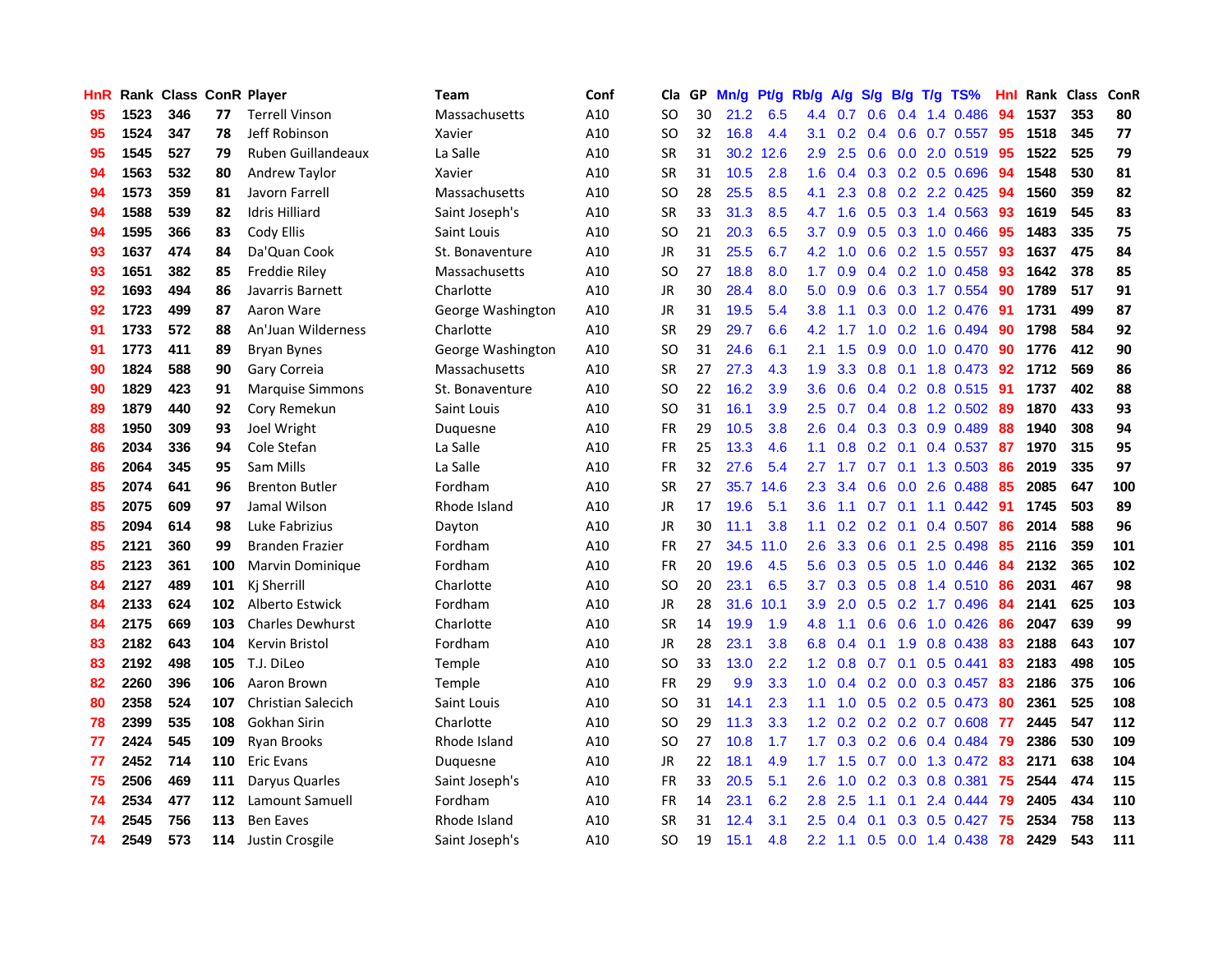| HnR |      |     |     | <b>Rank Class ConR Player</b> | Team                  | Conf       | Cla           |    | GP Mn/g   | Pt/g      | Rb/g              | A/g             | S/g           | B/g | $T/g$ TS%                 | Hnl. | Rank Class   |              | ConR                    |
|-----|------|-----|-----|-------------------------------|-----------------------|------------|---------------|----|-----------|-----------|-------------------|-----------------|---------------|-----|---------------------------|------|--------------|--------------|-------------------------|
| 74  | 2560 | 577 | 115 | Matt Kavanaugh                | Dayton                | A10        | SO            | 32 | 9.2       | 1.9       | $2.3\phantom{0}$  | 0.2             | 0.1           | 0.2 | 0.8 0.477                 | -75  | 2538         | 569          | 114                     |
| 72  | 2609 | 496 | 116 | <b>Brandon Spearman</b>       | Dayton                | A10        | FR            | 36 | 10.9      | 2.5       |                   | $1.2 \quad 0.5$ | 0.3           | 0.1 | 0.4 0.416                 | -72  | 2627         | 499          | 116                     |
| 68  | 2704 | 786 | 117 | Paul Eckerle                  | Saint Louis           | A10        | <b>SR</b>     | 27 | 10.5      | 2.5       |                   | $0.4 \quad 0.4$ | 0.1           |     | $0.0$ $0.5$ $0.648$       | 70   | 2685         | 783          | 117                     |
| 67  | 2733 | 793 | 118 | Hashim Bailey                 | Massachusetts         | A10        | <b>SR</b>     | 29 | 10.0      | 1.7       |                   |                 |               |     | 2.5 0.2 0.1 0.2 0.5 0.446 | -67  | 2734         | 793          | 118                     |
| 65  | 2768 | 805 | 119 | Matt Hill                     | Massachusetts         | A10        | <b>JR</b>     | 26 | 9.5       | 0.8       |                   |                 |               |     | 1.4 0.3 0.5 0.3 0.5 0.400 | 66   | 2757         | 804          | 119                     |
| 64  | 2789 | 551 | 120 | Devin Oliver                  | Dayton                | A10        | FR            | 32 | 9.5       | 1.4       | $2.3^{\circ}$     | 0.5             |               |     | $0.3$ 0.0 0.6 0.349       | 65   | 2774         | 545          | 120                     |
| 63  | 2806 | 811 | 121 | Charoy Bentley                | Saint Joseph's        | A10        | <b>SR</b>     | 27 | 13.4      | 3.1       | 1.2 <sub>1</sub>  | 1.3             |               |     | $0.3$ 0.0 1.1 0.444       | 65   | 2778         | 805          | 121                     |
| 171 | 9    | 5   | 1   | Nolan Smith                   | Duke                  | ACC        | SR            | 37 | 34.0      | 20.6      | 4.5               | 5.1             | 1.2           |     | 0.1 3.2 0.559 169         |      | 11           | 6            | $\mathbf{2}$            |
| 161 | 25   | 8   | 2   | Tyler Zeller                  | North Carolina        | <b>ACC</b> | JR            | 37 |           | 28.1 15.7 | 7.2               | 0.6             |               |     | 0.7 1.2 1.4 0.593         | 160  | 28           | 9            | 4                       |
| 160 | 28   | 10  | 3   | Reggie Jackson                | <b>Boston College</b> | ACC        | JR            | 34 |           | 34.1 18.2 | 4.3               | 4.5             | 1.1           |     | 0.5 2.4 0.614             | 159  | 30           | 10           | 5                       |
| 160 | 29   | 14  | 4   | Jerai Grant                   | Clemson               | ACC        | <b>SR</b>     | 34 |           | 27.1 12.4 | 6.7               | 0.8             | 1.0           |     | 2.3 1.5 0.601             | 159  | 32           | 15           | 6                       |
| 156 | 38   | 12  | 5   | Iman Shumpert                 | Georgia Tech          | ACC        | JR            | 31 |           | 32.0 17.3 | 5.9               | 3.5             | 2.7           |     | 0.2 2.3 0.513 155         |      | 41           | 12           | $\overline{\mathbf{z}}$ |
| 154 | 42   | 8   | 6   | John Henson                   | North Carolina        | <b>ACC</b> | <sub>SO</sub> | 37 |           | 26.7 11.7 | 10.1              | 0.8             | 0.6           |     | 3.2 2.1 0.498             | 153  | 45           | 8            | 8                       |
| 152 | 46   | 9   | 7   | Reggie Johnson                | Miami (FL)            | <b>ACC</b> | <sub>SO</sub> | 36 |           | 26.0 11.9 | 9.6               | 0.9             | 0.6           |     | 1.3 1.9 0.607 152         |      | 49           | 9            | 9                       |
| 152 | 49   | 16  | 8   | <b>Bernard James</b>          | Florida St.           | <b>ACC</b> | <b>JR</b>     | 34 | 21.1      | 8.6       | 5.9               | 0.2             | 0.9           |     | 2.4 1.5 0.619 150         |      | 58           | 17           | 10                      |
| 151 | 54   | 25  | 9   | Derwin Kitchen                | Florida St.           | ACC        | <b>SR</b>     | 34 |           | 30.6 10.4 | 5.8               | 3.6             | 1.6           |     | 0.1 2.0 0.582 149         |      | 62           | 30           | 12                      |
| 150 | 58   | 4   | 10  | Kyrie Irving                  | Duke                  | ACC        | FR            | 11 |           | 27.5 17.5 |                   | $3.4$ 4.3       |               |     | 1.5 0.5 2.5 0.688 193     |      | $\mathbf{2}$ | $\mathbf{1}$ | $\mathbf{1}$            |
| 146 | 79   | 39  | 11  | <b>Malcolm Delaney</b>        | Virginia Tech         | <b>ACC</b> | <b>SR</b>     | 34 |           | 38.2 18.7 | 3.5               | 4.0             |               |     | 1.6 0.2 3.0 0.580 144     |      | 98           | 47           | 13                      |
| 145 | 93   | 28  | 12  | Chris Singleton               | Florida St.           | <b>ACC</b> | JR            | 28 |           | 29.1 13.1 | 6.8               |                 |               |     | 1.2 2.0 1.5 2.2 0.526 149 |      | 61           | 19           | 11                      |
| 144 | 95   | 14  | 13  | Jordan Williams               | Maryland              | ACC        | SO            | 33 |           | 32.5 16.9 | 11.8              | 0.6             |               |     | 0.7 1.4 1.6 0.546 144     |      | 101          | 14           | 14                      |
| 136 | 158  | 75  | 14  | Demontez Stitt                | Clemson               | ACC        | <b>SR</b>     | 32 |           | 34.2 14.5 | 4.3               | 3.3             |               |     | 1.4 0.4 2.1 0.539 137     |      | 158          | 74           | 15                      |
| 136 | 159  | 25  | 15  | <b>Mason Plumlee</b>          | <b>Duke</b>           | ACC        | <b>SO</b>     | 37 | 25.9      | 7.2       | 8.4               | 1.6             | 0.9           |     | 1.7 1.9 0.563 134         |      | 181          | 27           | 17                      |
| 136 | 169  | 14  | 16  | <b>Harrison Barnes</b>        | North Carolina        | <b>ACC</b> | <b>FR</b>     | 37 | 29.4      | 15.7      | 5.8               | 1.4             |               |     | 0.7 0.4 1.9 0.519 135     |      | 176          | 14           | 16                      |
| 135 | 175  | 83  | 17  | Kyle Singler                  | Duke                  | ACC        | <b>SR</b>     | 37 | 34.8 16.9 |           | 6.8               | 1.6             | 0.9           |     | 0.3 1.9 0.533 133         |      | 196          | 96           | 18                      |
| 134 | 182  | 29  | 18  | Ryan Kelly                    | <b>Duke</b>           | ACC        | SΟ            | 37 | 20.1      | 6.6       | 3.7               | 0.8             | 0.7           |     | 1.4 0.8 0.599 132         |      | 211          | 34           | 21                      |
| 133 | 190  | 92  | 19  | Jeff Allen                    | Virginia Tech         | ACC        | SR            | 34 |           | 32.3 13.4 | 9.7               | 1.8             | 1.3           | 0.7 | 2.9 0.533 132             |      | 210          | 100          | 20                      |
| 133 | 193  | 16  | 20  | Kendall Marshall              | North Carolina        | ACC        | <b>FR</b>     | 37 | 24.6      | 6.2       | 2.1               | 6.2             | 1.1           | 0.1 | 2.5 0.513 132             |      | 198          | 16           | 19                      |
| 132 | 205  | 32  | 21  | Seth Curry                    | Duke                  | <b>ACC</b> | SO            | 37 | 25.0      | 9.0       | 1.8               | 2.0             | 1.4           | 0.1 | 0.9 0.591 130             |      | 237          | 40           | 23                      |
| 130 | 235  | 110 | 22  | Corey Raji                    | <b>Boston College</b> | <b>ACC</b> | <b>SR</b>     | 32 | 27.8 12.1 |           | 6.7               | 1.6             | 0.5           |     | 0.2 1.0 0.570 131         |      | 229          | 107          | 22                      |
| 130 | 248  | 43  | 23  | <b>Richard Howell</b>         | <b>NC State</b>       | ACC        | SO            | 30 | 18.2      | 7.4       | 6.5               | 0.9             |               |     | 0.8 0.5 1.0 0.545 129     |      | 254          | 42           | 24                      |
| 128 | 281  | 123 | 24  | Joe Trapani                   | <b>Boston College</b> | ACC        | <b>SR</b>     | 34 |           | 29.9 14.8 | 7.0               | 1.8             |               |     | 0.7 0.8 1.9 0.521 127     |      | 296          | 130          | 25                      |
| 125 | 335  | 103 | 25  | Malcolm Grant                 | Miami (FL)            | ACC        | JR            | 36 |           | 32.4 14.8 | 1.8 <sup>°</sup>  | 3.2             |               |     | 0.9 0.0 2.6 0.592 125     |      | 349          | 109          | 26                      |
| 124 | 354  | 109 | 26  | Andre Young                   | Clemson               | <b>ACC</b> | <b>JR</b>     | 34 |           | 32.3 11.1 | 2.6               | 3.0             | $1.4^{\circ}$ |     | 0.1 1.2 0.549 123         |      | 370          | 118          | 27                      |
| 124 | 366  | 156 | 27  | <b>Mike Scott</b>             | Virginia              | <b>ACC</b> | <b>SR</b>     | 10 |           | 33.7 15.9 | 10.2 <sub>1</sub> | 1.6             | 0.3           |     | 0.7 2.4 0.570 162         |      | 26           | 13           | 3                       |
| 124 | 369  | 64  | 28  | Glen Rice Jr.                 | Georgia Tech          | ACC        | <b>SO</b>     | 31 |           | 28.5 12.8 | 5.6               | 2.5             | 1.5           |     | 0.4 2.3 0.499 123         |      | 387          | 71           | 28                      |
| 123 | 380  | 70  | 29  | <b>Andre Dawkins</b>          | <b>Duke</b>           | ACC        | <b>SO</b>     | 37 | 21.0      | 8.1       | 1.9               | 0.6             | 0.6           | 0.1 | 0.8 0.649                 | -121 | 409          | 75           | 30                      |
| 122 | 403  | 43  | 30  | Okaro White                   | Florida St.           | ACC        | FR            | 34 | 16.5      | 6.6       | 3.1               | 0.5             | 0.7           | 0.4 | 1.3 0.548                 | 120  | 430          | 49           | 34                      |
| 122 | 404  | 76  | 31  | <b>Dexter Strickland</b>      | North Carolina        | ACC        | <b>SO</b>     | 37 | 27.0      | 7.5       | 3.1               |                 |               |     | 2.2 1.2 0.0 1.5 0.523 121 |      | 417          | 80           | 33                      |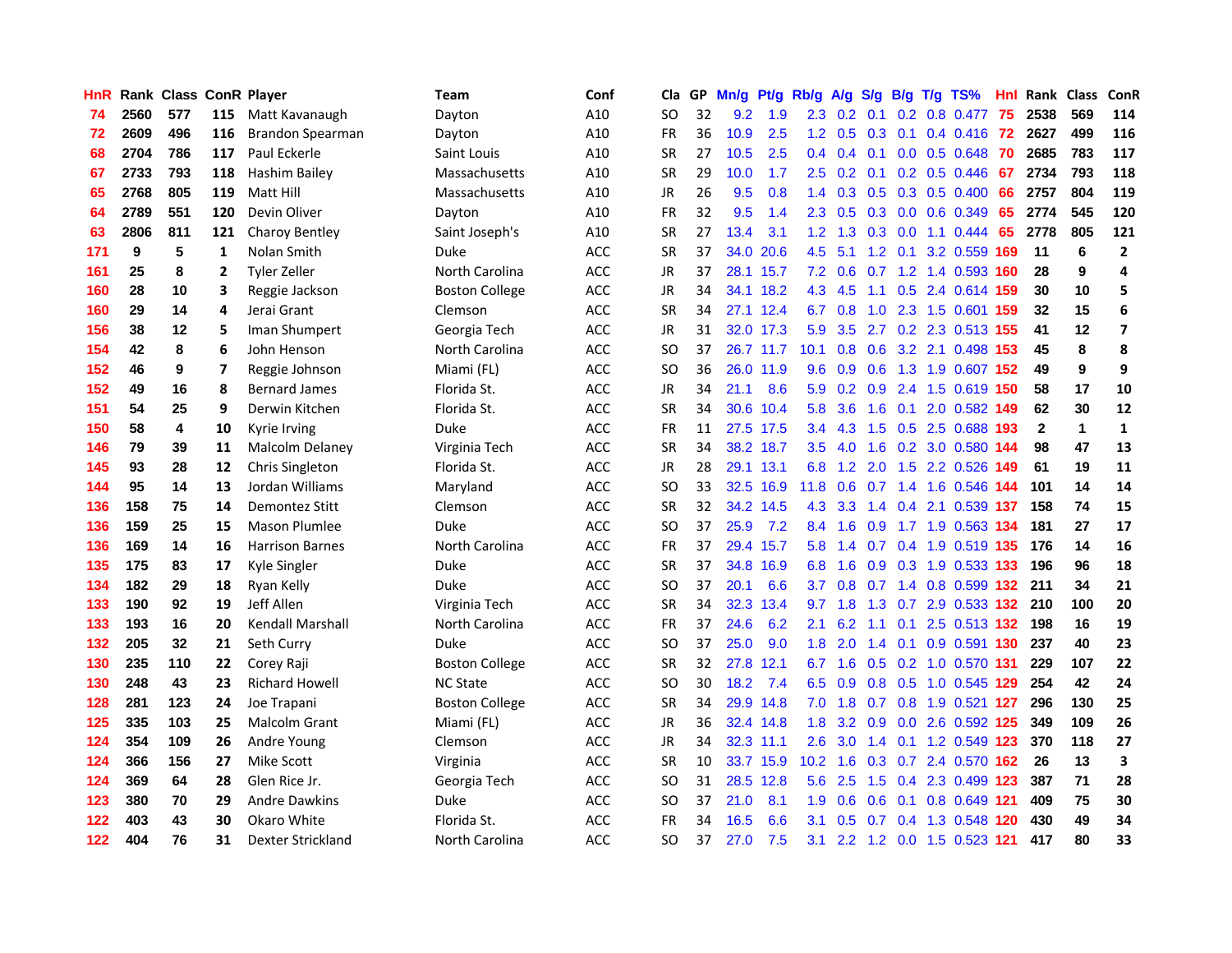| HnR. |      | <b>Rank Class ConR Player</b> |    |                        | Team                  | Conf       | Cla           |    | GP Mn/g Pt/g |           | Rb/g             | <b>A/g</b>      |                 |     | S/g B/g T/g TS%                    | Hnl | Rank Class |     | ConR |
|------|------|-------------------------------|----|------------------------|-----------------------|------------|---------------|----|--------------|-----------|------------------|-----------------|-----------------|-----|------------------------------------|-----|------------|-----|------|
| 122  | 409  | 80                            | 32 | <b>Durand Scott</b>    | Miami (FL)            | ACC        | SO            | 36 |              | 32.8 13.6 | 4.2              | 3.1             | $1.2^{\circ}$   | 0.1 | 2.8 0.548                          | 121 | 414        | 78  | 31   |
| 121  | 415  | 46                            | 33 | <b>Terrell Stoglin</b> | Maryland              | ACC        | <b>FR</b>     | 33 |              | 21.5 11.4 | 1.3              | 3.3             | 0.8             | 0.1 | 2.3 0.563 121                      |     | 416        | 45  | 32   |
| 121  | 416  | 124                           | 34 | Miles Plumlee          | <b>Duke</b>           | <b>ACC</b> | <b>JR</b>     | 37 | 16.7         | 4.8       | 4.9              | 0.4             | 0.6             | 0.5 | 0.9 0.530 119                      |     | 448        | 134 | 36   |
| 121  | 418  | 47                            | 35 | Reggie Bullock         | North Carolina        | <b>ACC</b> | <b>FR</b>     | 27 | 14.5         | 6.1       | 2.8              | 0.6             |                 |     | 0.7 0.1 0.5 0.460 122              |     | 405        | 42  | 29   |
| 120  | 453  | 55                            | 36 | <b>Travis McKie</b>    | Wake Forest           | ACC        | FR            | 32 |              | 31.1 13.0 |                  |                 | 7.7 1.0 0.9     |     | 1.0 2.0 0.562 118                  |     | 491        | 59  | 39   |
| 119  | 467  | 57                            | 37 | C.J. Leslie            | <b>NC State</b>       | ACC        | FR            | 30 |              | 24.6 11.0 | 7.2              | 0.8             | 0.6             |     | 1.3 1.7 0.465 119                  |     | 472        | 55  | 37   |
| 119  | 476  | 189                           | 38 | Adrian Bowie           | Maryland              | ACC        | <b>SR</b>     | 33 | 24.8         | 8.8       | 3.0 <sub>1</sub> | 3.5             |                 |     | 1.1 0.2 1.8 0.573 118              |     | 475        | 192 | 38   |
| 118  | 478  | 190                           | 39 | Mustapha Farrakhan     | Virginia              | <b>ACC</b> | <b>SR</b>     | 31 |              | 30.8 13.5 | 2.8 <sub>1</sub> | 1.8             |                 |     | 0.7 0.3 2.2 0.549 115              |     | 583        | 225 | 43   |
| 118  | 499  | 94                            | 40 | Erick Green            | Virginia Tech         | <b>ACC</b> | <sub>SO</sub> | 32 |              | 30.9 11.6 | 2.3              | 2.7             | 1.8             |     | 0.3 1.2 0.499 117                  |     | 528        | 95  | 40   |
| 118  | 513  | 63                            | 41 | Joe Harris             | Virginia              | <b>ACC</b> | <b>FR</b>     | 31 |              | 29.4 10.4 | 4.4              | 1.3             | 0.9             |     | 0.4 1.6 0.567 114                  |     | 610        | 68  | 45   |
| 117  | 544  | 209                           | 42 | <b>Tracy Smith</b>     | <b>NC State</b>       | ACC        | <b>SR</b>     | 21 |              | 27.7 14.0 | 5.7              | 0.9             | 0.5             |     | 0.6 1.7 0.532 120                  |     | 434        | 174 | 35   |
| 116  | 578  | 112                           | 43 | Leslie McDonald        | North Carolina        | ACC        | <b>SO</b>     | 36 | 15.7         | 7.0       | 2.1              | 0.6             | 0.5             | 0.1 | 0.8 0.520 115                      |     | 579        | 111 | 42   |
| 116  | 586  | 180                           | 44 | <b>Tanner Smith</b>    | Clemson               | ACC        | JR            | 32 | 29.3         | 7.8       | $3.5^{\circ}$    | 2.8             | 1.3             |     | 0.3 1.9 0.533 116                  |     | 576        | 178 | 41   |
| 115  | 598  | 116                           | 45 | <b>Milton Jennings</b> | Clemson               | <b>ACC</b> | SO            | 34 | 20.1         | 8.3       | 5.2              | 0.6             | 0.6             |     | 0.4 1.9 0.504 114                  |     | 614        | 116 | 46   |
| 115  | 599  | 117                           | 46 | Michael Snaer          | Florida St.           | <b>ACC</b> | SO            | 34 | 28.6         | 8.8       | 2.7              | 2.2             | 0.9             |     | 0.2 2.5 0.510 114                  |     | 642        | 126 | 49   |
| 114  | 615  | 236                           | 47 | Josh Southern          | <b>Boston College</b> | <b>ACC</b> | <b>SR</b>     | 33 | 18.5         | 6.6       | 3.8 <sub>2</sub> | 1.5             |                 |     | 0.2 0.4 1.2 0.611 114              |     | 640        | 247 | 48   |
| 114  | 616  | 189                           | 48 | Sammy Zeglinski        | Virginia              | ACC        | JR            | 24 | 25.6         | 7.8       | 3.1              | 2.3             |                 |     | 1.3 0.2 1.2 0.492 114              |     | 635        | 198 | 47   |
| 113  | 656  | 135                           | 49 | Devin Booker           | Clemson               | <b>ACC</b> | SO            | 34 | 24.3         | 8.1       |                  |                 |                 |     | 5.5 0.7 0.6 0.4 1.6 0.518 113      |     | 683        | 137 | 50   |
| 113  | 665  | 198                           | 50 | Deividas Dulkys        | Florida St.           | <b>ACC</b> | JR            | 33 | 25.1         | 7.3       | 2.8              | 1.2             |                 |     | 1.3 0.5 1.4 0.485 112              |     | 693        | 209 | 51   |
| 112  | 692  | 266                           | 51 | Cliff Tucker           | Maryland              | <b>ACC</b> | <b>SR</b>     | 33 | 23.9         | 9.6       | 3.5              |                 |                 |     | 2.2 0.8 0.3 1.6 0.521 112 701      |     |            | 272 | 52   |
| 112  | 697  | 268                           | 52 | Dino Gregory           | Maryland              | ACC        | <b>SR</b>     | 33 | 29.4         | 9.1       | 5.8              | 0.8             | 0.8             |     | 1.3 1.1 0.545 112                  |     | 706        | 275 | 53   |
| 111  | 721  | 84                            | 53 | <b>Ryan Harrow</b>     | <b>NC State</b>       | ACC        | <b>FR</b>     | 29 | 23.0         | 9.3       | 1.9              | 3.3             |                 |     | 0.8 0.1 1.8 0.476 111              |     | 744        | 86  | 54   |
| 111  | 724  | 280                           | 54 | <b>Terrell Bell</b>    | Virginia Tech         | <b>ACC</b> | <b>SR</b>     | 34 | 32.2         | 6.9       | 5.6              | 1.9             | 0.8             | 0.9 | 1.4 0.563 110                      |     | 767        | 297 | 56   |
| 111  | 725  | 281                           | 55 | <b>Biko Paris</b>      | <b>Boston College</b> | <b>ACC</b> | <b>SR</b>     | 33 |              | 31.3 10.3 | $2.2\phantom{0}$ | 3.5             | 0.8             | 0.1 | 1.9 0.587 110                      |     | 747        | 288 | 55   |
| 110  | 786  | 234                           | 56 | Victor Davila          | Virginia Tech         | ACC        | JR            | 34 | 31.5         | 7.4       | 5.1              | 0.9             | 0.2             |     | 1.2 1.4 0.545 108                  |     | 832        | 245 | 58   |
| 109  | 811  | 98                            | 57 | Lorenzo Brown          | <b>NC State</b>       | ACC        | <b>FR</b>     | 31 | 28.8         | 9.3       | 3.7              | 3.7             | 1.3             | 0.4 | 2.3 0.486 108                      |     | 835        | 102 | 59   |
| 109  | 821  | 100                           | 58 | Pe'Shon Howard         | Maryland              | ACC        | <b>FR</b>     | 33 | 18.5         | 5.4       | 1.7 <sup>2</sup> | 3.2             | 0.8             |     | 0.1 1.7 0.530 109                  |     | 808        | 98  | 57   |
| 108  | 846  | 173                           | 59 | Scott Wood             | <b>NC State</b>       | <b>ACC</b> | <b>SO</b>     | 31 | 31.3         | 9.7       | 2.6              | 1.4             | 0.9             |     | 0.5 0.9 0.619 107                  |     | 882        | 182 | 60   |
| 108  | 872  | 256                           | 60 | Larry Drew             | North Carolina        | <b>ACC</b> | JR            | 21 | 22.8         | 4.4       | $2.3^{\circ}$    | 3.9             | 1.1             | 0.0 | 1.8 0.458 115                      |     | 587        | 182 | 44   |
| 107  | 879  | 334                           | 61 | <b>Adrian Thomas</b>   | Miami (FL)            | <b>ACC</b> | <b>SR</b>     | 36 | 27.6         | 9.1       | 3.7              | 0.8             | $0.4 \quad 0.1$ |     | 1.1 0.566 107                      |     | 894        | 336 | 62   |
| 107  | 880  | 258                           | 62 | Sean Mosley            | Maryland              | ACC        | JR            | 33 | 24.6         | 8.1       | 3.8 <sub>1</sub> | $2.2^{\circ}$   |                 |     | 1.2 0.3 1.9 0.488 107              |     | 884        | 263 | 61   |
| 107  | 910  | 268                           | 63 | Julian Gamble          | Miami (FL)            | ACC        | JR            | 36 | 15.2         | 4.0       |                  | $3.4 \quad 0.5$ |                 |     | 0.4 0.8 0.9 0.565 106              |     | 918        | 271 | 63   |
| 107  | 913  | 191                           | 64 | Garrius Adams          | Miami (FL)            | <b>ACC</b> | <sub>SO</sub> | 36 | 28.2         | 7.3       | 3.7              | 1.8             |                 |     | 1.0 0.2 1.7 0.495 106              |     | 921        | 193 | 64   |
| 107  | 921  | 193                           | 65 | Manny Atkins           | Virginia Tech         | <b>ACC</b> | <sub>SO</sub> | 33 | 13.3         | 4.9       | 2.0              |                 | $0.2 \quad 0.5$ |     | 0.0 0.6 0.573 105                  |     | 962        | 202 | 65   |
| 106  | 955  | 351                           | 66 | <b>Maurice Miller</b>  | Georgia Tech          | ACC        | <b>SR</b>     | 31 | 20.2         | 6.0       | 2.2              | 2.4             | 1.4             |     | 0.0 1.6 0.537 105                  |     | 977        | 358 | 66   |
| 104  | 1026 | 220                           | 67 | Jontel Evans           | Virginia              | ACC        | <b>SO</b>     | 31 | 27.3         | 5.7       | 2.4              | 3.5             | 1.3             | 0.1 | 1.9 0.428                          |     | 102 1165   | 251 | 72   |
| 104  | 1036 | 301                           | 68 | <b>Assane Sene</b>     | Virginia              | ACC        | JR            | 31 | 22.5         | 5.1       | 5.5              | 0.1             | 0.3             | 1.3 | 1.1 0.534                          | 101 | 1175       | 343 | 74   |
| 104  | 1051 | 381                           | 69 | Gary Clark             | <b>Wake Forest</b>    | <b>ACC</b> | <b>SR</b>     | 32 |              | 26.7 10.9 |                  |                 |                 |     | 2.2 1.6 0.9 0.2 1.7 0.651 102 1115 |     |            | 406 | 69   |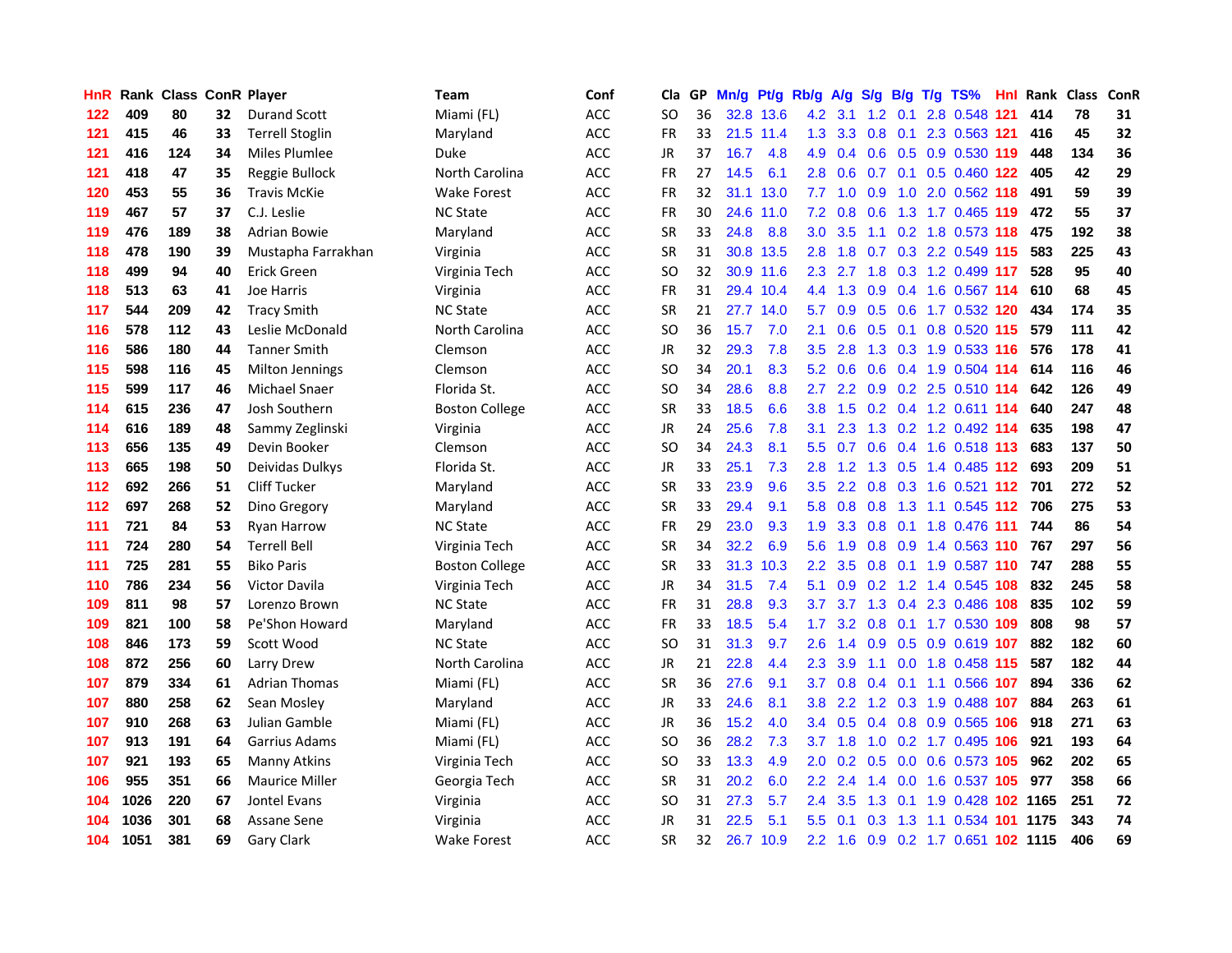| <b>HnR</b> |      | Rank Class ConR Player |     |                          | Team                  | Conf       | Cla           |    | GP Mn/g |           | Pt/g Rb/g        | A/g             |     |                 | S/g B/g T/g TS%                       | Hnl | Rank Class |     | ConR |
|------------|------|------------------------|-----|--------------------------|-----------------------|------------|---------------|----|---------|-----------|------------------|-----------------|-----|-----------------|---------------------------------------|-----|------------|-----|------|
| 103        | 1093 | 394                    | 70  | Justin Knox              | North Carolina        | ACC        | <b>SR</b>     | 37 | 14.4    | 4.6       | 3.2              | 0.4             | 0.2 | 0.3             | 1.1 0.550                             | 102 | 1125       | 410 | 70   |
| 103        | 1112 | 324                    | 71  | Xavier Gibson            | Florida St.           | ACC        | <b>JR</b>     | 25 | 14.0    | 4.7       | 3.7              | 0.4             | 0.1 | 0.8             | 1.3 0.455 104 1048                    |     |            | 306 | 67   |
| 102        | 1167 | 156                    | 72  | K.T. Harrell             | Virginia              | ACC        | FR            | 31 | 22.2    | 8.0       | 2.1              | 0.8             |     | $0.3 \quad 0.1$ | 0.9 0.501                             | -99 | 1296       | 177 | 77   |
| 101        | 1182 | 159                    | 73  | <b>Cliff Palsson</b>     | Maryland              | <b>ACC</b> | <b>FR</b>     | 32 | 10.1    | 2.8       | 2.1              | 0.8             |     | $0.3 \quad 0.1$ | 0.6 0.578 101 1171                    |     |            | 157 | 73   |
| 101        | 1213 | 351                    | 74  | Luke Loucks              | Florida St.           | <b>ACC</b> | JR            | 34 | 14.8    | 2.9       | 1.8              | 2.2             |     |                 | 0.6 0.1 1.6 0.500 99                  |     | 1272       | 369 | 75   |
| 100        | 1268 | 449                    | 75  | Javier Gonzalez          | <b>NC State</b>       | ACC        | <b>SR</b>     | 31 | 19.4    | 5.5       | 1.6 <sup>°</sup> | 2.3             |     |                 | 0.8 0.0 1.3 0.476                     | -99 | 1287       | 456 | 76   |
| 99         | 1287 | 177                    | 76  | lan Miller               | Florida St.           | <b>ACC</b> | <b>FR</b>     | 23 | 14.4    | 5.5       | 1.6              | 0.8             |     |                 | 0.5 0.0 1.2 0.500 102 1159            |     |            | 154 | 71   |
| 99         | 1327 | 467                    | 77  | <b>Will Sherrill</b>     | Virginia              | ACC        | <b>SR</b>     | 23 | 18.9    | 4.3       | 2.8              | 0.6             |     |                 | $0.5$ 0.2 0.6 0.559                   | 98  | 1359       | 478 | 79   |
| 98         | 1349 | 188                    | 78  | <b>Daniel Miller</b>     | Georgia Tech          | <b>ACC</b> | <b>FR</b>     | 31 | 25.7    | 4.4       | 5.0              | 0.6             |     |                 | 1.0 2.2 1.3 0.476                     | 97  | 1386       | 193 | 80   |
| 97         | 1427 | 409                    | 79  | <b>Ty Walker</b>         | <b>Wake Forest</b>    | <b>ACC</b> | JR            | 32 | 18.1    | 3.6       | 3.5              | 0.4             | 0.6 | 2.5             | $0.6$ 0.467                           | -95 | 1484       | 423 | 82   |
| 96         | 1445 | 414                    | 80  | C.J. Williams            | <b>NC State</b>       | ACC        | JR            | 31 | 17.6    | 4.7       | 2.4              | 1.1             |     |                 | $0.5$ 0.2 0.9 0.500                   | 96  | 1473       | 418 | 81   |
| 96         | 1451 | 328                    | 81  | <b>Brian Oliver</b>      | Georgia Tech          | ACC        | SO.           | 22 | 28.0    | 10.5      | 4.5              | 1.5             | 0.6 |                 | 0.3 1.4 0.456                         | 99  | 1308       | 292 | 78   |
| 94         | 1568 | 451                    | 82  | <b>Bryan Narcisse</b>    | Clemson               | <b>ACC</b> | JR            | 34 | 12.6    | 2.9       | 1.6              | 0.3             | 0.5 | 0.4             | $0.7$ 0.557                           | 94  | 1584       | 457 | 84   |
| 93         | 1653 | 480                    | 83  | DeQuan Jones             | Miami (FL)            | ACC        | JR            | 28 | 13.9    | 4.5       | 2.5              | 0.5             | 0.5 | 0.4             | 1.1 0.447                             | -95 | 1529       | 438 | 83   |
| 91         | 1753 | 406                    | 84  | DeShawn Painter          | <b>NC State</b>       | <b>ACC</b> | <sub>SO</sub> | 26 | 15.1    | 4.6       | 3.5              | 0.2             | 0.1 |                 | 0.7 0.8 0.506                         | 92  | 1666       | 384 | 85   |
| 90         | 1821 | 421                    | 85  | <b>Terrance Shannon</b>  | Florida St.           | <b>ACC</b> | <b>SO</b>     | 27 | 12.9    | 4.7       | 2.7              | 0.3             |     |                 | $0.4$ $0.3$ 1.2 $0.432$               | -92 | 1683       | 392 | 86   |
| 90         | 1850 | 430                    | 86  | Mfon Udofia              | Georgia Tech          | ACC        | <b>SO</b>     | 31 | 21.3    | 6.7       | 2.1              | 1.2             |     |                 | $1.0 \quad 0.0 \quad 1.4 \quad 0.447$ | -89 | 1860       | 429 | 88   |
| 89         | 1881 | 294                    | 87  | Jarell Eddie             | Virginia Tech         | ACC        | <b>FR</b>     | 27 | 10.9    | 2.9       |                  | $2.2 \quad 0.5$ |     |                 | 0.1 0.3 0.6 0.470 90                  |     | 1828       | 287 | 87   |
| 89         | 1885 | 441                    | 88  | C.J. Harris              | Wake Forest           | ACC        | SO.           | 32 |         | 32.4 10.3 | 3.4              | 3.5             |     |                 | 0.9 0.0 3.2 0.537                     | -88 | 1934       | 455 | 92   |
| 88         | 1912 | 302                    | 89  | Akil Mitchell            | Virginia              | ACC        | FR            | 29 | 15.1    | 2.4       | 3.0              | 0.8             |     |                 | $0.6$ $0.2$ $0.6$ $0.370$             | -87 | 1986       | 321 | 94   |
| 88         | 1915 | 448                    | 90  | James Padgett            | Maryland              | <b>ACC</b> | SO.           | 31 | 8.7     | 3.3       | 1.9              | 0.0             |     |                 | $0.2$ 0.2 0.5 0.481                   | 89  | 1882       | 438 | 90   |
| 88         | 1936 | 308                    | 91  | JT Terrell               | <b>Wake Forest</b>    | ACC        | <b>FR</b>     | 32 | 24.0    | 11.1      | 2.1              | 1.6             |     |                 | $0.7$ $0.0$ 2.2 $0.500$               | 87  | 1980       | 318 | 93   |
| 88         | 1938 | 615                    | 92  | Zavier Anderson          | Clemson               | <b>ACC</b> | <b>SR</b>     | 31 | 9.9     | 1.3       | 1.3              | 1.3             |     |                 | 0.7 0.3 1.3 0.494                     | 88  | 1910       | 610 | 91   |
| 87         | 1996 | 326                    | 93  | Danny Rubin              | <b>Boston College</b> | ACC        | FR            | 29 | 16.8    | 4.1       | 1.6              | 0.6             |     |                 | 0.3 0.2 0.6 0.601                     | -89 | 1867       | 292 | 89   |
| 86         | 2060 | 344                    | 94  | Jason Morris             | Georgia Tech          | ACC        | <b>FR</b>     | 31 | 18.3    | 6.0       | $2.2\,$          | 0.4             |     |                 | $0.6$ $0.3$ 1.4 $0.512$               | -85 | 2077       | 350 | 96   |
| 85         | 2081 | 610                    | 95  | <b>Justin Watts</b>      | North Carolina        | <b>ACC</b> | <b>JR</b>     | 34 | 9.2     | 1.9       | 1.9              | 0.5             | 0.1 | 0.1             | 0.4 0.458                             | 86  | 2044       | 599 | 95   |
| 85         | 2099 | 356                    | 96  | <b>Tyler Thornton</b>    | Duke                  | ACC        | <b>FR</b>     | 34 | 9.9     | 1.6       | 0.6              | 1.0             | 0.5 |                 | 0.0 0.6 0.629                         | 85  | 2083       | 352 | 97   |
| 84         | 2141 | 363                    | 97  | <b>Rion Brown</b>        | Miami (FL)            | ACC        | <b>FR</b>     | 36 | 16.9    | 4.4       | 2.0              | 0.6             |     | $0.3 \quad 0.1$ | 0.9 0.498                             | 84  | 2139       | 366 | 98   |
| 84         | 2170 | 371                    | 98  | <b>Carson Desrosiers</b> | <b>Wake Forest</b>    | <b>ACC</b> | <b>FR</b>     | 31 | 19.1    | 4.0       | 3.2 <sub>2</sub> | 0.7             | 0.3 |                 | 1.7 0.9 0.450                         | -83 | 2198       | 379 | 99   |
| 81         | 2288 | 511                    | 99  | Ari Stewart              | <b>Wake Forest</b>    | <b>ACC</b> | <b>SO</b>     | 30 | 24.8    | 8.5       | 4.4              | 1.1             |     |                 | $0.4$ 0.1 2.3 0.484                   | -81 | 2282       | 509 | 100  |
| 78         | 2406 | 730                    | 100 | Dorenzo Hudson           | Virginia Tech         | ACC        | <b>SR</b>     | 9  |         | 32.1 10.4 | 3.1              | 1.4             |     |                 | 0.9 0.0 2.7 0.490 103 1066            |     |            | 389 | 68   |
| 77         | 2433 | 439                    | 101 | Kammeon Holsey           | Georgia Tech          | <b>ACC</b> | <b>FR</b>     | 30 | 14.4    | 3.4       | 2.7              | 0.3             |     |                 | $0.4$ 0.2 1.1 0.488                   | -77 | 2437       | 444 | 102  |
| 77         | 2454 | 448                    | 102 | Cory Stanton             | Clemson               | <b>ACC</b> | <b>FR</b>     | 33 | 10.6    | 2.4       | 0.6              | 0.8             | 0.6 |                 | $0.1$ 0.6 0.423                       | 77  | 2462       | 449 | 103  |
| 75         | 2503 | 467                    | 103 | <b>Gabriel Moton</b>     | <b>Boston College</b> | ACC        | FR            | 34 | 14.9    | 2.5       | 1.3 <sup>°</sup> | 1.0             |     |                 | 0.5 0.0 0.8 0.494                     | -75 | 2533       | 472 | 104  |
| 74         | 2554 | 759                    | 104 | John Cahill              | Boston College        | ACC        | <b>SR</b>     | 26 | 13.5    | 2.1       | 1.2 <sub>1</sub> | 0.3             |     | $0.3 \ 0.0$     | 0.3 0.711                             | 78  | 2431       | 735 | 101  |
| 73         | 2593 | 760                    | 105 | Dallas Elmore            | <b>Boston College</b> | ACC        | JR            | 34 | 14.6    | 2.3       | 1.3              | 0.6             | 0.4 |                 | $0.2$ 0.8 0.497                       | 72  | 2618       | 769 | 106  |
| 71         | 2653 | 776                    | 106 | Nikita Mescheriakov      | Wake Forest           | <b>ACC</b> | JR            | 23 | 14.1    | 4.5       | 1.8              | 0.6             | 0.6 | 0.0             | 1.5 0.547                             | 72  | 2617       | 768 | 105  |
| 61         | 2833 | 819                    | 107 | Lance Storrs             | Georgia Tech          | ACC        | <b>SR</b>     | 24 | 14.4    | 2.6       | 1.8              | 1.0             |     |                 | $0.3$ 0.0 0.8 0.380                   | 66  | 2765       | 803 | 107  |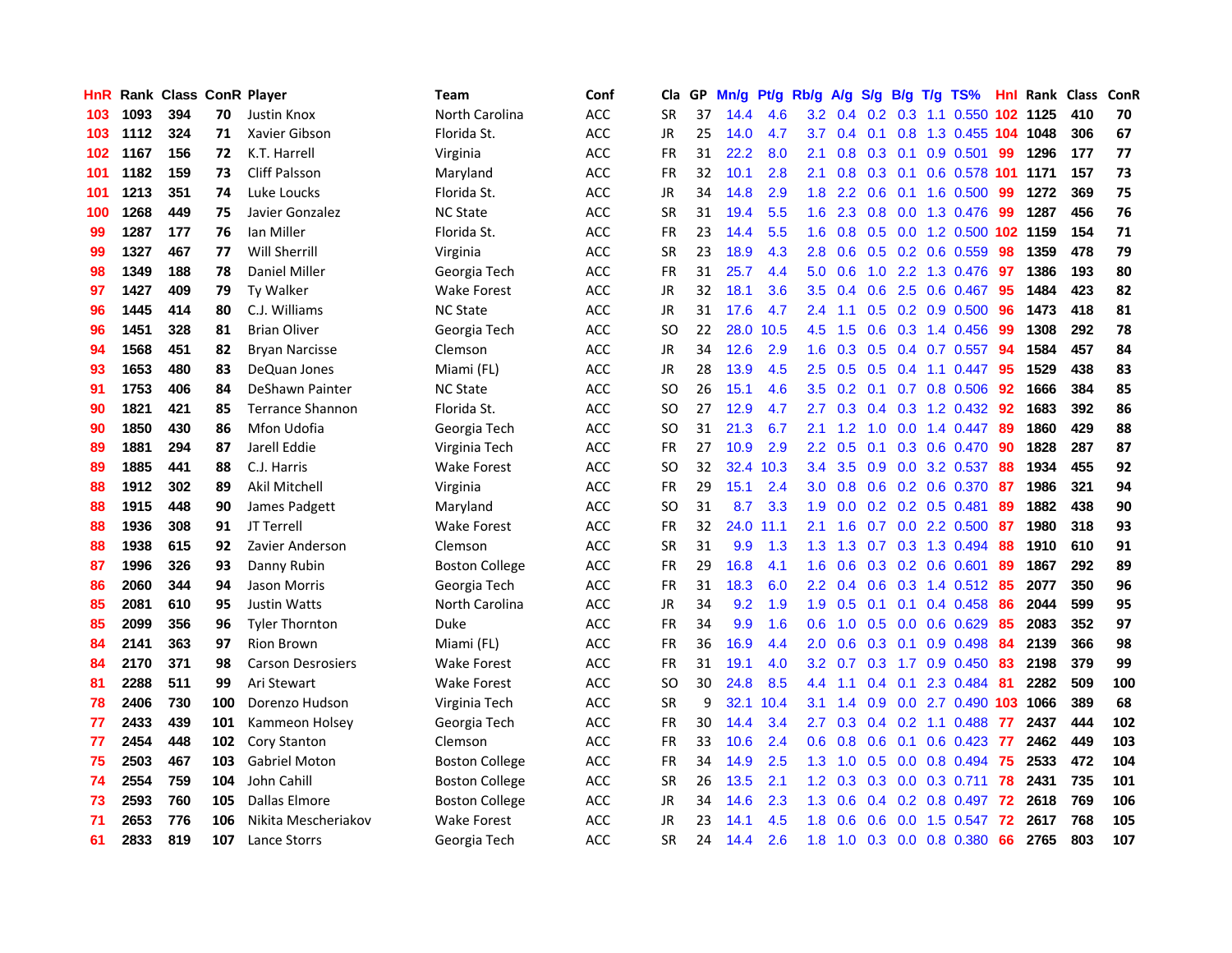| <b>HnR</b> |      |     |                | Rank Class ConR Player   | Team               | Conf       |           |    | Cla GP Mn/g Pt/g Rb/g |           |               | A/g             |               |                 | S/g B/g T/g TS%            | Hnl |      | Rank Class | ConR                    |
|------------|------|-----|----------------|--------------------------|--------------------|------------|-----------|----|-----------------------|-----------|---------------|-----------------|---------------|-----------------|----------------------------|-----|------|------------|-------------------------|
| 37         | 2989 | 620 | 108            | <b>Tony Chennault</b>    | <b>Wake Forest</b> | ACC        | <b>FR</b> | 15 | 17.5                  | 4.5       | $2.5\,$       | 1.9             | 0.4           | 0.0             | 2.4 0.333                  | 52  | 2941 | 599        | 108                     |
| 137        | 146  | 10  | $\mathbf{1}$   | <b>Brian Voelkel</b>     | Vermont            | <b>AEC</b> | <b>FR</b> | 32 | 30.7                  | 7.0       | 9.6           | 4.5             | 1.6           | 0.3             | 2.0 0.491 137              |     | 154  | 12         | $\mathbf{1}$            |
| 137        | 153  | 71  | $\overline{2}$ | John Holland             | Boston U.          | AEC        | <b>SR</b> | 34 | 33.9                  | 19.2      | 5.8           | 1.6             | $1.4^{\circ}$ |                 | 0.3 2.1 0.522 136          |     | 159  | 75         | $\mathbf{2}$            |
| 132        | 201  | 97  | 3              | Evan Fjeld               | Vermont            | <b>AEC</b> | <b>SR</b> | 31 |                       | 29.9 14.5 |               | 6.3 1.2         | 0.5           |                 | 1.9 2.2 0.563 133          |     | 191  | 94         | 3                       |
| 130        | 234  | 109 | 4              | Tim Ambrose              | Albany (NY)        | <b>AEC</b> | <b>SR</b> | 32 |                       | 33.9 16.6 | 5.2           | 3.6             |               |                 | 1.3 0.2 3.0 0.550 130      |     | 244  | 113        | 4                       |
| 117        | 539  | 208 | 5              | <b>Tyrone Conley</b>     | New Hampshire      | <b>AEC</b> | <b>SR</b> | 30 |                       | 35.0 15.4 | $3.4^{\circ}$ | 2.1             |               |                 | 1.3 0.8 2.1 0.497 115      |     | 598  | 229        | 5                       |
| 112        | 700  | 269 | 6              | <b>Troy Barnies</b>      | Maine              | <b>AEC</b> | <b>SR</b> | 30 |                       | 33.3 14.1 | 7.6           | 1.6             |               |                 | 0.9 0.4 2.0 0.569 112      |     | 716  | 278        | 6                       |
| 110        | 741  | 220 | 7              | Chris De La Rosa         | <b>UMBC</b>        | <b>AEC</b> | JR        | 30 |                       | 35.8 15.5 | 3.9           | 6.0             | 1.0           |                 | 0.0 2.8 0.476 110          |     | 754  | 229        | $\overline{\mathbf{z}}$ |
| 110        | 748  | 290 | 8              | Mahamoud Jabbi           | <b>Binghamton</b>  | <b>AEC</b> | <b>SR</b> | 31 | 33.3                  | 9.9       | 7.8           | 1.1             | 1.1           | 1.6             | 1.1 0.541 109              |     | 801  | 310        | 8                       |
| 103        | 1078 | 389 | 9              | <b>Anthony Minor</b>     | Hartford           | <b>AEC</b> | <b>SR</b> | 31 | 25.5                  | 6.7       | 3.8           | 2.6             | 1.5           |                 | 0.7 1.9 0.565 103 1096     |     |      | 399        | 13                      |
| 103        | 1088 | 393 | 10             | Joey Accaoui             | Vermont            | <b>AEC</b> | <b>SR</b> | 29 |                       | 27.2 11.3 | 1.9           | 1.6             | 0.5           |                 | 0.0 1.6 0.570 103 1095     |     |      | 398        | 12                      |
| 103        | 1108 | 398 | 11             | Dane DiLiegro            | New Hampshire      | <b>AEC</b> | <b>SR</b> | 27 | 28.4                  | 8.7       | 8.2           | 0.5             |               |                 | 0.6 0.3 1.8 0.560 104 1051 |     |      | 383        | 11                      |
| 102        | 1133 | 149 | 12             | Luke Apfeld              | Vermont            | <b>AEC</b> | <b>FR</b> | 31 | 15.6                  | 4.8       | $3.5^{\circ}$ | 0.3             |               | $0.3 \quad 0.4$ | 0.9 0.593 102 1148         |     |      | 151        | 14                      |
| 101        | 1198 | 348 | 13             | Jake O'Brien             | Boston U.          | <b>AEC</b> | JR        | 14 |                       | 29.0 11.6 | 5.8           | 0.4             | 0.8           | 1.0             | 1.8 0.534 108              |     | 846  | 248        | 9                       |
| 99         | 1281 | 452 | 14             | <b>Milton Burton</b>     | Hartford           | AEC        | <b>SR</b> | 30 |                       | 36.2 10.9 | 5.2           | 2.1             | 2.2           | 0.5             | 1.6 0.459 100              |     | 1269 | 447        | 15                      |
| 99         | 1326 | 381 | 15             | <b>Bryan Dougher</b>     | <b>Stony Brook</b> | <b>AEC</b> | JR        | 32 |                       | 32.6 12.8 | 2.8           | 2.1             | 1.1           |                 | $0.2$ 2.2 0.496            | 98  | 1368 | 391        | 18                      |
| 98         | 1342 | 472 | 16             | Chris Martin             | <b>Stony Brook</b> | <b>AEC</b> | <b>SR</b> | 18 | 20.3                  | 7.3       | 4.1           | 2.1             |               |                 | 0.6 0.0 1.1 0.456 105      |     | 1001 | 366        | ${\bf 10}$              |
| 98         | 1356 | 304 | 17             | <b>Brendan Bald</b>      | Vermont            | <b>AEC</b> | <b>SO</b> | 31 |                       | 28.2 11.3 | 2.1           | 1.3             |               |                 | 0.6 0.1 1.8 0.499          | -98 | 1339 | 303        | 17                      |
| 98         | 1375 | 309 | 18             | <b>Leonard Hayes</b>     | Stony Brook        | <b>AEC</b> | <b>SO</b> | 26 | 19.9                  | 6.9       |               | $2.6$ 0.5       |               |                 | $0.3$ $0.2$ $0.6$ $0.592$  | -99 | 1301 | 290        | 16                      |
| 98         | 1378 | 399 | 19             | Patrick Hazel            | Boston U.          | <b>AEC</b> | JR        | 35 | 23.7                  | 4.6       |               | 5.8 0.5         |               |                 | 0.3 1.8 1.0 0.510 97       |     | 1428 | 409        | 21                      |
| 97         | 1413 | 318 | 20             | Logan Aronhalt           | Albany (NY)        | <b>AEC</b> | <b>SO</b> | 32 | 34.6                  | 14.6      | 4.7           | 1.3             |               |                 | $0.7$ $0.3$ $1.9$ $0.501$  | 97  | 1415 | 321        | 20                      |
| 97         | 1438 | 413 | 21             | Darryl Partin            | Boston U.          | <b>AEC</b> | JR        | 35 |                       | 31.9 14.3 |               | $3.4$ 1.4       |               |                 | 1.0 0.3 2.9 0.518          | 95  | 1485 | 424        | 23                      |
| 96         | 1455 | 205 | 22             | Sandro Carissimo         | Vermont            | <b>AEC</b> | <b>FR</b> | 32 | 16.4                  | 4.4       | 1.9           | 1.4             | 0.8           |                 | $0.1$ 1.2 0.504            | -96 | 1456 | 206        | 22                      |
| 96         | 1459 | 207 | 23             | D.J. Irving              | Boston U.          | <b>AEC</b> | FR        | 35 | 30.6                  | 8.0       | 2.7           | 3.6             |               |                 | 0.8 0.0 2.1 0.522          | -95 | 1502 | 216        | 24                      |
| 95         | 1519 | 437 | 24             | <b>Matt Glass</b>        | Vermont            | <b>AEC</b> | JR        | 31 | 22.7                  | 8.2       | 3.9           | 0.9             |               |                 | 0.2 0.3 1.4 0.484          | 95  | 1505 | 430        | 25                      |
| 95         | 1533 | 440 | 25             | Al Rapier                | <b>Stony Brook</b> | <b>AEC</b> | <b>JR</b> | 32 | 17.7                  | 4.3       | 4.2           | 1.2             | 0.5           | 0.1             | 1.4 0.517                  | 94  | 1569 | 450        | 26                      |
| 94         | 1556 | 529 | 26             | Greer Wright             | Binghamton         | AEC        | <b>SR</b> | 25 | 30.7                  | 13.4      | 4.2           | 3.5             | 1.1           | 0.3             | 3.9 0.518                  | 98  | 1377 | 483        | 19                      |
| 94         | 1574 | 456 | 27             | <b>Matt Griffin</b>      | Boston U.          | AEC        | <b>JR</b> | 35 | 24.8                  | 6.4       | 2.6           | 1.5             | 0.5           | 0.0             | 0.9 0.585                  | 93  | 1620 | 471        | 28                      |
| 94         | 1594 | 461 | 28             | Dallis Joyner            | <b>Stony Brook</b> | AEC        | JR        | 30 | 25.2                  | 5.6       | 6.8           | 0.9             |               |                 | 0.4 0.7 1.3 0.416          | 93  | 1608 | 466        | 27                      |
| 93         | 1644 | 552 | 29             | <b>Terrance Mitchell</b> | Maine              | <b>AEC</b> | <b>SR</b> | 26 | 22.4                  | 9.6       |               | $2.4$ 1.3       | 0.6           |                 | $0.1$ 1.7 0.613            | -93 | 1628 | 549        | 29                      |
| 93         | 1650 | 554 | 30             | Sean McNally             | Maine              | <b>AEC</b> | <b>SR</b> | 28 | 18.1                  | 4.9       | 3.9           | 0.8             |               |                 | $0.4$ 0.7 0.8 0.555        | -93 | 1639 | 553        | 30                      |
| 93         | 1663 | 482 | 31             | <b>Gerald McLemore</b>   | Maine              | <b>AEC</b> | <b>JR</b> | 29 |                       | 33.0 13.7 |               | $2.2 \quad 1.3$ |               |                 | 1.0 0.2 1.2 0.564          | 92  | 1653 | 478        | 31                      |
| 91         | 1735 | 261 | 32             | Anthony Jackson          | <b>Stony Brook</b> | <b>AEC</b> | <b>FR</b> | 32 | 13.2                  | 4.6       | 1.6           | 1.1             |               |                 | 0.3 0.0 1.1 0.487          | -91 | 1771 | 269        | 33                      |
| 91         | 1759 | 577 | 33             | Morgan Sabia             | Hartford           | <b>AEC</b> | <b>SR</b> | 29 |                       | 33.7 12.6 | 6.6           | 1.4             |               |                 | 0.8 0.7 2.7 0.488          | 91  | 1744 | 575        | 32                      |
| 91         | 1774 | 511 | 34             | <b>Brian Benson</b>      | New Hampshire      | <b>AEC</b> | JR        | 30 | 25.1                  | 5.6       | 8.3           | 0.3             | 0.2           |                 | $1.1$ $1.2$ $0.442$        | 89  | 1843 | 537        | 37                      |
| 91         | 1796 | 521 | 35             | Raheem Singleton         | Maine              | <b>AEC</b> | <b>JR</b> | 30 | 23.8                  | 8.6       | 1.9           | 3.7             | 0.9           | 0.0             | 2.8 0.518                  | 90  | 1786 | 515        | 34                      |
| 90         | 1856 | 595 | 36             | <b>Justin Fry</b>        | <b>UMBC</b>        | <b>AEC</b> | <b>SR</b> | 30 | 26.7                  | 9.2       | 6.0           | 1.3             | 0.6           | 0.5             | 1.5 0.519                  | -89 | 1837 | 592        | 35                      |
| 89         | 1867 | 434 | 37             | Murphy Burnatowski       | Maine              | <b>AEC</b> | SO        | 26 | 19.7                  | 6.9       | 3.0           | 0.7             |               |                 | 0.8 0.4 1.1 0.514          | -89 | 1838 | 425        | 36                      |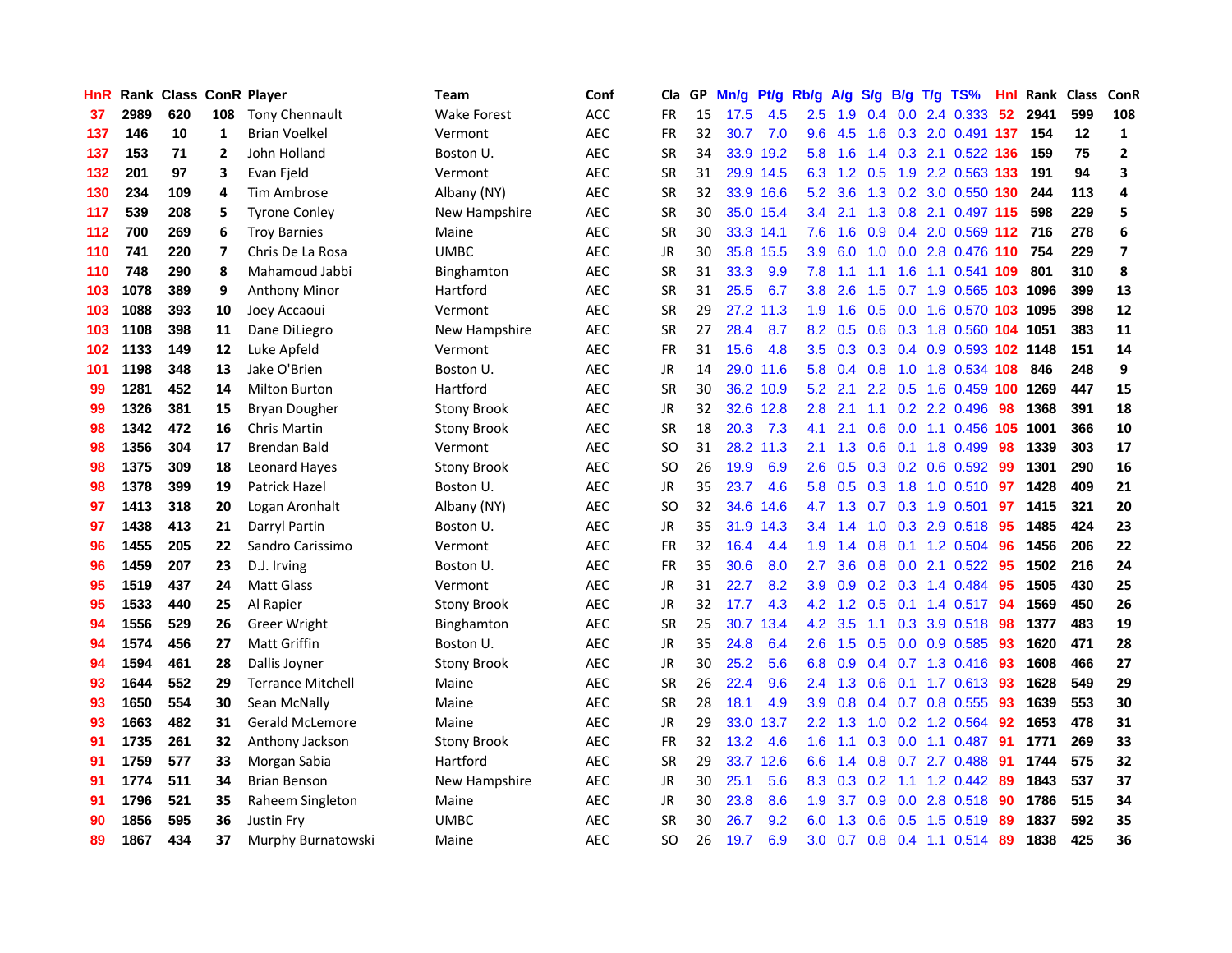| <b>HnR</b> |      | Rank Class ConR Player |    |                        | Team               | Conf       | Cla           |    | GP Mn/g | Pt/g Rb/g |                  | A/g            |               |                 | $S/g$ B/g T/g TS%         | Hnl |      | Rank Class | ConR |
|------------|------|------------------------|----|------------------------|--------------------|------------|---------------|----|---------|-----------|------------------|----------------|---------------|-----------------|---------------------------|-----|------|------------|------|
| 89         | 1874 | 600                    | 38 | Joe Zeglinski          | Hartford           | <b>AEC</b> | <b>SR</b>     | 31 |         | 36.0 14.2 | 4.0              | 1.9            | $1.2^{\circ}$ | 0.2             | 1.9 0.461                 | 89  | 1884 | 605        | 40   |
| 89         | 1882 | 603                    | 39 | Malachi Peay           | Maine              | AEC        | <b>SR</b>     | 27 | 13.2    | 3.6       | $2.2^{\circ}$    | 1.3            | 0.6           | 0.1             | 1.0 0.500                 | -89 | 1869 | 600        | 38   |
| 89         | 1886 | 442                    | 40 | Marcus Rouse           | <b>Stony Brook</b> | <b>AEC</b> | <b>SO</b>     | 27 | 22.7    | 7.0       | 2.1              | 1.0            | 0.8           | 0.1             | $0.9$ 0.483               | -88 | 1907 | 443        | 43   |
| 89         | 1893 | 297                    | 41 | Luke Devlin            | Albany (NY)        | <b>AEC</b> | <b>FR</b>     | 32 | 30.0    | 7.4       | 6.9              | 0.8            |               |                 | $0.7$ 0.4 1.0 0.503       | -89 | 1896 | 300        | 41   |
| 89         | 1897 | 445                    | 42 | Mike Black             | Albany (NY)        | <b>AEC</b> | <b>SO</b>     | 28 |         | 33.0 12.3 | 1.9              | 2.9            |               |                 | 0.8 0.0 2.9 0.550         | -89 | 1904 | 442        | 42   |
| 88         | 1939 | 563                    | 43 | Kyrie Sutton           | Binghamton         | <b>AEC</b> | <b>JR</b>     | 29 | 18.2    | 6.4       | 4.1              | 0.4            |               |                 | 0.2 0.9 1.0 0.514         | 88  | 1944 | 566        | 44   |
| 87         | 1987 | 323                    | 44 | Dom Morris             | Boston U.          | <b>AEC</b> | FR            | 32 | 23.2    | 5.7       | 4.6              | 0.5            |               |                 | 0.4 0.3 1.3 0.495         | 87  | 1958 | 312        | 45   |
| 87         | 2003 | 464                    | 45 | Ferg Myrick            | New Hampshire      | <b>AEC</b> | <b>SO</b>     | 14 |         | 27.2 12.1 | 4.1              | 0.8            |               |                 | $0.6$ $0.6$ 2.8 $0.468$   | 89  | 1879 | 437        | 39   |
| 86         | 2053 | 341                    | 46 | Alasdair Fraser        | Maine              | <b>AEC</b> | <b>FR</b>     | 30 | 17.3    | 5.5       | 3.7              | 0.3            |               |                 | $0.2$ 0.8 1.0 0.543       | 86  | 2052 | 341        | 46   |
| 85         | 2090 | 645                    | 47 | <b>Travis King</b>     | <b>UMBC</b>        | <b>AEC</b> | <b>SR</b>     | 30 | 23.5    | 8.9       | $2.4^{\circ}$    | 0.5            | 0.9           | 0.1             | 1.0 0.631                 | 85  | 2081 | 645        | 47   |
| 85         | 2100 | 616                    | 48 | Danny Carter           | <b>Stony Brook</b> | <b>AEC</b> | JR            | 32 | 24.8    | 5.6       | 4.0              | 0.7            |               |                 | 0.5 0.3 1.3 0.493         | 84  | 2129 | 622        | 49   |
| 85         | 2103 | 483                    | 49 | Ryan Baker             | Hartford           | <b>AEC</b> | <b>SO</b>     | 23 | 13.7    | 3.4       | 1.7 <sub>2</sub> | 0.5            | 0.3           | 0.1             | 0.3 0.557                 | 85  | 2119 | 484        | 48   |
| 84         | 2144 | 492                    | 50 | <b>Blake Metcalf</b>   | Albany (NY)        | <b>AEC</b> | SO.           | 32 | 19.8    | 4.0       | 4.8              | 0.7            | 0.5           | 0.4             | 1.1 0.492                 | 84  | 2136 | 488        | 50   |
| 84         | 2169 | 494                    | 51 | Mike Allison           | Maine              | AEC        | SO            | 28 | 11.5    | 2.7       | $2.5\,$          | 0.2            | 0.1           | 0.8             | 0.5 0.556                 | 84  | 2145 | 491        | 51   |
| 84         | 2180 | 495                    | 52 | <b>Chandler Rhoads</b> | New Hampshire      | <b>AEC</b> | <sub>SO</sub> | 30 | 31.3    | 9.1       | 3.6              | 2.8            | 0.6           | 0.1             | 2.2 0.421                 | 82  | 2229 | 505        | 52   |
| 83         | 2209 | 380                    | 53 | Anthony Mayo           | <b>Stony Brook</b> | <b>AEC</b> | <b>FR</b>     | 31 | 11.9    | 3.1       | 2.3              | 0.1            |               |                 | $0.0$ $0.8$ $0.3$ $0.426$ | 82  | 2231 | 388        | 53   |
| 82         | 2263 | 664                    | 54 | <b>Andrew Rogers</b>   | Maine              | <b>AEC</b> | JR            | 30 | 17.1    | 2.8       | 1.6              | 2.3            |               |                 | $0.5$ 0.0 0.9 0.519       | -82 | 2255 | 662        | 54   |
| 81         | 2289 | 407                    | 55 | DeAndray Buckley       | New Hampshire      | <b>AEC</b> | FR            | 29 | 12.5    | 2.8       | 1.9 <sup>°</sup> | 0.7            |               |                 | $0.5$ $0.2$ $0.7$ $0.398$ | 80  | 2331 | 415        | 57   |
| 81         | 2305 | 679                    | 56 | Genesis Maciel         | Hartford           | <b>AEC</b> | <b>JR</b>     | 31 | 20.7    | 7.0       | 2.1              | 1.0            |               |                 | 0.5 0.1 1.3 0.494         | 80  | 2320 | 683        | 56   |
| 79         | 2370 | 699                    | 57 | Jeff Pelage            | Boston U.          | <b>AEC</b> | JR            | 23 | 14.1    | 2.1       | 3.6 <sup>°</sup> | 0.2            |               |                 | $0.5$ 0.8 0.6 0.400       | -81 | 2278 | 669        | 55   |
| 79         | 2377 | 724                    | 58 | Moussa Camara          | Binghamton         | <b>AEC</b> | <b>SR</b>     | 31 |         | 30.0 11.2 | 2.5              | 0.9            |               |                 | 0.4 0.1 1.2 0.513 78      |     | 2415 | 732        | 59   |
| 79         | 2388 | 529                    | 59 | Preye Preboye          | <b>Stony Brook</b> | <b>AEC</b> | <b>SO</b>     | 23 | 11.8    | 2.9       | 2.8              | 0.5            |               |                 | $0.4$ 0.2 1.1 0.449       | -79 | 2368 | 526        | 58   |
| 78         | 2413 | 541                    | 60 | Jimmy Gray             | Binghamton         | <b>AEC</b> | <b>SO</b>     | 31 | 27.8    | 6.5       | 1.8              | 2.3            |               | $0.9\quad 0.1$  | 1.6 0.498                 | -77 | 2453 | 549        | 60   |
| 77         | 2441 | 739                    | 61 | <b>Garrett Kissel</b>  | Vermont            | AEC        | <b>SR</b>     | 32 | 13.4    | 3.0       | 3.0              | 0.3            |               | $0.2 \quad 0.1$ | 0.8 0.468                 | 77  | 2456 | 741        | 61   |
| 77         | 2447 | 443                    | 62 | Chase Plummer          | <b>UMBC</b>        | <b>AEC</b> | FR            | 30 | 17.4    | 6.7       | 3.7              | 0.4            | 1.1           |                 | $0.3$ 1.6 0.460           | -77 | 2459 | 448        | 62   |
| 76         | 2480 | 459                    | 63 | Dave Coley             | <b>Stony Brook</b> | <b>AEC</b> | <b>FR</b>     | 29 | 19.3    | 6.5       | $3.2\phantom{0}$ | 0.8            | 0.9           | 0.0             | 1.9 0.402                 | -76 | 2468 | 452        | 63   |
| 75         | 2526 | 474                    | 64 | Jordon Bronner         | New Hampshire      | <b>AEC</b> | <b>FR</b>     | 30 | 22.7    | 4.0       | 1.4              | 2.2            | 0.5           | 0.0             | 1.2 0.429                 | -73 | 2580 | 485        | 65   |
| 74         | 2550 | 758                    | 65 | Chretien Lukusa        | Binghamton         | AEC        | <b>SR</b>     | 30 | 25.9    | 6.0       | 2.7              | 2.0            | 0.7           | 0.0             | 1.4 0.415                 | 73  | 2577 | 769        | 64   |
| 73         | 2580 | 752                    | 66 | Clayton Brothers       | Hartford           | <b>AEC</b> | <b>JR</b>     | 31 | 24.7    | 3.4       | 2.7              | 2.0            | 0.9           | 0.0             | 1.9 0.398                 | -73 | 2601 | 759        | 66   |
| 72         | 2600 | 493                    | 67 | Ralph Watts            | Albany (NY)        | <b>AEC</b> | <b>FR</b>     | 31 | 15.3    | 3.1       | 1.8              | 1.1            |               | $0.3 \quad 0.0$ | 0.9 0.480                 | -73 | 2604 | 492        | 67   |
| 69         | 2673 | 602                    | 68 | <b>Adrian Satchell</b> | <b>UMBC</b>        | <b>AEC</b> | <b>SO</b>     | 29 | 21.6    | 5.8       | 3.9              | 0.7            |               |                 | 0.4 0.3 1.3 0.472         | -70 | 2688 | 603        | 68   |
| 69         | 2687 | 515                    | 69 | <b>Eric McAlister</b>  | <b>Stony Brook</b> | <b>AEC</b> | <b>FR</b>     | 30 | 8.8     | 2.0       | 1.0              | 0.1            |               |                 | $0.2$ $0.3$ $0.2$ $0.461$ | -69 | 2702 | 519        | 69   |
| 68         | 2722 | 527                    | 70 | John Puk               | Albany (NY)        | <b>AEC</b> | <b>FR</b>     | 32 | 20.3    | 2.5       |                  | $3.4\quad 0.5$ | 0.2           |                 | 1.2 1.1 0.414             | 68  | 2728 | 530        | 70   |
| 67         | 2739 | 534                    | 71 | Jamar Wertz            | <b>UMBC</b>        | <b>AEC</b> | <b>FR</b>     | 30 | 17.9    | 4.6       | $2.4^{\circ}$    | 0.6            |               |                 | $0.2$ 0.1 0.7 0.493       | -67 | 2747 | 537        | 71   |
| 64         | 2781 | 620                    | 72 | Jacob lati             | Albany (NY)        | <b>AEC</b> | <b>SO</b>     | 29 | 9.2     | 2.0       | 0.7 <sub>2</sub> | 0.7            |               |                 | $0.2$ 0.0 0.4 0.471       | 65  | 2784 | 621        | 72   |
| 64         | 2790 | 622                    | 73 | <b>Taylor Johnston</b> | Binghamton         | <b>AEC</b> | <b>SO</b>     | 26 | 15.9    | 3.5       | 1.8              | 0.5            | 0.3           | 0.0             | 0.8 0.542                 | 65  | 2790 | 623        | 73   |
| 63         | 2799 | 625                    | 74 | <b>Brian Neller</b>    | <b>UMBC</b>        | <b>AEC</b> | <b>SO</b>     | 30 | 17.7    | 6.1       | 0.9              | 0.4            | 0.5           | 0.0             | 0.7 0.465                 | 63  | 2811 | 628        | 74   |
| 63         | 2814 | 629                    | 75 | Simeon Marsalis        | Vermont            | <b>AEC</b> | SO.           | 32 | 12.3    | 1.9       | 1.0              | 0.9            |               | $0.3 \quad 0.1$ | 0.8 0.431                 | 63  | 2829 | 632        | 75   |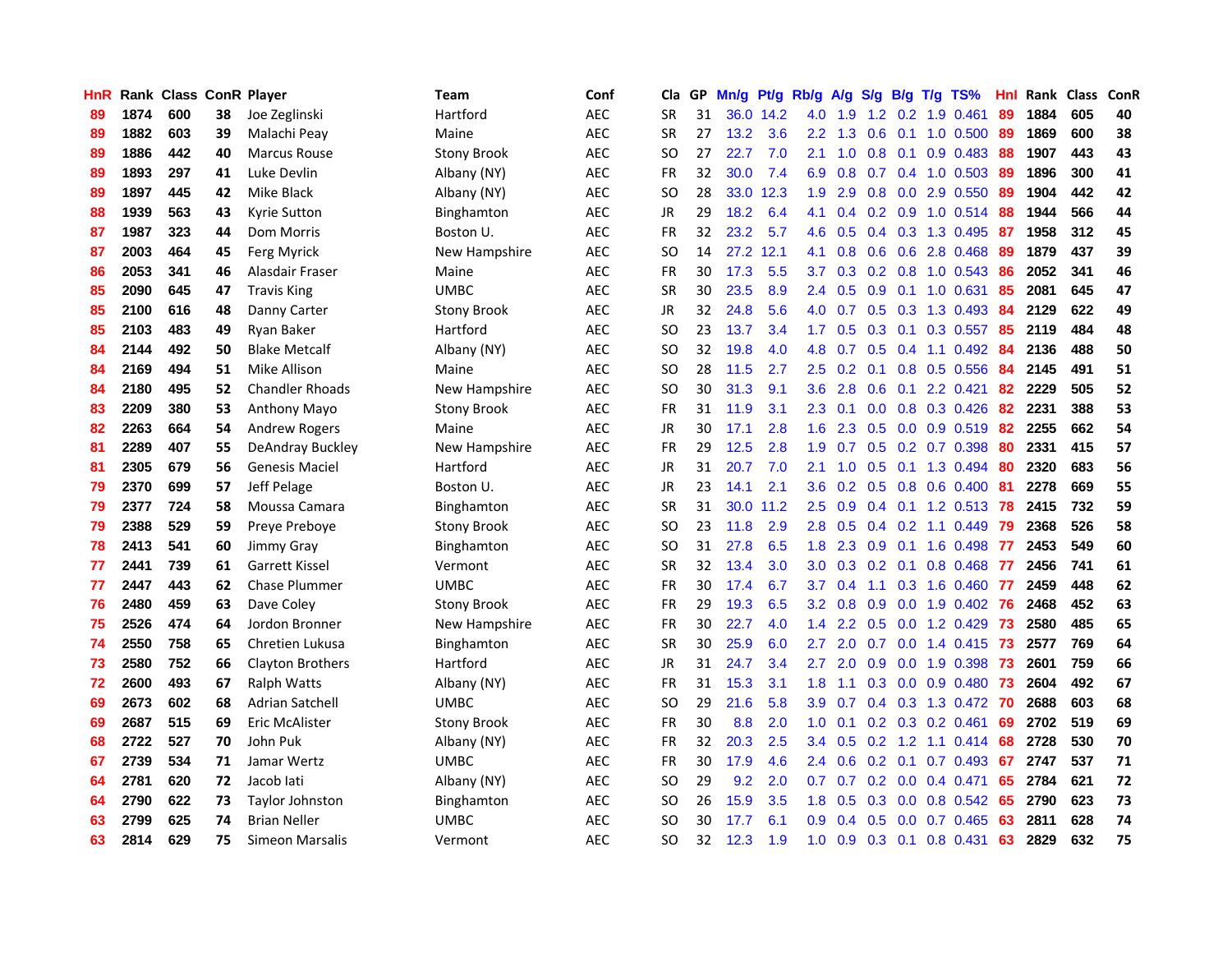| HnR              |      | <b>Rank Class ConR Player</b> |    |                          | Team                      | Conf       | Cla           |    | GP Mn/g | Pt/g      | Rb/g             | A/g             |                 |                 | S/g B/g T/g TS%                    | Hnl | Rank Class |     | ConR           |
|------------------|------|-------------------------------|----|--------------------------|---------------------------|------------|---------------|----|---------|-----------|------------------|-----------------|-----------------|-----------------|------------------------------------|-----|------------|-----|----------------|
| 60               | 2846 | 566                           | 76 | <b>Scott Morris</b>      | New Hampshire             | <b>AEC</b> | FR            | 27 | 10.7    | 3.6       | 0.5              | 0.3             | 0.2             | 0.0             | 0.5 0.449                          | 60  | 2855       | 569 | 76             |
| 60               | 2849 | 825                           | 77 | Laurence Jolicoeur       | <b>UMBC</b>               | <b>AEC</b> | <b>SR</b>     | 30 | 18.2    | 5.4       | 3.2              | 0.6             | $0.2 \quad 0.3$ |                 | 1.6 0.453                          | 60  | 2858       | 826 | 77             |
| 55               | 2904 | 583                           | 78 | Alex Ogundadegbe         | Binghamton                | AEC        | <b>FR</b>     | 27 | 10.7    | 1.6       | $1.4^{\circ}$    | 0.3             |                 | $0.3 \quad 0.2$ | 0.4 0.467                          | -56 | 2909       | 585 | 78             |
| 55               | 2905 | 584                           | 79 | <b>Robert Mansell</b>    | <b>Binghamton</b>         | <b>AEC</b> | <b>FR</b>     | 29 | 15.1    | 3.9       | 1.7 <sub>z</sub> |                 |                 |                 | $0.6$ $0.2$ $0.1$ $1.1$ $0.413$    | 55  | 2912       | 586 | 79             |
| 53               | 2933 | 836                           | 80 | James Valladares         | New Hampshire             | <b>AEC</b> | <b>SR</b>     | 29 | 15.7    | 2.2       |                  |                 |                 |                 | 1.5 0.2 0.1 0.4 0.5 0.378 53       |     | 2940       | 836 | 80             |
| 46               | 2971 | 840                           | 81 | <b>Bakari Smith</b>      | <b>UMBC</b>               | <b>AEC</b> | <b>SR</b>     | 30 | 18.6    | 1.4       | 1.6              | 0.9             |                 |                 | 0.7 0.0 1.3 0.307                  | 46  | 2977       | 842 | 81             |
| 146              | 76   | 37                            | 1  | Josh Slater              | Lipscomb                  | ASun       | <b>SR</b>     | 30 |         | 31.1 16.5 | 6.1              | 4.6             | 3.1             |                 | 0.2 3.1 0.536 146                  |     | 82         | 40  | $\mathbf{1}$   |
| 143              | 101  | 48                            | 2  | Ayron Hardy              | Jacksonville              | ASun       | <b>SR</b>     | 32 |         | 33.9 12.3 | 6.2              | 2.8             | 2.0             |                 | 1.0 1.8 0.589 142                  |     | 106        | 51  | $\overline{2}$ |
| 135              | 172  | 81                            | 3  | Jordan Campbell          | Belmont                   | ASun       | <b>SR</b>     | 35 | 21.3    | 8.4       | 3.1              | 2.2             | $1.4^{\circ}$   |                 | 0.4 1.1 0.680 135                  |     | 177        | 85  | 3              |
| 134              | 188  | 91                            | 4  | Mike Smith               | East Tennessee St.        | ASun       | <b>SR</b>     | 35 |         | 34.1 17.9 | 6.8              | 1.9             | 0.8             |                 | 0.4 2.3 0.560 134                  |     | 185        | 89  | 4              |
| 133              | 194  | 55                            | 5  | <b>Scott Saunders</b>    | Belmont                   | ASun       | JR            | 35 | 17.1    | 9.9       | 5.2              | 0.3             | 0.3             |                 | 1.1 1.2 0.570 133                  |     | 194        | 55  | 5              |
| 131              | 226  | 38                            | 6  | Kerron Johnson           | Belmont                   | ASun       | <b>SO</b>     | 35 | 18.2    | 7.9       | 1.5              | 2.7             | 2.0             | 0.0             | 2.1 0.627 130                      |     | 230        | 38  | 6              |
| 129              | 262  | 74                            | 7  | Mick Hedgepeth           | Belmont                   | ASun       | JR            | 35 |         | 22.1 10.8 | 5.9              | 0.6             | 0.6             | 0.6             | 1.3 0.588                          | 129 | 264        | 77  | $\overline{7}$ |
| 126              | 315  | 55                            | 8  | lan Clark                | Belmont                   | ASun       | SO            | 35 |         | 24.6 12.2 | $2.3^{\circ}$    | 1.8             | 1.2             |                 | 0.2 1.5 0.617 126                  |     | 315        | 55  | 8              |
| 120              | 432  | 173                           | 9  | <b>Brian Mills</b>       | Mercer                    | ASun       | <b>SR</b>     | 33 |         | 30.6 16.2 | 6.0              | 1.2             | 0.9             | 0.5             | 2.3 0.519 119                      |     | 467        | 189 | 10             |
| 119              | 464  | 136                           | 10 | <b>Eric Griffin</b>      | Campbell                  | ASun       | JR            | 29 |         | 28.1 13.2 | 6.9              | 1.0             | 1.7             | 2.1             | 2.7 0.558 120                      |     | 445        | 133 | 9              |
| 118              | 515  | 201                           | 11 | Adnan Hodzic             | Lipscomb                  | ASun       | <b>SR</b>     | 30 |         | 31.6 17.7 | 7.5              |                 |                 |                 | 1.0 0.3 0.1 2.2 0.594 117          |     | 515        | 207 | 11             |
| 117              | 543  | 165                           | 12 | Adam Sollazzo            | East Tennessee St.        | ASun       | JR            | 36 | 28.2    | 9.2       |                  | $3.2 \quad 4.0$ |                 |                 | 1.3 0.3 2.5 0.560 116              |     | 567        | 174 | 12             |
| 115              | 596  | 185                           | 13 | Drew Hanlen              | <b>Belmont</b>            | ASun       | JR            | 35 | 23.2    | 6.4       | 1.7 <sub>z</sub> | 4.0             |                 |                 | 0.8 0.0 1.4 0.525 115              |     | 593        | 186 | 14             |
| 115              | 600  | 186                           | 14 | Isiah Brown              | East Tennessee St.        | ASun       | JR            | 36 |         | 29.8 10.3 |                  | 7.2 0.9         |                 |                 | 1.2 2.0 2.4 0.522 114              |     | 619        | 193 | 16             |
| 115              | 608  | 233                           | 15 | <b>Travis Cohn</b>       | Jacksonville              | ASun       | <b>SR</b>     | 31 |         | 19.5 10.0 | 2.9              | 1.1             | 0.5             |                 | 0.1 1.4 0.569 115                  |     | 602        | 230 | 15             |
| 114              | 618  | 123                           | 16 | Andy Diaz                | North Florida             | ASun       | <sub>SO</sub> | 34 |         | 25.4 10.6 | 5.5 <sub>1</sub> | 0.9             | 1.2             | 1.1             | 2.8 0.550 114                      |     | 632        | 123 | 17             |
| 113              | 653  | 133                           | 17 | <b>Anthony Banks</b>     | <b>Florida Gulf Coast</b> | ASun       | <sub>SO</sub> | 30 | 30.9    | 14.6      | 6.4              | 0.9             | 0.8             |                 | 0.4 2.4 0.531 112                  |     | 704        | 142 | 19             |
| 113              | 673  | 259                           | 18 | Jon House                | Belmont                   | ASun       | <b>SR</b>     | 35 | 19.1    | 5.3       | 3.3 <sub>1</sub> | 1.7             | 0.9             |                 | 0.2 1.2 0.560 113                  |     | 675        | 261 | 18             |
| 110              | 740  | 87                            | 19 | JJ Mann                  | Belmont                   | ASun       | FR            | 35 | 15.5    | 6.0       | $2.3^{\circ}$    | 1.0             | 0.9             |                 | $0.0$ 0.9 0.499 110                |     | 748        | 88  | 21             |
| 110              | 757  | 90                            | 20 | <b>Torrey Craig</b>      | <b>USC Upstate</b>        | ASun       | <b>FR</b>     | 30 | 30.5    | 14.4      | 7.2              | 1.5             | 1.0             | 0.4             | 2.8 0.482 110                      |     | 776        | 92  | 23             |
| 109              | 793  | 236                           | 21 | Delwan Graham            | Jacksonville              | ASun       | <b>JR</b>     | 30 | 24.5    | 9.0       | 6.4              | 1.6             | 1.1             |                 | 0.7 2.4 0.491 110                  |     | 764        | 230 | 22             |
| 109              | 814  | 99                            | 22 | Corey Walden             | Stetson                   | ASun       | FR            | 24 |         | 32.5 12.0 | 3.3 <sub>2</sub> | 3.3             | 2.3             | 0.2             | 3.2 0.571 116                      |     | 572        | 66  | 13             |
| 109              | 819  | 167                           | 23 | LaDaris Green            | Kennesaw St.              | ASun       | <sub>SO</sub> | 30 | 28.5    | 9.6       | 8.5              | 1.5             | 0.8             | 1.8             | 2.1 0.545 109                      |     | 788        | 155 | 24             |
| 106              | 934  | 345                           | 24 | <b>Brandon Moore</b>     | Mercer                    | ASun       | <b>SR</b>     | 22 |         | 26.1 11.9 | 6.5              |                 | $1.0 \quad 0.9$ |                 | 1.0 2.6 0.527 112 708              |     |            | 276 | 20             |
| 105              | 973  | 204                           | 25 | <b>Markeith Cummings</b> | Kennesaw St.              | ASun       | SO            | 31 |         | 35.5 18.3 | 5.0 <sub>1</sub> | 1.8             |                 | $1.5 \t0.1$     | 2.9 0.513 104 1009                 |     |            | 215 | 27             |
| 104              | 1039 | 379                           | 26 | Micah Williams           | East Tennessee St.        | ASun       | <b>SR</b>     | 35 |         | 34.5 14.1 | 4.1              |                 |                 |                 | 1.3 0.9 0.2 1.8 0.528 103 1058     |     |            | 387 | 29             |
| 104              | 1049 | 228                           | 27 | Parker Smith             | North Florida             | ASun       | <sub>SO</sub> | 34 |         | 24.3 12.0 | 2.2 <sub>2</sub> | 0.7             | 0.6             |                 | 0.1 1.7 0.556 103 1070             |     |            | 232 | 30             |
| 103              | 1064 | 233                           | 28 | <b>Trevor Noack</b>      | Belmont                   | ASun       | SO            | 35 | 14.8    | 5.2       | 3.2              | 0.5             |                 |                 | 0.5 0.3 0.8 0.507 103 1056         |     |            | 226 | 28             |
| 103              | 1110 | 400                           | 29 | Jeff Smith               | Mercer                    | ASun       | <b>SR</b>     | 19 |         | 31.2 14.7 | 3.0 <sub>2</sub> | 3.5             | 1.2             | 0.1             | 3.6 0.519 108                      |     | 844        | 322 | 25             |
| 102              | 1115 | 325                           | 30 | <b>Matt Sauev</b>        | North Florida             | ASun       | JR            | 31 | 20.9    | 6.1       | $3.6\,$          | 0.5             | 0.6             | 0.9             | 1.2 0.655                          |     | 103 1075   | 313 | 32             |
| 102              | 1132 | 148                           | 31 | <b>Steve Forbes</b>      | Stetson                   | ASun       | FR            | 31 | 19.0    | 7.8       | $4.4^{\circ}$    | 0.4             | 0.6             | 0.6             | 1.6 0.566                          | 101 | 1218       | 164 | 34             |
| 102 <sub>1</sub> | 1149 | 415                           | 32 | Justin Tubbs             | East Tennessee St.        | ASun       | <b>SR</b>     | 33 |         | 29.6 10.5 |                  |                 |                 |                 | 4.6 0.4 1.1 0.1 1.2 0.539 102 1145 |     |            | 416 | 33             |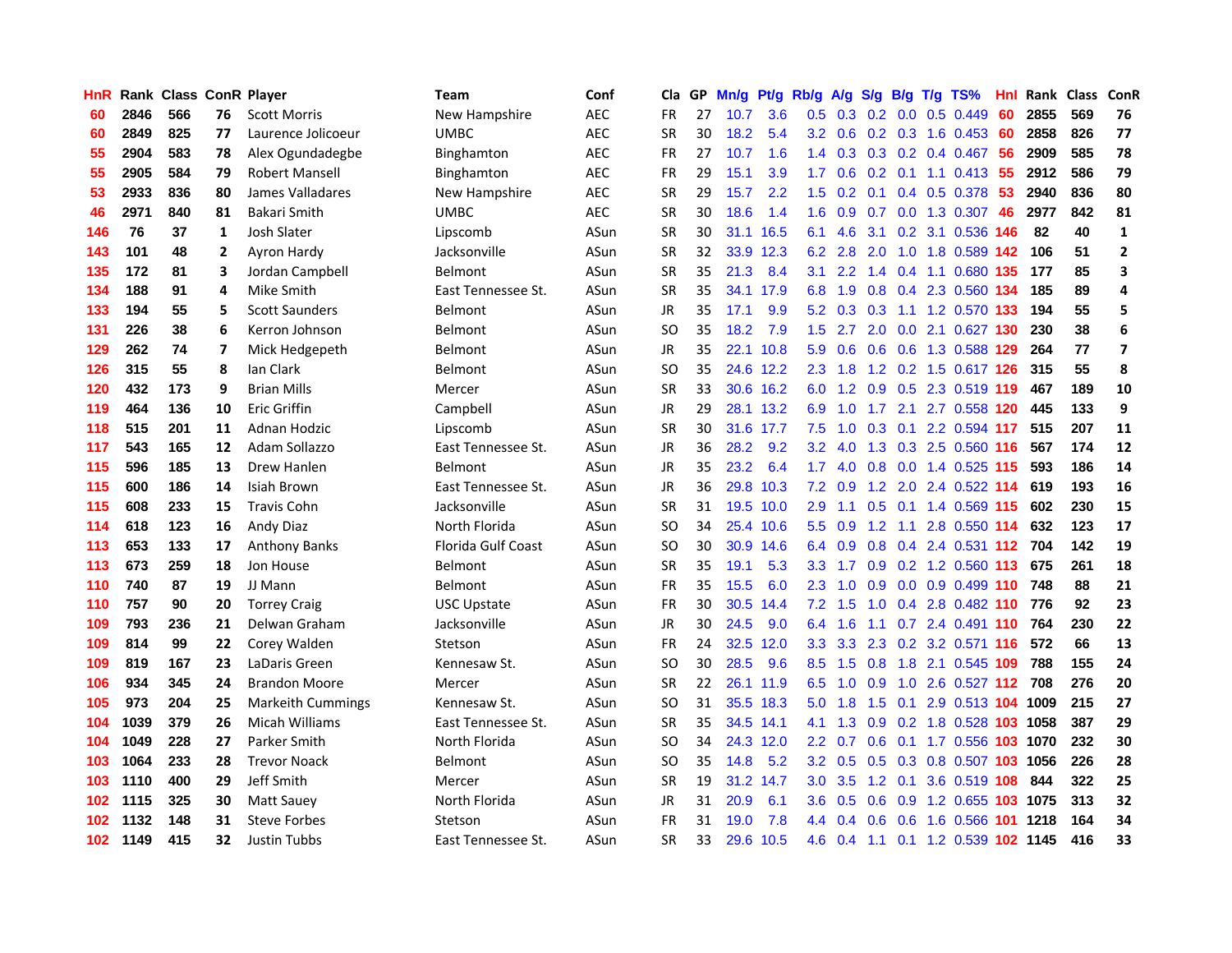| HnR |      | Rank Class ConR Player |    |                          | <b>Team</b>               | Conf | Cla       |    | GP Mn/g | Pt/g Rb/g |                  | A/g             |     |                 | S/g B/g T/g TS%           | Hnl | Rank Class |     | ConR |
|-----|------|------------------------|----|--------------------------|---------------------------|------|-----------|----|---------|-----------|------------------|-----------------|-----|-----------------|---------------------------|-----|------------|-----|------|
| 100 | 1229 | 360                    | 33 | Jordan Burgason          | Lipscomb                  | ASun | JR        | 30 |         | 25.1 10.8 | $2.2\phantom{0}$ | 1.8             | 0.6 | 0.2             | 1.5 0.600                 | 100 | 1232       | 360 | 35   |
| 100 | 1241 | 273                    | 34 | <b>Glenn Powell</b>      | Jacksonville              | ASun | <b>SO</b> | 29 | 20.3    | 6.2       | 4.9              | 0.3             | 0.9 | 0.9             | 1.6 0.520 100             |     | 1240       | 273 | 36   |
| 100 | 1244 | 363                    | 35 | Lorne Merthie            | Campbell                  | ASun | <b>JR</b> | 23 | 29.8    | 11.2      | 2.7              | 2.7             | 1.3 | 0.0             | 1.1 0.559 103             |     | 1074       | 312 | 31   |
| 100 | 1278 | 174                    | 36 | Babatunde Olomuwiya      | <b>USC Upstate</b>        | ASun | FR        | 30 | 24.5    | 6.5       | 4.7              | 0.7             |     | $0.4$ 2.4       | 1.8 0.557                 | -99 | 1292       | 175 | 37   |
| 99  | 1302 | 291                    | 37 | Jerron Granberry         | North Florida             | ASun | SO.       | 34 |         | 29.4 12.0 |                  | $3.2 \quad 1.4$ |     |                 | $0.7$ $0.2$ 1.9 $0.522$   | -99 | 1315       | 295 | 38   |
| 96  | 1457 | 206                    | 38 | Keith McDougle           | Jacksonville              | ASun | <b>FR</b> | 31 | 20.3    | 9.1       | 2.4              | 0.9             |     |                 | $0.9$ $0.0$ 1.8 $0.497$   | 96  | 1450       | 204 | 39   |
| 96  | 1467 | 421                    | 39 | Jimmy Williams           | North Florida             | ASun | <b>JR</b> | 34 | 27.2    | 8.4       | 5.1              | 2.4             |     |                 | $0.8$ $0.3$ 2.6 0.493     | 96  | 1474       | 419 | 41   |
| 96  | 1480 | 513                    | 40 | Brandon Brown            | Lipscomb                  | ASun | <b>SR</b> | 30 | 22.2    | 7.5       | 4.6              | 1.1             |     |                 | 0.7 0.6 1.8 0.560         | 96  | 1482       | 513 | 42   |
| 96  | 1485 | 211                    | 41 | <b>Blake Jenkins</b>     | Belmont                   | ASun | <b>FR</b> | 34 | 10.3    | 3.8       | $2.2^{\circ}$    | 0.6             | 0.3 | 0.1             | 1.1 0.531                 | 96  | 1460       | 208 | 40   |
| 95  | 1502 | 517                    | 42 | <b>Reed Baker</b>        | <b>Florida Gulf Coast</b> | ASun | <b>SR</b> | 14 | 27.9    | 14.4      | 2.6              | 1.0             | 1.6 | 0.0             | 1.9 0.509                 | 106 | 953        | 348 | 26   |
| 95  | 1521 | 345                    | 43 | <b>Russell Powell</b>    | Jacksonville              | ASun | SO.       | 32 | 29.2    | 7.5       | 2.4              | 3.0             | 1.1 | 0.0             | 1.9 0.411                 | 95  | 1526       | 348 | 43   |
| 95  | 1530 | 218                    | 44 | Langston Hall            | Mercer                    | ASun | <b>FR</b> | 33 | 33.3    | 8.2       | 3.1              | 3.5             | 1.3 | 0.3             | 2.1 0.506                 | 94  | 1589       | 229 | 45   |
| 94  | 1553 | 448                    | 45 | <b>Tevin Galvin</b>      | Jacksonville              | ASun | <b>JR</b> | 32 | 24.5    | 6.1       | 4.8              | 1.1             | 1.0 | 0.1             | 1.3 0.454                 | 94  | 1559       | 446 | 44   |
| 94  | 1608 | 370                    | 46 | Sherwood Brown           | <b>Florida Gulf Coast</b> | ASun | <b>SO</b> | 27 | 17.7    | 7.0       | $3.2\phantom{0}$ | 0.2             | 0.6 | 0.1             | 0.9 0.554                 | 93  | 1613       | 371 | 46   |
| 94  | 1614 | 547                    | 47 | Junard Hartley           | Campbell                  | ASun | <b>SR</b> | 31 | 33.9    | 10.1      | 3.1              | 5.2             | 1.5 | 0.1             | 3.2 0.494                 | 92  | 1678       | 563 | 50   |
| 93  | 1632 | 377                    | 48 | Jake Gollon              | Mercer                    | ASun | <b>SO</b> | 33 | 16.1    | 4.2       | 3.0              | 0.5             | 0.8 | 0.3             | 1.0 0.585                 | -92 | 1699       | 395 | 51   |
| 93  | 1643 | 380                    | 49 | <b>Brandon Baker</b>     | Belmont                   | ASun | <b>SO</b> | 35 | 12.3    | 3.1       | 2.0              | 0.6             |     |                 | 0.8 0.3 0.7 0.478         | -93 | 1629       | 376 | 47   |
| 93  | 1658 | 556                    | 50 | Mark Hall                | Mercer                    | ASun | <b>SR</b> | 33 | 26.8    | 7.2       |                  | $1.7$ $1.5$     | 1.1 |                 | $0.0$ 1.1 0.607           | -91 | 1722       | 571 | 53   |
| 93  | 1661 | 241                    | 51 | Robert Boyd              | Lipscomb                  | ASun | <b>FR</b> | 29 | 21.1    | 5.4       |                  | $2.2$ 2.2       |     |                 | 1.7 0.3 1.6 0.474         | -93 | 1641       | 236 | 48   |
| 92  | 1671 | 385                    | 52 | Sheldon Cooley           | East Tennessee St.        | ASun | <b>SO</b> | 35 | 18.1    | 4.5       | $2.6^{\circ}$    | 1.6             |     |                 | $0.9$ 0.1 1.7 0.489       | 92  | 1671       | 385 | 49   |
| 92  | 1695 | 247                    | 53 | <b>Marvelle Harris</b>   | Campbell                  | ASun | <b>FR</b> | 31 | 20.6    | 5.8       |                  | 5.4 0.4         | 0.5 |                 | 1.5 1.4 0.514             | 90  | 1775       | 272 | 56   |
| 92  | 1721 | 570                    | 54 | <b>Preston Dodson</b>    | Campbell                  | ASun | <b>SR</b> | 27 | 27.7    | 8.3       | 5.3              | 1.3             |     |                 | $0.6$ $0.6$ $1.2$ $0.547$ | -91 | 1770       | 580 | 55   |
| 91  | 1745 | 263                    | 55 | <b>Bud Thomas</b>        | Mercer                    | ASun | <b>FR</b> | 33 | 18.7    | 4.2       | 2.6              | 0.9             |     |                 | 0.8 0.3 0.8 0.521         | 90  | 1813       | 282 | 57   |
| 91  | 1775 | 512                    | 56 | <b>Carter Cook</b>       | <b>USC Upstate</b>        | ASun | JR        | 29 | 15.0    | 4.7       | 2.6              | 1.3             |     |                 | $0.6$ $0.2$ 1.1 $0.493$   | -91 | 1766       | 512 | 54   |
| 91  | 1778 | 274                    | 57 | Ricardo Glenn            | <b>USC Upstate</b>        | ASun | FR        | 27 | 17.8    | 5.4       | 5.6              | 0.9             |     |                 | 0.4 0.2 1.3 0.448         | 92  | 1713       | 255 | 52   |
| 91  | 1787 | 517                    | 58 | Justin Cecil             | Mercer                    | ASun | JR        | 30 | 14.4    | 5.4       | 2.5              | 0.3             |     |                 | 0.3 0.3 0.5 0.464         | 90  | 1832       | 533 | 58   |
| 90  | 1839 | 289                    | 59 | Christophe Varidel       | <b>Florida Gulf Coast</b> | ASun | <b>FR</b> | 30 |         | 30.2 11.5 | 2.4              | 1.6             | 0.9 | 0.1             | 2.1 0.539                 | 89  | 1892       | 298 | 60   |
| 89  | 1877 | 439                    | 60 | <b>Tyshawn Patterson</b> | Stetson                   | ASun | <b>SO</b> | 25 | 19.3    | 8.3       | 2.0              | 1.5             | 0.8 | 0.1             | 2.1 0.495                 | 89  | 1886       | 439 | 59   |
| 89  | 1891 | 548                    | 61 | Kevin Cantinol           | Florida Gulf Coast        | ASun | <b>JR</b> | 23 | 20.9    | 6.5       | 5.0              | 0.3             | 0.3 | 0.6             | 1.3 0.521                 | 88  | 1922       | 558 | 61   |
| 88  | 1922 | 305                    | 62 | Luis Jacobo              | Stetson                   | ASun | <b>FR</b> | 31 | 28.6    | 9.2       | 4.0              | 0.9             |     | $0.8\quad 0.5$  | 1.6 0.523                 | 87  | 1977       | 316 | 63   |
| 88  | 1942 | 616                    | 63 | <b>Brad Haugabrook</b>   | North Florida             | ASun | <b>SR</b> | 34 | 28.4    | 6.7       | 2.1              | 3.3             |     | $0.4 \quad 0.1$ | 2.6 0.446                 | 88  | 1947       | 616 | 62   |
| 87  | 1998 | 582                    | 64 | <b>Marlon Rivera</b>     | <b>Florida Gulf Coast</b> | ASun | JR        | 30 | 31.8    | 6.4       | 5.7              | 5.4             |     | $1.6 \quad 0.1$ | 3.8 0.368                 | 86  | 2060       | 605 | 65   |
| 86  | 2044 | 338                    | 65 | Aaron Graham             | Stetson                   | ASun | <b>FR</b> | 30 | 19.9    | 6.1       |                  | $2.3$ 1.2       |     |                 | 1.0 0.2 1.7 0.511         | -85 | 2098       | 355 | 67   |
| 86  | 2047 | 339                    | 66 | <b>Brandon Barnes</b>    | Lipscomb                  | ASun | <b>FR</b> | 30 | 17.9    | 6.4       | $3.6^{\circ}$    | 0.8             | 0.6 |                 | 0.1 1.6 0.508             | 86  | 2046       | 339 | 64   |
| 86  | 2050 | 471                    | 67 | Ridge Graham             | Stetson                   | ASun | <b>SO</b> | 31 | 30.7    | 12.6      | 6.0              | 1.2             |     |                 | 1.2 0.3 3.3 0.456         | 85  | 2105       | 481 | 68   |
| 85  | 2092 | 481                    | 68 | Jacob Arnett             | Lipscomb                  | ASun | <b>SO</b> | 30 | 17.1    | 3.4       | 1.9              | 2.3             | 0.6 | 0.0             | 1.3 0.540                 | 85  | 2091       | 478 | 66   |
| 85  | 2102 | 482                    | 69 | <b>Joel Naburgs</b>      | Stetson                   | ASun | <b>SO</b> | 31 | 28.1    | 7.8       | 3.2              | 1.5             | 0.8 | 0.1             | 1.6 0.502                 | 84  | 2158       | 494 | 69   |
| 84  | 2150 | 630                    | 70 | <b>Martell Jackson</b>   | Campbell                  | ASun | JR        | 29 | 12.5    | 4.1       | 2.9              | 0.3             |     |                 | $0.2$ 0.4 1.0 0.511       | 83  | 2201       | 646 | 71   |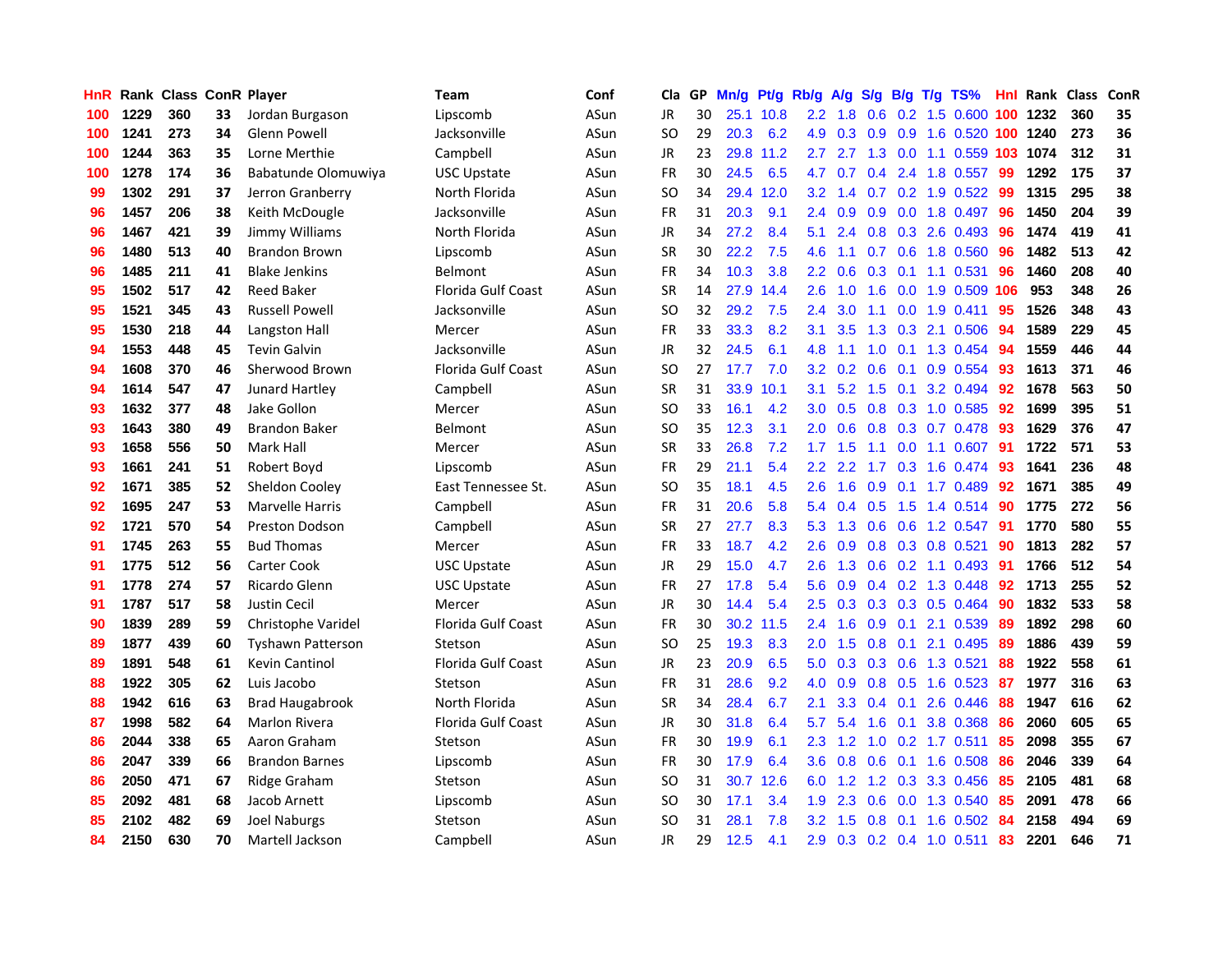| <b>HnR</b> |                | Rank Class ConR Player |                |                        | <b>Team</b>               | Conf       | Cla       |    | GP Mn/g | Pt/g      | Rb/g             | A/g             |                 |                 | S/g B/g T/g TS%               | Hnl  | Rank Class |                | ConR                    |
|------------|----------------|------------------------|----------------|------------------------|---------------------------|------------|-----------|----|---------|-----------|------------------|-----------------|-----------------|-----------------|-------------------------------|------|------------|----------------|-------------------------|
| 83         | 2198           | 501                    | 71             | David Jeune            | North Florida             | ASun       | SO.       | 34 | 21.2    | 3.7       | 4.3              | 0.3             | 0.5             | 0.4             | 1.1 0.516                     | 83   | 2206       | 502            | 72                      |
| 83         | 2201           | 378                    | 72             | <b>Charles McRov</b>   | North Florida             | ASun       | <b>FR</b> | 32 | 10.9    | 3.3       | 1.9              | 0.3             | $0.4 \quad 0.1$ |                 | 0.9 0.505                     | 83   | 2197       | 378            | 70                      |
| 81         | 2310           | 703                    | 73             | Josh Chavis            | USC Upstate               | ASun       | <b>SR</b> | 28 | 30.8    | 7.7       | 1.8              | 3.0             | 1.0             | 0.0             | 1.6 0.451                     | 81   | 2309       | 705            | 73                      |
| 80         | 2322           | 518                    | 74             | Aaron Anderson         | Kennesaw St.              | ASun       | SO.       | 31 | 27.3    | 6.5       |                  | $6.2 \quad 0.7$ |                 |                 | $0.5$ 0.7 1.1 0.508           | 80   | 2346       | 522            | 74                      |
| 80         | 2338           | 690                    | 75             | <b>Spencer Dixon</b>   | Kennesaw St.              | ASun       | JR        | 31 | 35.0    | 13.1      | $3.4^{\circ}$    | 3.4             | $1.2 \quad 0.1$ |                 | 3.0 0.447                     | 80   | 2363       | 696            | 75                      |
| 80         | 2347           | 694                    | 76             | Amir Celestin          | Campbell                  | ASun       | JR        | 30 | 24.9    | 7.2       | $1.5^{\circ}$    | 2.5             |                 |                 | $0.7$ 0.1 1.9 0.454           | -79  | 2372       | 699            | 76                      |
| 80         | 2364           | 424                    | 77             | <b>Chase Fieler</b>    | Florida Gulf Coast        | ASun       | <b>FR</b> | 30 | 21.3    | 5.2       | 3.8 <sup>°</sup> | 0.9             |                 |                 | $0.5$ $0.5$ 1.5 $0.440$       | -79  | 2399       | 432            | 79                      |
| 79         | 2380           | 725                    | 78             | Mezie Uzochukwu        | <b>USC Upstate</b>        | ASun       | <b>SR</b> | 30 | 26.4    | 6.7       | 3.7              | 1.3             | 0.8             |                 | $0.2$ 1.7 0.463               | -79  | 2392       | 726            | 78                      |
| 79         | 2389           | 704                    | 79             | Justin Glenn           | Lipscomb                  | ASun       | JR        | 30 | 10.9    | 2.4       | 2.6              | 0.5             |                 |                 | 0.3 0.3 0.7 0.529             | -79  | 2391       | 705            | 77                      |
| 78         | 2398           | 728                    | 80             | Kelvin McConnell       | Kennesaw St.              | ASun       | <b>SR</b> | 31 | 31.5    | 8.4       | 1.3              | 1.9             | 0.7             |                 | 0.0 1.6 0.548                 | 78   | 2423       | 734            | 80                      |
| 76         | 2493           | 724                    | 81             | Tim Snyder             | <b>Florida Gulf Coast</b> | ASun       | JR        | 25 | 18.1    | 6.2       | 3.8              | 0.4             |                 |                 | 0.4 0.2 1.7 0.477             | 76   | 2490       | 728            | 81                      |
| 75         | 2514           | 731                    | 82             | Keishawn Mayes         | Campbell                  | ASun       | JR        | 25 | 10.0    | 3.5       | 1.8              | 0.3             |                 |                 | $0.3$ $0.2$ $0.8$ $0.509$     | 75   | 2539       | 740            | 82                      |
| 74         | 2539           | 754                    | 83             | Michael Teller         | Lipscomb                  | ASun       | <b>SR</b> | 29 | 13.1    | 3.5       | 1.8              | 0.6             | 0.3             | 0.1             | 0.5 0.464                     | -74  | 2546       | 759            | 83                      |
| 74         | 2565           | 744                    | 84             | <b>Chalmers Rogers</b> | USC Upstate               | ASun       | <b>JR</b> | 30 | 14.3    | 2.9       | 1.9              | 0.6             |                 |                 | $0.4$ 0.2 0.3 0.411           | 73   | 2588       | 755            | 85                      |
| 73         | 2583           | 754                    | 85             | Shamile Jeffers        | Jacksonville              | ASun       | <b>JR</b> | 30 | 9.4     | 2.1       | 2.5              | 0.1             | 0.3             | 0.2             | $0.6$ 0.450                   | 73   | 2583       | 752            | 84                      |
| 72         | 2606           | 583                    | 86             | <b>William Wilson</b>  | North Florida             | ASun       | <b>SO</b> | 30 | 10.0    | 1.0       | 0.5              | 1.8             |                 |                 | 0.3 0.0 0.9 0.382             | -73  | 2600       | 581            | 86                      |
| 72         | 2624           | 587                    | 87             | J.C. Ward              | East Tennessee St.        | ASun       | SO.       | 36 | 15.4    | 1.9       | $2.5\,$          | 0.4             | $0.3 \quad 0.1$ |                 | 0.5 0.538                     | -71  | 2647       | 592            | 88                      |
| 71         | 2630           | 771                    | 88             | <b>Artie Marine</b>    | Kennesaw St.              | ASun       | JR        | 25 | 10.9    | 2.7       |                  | $1.6 \quad 0.5$ |                 |                 | $0.5$ 0.0 0.4 0.430 71        |      | 2636       | 772            | 87                      |
| 67         | 2729           | 529                    | 89             | Rico Ferguson          | Campbell                  | ASun       | <b>FR</b> | 28 | 16.5    | 4.2       | 1.3              | 1.0             |                 |                 | $0.6$ $0.0$ 1.0 $0.490$       | -68  | 2722       | 528            | 89                      |
| 65         | 2771           | 618                    | 90             | Hunter Miller          | Florida Gulf Coast        | ASun       | <b>SO</b> | 30 | 11.1    | 2.2       | 1.2 <sub>1</sub> | 1.1             |                 |                 | $0.3$ 0.0 1.1 0.468           | -64  | 2804       | 625            | 91                      |
| 65         | 2777           | 806                    | 91             | Matt Heramb            | Kennesaw St.              | ASun       | <b>SR</b> | 23 | 17.9    | 3.2       | $2.3^{\circ}$    | 1.1             | 0.3             |                 | 1.1 1.6 0.518                 | 67   | 2741       | 795            | 90                      |
| 64         | 2794           | 623                    | 92             | <b>Tony Dukes</b>      | <b>USC Upstate</b>        | ASun       | <b>SO</b> | 30 | 20.4    | 5.7       | 1.8              | 0.9             |                 | $0.4$ 0.1       | 1.5 0.414                     | 63   | 2815       | 629            | 92                      |
| 61         | 2840           | 565                    | 93             | <b>Shamile Cabell</b>  | Jacksonville              | ASun       | FR        | 32 | 9.9     | 3.6       | 0.8              | 0.9             |                 |                 | 0.5 0.1 1.5 0.429             | -60  | 2854       | 568            | 93                      |
| 59         | 2857           | 829                    | 94             | Graeme Radford         | Stetson                   | ASun       | <b>SR</b> | 31 | 14.8    | 1.2       | 2.5              | 0.1             |                 |                 | $0.3$ 0.7 0.6 0.418           | 58   | 2880       | 830            | 94                      |
| 54         | 2918           | 836                    | 95             | Jermol Paul            | Stetson                   | ASun       | JR        | 23 | 11.1    | 3.3       | 1.1              | 0.2             | $0.2\ 0.0$      |                 | 1.0 0.551                     | 56   | 2903       | 829            | 95                      |
| 52         | 2942           | 665                    | 96             | Chris Smith            | Mercer                    | ASun       | <b>SO</b> | 33 | 10.5    | 2.2       | 1.4              | 0.2             |                 | $0.4 \quad 0.1$ | 0.8 0.413                     | -51  | 2954       | 667            | 96                      |
| 46         | 2968           | 612                    | 97             | Marquis Sloan          | <b>USC Upstate</b>        | ASun       | FR        | 28 | $14.5$  | 2.4       | $1.4^{\circ}$    | 0.9             | 0.8             |                 | $0.0$ 1.4 $0.316$             | 48   | 2967       | 612            | 97                      |
| 45         | 2972           | 672                    | 98             | Liam McInerney         | Stetson                   | ASun       | <b>SO</b> | 31 | 12.5    | 0.9       | 1.9              | 0.4             |                 | $0.4 \quad 0.2$ | $0.6$ 0.241                   | 44   | 2980       | 672            | 99                      |
| 45         | 2973           | 614                    | 99             | Andrew Osemhen         | Kennesaw St.              | ASun       | <b>FR</b> | 27 | 9.8     | 1.6       | 1.9              | 0.2             | 0.1             |                 | 0.3 0.6 0.426                 | 46   | 2976       | 616            | 98                      |
| 175        | 6              | 4                      | 1              | JaJuan Johnson         | Purdue                    | <b>B10</b> | <b>SR</b> | 34 |         | 35.4 20.5 | 8.6              | 1.0             |                 |                 | 0.9 2.3 1.6 0.559 175         |      | -7         | 4              | 1                       |
| 174        | $\overline{7}$ | $\mathbf{2}$           | $\overline{2}$ | Jordan Taylor          | Wisconsin                 | <b>B10</b> | JR        | 34 |         | 36.5 18.1 | 4.1              |                 |                 |                 | 4.7 0.7 0.1 1.2 0.571 173     |      | 8          | $\mathbf{2}$   | $\mathbf{2}$            |
| 173        | 8              | 1                      | 3              | Jared Sullinger        | Ohio St.                  | <b>B10</b> | <b>FR</b> | 37 |         | 31.7 17.2 | $10.2 \quad 1.2$ |                 |                 |                 | 1.0 0.5 1.6 0.584 173         |      | 9          | $\overline{2}$ | 3                       |
| 166        | 13             | 4                      | 4              | Draymond Green         | Michigan St.              | <b>B10</b> | <b>JR</b> | 34 |         | 30.1 12.6 | 8.6              | 4.1             | 1.8             |                 | 1.1 2.3 0.514 165             |      | 15         | 3              | 4                       |
| 164        | 19             | 9                      | 5              | Jon Leuer              | Wisconsin                 | <b>B10</b> | <b>SR</b> | 34 |         | 33.5 18.3 | 7.2              | 1.6             |                 |                 | 0.5 0.9 1.6 0.565 164         |      | 21         | 10             | 5                       |
| 162        | 24             | 4                      | 6              | <b>Darius Morris</b>   | Michigan                  | <b>B10</b> | <b>SO</b> | 35 |         | 34.8 15.0 | 4.0              | 6.7             | 1.0             | 0.0             | 2.9 0.541 162                 |      | 27         | 4              | 6                       |
| 158        | 33             | 15                     | 7              | <b>Talor Battle</b>    | Penn St.                  | <b>B10</b> | <b>SR</b> | 34 | 38.1    | 20.2      | $4.4^{\circ}$    | 2.9             | 0.8             | 0.1             | 2.0 0.554                     | -156 | 35         | 17             | 8                       |
| 157        | 34             | 16                     | 8              | E'Twaun Moore          | Purdue                    | B10        | <b>SR</b> | 34 | 33.9    | 18.0      | 5.1              | 3.2             | 1.2             | 0.5             | 1.8 0.542                     | 157  | 34         | 16             | $\overline{\mathbf{z}}$ |
| 152        | 45             | 21                     | 9              | Jeff Brooks            | Penn St.                  | <b>B10</b> | <b>SR</b> | 33 |         | 32.9 13.1 |                  |                 |                 |                 | 6.3 1.7 0.8 1.4 1.6 0.606 153 |      | 46         | 23             | 9                       |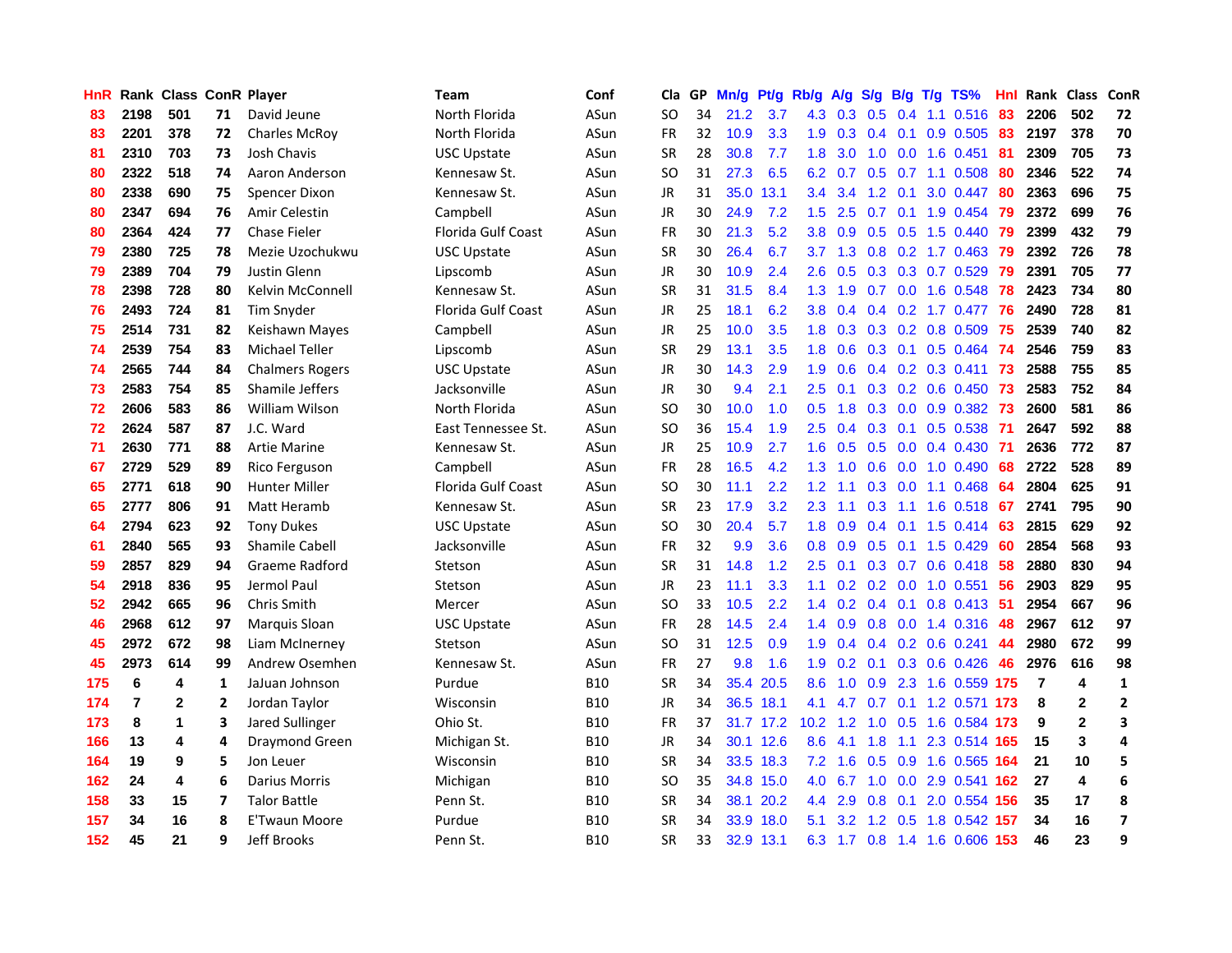| HnR. |     | <b>Rank Class ConR Player</b> |    |                        | Team            | Conf       | Cla           |    | GP Mn/g | Pt/g      | Rb/g             | <b>A/g</b>    |                  |                 | S/g B/g T/g TS%               | Hnl | Rank Class |                | ConR |
|------|-----|-------------------------------|----|------------------------|-----------------|------------|---------------|----|---------|-----------|------------------|---------------|------------------|-----------------|-------------------------------|-----|------------|----------------|------|
| 151  | 51  | 23                            | 10 | Demetri McCamey        | Illinois        | <b>B10</b> | <b>SR</b>     | 34 |         | 33.4 14.6 | 3.4              | 6.1           | 1.0              | 0.2             | 2.9 0.578                     | 151 | 52         | 24             | 10   |
| 148  | 66  | 20                            | 11 | <b>Trevor Mbakwe</b>   | Minnesota       | <b>B10</b> | <b>JR</b>     | 31 |         | 30.9 13.9 | 10.5             | 1.3           | 0.9              | 1.5             | 2.2 0.595 147                 |     | 71         | 23             | 11   |
| 145  | 91  | $\overline{7}$                | 12 | Deshaun Thomas         | Ohio St.        | <b>B10</b> | <b>FR</b>     | 37 | 14.0    | 7.5       | $3.5^{\circ}$    | 0.5           |                  |                 | 0.4 0.2 0.8 0.559 144         |     | 94         | $\overline{7}$ | 12   |
| 141  | 108 | 33                            | 13 | John Shurna            | Northwestern    | <b>B10</b> | <b>JR</b>     | 32 |         | 34.0 16.6 | 4.9              | 2.6           | 1.1              |                 | 1.0 1.8 0.604 142             |     | -104       | 32             | 13   |
| 141  | 112 | 53                            | 14 | David Lighty           | Ohio St.        | <b>B10</b> | <b>SR</b>     | 37 |         | 32.1 12.1 | 4.0              | 3.3           |                  |                 | 1.5 0.5 1.6 0.560 140         |     | 118        | 57             | 14   |
| 139  | 131 | 63                            | 15 | Jon Diebler            | Ohio St.        | <b>B10</b> | <b>SR</b>     | 37 |         | 35.7 12.6 | $2.6^{\circ}$    | 2.4           |                  |                 | 1.0 0.1 0.9 0.719 138         |     | 137        | 67             | 15   |
| 138  | 143 | 44                            | 16 | <b>William Buford</b>  | Ohio St.        | <b>B10</b> | <b>JR</b>     | 36 |         | 32.4 14.4 | 3.9 <sup>°</sup> | 2.9           |                  |                 | 0.8 0.3 1.8 0.556 138         |     | 147        | 45             | 16   |
| 136  | 157 | 13                            | 17 | Aaron Craft            | Ohio St.        | <b>B10</b> | <b>FR</b>     | 37 | 29.6    | 6.9       | 2.9              | 4.8           | 2.0              | 0.1             | 2.1 0.571 136                 |     | 162        | 13             | 17   |
| 132  | 207 | 18                            | 18 | Tim Hardaway Jr.       | Michigan        | <b>B10</b> | <b>FR</b>     | 35 |         | 30.7 13.9 | 3.8 <sub>1</sub> | 1.7           |                  | $1.0 \quad 0.1$ | 1.3 0.553 132                 |     | 212        | 17             | 18   |
| 131  | 216 | 102                           | 19 | Mike Tisdale           | <b>Illinois</b> | <b>B10</b> | <b>SR</b>     | 34 |         | 26.3 10.0 | 6.5              | 1.3           | 0.4              | 1.6             | 1.7 0.579 131                 |     | 221        | 105            | 19   |
| 131  | 222 | 105                           | 20 | Michael Thompson       | Northwestern    | <b>B10</b> | <b>SR</b>     | 34 |         | 37.3 16.3 | $2.2\phantom{0}$ | 4.3           | 1.4              | 0.1             | 1.9 0.593 130                 |     | 238        | 110            | 22   |
| 130  | 227 | 107                           | 21 | <b>Keaton Nankivil</b> | Wisconsin       | <b>B10</b> | <b>SR</b>     | 34 | 27.9    | 9.7       | 4.2              | 0.7           | 0.5              |                 | 1.2 0.9 0.633 130             |     | 233        | 108            | 21   |
| 129  | 255 | 47                            | 22 | Christian Watford      | Indiana         | <b>B10</b> | SO            | 29 |         | 29.1 16.0 | 5.4              | 1.1           | 0.8 <sub>0</sub> |                 | 0.4 1.9 0.549 131             |     | 225        | 36             | 20   |
| 129  | 256 | 116                           | 23 | Mike Davis             | <b>Illinois</b> | <b>B10</b> | SR            | 34 |         | 33.0 12.5 | 7.1              | 1.7           | 0.9              | 0.8             | 1.4 0.552 129                 |     | 262        | 118            | 23   |
| 128  | 273 | 120                           | 24 | Kalin Lucas            | Michigan St.    | <b>B10</b> | SR            | 34 |         | 33.4 17.0 | 2.1              | 3.4           | 1.0              | 0.1             | 2.6 0.539 128                 |     | 280        | 124            | 24   |
| 127  | 296 | 27                            | 25 | Melsahn Basabe         | lowa            | <b>B10</b> | <b>FR</b>     | 31 |         | 24.5 11.0 | 6.8              |               | $0.3 \quad 0.4$  |                 | 1.3 2.1 0.600 127             |     | 305        | 27             | 25   |
| 127  | 313 | 96                            | 26 | Lewis Jackson          | Purdue          | <b>B10</b> | <b>JR</b>     | 34 | 26.2    | 8.0       | 3.2              |               |                  |                 | 4.0 0.8 0.1 1.9 0.567 126     |     | 325        | 103            | 26   |
| 125  | 339 | 31                            | 27 | Jordan Morgan          | Michigan        | <b>B10</b> | <b>FR</b>     | 35 | 24.0    | 9.2       |                  |               |                  |                 | 5.4 0.5 0.6 0.5 1.5 0.618 125 |     | 347        | 32             | 27   |
| 123  | 375 | 157                           | 28 | Dallas Lauderdale      | Ohio St.        | <b>B10</b> | <b>SR</b>     | 37 | 16.1    | 4.2       |                  |               |                  |                 | 3.2 0.2 0.1 1.5 0.6 0.684 123 |     | 377        | 157            | 28   |
| 123  | 382 | 159                           | 29 | <b>Blake Hoffarber</b> | Minnesota       | <b>B10</b> | <b>SR</b>     | 31 |         | 35.1 13.6 | $3.5^{\circ}$    | 4.1           |                  |                 | 1.0 0.1 2.1 0.569 123         |     | 391        | 161            | 30   |
| 123  | 384 | 71                            | 30 | <b>Brandon Paul</b>    | Illinois        | <b>B10</b> | SO            | 34 | 22.4    | 9.0       | 3.1              | 2.1           |                  |                 | 1.1 0.4 1.8 0.527 123         |     | 385        | 69             | 29   |
| 121  | 421 | 48                            | 31 | Jereme Richmond        | <b>Illinois</b> | <b>B10</b> | <b>FR</b>     | 31 | 22.1    | 7.6       | 5.0              | 1.8           |                  |                 | 0.4 0.4 1.7 0.540 121         |     | 423        | 46             | 31   |
| 120  | 436 | 51                            | 32 | Victor Oladipo         | Indiana         | <b>B10</b> | <b>FR</b>     | 32 | 18.0    | 7.4       | 3.7              | 0.9           |                  |                 | 1.1 0.2 1.4 0.580 119         |     | 454        | 53             | 33   |
| 120  | 448 | 133                           | 33 | <b>Ryne Smith</b>      | Purdue          | <b>B10</b> | <b>JR</b>     | 34 | 23.9    | 6.2       | 2.5              | 1.7           |                  |                 | 0.7 0.2 0.5 0.676 119         |     | 451        | 135            | 32   |
| 119  | 474 | 58                            | 34 | Josh Gasser            | Wisconsin       | <b>B10</b> | <b>FR</b>     | 34 | 28.1    | 5.9       | 3.9              | $2.2^{\circ}$ |                  |                 | 0.5 0.1 0.9 0.589 118         |     | 476        | 56             | 35   |
| 118  | 498 | 148                           | 35 | Delvon Roe             | Michigan St.    | <b>B10</b> | <b>JR</b>     | 34 | 23.6    | 6.1       | 5.0              | 1.4           | 0.8              |                 | 1.2 1.1 0.526 117             |     | 505        | 152            | 36   |
| 118  | 505 | 152                           | 36 | Luka Mirkovic          | Northwestern    | <b>B10</b> | JR            | 34 | 24.4    | 7.4       | 5.2              | 2.3           | 0.6              |                 | 0.7 1.4 0.561 117             |     | 538        | 165            | 37   |
| 117  | 526 | 99                            | 37 | Jordan Hulls           | Indiana         | <b>B10</b> | <sub>SO</sub> | 32 |         | 31.2 11.0 | $2.3^{\circ}$    | 2.9           | 0.9              |                 | 0.2 1.7 0.623 116             |     | 555        | 106            | 38   |
| 116  | 570 | 174                           | 38 | Zack Novak             | Michigan        | <b>B10</b> | <b>JR</b>     | 35 | 35.0    | 8.9       | 5.8              | 1.6           | 0.6              | 0.1             | 0.8 0.562 116                 |     | 564        | 172            | 39   |
| 116  | 577 | 111                           | 39 | <b>Tim Frazier</b>     | Penn St.        | <b>B10</b> | <b>SO</b>     | 34 | 30.8    | 6.3       | 3.9              | 5.1           |                  |                 | 1.0 0.1 2.4 0.521 115         |     | 599        | 114            | 40   |
| 116  | 579 | 226                           | 40 | Al Nolen               | Minnesota       | <b>B10</b> | <b>SR</b>     | 14 | 29.1    | 8.4       | 3.6 <sup>°</sup> |               |                  |                 | 3.7 2.4 0.1 2.1 0.506 119     |     | 466        | 188            | 34   |
| 115  | 590 | 182                           | 41 | Ralph Sampson          | Minnesota       | <b>B10</b> | JR            | 31 |         | 29.0 10.2 | 5.4              | 1.6           |                  |                 | 0.5 2.0 1.5 0.520 115         |     | 600        | 190            | 41   |
| 114  | 619 | 124                           | 42 | Drew Crawford          | Northwestern    | <b>B10</b> | <sub>SO</sub> | 34 |         | 31.4 12.1 | 4.7              | 2.0           |                  |                 | 0.9 0.6 1.3 0.512 113         |     | 652        | 130            | 44   |
| 114  | 624 | 126                           | 43 | D.J. Byrd              | Purdue          | <b>B10</b> | SO            | 34 | 20.6    | 5.2       | 3.0 <sub>1</sub> | 2.0           | 0.6              |                 | 0.2 0.9 0.503 114             |     | 631        | 122            | 42   |
| 114  | 631 | 243                           | 44 | Jarryd Cole            | lowa            | <b>B10</b> | <b>SR</b>     | 31 | 25.2    | 8.0       | 6.3              | 0.5           |                  |                 | 0.8 0.3 1.1 0.592 114         |     | 641        | 248            | 43   |
| 113  | 652 | 251                           | 45 | <b>Bill Cole</b>       | <b>Illinois</b> | <b>B10</b> | <b>SR</b>     | 34 | 20.7    | 4.9       | $2.5^{\circ}$    | 1.3           | 0.6              | 0.5             | $0.4$ 0.604 113               |     | 655        | 252            | 45   |
| 113  | 654 | 134                           | 46 | D.J. Richardson        | <b>Illinois</b> | B10        | SO            | 34 | 26.8    | 8.4       | 1.8              | 1.9           | 0.7              |                 | 0.2 1.1 0.541 113             |     | 659        | 131            | 46   |
| 113  | 677 | 202                           | 47 | Verdell Jones          | Indiana         | <b>B10</b> | <b>JR</b>     | 28 |         | 28.2 12.5 |                  |               |                  |                 | 3.3 3.2 1.0 0.3 3.0 0.510 113 |     | 672        | 203            | 47   |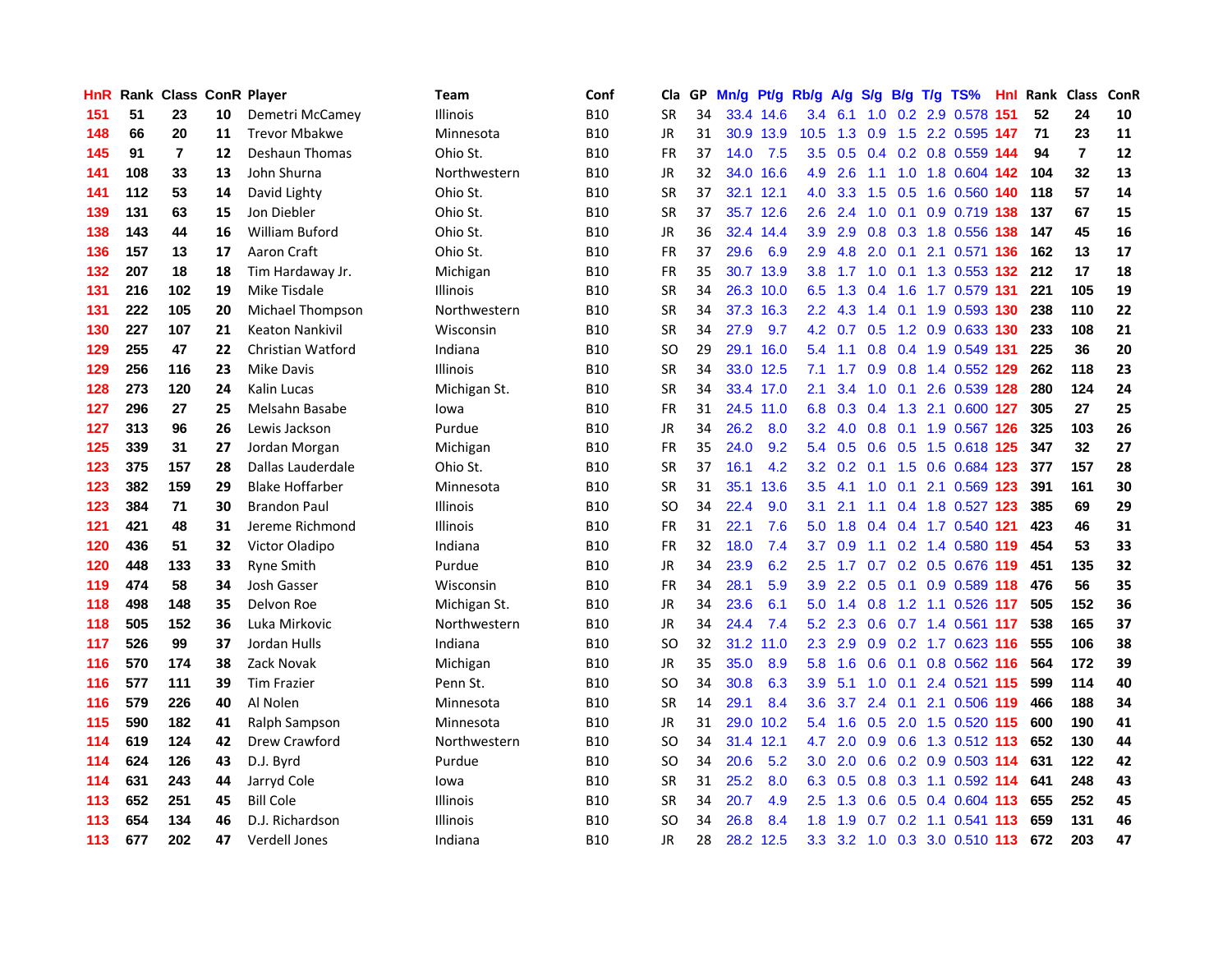| HnR. |      | <b>Rank Class ConR Player</b> |    |                          | Team         | Conf       | Cla           |    | GP Mn/g | Pt/g      | Rb/g             | A/g            | <b>S/g</b>      |                | B/g T/g TS%                       | Hnl | Rank Class |     | ConR |
|------|------|-------------------------------|----|--------------------------|--------------|------------|---------------|----|---------|-----------|------------------|----------------|-----------------|----------------|-----------------------------------|-----|------------|-----|------|
| 112  | 694  | 207                           | 48 | <b>Bryce Cartwright</b>  | lowa         | <b>B10</b> | JR            | 31 |         | 31.1 10.9 | 2.9              | 5.9            | 0.9             | 0.0            | 3.3 0.448                         | 112 | 714        | 213 | 48   |
| 111  | 710  | 275                           | 49 | <b>Durrell Summers</b>   | Michigan St. | <b>B10</b> | <b>SR</b>     | 34 |         | 29.3 11.6 | 4.2              | 0.6            | 0.6             |                | 0.2 1.4 0.494 111                 |     | 730        | 282 | 50   |
| 111  | 719  | 215                           | 50 | <b>Stu Douglass</b>      | Michigan     | <b>B10</b> | JR            | 35 | 30.4    | 7.1       | 3.0 <sub>1</sub> | 1.7            | 0.7             |                | 0.3 1.2 0.511 111                 |     | 720        | 216 | 49   |
| 110  | 749  | 88                            | 51 | Adreian Payne            | Michigan St. | <b>B10</b> | FR            | 34 | 9.0     | 2.5       |                  | $2.4\quad 0.1$ |                 |                | 0.3 0.8 0.6 0.475 110             |     | 761        | 89  | 51   |
| 110  | 761  | 293                           | 52 | Tim Jarmusz              | Wisconsin    | <b>B10</b> | <b>SR</b>     | 34 | 23.7    | 3.9       |                  |                |                 |                | 2.2 1.3 0.7 0.0 0.4 0.571 110     |     | 770        | 298 | 52   |
| 109  | 810  | 163                           | 53 | Alex Marcotullio         | Northwestern | <b>B10</b> | <b>SO</b>     | 34 | 23.2    | 6.2       | $2.5^{\circ}$    | 2.1            |                 |                | 1.0 0.1 1.1 0.565 108             |     | 837        | 170 | 56   |
| 109  | 822  | 314                           | 54 | David Jackson            | Penn St.     | <b>B10</b> | <b>SR</b>     | 33 | 31.7    | 9.9       | 4.5              | 0.6            |                 |                | 0.5 0.3 1.2 0.539 108             |     | 825        | 316 | 55   |
| 109  | 825  | 169                           | 55 | Mike Bruesewitz          | Wisconsin    | <b>B10</b> | SO            | 34 | 19.9    | 4.6       | 3.1              | 1.0            |                 |                | 0.3 0.1 0.8 0.576 109             |     | 816        | 163 | 53   |
| 107  | 900  | 188                           | 56 | <b>Garrick Sherman</b>   | Michigan St. | <b>B10</b> | <sub>SO</sub> | 34 | 12.1    | 3.1       | 2.6              | 0.4            |                 |                | 0.3 0.4 0.8 0.637 107             |     | 910        | 188 | 59   |
| 107  | 903  | 114                           | 57 | Evan Smotrycz            | Michigan     | <b>B10</b> | <b>FR</b>     | 35 | 17.8    | 6.3       | $2.3^{\circ}$    | 0.7            |                 |                | 0.5 0.3 0.9 0.530 107             |     | 905        | 111 | 58   |
| 107  | 911  | 190                           | 58 | <b>Kelsey Barlow</b>     | Purdue       | <b>B10</b> | SO            | 32 | 19.5    | 5.1       | 2.9              | 1.6            |                 |                | 0.8 0.3 1.6 0.517 107             |     | 874        | 180 | 57   |
| 107  | 919  | 192                           | 59 | Rodney Williams          | Minnesota    | <b>B10</b> | SO            | 31 | 24.6    | 6.8       | 3.5              | 1.9            | 0.6             |                | $0.7$ 1.4 0.494                   | 106 | 935        | 197 | 60   |
| 107  | 920  | 340                           | 60 | Andrew Jones             | Penn St.     | <b>B10</b> | SR            | 34 | 30.3    | 6.0       | 5.6              | 0.6            | $0.4^{\circ}$   |                | 0.1 1.3 0.540 106                 |     | 944        | 346 | 62   |
| 106  | 925  | 119                           | 61 | Keith Appling            | Michigan St. | <b>B10</b> | FR            | 34 | 22.9    | 6.4       | 2.8              | 1.3            | 0.6             | 0.5            | 1.6 0.590                         | 106 | 939        | 121 | 61   |
| 106  | 947  | 278                           | 62 | <b>Matt Gatens</b>       | lowa         | <b>B10</b> | <b>JR</b>     | 29 | 33.5    | 12.6      | 2.4              | 1.8            | 1.3             | 0.1            | 1.4 0.534 106                     |     | 958        | 285 | 63   |
| 106  | 953  | 282                           | 63 | Colton Iverson           | Minnesota    | <b>B10</b> | <b>JR</b>     | 31 | 18.3    | 5.4       | 5.0              | 1.1            | 0.5             | 0.6            | 1.5 0.479 105                     |     | 968        | 287 | 64   |
| 103  | 1071 | 140                           | 64 | Terone Johnson           | Purdue       | <b>B10</b> | FR            | 34 | 19.3    | 4.9       | 2.5              | 1.7            |                 |                | 0.5 0.2 1.0 0.436 103 1082        |     |            | 140 | 66   |
| 103  | 1077 | 313                           | 65 | Korie Lucious            | Michigan St. | <b>B10</b> | <b>JR</b>     | 18 | 24.4    | 6.5       |                  | $1.7$ 4.1      |                 |                | 0.8 0.2 2.1 0.432 108             |     | 824        | 241 | 54   |
| 102  | 1117 | 147                           | 66 | <b>Austin Hollins</b>    | Minnesota    | <b>B10</b> | FR            | 31 | 16.9    | 4.5       | 1.5              | 1.2            |                 |                | 1.2 0.3 1.0 0.491 <b>102 1140</b> |     |            | 149 | 67   |
| 102  | 1131 | 243                           | 67 | Derek Elston             | Indiana      | B10        | <b>SO</b>     | 31 | 15.5    | 4.9       | 3.7 <sub>2</sub> | 0.3            |                 |                | 0.5 0.3 0.8 0.537 102 1164        |     |            | 250 | 68   |
| 100  | 1232 | 271                           | 68 | Eric May                 | lowa         | <b>B10</b> | SO            | 30 | 25.0    | 7.8       | 2.9              | 1.3            |                 |                | 1.3 0.3 2.0 0.499 100 1225        |     |            | 267 | 69   |
| 100  | 1242 | 166                           | 69 | JerShon Cobb             | Northwestern | <b>B10</b> | <b>FR</b>     | 27 | 24.2    | 7.4       | 3.0              | 1.5            | 0.7             | 0.1            | 0.8 0.481 104 1050                |     |            | 136 | 65   |
| 98   | 1374 | 396                           | 70 | Davide Curletti          | Northwestern | <b>B10</b> | <b>JR</b>     | 34 | 14.8    | 4.0       | 1.9              | 1.0            |                 |                | $0.2$ 0.4 0.4 0.557               | -97 | 1410       | 404 | 71   |
| 97   | 1403 | 197                           | 71 | Will Sheehey             | Indiana      | <b>B10</b> | <b>FR</b>     | 32 | 13.8    | 4.8       | 2.1              | 0.4            |                 |                | 0.4 0.2 0.8 0.529                 | 96  | 1431       | 200 | 72   |
| 96   | 1463 | 508                           | 72 | Jeremiah Rivers          | Indiana      | <b>B10</b> | <b>SR</b>     | 32 | 22.4    | 3.8       | 3.0              | 1.7            |                 |                | 1.1 0.3 1.5 0.526                 | 95  | 1487       | 514 | 73   |
| 96   | 1474 | 333                           | 73 | <b>Maurice Creek</b>     | Indiana      | <b>B10</b> | SO            | 18 | 20.0    | 8.3       | 2.4              | 1.2            | 0.2             |                | $0.2$ 1.4 0.517                   | 99  | 1303       | 291 | 70   |
| 96   | 1483 | 514                           | 74 | Mike Capocci             | Northwestern | <b>B10</b> | <b>SR</b>     | 32 | 10.6    | 1.7       | 1.7              | 0.7            | 0.5             |                | $0.2$ 0.3 0.540                   | 95  | 1491       | 515 | 74   |
| 95   | 1532 | 219                           | 75 | Chip Armelin             | Minnesota    | <b>B10</b> | FR            | 31 | 11.1    | 4.4       | 1.4              | 0.6            |                 | $0.4\quad 0.0$ | 0.6 0.474                         | 94  | 1532       | 219 | 76   |
| 94   | 1561 | 357                           | 76 | Matt Vogrich             | Michigan     | <b>B10</b> | <b>SO</b>     | 34 | 14.0    | 3.2       | 1.6              | 0.4            | 0.3             | 0.1            | 0.4 0.567                         | -95 | 1531       | 349 | 75   |
| 93   | 1627 | 233                           | 77 | Roy Devyn Marble         | lowa         | <b>B10</b> | <b>FR</b>     | 31 | 19.1    | 5.7       |                  |                | 2.4 1.3 0.7 0.1 |                | 1.1 0.430                         | -93 | 1636       | 235 | 77   |
| 92   | 1678 | 485                           | 78 | Andrew Brommer           | lowa         | <b>B10</b> | <b>JR</b>     | 31 | 12.5    | 3.1       |                  | 2.4 0.7        |                 |                | $0.2$ 0.5 1.0 0.542               | 92  | 1682       | 482 | 78   |
| 91   | 1730 | 502                           | 79 | <b>Tom Pritchard</b>     | Indiana      | <b>B10</b> | <b>JR</b>     | 32 | 18.2    | 2.5       | 3.8 <sup>°</sup> | 0.7            |                 |                | $0.2$ 0.7 0.5 0.552               | -91 | 1757       | 510 | 79   |
| 91   | 1776 | 273                           | 80 | Zach McCabe              | lowa         | <b>B10</b> | <b>FR</b>     | 31 | 19.6    | 5.8       | 3.6 <sup>°</sup> | 0.8            |                 |                | 0.7 0.0 1.5 0.466                 | -90 | 1777       | 273 | 80   |
| 81   | 2299 | 513                           | 81 | <b>Ryan Evans</b>        | Wisconsin    | <b>B10</b> | SO            | 34 | 11.6    | 2.8       | 2.3              | 0.5            |                 |                | 0.2 0.3 0.7 0.378                 | 81  | 2300       | 513 | 82   |
| 80   | 2330 | 416                           | 82 | <b>Travis Carroll</b>    | Purdue       | <b>B10</b> | <b>FR</b>     | 31 | 9.2     | 1.3       | 1.9              | 0.3            |                 |                | 0.2 0.2 0.3 0.494                 | -81 | 2281       | 405 | 81   |
| 79   | 2371 | 722                           | 83 | Mike Kebler              | Michigan St. | <b>B10</b> | <b>SR</b>     | 33 | 10.1    | 1.5       | 1.0              | 0.5            | 0.3             |                | $0.2$ 0.3 0.580                   | -79 | 2367       | 722 | 83   |
| 79   | 2385 | 703                           | 84 | <b>Austin Thornton</b>   | Michigan St. | B10        | <b>JR</b>     | 34 | 11.1    | 2.0       | 2.1              | 0.7            | 0.1             | 0.1            | 0.6 0.433                         | 79  | 2390       | 704 | 84   |
| 69   | 2701 | 518                           | 85 | <b>Maverick Ahanmisi</b> | Minnesota    | <b>B10</b> | <b>FR</b>     | 29 | 10.6    | 2.1       | 0.9              | 1.1            |                 |                | $0.2$ 0.0 1.1 0.508               | 69  | 2696       | 517 | 85   |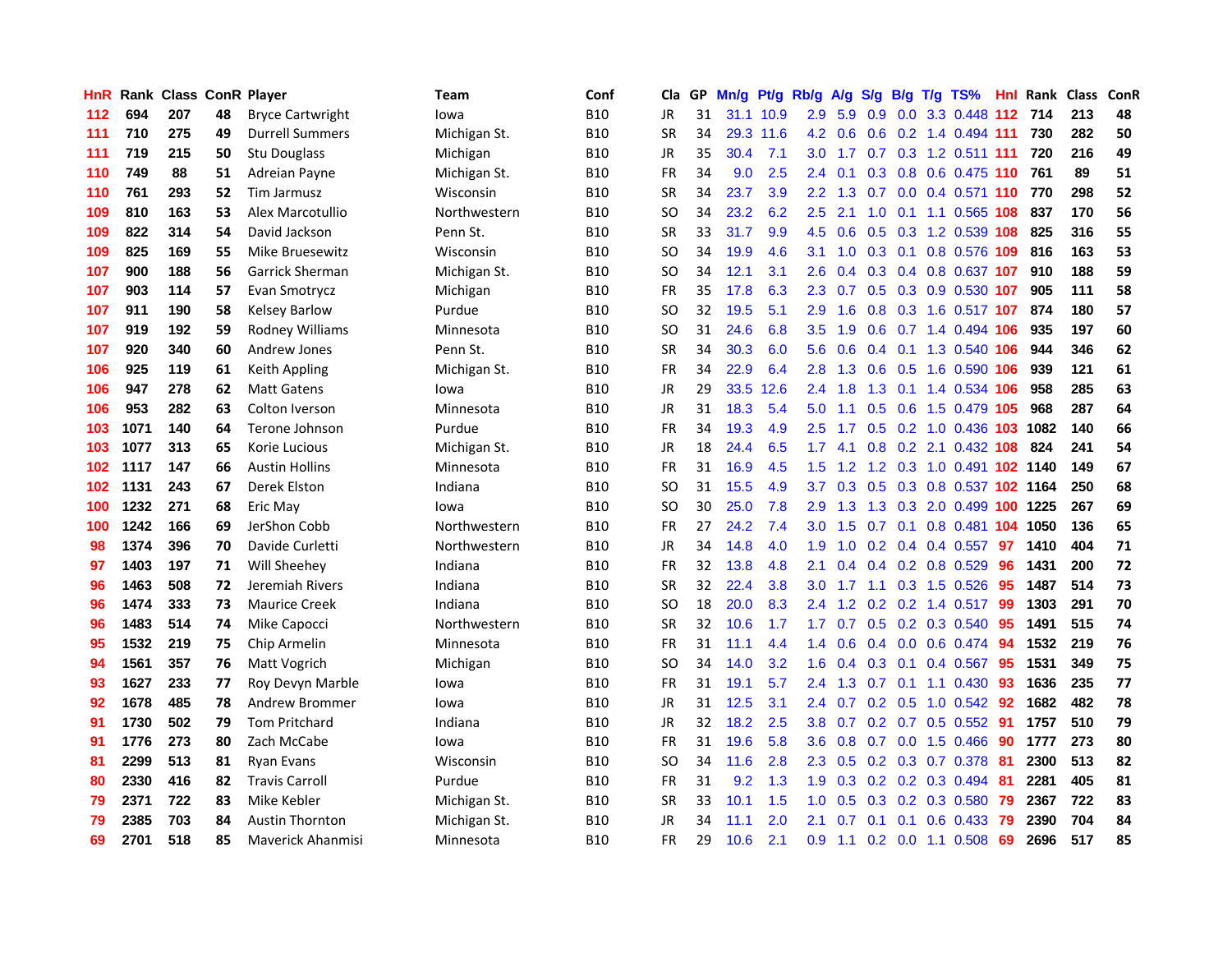| HnR |      | Rank Class ConR Player |                |                          | <b>Team</b>  | Conf       | Cla       |    | GP Mn/g Pt/g Rb/g |           |                  | A/g       |     |                 | S/g B/g T/g TS%           | Hnl  | Rank Class |                         | ConR           |
|-----|------|------------------------|----------------|--------------------------|--------------|------------|-----------|----|-------------------|-----------|------------------|-----------|-----|-----------------|---------------------------|------|------------|-------------------------|----------------|
| 64  | 2792 | 553                    | 86             | <b>Billy Oliver</b>      | Penn St.     | <b>B10</b> | <b>FR</b> | 32 | 14.3              | 2.3       | 1.4              | 0.4       | 0.3 | 0.3             | 0.8 0.426                 | 65   | 2786       | 550                     | 86             |
| 58  | 2871 | 823                    | 87             | Cammeron Woodyard        | Penn St.     | <b>B10</b> | JR        | 28 | 10.4              | 1.8       | 1.4              | 0.3       | 0.2 | 0.1             | 0.3 0.345                 | -61  | 2846       | 820                     | 87             |
| 166 | 12   | 3                      | 1              | <b>Marcus Morris</b>     | Kansas       | <b>B12</b> | JR        | 38 |                   | 28.3 17.2 | 7.6              | 1.6       | 0.8 | 0.6             | 1.8 0.619 165             |      | 16         | 4                       | $\mathbf{2}$   |
| 164 | 16   | 3                      | $\overline{2}$ | Jordan Hamilton          | Texas        | <b>B12</b> | <b>SO</b> | 36 |                   | 32.2 18.6 | 7.7              | 2.1       |     |                 | 0.9 0.6 2.1 0.547 164     |      | 19         | 3                       | 3              |
| 163 | 20   | $\overline{7}$         | 3              | <b>Markieff Morris</b>   | Kansas       | <b>B12</b> | JR        | 38 |                   | 24.4 13.6 |                  | 8.3 1.4   | 0.8 |                 | 1.1 2.1 0.636 162         |      | 25         | 8                       | 4              |
| 163 | 23   | 12                     | 4              | Jacob Pullen             | Kansas St.   | <b>B12</b> | <b>SR</b> | 31 |                   | 32.6 20.2 | 2.9              | 3.7       | 1.6 |                 | 0.1 3.1 0.561 165         |      | 13         | 8                       | $\mathbf 1$    |
| 156 | 37   | $\overline{7}$         | 5              | Alec Burks               | Colorado     | <b>B12</b> | <b>SO</b> | 38 |                   | 31.4 20.5 | 6.5              | 2.9       |     |                 | 1.1 0.3 2.6 0.568 155     |      | 39         | $\overline{7}$          | 5              |
| 152 | 47   | 22                     | 6              | Lance Jeter              | Nebraska     | <b>B12</b> | <b>SR</b> | 32 |                   | 30.2 11.7 | 4.4              | 4.5       | 1.8 | 0.1             | 2.1 0.565 151             |      | 53         | 25                      | $\overline{ }$ |
| 151 | 50   | 3                      | 7              | <b>Tristan Thompson</b>  | Texas        | <b>B12</b> | <b>FR</b> | 36 |                   | 30.9 13.1 | 7.8              | 1.3       |     |                 | 0.9 2.4 1.8 0.529         | -151 | 50         | $\overline{\mathbf{4}}$ | 6              |
| 149 | 60   | 29                     | 8              | <b>Marshall Moses</b>    | Oklahoma St. | <b>B12</b> | <b>SR</b> | 34 |                   | 29.6 14.1 | 7.3              | 1.0       |     |                 | 0.6 0.4 2.2 0.592 147     |      | 73         | 36                      | 9              |
| 148 | 68   | 10                     | 9              | Khris Middleton          | Texas A&M    | <b>B12</b> | <b>SO</b> | 33 |                   | 29.6 14.4 | 5.2              | 2.8       |     |                 | 1.2 0.1 2.7 0.555 147     |      | 70         | 10                      | 8              |
| 146 | 81   | 13                     | 10             | <b>Thomas Robinson</b>   | Kansas       | <b>B12</b> | <b>SO</b> | 33 | 14.6              | 7.6       |                  | 6.4 0.6   |     |                 | 0.4 0.7 1.3 0.581         | -147 | 75         | 11                      | 10             |
| 145 | 90   | 27                     | 11             | <b>Marcus Denmon</b>     | Missouri     | <b>B12</b> | <b>JR</b> | 34 |                   | 30.4 16.9 | 3.5              | 1.8       | 1.8 | 0.1             | $0.9$ $0.624$             | 144  | 93         | 30                      | 11             |
| 138 | 141  | 43                     | 12             | Laurence Bowers          | Missouri     | <b>B12</b> | JR        | 34 |                   | 24.8 11.6 | 6.1              | 1.4       | 1.1 | 1.8             | 1.4 0.564 138             |      | 146        | 44                      | 12             |
| 138 | 144  | 68                     | 13             | Nathan Walkup            | Texas A&M    | <b>B12</b> | <b>SR</b> | 33 | 24.3              | 9.4       | $5.5^{\circ}$    | 1.3       | 0.8 | 0.1             | 1.2 0.600 137             |      | 149        | 72                      | 13             |
| 133 | 196  | 56                     | 14             | <b>Quincy Acy</b>        | Baylor       | <b>B12</b> | JR        | 31 |                   | 31.0 12.4 | 7.6              | 0.9       | 0.9 |                 | 1.5 2.1 0.571 132         |      | 209        | 61                      | 16             |
| 132 | 206  | 33                     | 15             | J'Covan Brown            | Texas        | <b>B12</b> | SO        | 36 |                   | 21.5 10.4 |                  | $2.2$ 2.1 |     |                 | 0.9 0.2 1.7 0.555 132 206 |      |            | 32                      | 14             |
| 131 | 221  | 37                     | 16             | Mike Dixon               | Missouri     | <b>B12</b> | <b>SO</b> | 32 |                   | 22.3 10.3 | 2.5              | 3.5       |     |                 | 1.8 0.1 1.8 0.547 132     |      | 208        | 33                      | 15             |
| 130 | 228  | 108                    | 17             | <b>Tyrel Reed</b>        | Kansas       | <b>B12</b> | <b>SR</b> | 38 | 28.7              | 9.7       | 3.1              |           |     |                 | 1.7 1.5 0.2 0.9 0.583 130 |      | 249        | 115                     | 19             |
| 130 | 238  | 21                     | 18             | Kourtney Roberson        | Texas A&M    | <b>B12</b> | FR        | 33 | 12.7              | 5.6       | 3.8 <sup>°</sup> | 0.3       |     |                 | 0.4 0.2 0.7 0.578 130     |      | 245        | 21                      | 18             |
| 130 | 243  | 113                    | 19             | <b>Brady Morningstar</b> | Kansas       | <b>B12</b> | <b>SR</b> | 38 | 27.6              | 7.1       | $2.2^{\circ}$    | 3.3       |     |                 | 1.4 0.2 1.2 0.604 129     |      | 267        | 120                     | 20             |
| 129 | 251  | 46                     | 20             | Jean-Paul Olukemi        | Oklahoma St. | <b>B12</b> | SO.       | 34 | 23.8              | 11.1      | 4.1              | 0.9       |     |                 | 0.8 0.2 1.5 0.540 127     |      | 293        | 51                      | 24             |
| 129 | 269  | 49                     | 21             | Rodney McGruder          | Kansas St.   | <b>B12</b> | <b>SO</b> | 34 |                   | 30.6 11.1 | 5.9              | 1.5       |     |                 | 0.7 0.2 1.4 0.572 127     |      | 302        | 52                      | 25             |
| 128 | 274  | 81                     | 22             | <b>Tyshawn Taylor</b>    | Kansas       | <b>B12</b> | <b>JR</b> | 36 | 27.1              | 9.3       | 1.9              | 4.6       | 1.0 |                 | 0.3 2.7 0.557 128         |      | 273        | 79                      | 22             |
| 128 | 276  | 25                     | 23             | Andre Roberson           | Colorado     | <b>B12</b> | <b>FR</b> | 38 | 22.3              | 6.7       | 7.8              | 0.9       | 1.3 | 1.1             | 1.2 0.604 128             |      | 278        | 24                      | 23             |
| 128 | 288  | 127                    | 24             | <b>Curtis Kelly</b>      | Kansas St.   | <b>B12</b> | <b>SR</b> | 25 |                   | 25.4 10.5 | 5.5 <sub>1</sub> | 1.6       | 0.8 | 1.3             | 2.6 0.535 129             |      | 272        | 123                     | 21             |
| 127 | 293  | 130                    | 25             | <b>Diante Garrett</b>    | Iowa St.     | <b>B12</b> | <b>SR</b> | 32 |                   | 36.7 17.3 | 3.7              | 6.1       |     | $1.7 \quad 0.2$ | 3.3 0.496 127             |      | 303        | 135                     | 26             |
| 127 | 314  | 97                     | 26             | Ricardo Ratliffe         | Missouri     | <b>B12</b> | <b>JR</b> | 34 |                   | 24.5 10.6 | 6.0              | 1.1       | 0.2 | 1.3             | 1.0 0.585 126             |      | 319        | 99                      | 27             |
| 126 | 326  | 140                    | 27             | <b>B.J. Holmes</b>       | Texas A&M    | <b>B12</b> | <b>SR</b> | 33 | 30.3              | 9.7       | 2.8 <sub>1</sub> | 3.2       |     |                 | 1.3 0.0 1.7 0.586 125     |      | 339        | 142                     | 28             |
| 125 | 330  | 30                     | 28             | Cory Joseph              | Texas        | <b>B12</b> | <b>FR</b> | 36 |                   | 32.4 10.4 | 3.6 <sup>°</sup> | 3.0       |     |                 | 1.0 0.3 1.5 0.523 125     |      | 340        | 30                      | 29             |
| 125 | 332  | 101                    | 29             | Darrell Williams         | Oklahoma St. | <b>B12</b> | JR        | 23 | 21.0              | 7.1       | 7.3              | 0.9       |     |                 | 0.6 0.5 1.4 0.513 130     |      | 234        | 69                      | 17             |
| 125 | 337  | 146                    | 30             | Mario Little             | Kansas       | <b>B12</b> | <b>SR</b> | 32 | 13.7              | 5.1       | 2.9              | 0.8       |     |                 | 0.4 0.3 0.6 0.543 125     |      | 346        | 146                     | 30             |
| 124 | 351  | 60                     | 31             | Jordan Henriguez-Roberts | Kansas St.   | <b>B12</b> | <b>SO</b> | 34 | 13.6              | 3.7       |                  | 4.3 0.4   |     |                 | 0.2 1.3 0.6 0.473 123     |      | 383        | 68                      | 34             |
| 124 | 353  | 152                    | 32             | Gary Johnson             | Texas        | <b>B12</b> | <b>SR</b> | 36 |                   | 30.3 11.5 | 6.8              | 1.3       |     |                 | 0.4 0.3 1.6 0.507 124     |      | 356        | 148                     | 31             |
| 123 | 374  | 38                     | 33             | Perry Jones              | Baylor       | <b>B12</b> | <b>FR</b> | 30 |                   | 33.9 13.9 | 7.2              | 1.2       | 0.5 | 0.9             | 2.3 0.574 123             |      | 378        | 37                      | 33             |
| 123 | 381  | 158                    | 34             | LaceDarius Dunn          | Baylor       | <b>B12</b> | <b>SR</b> | 28 |                   | 35.3 19.5 | 3.6 <sup>°</sup> | 2.1       | 1.4 | 0.0             | 3.6 0.549                 | -124 | 357        | 149                     | 32             |
| 121 | 419  | 168                    | 35             | Dogus Balbay             | Texas        | <b>B12</b> | <b>SR</b> | 36 | 18.8              | 4.1       | 2.7              | 2.2       | 0.8 | 0.3             | 1.1 0.581                 | 121  | 420        | 172                     | 36             |
| 121 | 425  | 169                    | 36             | Cade Davis               | Oklahoma     | <b>B12</b> | <b>SR</b> | 31 |                   | 34.9 14.2 |                  | $5.0$ 1.8 |     |                 | 1.0 0.5 2.0 0.571 121     |      | 413        | 169                     | 35             |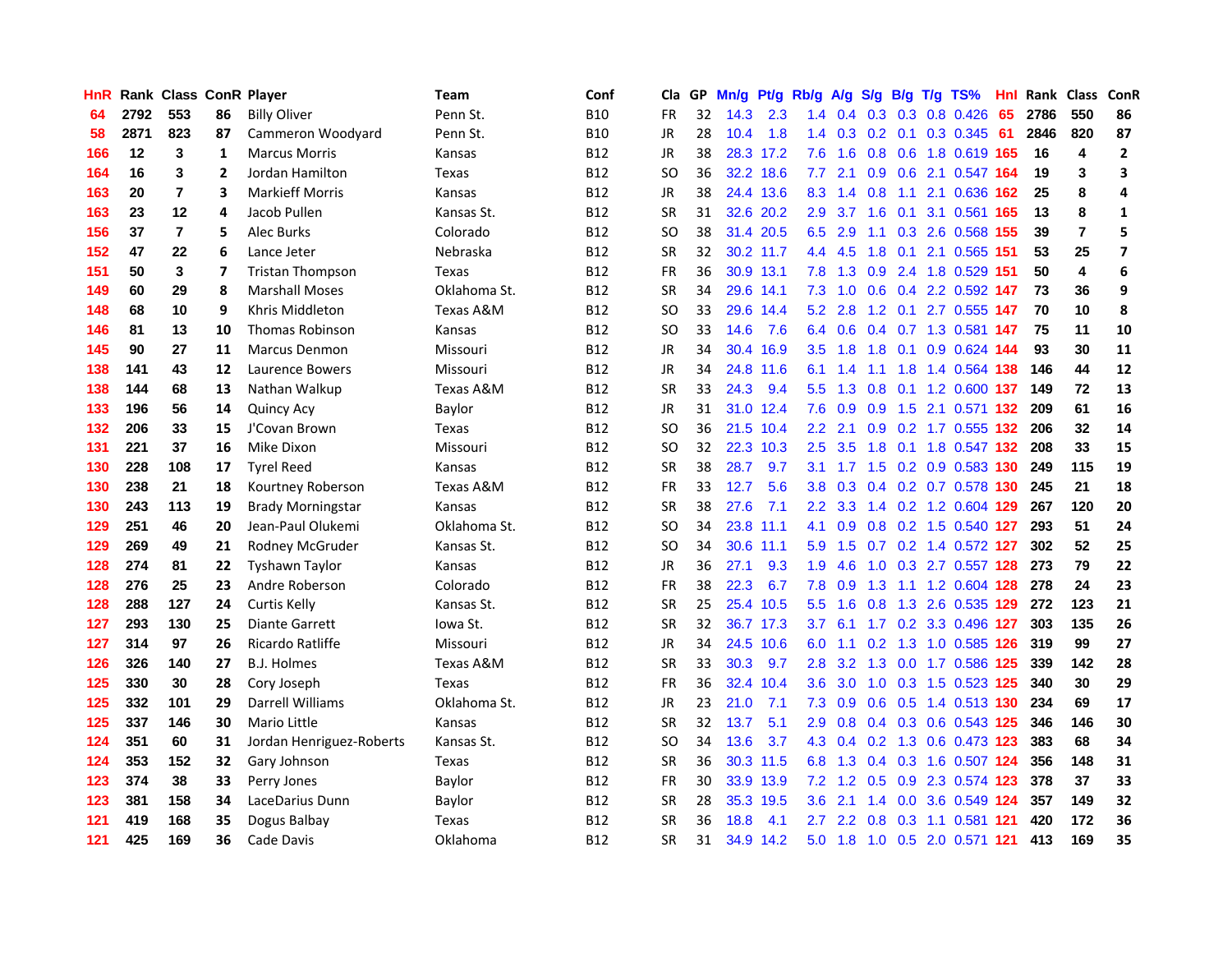| HnR. |      | <b>Rank Class ConR Player</b> |    |                         | Team              | Conf       | Cla           |    | GP Mn/g | Pt/g      | Rb/g             | <b>A/g</b>      | <b>S/g</b>  |                 | B/g T/g TS%                   | Hnl | Rank Class |     | ConR |
|------|------|-------------------------------|----|-------------------------|-------------------|------------|---------------|----|---------|-----------|------------------|-----------------|-------------|-----------------|-------------------------------|-----|------------|-----|------|
| 121  | 428  | 171                           | 37 | Matt Pilgrim            | Oklahoma St.      | <b>B12</b> | <b>SR</b>     | 34 | 20.0    | 5.4       | 5.7              | 0.9             | 1.3         | 0.5             | 1.6 0.489                     | 119 | 463        | 186 | 38   |
| 120  | 442  | 131                           | 38 | David Loubeau           | Texas A&M         | <b>B12</b> | <b>JR</b>     | 33 | 26.4    | 11.8      | 5.0              | 0.4             | 0.3         | 0.4             | 1.5 0.544 120                 |     | 440        | 132 | 37   |
| 119  | 466  | 137                           | 39 | Jamar Samuels           | Kansas St.        | <b>B12</b> | JR            | 33 | 24.5    | 8.5       | 5.4              | 1.5             | 0.7         | 0.5             | 1.6 0.479 118                 |     | 501        | 148 | 40   |
| 118  | 483  | 59                            | 40 | <b>Phil Pressey</b>     | Missouri          | <b>B12</b> | <b>FR</b>     | 30 | 22.3    | 6.5       | 2.3              | 3.9             | 2.0         |                 | 0.0 2.2 0.510 118             |     | 483        | 57  | 39   |
| 118  | 504  | 151                           | 41 | Andre Almeida           | Nebraska          | <b>B12</b> | JR            | 30 | 14.9    | 5.2       |                  | $3.3 \quad 0.9$ |             |                 | 0.2 1.3 1.5 0.555 117         |     | 511        | 155 | 41   |
| 118  | 506  | 95                            | 42 | <b>Brian Jorge Diaz</b> | Nebraska          | <b>B12</b> | <sub>SO</sub> | 32 |         | 26.3 10.5 |                  | $4.4 \quad 1.0$ | 0.5         |                 | 1.2 1.8 0.535 117             |     | 534        | 97  | 42   |
| 116  | 548  | 166                           | 43 | <b>Toney McCray</b>     | Nebraska          | <b>B12</b> | JR            | 32 | 22.5    | 8.5       | 4.3              | 1.3             | 1.0         |                 | 0.2 1.9 0.542 116             |     | 569        | 175 | 44   |
| 116  | 551  | 213                           | 44 | <b>Cory Higgins</b>     | Colorado          | <b>B12</b> | <b>SR</b>     | 38 |         | 32.2 16.1 | 3.3 <sub>1</sub> | 2.5             | 1.0         |                 | 0.4 2.1 0.543 116             |     | 559        | 217 | 43   |
| 115  | 603  | 231                           | 45 | Levi Knutson            | Colorado          | <b>B12</b> | <b>SR</b>     | 38 |         | 26.8 11.7 | 2.9              | 1.0             | 0.6         | 0.1             | 0.8 0.657 115                 |     | 607        | 234 | 45   |
| 115  | 607  | 68                            | 46 | Will Spradling          | Kansas St.        | <b>B12</b> | <b>FR</b>     | 34 | 21.9    | 6.4       | 1.6              | 1.9             | 0.8         |                 | 0.0 1.2 0.576 113             |     | 657        | 74  | 47   |
| 114  | 633  | 192                           | 47 | <b>Keiton Page</b>      | Oklahoma St.      | <b>B12</b> | <b>JR</b>     | 34 |         | 34.1 13.2 | 2.1              | 1.7             | 0.9         |                 | 0.0 1.8 0.539 112             |     | 694        | 210 | 49   |
| 114  | 636  | 246                           | 48 | Jamie Vanderbeken       | lowa St.          | <b>B12</b> | <b>SR</b>     | 29 |         | 28.7 11.1 | $5.5^{\circ}$    | 1.1             | 0.6         |                 | 1.7 1.2 0.587 114             |     | 615        | 239 | 46   |
| 114  | 643  | 131                           | 49 | <b>Reger Dowell</b>     | Oklahoma St.      | <b>B12</b> | <b>SO</b>     | 23 | 13.6    | 5.2       | 0.7              | 1.2             | 0.4         | 0.0             | 1.2 0.597 112                 |     | 702        | 141 | 51   |
| 112  | 683  | 204                           | 50 | Caleb Walker            | Nebraska          | B12        | JR            | 32 | 20.4    | 6.0       | 4.5              | 0.8             | 0.6         | 0.2             | 1.3 0.573 112                 |     | - 715      | 214 | 52   |
| 112  | 688  | 142                           | 51 | Elijah Johnson          | Kansas            | <b>B12</b> | <sub>SO</sub> | 36 | 13.7    | 3.4       | 1.3              | 1.8             | 0.5         | 0.1             | 0.8 0.623 112                 |     | 697        | 140 | 50   |
| 112  | 707  | 81                            | 52 | Markel Brown            | Oklahoma St.      | <b>B12</b> | <b>FR</b>     | 34 | 21.6    | 6.4       | 2.5              | 1.4             | 0.8         |                 | 1.0 1.5 0.466 110             |     | 765        | 90  | 56   |
| 111  | 715  | 213                           | 53 | Kim English             | Missouri          | <b>B12</b> | JR            | 34 |         | 25.6 10.0 | 3.1              | 2.0             |             |                 | 1.2 0.3 2.0 0.497 111         |     | 722        | 218 | 53   |
| 111  | 717  | 277                           | 54 | Marcus Relphorde        | Colorado          | <b>B12</b> | <b>SR</b>     | 38 |         | 28.1 11.2 | 4.3              | $2.2^{\circ}$   |             |                 | 1.0 0.1 2.3 0.535 111         |     | 728        | 281 | 54   |
| 111  | 734  | 86                            | 55 | Calvin Godfrey          | lowa St.          | <b>B12</b> | <b>FR</b>     | 29 | 20.1    | 5.7       |                  | $5.4\quad0.6$   |             |                 | 1.0 0.9 0.9 0.575 111         |     | 741        | 85  | 55   |
| 110  | 770  | 91                            | 56 | Melvin Ejim             | lowa St.          | B12        | FR            | 32 |         | 27.8 10.3 |                  | $6.7 \quad 1.2$ |             |                 | 1.2 0.2 1.8 0.544 109         |     | 778        | 93  | 57   |
| 110  | 774  | 298                           | 57 | <b>Brad Reese</b>       | <b>Texas Tech</b> | <b>B12</b> | <b>SR</b>     | 32 |         | 28.8 11.5 | 4.6              | 1.6             | 1.4         |                 | 1.0 2.0 0.497 109             |     | 793        | 308 | 59   |
| 110  | 776  | 299                           | 58 | <b>Mike Singletary</b>  | <b>Texas Tech</b> | <b>B12</b> | <b>SR</b>     | 31 |         | 29.3 12.7 | 5.8              | 2.4             | 0.8         |                 | 0.4 2.9 0.523 109             |     | 780        | 302 | 58   |
| 109  | 799  | 160                           | 59 | A.J. Walton             | Baylor            | <b>B12</b> | <b>SO</b>     | 30 | 33.0    | 7.9       | 3.2              | 4.7             | 2.3         | 0.1             | 3.4 0.506 109                 |     | 815        | 162 | 60   |
| 109  | 826  | 242                           | 60 | Anthony Jones           | Baylor            | <b>B12</b> | <b>JR</b>     | 31 | 29.8    | 8.5       | 5.3              | 0.9             | 0.6         |                 | 0.4 1.5 0.633 108             |     | 845        | 247 | 61   |
| 108  | 843  | 248                           | 61 | Robert Lewandowski      | <b>Texas Tech</b> | <b>B12</b> | <b>JR</b>     | 31 | 23.5    | 8.5       | 4.8              | 0.9             |             | $0.3 \quad 0.9$ | 1.0 0.574 108                 |     | 853        | 252 | 62   |
| 108  | 850  | 325                           | 62 | <b>Darion Anderson</b>  | lowa St.          | <b>B12</b> | <b>SR</b>     | 32 |         | 33.3 12.8 | 7.2              | 2.5             | 1.0         | 0.1             | 2.6 0.528                     | 108 | 864        | 325 | 63   |
| 107  | 881  | 182                           | 63 | <b>Brandon Ubel</b>     | Nebraska          | <b>B12</b> | SO            | 32 | 20.1    | 6.1       | 3.7              | 0.6             | 0.3         | 0.3             | 1.0 0.604 107                 |     | 912        | 190 | 65   |
| 107  | 885  | 260                           | 64 | Scott Christopherson    | lowa St.          | <b>B12</b> | JR            | 31 | 35.8    | 13.7      | 3.1              | 2.5             | 0.7         | 0.0             | 1.5 0.559 107                 |     | 892        | 265 | 64   |
| 107  | 905  | 267                           | 65 | Brandon Richardson      | Nebraska          | <b>B12</b> | JR            | 31 | 23.3    | 6.4       | 2.1              | 1.8             | 1.0         | 0.1             | 1.4 0.544 106                 |     | 917        | 270 | 66   |
| 106  | 936  | 122                           | 66 | Josh Selby              | Kansas            | <b>B12</b> | <b>FR</b>     | 26 | 20.4    | 7.9       |                  |                 |             |                 | 2.2 2.2 0.8 0.0 2.0 0.487 113 |     | 667        | 77  | 48   |
| 106  | 938  | 274                           | 67 | Austin Dufault          | Colorado          | <b>B12</b> | <b>JR</b>     | 38 | 22.2    | 6.6       |                  | $4.2 \quad 0.7$ |             |                 | 0.6 0.6 0.7 0.548 106         |     | 943        | 279 | 68   |
| 106  | 940  | 347                           | 68 | D'walyn Roberts         | <b>Texas Tech</b> | <b>B12</b> | <b>SR</b>     | 26 | 24.7    | 6.5       |                  | $5.5 \quad 0.8$ | 0.7         |                 | 1.1 1.0 0.576 106             |     | 927        | 343 | 67   |
| 105  | 972  | 127                           | 69 | Jaye Crockett           | <b>Texas Tech</b> | <b>B12</b> | <b>FR</b>     | 32 | 13.2    | 4.8       | 3.0 <sub>1</sub> | 0.6             | 0.3         |                 | 0.7 0.8 0.522 105             |     | 1000       | 129 | 71   |
| 105  | 988  | 211                           | 70 | Andrew Fitzgerald       | Oklahoma          | <b>B12</b> | SO            | 32 |         | 30.8 12.6 | 5.0              | 0.7             | 1.1         |                 | 0.7 2.4 0.528 105             |     | 997        | 213 | 70   |
| 105  | 1006 | 367                           | 71 | John Roberson           | <b>Texas Tech</b> | <b>B12</b> | <b>SR</b>     | 30 |         | 35.3 14.1 | 2.0              | 4.4             | 1.1         |                 | 0.2 3.3 0.551                 |     | 104 1020   | 374 | 72   |
| 104  | 1015 | 218                           | 72 | <b>Nick Russell</b>     | Kansas St.        | <b>B12</b> | <b>SO</b>     | 25 | 12.2    | 4.2       | 1.9              | 1.2             | 0.4         |                 | $0.2$ 1.2 0.505               | 105 | 981        | 209 | 69   |
| 104  | 1027 | 298                           | 73 | Dash Harris             | Texas A&M         | <b>B12</b> | JR            | 33 | 27.5    | 4.2       | 2.6              | 3.1             | 1.2         | 0.0             | 2.0 0.354                     | 104 | 1021       | 298 | 73   |
| 104  | 1038 | 223                           | 74 | Carl Blair              | Oklahoma          | <b>B12</b> | <b>SO</b>     | 30 | 27.6    | 7.5       | 2.9              |                 | 4.7 0.9 0.1 |                 | 3.0 0.527 104 1038            |     |            | 222 | 74   |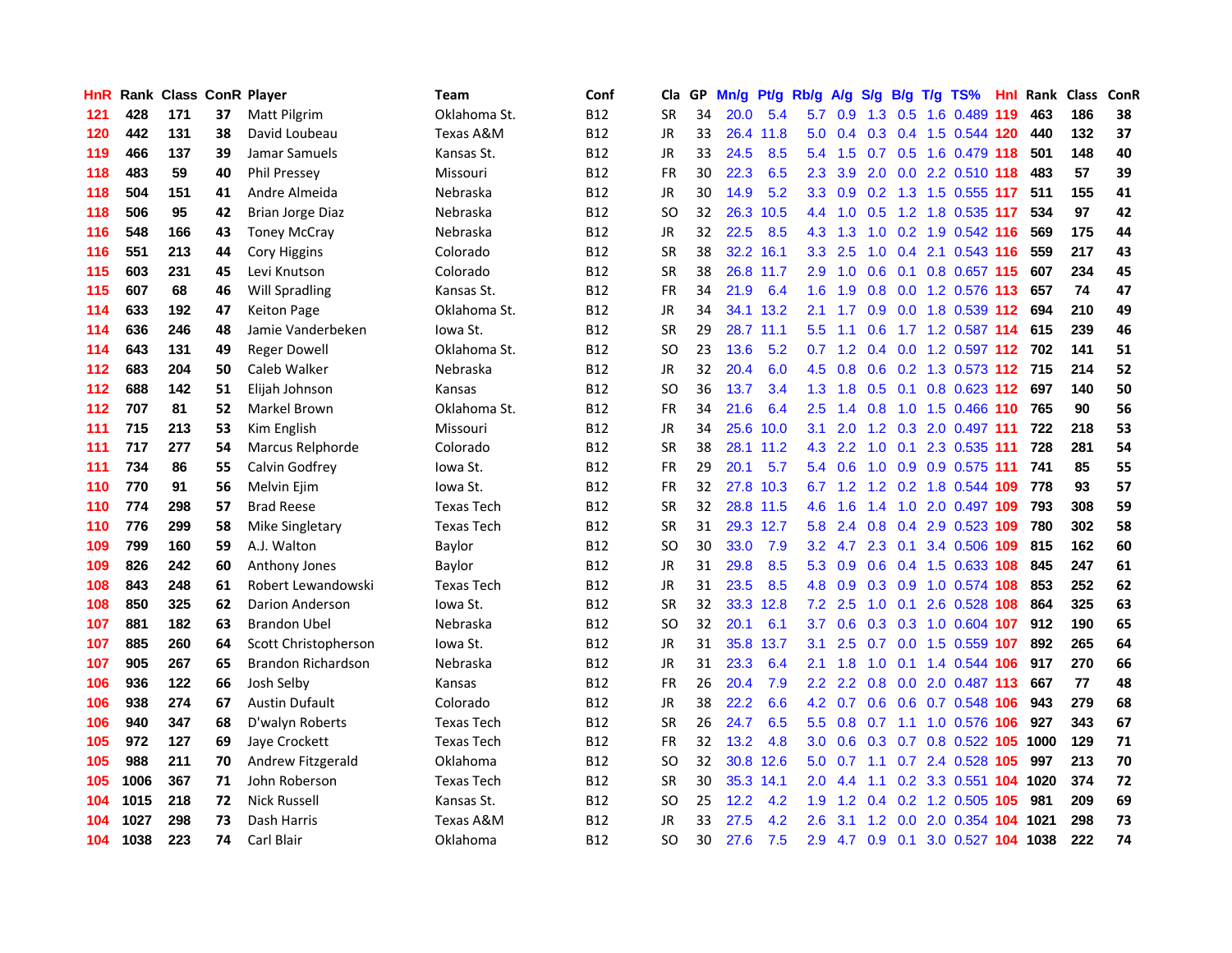| <b>HnR</b> |      | <b>Rank Class ConR Player</b> |     |                       | Team                 | Conf       | Cla       |    | GP Mn/g | Pt/g      | Rb/g             | A/g             | S/g B/g         |                 | $T/g$ TS%                  |      | <b>Hnl Rank Class</b> |              | ConR           |
|------------|------|-------------------------------|-----|-----------------------|----------------------|------------|-----------|----|---------|-----------|------------------|-----------------|-----------------|-----------------|----------------------------|------|-----------------------|--------------|----------------|
| 103        | 1092 | 238                           | 75  | Ray Turner            | Texas A&M            | <b>B12</b> | SO.       | 32 | 13.4    | 4.0       | 3.2 <sub>2</sub> |                 | $0.2 \quad 0.2$ | 0.5             | 0.7 0.500                  | 103  | 1083                  | 235          | 75             |
| 103        | 1111 | 401                           | 76  | David Tairu           | <b>Texas Tech</b>    | <b>B12</b> | <b>SR</b> | 32 | 25.1    | 10.0      | 2.8              | 0.9             | 0.7             | 0.2             | 0.9 0.547 102 1141         |      |                       | 415          | 76             |
| 102        | 1140 | 150                           | 77  | <b>Cameron Clark</b>  | Oklahoma             | <b>B12</b> | <b>FR</b> | 32 | 33.6    | 9.3       | 4.5              | 1.1             | 0.8             |                 | 0.4 1.0 0.535 102 1153     |      |                       | 153          | 77             |
| 102        | 1172 | 343                           | 78  | C.J. Washington       | Oklahoma             | <b>B12</b> | JR        | 31 | 11.8    | 2.5       | 3.1              | 0.1             |                 |                 | 0.4 0.6 0.4 0.539 101 1181 |      |                       | 346          | 78             |
| 101        | 1186 | 256                           | 79  | Steven Pledger        | Oklahoma             | <b>B12</b> | SO.       | 32 |         | 30.0 10.9 | 2.1              | 1.7             |                 |                 | 0.9 0.3 1.8 0.542 101 1199 |      |                       | 261          | 79             |
| 101        | 1199 | 262                           | 80  | Naji Hibbert          | <b>Texas A&amp;M</b> | <b>B12</b> | <b>SO</b> | 33 | 20.0    | 5.2       | $2.3^{\circ}$    | 1.3             |                 |                 | 0.6 0.1 1.2 0.499 101 1200 |      |                       | 262          | 80             |
| 101        | 1206 | 163                           | 81  | <b>Tyler Neal</b>     | Oklahoma             | <b>B12</b> | <b>FR</b> | 26 | 12.5    | 4.2       | $2.3^{\circ}$    | 0.5             |                 |                 | 0.2 0.1 0.7 0.570 101 1219 |      |                       | 165          | 81             |
| 101        | 1215 | 352                           | 82  | J'mison Morgan        | Baylor               | <b>B12</b> | JR        | 31 | 12.5    | 3.0       | $2.4^{\circ}$    | 0.2             | 0.5             | 1.1             | 0.6 0.500 100 1246         |      |                       | 364          | 82             |
| 99         | 1290 | 372                           | 83  | <b>Matt Pressey</b>   | Missouri             | <b>B12</b> | JR        | 33 | 17.5    | 5.7       | 1.8              | 1.6             |                 |                 | 0.8 0.2 1.4 0.491 100      |      | 1267                  | 368          | 83             |
| 98         | 1380 | 480                           | 84  | Justin Safford        | Missouri             | <b>B12</b> | <b>SR</b> | 34 | 17.2    | 6.4       | 3.6              | 0.9             |                 | $0.2 \quad 0.1$ | 1.1 0.478                  | 97   | 1385                  | 485          | 85             |
| 97         | 1433 | 500                           | 85  | Drake Beranek         | Nebraska             | <b>B12</b> | <b>SR</b> | 32 | 17.6    | 4.2       | $2.4^{\circ}$    | 0.9             |                 | $0.6$ 0.1       | 1.0 0.532                  | 96   | 1458                  | 508          | 87             |
| 96         | 1481 | 424                           | 86  | Nate Tomlinson        | Colorado             | <b>B12</b> | JR        | 34 | 20.2    | 3.1       | 1.7 <sub>2</sub> | 2.5             | 0.9             | 0.1             | 1.2 0.658                  | 98   | 1376                  | 394          | 84             |
| 96         | 1486 | 426                           | 87  | Nick Thompson         | Oklahoma             | <b>B12</b> | JR        | 17 | 17.1    | 4.4       | 3.3 <sub>2</sub> | 1.4             | 0.4             | 0.0             | 1.5 0.543                  | -97  | 1402                  | 400          | 86             |
| 95         | 1520 | 522                           | 88  | Matt Hill             | Texas                | <b>B12</b> | <b>SR</b> | 36 | 13.7    | 1.6       | 3.1              | 0.4             | 0.2             | 0.6             | 0.4 0.496                  | 95   | 1509                  | 521          | 88             |
| 95         | 1540 | 443                           | 89  | Steve Moore           | Missouri             | <b>B12</b> | JR        | 34 | 11.5    | 2.0       | 2.3              | 0.4             | 0.3             | 0.9             | 0.4 0.654                  | -95  | 1527                  | 436          | 90             |
| 94         | 1549 | 355                           | 90  | <b>Eshaunte Jones</b> | Nebraska             | <b>B12</b> | SO.       | 28 | 12.4    | 4.1       | 1.4              | 0.7             | $0.3 \quad 0.1$ |                 | $0.6$ 0.473                | -95  | 1513                  | 343          | 89             |
| 91         | 1754 | 407                           | 91  | Martavious Irving     | Kansas St.           | <b>B12</b> | <b>SO</b> | 33 | 15.2    | 4.0       |                  | $1.2 \quad 0.9$ | $0.3 \quad 0.1$ |                 | 0.8 0.477 91               |      | 1774                  | 411          | 92             |
| 90         | 1799 | 417                           | 92  | Ray Penn              | Oklahoma St.         | <b>B12</b> | SO.       | 27 | 22.0    | 5.9       | 0.8 <sub>0</sub> | 2.1             |                 |                 | $0.5$ $0.0$ 1.7 $0.466$    | -94  | 1535                  | 351          | 91             |
| 89         | 1861 | 292                           | 93  | Shane Southwell       | Kansas St.           | <b>B12</b> | <b>FR</b> | 30 | 12.6    | 1.8       | 2.1              | 1.3             |                 |                 | $0.4$ 0.5 1.2 0.426        | -90  | 1803                  | 280          | 93             |
| 87         | 1965 | 315                           | 94  | Calvin Newell         | <b>Oklahoma</b>      | <b>B12</b> | FR        | 31 | 12.5    | 3.5       | 1.1              | 1.5             |                 |                 | $0.4$ 0.1 1.4 0.510 87     |      | 1955                  | 310          | 94             |
| 87         | 1985 | 578                           | 95  | <b>Fred Ellis</b>     | Baylor               | <b>B12</b> | JR        | 31 | 16.0    | 3.6       | $2.3^{\circ}$    | 0.9             |                 |                 | $0.4$ 0.2 1.1 0.496        | -86  | 2012                  | 587          | 95             |
| 86         | 2061 | 640                           | 96  | Andrew Darko          | Texas A&M            | <b>B12</b> | <b>SR</b> | 33 | 10.2    | 2.3       | 1.3 <sup>2</sup> | 0.5             |                 |                 | 0.4 0.2 0.6 0.466          | 86   | 2058                  | 641          | 96             |
| 84         | 2145 | 628                           | 97  | Alexis Wangmene       | Texas                | <b>B12</b> | JR        | 34 | 9.6     | 2.3       | 2.3              | 0.1             |                 |                 | 0.3 0.2 0.8 0.520          | 85   | 2099                  | 613          | 97             |
| 84         | 2159 | 666                           | 98  | Jai Lucas             | Texas                | <b>B12</b> | <b>SR</b> | 35 | 12.1    | 3.1       | 0.8              | 1.1             |                 |                 | $0.2$ 0.0 0.7 0.434        | -84  | 2122                  | 657          | 98             |
| 83         | 2187 | 375                           | 99  | <b>Bubu Palo</b>      | lowa St.             | <b>B12</b> | <b>FR</b> | 32 | 14.0    | 3.4       | 1.8              | 1.0             |                 | $0.5 \quad 0.1$ | 0.7 0.484                  | 83   | 2199                  | 380          | 99             |
| 82         | 2264 | 694                           | 100 | Nick Sidorakis        | Oklahoma St.         | B12        | <b>SR</b> | 33 | 14.4    | 2.3       | 1.3              | 0.6             | 0.7             |                 | $0.0$ 0.5 0.423            | -81  | 2289                  | 700          | 100            |
| 80         | 2342 | 421                           | 101 | Shannon Sharpe        | Colorado             | <b>B12</b> | <b>FR</b> | 38 | 13.1    | 2.1       | 1.3              | 1.2             | 0.3             |                 | $0.2$ 0.7 0.471            | 80   | 2339                  | 419          | 101            |
| 77         | 2434 | 440                           | 102 | Javarez Willis        | <b>Texas Tech</b>    | <b>B12</b> | FR        | 27 | 13.5    | 3.6       | 0.9              | 1.5             | 0.3             | 0.0             | 1.1 0.476                  | -79  | 2388                  | 430          | 102            |
| 71         | 2629 | 588                           | 103 | Roger Franklin        | Oklahoma St.         | <b>B12</b> | SO.       | 25 | 13.3    | 1.7       | $2.3^{\circ}$    | 0.2             | 0.5             | 0.1             | 0.4 0.408                  | 75   | 2514                  | 562          | 103            |
| 68         | 2703 | 520                           | 104 | <b>Ricky Kreklow</b>  | Missouri             | <b>B12</b> | <b>FR</b> | 32 | 9.8     | 2.1       | 1.3 <sup>°</sup> | 0.5             | 0.6             |                 | $0.0$ 0.8 0.462            | -69  | 2695                  | 516          | 104            |
| 62         | 2823 | 560                           | 105 | <b>Stargell Love</b>  | Baylor               | <b>B12</b> | <b>FR</b> | 24 | 12.0    | 2.2       |                  | $1.4$ 1.4       |                 |                 | $0.4$ 0.0 1.4 0.406        | 66   | 2758                  | 540          | 105            |
| 55         | 2908 | 659                           | 106 | Ray Gallegos          | Nebraska             | <b>B12</b> | SO.       | 25 | 11.8    | 2.8       |                  |                 |                 |                 | 1.0 0.3 0.4 0.2 0.5 0.363  | -60  | 2865                  | 644          | 106            |
| 197        | 1    | 1                             | 1   | Kemba Walker          | Connecticut          | BE         | JR        | 41 |         | 37.6 23.5 |                  | $5.4$ 4.5       |                 |                 | 1.9 0.2 2.3 0.538 197      |      | $\mathbf 1$           | $\mathbf{1}$ | 1              |
| 160        | 27   | 13                            | 2   | <b>Marshon Brooks</b> | Providence           | <b>BE</b>  | <b>SR</b> | 32 |         | 36.5 24.6 | 7.0              | 2.5             | 1.5             |                 | 1.2 3.1 0.579 160          |      | 29                    | 14           | $\mathbf{2}$   |
| 157        | 36   | 17                            | 3   | Ben Hansbrough        | Notre Dame           | BE         | <b>SR</b> | 34 |         | 35.4 18.4 | 3.9              | 4.3             |                 | $1.2 \quad 0.1$ | 2.4 0.629 156              |      | 38                    | 18           | 3              |
| 155        | 39   | 18                            | 4   | Rick Jackson          | Syracuse             | ВE         | <b>SR</b> | 35 |         | 35.6 13.1 | 10.3             | 2.2             | 1.3             | 2.5             | 2.1 0.579 154              |      | 42                    | 20           | 5              |
| 154        | 41   | 20                            | 5   | <b>Brad Wanamaker</b> | Pittsburgh           | <b>BE</b>  | <b>SR</b> | 34 | 30.4    | 11.7      | 5.2              | 5.1             | 1.4             |                 | 0.4 2.3 0.533              | -154 | 44                    | 22           | 6              |
| 148        | 69   | 21                            | 6   | <b>Yancy Gates</b>    | Cincinnati           | ВE         | JR        | 34 |         | 27.8 11.9 | 6.9              |                 |                 |                 | 1.2 0.8 1.3 1.3 0.528 148  |      | 66                    | 21           | $\overline{7}$ |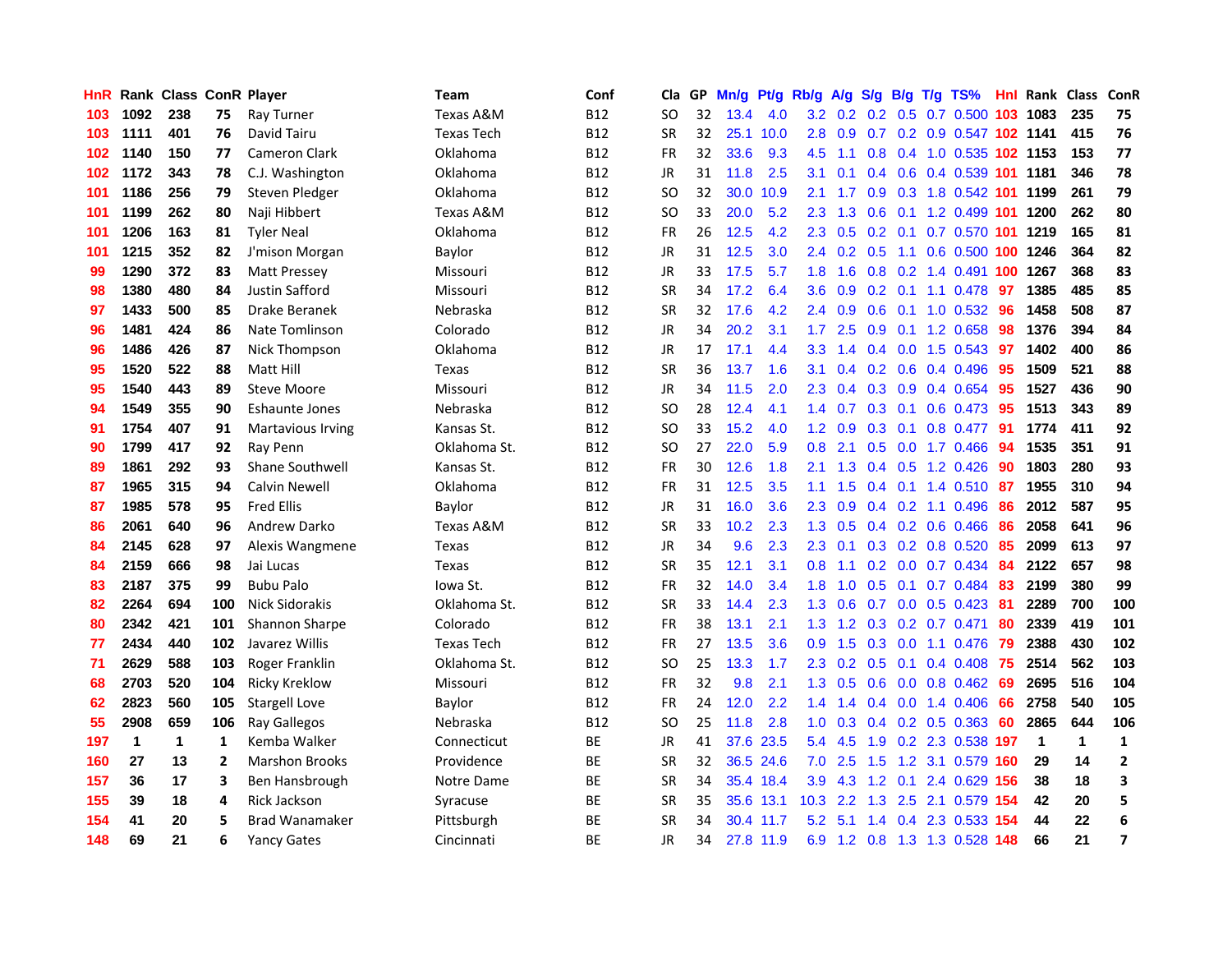| HnR |     | <b>Rank Class ConR Player</b> |                          |                          | Team              | Conf      | Cla           | GP. | Mn/g | Pt/g      | Rb/g             | A/g             | S/g           |                 | B/g T/g TS%               | Hnl. | Rank Class |     | ConR       |
|-----|-----|-------------------------------|--------------------------|--------------------------|-------------------|-----------|---------------|-----|------|-----------|------------------|-----------------|---------------|-----------------|---------------------------|------|------------|-----|------------|
| 147 | 70  | 34                            | $\overline{\phantom{a}}$ | Austin Freeman           | Georgetown        | BE        | <b>SR</b>     | 32  |      | 33.8 17.6 | 3.7              | 2.4             | 0.7           | 0.2             | 1.7 0.584                 | 147  | 76         | 37  | 8          |
| 147 | 75  | 36                            | 8                        | Jimmy Butler             | Marquette         | BE        | <b>SR</b>     | 37  |      | 34.6 15.7 | 6.1              | 2.3             | $1.4^{\circ}$ | 0.4             | 1.5 0.580 146             |      | 81         | 39  | 9          |
| 145 | 85  | 25                            | 9                        | Jae Crowder              | Marquette         | ВE        | <b>JR</b>     | 37  |      | 27.6 11.8 | 6.8              | 1.6             |               | $1.3 \quad 0.9$ | 0.8 0.560 145             |      | 88         | 28  | 11         |
| 145 | 88  | 44                            | 10                       | Corey Fisher             | Villanova         | ВE        | <b>SR</b>     | 33  |      | 33.4 15.6 | 2.8              | 4.8             |               | $1.5$ 0.1       | 2.3 0.538 144             |      | 97         | 46  | ${\bf 12}$ |
| 144 | 96  | 29                            | 11                       | Ashton Gibbs             | Pittsburgh        | BE        | <b>JR</b>     | 31  |      | 32.8 16.8 | $2.4^{\circ}$    | 2.8             |               |                 | 0.4 0.0 1.6 0.640 145     |      | 87         | 27  | 10         |
| 142 | 106 | 51                            | 12                       | Dwight Hardy             | St. John's        | BE        | <b>SR</b>     | 33  |      | 34.2 18.3 | 2.9              | 1.9             |               |                 | 1.3 0.1 2.2 0.576 141     |      | 114        | 55  | 14         |
| 141 | 110 | 52                            | 13                       | Casey Mitchell           | West Virginia     | BE        | <b>SR</b>     | 30  |      | 23.5 13.6 | 2.8              | 1.1             |               |                 | 0.7 0.2 1.7 0.566 143     |      | 103        | 50  | 13         |
| 139 | 124 | 9                             | 14                       | Sean Kilpatrick          | Cincinnati        | BE        | <b>FR</b>     | 35  | 20.6 | 9.7       | 3.2              | 1.5             | 0.8           |                 | 0.1 1.2 0.554 139         |      | 131        | 9   | 16         |
| 139 | 127 | 60                            | 15                       | D.J. Kennedy             | St. John's        | <b>BE</b> | <b>SR</b>     | 32  |      | 28.7 10.4 | 5.6              | 2.0             | 1.8           | 0.5             | 1.7 0.563 139             |      | 128        | 63  | 15         |
| 139 | 128 | 61                            | 16                       | John Flowers             | West Virginia     | ВE        | <b>SR</b>     | 33  | 29.8 | 9.2       | 6.2              | 1.7             | 0.8           |                 | 2.2 1.5 0.564             | 138  | 136        | 66  | 19         |
| 138 | 139 | 67                            | 17                       | Jeremy Hazell            | <b>Seton Hall</b> | BE        | <b>SR</b>     | 18  |      | 35.3 19.8 | $3.5^{\circ}$    | 1.6             |               | $2.4\quad 0.1$  | 1.8 0.546                 | 155  | 40         | 19  | 4          |
| 137 | 148 | 11                            | 18                       | Jeremy Lamb              | Connecticut       | BE        | FR            | 41  |      | 27.8 11.1 | 4.5              | 1.6             | 0.9           | 0.6             | 1.3 0.566                 | 137  | 152        | 11  | 21         |
| 137 | 150 | 70                            | 19                       | <b>Carleton Scott</b>    | Notre Dame        | ВE        | <b>SR</b>     | 30  |      | 31.2 11.2 | 7.4              | 2.1             | 0.8           | 1.9             | 1.4 0.582                 | 139  | 134        | 65  | 18         |
| 137 | 151 | 12                            | 20                       | Gorgui Dieng             | Louisville        | BE        | <b>FR</b>     | 29  | 15.6 | 5.7       | 4.4              | 0.7             | 0.4           | 1.9             | 0.9 0.603 139             |      | 133        | 10  | 17         |
| 136 | 156 | 74                            | 21                       | Chris Wright             | Georgetown        | BE        | <b>SR</b>     | 29  | 32.8 | 12.9      | 2.9              | 5.3             | $1.4^{\circ}$ | 0.1             | 2.9 0.535 137             |      | 148        | 71  | 20         |
| 136 | 164 | 79                            | 22                       | <b>Preston Knowles</b>   | Louisville        | <b>BE</b> | <b>SR</b>     | 34  |      | 30.1 14.6 | 3.9              | 3.1             | 1.9           |                 | 0.2 2.0 0.515 136         |      | 165        | 78  | 22         |
| 136 | 165 | 48                            | 23                       | <b>Terrence Jennings</b> | Louisville        | ВE        | JR            | 34  | 23.4 | 9.6       |                  | $5.2\quad 0.7$  |               |                 | 0.7 1.9 1.1 0.555 136     |      | 166        | 51  | 23         |
| 135 | 170 | 26                            | 24                       | Alex Oriakhi             | Connecticut       | <b>BE</b> | SO            | 41  | 29.1 | 9.6       |                  |                 | 8.7 0.4 0.4   |                 | 1.6 1.1 0.530 135         |      | 172        | 25  | 24         |
| 135 | 171 | 27                            | 25                       | Cashmere Wright          | Cincinnati        | BE        | SO            | 35  | 25.4 | 8.9       | $2.3^{\circ}$    | 3.9             |               |                 | 1.3 0.1 2.1 0.533 135     |      | 175        | 26  | 25         |
| 135 | 174 | 28                            | 26                       | Peyton Siva              | Louisville        | <b>BE</b> | <sub>SO</sub> | 35  | 27.9 | 9.9       | 3.1              |                 |               |                 | 5.2 2.0 0.2 2.9 0.534 134 |      | 183        | 28  | 26         |
| 134 | 184 | 88                            | 27                       | <b>Tim Abromaitis</b>    | Notre Dame        | ВE        | <b>SR</b>     | 34  |      | 34.2 15.4 | 6.1              | 1.8             |               |                 | 0.8 0.4 1.5 0.596 133     |      | 190        | 93  | 27         |
| 133 | 189 | 54                            | 28                       | Dion Dixon               | Cincinnati        | ВE        | JR            | 35  |      | 26.8 11.6 | 2.9              | 1.9             | 1.0           |                 | 0.0 1.3 0.534 133         |      | 192        | 54  | 28         |
| 133 | 191 | 30                            | 29                       | Dante Taylor             | Pittsburgh        | BE        | <b>SO</b>     | 33  | 15.1 | 5.1       | 4.5              | 0.3             | 0.1           |                 | 0.7 0.5 0.605 133         |      | 195        | 30  | 29         |
| 133 | 197 | 94                            | 30                       | Justin Brownlee          | St. John's        | ВE        | SR            | 33  |      | 30.2 12.3 | 5.2              | 1.9             | 1.1           | 0.8             | 2.0 0.541 132             |      | 200        | 97  | 30         |
| 132 | 199 | 95                            | 31                       | Gilbert Brown            | Pittsburgh        | BE        | <b>SR</b>     | 34  |      | 28.0 11.3 | $4.4^{\circ}$    | 2.7             |               |                 | 0.4 0.3 1.8 0.578 132     |      | 207        | 99  | 31         |
| 132 | 203 | 99                            | 32                       | Gary McGhee              | Pittsburgh        | BE        | <b>SR</b>     | 34  | 23.0 | 6.9       | 7.7              | 0.3             | 0.3           |                 | 1.3 0.7 0.548             | 132  | 213        | 101 | 32         |
| 132 | 212 | 35                            | 33                       | <b>Hollis Thompson</b>   | Georgetown        | <b>BE</b> | SO            | 32  | 23.3 | 8.6       | 4.4              | 0.7             | 0.8           |                 | 0.4 0.8 0.640 131         |      | 223        | 35  | 34         |
| 131 | 217 | 36                            | 34                       | Maalik Wayns             | Villanova         | BE        | SO            | 33  |      | 30.1 13.8 | 2.8              | 4.5             | 1.2           | 0.0             | 2.8 0.518 131             |      | 227        | 37  | 35         |
| 131 | 220 | 60                            | 35                       | Kris Joseph              | Syracuse          | BE        | JR            | 34  | 32.4 | 14.3      | 5.2              | 2.2             | 1.5           | 0.6             | 2.1 0.561                 | -131 | 222        | 65  | 33         |
| 130 | 229 | 39                            | 36                       | Jack Cooley              | Notre Dame        | ВE        | <sub>SO</sub> | 34  | 10.3 | 3.7       | 3.1              |                 | $0.3$ 0.2 0.5 |                 | 0.3 0.635                 | 130  | 243        | 41  | 37         |
| 130 | 233 | 66                            | 37                       | Scoop Jardine            | Syracuse          | ВE        | <b>JR</b>     | 35  |      | 32.1 12.5 | 2.2 <sub>2</sub> | 5.9             | 1.6           | 0.1             | 2.9 0.513 130             |      | 242        | 70  | 36         |
| 130 | 239 | 111                           | 38                       | Julian Vaughn            | Georgetown        | BE        | <b>SR</b>     | 31  | 23.6 | 7.8       | 6.1              | 1.5             | 0.3           | 1.9             | 1.9 0.534 130             |      | 248        | 114 | 38         |
| 130 | 245 | 22                            | 39                       | Shabazz Napier           | Connecticut       | BE        | FR            | 41  | 23.8 | 7.8       | $2.4^{\circ}$    | 3.0             | 1.6           |                 | 0.1 1.8 0.503 129         |      | 252        | 22  | 39         |
| 129 | 260 | 118                           | 40                       | Jonathan Mitchell        | Rutgers           | ВE        | <b>SR</b>     | 32  |      | 30.3 14.4 | 5.6              | 0.9             | 0.8           | 0.6             | 1.5 0.552 129             |      | 270        | 122 | 40         |
| 129 | 271 | 79                            | 41                       | Kyle Kuric               | Louisville        | BE        | <b>JR</b>     | 33  |      | 28.1 10.8 | 3.9              | 1.2             | 0.9           |                 | 0.2 0.8 0.659 128         |      | 283        | 86  | 41         |
| 128 | 285 | 50                            | 42                       | Rakeem Buckles           | Louisville        | BE        | <b>SO</b>     | 16  | 18.8 | 6.8       | 6.1              | 1.5             | 0.8           |                 | 0.3 2.3 0.560             | 128  | 286        | 49  | 42         |
| 127 | 298 | 88                            | 43                       | Chris Smith              | Louisville        | ВE        | JR            | 35  | 26.0 | 9.4       | 4.6              | 2.5             | 0.9           | 0.1             | 1.7 0.555                 | 127  | 310        | 95  | 45         |
| 127 | 299 | 89                            | 44                       | Jason Clark              | Georgetown        | ВE        | <b>JR</b>     | 32  | 30.6 | 12.0      |                  | $4.1 \quad 1.8$ |               |                 | 1.5 0.2 2.2 0.594         | 127  | 307        | 93  | 44         |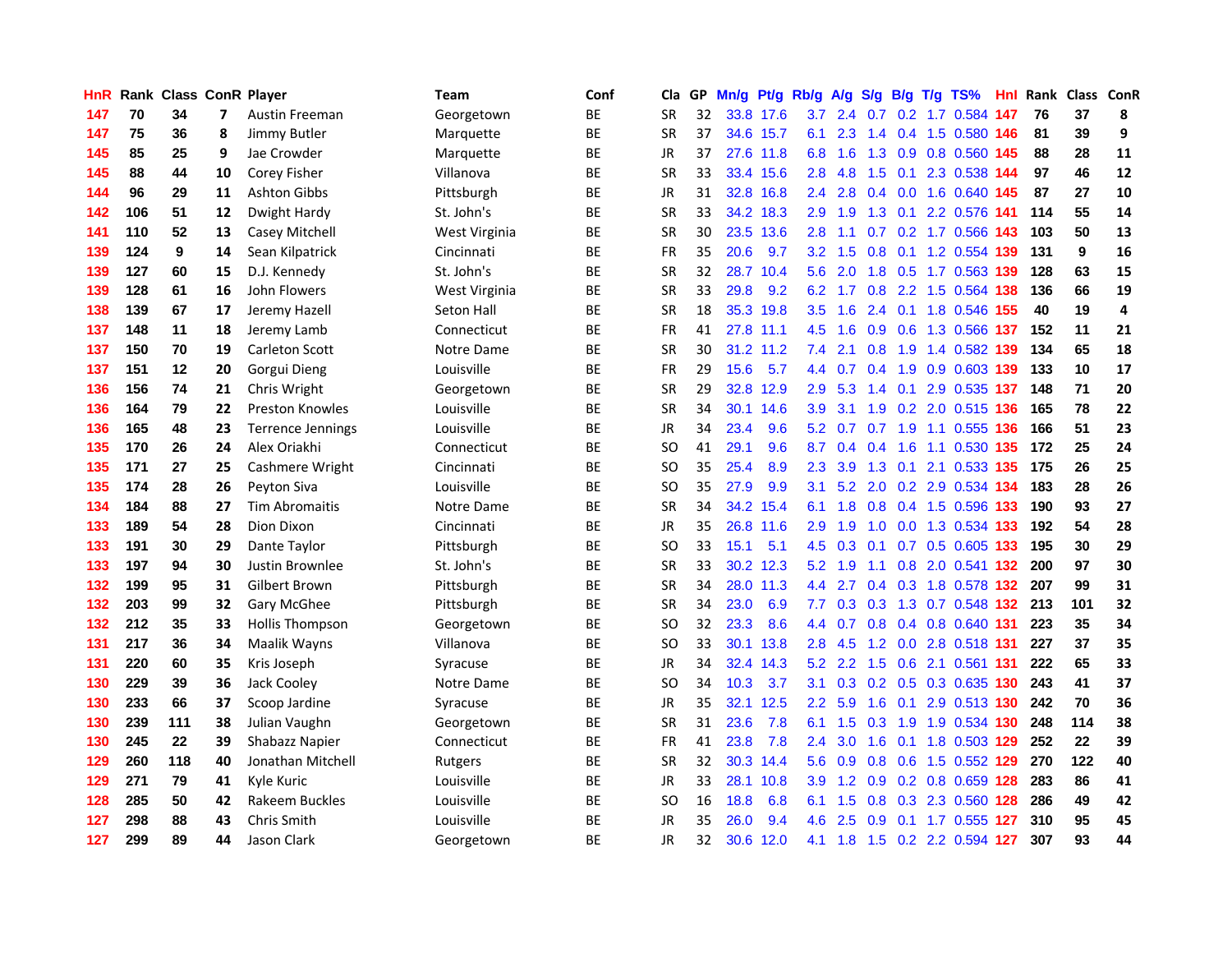| <b>HnR</b> |     | <b>Rank Class ConR Player</b> |    |                           | Team              | Conf      | Cla           | GP. | Mn/g | Pt/g      | Rb/g             | A/g            | S/g              | B/g             | $T/g$ TS%                     | Hnl | Rank | <b>Class</b> | ConR |
|------------|-----|-------------------------------|----|---------------------------|-------------------|-----------|---------------|-----|------|-----------|------------------|----------------|------------------|-----------------|-------------------------------|-----|------|--------------|------|
| 127        | 300 | 28                            | 45 | Gilvydas Biruta           | Rutgers           | BE        | <b>FR</b>     | 32  | 22.1 | 9.6       | 5.6              | 0.6            | 0.9              | 0.6             | 1.4 0.580                     | 127 | 304  | 26           | 43   |
| 127        | 304 | 91                            | 46 | Jordan Theodore           | <b>Seton Hall</b> | BE        | <b>JR</b>     | 31  |      | 30.2 11.0 | 3.1              | 4.4            | 1.3              | 0.1             | 2.7 0.520 123                 |     | 389  | 119          | 58   |
| 127        | 309 | 94                            | 47 | Kevin Jones               | West Virginia     | ВE        | <b>JR</b>     | 33  |      | 34.9 13.1 | 7.5              | 1.1            | 0.5              | 0.5             | 1.1 0.498 126                 |     | 323  | 102          | 47   |
| 126        | 320 | 137                           | 48 | Ibrahima Thomas           | Cincinnati        | BE        | <b>SR</b>     | 35  | 19.0 | 5.7       | 5.3              | 0.6            |                  |                 | 0.5 0.6 0.8 0.523 126         |     | 329  | 140          | 48   |
| 126        | 324 | 138                           | 49 | <b>Corey Stokes</b>       | Villanova         | BE        | <b>SR</b>     | 29  |      | 33.0 14.9 | 3.3 <sub>1</sub> |                |                  |                 | 1.3 0.9 0.2 1.4 0.624 126     |     | 313  | 137          | 46   |
| 125        | 328 | 141                           | 50 | Rashad Bishop             | Cincinnati        | BE        | <b>SR</b>     | 35  | 26.6 | 8.4       | $3.5^{\circ}$    | 1.7            | 1.0 <sub>1</sub> |                 | 0.6 1.1 0.531 125             |     | 342  | 144          | 50   |
| 125        | 331 | 143                           | 51 | Joe Mazzulla              | West Virginia     | BE        | <b>SR</b>     | 33  | 28.8 | 7.7       | 3.8              | 4.2            | 0.8              |                 | 0.1 1.9 0.543 125             |     | 344  | 145          | 51   |
| 125        | 341 | 32                            | 52 | <b>Dion Waiters</b>       | Syracuse          | <b>BE</b> | <b>FR</b>     | 34  | 16.3 | 6.6       | 1.6              | 1.5            | 1.1              | 0.1             | 0.9 0.521 125                 |     | 350  | 33           | 52   |
| 124        | 358 | 110                           | 53 | Herb Pope                 | Seton Hall        | <b>BE</b> | <b>JR</b>     | 30  | 27.1 | 9.8       | 7.9              | 1.5            | 0.8              | 1.3             | 1.9 0.450 120                 |     | 431  | 128          | 64   |
| 124        | 360 | 111                           | 54 | Darius Johnson-Odom       | Marquette         | ВE        | <b>JR</b>     | 37  | 30.0 | 15.8      | 3.0 <sub>1</sub> | 2.4            | 0.8              |                 | 0.2 2.0 0.542 124             |     | 366  | 116          | 54   |
| 124        | 362 | 154                           | 55 | <b>Tyrone Nash</b>        | Notre Dame        | BE        | <b>SR</b>     | 34  | 28.8 | 9.5       | 5.9              | 2.6            |                  | $0.3 \quad 0.6$ | 1.6 0.555 123                 |     | 376  | 156          | 56   |
| 123        | 376 | 68                            | 56 | <b>Brandon Triche</b>     | Syracuse          | BE        | <sub>SO</sub> | 35  | 28.8 | 11.1      | 2.7              | 2.9            | 0.8              | 0.1             | 2.1 0.545 123                 |     | 379  | 67           | 57   |
| 123        | 377 | 114                           | 57 | Nasir Robinson            | Pittsburgh        | <b>BE</b> | <b>JR</b>     | 31  | 24.1 | 9.4       | 4.9              | 1.3            | 0.5              |                 | 0.1 1.7 0.543 124             |     | 361  | 114          | 53   |
| 123        | 378 | 39                            | 58 | C.J. Fair                 | Syracuse          | BE        | <b>FR</b>     | 32  | 18.6 | 6.4       | 3.8              | 0.4            | 0.8              | 0.8             | 0.8 0.557 123                 |     | 374  | 36           | 55   |
| 123        | 391 | 74                            | 59 | <b>Travon Woodall</b>     | Pittsburgh        | BE        | <sub>SO</sub> | 34  | 21.6 | 6.4       | $2.3^{\circ}$    | 3.4            | 0.8              | 0.1             | 1.5 0.483 122                 |     | 397  | 72           | 60   |
| 123        | 392 | 117                           | 60 | Darryl Bryant             | West Virginia     | <b>BE</b> | <b>JR</b>     | 32  | 26.6 | 11.3      | $2.4^{\circ}$    | 3.0            | 0.9              |                 | 0.0 2.2 0.489 122             |     | 394  | 120          | 59   |
| 122        | 400 | 121                           | 61 | Ron Anderson              | South Florida     | ВE        | JR            | 33  | 22.5 | 7.0       |                  |                |                  |                 | 6.4 1.2 0.5 0.8 1.5 0.537 121 |     | 422  | 125          | 63   |
| 122        | 408 | 79                            | 62 | Mouphtaou Yarou           | Villanova         | ВE        | SO            | 33  | 24.1 | 8.4       | 7.1              | 0.4            |                  |                 | 0.4 1.0 1.3 0.534 121         |     | 415  | 79           | 62   |
| 122        | 410 | 165                           | 63 | Jarrid Famous             | South Florida     | ВE        | <b>SR</b>     | 31  | 20.8 | 8.7       |                  | 5.4 0.4        |                  | $0.3 \quad 0.5$ | 1.4 0.552 122                 |     | 399  | 166          | 61   |
| 121        | 412 | 45                            | 64 | <b>Cleveland Melvin</b>   | DePaul            | <b>BE</b> | FR            | 27  |      | 26.2 14.3 | 5.0              | 0.7            |                  |                 | 1.0 1.5 1.5 0.541 126         |     | 335  | 29           | 49   |
| 120        | 444 | 52                            | 65 | Roscoe Smith              | Connecticut       | <b>BE</b> | FR            | 41  | 25.4 | 6.3       |                  | $5.2\quad 0.5$ | 0.5              |                 | 1.2 0.9 0.488 120             |     | 442  | 51           | 65   |
| 119        | 459 | 184                           | 66 | <b>Scott Martin</b>       | Notre Dame        | BE        | <b>SR</b>     | 33  | 30.5 | 9.7       | 4.8              | 1.8            |                  |                 | 0.5 0.3 1.5 0.511 120         |     | 447  | 179          | 67   |
| 119        | 460 | 56                            | 67 | Talib Zanna               | Pittsburgh        | ВE        | <b>FR</b>     | 27  | 11.8 | 3.7       | 3.4              | 0.2            |                  |                 | 0.3 0.3 0.6 0.543 120         |     | 444  | 52           | 66   |
| 118        | 482 | 92                            | 68 | James Southerland         | Syracuse          | ВE        | SO            | 28  | 14.1 | 4.9       | $2.3^{\circ}$    | 0.5            |                  |                 | 0.5 0.6 0.2 0.540 119         |     | 460  | 86           | 68   |
| 118        | 486 | 193                           | 69 | Antonio Pena              | Villanova         | BE        | SR            | 33  | 32.8 | 9.8       | 7.1              | 1.5            | 1.0              |                 | 0.6 1.7 0.529 118             |     | 493  | 198          | 70   |
| 118        | 500 | 149                           | 70 | <b>Augustus Gilchrist</b> | South Florida     | BE        | <b>JR</b>     | 30  | 28.4 | 13.4      | 6.0              | 0.8            | 0.5              | 0.7             | 2.5 0.506 119                 |     | 471  | 140          | 69   |
| 118        | 503 | 197                           | 71 | Jeff Robinson             | Seton Hall        | ВE        | <b>SR</b>     | 31  |      | 31.7 12.1 | 6.4              | 0.7            | 0.8              | 0.5             | 1.5 0.532 114                 |     | 623  | 241          | 75   |
| 118        | 517 | 157                           | 72 | <b>Henry Sims</b>         | Georgetown        | ВE        | JR            | 32  | 14.0 | 3.6       | 3.2              | 1.2            | 0.3              |                 | 0.7 1.1 0.564 117             |     | 518  | 159          | 71   |
| 117        | 528 | 205                           | 73 | Dwight Buycks             | Marquette         | BE        | <b>SR</b>     | 36  | 28.1 | 8.8       | 3.1              | 3.4            | 1.1              | 0.1             | 2.3 0.554 117                 |     | 520  | 208          | 72   |
| 115        | 589 | 113                           | 74 | Dane Miller               | Rutgers           | ВE        | <b>SO</b>     | 32  | 29.8 | 9.2       | 6.1              | 2.6            | 1.0              | 1.6             | 2.0 0.445 115                 |     | 591  | 113          | 73   |
| 115        | 610 | 121                           | 75 | Deniz Kilicli             | West Virginia     | ВE        | <sub>SO</sub> | 33  | 16.4 | 6.6       | 4.0              | 0.9            |                  |                 | 0.2 0.4 1.8 0.499 114         |     | 616  | 117          | 74   |
| 114        | 622 | 70                            | 76 | Eric Atkins               | Notre Dame        | <b>BE</b> | <b>FR</b>     | 34  | 25.4 | 5.8       | 1.8              |                |                  |                 | 3.2 0.6 0.0 1.3 0.527 114     |     | 639  | 70           | 79   |
| 114        | 626 | 239                           | 77 | Paris Horne               | St. John's        | BE        | <b>SR</b>     | 33  | 28.0 | 7.9       | 2.9              | 1.6            |                  |                 | 1.0 0.2 1.4 0.535 114         |     | 638  | 246          | 78   |
| 114        | 627 | 240                           | 78 | <b>Darnell Wilks</b>      | Cincinnati        | <b>BE</b> | <b>SR</b>     | 35  | 15.0 | 3.6       | 2.6              | 1.1            | 0.6              |                 | 0.5 1.0 0.521 114             |     | 629  | 243          | 76   |
| 114        | 630 | 242                           | 79 | Cam Thoroughman           | West Virginia     | BE        | <b>SR</b>     | 33  | 20.0 | 2.7       | 3.9              | 2.2            | 0.5              |                 | 0.2 0.9 0.489 114             |     | 637  | 245          | 77   |
| 113        | 662 | 254                           | 80 | <b>Justin Burrell</b>     | St. John's        | BE        | <b>SR</b>     | 33  | 20.9 | 6.3       | 4.9              | 0.8            | 0.6              | 0.5             | 1.5 0.529 113                 |     | 678  | 263          | 80   |
| 113        | 676 | 139                           | 81 | Stephan Van Treese        | Louisville        | <b>BE</b> | <b>SO</b>     | 33  | 13.3 | 2.9       | $3.5^{\circ}$    | 0.3            | 0.6              | 0.2             | $0.6$ 0.626                   | 113 | 682  | 136          | 81   |
| 113        | 679 | 261                           | 82 | Sean Evans                | St. John's        | BE        | SR            | 31  | 12.1 | 3.6       |                  |                |                  |                 | 2.7 0.2 0.6 0.1 0.5 0.521 112 |     | 691  | 268          | 82   |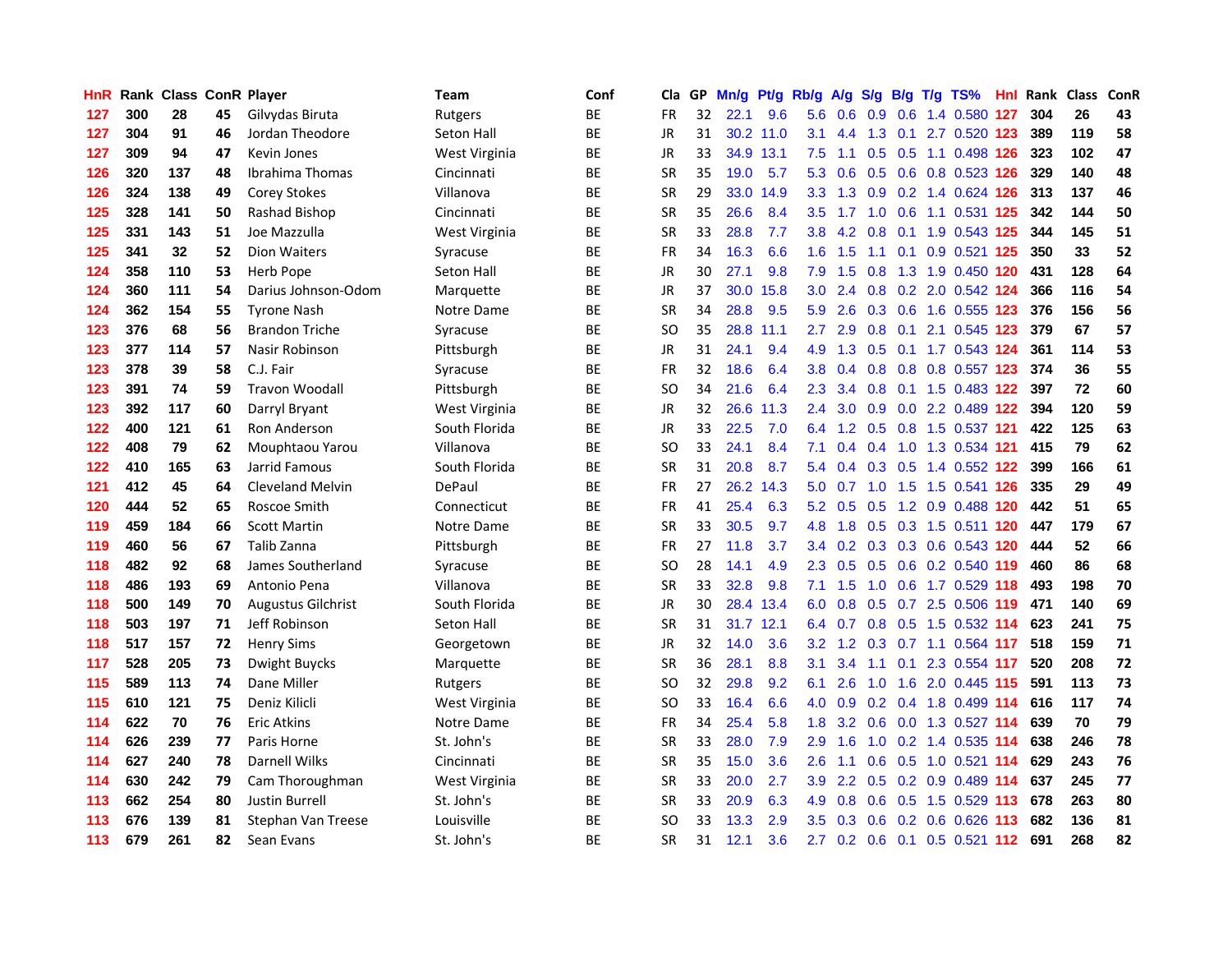| HnR |      | <b>Rank Class ConR Player</b> |     |                            | Team              | Conf      | Cla           | GP | Mn/g | Pt/g | Rb/g             | A/g             | S/g             | B/g             | $T/g$ TS%                  | Hnl | Rank Class |     | ConR |
|-----|------|-------------------------------|-----|----------------------------|-------------------|-----------|---------------|----|------|------|------------------|-----------------|-----------------|-----------------|----------------------------|-----|------------|-----|------|
| 111 | 737  | 286                           | 83  | James Beatty               | Rutgers           | BE        | <b>SR</b>     | 32 | 32.1 | 8.8  | 2.9              | 3.1             | 1.7             | 0.2             | 1.5 0.556                  | 110 | 750        | 289 | 84   |
| 110 | 759  | 153                           | 84  | Mike Marra                 | Louisville        | ВE        | SO            | 31 | 20.5 | 6.4  | 2.1              | 2.0             | 0.9             |                 | 0.3 1.2 0.457 112          |     | 707        | 143 | 83   |
| 110 | 771  | 156                           | 85  | Jamal Coombs-McDaniel      | Connecticut       | ВE        | <sub>SO</sub> | 41 | 16.6 | 5.6  | 2.6              | 0.5             |                 |                 | 0.2 0.2 0.7 0.512 110      |     | 768        | 151 | 85   |
| 110 | 780  | 93                            | 86  | Edwin Fuguan               | Seton Hall        | BE        | FR            | 31 | 24.7 | 7.9  |                  | $3.3 \quad 0.9$ |                 |                 | 1.2 0.4 0.9 0.482 106      |     | 931        | 118 | 94   |
| 109 | 803  | 96                            | 87  | Dwayne Polee               | St. John's        | BE        | FR            | 33 | 14.9 | 4.4  | $2.5^{\circ}$    | 0.6             |                 |                 | 0.5 0.5 0.6 0.488 109      |     | 810        | 99  | 86   |
| 109 | 817  | 165                           | 88  | <b>Vincent Council</b>     | Providence        | ВE        | SO            | 32 | 36.3 | 13.7 | 4.2 <sub>1</sub> | 5.9             |                 |                 | 1.7 0.4 3.3 0.466 109      |     | 820        | 165 | 87   |
| 109 | 830  | 318                           | 89  | <b>Eniel Polynice</b>      | Seton Hall        | BE        | <b>SR</b>     | 31 | 17.6 | 3.8  | 2.8              | 2.0             |                 |                 | 0.7 0.5 1.2 0.411 105      |     | 971        | 356 | 96   |
| 108 | 844  | 322                           | 90  | Mike Coburn                | Rutgers           | <b>BE</b> | <b>SR</b>     | 32 | 33.1 | 8.8  | 1.9              | 4.0             | 1.4             |                 | 0.3 2.0 0.501 108          |     | 843        | 321 | 88   |
| 108 | 863  | 105                           | 91  | Baye Moussa Keita          | Syracuse          | <b>BE</b> | <b>FR</b>     | 35 | 14.6 | 2.2  | 3.7              | 0.2             | 0.6             |                 | 1.2 0.6 0.546 108          |     | 873        | 105 | 90   |
| 108 | 866  | 331                           | 92  | Malik Boothe               | St. John's        | ВE        | <b>SR</b>     | 32 | 18.6 | 4.1  | $1.5^{\circ}$    | 2.9             | 0.8             |                 | 0.0 1.6 0.514 108          |     | 865        | 326 | 89   |
| 108 | 876  | 179                           | 93  | <b>Toarlyn Fitzpatrick</b> | South Florida     | BE        | <b>SO</b>     | 33 | 14.2 | 4.3  | 4.1              | 0.5             |                 |                 | 0.4 0.5 1.3 0.513 107      |     | 915        | 192 | 93   |
| 107 | 878  | 181                           | 94  | Chris Otule                | Marquette         | <b>BE</b> | SO            | 37 | 17.6 | 5.1  | 3.6 <sup>2</sup> | 0.1             | 0.3             | 1.5             | 1.1 0.560 107              |     | 890        | 184 | 91   |
| 107 | 884  | 109                           | 95  | Nate Lubick                | Georgetown        | BE        | <b>FR</b>     | 32 | 19.7 | 4.0  | $3.5^{\circ}$    | 1.3             | 0.3             |                 | 0.3 1.0 0.581 107          |     | 900        | 109 | 92   |
| 106 | 960  | 123                           | 96  | Lamar Patterson            | Pittsburgh        | BE        | <b>FR</b>     | 32 | 12.5 | 2.6  | 2.0              | 1.3             |                 |                 | 0.4 0.2 0.8 0.435 106      |     | 942        | 122 | 95   |
| 105 | 991  | 212                           | 97  | <b>Dominic Cheek</b>       | Villanova         | BE        | SO            | 32 | 19.4 | 5.6  | $3.4^{\circ}$    | 0.7             | 0.8             |                 | 0.2 0.8 0.476 105          |     | 980        | 208 | 97   |
| 104 | 1016 | 135                           | 98  | Justin Jackson             | Cincinnati        | <b>BE</b> | <b>FR</b>     | 35 | 12.9 | 2.5  | 2.5              | 0.7             |                 | $0.7 \quad 0.5$ | 1.0 0.492 104 1018         |     |            | 133 | 98   |
| 103 | 1066 | 234                           | 99  | Junior Cadougan            | Marquette         | ВE        | <b>SO</b>     | 36 | 19.8 | 4.0  | 1.8 <sup>°</sup> |                 | $3.2 \quad 0.6$ | 0.1             | 1.6 0.487 104 1045         |     |            | 224 | 99   |
| 103 | 1100 | 322                           | 100 | Hugh Robertson             | South Florida     | ВE        | JR            | 33 | 30.1 | 8.3  | 4.3              | 1.8             |                 |                 | 1.0 0.3 1.5 0.495 102 1150 |     |            | 337 | 101  |
| 102 | 1148 | 246                           | 101 | Dalton Pepper              | West Virginia     | ВE        | SO            | 32 | 12.4 | 3.9  |                  | $1.6 \quad 0.5$ |                 |                 | 0.3 0.0 0.6 0.504 102 1143 |     |            | 244 | 100  |
| 102 | 1156 | 154                           | 102 | Vander Blue                | Marquette         | <b>BE</b> | FR            | 37 | 19.0 | 5.1  | 2.8              | 1.6             |                 |                 | 0.9 0.2 1.4 0.441 101 1167 |     |            | 155 | 102  |
| 101 | 1203 | 162                           | 103 | <b>Brandon Young</b>       | DePaul            | ВE        | FR            | 31 | 30.4 | 12.6 | $2.4^{\circ}$    | 3.7             | 1.1             |                 | 0.1 3.0 0.516 100 1241     |     |            | 167 | 106  |
| 101 | 1212 | 431                           | 104 | Charles Okwandu            | Connecticut       | <b>BE</b> | <b>SR</b>     | 41 | 15.4 | 2.9  | 2.8              | 0.5             | 0.3             |                 | 1.2 0.9 0.474 101          |     | 1215       | 433 | 105  |
| 101 | 1214 | 268                           | 105 | Shaun Noriega              | South Florida     | ВE        | <sub>SO</sub> | 33 | 16.5 | 6.4  | 0.9              | 0.4             |                 |                 | 0.3 0.2 0.7 0.557 100 1255 |     |            | 279 | 107  |
| 100 | 1254 | 280                           | 106 | <b>Bilal Dixon</b>         | Providence        | ВE        | SO            | 32 | 19.9 | 5.7  | 6.4              | 0.3             | 0.3             |                 | 1.4 1.1 0.501 100 1262     |     |            | 280 | 108  |
| 100 | 1259 | 281                           | 107 | <b>Maurice Sutton</b>      | Villanova         | BE        | SO            | 27 | 10.6 | 2.4  | $2.3^{\circ}$    | 0.2             | 0.1             |                 | 1.0 0.7 0.559 101          |     | 1209       | 263 | 104  |
| 100 | 1263 | 447                           | 108 | Larry Davis                | Cincinnati        | <b>BE</b> | <b>SR</b>     | 35 | 16.1 | 4.5  | 1.0              | 0.9             | 0.5             |                 | 0.0 0.7 0.491              | 100 | 1265       | 446 | 109  |
| 99  | 1286 | 371                           | 109 | <b>Anthony Crater</b>      | South Florida     | ВE        | <b>JR</b>     | 30 | 33.6 | 3.9  | 2.3              | 4.6             | 0.8             | 0.0             | 2.5 0.480 101              |     | 1195       | 349 | 103  |
| 99  | 1295 | 178                           | 110 | Mike Poole                 | Rutgers           | ВE        | FR            | 32 | 19.0 | 5.6  | 3.3              | 1.2             | 1.1             |                 | $0.4$ 1.7 0.457            | 99  | 1293       | 176 | 110  |
| 99  | 1297 | 289                           | 111 | Jawanza Poland             | South Florida     | <b>BE</b> | <sub>SO</sub> | 33 | 27.0 | 9.1  | 2.6              | 1.9             | 1.1             | 0.5             | 2.1 0.439                  | 98  | 1330       | 298 | 113  |
| 98  | 1339 | 186                           | 112 | Kadeem Batts               | Providence        | ВE        | <b>FR</b>     | 32 | 21.7 | 7.1  | 5.8              | 0.5             | 0.5             | 0.4             | 1.1 0.503                  | 98  | 1349       | 186 | 114  |
| 97  | 1410 | 491                           | 113 | Keon Lawrence              | <b>Seton Hall</b> | ВE        | <b>SR</b>     | 24 | 24.0 | 4.5  | 3.1              | 2.9             | 0.6             |                 | 0.3 1.8 0.424              | -99 | 1316       | 466 | 111  |
| 97  | 1419 | 321                           | 114 | <b>Malik Stith</b>         | St. John's        | <b>BE</b> | SO            | 26 | 12.2 | 3.3  | 0.9              | 0.9             |                 |                 | 0.7 0.0 0.5 0.459          | -98 | 1320       | 297 | 112  |
| 96  | 1468 | 329                           | 115 | Duke Mondy                 | Providence        | <b>BE</b> | <b>SO</b>     | 28 | 27.1 | 7.7  | 3.3 <sub>1</sub> | 1.2             | 2.1             |                 | $0.3$ 1.3 0.489            | -97 | 1395       | 314 | 115  |
| 95  | 1500 | 214                           | 116 | <b>Gerard Coleman</b>      | Providence        | <b>BE</b> | FR            | 31 | 29.6 | 10.3 | 3.1              | 1.4             | 0.9             |                 | $0.2$ 1.9 0.458            | 96  | 1459       | 207 | 116  |
| 94  | 1604 | 544                           | 117 | Jimmy Drew                 | DePaul            | ВE        | <b>SR</b>     | 31 | 24.0 | 6.4  | 3.3 <sub>2</sub> | 2.1             | 0.9             |                 | 0.2 1.0 0.510              | 93  | 1625       | 547 | 119  |
| 93  | 1633 | 235                           | 118 | Fab Melo                   | Syracuse          | ВE        | FR            | 33 | 9.9  | 2.3  | 1.9              | 0.2             | 0.3             | 0.8             | 0.8 0.562                  | 93  | 1595       | 231 | 118  |
| 93  | 1659 | 239                           | 119 | Jeremiah Kelly             | DePaul            | <b>BE</b> | <b>FR</b>     | 31 | 31.7 | 7.6  | $2.2^{\circ}$    | 2.9             | 1.7             | 0.1             | 1.4 0.506                  | 92  | 1690       | 250 | 121  |
| 93  | 1660 | 240                           | 120 | Elisha Justice             | Louisville        | BE        | FR            | 29 | 10.1 | 2.4  | 1.0              | 1.1             |                 |                 | $0.4$ 0.0 0.5 0.473        | 94  | 1556       | 224 | 117  |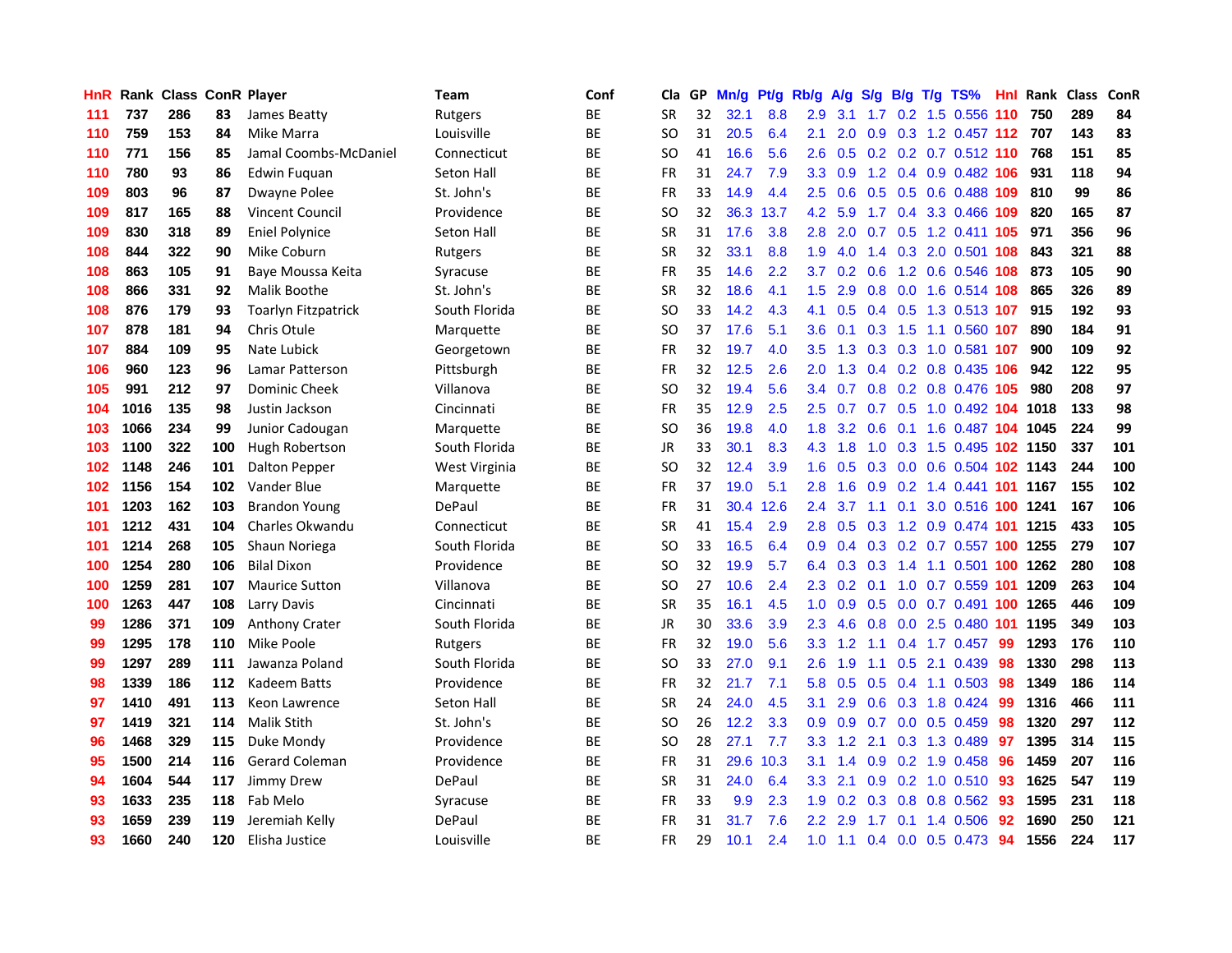| <b>HnR</b> |      | <b>Rank Class ConR Player</b> |     |                       | Team              | Conf        | Cla       |    | GP Mn/g   | Pt/g      | Rb/g             | A/g                 | S/g              | B/g             | $T/g$ TS%                     | Hnl | Rank Class |     | ConR         |
|------------|------|-------------------------------|-----|-----------------------|-------------------|-------------|-----------|----|-----------|-----------|------------------|---------------------|------------------|-----------------|-------------------------------|-----|------------|-----|--------------|
| 92         | 1709 | 253                           | 121 | Patrik Auda           | Seton Hall        | BE          | <b>FR</b> | 24 | 15.3      | 3.2       | 2.5              | 0.5                 | 0.4              | 0.4             | 0.8 0.579                     | 92  | 1707       | 253 | 122          |
| 92         | 1722 | 396                           | 122 | Isaiah Armwood        | Villanova         | BE          | <b>SO</b> | 32 | 17.0      | 2.5       | 3.6              | 0.3                 |                  | $0.3 \quad 0.8$ | 0.9 0.527                     | 92  | 1672       | 386 | 120          |
| 91         | 1746 | 403                           | 123 | <b>Tony Freeland</b>  | DePaul            | ВE          | <b>SO</b> | 31 | 24.6      | 9.6       | 5.0              | 0.8                 | 0.6              | 0.5             | 1.9 0.480                     | -90 | 1778       | 413 | 123          |
| 89         | 1873 | 438                           | 124 | Austin Johnson        | Rutgers           | <b>BE</b>   | SO.       | 32 | 16.3      | 4.5       |                  | $2.4\quad 0.4$      |                  |                 | $0.4$ 0.3 1.0 0.529           | -89 | 1865       | 432 | 124          |
| 89         | 1906 | 553                           | 125 | Krys Faber            | DePaul            | BE          | JR        | 31 | 24.0      | 7.0       |                  | $5.3 \quad 0.5$     |                  |                 | $0.6$ $0.5$ 1.6 $0.518$       | 88  | 1935       | 561 | 125          |
| 85         | 2089 | 353                           | 126 | Moses Morgan          | DePaul            | <b>BE</b>   | <b>FR</b> | 28 | 14.0      | 5.1       | 1.8 <sup>°</sup> | 0.8                 |                  |                 | $0.4$ 0.3 1.1 0.498           | -85 | 2093       | 353 | 127          |
| 85         | 2109 | 357                           | 127 | <b>Bryce Cotton</b>   | Providence        | BE          | FR        | 31 | 15.3      | 4.0       | 1.5              | 0.5                 |                  |                 | $0.7$ $0.0$ $0.3$ $0.502$     | 85  | 2104       | 357 | 128          |
| 84         | 2136 | 659                           | 128 | Jamel Jackson         | Seton Hall        | <b>BE</b>   | <b>SR</b> | 19 | 14.7      | 4.6       | 1.2 <sub>2</sub> | 0.8                 | 0.2              | 0.1             | $0.5 \quad 0.463$             | 87  | 1982       | 627 | 126          |
| 84         | 2168 | 668                           | 129 | Mike Stovall          | DePaul            | BE          | <b>SR</b> | 27 | 13.7      | 5.4       | 1.4              | 1.2                 | 0.6              | 0.1             | 1.3 0.437                     | 84  | 2149       | 664 | 130          |
| 83         | 2214 | 384                           | 130 | <b>Niels Giffey</b>   | Connecticut       | <b>BE</b>   | <b>FR</b> | 41 | 9.9       | 2.2       | $1.4^{\circ}$    | 0.4                 |                  | $0.2 \quad 0.1$ | 0.8 0.514                     | 83  | 2204       | 381 | 131          |
| 83         | 2224 | 387                           | 131 | <b>Austin Carroll</b> | Rutgers           | ВE          | FR        | 25 | 10.6      | 2.7       | 0.7              | 1.0                 |                  |                 | $0.2$ 0.2 0.6 0.528           | 85  | 2118       | 361 | 129          |
| 81         | 2296 | 676                           | 132 | Robert Lumpkins       | Rutgers           | <b>BE</b>   | JR        | 28 | 11.3      | 3.5       | 1.5              | 0.1                 | 0.3 <sub>0</sub> | 0.4             | $0.5$ 0.483                   | 82  | 2228       | 652 | 132          |
| 76         | 2475 | 720                           | 133 | Michael Bizoukas      | DePaul            | <b>BE</b>   | JR        | 28 | 16.0      | 1.3       | 1.5              | 1.8                 | 0.9              | 0.1             | 0.7 0.385                     | -76 | 2470       | 722 | 133          |
| 72         | 2603 | 581                           | 134 | Jerrelle Benimon      | Georgetown        | BE          | <b>SO</b> | 32 | 10.3      | 1.3       | 1.8              | 0.4                 | 0.3              | 0.5             | 0.8 0.494                     | 72  | 2620       | 582 | 134          |
| 67         | 2735 | 532                           | 135 | <b>Tyler Olander</b>  | Connecticut       | ВE          | FR        | 39 | 9.6       | 1.5       | 1.8              | 0.4                 | 0.1              | 0.2             | 0.6 0.397                     | 68  | 2719       | 526 | 135          |
| 53         | 2930 | 594                           | 136 | <b>Markel Starks</b>  | Georgetown        | <b>BE</b>   | <b>FR</b> | 30 | 9.7       | 1.5       | 0.6              | 0.7                 |                  | $0.3 \quad 0.0$ | 0.6 0.368                     | -54 | 2927       | 592 | 136          |
| 145        | 86   | 42                            | 1   | <b>Brian Qvale</b>    | Montana           | <b>BSky</b> | <b>SR</b> | 32 |           | 30.9 14.9 | 8.8              | 0.7                 |                  |                 | 0.7 3.0 2.0 0.630 144         |     | 100        | 48  | 3            |
| 145        | 92   | 45                            | 2   | Devon Beitzel         | Northern Colorado | <b>BSky</b> | SR        | 32 |           | 35.4 21.5 |                  | $3.3 \quad 1.8$     |                  |                 | 1.4 0.0 2.4 0.649 144         |     | 95         | 45  | $\mathbf{2}$ |
| 124        | 371  | 66                            | 3   | Will Cherry           | Montana           | <b>BSky</b> | SO.       | 30 |           | 34.4 14.1 |                  |                     |                  |                 | 3.6 4.3 2.6 0.2 2.3 0.516 125 |     | 348        | 62  | 4            |
| 121        | 413  | 166                           | 4   | Shane Johannsen       | Northern Arizona  | <b>BSky</b> | <b>SR</b> | 32 | 24.4      | 9.4       |                  |                     |                  |                 | 6.5 0.4 0.7 2.4 0.9 0.691 121 |     | 418        | 170 | 5            |
| 120        | 449  | 181                           | 5   | <b>Cameron Jones</b>  | Northern Arizona  | <b>BSky</b> | <b>SR</b> | 32 |           | 33.7 20.1 | 4.6              | 3.2                 |                  |                 | 0.9 0.1 2.3 0.523 119         |     | 450        | 181 | 6            |
| 113        | 678  | 140                           | 6   | Scott Bamforth        | Weber St.         | <b>BSky</b> | <b>SO</b> | 31 |           | 28.4 12.2 | 2.1              | 2.8                 |                  |                 | 0.5 0.1 1.8 0.651 111         |     | 736        | 145 | 8            |
| 112        | 690  | 264                           | 7   | Erik Rush             | Montana St.       | <b>BSky</b> | <b>SR</b> | 31 | 31.8 15.1 |           | 4.1              | 2.8                 |                  |                 | 1.4 0.3 2.3 0.530 112         |     | 698        | 270 | 7            |
| 110        | 747  | 222                           | 8   | Damian Lillard        | Weber St.         | BSky        | JR        | 9  | 31.7 19.7 |           | 4.2              | 3.7                 |                  |                 | 1.6 0.2 3.1 0.602 148         |     | 64         | 20  | $\mathbf{1}$ |
| 110        | 779  | 231                           | 9   | Kyle Bullinger        | Weber St.         | <b>BSky</b> | JR        | 32 |           | 29.0 11.2 | 6.3              | 2.0                 |                  |                 | 0.8 0.1 1.7 0.573 107         |     | 880        | 261 | 10           |
| 107        | 891  | 262                           | 10  | Charles Odum          | Portland St.      | <b>BSky</b> | JR        | 30 |           | 28.8 14.0 | $3.4^{\circ}$    | 2.8                 | 1.0              | 0.1             | 2.6 0.613 106                 |     | 952        | 283 | 11           |
| 105        | 976  | 358                           | 11  | Lindsey Hughey        | Weber St.         | <b>BSky</b> | <b>SR</b> | 32 |           | 31.2 12.4 | 5.2              | 2.5                 | 1.4              | 0.1             | 2.8 0.539 103                 |     | 1091       | 394 | 15           |
| 105        | 992  | 363                           | 12  | <b>Eric Platt</b>     | Northern Arizona  | BSky        | <b>SR</b> | 31 |           | 23.3 10.1 | 2.6              | 1.3                 | 0.9              |                 | 0.3 1.4 0.642 105             |     | 984        | 360 | 12           |
| 104        | 1024 | 373                           | 13  | Deividas Busma        | Idaho St.         | <b>BSky</b> | <b>SR</b> | 29 |           | 30.3 11.8 | 6.9              | 0.7                 | 0.7              | 1.9             | 1.9 0.510 104 1037            |     |            | 378 | 13           |
| 104        | 1050 | 305                           | 14  | Chehales Tapscott     | Portland St.      | <b>BSky</b> | JR        | 24 |           | 28.9 11.8 | 8.1              | 1.9                 | 1.0              | 0.8             | 1.9 0.518 107                 |     | 879        | 260 | 9            |
| 103        | 1074 | 387                           | 15  | <b>Bobby Howard</b>   | Montana St.       | <b>BSky</b> | <b>SR</b> | 31 |           | 32.0 14.8 |                  | $7.2$ 1.7           | 0.9              |                 | 0.3 1.9 0.479 103 1072        |     |            | 391 | 14           |
| 101        | 1196 | 429                           | 16  | Neal Kingman          | Northern Colorado | <b>BSky</b> | <b>SR</b> | 32 |           | 25.1 10.3 |                  | $4.3 \quad 1.5$     |                  |                 | 0.5 0.4 1.9 0.559 101         |     | 1203       | 430 | 16           |
| 100        | 1270 | 367                           | 17  | Derek Selvig          | Montana           | <b>BSky</b> | JR        | 32 | 31.3 10.1 |           | 5.2              | 3.0                 |                  |                 | 1.1 0.6 2.7 0.519             | -99 | 1290       | 370 | 18           |
| 99         | 1317 | 295                           | 18  | Gabe Rogers           | Northern Arizona  | <b>BSky</b> | <b>SO</b> | 32 |           | 29.5 13.0 | $2.4^{\circ}$    | 2.4                 | 0.6              |                 | $0.0$ 1.7 0.575               | -99 | 1311       | 294 | 20           |
| 99         | 1319 | 379                           | 19  | Mike Proctor          | Northern Colorado | BSky        | JR        | 27 | 17.8      | 5.4       | 5.6              | 0.8                 | 0.6              |                 | 0.4 1.1 0.434                 | 99  | 1297       | 373 | 19           |
| 98         | 1332 | 383                           | 20  | <b>Art Steward</b>    | Montana           | BSky        | JR        | 32 | 25.1      | 8.6       | 3.6 <sub>2</sub> | 1.2                 | 0.8              |                 | 0.3 1.3 0.552                 | 98  | 1362       | 387 | 22           |
| 98         | 1369 | 192                           | 21  | Kareem Jamar          | Montana           | BSkv        | <b>FR</b> | 27 | 26.3      | 8.1       | 4.8              | $\mathcal{A}$<br>-1 | 0.7              | 0.4             | 1.2 0.523                     | 98  | 1361       | 190 | 21           |
| 98         | 1382 | 193                           | 22  | Emmanuel Addo         | Northern Colorado | BSkv        | FR        | 31 | 15.3      | 6.3       | 3.3              |                     |                  |                 | $0.4$ 0.1 0.1 1.1 0.576       | 97  | 1384       | 192 | 23           |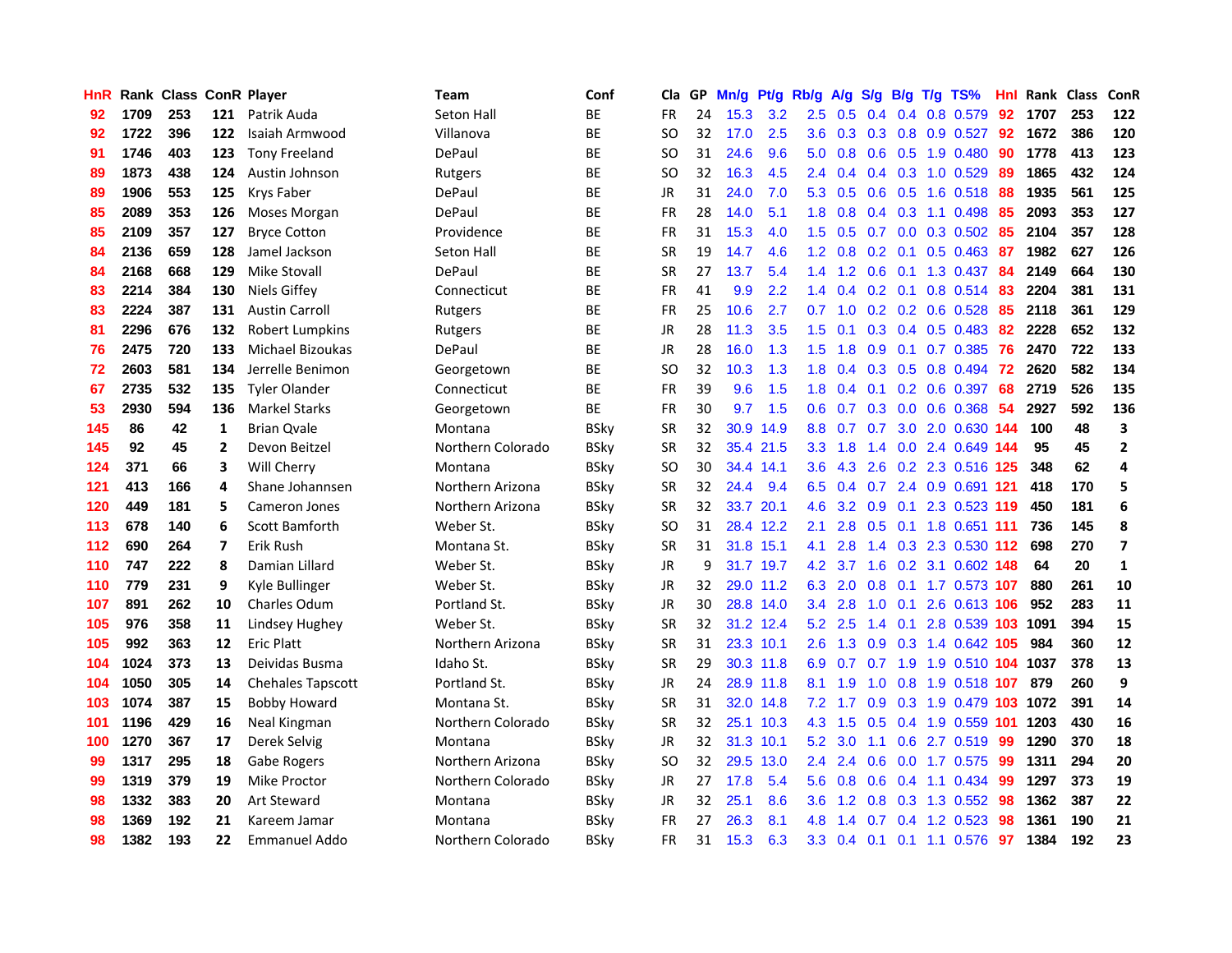| <b>HnR</b> |      | <b>Rank Class ConR Player</b> |    |                            | <b>Team</b>        | Conf        | Cla       |    | GP Mn/g | Pt/g      | Rb/g             | A/g       |     |                 | $S/g$ B/g T/g TS%         | Hnl | Rank Class |     | <b>ConR</b> |
|------------|------|-------------------------------|----|----------------------------|--------------------|-------------|-----------|----|---------|-----------|------------------|-----------|-----|-----------------|---------------------------|-----|------------|-----|-------------|
| 97         | 1398 | 486                           | 23 | <b>Trevor Morris</b>       | Weber St.          | <b>BSky</b> | <b>SR</b> | 32 | 25.6    | 9.8       | 4.3              | 0.8       | 0.3 | 1.0             | 1.6 0.580                 | 95  | 1498       | 519 | 27          |
| 97         | 1412 | 317                           | 24 | <b>Austin Smith</b>        | Northern Arizona   | <b>BSky</b> | SO.       | 32 | 12.6    | 4.7       | 2.7              | 0.5       | 0.4 | 0.6             | 1.1 0.620                 | 97  | 1417       | 322 | 24          |
| 97         | 1418 | 494                           | 25 | Chris Kaba                 | Northern Colorado  | <b>BSky</b> | <b>SR</b> | 32 | 27.4    | 9.5       | 4.8              | 1.5       | 0.8 | 0.6             | 2.0 0.529                 | 97  | 1419       | 492 | 25          |
| 96         | 1447 | 327                           | 26 | Glen Dean                  | Eastern Washington | <b>BSky</b> | <b>SO</b> | 23 | 32.9    | 13.3      | 2.7              | 4.2       | 0.9 |                 | 0.0 2.4 0.538             | -99 | 1284       | 288 | 17          |
| 96         | 1479 | 334                           | 27 | <b>Stallon Saldivar</b>    | Northern Arizona   | <b>BSky</b> | SO.       | 32 | 26.0    | 3.7       | 3.1              | 5.4       |     |                 | 0.7 0.1 1.9 0.470         | -96 | 1478       | 334 | 26          |
| 95         | 1538 | 350                           | 28 | Elliott Lloyd              | Northern Colorado  | <b>BSky</b> | <b>SO</b> | 32 | 30.6    | 7.5       | 2.9              | 3.3       |     | $0.8\quad 0.1$  | 2.8 0.552                 | 95  | 1523       | 346 | 28          |
| 93         | 1617 | 469                           | 29 | <b>Cliff Ederain</b>       | Eastern Washington | <b>BSkv</b> | JR        | 30 | 26.5    | 8.5       |                  | $7.4$ 1.2 | 1.0 |                 | 1.1 2.2 0.466             | 92  | 1650       | 477 | 29          |
| 93         | 1652 | 479                           | 30 | Tremayne Johnson           | Eastern Washington | BSkv        | JR        | 30 | 23.3    | 10.0      | 5.1              | 0.8       | 0.6 |                 | 1.2 2.3 0.513             | 92  | 1695       | 487 | 30          |
| 93         | 1666 | 483                           | 31 | Darin Mahoney              | Weber St.          | <b>BSky</b> | JR        | 31 | 25.0    | 4.0       | 5.2              | 0.8       | 1.1 | 1.1             | 1.0 0.508                 | 91  | 1750       | 504 | 31          |
| 90         | 1800 | 280                           | 32 | <b>Byron Fulton</b>        | Weber St.          | <b>BSky</b> | FR        | 32 | 19.0    | 7.0       | 3.5              | 0.6       |     |                 | $0.2$ $0.2$ $0.9$ $0.523$ | 89  | 1903       | 303 | 36          |
| 90         | 1812 | 527                           | 33 | Laron Griffin              | Eastern Washington | <b>BSky</b> | JR        | 30 | 23.5    | 6.1       | 6.8              | 1.1       | 0.5 |                 | 0.9 1.1 0.463             | -89 | 1849       | 539 | 34          |
| 90         | 1813 | 282                           | 34 | Paul Garnica               | Northern Colorado  | <b>BSky</b> | FR        | 32 | 14.8    | 4.2       | 1.8              | 1.5       | 1.1 | 0.1             | 1.4 0.479                 | 90  | 1801       | 279 | 33          |
| 89         | 1871 | 436                           | 35 | <b>Chris Harriel</b>       | Portland St.       | <b>BSky</b> | <b>SO</b> | 30 | 31.2    | 12.6      | 5.1              | 1.9       | 1.4 | 0.4             | 2.1 0.487                 | 88  | 1932       | 454 | 37          |
| 89         | 1909 | 554                           | 36 | Chase Grabau               | Idaho St.          | BSkv        | JR        | 28 | 26.9    | 6.3       | $4.4^{\circ}$    | 2.0       | 1.4 |                 | $0.4$ 1.7 0.533           | 89  | 1902       | 551 | 35          |
| 88         | 1929 | 452                           | 37 | Mathias Ward               | Montana            | BSkv        | SO.       | 32 | 11.5    | 4.5       | 1.8 <sup>°</sup> | 0.2       | 0.1 | 0.2             | 0.7 0.567                 | 88  | 1945       | 457 | 38          |
| 88         | 1943 | 455                           | 38 | John Dickson               | Sacramento St.     | <b>BSky</b> | <b>SO</b> | 28 |         | 24.2 10.9 | 4.2              | 0.8       | 0.8 | 0.6             | 1.9 0.509                 | 87  | 1964       | 459 | 39          |
| 88         | 1959 | 571                           | 39 | Cliff Colimon              | Eastern Washington | <b>BSky</b> | JR        | 26 |         | 24.2 10.4 | 2.3              | 1.8       | 0.9 |                 | 0.0 2.3 0.533             | -87 | 1983       | 576 | 40          |
| 87         | 1995 | 629                           | 40 | <b>Taylor Montgomery</b>   | Northern Colorado  | <b>BSky</b> | <b>SR</b> | 32 | 25.7    | 5.3       | 5.9              | 0.5       |     |                 | $0.6$ $0.2$ 1.2 $0.425$   | -87 | 1993       | 628 | 41          |
| 87         | 2006 | 585                           | 41 | Alpha N'Diaye              | Sacramento St.     | BSkv        | JR        | 19 | 20.7    | 6.0       |                  | 6.6 0.4   | 0.5 |                 | $1.1 \t0.6 \t0.473$       | -90 | 1779       | 513 | 32          |
| 86         | 2020 | 589                           | 42 | Kenny McGowan              | Idaho St.          | <b>BSky</b> | JR        | 29 | 22.0    | 9.3       |                  | $1.6$ 1.5 |     |                 | 1.0 0.0 1.7 0.518         | -86 | 2023       | 591 | 42          |
| 86         | 2028 | 636                           | 43 | <b>Melvin Jones</b>        | Portland St.       | <b>BSky</b> | <b>SR</b> | 30 |         | 32.1 11.5 | 2.1              | 2.4       |     |                 | $0.4$ 0.0 1.6 0.562       | -85 | 2084       | 646 | 45          |
| 86         | 2030 | 637                           | 44 | Sultan Toles-Bey           | Sacramento St.     | <b>BSky</b> | <b>SR</b> | 28 | 36.0    | 12.2      | 3.4              | 4.8       | 1.5 | 0.1             | 3.6 0.474                 | 86  | 2061       | 642 | 44          |
| 86         | 2048 | 601                           | 45 | Rod Singleton              | Montana St.        | <b>BSky</b> | <b>JR</b> | 31 | 29.9    | 7.9       | 2.6              | 3.5       | 1.1 | 0.1             | 2.3 0.528                 | 86  | 2040       | 598 | 43          |
| 86         | 2055 | 473                           | 46 | Jeffrey Forbes             | Eastern Washington | <b>BSky</b> | <b>SO</b> | 30 | 31.8    | 9.8       | 2.6              | 2.0       | 0.8 |                 | $0.1$ 1.6 0.576           | 85  | 2092       | 479 | 46          |
| 85         | 2106 | 649                           | 47 | Phyllip Taylor             | Idaho St.          | <b>BSky</b> | SR        | 29 | 19.6    | 7.5       | $2.4^{\circ}$    | 1.3       |     |                 | 0.8 0.2 1.2 0.463         | 85  | 2114       | 656 | 47          |
| 85         | 2119 | 621                           | 48 | Dane Johnson               | Portland St.       | <b>BSky</b> | JR        | 29 | 17.6    | 2.8       | 1.2              | 2.9       | 0.7 |                 | $0.0$ 1.1 $0.615$         | 83  | 2162       | 634 | 48          |
| 83         | 2183 | 671                           | 49 | <b>Broderick Gilchrest</b> | Idaho St.          | <b>BSky</b> | <b>SR</b> | 29 |         | 35.1 15.0 | 2.4              | 2.2       | 1.1 | 0.1             | 2.8 0.499                 | 83  | 2184       | 670 | 49          |
| 83         | 2197 | 500                           | 50 | Kevin Winford              | Eastern Washington | BSkv        | <b>SO</b> | 30 | 26.4    | 9.9       | 1.1 <sup>2</sup> | 1.0       | 0.6 |                 | $0.1$ 0.9 0.526           | 82  | 2233       | 506 | 51          |
| 83         | 2225 | 650                           | 51 | Cody Anderson              | Montana St.        | <b>BSky</b> | <b>JR</b> | 31 | 17.4    | 4.5       | 3.3 <sub>2</sub> | 0.4       |     | $0.3 \quad 0.2$ | 0.6 0.560                 | 83  | 2212       | 649 | 50          |
| 83         | 2228 | 685                           | 52 | Phillip Thomas             | Portland St.       | <b>BSky</b> | <b>SR</b> | 30 | 20.9    | 9.7       | 3.2              | 0.1       |     |                 | $0.3$ $0.3$ 1.6 $0.561$   | 81  | 2274       | 698 | 54          |
| 82         | 2247 | 690                           | 53 | Julian Olubuyi             | Northern Arizona   | <b>BSky</b> | <b>SR</b> | 32 | 11.5    | 1.3       | 0.9              | 2.1       |     |                 | $0.8$ 0.0 1.0 0.413       | 82  | 2245       | 689 | 53          |
| 82         | 2248 | 393                           | 54 | Shawn Reid                 | Montana St.        | <b>BSky</b> | <b>FR</b> | 30 | 17.3    | 5.7       | 2.5              | 0.5       |     |                 | 0.5 0.2 0.8 0.490 82      |     | 2235       | 389 | 52          |
| 81         | 2280 | 668                           | 55 | Walter Jackson             | Sacramento St.     | <b>BSky</b> | JR        | 26 | 26.8    | 6.0       |                  | $4.5$ 1.3 |     |                 | 0.7 0.9 1.2 0.517 81      |     | 2293       | 675 | 56          |
| 81         | 2283 | 671                           | 56 | Abner Moreira              | Idaho St.          | <b>BSky</b> | JR        | 29 | 27.4    | 5.8       | 6.7              | 0.9       |     |                 | 0.8 0.2 2.1 0.537         | -81 | 2287       | 671 | 55          |
| 81         | 2302 | 411                           | 57 | Tre Johnson                | Montana St.        | BSky        | FR        | 29 | 10.5    | 2.7       | 2.1              | 0.3       |     |                 | 0.3 0.7 0.6 0.473         | 81  | 2295       | 408 | 57          |
| 81         | 2321 | 706                           | 58 | Danny Piepoli              | Montana St.        | <b>BSky</b> | <b>SR</b> | 31 | 26.3    | 7.5       | 2.4              | 1.0       | 0.5 | 0.0             | 1.2 0.514                 | 80  | 2317       | 709 | 58          |
| 80         | 2333 | 709                           | 59 | Duro Bjegovic              | Sacramento St.     | BSkv        | <b>SR</b> | 28 | 27.2    | 9.2       | 5.4              | 1.5       | 0.5 | 0.3             | 2.1 0.502                 | 80  | 2358       | 719 | 59          |
| 80         | 2361 | 697                           | 60 | Durrell Norman             | Northern Arizona   | BSkv        | JR        | 32 | 17.9    | 3.6       | 3.8 <sup>°</sup> |           |     |                 | 0.7 0.4 0.2 1.2 0.569     | 80  | 2360       | 694 | 60          |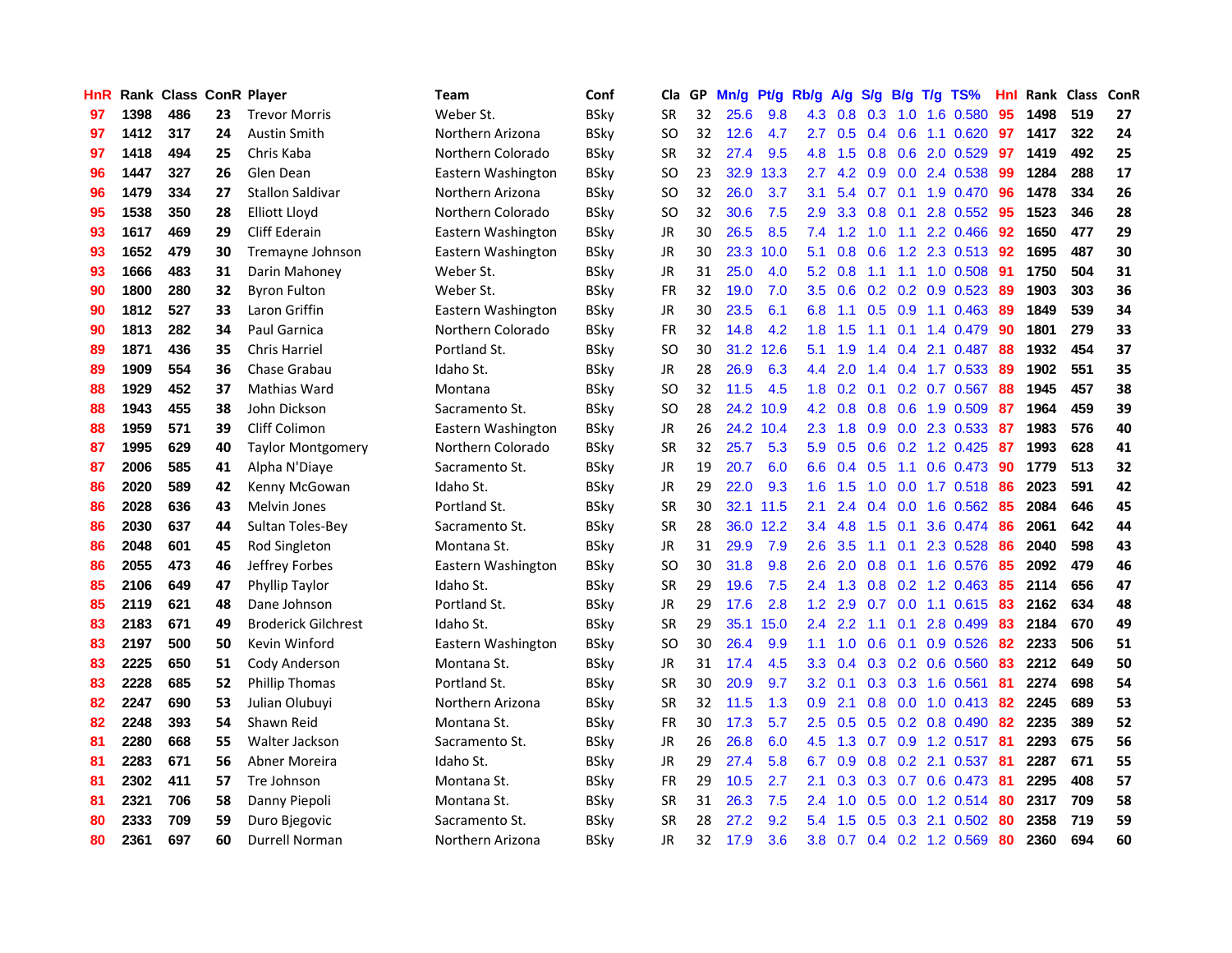| HnR |      | <b>Rank Class ConR Player</b> |              |                      | Team                       | Conf        | Cla           |    | GP Mn/g | Pt/g      | Rb/g             | <b>A/g</b>      | <b>S/g</b> |                 | B/g T/g TS%                    | Hnl | Rank Class ConR |     |                          |
|-----|------|-------------------------------|--------------|----------------------|----------------------------|-------------|---------------|----|---------|-----------|------------------|-----------------|------------|-----------------|--------------------------------|-----|-----------------|-----|--------------------------|
| 80  | 2362 | 717                           | 61           | Michael Lacey        | Idaho St.                  | <b>BSky</b> | SR            | 29 | 21.6    | 5.7       | 3.8              | 0.5             | 0.7        | 0.1             | 1.0 0.506                      | 79  | 2366            | 721 | 61                       |
| 80  | 2363 | 718                           | 62           | Paul Guede           | Portland St.               | <b>BSky</b> | <b>SR</b>     | 30 | 16.9    | 4.0       | 3.2              | 0.7             | 0.9        | 0.2             | $0.6$ $0.488$                  | 79  | 2402            | 730 | 62                       |
| 78  | 2397 | 432                           | 63           | Kyle Tresnak         | Weber St.                  | <b>BSky</b> | <b>FR</b>     | 32 | 11.6    | 3.6       | $2.2^{\circ}$    |                 |            |                 | $0.2$ 0.2 0.2 0.6 0.530        | -77 | 2452            | 447 | 63                       |
| 75  | 2519 | 733                           | 64           | Jordan Wood          | Montana                    | <b>BSky</b> | <b>JR</b>     | 32 | 16.9    | 3.3       | 2.1              | 1.0             |            |                 | 0.5 0.0 0.8 0.446              | 74  | 2555            | 745 | 67                       |
| 73  | 2576 | 749                           | 65           | Zach Nelson          | Sacramento St.             | <b>BSky</b> | JR            | 16 | 22.1    | 6.4       |                  | 4.8 0.9         |            |                 | 0.8 0.3 1.7 0.435 75           |     | 2530            | 738 | 66                       |
| 73  | 2577 | 750                           | 66           | Shawn Stockton       | Montana                    | <b>BSky</b> | JR            | 30 | 21.0    | 3.2       | 1.7 <sub>1</sub> | 1.4             |            |                 | $0.5$ 0.0 1.0 0.464            | -75 | 2529            | 737 | 65                       |
| 73  | 2587 | 756                           | 67           | Jordan Allou         | Montana St.                | <b>BSky</b> | JR            | 30 | 14.2    | 3.2       | 3.1              |                 |            |                 | $0.2$ 0.2 0.4 0.8 0.531        | -73 | 2586            | 754 | 68                       |
| 72  | 2611 | 497                           | 68           | Jordan Richardson    | Weber St.                  | <b>BSky</b> | <b>FR</b>     | 32 | 16.7    | 3.2       | 1.3 <sup>°</sup> | 1.5             | 0.5        |                 | $0.0$ 1.1 $0.427$              | -70 | 2668            | 509 | 72                       |
| 72  | 2626 | 770                           | 69           | <b>Heath Hoffman</b> | Sacramento St.             | <b>BSky</b> | JR            | 27 | 20.4    | 4.6       | $2.4^{\circ}$    | 1.0             | 0.6        | 0.1             | $0.9$ $0.513$                  | 71  | 2642            | 775 | 70                       |
| 71  | 2628 | 500                           | 70           | Jackson Carbajal     | Sacramento St.             | <b>BSky</b> | FR            | 28 | 23.6    | 6.5       | 2.7              | 0.9             | 0.5        |                 | $0.2$ 1.5 $0.515$              | -71 | 2658            | 505 | 71                       |
| 71  | 2636 | 503                           | 71           | Casey Trujeque       | Montana St.                | <b>BSky</b> | <b>FR</b>     | 29 | 9.1     | 1.6       | 0.8              | 1.3             | 0.3        |                 | $0.0$ 0.7 0.442                | -71 | 2635            | 500 | 69                       |
| 70  | 2663 | 778                           | 72           | <b>Phil Nelson</b>   | Portland St.               | <b>BSky</b> | <b>SR</b>     | 16 | 23.7    | 6.4       | 3.5              | 0.9             | 0.6        |                 | $0.5$ 0.8 0.433                | -76 | 2474            | 744 | 64                       |
| 70  | 2670 | 781                           | 73           | Nate Lozeau          | Portland St.               | <b>BSky</b> | <b>JR</b>     | 25 | 14.6    | 4.7       | $2.4^{\circ}$    | 0.0             | 0.3        | 0.4             | 0.8 0.547                      | 70  | 2674            | 783 | 73                       |
| 68  | 2718 | 791                           | 74           | DeAngelo Jones       | Northern Arizona           | <b>BSky</b> | <b>SR</b>     | 28 | 14.1    | 3.4       | 1.6              | 0.7             | 0.8        |                 | $0.1$ 1.0 $0.449$              | 70  | 2684            | 782 | 74                       |
| 61  | 2832 | 562                           | 75           | Andre Hatchett       | Idaho St.                  | <b>BSky</b> | <b>FR</b>     | 26 | 9.7     | 2.2       | 1.8              | 0.1             | 0.2        |                 | $0.2$ 0.4 0.460                | 62  | 2840            | 564 | 75                       |
| 128 | 278  | 83                            | 1            | Jesse Sanders        | Liberty                    | <b>BSou</b> | JR            | 32 | 32.6    | 11.3      | 6.0              | 5.7             |            |                 | 1.2 0.2 3.0 0.531 128          |     | 281             | 85  | $\mathbf{2}$             |
| 124 | 350  | 108                           | $\mathbf{2}$ | Kelvin Martin        | <b>Charleston Southern</b> | <b>BSou</b> | JR            | 30 |         | 29.5 12.3 | 9.0              | 1.3             |            |                 | 1.9 0.9 1.6 0.618 126          |     | 318             | 98  | 3                        |
| 121 | 423  | 127                           | 3            | Desmond Holloway     | Coastal Carolina           | <b>BSou</b> | <b>JR</b>     | 26 |         | 32.0 18.5 | 6.9              | 1.7             |            |                 | 1.3 0.3 2.4 0.586 126          |     | 336             | 107 | 4                        |
| 119 | 463  | 135                           | 4            | Shay Shine           | High Point                 | <b>BSou</b> | <b>JR</b>     | 31 |         | 30.5 14.3 | 4.2              | 2.7             |            |                 | 1.3 0.2 2.2 0.538 117          |     | 532             | 162 | 8                        |
| 119 | 471  | 138                           | 5            | John Brown           | Liberty                    | <b>BSou</b> | JR            | 32 |         | 31.9 11.3 | $10.8$ 1.3       |                 |            |                 | 1.8 0.3 3.0 0.531 119          |     | 473             | 141 | 5                        |
| 118 | 494  | 146                           | 6            | J.P. Primm           | NC-Asheville               | <b>BSou</b> | JR            | 34 |         | 33.1 14.6 |                  | $3.7$ 4.5       | 2.1        |                 | 0.2 3.1 0.539 118              |     | 502             | 149 | $\overline{\phantom{a}}$ |
| 118 | 496  | 147                           | 7            | Reggie Middleton     | Winthrop                   | <b>BSou</b> | <b>JR</b>     | 29 |         | 26.8 11.0 | 3.6 <sup>°</sup> | 3.6             |            |                 | 1.7 0.2 2.2 0.527 118          |     | 477             | 142 | 6                        |
| 117 | 545  | 210                           | 8            | Chad Gray            | Coastal Carolina           | <b>BSou</b> | <b>SR</b>     | 34 |         | 28.9 14.6 | 6.3              | 1.4             | 1.0        |                 | 1.2 2.0 0.535 115              |     | 605             | 232 | 9                        |
| 114 | 621  | 125                           | 9            | Stan Okoye           | VMI                        | <b>BSou</b> | <b>SO</b>     | 31 |         | 29.1 16.8 | 8.0              | 1.7             | 1.1        |                 | 0.8 2.3 0.583 113              |     | 660             | 132 | 10                       |
| 113 | 663  | 197                           | 10           | Matt Dickey          | NC-Asheville               | <b>BSou</b> | JR            | 34 |         | 34.2 15.7 | 3.7              | 3.3             | 1.9        |                 | 0.0 2.9 0.573 113              |     | 676             | 204 | ${\bf 12}$               |
| 113 | 667  | 199                           | 11           | Al'Ionzo Coleman     | Presbyterian               | <b>BSou</b> | <b>JR</b>     | 17 |         | 28.8 14.1 | 8.1              | 2.9             | 1.3        |                 | 0.2 4.0 0.516 131              |     | 228             | 66  | $\mathbf{1}$             |
| 112 | 705  | 272                           | 12           | Austin Kenon         | VMI                        | <b>BSou</b> | <b>SR</b>     | 28 |         | 30.0 18.4 | 3.5              | 3.3             | 1.0        | 0.0             | 2.0 0.619 113                  |     | 666             | 256 | 11                       |
| 110 | 744  | 148                           | 13           | Anthony Raffa        | Coastal Carolina           | <b>BSou</b> | <b>SO</b>     | 34 |         | 23.8 11.7 | 3.5              | 2.4             | 0.9        | 0.0             | 2.1 0.576 109                  |     | 812             | 159 | 13                       |
| 109 | 789  | 158                           | 14           | Sam McLaurin         | Coastal Carolina           | <b>BSou</b> | <sub>SO</sub> | 33 | 26.3    | 7.6       | 7.0              | 1.1             | 0.6        | 1.8             | 1.3 0.656 108                  |     | 842             | 174 | 15                       |
| 107 | 901  | 265                           | 15           | Nick Barbour         | <b>High Point</b>          | <b>BSou</b> | JR            | 29 |         | 29.8 17.7 | 3.0 <sub>2</sub> | 1.0             | 1.0        | 0.1             | 2.3 0.541 107                  |     | 909             | 268 | 16                       |
| 105 | 1009 | 369                           | 16           | Jamarco Warren       | <b>Charleston Southern</b> | <b>BSou</b> | <b>SR</b>     | 32 |         | 33.4 17.6 | 3.0 <sub>1</sub> | 2.8             |            | $1.4 \quad 0.1$ | 3.1 0.585 104 1043             |     |                 | 380 | 18                       |
| 103 | 1065 | 310                           | 17           | George Valentine     | Winthrop                   | <b>BSou</b> | <b>JR</b>     | 29 | 29.6    | 6.8       |                  | $7.2 \quad 0.9$ | $-1.1$     |                 | 1.1 1.5 0.600 103 1071         |     |                 | 311 | 19                       |
| 102 | 1119 | 327                           | 18           | Andre Jones          | Winthrop                   | <b>BSou</b> | <b>JR</b>     | 30 |         | 29.6 10.7 | 3.7              | 1.9             | 1.1        |                 | 0.3 1.3 0.515 102 1149         |     |                 | 336 | 21                       |
| 102 | 1165 | 420                           | 19           | Jonathan Moore       | Gardner-Webb               | <b>BSou</b> | <b>SR</b>     | 26 |         | 29.8 14.0 | 4.4              | 0.9             | 1.0        |                 | 0.0 2.1 0.524 104 1012         |     |                 | 371 | 17                       |
| 101 | 1176 | 254                           | 20           | Corey Law            | High Point                 | <b>BSou</b> | <sub>SO</sub> | 21 | 23.2    | 8.1       | 7.6              | 0.3             | 0.9        | 0.9             | 1.1 0.501 108                  |     | 839             | 171 | 14                       |
| 101 | 1193 | 261                           | 21           | Stefon Johnson       | Gardner-Webb               | <b>BSou</b> | <b>SO</b>     | 32 | 25.6    | 9.2       | 5.9              | 0.8             | 1.1        | 0.3             | 1.7 0.486                      |     | 100 1235        | 270 | 23                       |
| 101 | 1210 | 267                           | 22           | D.J. Cunningham      | NC-Asheville               | <b>BSou</b> | SO            | 26 | 23.5    | 8.6       | 7.2              | 0.7             | 0.7        | 1.4             | 1.7 0.481                      | 101 | 1194            | 259 | 22                       |
| 100 | 1255 | 168                           | 23           | Du'Vaughn Maxwell    | High Point                 | <b>BSou</b> | <b>FR</b>     | 25 | 23.0    | 7.3       | 5.6              |                 |            |                 | 0.7 1.1 1.4 1.7 0.550 102 1135 |     |                 | 148 | 20                       |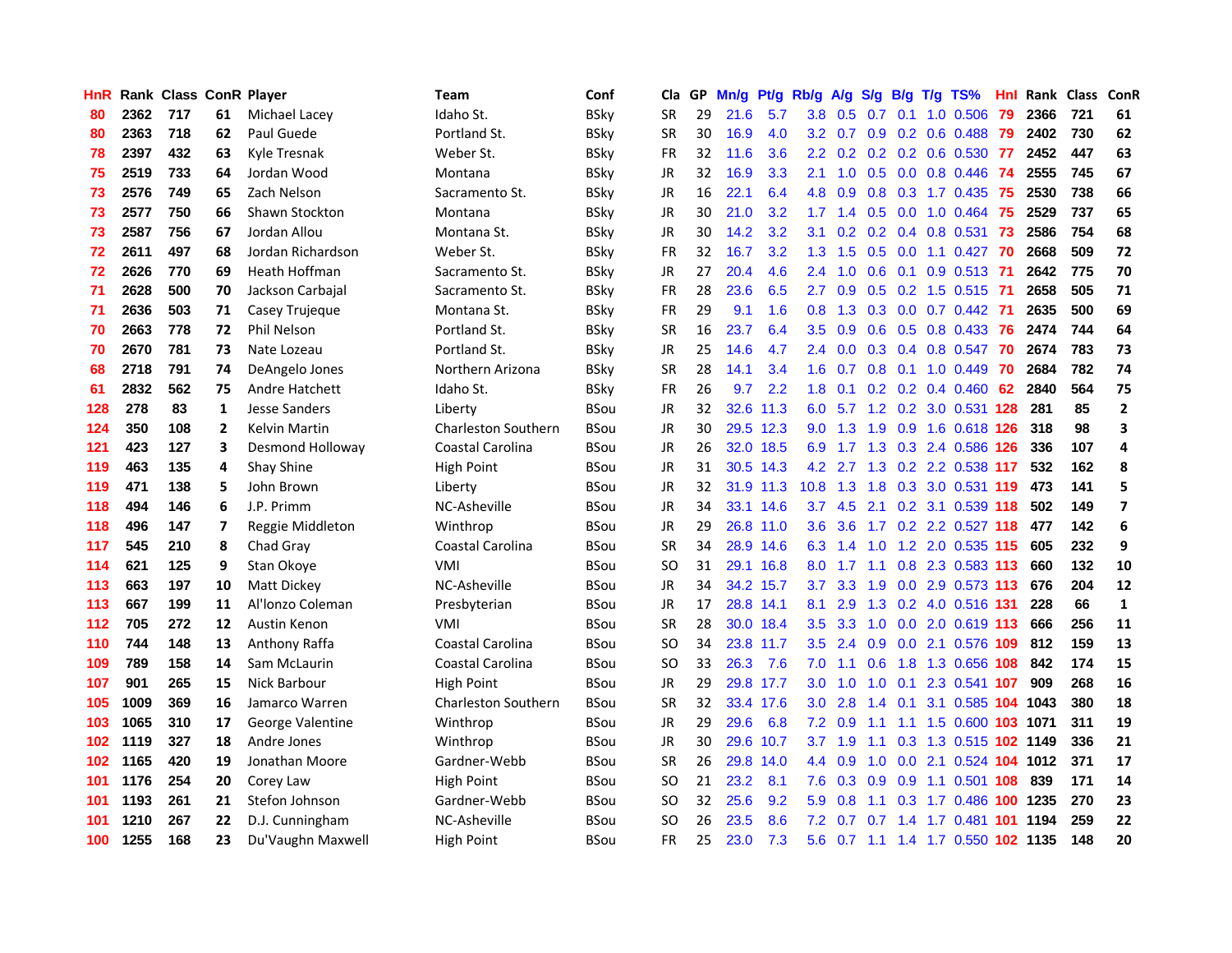| HnR |      | <b>Rank Class ConR Player</b> |    |                         | Team                       | Conf        | Cla           | GP | Mn/g | Pt/g      | Rb/g             | A/g    | S/g           |                 | B/g T/g TS%               | Hnl | Rank Class |     | ConR |
|-----|------|-------------------------------|----|-------------------------|----------------------------|-------------|---------------|----|------|-----------|------------------|--------|---------------|-----------------|---------------------------|-----|------------|-----|------|
| 100 | 1271 | 284                           | 24 | Kierre Greenwood        | <b>Coastal Carolina</b>    | <b>BSou</b> | SO            | 27 | 28.3 | 7.8       | 2.9              | 4.0    | 1.3           | 0.3             | 2.0 0.517                 | 100 | 1251       | 277 | 24   |
| 99  | 1305 | 292                           | 25 | Khalid Mutakabbir       | Presbyterian               | <b>BSou</b> | <b>SO</b>     | 31 | 38.9 | 13.5      | 3.2              | 2.3    | 1.0           | 0.2             | 2.9 0.577                 | 97  | 1409       | 319 | 31   |
| 99  | 1312 | 460                           | 26 | John Williams           | NC-Asheville               | <b>BSou</b> | <b>SR</b>     | 27 | 28.6 | 8.9       | 5.3              | 1.1    | 1.1           | 1.7             | 1.6 0.521                 | 99  | 1312       | 463 | 25   |
| 99  | 1321 | 380                           | 27 | Chris Stephenson        | NC-Asheville               | <b>BSou</b> | <b>JR</b>     | 34 | 25.4 | 9.2       | 3.9              | 2.0    |               |                 | 1.4 0.3 2.2 0.526         | 98  | 1326       | 381 | 27   |
| 98  | 1331 | 297                           | 28 | Jaron Lane              | NC-Asheville               | <b>BSou</b> | SO            | 34 | 22.1 | 8.7       | 3.1              |        |               |                 | 0.8 0.8 0.5 1.4 0.566     | -98 | 1335       | 301 | 28   |
| 98  | 1335 | 470                           | 29 | Walt Allen              | Presbyterian               | <b>BSou</b> | <b>SR</b>     | 31 | 28.8 | 7.2       | 4.1              | 1.6    |               |                 | $0.5$ 0.3 1.2 0.599       | 96  | 1434       | 498 | 33   |
| 98  | 1341 | 300                           | 30 | Evan Gordon             | Liberty                    | <b>BSou</b> | <sub>SO</sub> | 32 |      | 32.9 14.4 | 2.9              | 2.2    | 1.6           |                 | 0.1 2.7 0.508             | 98  | 1351       | 305 | 29   |
| 98  | 1358 | 390                           | 31 | Keith Gabriel           | VMI                        | <b>BSou</b> | <b>JR</b>     | 31 |      | 23.8 14.2 | 3.2              | 1.4    | 1.7           |                 | 0.5 2.3 0.535             | 97  | 1405       | 402 | 30   |
| 98  | 1366 | 306                           | 32 | Danny Nieman            | Coastal Carolina           | <b>BSou</b> | <sub>SO</sub> | 34 | 29.3 | 6.2       | 2.9              | 3.0    | 0.7           |                 | 0.0 1.6 0.511             | 96  | 1433       | 326 | 32   |
| 97  | 1407 | 489                           | 33 | <b>Charles Corbin</b>   | Winthrop                   | <b>BSou</b> | <b>SR</b>     | 22 |      | 29.2 11.5 | 8.4              | 1.1    | 0.8           |                 | 0.4 2.3 0.454             | -99 | 1314       | 465 | 26   |
| 96  | 1450 | 416                           | 34 | Johathan Brooks         | <b>Charleston Southern</b> | <b>BSou</b> | JR            | 31 | 23.2 | 7.1       | 6.7              | 1.1    | 1.3           | 1.0             | 1.4 0.487                 | 96  | 1465       | 415 | 34   |
| 96  | 1462 | 419                           | 35 | Pierre Miller           | Presbyterian               | <b>BSou</b> | <b>JR</b>     | 31 | 36.5 | 9.6       | 3.3              | 3.5    | 0.5           | 0.0             | 2.3 0.585                 | 94  | 1544       | 441 | 35   |
| 95  | 1509 | 434                           | 36 | <b>Brandon Crawford</b> | Coastal Carolina           | <b>BSou</b> | JR            | 34 | 19.4 | 4.9       | 3.7              | 1.6    | 0.6           | 0.4             | 1.1 0.549                 | 94  | 1578       | 455 | 37   |
| 94  | 1583 | 362                           | 37 | <b>Blake Smith</b>      | Radford                    | <b>BSou</b> | <b>SO</b>     | 27 | 26.0 | 8.9       | $3.4^{\circ}$    | 1.7    |               | $2.4 \quad 0.4$ | 1.8 0.427                 | 94  | 1558       | 358 | 36   |
| 94  | 1602 | 464                           | 38 | Dexter Moore            | <b>Coastal Carolina</b>    | <b>BSou</b> | <b>JR</b>     | 31 | 13.2 | 5.0       | 1.3 <sub>1</sub> | 0.8    | 0.5           | 0.1             | $0.5 \ 0.552$             | 93  | 1632       | 474 | 38   |
| 94  | 1606 | 369                           | 39 | Jake Troyli             | Presbyterian               | <b>BSou</b> | SO            | 30 | 26.4 | 10.5      | 4.1              | 0.4    |               | $0.3 \quad 0.5$ | $1.6$ 0.511               | 92  | 1692       | 394 | 43   |
| 93  | 1624 | 232                           | 40 | Michael Byron           | Gardner-Webb               | <b>BSou</b> | <b>FR</b>     | 32 | 13.5 | 3.8       | $3.4^{\circ}$    | 0.1    |               | $0.2 \quad 0.8$ | 1.0 0.597                 | 92  | 1657       | 242 | 39   |
| 93  | 1664 | 384                           | 41 | Robbie Dreher           | Winthrop                   | <b>BSou</b> | SO            | 27 |      | 31.3 12.7 | 3.9              | 1.7    |               |                 | 1.2 0.2 2.4 0.494         | 92  | 1674       | 387 | 40   |
| 92  | 1669 | 244                           | 42 | Rodney Glasgow          | VMI                        | <b>BSou</b> | <b>FR</b>     | 30 | 26.7 | 9.5       | $2.4^{\circ}$    | 3.9    |               |                 | 1.1 0.0 1.6 0.531         | 92  | 1688       | 249 | 42   |
| 92  | 1689 | 490                           | 43 | David Minaya            | Liberty                    | <b>BSou</b> | JR            | 32 |      | 26.5 10.7 |                  |        | $3.2$ 1.3 0.6 |                 | $0.1$ 1.2 0.487           | 92  | 1694       | 486 | 44   |
| 92  | 1694 | 246                           | 44 | D.J. Covington          | VMI                        | <b>BSou</b> | <b>FR</b>     | 25 | 24.8 | 9.1       |                  |        |               |                 | 5.3 0.2 0.6 2.3 1.3 0.614 | 92  | 1686       | 247 | 41   |
| 92  | 1715 | 393                           | 45 | <b>Antwan Burrus</b>    | Liberty                    | <b>BSou</b> | <sub>SO</sub> | 32 | 22.0 | 6.5       | 4.2              | 0.3    |               |                 | $0.3$ 1.3 1.3 0.515       | 92  | 1711       | 397 | 45   |
| 91  | 1731 | 503                           | 46 | Josh Johnson            | Presbyterian               | <b>BSou</b> | <b>JR</b>     | 26 | 29.3 | 7.7       | 2.9              | 1.8    |               |                 | $0.7$ $0.3$ $1.5$ $0.542$ | 90  | 1787       | 516 | 48   |
| 91  | 1760 | 266                           | 47 | Santoine Butler         | Gardner-Webb               | <b>BSou</b> | <b>FR</b>     | 27 | 9.8  | 3.1       | 2.0              | 0.1    | 0.1           |                 | $0.7$ $0.5$ $0.546$       | -91 | 1768       | 267 | 47   |
| 91  | 1767 | 509                           | 48 | Joshua Henley           | Gardner-Webb               | <b>BSou</b> | <b>JR</b>     | 31 | 18.7 | 4.8       | 5.9              | 0.5    | 0.5           |                 | 0.0 1.3 0.503             | -90 | 1794       | 518 | 49   |
| 91  | 1792 | 416                           | 49 | Kenny Mitchell          | <b>Charleston Southern</b> | <b>BSou</b> | <b>SO</b>     | 32 | 20.6 | 8.7       | 5.1              | 0.6    | 0.8           | 0.4             | 1.6 0.515                 | 90  | 1816       | 419 | 50   |
| 90  | 1832 | 424                           | 50 | Jeremy Sexton           | <b>Charleston Southern</b> | <b>BSou</b> | <b>SO</b>     | 32 | 32.7 | 10.8      | 1.6              | 2.7    | 1.1           | 0.1             | 2.2 0.494                 | 89  | 1846       | 427 | 51   |
| 90  | 1834 | 533                           | 51 | <b>Ron Burks</b>        | VMI                        | <b>BSou</b> | JR            | 24 | 26.5 | 8.9       | 4.5              | 3.3    | 1.6           | 0.3             | 2.3 0.494                 | 91  | 1751       | 505 | 46   |
| 90  | 1851 | 536                           | 52 | David Brown             | Gardner-Webb               | <b>BSou</b> | <b>JR</b>     | 21 | 14.8 | 5.2       | 0.9              | 0.4    | 0.4           | 0.1             | 0.6 0.542                 | -89 | 1848       | 538 | 52   |
| 89  | 1862 | 433                           | 53 | Gideon Gamble           | Winthrop                   | <b>BSou</b> | <sub>SO</sub> | 30 | 14.4 | 5.2       | 2.0              | 0.8    |               | $0.4 \quad 0.4$ | 0.8 0.467                 | -89 | 1876       | 435 | 53   |
| 89  | 1907 | 301                           | 54 | Luke Davis              | Gardner-Webb               | <b>BSou</b> | <b>FR</b>     | 32 | 32.3 | 7.2       | 1.9              | 4.2    | 1.3           | 0.0             | 3.0 0.477                 | -88 | 1936       | 307 | 54   |
| 88  | 1913 | 556                           | 55 | Laron Buggs             | Gardner-Webb               | <b>BSou</b> | <b>JR</b>     | 32 |      | 29.2 10.2 | 3.1              | 1.8    |               | $1.2 \quad 0.1$ | 2.3 0.475                 | 88  | 1939       | 564 | 55   |
| 87  | 1974 | 319                           | 56 | Sheldon Strickland      | <b>Charleston Southern</b> | <b>BSou</b> | <b>FR</b>     | 32 | 25.3 | 8.5       | 1.9 <sup>°</sup> | 2.3    |               |                 | 1.2 0.0 2.0 0.540         | 87  | 2002       | 329 | 56   |
| 87  | 2009 | 587                           | 57 | Quinard Jackson         | NC-Asheville               | <b>BSou</b> | <b>JR</b>     | 34 | 21.2 | 5.1       | 3.6 <sup>2</sup> | 1.0    | 0.6           |                 | 0.3 1.2 0.541             | 86  | 2015       | 589 | 57   |
| 85  | 2077 | 349                           | 58 | Joel Vander Pol         | Liberty                    | <b>BSou</b> | <b>FR</b>     | 31 | 14.9 | 4.1       | 3.2 <sub>2</sub> | 0.2    |               |                 | $0.2$ 0.7 0.8 0.545       | 85  | 2072       | 347 | 59   |
| 85  | 2082 | 611                           | 59 | Johnathan Edwards       | Radford                    | <b>BSou</b> | <b>JR</b>     | 29 | 23.0 | 6.8       | 5.3              | 0.5    | 0.8           |                 | $0.3$ 1.4 0.468           | 84  | 2130       | 623 | 61   |
| 85  | 2083 | 351                           | 60 | Tolga Cerrah            | Radford                    | <b>BSou</b> | <b>FR</b>     | 25 | 28.4 | 8.1       | 6.0              | 0.7    | 0.6           | 0.6             | 1.9 0.530                 | 85  | 2065       | 344 | 58   |
| 85  | 2112 | 485                           | 61 | Nick Gore               | <b>VMI</b>                 | <b>BSou</b> | SΟ            | 31 | 18.8 | 6.0       | $3.5^{\circ}$    | $-1.1$ |               |                 | $0.8$ 0.2 0.9 0.539       | 84  | 2134       | 487 | 62   |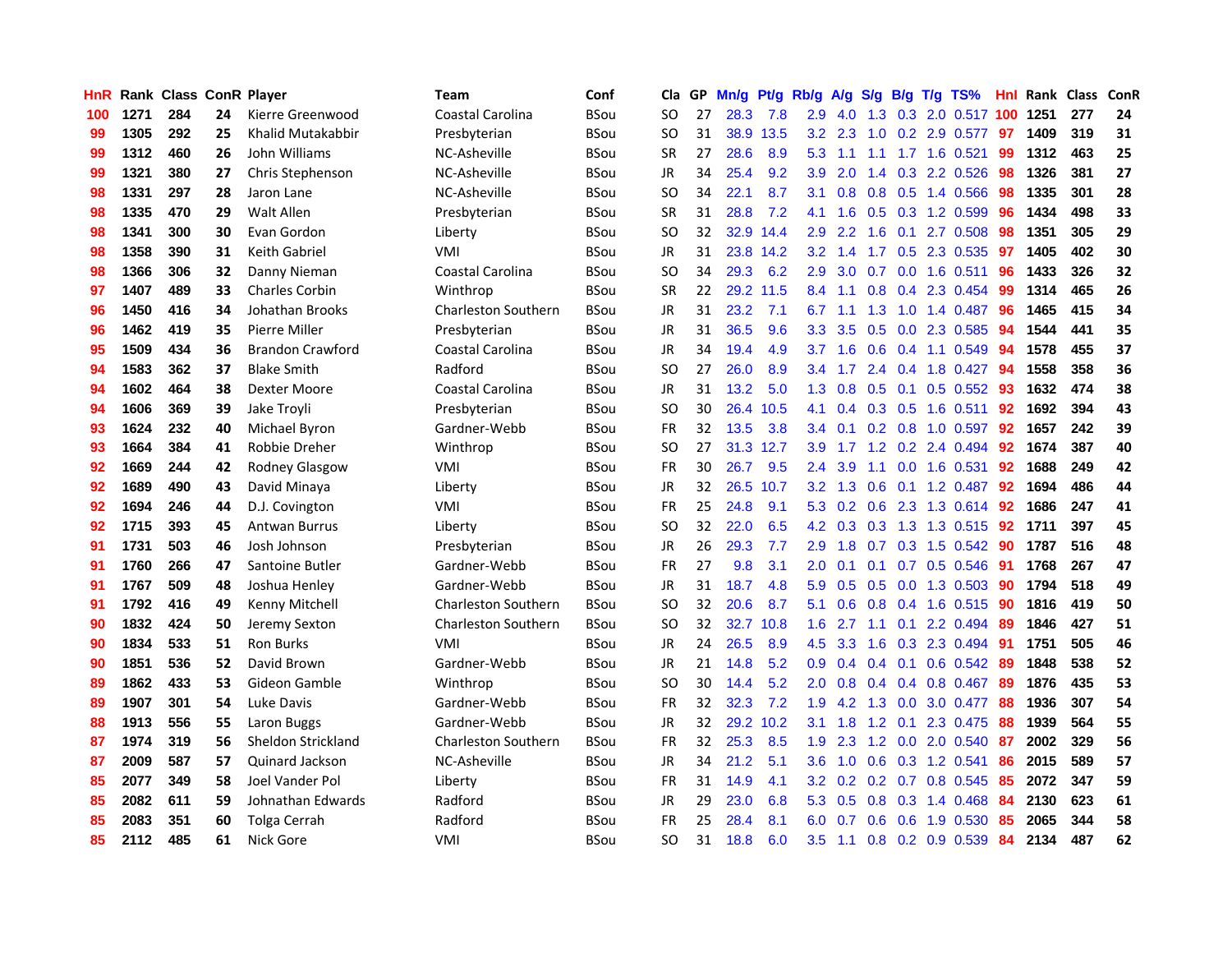| <b>HnR</b>       |      | Rank Class ConR Player |    |                        | <b>Team</b>                | Conf        | Cla       |    | GP Mn/g Pt/g Rb/g A/g |           |                  |                 |               |     | S/g B/g T/g TS%                | Hnl  |      | Rank Class | <b>ConR</b>             |
|------------------|------|------------------------|----|------------------------|----------------------------|-------------|-----------|----|-----------------------|-----------|------------------|-----------------|---------------|-----|--------------------------------|------|------|------------|-------------------------|
| 84               | 2131 | 657                    | 62 | <b>Tehran Cox</b>      | <b>High Point</b>          | BSou        | <b>SR</b> | 31 | 25.7                  | 6.9       | 2.5              | 2.8             | 1.1           | 0.1 | 2.5 0.480                      | 83   | 2202 | 675        | 64                      |
| 84               | 2151 | 631                    | 63 | Matt Morgan            | Winthrop                   | BSou        | JR        | 30 | 23.7                  | 7.1       | 4.3              | 0.2             | 0.5           | 0.6 | 1.2 0.438                      | 84   | 2159 | 632        | 63                      |
| 83               | 2199 | 376                    | 64 | <b>Martins Abele</b>   | Radford                    | <b>BSou</b> | <b>FR</b> | 19 | 16.7                  | 5.4       | 5.1              | 0.3             | 0.4           | 1.1 | 1.9 0.500                      | 85   | 2101 | 356        | 60                      |
| 82               | 2274 | 696                    | 65 | Luke Engelken          | Gardner-Webb               | <b>BSou</b> | <b>SR</b> | 30 | 16.0                  | 4.5       | 2.1              | 1.0             | 0.6           |     | 0.2 1.2 0.454                  | -81  | 2280 | 699        | 65                      |
| 81               | 2285 | 672                    | 66 | <b>Michael Sparks</b>  | VMI                        | <b>BSou</b> | JR        | 31 | 20.1                  | 7.0       | 2.6              | 0.6             |               |     | 0.7 0.0 0.8 0.531              | -81  | 2305 | 678        | 66                      |
| 79               | 2392 | 531                    | 67 | Ryan Hargrave          | Presbyterian               | <b>BSou</b> | SO.       | 28 | 12.0                  | 3.9       |                  | $2.4 \quad 0.2$ |               |     | $0.1$ 0.1 0.9 0.512            | -78  | 2425 | 539        | 67                      |
| 78               | 2401 | 729                    | 68 | Jeremy Robinson        | Radford                    | BSou        | <b>SR</b> | 29 | 20.4                  | 5.0       | 2.0              | 2.0             | 1.0           |     | $0.0$ 1.7 0.466                | - 77 | 2439 | 737        | 68                      |
| 77               | 2448 | 444                    | 69 | Jareal Smith           | Radford                    | <b>BSou</b> | <b>FR</b> | 28 | 22.9                  | 9.4       | 2.1              | 2.0             |               |     | $0.8$ $0.0$ $3.0$ $0.459$      | -76  | 2498 | 461        | 71                      |
| 77               | 2450 | 446                    | 70 | Lukas Winegarner       | Radford                    | <b>BSou</b> | <b>FR</b> | 28 | 10.0                  | 2.8       | 2.3              | 0.1             |               |     | 0.3 0.4 0.5 0.426              | 76   | 2505 | 464        | 72                      |
| 76               | 2483 | 748                    | 71 | <b>Earnest Bridges</b> | High Point                 | <b>BSou</b> | <b>SR</b> | 25 | 20.0                  | 4.8       | 4.0              | 0.6             |               |     | 0.3 0.3 1.3 0.511              | 76   | 2476 | 745        | 70                      |
| 75               | 2517 | 563                    | 72 | <b>Brian McNair</b>    | Gardner-Webb               | BSou        | SO.       | 24 | 16.8                  | 4.5       | $1.4^{\circ}$    | 0.8             | 1.0           |     | $0.3$ 1.0 0.434                | 77   | 2465 | 552        | 69                      |
| 74               | 2533 | 570                    | 73 | Gorkem Sonmez          | Radford                    | <b>BSou</b> | SO.       | 29 | 23.2                  | 8.5       | 2.5              | 1.0             | 0.7           |     | 0.2 2.1 0.471                  | 73   | 2582 | 576        | 74                      |
| 74               | 2535 | 571                    | 74 | Evan Faulkner          | Radford                    | <b>BSou</b> | SO.       | 29 | 21.6                  | 5.3       | 1.7 <sup>2</sup> | 1.8             | 0.9           | 0.0 | 1.7 0.464                      | 73   | 2584 | 577        | 75                      |
| 74               | 2542 | 479                    | 75 | John Caleb Sanders     | Liberty                    | <b>BSou</b> | <b>FR</b> | 32 | 12.4                  | 3.9       | 1.0              | 0.6             | 0.3           | 0.0 | $0.6$ $0.481$                  | -74  | 2563 | 480        | 73                      |
| 72               | 2618 | 767                    | 76 | <b>Troy Pierce</b>     | <b>Charleston Southern</b> | <b>BSou</b> | JR        | 31 | 8.9                   | 1.6       | 1.8              | 0.2             | 0.3           |     | $0.2$ 0.4 0.521                | -71  | 2640 | 774        | 76                      |
| 70               | 2655 | 508                    | 77 | Joab Jerome            | Winthrop                   | <b>BSou</b> | <b>FR</b> | 30 | 10.1                  | 2.4       | 1.9              | 0.5             | 0.3           | 0.2 | 0.9 0.483                      | 70   | 2683 | 514        | 77                      |
| 69               | 2692 | 783                    | 78 | David Campbell         | High Point                 | <b>BSou</b> | <b>SR</b> | 31 | 13.9                  | 2.2       | 2.1              | 0.8             |               |     | $0.3$ 0.0 0.9 0.476            | 68   | 2727 | 791        | 78                      |
| 67               | 2740 | 614                    | 79 | Jay Reynolds           | Presbyterian               | <b>BSou</b> | SO.       | 27 | 12.5                  | 2.0       | 1.7 <sub>2</sub> |                 |               |     | $0.2$ 0.3 0.3 0.6 0.505        | 67   | 2739 | 614        | 80                      |
| 66               | 2749 | 536                    | 80 | <b>Trent Meyer</b>     | NC-Asheville               | <b>BSou</b> | <b>FR</b> | 31 | 11.2                  | 2.1       |                  | $1.0 \t0.8$     |               |     | $0.5$ $0.2$ $0.7$ $0.442$      | 67   | 2735 | 534        | 79                      |
| 63               | 2816 | 815                    | 81 | <b>Justin Burton</b>   | Winthrop                   | <b>BSou</b> | <b>SR</b> | 30 | 16.7                  | 2.6       |                  | $1.0 \quad 1.6$ |               |     | 0.7 0.1 0.9 0.296              | 62   | 2835 | 822        | 81                      |
| 59               | 2868 | 822                    | 82 | Jeremy Anderson        | Liberty                    | <b>BSou</b> | JR        | 26 | 10.0                  | 2.7       | 0.7              |                 |               |     | $0.2$ 0.1 0.0 0.3 0.514        | -61  | 2849 | 822        | 83                      |
| 55               | 2909 | 586                    | 83 | Tommy Spagnolo         | Radford                    | <b>BSou</b> | FR        | 14 | 17.4                  | 3.2       | 3.6 <sup>°</sup> | 0.4             |               |     | $0.3$ 0.4 1.6 0.464            | -61  | 2847 | 566        | 82                      |
| 54               | 2924 | 592                    | 84 | <b>Travis Elliott</b>  | <b>High Point</b>          | <b>BSou</b> | <b>FR</b> | 31 | 16.3                  | 1.7       | 3.0              | 0.2             |               |     | $0.6$ $0.2$ $0.8$ $0.317$      | -53  | 2935 | 594        | 84                      |
| 53               | 2927 | 593                    | 85 | Xavier Martin          | High Point                 | <b>BSou</b> | <b>FR</b> | 31 | 13.8                  | 4.6       | 1.0              | 0.7             |               |     | 0.4 0.0 1.6 0.433              | 52   | 2946 | 602        | 86                      |
| $52\phantom{.0}$ | 2937 | 597                    | 86 | <b>Chris Grier</b>     | Charleston Southern        | <b>BSou</b> | FR        | 30 | 10.4                  | 2.6       | 1.1              | 0.6             |               |     | 0.3 0.0 0.8 0.453              | 53   | 2939 | 598        | 85                      |
| 51               | 2947 | 603                    | 87 | <b>Chene Phillips</b>  | Liberty                    | <b>BSou</b> | <b>FR</b> | 32 | 10.3                  | 1.9       | 1.2              | 0.7             |               |     | $0.4$ 0.0 1.0 0.428            | -51  | 2956 | 608        | 87                      |
| 47               | 2966 | 670                    | 88 | Jairus Simms           | High Point                 | <b>BSou</b> | SO.       | 30 | 9.2                   | 1.5       | 0.5              | 1.1             |               |     | 0.3 0.0 0.7 0.336              | -47  | 2972 | 670        | 88                      |
| 153              | 44   | 14                     | 1  | Orlando Johnson        | UC Santa Barbara           | BWst        | JR        | 32 |                       | 33.3 21.1 | 6.2              | 2.9             |               |     | 1.2 0.5 2.7 0.592 152          |      | 48   | 14         | $\mathbf{1}$            |
| 134              | 179  | 51                     | 2  | Casper Ware            | Long Beach St.             | <b>BWst</b> | JR        | 34 |                       | 34.9 17.2 | $2.5\,$          | 4.4             | 1.6           |     | 0.2 3.0 0.573 132              |      | 205  | 60         | 3                       |
| 134              | 186  | 53                     | 3  | Larry Anderson         | Long Beach St.             | <b>BWst</b> | <b>JR</b> | 28 |                       | 33.8 14.3 | 6.3              | 3.3             | 1.9           |     | 0.7 2.5 0.573 139              |      | 129  | 38         | $\mathbf{2}$            |
| 132              | 202  | 98                     | 4  | Lenny Daniel           | Cal St. Northridge         | <b>BWst</b> | <b>SR</b> | 32 |                       | 28.5 16.3 | 9.4              | 0.7             | 0.4           |     | 1.2 2.7 0.568 132              |      | 215  | 102        | 4                       |
| 131              | 225  | 62                     | 5  | David Hanson           | Cal Poly                   | <b>BWst</b> | JR        | 30 |                       | 35.3 15.2 |                  | 6.1 1.8         |               |     | 1.0 0.3 1.2 0.513 130          |      | 247  | 72         | 5                       |
| 129              | 258  | 117                    | 6  | Sam Willard            | Pacific                    | <b>BWst</b> | <b>SR</b> | 31 |                       | 33.2 14.8 | 10.6             | 1.6             |               |     | 0.6 0.7 2.2 0.558 129          |      | 266  | 119        | 6                       |
| 128              | 284  | 125                    | 7  | Darren Moore           | <b>UC</b> Irvine           | <b>BWst</b> | <b>SR</b> | 32 |                       | 30.6 17.0 | 5.9              | 1.7             |               |     | 1.8 0.2 2.5 0.606 126          |      | 328  | 139        | $\overline{\mathbf{z}}$ |
| 118              | 511  | 199                    | 8  | Mark Payne             | <b>UC Davis</b>            | <b>BWst</b> | <b>SR</b> | 27 |                       | 33.9 15.5 | 4.9              | 3.6             | 1.1           |     | 0.2 2.0 0.621 119              |      | 449  | 180        | 8                       |
| 116              | 559  | 216                    | 9  | Shawn Lewis            | Cal Poly                   | <b>BWst</b> | <b>SR</b> | 30 |                       | 31.3 15.2 | 5.5 <sub>1</sub> | 2.2             | 1.5           |     | 0.3 3.1 0.476 115              |      | 586  | 226        | 9                       |
| 116              | 565  | 173                    | 10 | James Nunnally         | UC Santa Barbara           | <b>BWst</b> | <b>JR</b> | 32 | 33.0                  | 16.3      | 5.7              | 1.8             | $0.4^{\circ}$ | 0.3 | 2.1 0.600                      | -115 | 589  | 184        | 10                      |
| 113              | 671  | 201                    | 11 | T.J. Robinson          | Long Beach St.             | <b>BWst</b> | JR        | 34 |                       | 32.8 13.6 |                  |                 |               |     | 10.1 1.0 0.6 0.1 2.3 0.525 111 |      | 731  | 222        | 12                      |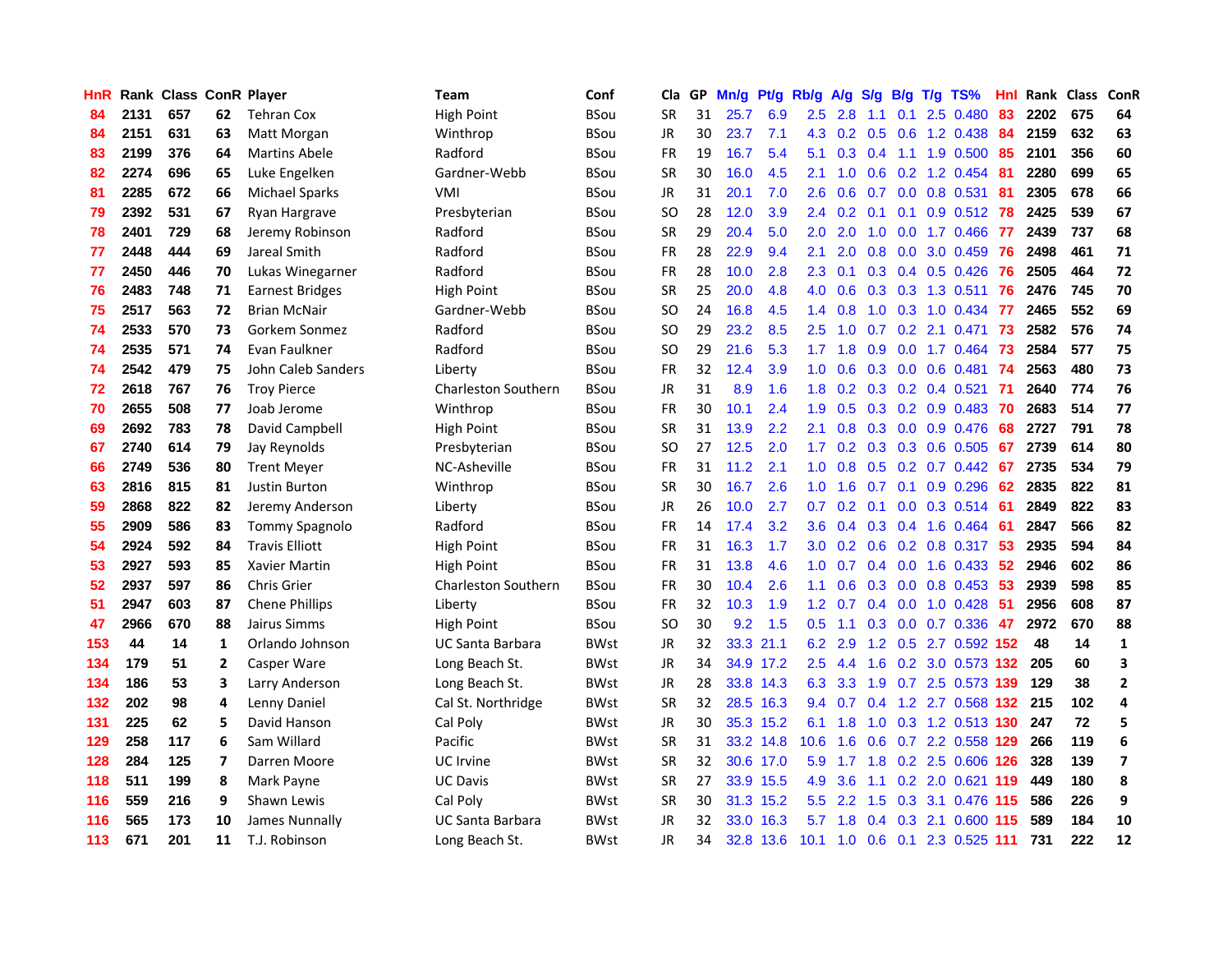| HnR |      | <b>Rank Class ConR Player</b> |    |                        | Team                    | Conf        | Cla       |    | GP Mn/g | Pt/g      | Rb/g             | <b>A/g</b>    |     |     | S/g B/g T/g TS%                    | Hnl | Rank Class |     | ConR |
|-----|------|-------------------------------|----|------------------------|-------------------------|-------------|-----------|----|---------|-----------|------------------|---------------|-----|-----|------------------------------------|-----|------------|-----|------|
| 106 | 932  | 344                           | 12 | Jer'Vaughn Johnson     | Cal St. Fullerton       | <b>BWst</b> | SR        | 27 |         | 29.5 14.3 | 7.0              | 1.3           | 0.9 | 0.3 | 2.6 0.575 108                      |     | 834        | 319 | 13   |
| 106 | 952  | 281                           | 13 | Will Donahue           | Cal Poly                | <b>BWst</b> | <b>JR</b> | 30 | 31.0    | 8.4       | 8.9              | 1.5           | 0.6 |     | 0.3 2.0 0.511 105                  |     | 986        | 290 | 15   |
| 106 | 956  | 352                           | 14 | Rashaun McLemore       | Cal St. Northridge      | <b>BWst</b> | <b>SR</b> | 29 |         | 24.6 14.6 | 3.7              | 1.1           | 0.6 |     | 0.2 2.4 0.551 107                  |     | 901        | 340 | 14   |
| 105 | 1000 | 289                           | 15 | Eric Wise              | UC Irvine               | <b>BWst</b> | <b>JR</b> | 20 |         | 29.5 16.3 | 8.1              | 1.6           |     |     | 0.9 0.1 2.5 0.524 114 627          |     |            | 196 | 11   |
| 104 | 1025 | 374                           | 16 | Nyika Williams         | Pacific                 | <b>BWst</b> | <b>SR</b> | 31 | 18.0    | 8.1       |                  |               |     |     | 4.4 0.2 0.4 0.7 1.4 0.577 104 1022 |     |            | 375 | 16   |
| 104 | 1035 | 378                           | 17 | <b>Greg Plater</b>     | Long Beach St.          | <b>BWst</b> | <b>SR</b> | 34 |         | 34.3 11.8 | 2.6              | 1.8           |     |     | 1.0 0.1 1.7 0.543 102 1116         |     |            | 407 | 17   |
| 103 | 1090 | 318                           | 18 | <b>Eugene Phelps</b>   | Long Beach St.          | <b>BWst</b> | JR        | 34 | 29.0    | 9.7       | 6.8              | 1.5           |     |     | 0.6 0.8 2.3 0.498 101 1185         |     |            | 348 | 19   |
| 102 | 1146 | 336                           | 19 | Jaime Serna            | UC Santa Barbara        | <b>BWst</b> | <b>JR</b> | 26 | 20.0    | 7.7       | 4.3              | 0.5           | 0.5 |     | 1.0 1.5 0.602 102 1119             |     |            | 327 | 18   |
| 101 | 1185 | 427                           | 20 | Joe Harden             | <b>UC Davis</b>         | <b>BWst</b> | <b>SR</b> | 28 | 29.6    | 14.9      | 5.6              | 1.6           |     |     | 1.4 0.3 2.3 0.535 101              |     | 1222       | 435 | 20   |
| 101 | 1221 | 356                           | 21 | Greg Somogyi           | <b>UC Santa Barbara</b> | <b>BWst</b> | JR        | 32 | 14.3    | 4.6       | 3.1              | 0.4           | 0.3 | 1.9 | 1.1 0.535                          |     | 100 1254   | 365 | 21   |
| 98  | 1371 | 307                           | 22 | Allen Huddleston       | Pacific                 | <b>BWst</b> | <b>SO</b> | 31 |         | 27.1 11.1 | 2.2 <sub>2</sub> | 1.4           | 1.1 |     | 0.0 1.5 0.561                      | 98  | 1369       | 309 | 22   |
| 97  | 1395 | 404                           | 23 | <b>Phil Martin</b>     | <b>UC Riverside</b>     | <b>BWst</b> | JR        | 30 |         | 31.6 14.2 | 5.0              | 1.3           | 0.6 |     | 0.3 2.4 0.550                      | 97  | 1389       | 397 | 23   |
| 97  | 1431 | 411                           | 24 | Perry Webster          | Cal St. Fullerton       | <b>BWst</b> | JR.       | 30 | 29.8    | 7.8       | 3.3              | 5.2           | 1.2 |     | $0.1$ 1.9 $0.488$                  | 96  | 1472       | 417 | 24   |
| 95  | 1495 | 515                           | 25 | Demetrece Young        | Pacific                 | <b>BWst</b> | <b>SR</b> | 31 |         | 36.0 10.6 | $2.2\phantom{0}$ | 3.8           | 0.8 |     | $0.0$ 1.8 $0.591$                  | 95  | 1493       | 516 | 25   |
| 95  | 1507 | 432                           | 26 | Orane Chin             | Cal St. Fullerton       | <b>BWst</b> | JR        | 31 |         | 30.9 12.2 | 5.6              | 2.1           | 0.8 | 0.7 | 2.5 0.525                          | 94  | 1572       | 452 | 26   |
| 94  | 1585 | 536                           | 27 | Jordan Weiner          | UC Santa Barbara        | <b>BWst</b> | <b>SR</b> | 32 | 20.9    | 5.4       | 1.7 <sub>z</sub> | 1.7           | 1.4 | 0.1 | 1.0 0.555                          | -93 | 1607       | 542 | 29   |
| 94  | 1590 | 364                           | 28 | Mike Wilder            | UC Irvine               | <b>BWst</b> | <b>SO</b> | 31 | 29.5    | 9.5       | 5.7              | 1.6           |     |     | $0.7$ 0.3 1.2 0.573                | -93 | 1640       | 377 | 31   |
| 94  | 1605 | 465                           | 29 | <b>BJ Shearry</b>      | <b>UC Riverside</b>     | <b>BWst</b> | <b>JR</b> | 31 | 22.8    | 6.1       | 5.1              | 0.9           |     |     | 0.9 1.5 1.3 0.463 93               |     | 1603       | 464 | 28   |
| 94  | 1610 | 546                           | 30 | <b>Terrell Smith</b>   | Pacific                 | <b>BWst</b> | <b>SR</b> | 31 | 30.2    | 7.5       | 4.5              | 3.6           |     |     | $0.5$ 0.1 2.3 0.489                | -93 | 1593       | 539 | 27   |
| 93  | 1628 | 549                           | 31 | Justin Joyner          | <b>UC Santa Barbara</b> | <b>BWst</b> | <b>SR</b> | 30 | 27.4    | 3.7       | 1.9 <sup>°</sup> | 3.8           |     |     | 1.7 0.1 1.6 0.547                  | -93 | 1612       | 544 | 30   |
| 93  | 1639 | 475                           | 32 | Eddie Miller           | <b>UC Davis</b>         | <b>BWst</b> | JR        | 30 |         | 28.0 12.5 | 4.5              | 1.5           | 1.1 |     | $0.1$ 2.2 0.561                    | 91  | 1738       | 502 | 36   |
| 92  | 1682 | 563                           | 33 | Javon Borum            | <b>UC Riverside</b>     | <b>BWst</b> | <b>SR</b> | 31 |         | 33.7 13.0 | $2.6^{\circ}$    | 2.8           | 1.1 |     | $0.1$ 2.0 $0.510$                  | 92  | 1689       | 564 | 33   |
| 92  | 1720 | 569                           | 34 | Michael Lizarraga      | Cal St. Northridge      | <b>BWst</b> | <b>SR</b> | 32 | 19.5    | 5.9       |                  | $4.2\quad0.6$ |     |     | $0.7$ 0.4 1.0 0.553                | 91  | 1734       | 573 | 35   |
| 92  | 1724 | 500                           | 35 | Kareem Nitoto          | <b>UC Riverside</b>     | <b>BWst</b> | <b>JR</b> | 29 | 30.4    | 9.8       | 3.2              | 3.6           |     |     | 0.8 0.2 2.5 0.528                  | 92  | 1701       | 490 | 34   |
| 91  | 1765 | 579                           | 36 | Jon Pastorek           | <b>UC Santa Barbara</b> | <b>BWst</b> | <b>SR</b> | 32 | 21.0    | 4.4       | 4.1              | 1.3           |     |     | 0.7 0.4 1.6 0.585                  | 90  | 1790       | 582 | 37   |
| 91  | 1791 | 518                           | 37 | Andre Hardy            | Cal St. Fullerton       | <b>BWst</b> | <b>JR</b> | 19 | 27.6    | 10.6      | 8.5              | 1.0           | 0.5 | 0.1 | 1.8 0.482                          | 92  | 1681       | 481 | 32   |
| 91  | 1797 | 522                           | 38 | <b>Derrick Strings</b> | <b>UC</b> Irvine        | <b>BWst</b> | JR        | 25 | 11.4    | 4.9       | 1.1              | 0.4           |     |     | $0.3$ 0.1 0.4 0.552                | -89 | 1850       | 540 | 40   |
| 90  | 1810 | 583                           | 39 | Patrick Rembert        | UC Irvine               | <b>BWst</b> | <b>SR</b> | 32 |         | 33.1 12.2 | 3.3              | 3.3           | 0.9 | 0.1 | 2.0 0.503                          | 89  | 1866       | 599 | 42   |
| 90  | 1814 | 283                           | 40 | Josh Ritchart          | <b>UC Davis</b>         | <b>BWst</b> | <b>FR</b> | 30 | 17.7    | 7.9       | 2.5              | 0.7           |     |     | 0.4 0.4 1.2 0.589                  | 89  | 1900       | 302 | 46   |
| 90  | 1819 | 284                           | 41 | Josh Greene            | Cal St. Northridge      | <b>BWst</b> | <b>FR</b> | 32 | 17.2    | 6.5       | 1.3              | 1.6           |     |     | 0.5 0.0 1.6 0.560                  | -90 | 1827       | 286 | 39   |
| 90  | 1822 | 587                           | 42 | Devon Peltier          | Cal St. Fullerton       | <b>BWst</b> | <b>SR</b> | 31 |         | 31.8 14.5 | 1.7              | 1.0           |     |     | 0.6 0.0 1.8 0.614                  | -89 | 1875       | 602 | 43   |
| 90  | 1823 | 286                           | 43 | Daymond Cowlah         | <b>UC Riverside</b>     | <b>BWst</b> | FR        | 30 | 15.0    | 3.9       | 1.5              | 1.8           |     |     | $0.8$ 0.1 1.1 0.544                | 90  | 1815       | 284 | 38   |
| 90  | 1841 | 290                           | 44 | Malik Love             | Cal Poly                | <b>BWst</b> | <b>FR</b> | 30 | 26.4    | 5.7       | $2.3^{\circ}$    | 1.6           |     |     | $0.7$ $0.2$ 1.2 $0.529$            | 89  | 1858       | 291 | 41   |
| 89  | 1876 | 601                           | 45 | Dathan Lyles           | Cal St. Northridge      | <b>BWst</b> | <b>SR</b> | 32 | 22.7    | 5.7       | 2.0 <sub>1</sub> | 3.3           | 1.3 |     | $0.1$ 1.9 0.457                    | -89 | 1883       | 604 | 44   |
| 88  | 1914 | 609                           | 46 | Pat Eveland            | Pacific                 | <b>BWst</b> | <b>SR</b> | 30 | 23.8    | 6.4       | 4.1              | 1.3           |     |     | $0.4$ 0.2 0.7 0.446                | 89  | 1885       | 606 | 45   |
| 88  | 1944 | 456                           | 47 | Ryan Sypkens           | <b>UC Davis</b>         | <b>BWst</b> | <b>SO</b> | 30 | 24.6    | 9.7       | 2.0              | 2.3           | 0.6 |     | 0.2 2.0 0.582                      | 86  | 2022       | 464 | 49   |
| 87  | 1966 | 458                           | 48 | Chris O'Brien          | Cal Poly                | <b>BWst</b> | SO        | 27 | 27.6    | 5.9       | 3.3 <sub>2</sub> | 1.9           | 0.8 | 0.4 | 1.3 0.427                          | 88  | 1917       | 445 | 47   |
| 87  | 1984 | 577                           | 49 | Jose Rivera            | Pacific                 | <b>BWst</b> | <b>JR</b> | 31 | 22.9    | 5.5       |                  |               |     |     | 1.4 1.7 0.3 0.0 0.9 0.579 87       |     | 1979       | 575 | 48   |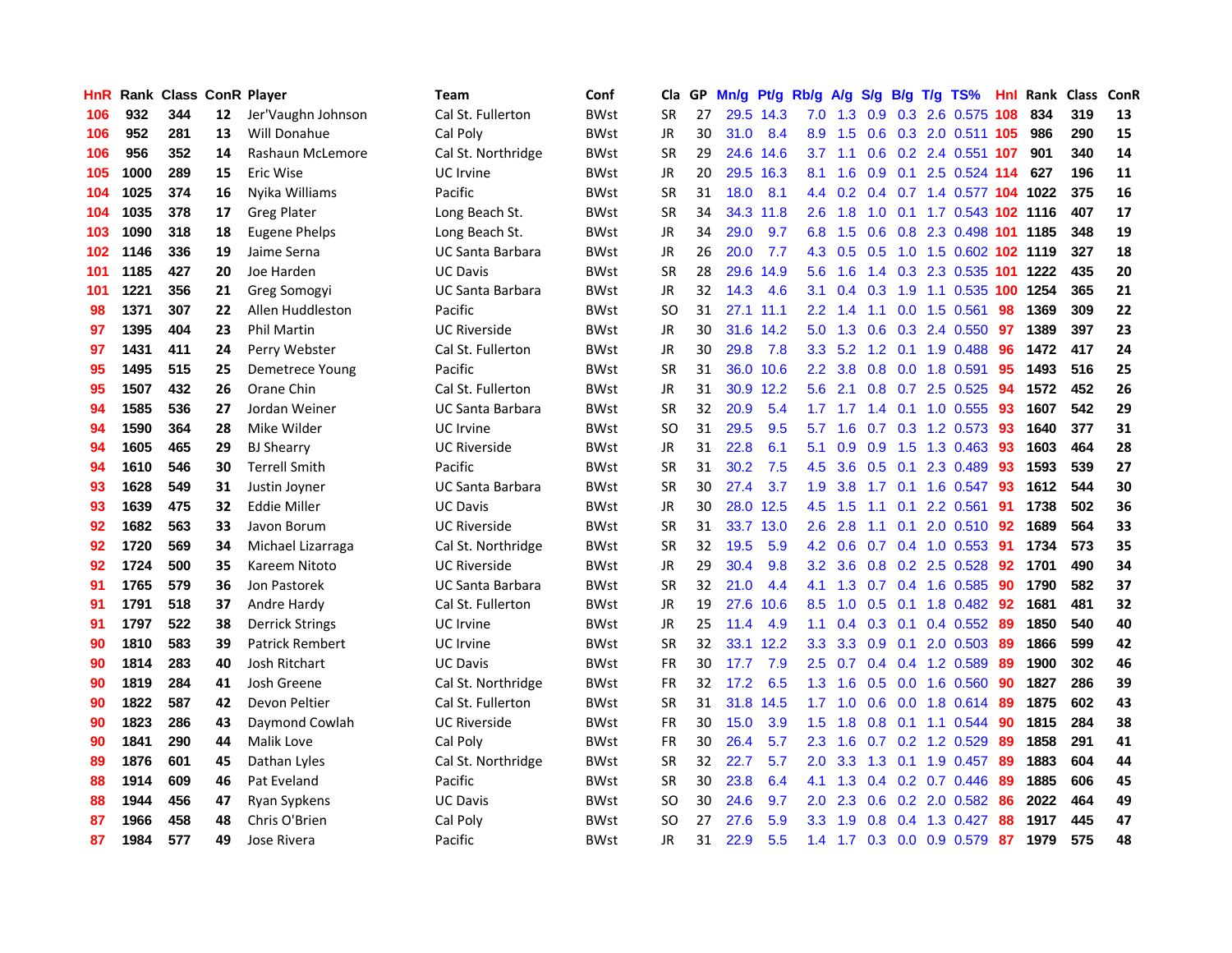| HnR |      | <b>Rank Class ConR Player</b> |                |                         | Team                | Conf        | Cla       |    | GP Mn/g | Pt/g      | Rb/g             | A/g             | <b>S/g</b>    |                 | B/g T/g TS%                   | Hnl |       | Rank Class     | ConR        |
|-----|------|-------------------------------|----------------|-------------------------|---------------------|-------------|-----------|----|---------|-----------|------------------|-----------------|---------------|-----------------|-------------------------------|-----|-------|----------------|-------------|
| 86  | 2042 | 469                           | 50             | Daman Starring          | <b>UC</b> Irvine    | <b>BWst</b> | SO        | 32 | 25.8    | 7.4       | 3.3              | 1.6             | 0.9           | 0.2             | 1.6 0.520                     | 85  | 2087  | 477            | 52          |
| 86  | 2059 | 603                           | 51             | Vinnie McGhee           | Cal St. Northridge  | <b>BWst</b> | <b>JR</b> | 32 | 21.5    | 6.7       | 1.3              | 2.0             | 0.6           | 0.0             | 1.0 0.478                     | 85  | 2069  | 607            | 50          |
| 86  | 2065 | 605                           | 52             | <b>Tyguan Brown</b>     | <b>UC Riverside</b> | <b>BWst</b> | <b>JR</b> | 30 | 14.7    | 3.1       | 4.0              | 0.4             | 0.6           | 0.6             | $1.1 \quad 0.482$             | 85  | 2073  | 609            | 51          |
| 85  | 2084 | 644                           | 53             | Raymond Cody            | Cal St. Northridge  | <b>BWst</b> | SR        | 32 | 19.6    | 5.6       | 2.3              | 1.2             | 1.0           |                 | 0.2 1.3 0.516                 | 85  | 2096  | 651            | 53          |
| 83  | 2186 | 645                           | 54             | Kevin Bradshaw          | <b>UC Riverside</b> | <b>BWst</b> | JR        | 31 | 24.7    | 7.6       |                  | $5.2 \quad 0.5$ |               |                 | 0.6 0.5 1.6 0.488             | 83  | 2193  | 645            | 55          |
| 82  | 2232 | 389                           | 55             | Isiah Umipig            | Cal St. Fullerton   | <b>BWst</b> | FR        | 31 | 20.4    | 7.4       |                  |                 | $1.4$ 1.2 0.6 |                 | $0.0$ 1.4 0.571               | 81  | 2272  | 401            | 56          |
| 82  | 2269 | 399                           | 56             | Ageel Quinn             | Cal St. Northridge  | <b>BWst</b> | <b>FR</b> | 32 | 12.7    | 3.2       | $1.4^{\circ}$    | 1.6             |               |                 | 0.5 0.1 1.2 0.481             | 81  | 2275  | 402            | 57          |
| 80  | 2365 | 719                           | 57             | <b>Todd Lowenthal</b>   | <b>UC Davis</b>     | <b>BWst</b> | <b>SR</b> | 21 | 31.7    | 2.3       | 5.3              | 4.0             | $1.4^{\circ}$ |                 | $0.0$ 1.6 $0.393$             | 83  | 2165  | 667            | 54          |
| 76  | 2463 | 453                           | 58             | Chris McNealy           | <b>UC</b> Irvine    | <b>BWst</b> | <b>FR</b> | 31 | 19.3    | 5.0       | $2.2\phantom{0}$ | 0.9             |               |                 | 0.7 0.5 1.0 0.449             | 76  | 2504  | 463            | 59          |
| 75  | 2508 | 730                           | 59             | <b>Elliott Berry</b>    | <b>UC Riverside</b> | <b>BWst</b> | JR        | 31 | 18.8    | 5.9       | $3.4^{\circ}$    | 0.4             | 0.4           |                 | $0.3$ 1.4 $0.460$             | 75  | 2528  | 736            | 60          |
| 75  | 2516 | 751                           | 60             | Pavol Losonsky          | UC Irvine           | <b>BWst</b> | <b>SR</b> | 27 | 20.1    | 6.8       | 3.8 <sub>2</sub> | 0.6             | 0.1           |                 | $0.1$ 1.3 0.501               | 76  | 2484  | 748            | 58          |
| 74  | 2547 | 738                           | 61             | Jordan Lewis            | Cal Poly            | <b>BWst</b> | <b>JR</b> | 30 | 18.4    | 2.8       | 2.1              | 0.7             |               |                 | 0.5 0.3 0.8 0.497             | 73  | 2578  | 751            | 61          |
| 74  | 2548 | 739                           | 62             | Orlando Brown           | Cal St. Fullerton   | <b>BWst</b> | JR        | 31 | 17.5    | 4.3       | 2.9              | 0.6             | 0.4           |                 | $0.2$ 1.2 0.561               | 73  | 2593  | 757            | 63          |
| 74  | 2562 | 578                           | 63             | <b>Ryan Howley</b>      | <b>UC Davis</b>     | <b>BWst</b> | <b>SO</b> | 27 | 15.2    | 3.6       | $2.2^{\circ}$    | 0.9             | 0.3           |                 | 0.2 0.8 0.583                 | 73  | 2587  | 578            | 62          |
| 72  | 2607 | 495                           | 64             | Mike Kurtz              | <b>UC Davis</b>     | <b>BWst</b> | <b>FR</b> | 30 | 10.6    | 2.4       | 1.6              | 0.4             | 0.2           | 0.9             | 0.5 0.493                     | -71 | 2657  | 504            | 65          |
| 69  | 2672 | 780                           | 65             | <b>Tristan Wilson</b>   | Long Beach St.      | <b>BWst</b> | <b>SR</b> | 29 | 14.0    | 3.7       | $2.5^{\circ}$    | 0.6             |               | $0.4\quad 0.0$  | 1.2 0.421                     | -71 | 2650  | 778            | 64          |
| 69  | 2700 | 517                           | 66             | Jamal Johnson           | Cal Poly            | <b>BWst</b> | <b>FR</b> | 30 | 13.3    | 2.5       | 0.6 <sub>1</sub> | 1.0             | 0.5           | 0.1             | 1.0 0.500                     | 68  | 2718  | 525            | 67          |
| 66  | 2748 | 797                           | 67             | Ryan Silva              | <b>UC Davis</b>     | <b>BWst</b> | SR        | 21 | 15.4    | 3.0       | 1.3              | 1.4             | 1.0           |                 | $0.0$ 1.3 0.517               | -69 | 2711  | 788            | 66          |
| 64  | 2797 | 810                           | 68             | <b>Peter Simek</b>      | <b>UC</b> Irvine    | <b>BWst</b> | <b>SR</b> | 31 | 9.3     | 2.2       | 1.7 <sub>2</sub> |                 |               |                 | $0.2$ 0.1 0.4 0.5 0.454       | 63  | 2822  | 816            | 69          |
| 61  | 2831 | 818                           | 69             | Edis Dervisevic         | Long Beach St.      | <b>BWst</b> | JR        | 29 | 15.1    | 2.1       | 2.2 <sub>2</sub> | 0.9             |               |                 | $0.2$ $0.3$ 1.0 $0.434$       | -64 | 2803  | 813            | 68          |
| 56  | 2898 | 831                           | 70             | Sedric Martin           | Cal St. Fullerton   | <b>BWst</b> | <b>JR</b> | 29 | 8.8     | 2.5       |                  |                 |               |                 | 1.5 0.2 0.0 0.1 0.8 0.503     | -56 | 2910  | 833            | 71          |
| 55  | 2901 | 658                           | 71             | Drake U'u               | Cal Poly            | <b>BWst</b> | <b>SO</b> | 18 | 14.0    | 2.7       | 2.1              | 0.8             |               | $0.4 \quad 0.1$ | 0.9 0.350                     | 62  | 2838  | 635            | 70          |
| 53  | 2929 | 839                           | 72             | <b>Will Brew</b>        | UC Santa Barbara    | <b>BWst</b> | <b>JR</b> | 30 | 14.9    | 2.3       | 1.1              | 1.2             | 0.9           |                 | $0.0$ 1.3 0.347               | 54  | 2925  | 841            | 72          |
| 51  | 2948 | 604                           | 73             | <b>Troy Leaf</b>        | UC Santa Barbara    | <b>BWst</b> | <b>FR</b> | 29 | 9.3     | 2.2       | 0.9              | 0.5             |               |                 | $0.2$ 0.0 0.7 0.430           | 52  | 2949  | 603            | 73          |
| 36  | 2992 | 622                           | 74             | Alex Tiffin             | <b>UC Davis</b>     | <b>BWst</b> | FR        | 29 | 13.1    | 2.0       | 1.3 <sub>1</sub> | 0.4             |               |                 | $0.0$ $0.3$ $1.0$ $0.431$     | 36  | 2994  | 622            | 74          |
| 168 | 11   | $\overline{7}$                | $\mathbf{1}$   | <b>Charles Jenkins</b>  | Hofstra             | CAA         | <b>SR</b> | 33 |         | 37.3 22.6 | $3.4^{\circ}$    | 4.8             |               |                 | 1.7 0.7 2.2 0.630 167         |     | 12    | $\overline{7}$ | $\mathbf 1$ |
| 163 | 22   | 11                            | $\overline{2}$ | <b>Frank Hassell</b>    | Old Dominion        | CAA         | <b>SR</b> | 34 |         | 29.3 15.1 | 9.4              | 1.1             | 0.9           | 1.3             | 2.1 0.594 162                 |     | 23    | 11             | 2           |
| 151 | 55   | 26                            | 3              | Jamie Skeen             | VCU                 | <b>CAA</b>  | <b>SR</b> | 39 |         | 31.9 15.7 | 7.3              | 1.6             | 0.6           |                 | 1.0 1.7 0.604 151             |     | 54    | 26             | 3           |
| 148 | 65   | 19                            | 4              | <b>Denzel Bowles</b>    | James Madison       | CAA         | <b>JR</b> | 33 |         | 32.2 17.6 | 8.8              | $2.2^{\circ}$   | 0.6           | 1.6             | 3.3 0.606                     | 148 | 68    | 22             | 4           |
| 145 | 87   | 43                            | 5              | Cameron Long            | George Mason        | CAA         | <b>SR</b> | 34 |         | 33.0 15.1 | 4.7              | 2.9             | 1.4           |                 | 0.2 2.0 0.584 144             |     | 92    | 44             | 5           |
| 142 | 107  | 32                            | 6              | Kent Bazemore           | Old Dominion        | CAA         | JR        | 34 |         | 30.7 12.3 | 5.1              | 2.9             |               |                 | 2.2 0.9 2.4 0.554 142         |     | 113   | 34             | 7           |
| 141 | 109  | 17                            | 7              | Luke Hancock            | George Mason        | CAA         | SO        | 33 |         | 28.6 10.9 |                  | 4.2 4.3         |               |                 | 1.0 0.5 2.3 0.595 142         |     | - 111 | 16             | 6           |
| 140 | 114  | 34                            | 8              | Ryan Pearson            | George Mason        | CAA         | <b>JR</b> | 34 |         | 30.3 14.2 |                  |                 |               |                 | 6.7 1.2 0.9 0.6 1.6 0.579 140 |     | 123   | 36             | 9           |
| 140 | 115  | 35                            | 9              | <b>Samme Givens</b>     | Drexel              | CAA         | <b>JR</b> | 31 |         | 29.7 12.2 | 10.1             | 1.1             | 0.6           |                 | 0.8 1.9 0.521 140             |     | 121   | 35             | 8           |
| 138 | 138  | 41                            | 10             | <b>Bradford Burgess</b> | VCU                 | CAA         | <b>JR</b> | 40 |         | 34.5 14.3 | 6.3              | 1.7             | 1.1           |                 | 0.8 1.5 0.606 137             |     | 150   | 46             | 10          |
| 136 | 154  | 72                            | 11             | Chad Tomko              | NC-Wilmington       | CAA         | <b>SR</b> | 31 |         | 36.5 17.6 | 5.9              | 4.3             | 1.9           |                 | 0.3 3.2 0.534 136             |     | 163   | 77             | 11          |
| 133 | 192  | 93                            | 12             | <b>Chaisson Allen</b>   | Northeastern        | CAA         | <b>SR</b> | 29 | 37.1    | 16.7      | 6.1              | 3.7             | 2.1           | 0.1             | 1.9 0.535                     | 134 | 180   | 86             | 12          |
| 126 | 318  | 98                            | 13             | <b>Quinn McDowell</b>   | William & Mary      | CAA         | JR        | 32 |         | 33.7 15.5 | 5.4              | 2.1             |               |                 | 0.5 0.1 1.5 0.631 126         |     | 333   | 106            | 14          |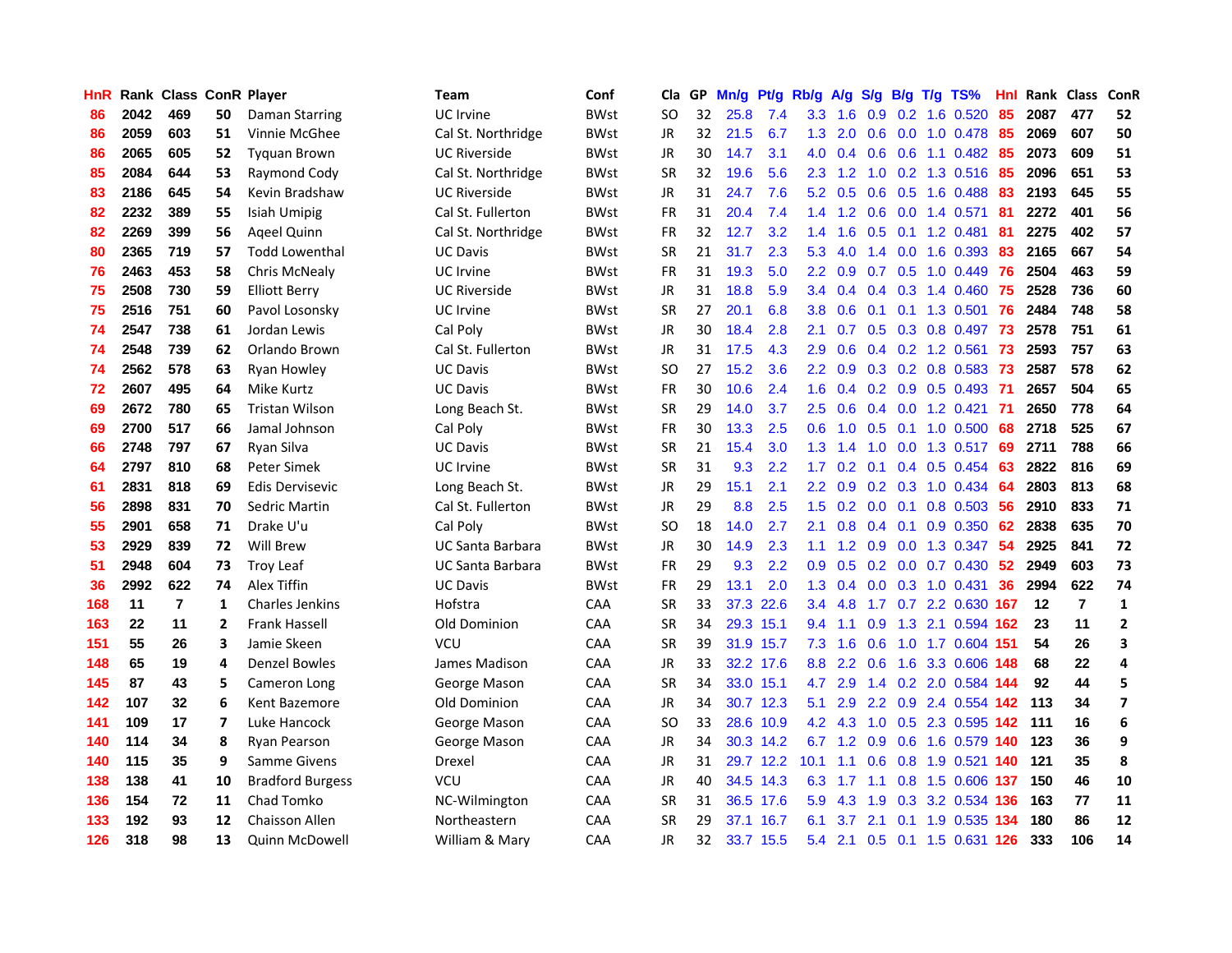| HnR |      | <b>Rank Class ConR Player</b> |    |                         | Team           | Conf       | Cla           |    | GP Mn/g | Pt/g      | Rb/g             | A/g             | <b>S/g</b>        |     | B/g T/g TS%                   | Hnl |      | Rank Class | ConR |
|-----|------|-------------------------------|----|-------------------------|----------------|------------|---------------|----|---------|-----------|------------------|-----------------|-------------------|-----|-------------------------------|-----|------|------------|------|
| 126 | 325  | 139                           | 14 | <b>Brandon Rozzell</b>  | VCU            | <b>CAA</b> | <b>SR</b>     | 32 |         | 25.3 11.5 | 2.4              | 1.4             | 1.3               | 0.0 | 0.9 0.568                     | 127 | 295  | 129        | 13   |
| 125 | 336  | 145                           | 15 | Jawan Carter            | Delaware       | CAA        | <b>SR</b>     | 31 | 35.6    | 16.0      | 3.7              | 2.4             | 0.9               | 0.0 | 2.1 0.568 123                 |     | 375  | 155        | 16   |
| 124 | 361  | 36                            | 16 | Vertrail Vaughns        | George Mason   | CAA        | <b>FR</b>     | 32 | 9.5     | 4.5       | 1.1              |                 | $0.3$ $0.3$ $0.0$ |     | 0.5 0.630 124                 |     | 362  | 35         | 15   |
| 122 | 395  | 118                           | 17 | Michael Morrison        | George Mason   | CAA        | <b>JR</b>     | 34 | 24.4    | 6.8       | 5.5 <sub>1</sub> | 1.7             | 0.6               |     | 1.2 0.9 0.523 122             |     | 398  | 121        | 17   |
| 122 | 406  | 44                            | 18 | Dartaye Ruffin          | Drexel         | CAA        | FR            | 31 | 23.3    | 8.4       |                  |                 |                   |     | 7.4 0.3 0.6 0.5 1.5 0.547 122 |     | 402  | 41         | 18   |
| 118 | 481  | 191                           | 19 | Joey Rodriguez          | VCU            | <b>CAA</b> | <b>SR</b>     | 40 | 33.6    | 10.4      |                  | $3.2 \quad 5.2$ |                   |     | 1.5 0.1 2.3 0.489 118         |     | 498  | 202        | 19   |
| 117 | 530  | 100                           | 20 | Chris Fouch             | Drexel         | <b>CAA</b> | <b>SO</b>     | 31 | 28.5    | 14.9      |                  |                 |                   |     | 3.4 1.2 0.5 0.2 1.3 0.489 117 |     | 531  | 96         | 20   |
| 116 | 581  | 177                           | 21 | <b>Andre Cornelius</b>  | George Mason   | CAA        | <b>JR</b>     | 34 | 27.1    | 9.5       | $2.3^{\circ}$    | 1.6             | 1.0               |     | 0.1 1.5 0.564 115             |     | 585  | 181        | 21   |
| 115 | 595  | 230                           | 22 | <b>Ben Finney</b>       | Old Dominion   | CAA        | <b>SR</b>     | 34 | 31.9    | 9.2       | 6.3              | 3.0             | 1.3               | 0.6 | 1.9 0.452 115                 |     | 594  | 228        | 22   |
| 114 | 613  | 122                           | 23 | Keith Rendelman         | NC-Wilmington  | CAA        | <sub>SO</sub> | 31 | 32.0    | 11.2      | 7.8              | 0.8             | 0.9               | 1.0 | 1.6 0.584 114                 |     | 636  | 125        | 24   |
| 114 | 634  | 128                           | 24 | Andrey Semenov          | James Madison  | CAA        | SO            | 32 | 19.0    | 7.5       | 3.1              | 0.9             | 0.9               |     | 1.0 0.9 0.587 114             |     | 617  | 118        | 23   |
| 114 | 639  | 71                            | 25 | Rob Brandenberg         | VCU            | CAA        | FR            | 39 | 13.7    | 4.9       | 1.7 <sup>2</sup> | 0.6             | 0.7               |     | $0.2$ $0.5$ $0.519$ 113       |     | 656  | 73         | 26   |
| 114 | 645  | 195                           | 26 | <b>Trian Iliadis</b>    | Old Dominion   | CAA        | <b>JR</b>     | 34 | 16.2    | 6.0       | 1.3 <sub>1</sub> | 1.4             | 0.7               | 0.1 | 0.8 0.538 113                 |     | 647  | 199        | 25   |
| 113 | 666  | 137                           | 27 | Jamelle Hagins          | Delaware       | CAA        | SO            | 29 | 29.4    | 8.4       | 7.3              | 0.6             | 0.7               |     | 3.0 1.5 0.494 113             |     | 663  | 133        | 27   |
| 113 | 675  | 260                           | 28 | <b>Isaiah Tate</b>      | George Mason   | CAA        | SR            | 34 | 20.6    | 6.2       | $2.4^{\circ}$    | 0.8             | 0.8               | 0.2 | 0.6 0.541 113                 |     | 685  | 266        | 28   |
| 111 | 730  | 282                           | 29 | <b>Ed Nixon</b>         | VCU            | <b>CAA</b> | <b>SR</b>     | 40 | 25.0    | 7.0       | 2.6              | 1.9             |                   |     | 1.2 0.4 1.5 0.509 110         |     | 756  | 292        | 29   |
| 110 | 767  | 154                           | 30 | Daryl McCoy             | Drexel         | <b>CAA</b> | SO            | 31 | 22.5    | 5.4       | 7.8              | 0.9             |                   |     | 0.3 0.5 1.4 0.529 110         |     | 763  | 150        | 30   |
| 109 | 798  | 237                           | 31 | Mike Moore              | Hofstra        | CAA        | <b>JR</b>     | 33 | 33.5    | 14.9      |                  | 5.4 2.2         |                   |     | 1.0 0.2 1.7 0.541 108         |     | 838  | 246        | 33   |
| 109 | 808  | 240                           | 32 | Eric Buckner            | Georgia St.    | CAA        | <b>JR</b>     | 31 | 24.3    | 9.4       |                  |                 | 5.6 0.4 0.6       |     | 1.6 1.8 0.554 109             |     | 809  | 240        | 32   |
| 109 | 833  | 320                           | 33 | Darius James            | Old Dominion   | CAA        | <b>SR</b>     | 33 | 28.5    | 7.0       | 2.2 <sub>2</sub> |                 |                   |     | 3.2 0.6 0.0 1.6 0.487 109     |     | 786  | 304        | 31   |
| 107 | 883  | 108                           | 34 | Devon Saddler           | Delaware       | <b>CAA</b> | FR            | 31 |         | 33.4 13.3 | 4.3              | 2.8             |                   |     | 0.7 0.1 3.2 0.533 106         |     | 936  | 119        | 36   |
| 107 | 895  | 335                           | 35 | <b>Keyon Carter</b>     | Old Dominion   | CAA        | <b>SR</b>     | 34 | 22.5    | 7.3       | 4.1              | 0.9             |                   |     | 0.4 0.3 1.1 0.493 107         |     | 898  | 339        | 34   |
| 107 | 917  | 269                           | 36 | <b>Brandon McGee</b>    | Georgia St.    | CAA        | JR            | 31 | 19.3    | 7.8       | 4.8              | 0.8             | 0.5               |     | 0.2 1.3 0.515 106             |     | 928  | 274        | 35   |
| 105 | 980  | 207                           | 37 | Joel Smith              | Northeastern   | CAA        | SO            | 31 |         | 30.5 12.2 | 3.2              | 2.4             | 0.7               | 0.1 | 1.8 0.609 103                 |     | 1060 | 228        | 39   |
| 105 | 984  | 210                           | 38 | Jonathan Lee            | Northeastern   | CAA        | SO            | 31 |         | 29.7 11.8 | 3.3              | 2.8             | 0.9               | 0.1 | 2.9 0.634 103                 |     | 1065 | 231        | 41   |
| 104 | 1029 | 222                           | 39 | Devon Moore             | James Madison  | CAA        | SO            | 33 |         | 34.3 11.4 | 3.1              | 4.2             | 0.8               |     | 0.3 2.3 0.566 104 1027        |     |      | 219        | 37   |
| 104 | 1048 | 380                           | 40 | <b>Marcus Kitts</b>     | William & Mary | <b>CAA</b> | <b>SR</b>     | 32 | 24.2    | 9.2       | 5.8              | 0.8             | 0.5               | 1.9 | 2.1 0.540 103                 |     | 1063 | 388        | 40   |
| 104 | 1052 | 306                           | 41 | Rayshawn Goins          | James Madison  | CAA        | <b>JR</b>     | 31 | 23.3    | 9.7       | 6.8              | 0.7             | 0.5               |     | 0.2 1.5 0.467 104 1049        |     |      | 307        | 38   |
| 103 | 1080 | 314                           | 42 | <b>Trevor Deloach</b>   | NC-Wilmington  | CAA        | <b>JR</b>     | 30 | 21.2    | 8.8       | 4.7              | 0.9             | 0.6               | 0.1 | 1.4 0.541 103 1077            |     |      | 314        | 42   |
| 103 | 1105 | 323                           | 43 | Chris Cooper            | Old Dominion   | CAA        | JR            | 34 | 20.9    | 5.0       | $5.5^{\circ}$    | 0.6             | 0.3               |     | 0.8 1.1 0.463 103 1105        |     |      | 324        | 44   |
| 102 | 1118 | 326                           | 44 | Josh Micheaux           | Georgia St.    | <b>CAA</b> | <b>JR</b>     | 30 | 20.5    | 6.5       | 3.7              | 2.4             | 1.1               |     | 0.4 2.3 0.489 103 1103        |     |      | 323        | 43   |
| 102 | 1124 | 406                           | 45 | <b>Gerald Colds</b>     | Drexel         | CAA        | <b>SR</b>     | 31 | 32.3    | 9.7       | 2.7              | 2.4             |                   |     | 0.8 0.3 1.8 0.418 102 1124    |     |      | 409        | 45   |
| 102 | 1126 | 331                           | 46 | Julius Wells            | James Madison  | CAA        | <b>JR</b>     | 33 |         | 31.6 10.7 | 4.1              | 1.9             | 0.7               |     | 0.2 1.7 0.533 102 1133        |     |      | 331        | 46   |
| 101 | 1208 | 350                           | 47 | Anthony Humpty Hitchens | James Madison  | CAA        | <b>JR</b>     | 33 | 30.5    | 8.9       | 2.2 <sub>2</sub> | 2.0             | 1.1               |     | 0.1 1.3 0.529 101 1217        |     |      | 356        | 47   |
| 100 | 1247 | 277                           | 48 | <b>Isaiah Philmore</b>  | Towson         | CAA        | <sub>SO</sub> | 30 |         | 35.7 15.3 | 7.0              | 1.0             | 0.9               | 0.6 | 2.0 0.562 100                 |     | 1250 | 276        | 48   |
| 100 | 1274 | 172                           | 49 | <b>Frank Massenat</b>   | Drexel         | CAA        | <b>FR</b>     | 31 | 28.7    | 5.5       | 2.0              | 3.3             | 0.7               | 0.4 | 1.9 0.489                     | 100 | 1270 | 172        | 49   |
| 98  | 1340 | 299                           | 50 | <b>Derrick Thomas</b>   | Drexel         | CAA        | SO            | 31 | 30.1    | 6.9       | 2.5              | 1.8             | 0.5               | 0.1 | 1.6 0.433                     | 98  | 1336 | 302        | 50   |
| 98  | 1347 | 302                           | 51 | <b>Darius Theus</b>     | <b>VCU</b>     | CAA        | SO            | 40 | 15.3    | 3.0       | 1.6 <sup>°</sup> | 2.1             |                   |     | 1.0 0.2 1.4 0.432             | 98  | 1375 | 310        | 52   |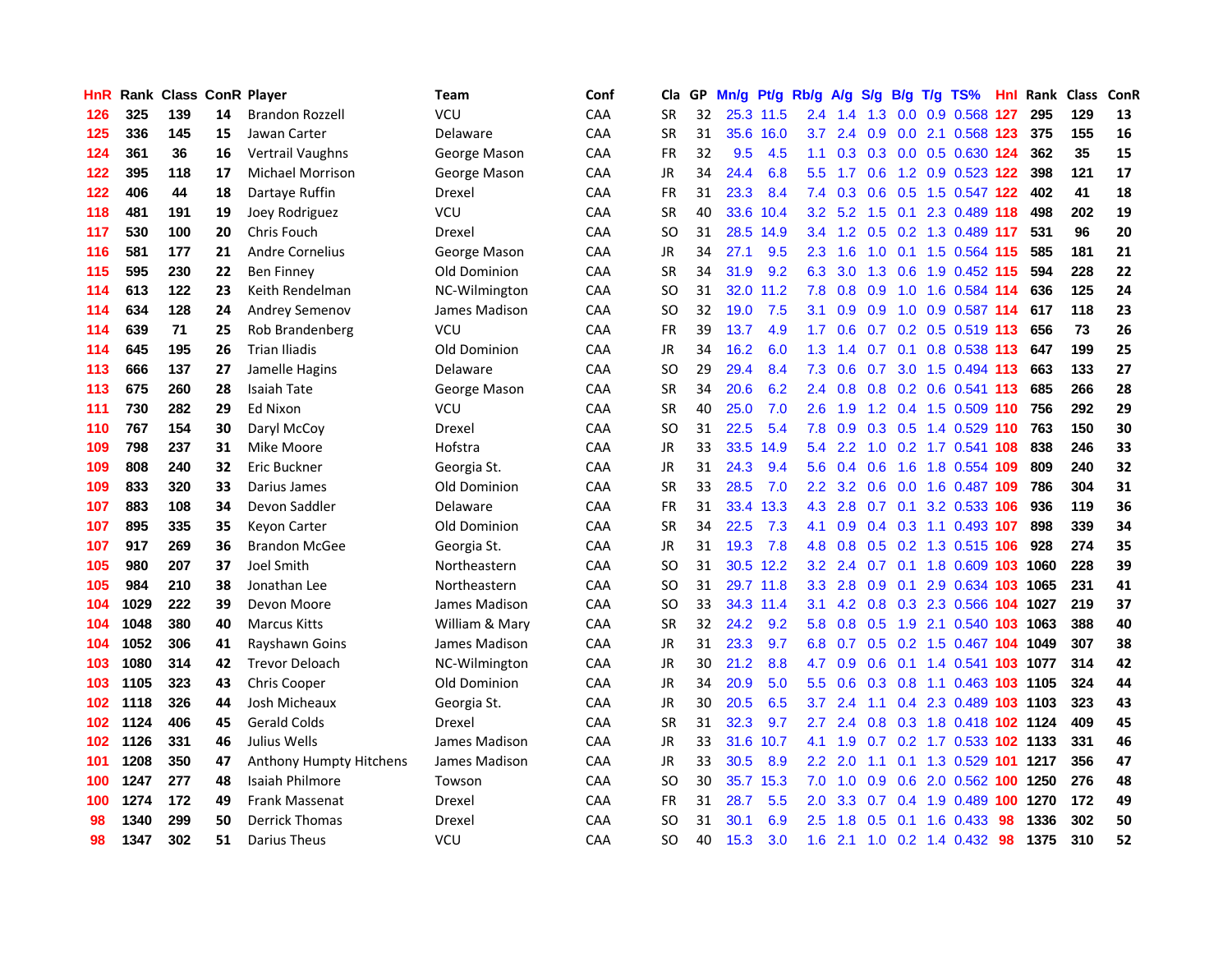| HnR |      | Rank Class ConR Player |    |                       | <b>Team</b>    | Conf       | Cla           | GP | Mn/g | Pt/g Rb/g |                  | A/g             | S/g              |                 | $B/g$ T/g TS%             | Hnl | Rank Class |     | ConR |
|-----|------|------------------------|----|-----------------------|----------------|------------|---------------|----|------|-----------|------------------|-----------------|------------------|-----------------|---------------------------|-----|------------|-----|------|
| 98  | 1351 | 474                    | 52 | Greg Washington       | Hofstra        | CAA        | <b>SR</b>     | 33 | 29.0 | 7.5       | 5.3              | 0.8             | 1.0              | $2.2^{\circ}$   | 0.8 0.499                 | 97  | 1407       | 489 | 53   |
| 97  | 1420 | 322                    | 53 | David Imes            | Hofstra        | CAA        | <b>SO</b>     | 33 | 29.9 | 7.6       | 6.8              | 0.7             | 0.6 <sup>°</sup> |                 | 0.7 1.0 0.528             | 96  | 1466       | 333 | 54   |
| 97  | 1437 | 201                    | 54 | <b>Tim Rusthoven</b>  | William & Mary | CAA        | <b>FR</b>     | 26 | 14.0 | 5.5       | 2.8              | 0.5             | 0.1              |                 | 0.6 0.8 0.615             | 98  | 1357       | 188 | 51   |
| 95  | 1506 | 342                    | 55 | James Vincent         | Georgia St.    | CAA        | <b>SO</b>     | 28 | 11.3 | 3.0       | 3.1              | 0.0             |                  |                 | 0.3 1.3 1.1 0.519 95      |     | 1500       | 339 | 55   |
| 95  | 1529 | 349                    | 56 | Josh Brinkley         | Delaware       | CAA        | <b>SO</b>     | 20 | 22.5 | 7.5       |                  | $5.2 \quad 0.6$ |                  |                 | $0.2$ 0.4 1.3 0.503       | 94  | 1564       | 361 | 56   |
| 94  | 1589 | 540                    | 57 | Dante Curry           | Georgia St.    | CAA        | <b>SR</b>     | 28 | 14.9 | 6.5       | 1.2 <sub>1</sub> | 0.4             |                  |                 | $0.3$ 0.0 0.5 0.517       | -94 | 1580       | 535 | 57   |
| 93  | 1656 | 238                    | 58 | <b>Alex Harris</b>    | Northeastern   | CAA        | FR            | 30 | 22.5 | 6.4       | 2.0              | 2.1             |                  |                 | 1.3 0.1 1.3 0.500         | 91  | 1740       | 262 | 62   |
| 93  | 1667 | 242                    | 59 | <b>Brandon Britt</b>  | William & Mary | CAA        | <b>FR</b>     | 28 |      | 25.2 10.9 | 2.2              | 2.2             | 0.5              |                 | $0.1$ 1.9 0.503           | 92  | 1651       | 240 | 60   |
| 92  | 1711 | 254                    | 60 | Devonta White         | Georgia St.    | CAA        | <b>FR</b>     | 20 | 15.8 | 5.2       | 1.5              | 2.4             | 0.7              | 0.1             | 1.9 0.450                 | 92  | 1687       | 248 | 61   |
| 92  | 1726 | 397                    | 61 | Kelvin McNeil         | Delaware       | CAA        | <sub>SO</sub> | 31 | 19.8 | 5.0       | 5.0              | 0.5             |                  |                 | $0.3$ $0.2$ $0.9$ $0.491$ | 90  | 1781       | 414 | 64   |
| 91  | 1740 | 574                    | 62 | Marques Johnson       | Georgia St.    | CAA        | <b>SR</b>     | 31 | 20.6 | 5.2       | 2.6              | 2.4             |                  |                 | $0.4$ 0.2 1.4 0.508       | 91  | 1743       | 574 | 63   |
| 90  | 1804 | 525                    | 63 | Jihad Ali             | Georgia St.    | CAA        | <b>JR</b>     | 30 | 25.6 | 7.2       | 4.8              | 1.1             | 0.8              | 0.6             | 1.2 0.422                 | 90  | 1782       | 514 | 65   |
| 90  | 1825 | 422                    | 64 | Kauri Black           | Northeastern   | CAA        | <b>SO</b>     | 31 | 26.8 | 6.2       | 4.0              | 1.5             | 0.8              | 0.4             | 1.1 0.520                 | 89  | 1893       | 441 | 67   |
| 90  | 1857 | 596                    | 65 | <b>Brad Kelleher</b>  | Hofstra        | CAA        | <b>SR</b>     | 25 | 28.2 | 7.5       | 2.1              | 3.3             | 0.6              | 0.0             | 1.5 0.505                 | 93  | 1627       | 548 | 58   |
| 90  | 1859 | 540                    | 66 | James Fields          | Georgia St.    | CAA        | <b>JR</b>     | 31 | 27.6 | 5.5       | 3.0              | 3.0             | 1.1              | 0.1             | 2.1 0.464                 | 89  | 1851       | 541 | 66   |
| 88  | 1919 | 450                    | 67 | Kyle Gaillard         | William & Mary | CAA        | <b>SO</b>     | 32 | 22.8 | 5.8       | 3.3              | 1.4             | 0.5              | 0.1             | 0.8 0.518                 | -88 | 1928       | 452 | 70   |
| 88  | 1920 | 557                    | 68 | <b>Braxton Dupree</b> | Towson         | <b>CAA</b> | JR            | 29 |      | 30.9 12.0 | 7.9              | 0.4             |                  |                 | $0.5$ 1.3 2.2 0.523       | -88 | 1913       | 554 | 69   |
| 88  | 1956 | 311                    | 69 | Juvonte Reddic        | <b>VCU</b>     | CAA        | FR            | 36 | 11.2 | 3.5       |                  | $1.9 \quad 0.3$ |                  |                 | $0.4$ 0.2 0.9 0.492       | -88 | 1909       | 305 | 68   |
| 88  | 1961 | 313                    | 70 | Javonte Maynor        | Georgia St.    | CAA        | <b>FR</b>     | 30 | 17.5 | 5.9       | 1.1              | 0.6             |                  |                 | $0.4$ 0.0 0.6 0.561       | -87 | 1953       | 309 | 71   |
| 87  | 1992 | 628                    | 71 | Brian Johnson         | Delaware       | <b>CAA</b> | <b>SR</b>     | 28 | 18.7 | 3.8       | 1.1              | 2.1             |                  |                 | $0.4$ 0.0 1.0 0.512 87    |     | 2004       | 630 | 72   |
| 85  | 2088 | 480                    | 72 | Dinko Marshavelski    | Northeastern   | <b>CAA</b> | <b>SO</b>     | 28 | 10.4 | 3.6       | 1.4              | 0.3             |                  |                 | 0.3 0.5 0.8 0.549         | 84  | 2131       | 486 | 76   |
| 85  | 2095 | 354                    | 73 | Ryan Pierson          | Northeastern   | CAA        | <b>FR</b>     | 30 | 25.9 | 7.5       | 3.7 <sub>2</sub> | 0.7             |                  |                 | 0.3 0.5 1.2 0.493         | 84  | 2121       | 362 | 75   |
| 85  | 2097 | 355                    | 74 | Julian Boatner        | William & Mary | CAA        | <b>FR</b>     | 32 | 22.1 | 6.8       | 1.4              | 1.3             |                  |                 | 0.3 0.0 1.2 0.584         | 85  | 2108       | 358 | 74   |
| 85  | 2101 | 648                    | 75 | <b>Ahmad Grant</b>    | NC-Wilmington  | CAA        | <b>SR</b>     | 29 | 29.7 | 7.7       | 2.7              | 1.3             |                  |                 | $0.4$ 0.7 1.3 0.532       | 86  | 2064       | 643 | 73   |
| 85  | 2107 | 619                    | 76 | Dwan McMillan         | Hofstra        | CAA        | JR            | 11 | 27.5 | 6.8       | 1.9              | 3.3             |                  | $2.0 \quad 0.1$ | 2.0 0.460                 | 93  | 1644       | 476 | 59   |
| 84  | 2130 | 656                    | 77 | Josh Brown            | Towson         | CAA        | <b>SR</b>     | 30 | 28.3 | 10.6      | 1.9              | 1.7             | 0.9              | 0.1             | 1.3 0.564                 | 84  | 2133       | 659 | 77   |
| 84  | 2155 | 634                    | 78 | JohnMark Ludwick      | William & Mary | CAA        | <b>JR</b>     | 32 | 14.7 | 3.8       | 1.7              | 0.8             | 0.3              | 0.1             | $0.5$ 0.565               | 84  | 2155       | 629 | 78   |
| 83  | 2200 | 377                    | 79 | Donte Morales         | NC-Wilmington  | CAA        | FR            | 31 | 25.7 | 5.2       | 3.9              | 1.2             | 0.5              | 0.5             | 1.4 0.500                 | 83  | 2211       | 384 | 81   |
| 83  | 2212 | 382                    | 80 | Erigue Gumbs          | Towson         | CAA        | <b>FR</b>     | 30 | 12.3 | 3.6       | 2.8              | 0.3             |                  | $0.5 \quad 0.5$ | 0.8 0.532                 | 83  | 2209       | 383 | 80   |
| 83  | 2227 | 505                    | 81 | Johnny Williams       | George Mason   | CAA        | <b>SO</b>     | 32 | 9.2  | 2.4       | 1.3              | 0.3             |                  |                 | $0.2$ 0.2 0.4 0.500       | 83  | 2185       | 499 | 79   |
| 82  | 2266 | 665                    | 82 | RaShawn Polk          | Towson         | CAA        | <b>JR</b>     | 29 | 29.4 | 11.6      | 3.2              | 1.1             | 1.0              |                 | 0.3 1.7 0.499             | 82  | 2253       | 661 | 84   |
| 81  | 2304 | 678                    | 83 | Kendrix Brown         | William & Mary | CAA        | <b>JR</b>     | 30 | 21.8 | 3.3       | 3.1              | 2.4             | 1.1              |                 | $0.1$ 2.2 0.457           | -81 | 2273       | 667 | 85   |
| 81  | 2308 | 702                    | 84 | <b>Brian Morris</b>   | Towson         | CAA        | <b>SR</b>     | 30 | 28.9 | 6.6       | 3.2              | 3.1             |                  |                 | $0.6$ $0.2$ 1.7 $0.505$   | -81 | 2314       | 707 | 86   |
| 81  | 2315 | 413                    | 85 | Shemiye McLendon      | Hofstra        | <b>CAA</b> | <b>FR</b>     | 32 | 20.0 | 6.1       | 2.3              | 1.1             | 0.5              |                 | $0.1$ 1.4 0.461           | 80  | 2318       | 412 | 87   |
| 79  | 2372 | 426                    | 86 | Dre Conner            | Towson         | CAA        | <b>FR</b>     | 30 | 24.0 | 5.5       | 1.6              | 2.4             | 0.8              | 0.0             | 1.1 0.567                 | 79  | 2382       | 427 | 88   |
| 79  | 2376 | 702                    | 87 | <b>Troy Franklin</b>  | Towson         | CAA        | JR            | 8  |      | 35.0 12.6 | 2.3              | 4.6             | 1.9              | 0.1             | 3.6 0.455                 | 82  | 2232       | 654 | 83   |
| 79  | 2379 | 526                    | 88 | Matt Rum              | William & Mary | CAA        | <b>SO</b>     | 32 | 22.2 | 5.1       | 3.0              | 2.1             | $0.4^{\circ}$    | 0.0             | 2.0 0.488                 | 79  | 2387       | 531 | 90   |
| 79  | 2382 | 429                    | 89 | Chad Jackson          | James Madison  | CAA        | <b>FR</b>     | 33 | 17.4 | 2.8       | 2.6              | 0.9             |                  |                 | $0.5$ 0.1 1.0 0.470       | -79 | 2383       | 428 | 89   |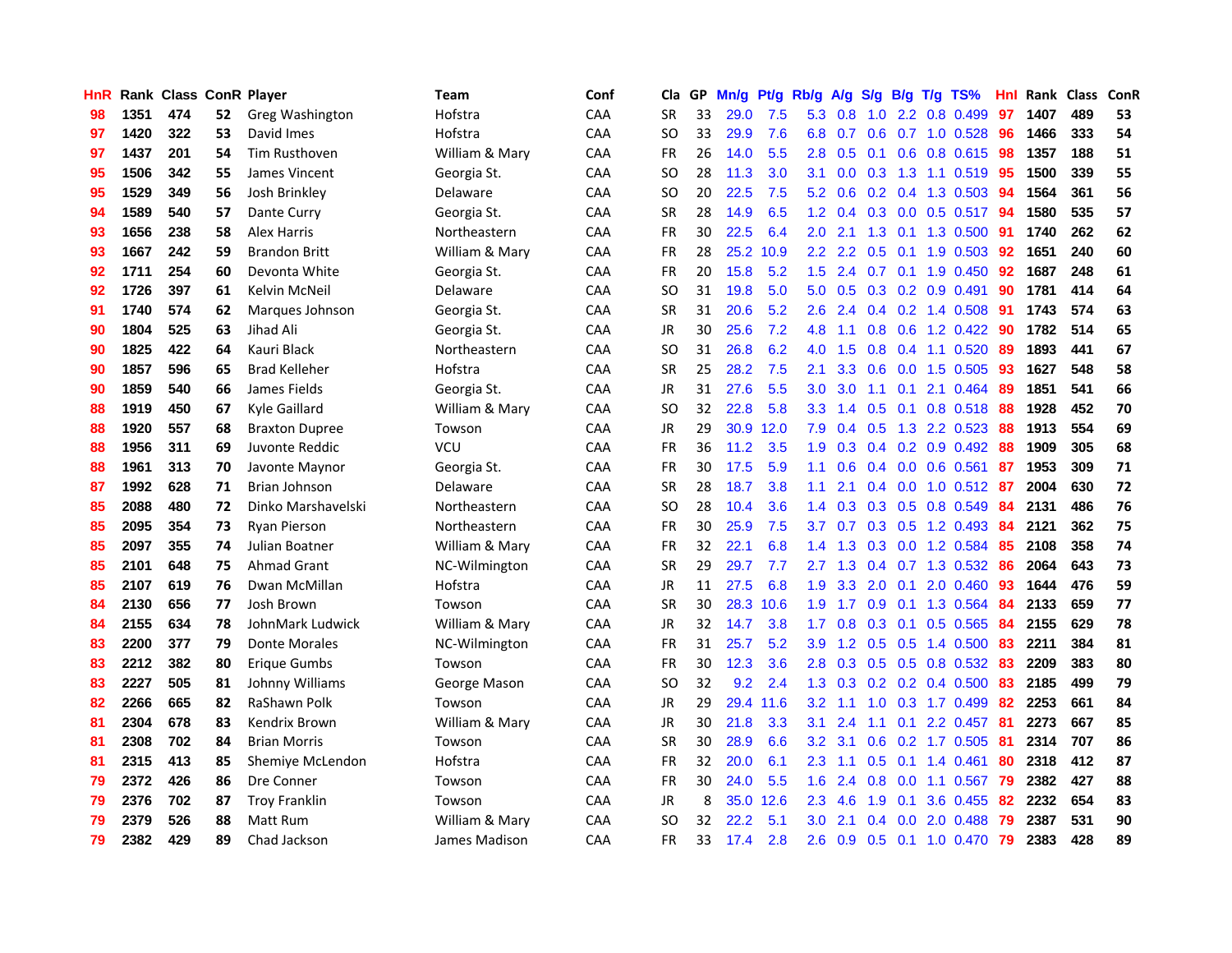| HnR |      | <b>Rank Class ConR Player</b> |                |                        | Team                | Conf        | Cla           |    | GP Mn/g | Pt/g      | Rb/g             | A/g             | <b>S/g</b> |     | B/g T/g TS%               | Hnl  | Rank Class |     | ConR                     |
|-----|------|-------------------------------|----------------|------------------------|---------------------|-------------|---------------|----|---------|-----------|------------------|-----------------|------------|-----|---------------------------|------|------------|-----|--------------------------|
| 76  | 2458 | 743                           | 90             | D.J. Boney             | Delaware            | CAA         | <b>SR</b>     | 31 | 20.4    | 3.3       | 1.6              | 0.9             | 0.2        | 0.2 | $0.5$ 0.466               | 76   | 2508       | 752 | 93                       |
| 76  | 2465 | 455                           | 91             | <b>Tanner Milson</b>   | NC-Wilmington       | CAA         | <b>FR</b>     | 30 | 24.2    | 6.1       | 1.6              | 1.6             | 0.2        | 0.0 | 1.8 0.531                 | -77  | 2464       | 450 | 92                       |
| 76  | 2469 | 745                           | 92             | Alphonso Dawson        | Delaware            | <b>CAA</b>  | <b>SR</b>     | 20 | 23.7    | 7.6       | 3.1              | 0.5             | 0.3        | 0.1 | $1.0 \ \ 0.432$           | 83   | 2214       | 678 | 82                       |
| 73  | 2569 | 745                           | 93             | Hakim McCullar         | Delaware            | CAA         | <b>JR</b>     | 20 | 16.3    | 4.6       | 2.6              |                 |            |     | 0.3 0.2 0.3 0.8 0.472 77  |      | 2446       | 717 | 91                       |
| 73  | 2579 | 751                           | 94             | Marquel De Lancey      | <b>Old Dominion</b> | CAA         | <b>JR</b>     | 34 | 12.4    | 1.9       | $1.4^{\circ}$    | 1.1             |            |     | $0.4$ 0.1 0.9 0.416 73    |      | 2592       | 756 | 95                       |
| 73  | 2582 | 488                           | 95             | Harold Doby            | Georgia St.         | CAA         | <b>FR</b>     | 26 | 12.4    | 2.5       | 2.1              | 0.4             |            |     | 0.7 0.4 0.8 0.401 74      |      | 2553       | 477 | 94                       |
| 71  | 2640 | 592                           | 96             | Matt Wilson            | NC-Wilmington       | <b>CAA</b>  | <b>SO</b>     | 31 | 19.9    | 4.5       | 2.8              | 0.7             |            |     | $0.2$ 0.6 1.5 0.489       | -71  | 2661       | 596 | 96                       |
| 68  | 2720 | 525                           | 97             | Paris Bennett          | George Mason        | CAA         | <b>FR</b>     | 33 | 8.9     | 1.1       | 1.5              | 0.5             |            |     | $0.2$ $0.2$ $0.4$ $0.398$ | 68   | 2720       | 527 | 97                       |
| 62  | 2828 | 818                           | 98             | Darryl Felder          | NC-Wilmington       | CAA         | <b>SR</b>     | 30 | 11.4    | 2.5       | 1.3              | 0.6             |            |     | 0.5 0.2 0.7 0.404         | 62   | 2842       | 824 | 99                       |
| 61  | 2835 | 563                           | 99             | Stephen Nwaukoni       | Hofstra             | CAA         | <b>FR</b>     | 30 | 11.9    | 2.0       | 3.3 <sub>2</sub> | 0.1             | 0.1        |     | 0.2 0.6 0.437             | 62   | 2839       | 563 | 98                       |
| 57  | 2891 | 657                           | 100            | <b>Yves Jules</b>      | Hofstra             | CAA         | SO            | 31 | 9.3     | 2.1       | 0.8              | 0.4             |            |     | $0.4$ 0.0 0.5 0.533       | 57   | 2899       | 660 | 100                      |
| 157 | 35   | 6                             | $\mathbf{1}$   | Arsalan Kazemi         | Rice                | <b>CUSA</b> | SO            | 32 |         | 29.8 15.2 | 11.0             | 1.3             | 1.2        | 0.8 | 1.8 0.589                 | 156  | 37         | 6   | $\mathbf{1}$             |
| 149 | 63   | 32                            | $\overline{2}$ | <b>Gary Flowers</b>    | Southern Miss.      | <b>CUSA</b> | <b>SR</b>     | 31 |         | 31.1 18.8 | 7.7              | 1.1             | 1.1        | 1.4 | 2.5 0.554                 | 149  | 60         | 29  | $\mathbf{2}$             |
| 147 | 72   | 35                            | 3              | Papa Dia               | SMU                 | <b>CUSA</b> | SR            | 35 |         | 33.6 18.3 | 9.6              | 1.8             | 0.7        | 2.2 | 3.6 0.622                 | 146  | 79         | 38  | 3                        |
| 146 | 78   | 11                            | 4              | <b>Keith Clanton</b>   | Central Florida     | <b>CUSA</b> | <sub>SO</sub> | 33 |         | 30.5 14.2 | 7.7              | 1.6             | 1.0        | 1.8 | 2.3 0.589                 | 146  | 84         | 12  | 4                        |
| 138 | 145  | 69                            | 5              | <b>Justin Hurtt</b>    | Tulsa               | <b>CUSA</b> | <b>SR</b>     | 32 |         | 33.7 20.0 | 3.8 <sub>2</sub> | 2.4             | 0.5        |     | 0.2 2.8 0.550 137         |      | 153        | 73  | 6                        |
| 136 | 160  | 76                            | 6              | Aaron Johnson          | UAB                 | <b>CUSA</b> | SR            | 31 |         | 36.3 11.8 | 2.8              | 7.7             |            |     | 1.5 0.0 3.5 0.528 135     |      | 174        | 84  | 8                        |
| 136 | 161  | 77                            | 7              | Randy Culpepper        | <b>UTEP</b>         | <b>CUSA</b> | <b>SR</b>     | 35 |         | 36.0 19.3 | 2.9              | 3.1             |            |     | 2.0 0.3 2.3 0.541 136     |      | 167        | 79  | $\overline{\phantom{a}}$ |
| 136 | 167  | 50                            | 8              | <b>Cameron Moore</b>   | <b>UAB</b>          | <b>CUSA</b> | JR            | 28 |         | 33.8 14.0 |                  | $9.3 \quad 0.9$ |            |     | 0.7 1.5 1.5 0.528 138     |      | 140        | 41  | 5                        |
| 132 | 209  | 58                            | 9              | Steven Idlet           | Tulsa               | <b>CUSA</b> | JR            | 31 |         | 26.3 11.6 | 6.3              | 1.0             |            |     | 0.9 0.9 1.7 0.572 132     |      | 197        | 56  | 9                        |
| 128 | 292  | 51                            | 10             | <b>Kendall Timmons</b> | Tulane              | <b>CUSA</b> | SO            | 30 |         | 36.1 17.0 | 8.3              | 3.3             | 1.9        |     | 0.6 2.9 0.508 125         |      | 338        | 61  | 12                       |
| 127 | 302  | 133                           | 11             | Julyan Stone           | <b>UTEP</b>         | <b>CUSA</b> | <b>SR</b>     | 35 | 36.5    | 8.5       | 7.5              | 5.3             | 1.5        | 0.6 | 1.9 0.547 127             |      | 311        | 136 | 11                       |
| 125 | 348  | 150                           | 12             | Jamarr Sanders         | <b>UAB</b>          | <b>CUSA</b> | <b>SR</b>     | 31 |         | 34.8 17.8 | 4.6              | 1.9             | 0.9        |     | 0.3 2.9 0.546 124         |      | 364        | 152 | 13                       |
| 125 | 349  | 107                           | 13             | <b>Damier Pitts</b>    | Marshall            | <b>CUSA</b> | <b>JR</b>     | 25 |         | 32.1 16.2 | 2.8              | 4.7             | 0.6        | 0.1 | 2.8 0.554 130             |      | 232        | 68  | 10                       |
| 123 | 383  | 160                           | 14             | Jontae Sherrod         | East Carolina       | <b>CUSA</b> | <b>SR</b>     | 34 |         | 29.7 15.6 | 3.6              | 1.9             | 1.1        | 0.1 | 2.4 0.582 122             |      | 392        | 162 | 14                       |
| 120 | 433  | 50                            | 15             | <b>Tarik Black</b>     | Memphis             | <b>CUSA</b> | <b>FR</b>     | 35 | 22.6    | 9.1       | 5.0              | 0.3             | 0.8        | 1.6 | 1.3 0.541 120             |      | 438        | 50  | 15                       |
| 120 | 439  | 176                           | 16             | <b>Tirrell Baines</b>  | Marshall            | <b>CUSA</b> | <b>SR</b>     | 34 |         | 28.6 12.8 | 6.6              | 0.9             | 0.4        |     | 0.3 1.7 0.563 118         |      | 474        | 191 | 17                       |
| 119 | 455  | 85                            | 17             | D.J. Stephens          | Memphis             | <b>CUSA</b> | SO            | 32 | 11.2    | 3.5       | 2.6              | 0.4             | 0.5        | 0.8 | 0.5 0.636 120             |      | 439        | 82  | 16                       |
| 119 | 470  | 89                            | 18             | DeAndre Kane           | Marshall            | <b>CUSA</b> | <sub>SO</sub> | 34 | 31.6    | 15.1      | 5.6              | 3.4             | 0.9        | 0.1 | 3.4 0.518 117             |      | 512        | 91  | 19                       |
| 118 | 490  | 61                            | 19             | <b>Will Barton</b>     | Memphis             | <b>CUSA</b> | <b>FR</b>     | 35 |         | 30.6 12.3 | 4.9              | 2.8             |            |     | 1.5 0.5 2.5 0.499 118     |      | 500        | 60  | 18                       |
| 117 | 537  | 104                           | 20             | Marcus Jordan          | Central Florida     | <b>CUSA</b> | SO            | 33 |         | 31.5 15.2 | 2.8              |                 |            |     | 3.3 0.8 0.1 2.9 0.539 116 |      | 551        | 103 | 21                       |
| 116 | 584  | 179                           | 21             | Robert Nyakundi        | SMU                 | <b>CUSA</b> | <b>JR</b>     | 35 |         | 30.6 14.3 |                  | 4.3 1.9         |            |     | 1.0 0.2 2.4 0.651 115     |      | 597        | 189 | 23                       |
| 115 | 592  | 183                           | 22             | Wesley Witherspoon     | Memphis             | <b>CUSA</b> | JR            | 23 | 22.9    | 9.0       | 4.3              | 1.0             | 1.1        |     | 0.4 1.8 0.606 117         |      | 527        | 161 | 20                       |
| 115 | 594  | 229                           | 23             | Claude Britten         | <b>UTEP</b>         | <b>CUSA</b> | SR            | 33 | 11.6    | 7.3       | $2.2^{\circ}$    | 0.2             |            |     | 0.2 0.5 0.9 0.547 115     |      | 590        | 227 | 22                       |
| 114 | 611  | 234                           | 24             | Will Coleman           | Memphis             | <b>CUSA</b> | <b>SR</b>     | 35 | 19.2    | 7.0       | 4.5              | 0.3             | 0.3        | 0.9 | 1.1 0.621                 | -114 | 618        | 240 | 25                       |
| 114 | 612  | 188                           | 25             | Johnny Thomas          | Marshall            | <b>CUSA</b> | JR            | 30 | 24.8    | 9.1       | 4.5              | 0.6             | 0.6        | 0.7 | 0.6 0.571                 | -114 | 621        | 194 | 26                       |
| 114 | 628  | 241                           | 26             | Tom Herzog             | Central Florida     | <b>CUSA</b> | <b>SR</b>     | 29 | 16.0    | 5.7       | $3.5\,$          | 0.2             | 0.4        | 2.0 | 0.9 0.562                 | 115  | 603        | 231 | 24                       |
| 113 | 670  | 257                           | 27             | <b>Maurice McNeil</b>  | Houston             | <b>CUSA</b> | <b>SR</b>     | 29 | 27.6    | 13.3      | 7.6              |                 |            |     | 0.6 0.8 1.4 2.4 0.538 113 |      | 684        | 265 | 27                       |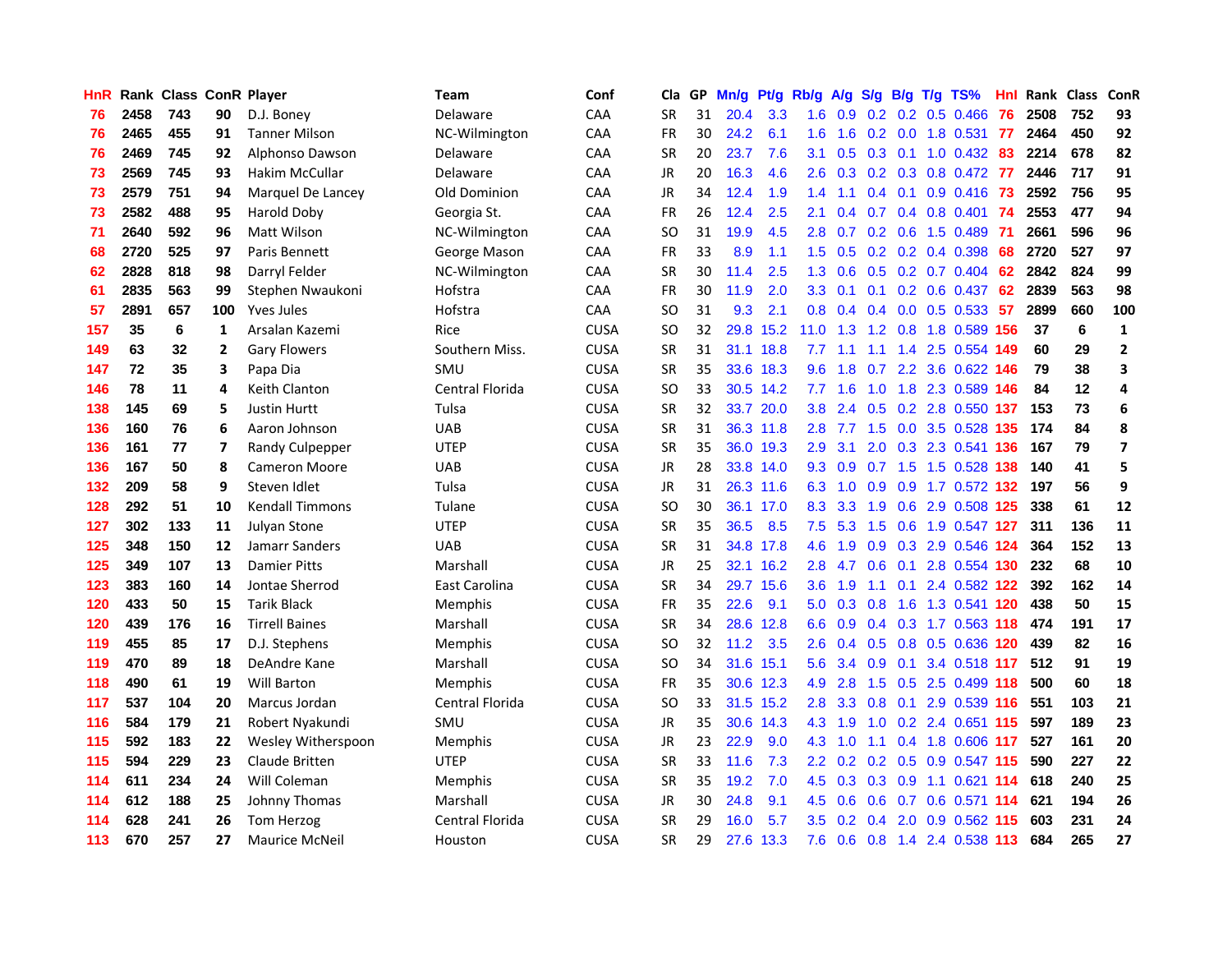| <b>HnR</b> |      | Rank Class ConR Player |    |                          | Team            | Conf        | Cla       |    | GP Mn/g | Pt/g      | Rb/g             | A/g             | S/g |     | B/g T/g TS%                    | Hnl | <b>Rank Class</b> |     | ConR |
|------------|------|------------------------|----|--------------------------|-----------------|-------------|-----------|----|---------|-----------|------------------|-----------------|-----|-----|--------------------------------|-----|-------------------|-----|------|
| 112        | 693  | 79                     | 28 | Joe Jackson              | Memphis         | <b>CUSA</b> | <b>FR</b> | 35 | 21.9    | 9.9       | 2.1              | 3.1             | 1.0 | 0.1 | 3.3 0.526                      | 112 | 712               | 80  | 29   |
| 112        | 703  | 210                    | 29 | <b>Darrius Morrow</b>    | East Carolina   | <b>CUSA</b> | JR        | 34 | 30.5    | 13.0      | 6.3              | 0.8             | 0.7 | 0.8 | 2.4 0.556 111                  |     | 727               | 220 | 30   |
| 111        | 732  | 284                    | 30 | <b>Brock Young</b>       | East Carolina   | <b>CUSA</b> | <b>SR</b> | 30 | 26.2    | 9.6       | 2.5              | 4.4             | 1.1 |     | 0.0 2.6 0.503 112 703          |     |                   | 273 | 28   |
| 111        | 735  | 285                    | 31 | Josimar Ayarza           | Southern Miss.  | <b>CUSA</b> | <b>SR</b> | 32 | 18.0    | 7.4       | 3.9 <sup>°</sup> |                 |     |     | 0.6 0.2 0.7 1.2 0.543 110      |     | 758               | 294 | 31   |
| 110        | 743  | 221                    | 32 | Maurice Bolden           | Southern Miss.  | <b>CUSA</b> | JR        | 32 | 17.0    | 6.8       |                  |                 |     |     | 4.4 0.4 0.3 0.7 1.2 0.505 110  |     | 771               | 232 | 32   |
| 110        | 785  | 303                    | 33 | Zamal Nixon              | Houston         | <b>CUSA</b> | <b>SR</b> | 30 | 33.5    | 10.3      | $2.6^{\circ}$    | 4.7             |     |     | 1.8 0.2 2.3 0.587 108          |     | 830               | 318 | 38   |
| 109        | 792  | 235                    | 34 | Angelo Johnson           | Southern Miss.  | <b>CUSA</b> | JR        | 32 | 31.6    | 7.5       | 3.3 <sub>1</sub> | 4.1             |     |     | 0.9 0.2 1.3 0.562 109          |     | 805               | 239 | 33   |
| 109        | 796  | 307                    | 35 | R.L. Horton              | Southern Miss.  | <b>CUSA</b> | <b>SR</b> | 32 |         | 31.2 12.4 | 2.9              | 2.1             | 1.0 |     | 0.0 1.2 0.527 109              |     | 811               | 314 | 34   |
| 109        | 800  | 95                     | 36 | D.J. Newbill             | Southern Miss.  | <b>CUSA</b> | <b>FR</b> | 32 | 30.5    | 9.2       | 6.2              | 1.6             | 0.8 | 0.1 | 1.9 0.586                      | 109 | 819               | 100 | 36   |
| 109        | 816  | 313                    | 37 | Christian Polk           | <b>UTEP</b>     | <b>CUSA</b> | <b>SR</b> | 35 |         | 32.9 11.7 | 2.6              | 3.0             | 0.9 |     | 0.2 1.9 0.573 109              |     | 818               | 315 | 35   |
| 109        | 818  | 166                    | 38 | Ovie Soko                | <b>UAB</b>      | <b>CUSA</b> | SO        | 30 | 27.7    | 9.1       | 5.8              | 0.7             |     |     | 0.5 0.9 1.8 0.529 108          |     | 827               | 169 | 37   |
| 109        | 832  | 101                    | 39 | Antonio Barton           | Memphis         | <b>CUSA</b> | <b>FR</b> | 35 | 24.6    | 8.2       | 2.5              | 1.7             |     |     | 0.7 0.2 1.3 0.586 108          |     | 833               | 101 | 39   |
| 108        | 854  | 326                    | 40 | Jeremy Williams          | <b>UTEP</b>     | <b>CUSA</b> | SR        | 35 |         | 29.7 10.5 | 5.5              | 0.9             | 0.8 | 0.8 | 1.9 0.552 108                  |     | 867               | 328 | 40   |
| 108        | 861  | 104                    | 41 | <b>Chris Crawford</b>    | Memphis         | <b>CUSA</b> | FR        | 35 | 26.3    | 6.6       | 3.1              | 3.3             | 1.6 | 0.4 | 2.1 0.437 107                  |     | 878               | 107 | 41   |
| 108        | 874  | 333                    | 42 | Jamar Abrams             | East Carolina   | <b>CUSA</b> | SR        | 33 | 25.6    | 10.3      | 4.1              | 0.9             | 0.6 |     | 0.2 1.2 0.593 107              |     | 885               | 333 | 42   |
| 107        | 897  | 187                    | 43 | Scottie Haralson         | Tulsa           | <b>CUSA</b> | SO        | 32 |         | 31.3 10.9 | 3.4              | 1.7             |     |     | 0.4 0.3 1.3 0.553 107          |     | 911               | 189 | 44   |
| 107        | 898  | 264                    | 44 | Dago Pena                | Marshall        | <b>CUSA</b> | JR        | 32 | 21.4    | 7.2       | 2.9              | 1.1             |     |     | 0.7 0.1 0.9 0.570 106          |     | 946               | 281 | 47   |
| 107        | 899  | 113                    | 45 | <b>Preston Purifoy</b>   | <b>UAB</b>      | <b>CUSA</b> | <b>FR</b> | 31 | 12.4    | 3.9       |                  |                 |     |     | 1.5 0.4 0.2 0.3 0.3 0.632 106  |     | 924               | 116 | 46   |
| 106        | 923  | 271                    | 46 | <b>Charles Carmouche</b> | Memphis         | <b>CUSA</b> | JR        | 32 | 24.7    | 7.4       | 3.3 <sup>°</sup> |                 |     |     | 1.7 1.3 0.3 1.3 0.529 107      |     | 899               | 267 | 43   |
| 105        | 966  | 202                    | 47 | Dexter Fields            | <b>UAB</b>      | <b>CUSA</b> | SO        | 31 | 22.5    | 7.1       |                  | $2.2 \quad 0.6$ |     |     | 0.7 0.1 0.7 0.563 105          |     | 998               | 214 | 49   |
| 105        | 967  | 125                    | 48 | Jordan Clarkson          | Tulsa           | <b>CUSA</b> | <b>FR</b> | 27 |         | 24.9 11.5 | 2.1              | 1.9             | 0.7 |     | 0.1 2.9 0.545 105              |     | 970               | 124 | 48   |
| 105        | 1001 | 216                    | 49 | Tamir Jackson            | Rice            | <b>CUSA</b> | SO        | 32 |         | 33.3 13.9 | 2.7              | 3.6             | 1.3 |     | 0.0 2.7 0.517 104 1010         |     |                   | 216 | 50   |
| 104        | 1023 | 297                    | 50 | Dwight McCombs           | Central Florida | <b>CUSA</b> | JR        | 32 | 12.1    | 3.1       | 2.7              |                 |     |     | 0.2 0.3 0.8 0.6 0.636 104 1039 |     |                   | 305 | 51   |
| 104        | 1033 | 377                    | 51 | Kris Richard             | Tulane          | <b>CUSA</b> | SR        | 30 |         | 35.5 11.4 | 6.1              | 2.3             |     |     | 1.7 0.6 1.4 0.514 102 1113     |     |                   | 404 | 56   |
| 104        | 1056 | 229                    | 52 | <b>Nigel Spikes</b>      | Marshall        | <b>CUSA</b> | SO        | 32 | 20.3    | 5.1       | 5.9              | 0.3             | 0.4 |     | 1.0 0.9 0.538 102 1110         |     |                   | 242 | 55   |
| 103        | 1075 | 388                    | 53 | A.J. Tyler               | Central Florida | <b>CUSA</b> | <b>SR</b> | 26 | 17.2    | 5.4       | 2.8              | 0.4             | 0.3 | 0.8 | 0.3 0.486 103                  |     | 1053              | 384 | 52   |
| 103        | 1089 | 317                    | 54 | A.J. Rompza              | Central Florida | <b>CUSA</b> | JR.       | 31 | 24.5    | 6.4       | $2.2\phantom{0}$ | 3.2             | 1.1 | 0.0 | 1.9 0.505 103 1084             |     |                   | 317 | 53   |
| 102        | 1113 | 146                    | 55 | John Bohannon            | <b>UTEP</b>     | <b>CUSA</b> | <b>FR</b> | 33 | 18.4    | 5.2       | 4.6              | 0.8             | 0.4 | 1.0 | 1.4 0.513 102 1107             |     |                   | 142 | 54   |
| 102        | 1138 | 245                    | 56 | <b>Bryson Pope</b>       | Tulsa           | <b>CUSA</b> | <b>SO</b> | 32 | 21.8    | 6.3       | 2.9 <sup>°</sup> | 2.3             | 0.6 |     | 0.2 2.0 0.524 102 1156         |     |                   | 247 | 57   |
| 102        | 1157 | 338                    | 57 | Shaquille Johnson        | Marshall        | <b>CUSA</b> | JR.       | 33 | 26.1    | 8.7       | 2.9 <sup>°</sup> |                 |     |     | 2.0 0.8 0.2 2.0 0.504 101 1205 |     |                   | 352 | 59   |
| 102        | 1160 | 418                    | 58 | Aaron Holmes             | Tulane          | <b>CUSA</b> | SR        | 19 | 21.8    | 8.9       | 4.1              | 1.6             |     |     | 0.6 0.1 1.3 0.631 106          |     | 923               | 342 | 45   |
| 102        | 1162 | 339                    | 59 | <b>Gabriel McCulley</b>  | <b>UTEP</b>     | <b>CUSA</b> | JR        | 35 | 20.7    | 6.1       | 4.2              | 1.0             |     |     | 0.7 0.3 1.2 0.528 101          |     | 1178              | 345 | 58   |
| 101        | 1190 | 258                    | 60 | Jordan Callahan          | Tulane          | <b>CUSA</b> | SO        | 30 |         | 34.3 13.7 | $2.6\,$          | 4.1             | 1.4 |     | 0.1 2.6 0.528 100              |     | 1266              | 282 | 61   |
| 101        | 1218 | 354                    | 61 | D.J. Magley              | Tulsa           | <b>CUSA</b> | JR        | 31 | 16.4    | 3.9       | 3.9              | 0.4             | 0.5 |     | 0.3 0.8 0.593 100              |     | 1227              | 358 | 60   |
| 100        | 1267 | 283                    | 62 | <b>Corvonn Gaines</b>    | East Carolina   | <b>CUSA</b> | SO        | 34 | 30.6    | 6.7       | 2.9              | 3.1             | 1.6 | 0.1 | 1.4 0.498                      | 99  | 1278              | 286 | 62   |
| 99         | 1300 | 456                    | 63 | Adam Brown               | Houston         | <b>CUSA</b> | <b>SR</b> | 27 | 33.0    | 12.6      | 4.1              | 3.0             | 1.0 |     | 0.2 2.4 0.540                  | 99  | 1289              | 458 | 63   |
| 99         | 1329 | 468                    | 64 | Sai'Quon Stone           | Southern Miss.  | <b>CUSA</b> | <b>SR</b> | 31 | 16.0    | 4.0       | $2.2^{\circ}$    | 1.0             | 0.7 | 0.1 | 1.0 0.590                      | 98  | 1327              | 470 | 64   |
| 98         | 1333 | 184                    | 65 | Isaiah Sykes             | Central Florida | <b>CUSA</b> | <b>FR</b> | 32 | 16.4    | 4.0       |                  |                 |     |     | 3.2 0.8 0.8 0.0 1.0 0.540      | 98  | 1328              | 180 | 65   |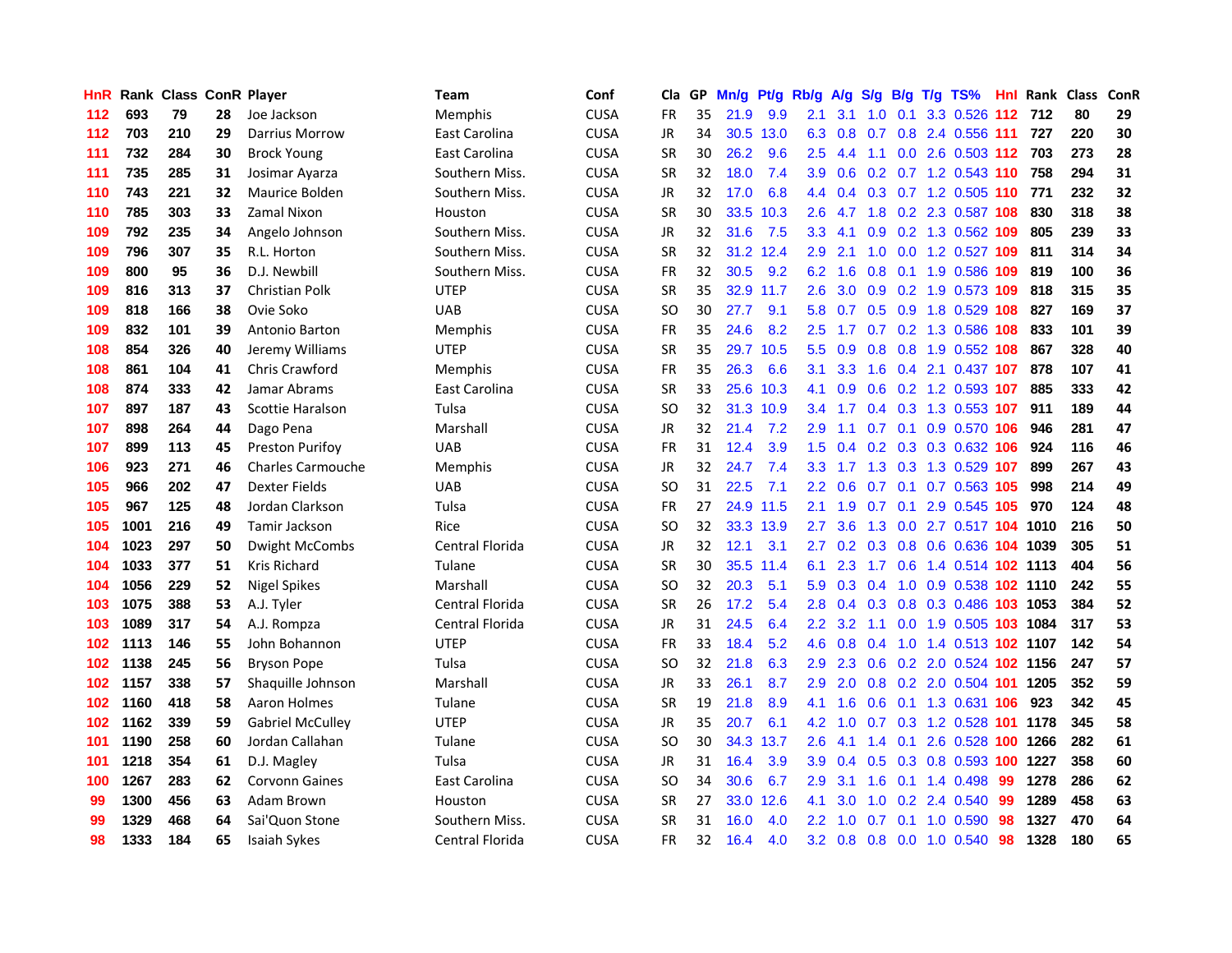| HnR |      | Rank Class ConR Player |                |                           | <b>Team</b>            | Conf        | Cla       |     | GP Mn/g | Pt/g      | Rb/g             | A/g             |     |                 | S/g B/g T/g TS%           | Hnl | Rank Class |     | ConR         |
|-----|------|------------------------|----------------|---------------------------|------------------------|-------------|-----------|-----|---------|-----------|------------------|-----------------|-----|-----------------|---------------------------|-----|------------|-----|--------------|
| 98  | 1334 | 384                    | 66             | Joe Richard               | Tulsa                  | <b>CUSA</b> | JR        | 32  | 24.5    | 3.7       | 6.1              | 0.5             | 0.4 | 0.6             | 1.0 0.549                 | 98  | 1344       | 382 | 67           |
| 98  | 1343 | 385                    | 67             | <b>Isaac Sosa</b>         | Central Florida        | <b>CUSA</b> | <b>JR</b> | 33  | 25.3    | 8.0       | 1.8              | 0.7             | 0.5 | 0.1             | 1.0 0.557                 | 98  | 1364       | 388 | 68           |
| 98  | 1362 | 477                    | 68             | Suleiman Braimoh          | Rice                   | <b>CUSA</b> | <b>SR</b> | 31  | 10.8    | 4.4       | 2.1              | 0.2             |     | $0.5 \quad 0.3$ | 0.8 0.537                 | 98  | 1373       | 482 | 69           |
| 98  | 1365 | 190                    | 69             | Robert Sampson            | East Carolina          | <b>CUSA</b> | <b>FR</b> | 34  | 13.3    | 3.3       | 3.0              | 0.6             |     |                 | 0.3 0.6 0.8 0.531         | 97  | 1391       | 196 | 70           |
| 98  | 1377 | 398                    | 70             | P.J. Gaynor               | Central Florida        | <b>CUSA</b> | JR        | 33  | 16.9    | 4.8       | 3.2              | 0.9             |     |                 | 0.4 0.4 1.4 0.596         | -97 | 1393       | 398 | 71           |
| 97  | 1440 | 202                    | 71             | Anthony Criswell          | <b>UAB</b>             | <b>CUSA</b> | <b>FR</b> | 21  | 14.2    | 3.2       | 3.6 <sup>°</sup> | 0.5             |     |                 | 0.1 0.1 0.7 0.578         | -98 | 1331       | 181 | 66           |
| 95  | 1531 | 439                    | 72             | <b>Connor Frizzelle</b>   | Rice                   | <b>CUSA</b> | JR        | 32. | 27.5    | 10.7      | 1.8 <sup>°</sup> | 1.4             |     |                 | 1.4 0.0 1.7 0.507         | 95  | 1528       | 437 | 73           |
| 95  | 1541 | 351                    | 73             | Kendrick Washington       | Houston                | <b>CUSA</b> | <b>SO</b> | 23  | 20.7    | 8.3       | 4.7              | 0.8             |     |                 | $0.7$ $0.5$ 1.7 $0.535$   | 95  | 1510       | 342 | 72           |
| 93  | 1621 | 470                    | 74             | Lucas Kuipers             | Rice                   | <b>CUSA</b> | <b>JR</b> | 32  | 21.6    | 7.6       | 3.4              | 0.8             | 0.5 |                 | 0.3 1.3 0.540             | 93  | 1618       | 470 | 74           |
| 93  | 1640 | 236                    | 75             | <b>Alandise Harris</b>    | Houston                | <b>CUSA</b> | <b>FR</b> | 27  | 23.2    | 9.4       | 5.4              | 0.9             | 0.4 |                 | 1.0 2.5 0.523             | 92  | 1667       | 245 | 75           |
| 92  | 1691 | 492                    | 76             | Aundra Williams           | Marshall               | <b>CUSA</b> | JR        | 31  | 9.6     | 2.0       | 2.0              | 0.0             |     |                 | 0.2 0.3 0.1 0.568         | 91  | 1732       | 500 | 78           |
| 92  | 1707 | 251                    | 77             | Jeremiah Samarrippas      | SMU                    | <b>CUSA</b> | <b>FR</b> | 35  | 30.7    | 7.4       | $2.2\phantom{0}$ | 3.4             | 1.3 | 0.0             | 2.3 0.538                 | 91  | 1716       | 256 | 76           |
| 92  | 1710 | 498                    | 78             | Darian Thibodeaux         | Houston                | <b>CUSA</b> | JR.       | 30  | 35.1    | 8.3       | 2.9              | 2.1             | 0.7 |                 | $0.2$ 1.4 0.611           | 91  | 1754       | 508 | 79           |
| 92  | 1716 | 394                    | 79             | Erin Straughn             | East Carolina          | <b>CUSA</b> | SO.       | 34  | 24.5    | 5.0       | 4.4              | 1.3             | 0.7 | 0.2             | 1.6 0.496                 | -91 | 1729       | 400 | 77           |
| 90  | 1849 | 429                    | 80             | Kirk Van Slyke            | Houston                | <b>CUSA</b> | <b>SO</b> | 29  | 15.8    | 6.4       | 3.0              | 0.4             | 0.2 |                 | 0.7 1.0 0.520             | 89  | 1887       | 440 | 80           |
| 87  | 1962 | 621                    | 81             | <b>Trey Stanton</b>       | Rice                   | <b>CUSA</b> | <b>SR</b> | 32  | 19.2    | 5.6       | 4.0              | 0.8             |     | $0.3 \quad 0.5$ | 1.2 0.469                 | -87 | 1962       | 621 | 84           |
| 87  | 1972 | 623                    | 82             | Collin Mangrum            | SMU                    | <b>CUSA</b> | <b>SR</b> | 33  | 24.3    | 6.0       | $2.5\,$          | 1.8             |     |                 | 0.8 0.2 1.0 0.523         | 88  | 1943       | 614 | 81           |
| 87  | 2008 | 630                    | 83             | David Booker              | Tulane                 | <b>CUSA</b> | <b>SR</b> | 28  | 23.8    | 7.5       | 4.0              | 0.4             |     |                 | $0.3$ $0.3$ 1.1 $0.561$   | -86 | 2039       | 637 | 87           |
| 87  | 2011 | 329                    | 84             | Kodi Maduka               | Tulsa                  | <b>CUSA</b> | <b>FR</b> | 32  | 11.7    | 2.4       | 2.9              | 0.3             |     |                 | $0.1$ 0.8 0.7 0.456       | -86 | 2017       | 334 | 85           |
| 87  | 2019 | 633                    | 85             | Mike Walker               | SMU                    | <b>CUSA</b> | <b>SR</b> | 33  | 28.7    | 6.9       | 1.3 <sup>°</sup> | 1.5             |     |                 | 0.8 0.1 1.0 0.575         | -88 | 1950       | 618 | 83           |
| 86  | 2023 | 590                    | 86             | <b>Justin Haynes</b>      | SMU                    | <b>CUSA</b> | JR        | 35  | 18.9    | 4.7       | 2.1              | 1.4             |     |                 | 0.7 0.2 1.3 0.594         | 86  | 2038       | 597 | 86           |
| 85  | 2111 | 484                    | 87             | LaShay Page               | Southern Miss.         | <b>CUSA</b> | <b>SO</b> | 27  | 18.1    | 6.2       | 2.1              | 0.7             |     | $0.4 \quad 0.1$ | 0.9 0.465                 | 88  | 1949       | 458 | 82           |
| 84  | 2143 | 661                    | 88             | Cory Pfleiger             | Rice                   | <b>CUSA</b> | <b>SR</b> | 32  | 21.3    | 4.3       | 2.0              | 1.4             |     | $0.4 \quad 0.1$ | $0.8$ 0.521               | 84  | 2142       | 661 | 88           |
| 84  | 2164 | 370                    | 89             | <b>Quincy Taylor</b>      | <b>UAB</b>             | <b>CUSA</b> | FR        | 31  | 18.0    | 2.4       | 1.8              | 0.8             | 0.7 |                 | $0.0$ $0.5$ $0.425$       | 83  | 2175       | 372 | 90           |
| 84  | 2171 | 638                    | 90             | <b>Rodney Clinkscales</b> | SMU                    | <b>CUSA</b> | JR        | 34  | 16.2    | 4.8       | 0.9              | 1.1             |     | $0.4 \quad 0.0$ | 0.9 0.588                 | 84  | 2157       | 631 | 89           |
| 82  | 2257 | 692                    | 91             | Johnny Mayhane            | Tulane                 | <b>CUSA</b> | <b>SR</b> | 30  | 21.0    | 6.4       | 1.9              | 0.9             | 0.3 | 0.1             | 1.0 0.541                 | 81  | 2307       | 704 | 91           |
| 75  | 2500 | 465                    | 92             | <b>Robert Williams</b>    | <b>UAB</b>             | <b>CUSA</b> | <b>FR</b> | 28  | 11.8    | 1.7       | 2.3              | 0.3             | 0.3 | 0.1             | $0.5$ 0.495               | 76  | 2475       | 456 | 92           |
| 74  | 2559 | 760                    | 93             | Ryan Harp                 | SMU                    | <b>CUSA</b> | <b>SR</b> | 34  | 17.6    | 2.3       | 2.1              | 1.1             |     | $0.4 \quad 0.2$ | 0.8 0.545                 | 74  | 2566       | 763 | 94           |
| 72  | 2608 | 767                    | 94             | <b>Bryan Beasley</b>      | Rice                   | <b>CUSA</b> | <b>SR</b> | 28  | 16.4    | 1.7       | 1.2 <sub>1</sub> | 1.6             | 0.8 |                 | $0.2$ 0.9 0.414           | -74 | 2562       | 762 | 93           |
| 69  | 2691 | 516                    | 95             | Kevin Thomas              | Tulane                 | <b>CUSA</b> | <b>FR</b> | 28  | 10.6    | 2.5       | 1.0 <sub>1</sub> | 0.0             | 0.0 |                 | 1.0 0.5 0.575             | -68 | 2712       | 523 | 95           |
| 66  | 2755 | 804                    | 96             | <b>Trent Rogers</b>       | Tulane                 | <b>CUSA</b> | JR        | 28  | 9.4     | 1.6       | 0.7              | 0.7             |     |                 | $0.4$ 0.0 0.6 0.639       | -65 | 2773       | 807 | 96           |
| 62  | 2820 | 817                    | 97             | Orlando Allen             | Marshall               | <b>CUSA</b> | <b>SR</b> | 32  | 10.0    | 1.5       | 2.4              | 0.1             |     |                 | $0.1$ $0.8$ $0.8$ $0.416$ | 62  | 2832       | 820 | 97           |
| 54  | 2917 | 589                    | 98             | <b>Trevan Abraham</b>     | Rice                   | <b>CUSA</b> | <b>FR</b> | 30  | 9.4     | 1.1       |                  | $0.7 \quad 1.2$ |     |                 | $0.2$ 0.0 0.5 0.333       | 55  | 2921       | 591 | 98           |
| 50  | 2951 | 605                    | 99             | Mikhail McLean            | Houston                | <b>CUSA</b> | FR        | 27  | 9.2     | 2.2       | 1.0              | 0.1             | 0.1 |                 | 0.2 0.6 0.541             | 51  | 2955       | 607 | 99           |
| 46  | 2969 | 671                    | 100            | Nick Haywood              | Houston                | <b>CUSA</b> | <b>SO</b> | 30  | 11.4    | 1.9       | 0.7              | 0.6             | 0.3 | 0.0             | 0.6 0.390                 | 46  | 2975       | 671 | 100          |
| 120 | 446  | 180                    | 1              | Carl Montgomery           | Chicago St.            | <b>GWC</b>  | <b>SR</b> | 32  | 27.5    | 17.3      | 8.1              | 1.1             | 0.6 | 1.0             | 2.4 0.548                 | 118 | 478        | 193 | $\mathbf{1}$ |
| 112 | 687  | 206                    | $\overline{2}$ | Andrew Gonzalez           | <b>Houston Baptist</b> | <b>GWC</b>  | JR        | 30  | 37.0    | 22.9      | 5.5              | 2.2             | 1.6 | 0.5             | 3.5 0.548                 | 112 | 692        | 208 | 3            |
| 110 | 777  | 92                     | 3              | Ben Aird                  | Utah Valley            | <b>GWC</b>  | <b>FR</b> | 30  |         | 26.8 12.0 |                  | $7.8$ 1.3       |     |                 | 0.8 1.3 1.3 0.575 110     |     | 775        | 91  | 4            |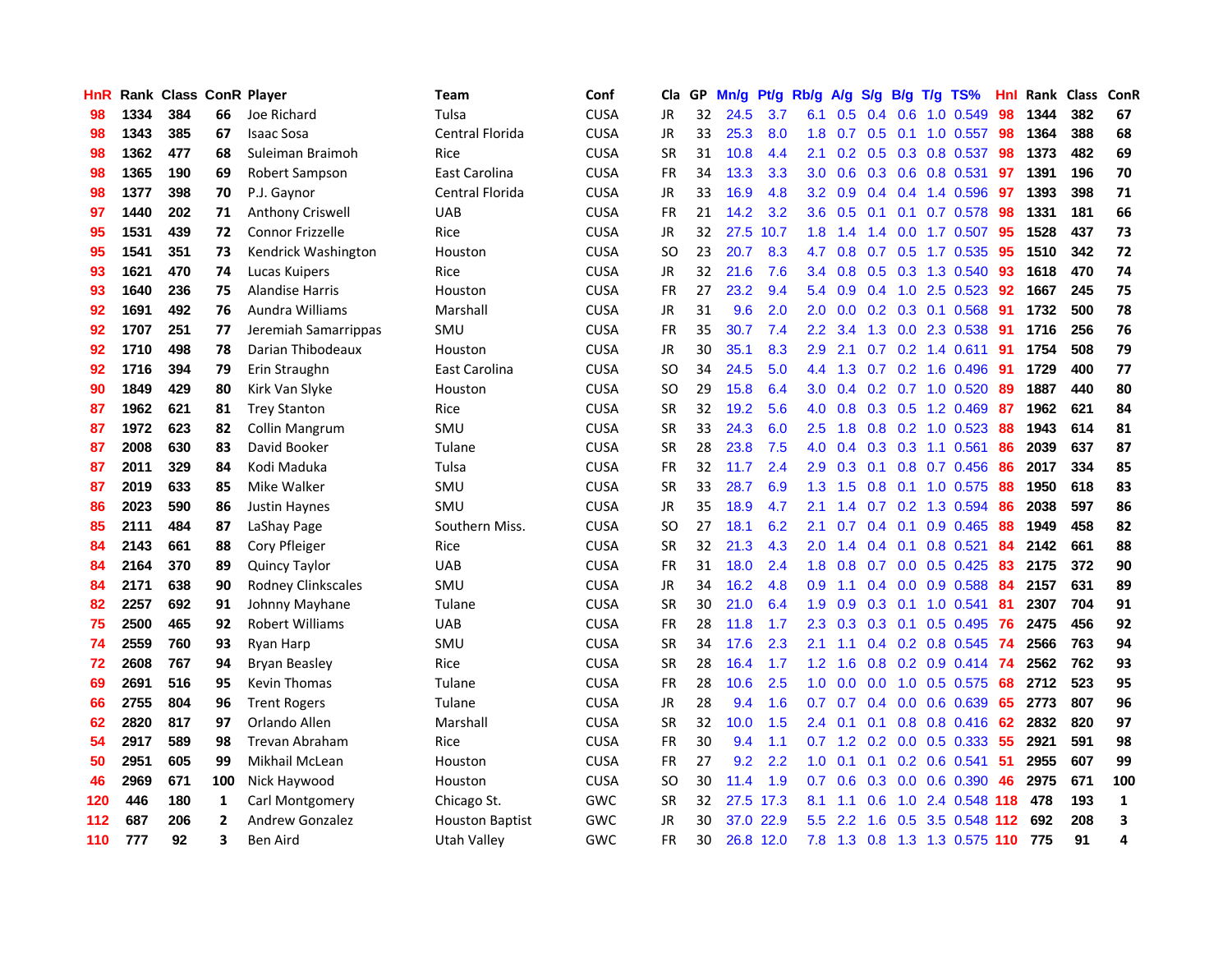| <b>HnR</b> |      | <b>Rank Class ConR Player</b> |    |                         | <b>Team</b>               | Conf       | Cla       |    | GP Mn/g Pt/g      |           | Rb/g             | A/g             |     |                 | S/g B/g T/g TS%              | Hnl | Rank Class ConR |     |                         |
|------------|------|-------------------------------|----|-------------------------|---------------------------|------------|-----------|----|-------------------|-----------|------------------|-----------------|-----|-----------------|------------------------------|-----|-----------------|-----|-------------------------|
| 103        | 1083 | 315                           | 4  | <b>Patrick Mitchell</b> | North Dakota              | GWC        | JR        | 34 |                   | 26.6 10.7 | 5.8              | 1.1             | 0.7 | 1.6             | 1.3 0.544 102                |     | 1134            | 332 | 5                       |
| 100        | 1239 | 441                           | 5  | Jordan Swarbrick        | <b>Utah Valley</b>        | GWC        | <b>SR</b> | 30 |                   | 30.3 11.1 | 5.2              | 3.2             | 0.9 | 0.4             | 1.6 0.594 100                |     | 1233            | 439 | 6                       |
| 99         | 1324 | 182                           | 6  | <b>Troy Huff</b>        | North Dakota              | GWC        | <b>FR</b> | 34 |                   | 26.3 13.3 | 4.6              | 1.1             |     |                 | 1.2 0.3 2.2 0.511            | 98  | 1360            | 189 | $\overline{\mathbf{z}}$ |
| 98         | 1330 | 469                           | 7  | Perry Petty             | <b>Texas-Pan American</b> | GWC        | <b>SR</b> | 19 |                   | 27.7 15.7 | 4.5              | 2.9             |     |                 | 1.9 0.3 3.2 0.592 114        |     | 611             | 236 | $\mathbf{2}$            |
| 95         | 1537 | 221                           | 8  | Jamal Webb              | North Dakota              | GWC        | <b>FR</b> | 34 | 30.8              | 9.3       |                  | $5.4 \quad 4.1$ |     |                 | 1.5 0.2 3.5 0.527            | -94 | 1568            | 225 | 8                       |
| 93         | 1662 | 557                           | 9  | Jheryl Wilson           | New Jersey Tech           | GWC        | <b>SR</b> | 29 |                   | 32.0 13.2 | 4.8              | 2.3             | 1.0 |                 | $0.1$ 2.2 0.550              | -93 | 1647            | 555 | 9                       |
| 91         | 1727 | 501                           | 10 | Isiah Williams          | Utah Valley               | GWC        | JR        | 30 |                   | 30.7 17.5 |                  | $2.7$ 1.9       |     |                 | $0.4$ 0.1 1.9 0.540          | 91  | 1719            | 494 | 10                      |
| 91         | 1784 | 515                           | 11 | Isaiah Wilkerson        | New Jersey Tech           | GWC        | JR        | 30 |                   | 27.9 13.6 | 6.2              | 1.2             |     |                 | 0.7 0.2 2.3 0.506            | 90  | 1804            | 522 | 12                      |
| 90         | 1802 | 581                           | 12 | Justin Baker            | Utah Valley               | GWC        | <b>SR</b> | 30 | 18.0              | 7.1       | 5.0              | 0.5             |     |                 | 0.3 0.6 1.3 0.578            | 90  | 1788            | 581 | 11                      |
| 90         | 1806 | 419                           | 13 | <b>Chris Flores</b>     | New Jersey Tech           | GWC        | SO.       | 30 | 29.9              | 12.6      | 3.9              | 2.5             | 1.5 |                 | $0.2$ 1.9 $0.483$            | 90  | 1821            | 421 | 14                      |
| 89         | 1863 | 542                           | 14 | Charlie Westbrook       | South Dakota              | GWC        | JR        | 30 |                   | 28.5 16.2 | 4.7              | 1.2             | 1.1 |                 | 0.6 2.3 0.531                | 90  | 1817            | 528 | 13                      |
| 89         | 1875 | 293                           | 15 | <b>Brandon Brekke</b>   | North Dakota              | GWC        | FR        | 33 | 15.8              | 5.8       | 3.8 <sub>2</sub> | 0.4             |     | $0.2\quad0.6$   | 1.1 0.617                    | 89  | 1898            | 301 | 15                      |
| 88         | 1918 | 610                           | 16 | <b>Michael Moss</b>     | <b>Houston Baptist</b>    | GWC        | <b>SR</b> | 31 |                   | 30.8 10.0 | 5.3              | 4.1             | 2.8 | 0.2             | 4.0 0.500                    | -87 | 1968            | 623 | 19                      |
| 88         | 1934 | 561                           | 17 | Geddes Robinson         | Utah Valley               | GWC        | JR        | 30 | 28.2              | 8.7       | 9.4              | 1.1             |     | $0.4 \quad 0.3$ | 2.3 0.567                    | 88  | 1930            | 559 | 16                      |
| 88         | 1951 | 567                           | 18 | Louie Krogman           | South Dakota              | GWC        | JR        | 33 | 31.6              | 14.8      | 3.5              | 2.3             | 0.8 | 0.0             | 1.1 0.539                    | 87  | 1954            | 569 | 18                      |
| 87         | 1980 | 321                           | 19 | <b>Trevor Gruis</b>     | South Dakota              | GWC        | FR        | 33 | 26.2              | 9.6       | 6.8              | 1.2             | 0.5 | 0.8             | 1.5 0.580                    | 87  | 1981            | 319 | 20                      |
| 87         | 1982 | 576                           | 20 | <b>Brandon Provost</b>  | Texas-Pan American        | GWC        | JR        | 31 | 30.9 <sup>°</sup> | 12.5      | 3.2              | 1.9             | 0.8 |                 | 0.3 2.1 0.609                | 85  | 2111            | 615 | 24                      |
| 87         | 2018 | 632                           | 21 | <b>Kendall Cutler</b>   | South Dakota              | GWC        | <b>SR</b> | 31 | 25.0              | 8.2       |                  | $3.2 \quad 4.5$ |     |                 | 1.3 0.0 2.4 0.517            | -87 | 2010            | 632 | 22                      |
| 86         | 2026 | 333                           | 22 | Lamar Kearse            | New Jersey Tech           | GWC        | FR        | 26 | 22.7              | 8.8       |                  |                 |     |                 | 2.2 2.2 0.7 0.0 1.2 0.530 87 |     | 1989            | 323 | 21                      |
| 86         | 2062 | 604                           | 23 | Arjun Ohri              | New Jersey Tech           | GWC        | JR        | 21 | 13.1              | 5.5       |                  | $1.1 \quad 1.0$ |     |                 | $0.3$ 0.1 0.5 0.641          | 88  | 1937            | 562 | 17                      |
| 86         | 2069 | 347                           | 24 | <b>Holton Hunsaker</b>  | Utah Vallev               | GWC        | FR        | 30 |                   | 32.5 11.1 | 2.1              | 3.2             |     |                 | 1.0 0.0 2.6 0.538            | 85  | 2068            | 346 | 23                      |
| 85         | 2085 | 479                           | 25 | Aaron Urbanus           | Texas-Pan American        | GWC        | SO        | 31 |                   | 30.5 12.5 | $2.2^{\circ}$    | 2.4             |     |                 | 0.9 0.0 2.1 0.581            | 83  | 2200            | 501 | 28                      |
| 84         | 2139 | 491                           | 26 | Jake Thomas             | South Dakota              | <b>GWC</b> | <b>SO</b> | 31 |                   | 32.8 13.6 | 4.9              | 2.4             |     |                 | 0.9 0.3 1.6 0.548            | 84  | 2137            | 489 | 25                      |
| 84         | 2149 | 365                           | 27 | Aaron Anderson          | North Dakota              | GWC        | FR        | 34 | 22.2              | 7.6       | 1.9              | 1.9             | 0.7 |                 | $0.1$ 1.5 0.534              | 83  | 2172            | 371 | 27                      |
| 84         | 2162 | 369                           | 28 | <b>Steve Tecker</b>     | South Dakota              | GWC        | FR        | 31 | 16.9              | 5.9       | 3.0              | 1.0             | 0.7 |                 | $0.1$ 0.7 0.563              | 84  | 2152            | 368 | 26                      |
| 83         | 2219 | 386                           | 29 | Josh Schuler            | North Dakota              | GWC        | FR        | 34 | 28.7              | 8.8       | 1.7 <sup>2</sup> | 2.0             | 0.8 | 0.1             | 1.1 0.515                    | 82  | 2242            | 392 | 29                      |
| 81         | 2320 | 684                           | 30 | Ricardo Andreotti       | South Dakota              | GWC        | <b>JR</b> | 33 | 20.5              | 5.1       | 6.3              | 0.8             | 0.7 |                 | $1.1$ 1.5 0.517              | 80  | 2324            | 685 | 30                      |
| 78         | 2417 | 543                           | 31 | P.J. Miller             | New Jersey Tech           | GWC        | SO.       | 30 | 25.6              | 6.6       | 2.9              | 3.0             |     |                 | 0.8 0.2 2.1 0.484            | -77 | 2443            | 545 | 31                      |
| 77         | 2443 | 550                           | 32 | Jordan Boots            | South Dakota              | GWC        | SO.       | 33 | 18.0              | 6.1       | 1.3              | 1.3             | 0.7 | 0.0             | 0.9 0.567                    | 77  | 2457            | 550 | 32                      |
| 74         | 2536 | 752                           | 33 | Jon Montgomery          | Chicago St.               | GWC        | <b>SR</b> | 32 | 25.1              | 10.0      | 2.5              | 1.4             | 1.1 | 0.1             | 1.7 0.483                    | -73 | 2581            | 770 | 33                      |
| 71         | 2642 | 773                           | 34 | Jared Maree             | Texas-Pan American        | GWC        | JR        | 27 | 26.0              | 8.3       | 3.0              | 1.1             | 0.7 |                 | $0.2$ 1.3 $0.510$            | -70 | 2686            | 787 | 37                      |
| 71         | 2643 | 593                           | 35 | Jordan Allard           | North Dakota              | GWC        | <b>SO</b> | 29 | 14.9              | 3.8       | 2.6              | 0.5             |     |                 | 0.3 0.5 0.7 0.472 71         |     | 2637            | 590 | 34                      |
| 71         | 2644 | 773                           | 36 | Christian Wall          | Chicago St.               | GWC        | <b>SR</b> | 30 | 18.2              | 6.2       |                  | $1.9$ 1.7       |     |                 | 1.1 0.1 1.5 0.444            | -70 | 2675            | 781 | 36                      |
| 71         | 2649 | 775                           | 37 | Matt Mierzycki          | Texas-Pan American        | GWC        | <b>SR</b> | 31 | 25.2              | 7.1       | 5.8              | 1.8             |     | $0.5 \quad 0.1$ | 2.2 0.440                    | 69  | 2707            | 787 | 39                      |
| 71         | 2650 | 775                           | 38 | Keith Thompson          | Utah Valley               | GWC        | JR        | 29 | 8.5               | 2.6       |                  | $1.4 \quad 0.7$ |     |                 | $0.3$ $0.3$ $0.6$ $0.430$    | -71 | 2660            | 780 | 35                      |
| 70         | 2665 | 779                           | 39 | <b>Terry Bembry</b>     | <b>Houston Baptist</b>    | GWC        | JR        | 28 | 26.4              | 8.9       | 6.7              | 0.5             | 0.7 | 0.6             | 1.5 0.446                    | 69  | 2704            | 790 | 38                      |
| 69         | 2690 | 607                           | 40 | Ruben Cabrera           | Texas-Pan American        | GWC        | SO.       | 31 | 17.1              | 6.7       | 3.8              | 0.4             | 0.1 | 0.2             | 1.6 0.520                    | 67  | 2737            | 613 | 41                      |
| 68         | 2708 | 788                           | 41 | Shawn Deadwiler         | Utah Valley               | GWC        | <b>SR</b> | 30 | 19.2              | 4.2       | $2.3^{\circ}$    | 1.4             |     |                 | 0.5 0.0 1.2 0.488            | 68  | 2716            | 789 | 40                      |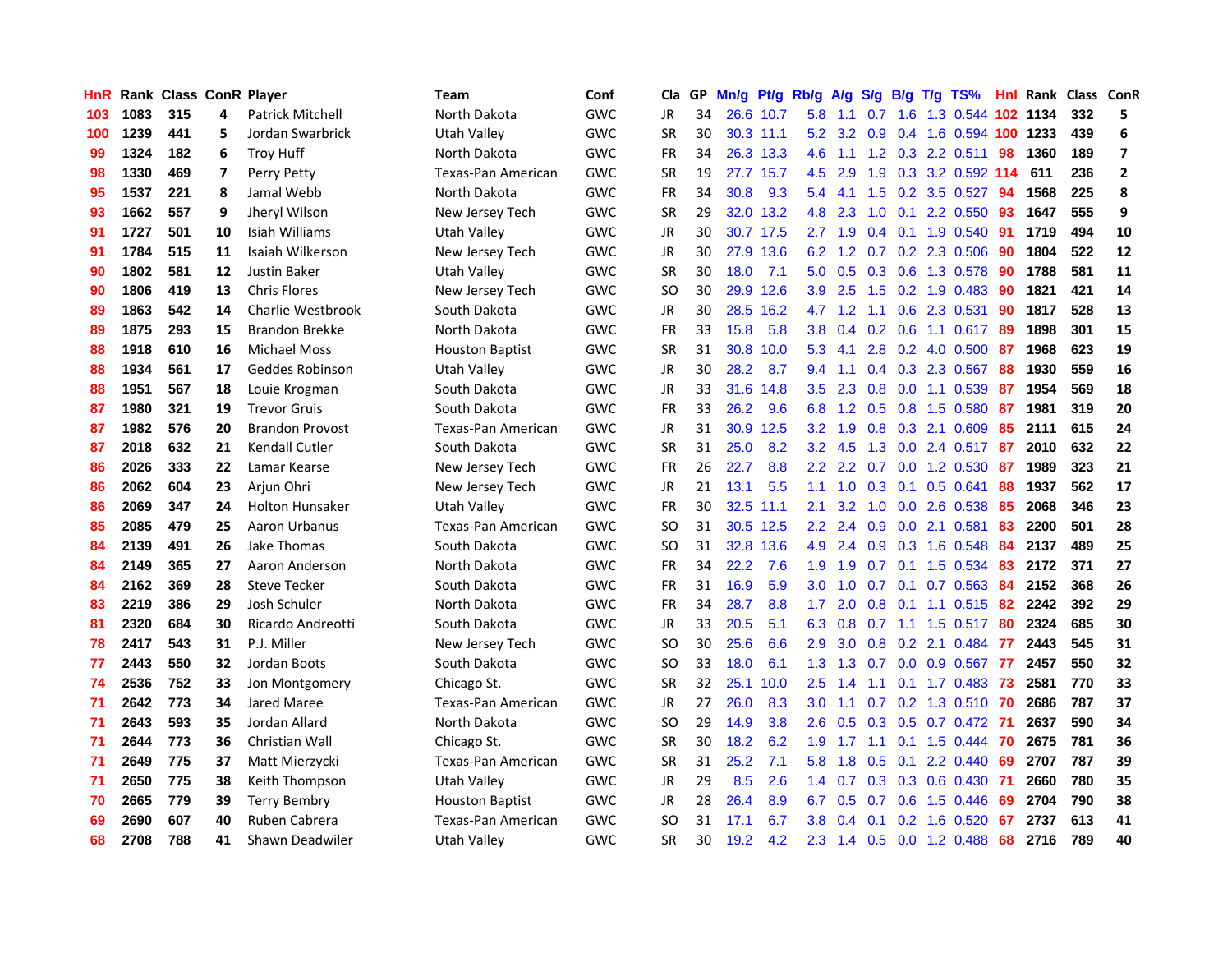| HnR |      | Rank Class ConR Player |                |                         | <b>Team</b>            | Conf       | Cla       |    | GP Mn/g | Pt/g      | Rb/g             | A/g             |     |                 | S/g B/g T/g TS%              | Hnl  | Rank Class |              | ConR                    |
|-----|------|------------------------|----------------|-------------------------|------------------------|------------|-----------|----|---------|-----------|------------------|-----------------|-----|-----------------|------------------------------|------|------------|--------------|-------------------------|
| 68  | 2717 | 790                    | 42             | Hajji Martin            | Chicago St.            | <b>GWC</b> | <b>SR</b> | 30 | 23.5    | 7.2       | 5.2              | 0.4             | 0.3 | 0.6             | $1.0$ 0.433                  | 67   | 2738       | 794          | 42                      |
| 68  | 2726 | 792                    | 43             | Antonio Lofton          | Chicago St.            | <b>GWC</b> | <b>SR</b> | 31 | 28.9    | 9.6       | 4.8              | 1.8             | 1.1 | 0.2             | 3.5 0.497                    | 67   | 2746       | 798          | 44                      |
| 67  | 2741 | 795                    | 44             | Shawn Echols            | Houston Baptist        | <b>GWC</b> | <b>SR</b> | 31 | 25.3    | 6.5       | 2.2              | 1.8             | 1.5 | 0.0             | 1.8 0.488                    | 66   | 2764       | 802          | 45                      |
| 66  | 2756 | 799                    | 45             | Chris Clausen           | North Dakota           | GWC        | <b>SR</b> | 28 | 13.2    | 3.1       |                  | $2.2 \quad 0.8$ | 0.1 | 0.1             | $0.5$ 0.465                  | 67   | 2745       | 797          | 43                      |
| 66  | 2758 | 800                    | 46             | Julius Hearn            | Texas-Pan American     | <b>GWC</b> | <b>SR</b> | 28 | 20.0    | 3.3       |                  | $2.8$ 1.9       |     |                 | 0.9 0.1 1.3 0.397            | 65   | 2789       | 809          | 46                      |
| 63  | 2813 | 815                    | 47             | Ryan Regis              | New Jersey Tech        | GWC        | JR        | 29 | 17.3    | 2.7       | 3.1              | 0.1             |     |                 | $0.3$ 1.0 0.8 0.565          | 63   | 2819       | 816          | 48                      |
| 62  | 2817 | 816                    | 48             | Derek Benter            | North Dakota           | GWC        | <b>SR</b> | 33 | 16.7    | 4.0       | 3.0 <sub>1</sub> | 0.4             |     |                 | $0.3$ $0.3$ 1.4 $0.491$      | 62   | 2833       | 821          | 49                      |
| 62  | 2818 | 630                    | 49             | <b>Victor Scott</b>     | Chicago St.            | GWC        | SO.       | 26 | 26.8    | 7.5       | 3.1              | 1.7             |     |                 | 0.3 0.1 1.8 0.478            | 64   | 2809       | 626          | 47                      |
| 60  | 2842 | 822                    | 50             | Fred Hinnenkamp         | <b>Houston Baptist</b> | <b>GWC</b> | <b>SR</b> | 31 | 19.9    | 5.7       | 2.2 <sub>2</sub> | 0.7             |     |                 | $0.2$ 0.4 0.9 0.482          | 60   | 2866       | 829          | 50                      |
| 58  | 2878 | 825                    | 51             | Sammy Schickel          | New Jersey Tech        | GWC        | JR        | 29 | 12.0    | 2.6       | 2.1              | 0.7             | 0.1 | 0.1             | $0.6$ 0.400                  | 58   | 2887       | 825          | 51                      |
| 56  | 2897 | 830                    | 52             | Kieondre Arkwright      | Texas-Pan American     | GWC        | JR        | 30 | 10.4    | 3.1       | 0.7              | 0.6             |     |                 | $0.3$ 0.0 0.9 0.516          | 55   | 2924       | 840          | 56                      |
| 56  | 2900 | 580                    | 53             | Dytanya Johnson         | New Jersey Tech        | <b>GWC</b> | FR        | 25 | 10.1    | 2.3       | 2.8              | 0.2             |     | $0.3 \quad 0.4$ | 1.1 0.467                    | 57   | 2900       | 581          | 52                      |
| 55  | 2910 | 833                    | 54             | Jamill Harris           | Chicago St.            | <b>GWC</b> | <b>JR</b> | 26 | 12.2    | 3.3       | 1.3              | 1.5             | 0.6 | 0.0             | 1.3 0.362                    | 55   | 2916       | 837          | 55                      |
| 54  | 2914 | 588                    | 55             | <b>Ben Daniels</b>      | <b>Houston Baptist</b> | GWC        | <b>FR</b> | 20 | 14.4    | 3.6       | 2.8              | 0.5             |     | $0.4 \quad 0.1$ | 1.0 0.447                    | 56   | 2902       | 583          | 53                      |
| 54  | 2919 | 590                    | 56             | Josh Cleveland          | Texas-Pan American     | GWC        | <b>FR</b> | 31 | 12.5    | 3.0       | 1.6              | 0.4             | 0.2 | 0.3             | 0.8 0.484                    | 53   | 2938       | 597          | 57                      |
| 52  | 2941 | 842                    | 57             | Sammy Obetoh            | <b>Houston Baptist</b> | GWC        | JR        | 20 | 17.8    | 5.8       | 4.0              | 0.4             | 0.5 | 0.6             | 1.8 0.378                    | 55   | 2915       | 836          | 54                      |
| 50  | 2952 | 606                    | 58             | Jon Evans               | <b>Houston Baptist</b> | GWC        | <b>FR</b> | 29 | 18.5    | 3.0       |                  | $1.4$ 1.4       | 0.6 | 0.1             | 1.3 0.444                    | -51  | 2957       | 609          | 59                      |
| 49  | 2957 | 608                    | 59             | <b>Enrique Mason</b>    | Texas-Pan American     | GWC        | FR        | 22 | 14.6    | 3.3       | 2.6              |                 |     |                 | 0.2 0.3 0.5 0.9 0.439        | 52   | 2950       | 604          | 58                      |
| 48  | 2961 | 846                    | 60             | <b>Ardarius Simmons</b> | Chicago St.            | GWC        | JR        | 30 | 15.4    | 3.1       |                  | $1.2 \quad 1.5$ |     |                 | $0.7$ 0.0 1.5 0.390          | -49  | 2966       | 847          | 60                      |
| 48  | 2963 | 669                    | 61             | Lamar Thomas            | Houston Baptist        | GWC        | SO.       | 31 | 14.6    | 2.9       |                  |                 |     |                 | 2.6 0.2 0.1 0.4 0.9 0.462 47 |      | 2971       | 669          | 62                      |
| 42  | 2983 | 844                    | 62             | <b>Archie Seals</b>     | Chicago St.            | GWC        | <b>SR</b> | 18 | 15.9    | 2.2       | 1.6              | 0.6             |     |                 | 0.6 0.0 1.1 0.476 47         |      | 2970       | 841          | 61                      |
| 39  | 2988 | 850                    | 63             | <b>Steve Martin</b>     | Chicago St.            | <b>GWC</b> | JR        | 29 | 14.2    | 1.1       | 0.7              | 1.6             |     |                 | 0.4 0.1 1.3 0.340            | 40   | 2989       | 850          | 63                      |
| 181 | 4    | $\mathbf{2}$           | 1              | Norris Cole             | Cleveland St.          | Hor.       | <b>SR</b> | 36 |         | 35.7 21.7 | 5.8              | 5.3             |     | $2.2 \quad 0.1$ | 2.7 0.553 181                |      | 5          | $\mathbf{2}$ | $\mathbf{1}$            |
| 170 | 10   | 6                      | $\overline{2}$ | Matt Howard             | Butler                 | Hor.       | <b>SR</b> | 37 |         | 31.0 16.4 | 7.7              | 1.4             | 1.1 |                 | $0.6$ 1.7 0.594              | -171 | 10         | 5            | $\mathbf{2}$            |
| 150 | 57   | 28                     | 3              | Vaughn Duggins          | Wright St.             | Hor.       | <b>SR</b> | 33 |         | 35.2 18.0 | 3.8              | 2.2             | 1.5 |                 | 0.1 1.6 0.545                | 148  | 63         | 31           | 3                       |
| 145 | 83   | 24                     | 4              | <b>Shelvin Mack</b>     | Butler                 | Hor.       | <b>JR</b> | 38 |         | 32.1 16.0 | 4.5              | 3.4             |     | $0.8\ 0.1$      | 2.4 0.533 145                |      | 90         | 29           | 4                       |
| 140 | 120  | 57                     | 5              | Anthony Hill            | Milwaukee              | Hor.       | <b>SR</b> | 32 |         | 28.1 15.3 | 6.6              | 1.4             |     | $0.4 \quad 0.6$ | 2.4 0.573 140                |      | 119        | 58           | 5                       |
| 133 | 195  | 31                     | 6              | Andrew Smith            | Butler                 | Hor.       | SO.       | 38 | 23.9    | 8.5       | 5.6              | 0.6             |     |                 | 0.7 0.4 0.8 0.610 132        |      | 203        | 31           | $\overline{\mathbf{z}}$ |
| 131 | 223  | 61                     | $\overline{7}$ | <b>Brandon Wood</b>     | Valparaiso             | Hor.       | <b>JR</b> | 33 | 31.9    | 16.7      | 4.3              | 3.1             |     |                 | 1.7 0.2 2.2 0.547 132        |      | 201        | 58           | 6                       |
| 130 | 231  | 64                     | 8              | <b>Tony Meier</b>       | Milwaukee              | Hor.       | JR        | 33 |         | 28.1 12.0 | 4.3              | 1.8             |     | $0.4\quad 0.6$  | 1.9 0.664 130                |      | 246        | 71           | 8                       |
| 129 | 268  | 119                    | 9              | Eli Holman              | Detroit                | Hor.       | <b>SR</b> | 32 |         | 28.6 11.8 | 9.6              | 0.8             | 0.9 | 1.6             | 2.0 0.625 129                |      | 261        | 117          | 9                       |
| 128 | 280  | 122                    | 10             | Rahmon Fletcher         | Green Bay              | Hor.       | <b>SR</b> | 32 |         | 31.5 15.7 | $2.4\phantom{0}$ | 3.1             |     | $1.5 \quad 0.1$ | 2.1 0.546 128                |      | 287        | 127          | 11                      |
| 126 | 316  | 136                    | 11             | N'Gai Evans             | Wright St.             | Hor.       | <b>SR</b> | 30 |         | 35.8 13.7 | 3.9              | 3.3             |     |                 | 1.5 0.2 2.5 0.549 128        |      | 282        | 125          | 10                      |
| 124 | 368  | 37                     | 12             | Ray McCallum            | Detroit                | Hor.       | <b>FR</b> | 33 |         | 33.3 13.5 | 4.7              | 4.9             |     |                 | 1.6 0.2 2.6 0.531 123        |      | 388        | 39           | 12                      |
| 122 | 401  | 75                     | 13             | Ryan Broekhoff          | Valparaiso             | Hor.       | <b>SO</b> | 35 |         | 28.0 10.3 | 5.2              | 1.8             | 1.0 |                 | 1.1 1.2 0.628 122            |      | 407        | 74           | 13                      |
| 122 | 402  | 42                     | 14             | Khyle Marshall          | Butler                 | Hor.       | <b>FR</b> | 38 | 15.2    | 5.8       | 3.8 <sub>2</sub> | 0.3             |     |                 | 0.4 0.2 0.6 0.514 121        |      | 412        | 44           | 14                      |
| 120 | 452  | 84                     | 15             | Ben Averkamp            | Loyola (IL)            | Hor.       | <b>SO</b> | 31 | 30.3    | 12.0      | 5.3              | 1.5             | 0.7 | 1.6             | 1.2 0.545                    | 118  | 482        | 89           | 16                      |
| 117 | 542  | 66                     | 16             | Alec Brown              | Green Bay              | Hor.       | FR        | 32 |         | 25.1 10.2 | 5.6              |                 |     |                 | 0.4 0.4 2.1 1.5 0.547 116    |      | 558        | 65           | 17                      |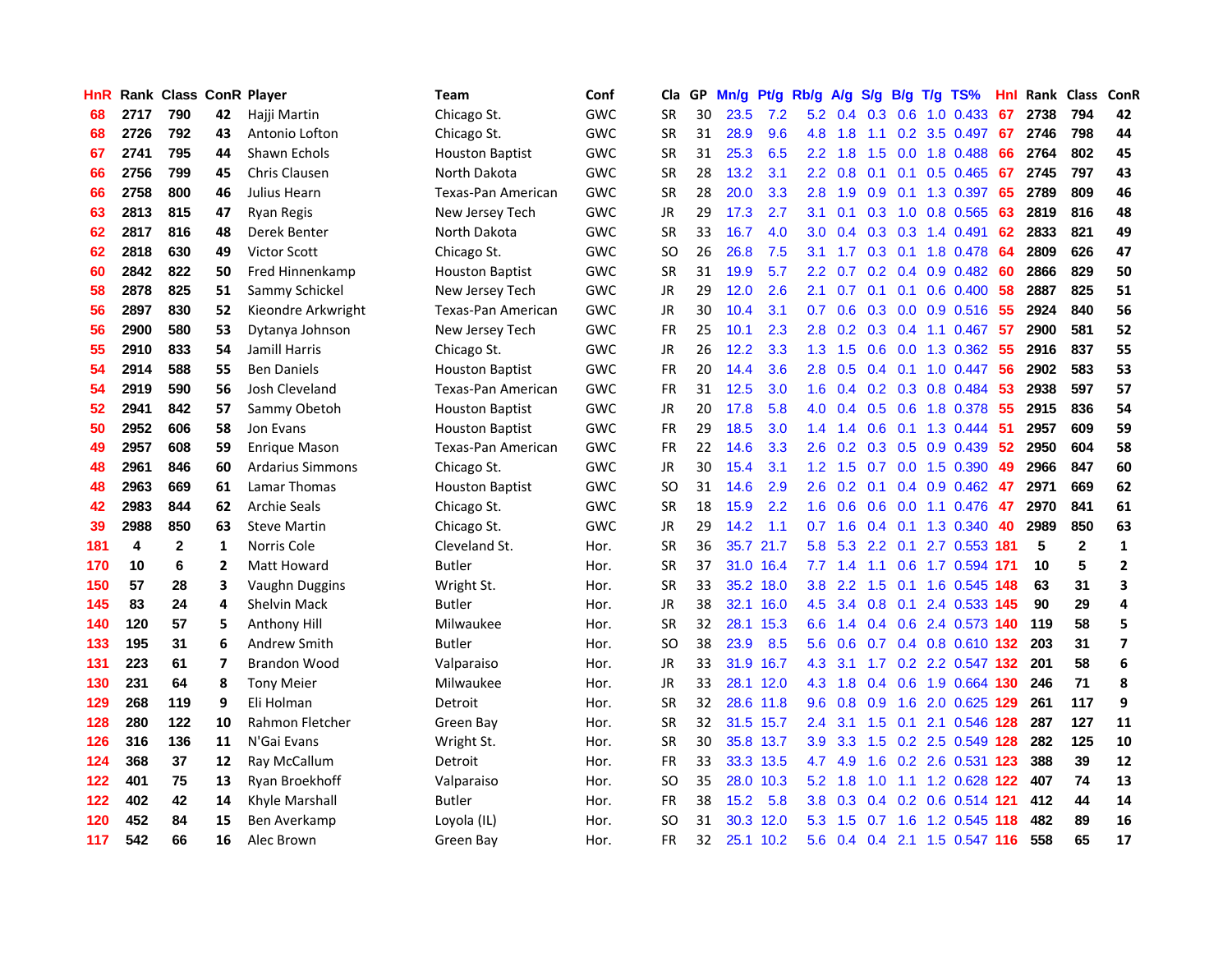| HnR. |      | <b>Rank Class ConR Player</b> |    |                         | Team             | Conf | Cla           | GP. | Mn/g | Pt/g      | Rb/g             | A/g | S/g              |     | B/g T/g TS%                        | Hnl  | Rank Class |     | ConR |
|------|------|-------------------------------|----|-------------------------|------------------|------|---------------|-----|------|-----------|------------------|-----|------------------|-----|------------------------------------|------|------------|-----|------|
| 116  | 556  | 215                           | 17 | Robo Kreps              | Illinois-Chicago | Hor. | <b>SR</b>     | 31  |      | 38.4 15.8 | 4.2              | 2.9 | 1.4              | 0.1 | 2.5 0.540                          | 114  | 612        | 237 | 19   |
| 116  | 568  | 221                           | 18 | Shawn Vanzant           | <b>Butler</b>    | Hor. | <b>SR</b>     | 38  | 28.6 | 8.1       | $3.4^{\circ}$    | 1.7 | 0.8              | 0.1 | 1.1 0.542 115                      |      | 581        | 224 | 18   |
| 114  | 614  | 235                           | 19 | <b>Paul Carter</b>      | Illinois-Chicago | Hor. | <b>SR</b>     | 31  |      | 32.6 14.7 | 8.0              | 1.9 | 0.6              | 0.7 | 3.1 0.499 112                      |      | 689        | 267 | 20   |
| 112  | 689  | 263                           | 20 | Andy Polka              | Loyola (IL)      | Hor. | <b>SR</b>     | 31  | 25.2 | 6.3       | 7.2              | 1.8 |                  |     | 0.8 0.4 1.4 0.540 111              |      | 738        | 286 | 23   |
| 111  | 713  | 212                           | 21 | <b>Trevon Harmon</b>    | Cleveland St.    | Hor. | <b>JR</b>     | 36  |      | 33.2 13.2 | 4.0              | 1.3 |                  |     | 1.5 0.0 1.3 0.558 111              |      | 719        | 215 | 21   |
| 111  | 722  | 278                           | 22 | <b>Howard Little</b>    | Valparaiso       | Hor. | <b>SR</b>     | 35  | 28.7 | 9.5       | 4.9              | 1.9 |                  |     | 1.2 0.1 1.3 0.601 111              |      | 737        | 285 | 22   |
| 111  | 728  | 218                           | 23 | Kaylon Williams         | Milwaukee        | Hor. | JR            | 33  | 32.8 | 8.3       | 5.6              | 5.4 | 0.8              |     | 0.1 3.2 0.491 110                  |      | 749        | 227 | 24   |
| 111  | 739  | 287                           | 24 | <b>Vytas Sulskis</b>    | Youngstown St.   | Hor. | <b>SR</b>     | 30  |      | 27.3 13.1 | 5.2              | 2.0 | 1.0              |     | 0.4 2.0 0.598 110                  |      | 772        | 299 | 26   |
| 110  | 751  | 291                           | 25 | Cory Johnson            | Valparaiso       | Hor. | <b>SR</b>     | 34  |      | 26.3 14.1 | 4.4              | 1.5 | 0.5              | 0.5 | 2.4 0.542 110                      |      | 757        | 293 | 25   |
| 110  | 756  | 152                           | 26 | Damian Eargle           | Youngstown St.   | Hor. | <sub>SO</sub> | 30  |      | 25.0 11.3 | 6.0              | 0.8 | 0.6              |     | 3.0 1.4 0.511 109                  |      | 784        | 154 | 27   |
| 109  | 802  | 238                           | 27 | Ryan Allen              | Milwaukee        | Hor. | JR            | 32  | 16.4 | 5.2       | 2.6              | 0.7 | 1.1              | 0.5 | 1.2 0.554                          | -109 | 802        | 238 | 28   |
| 106  | 943  | 276                           | 28 | Jordan Hicks            | Loyola (IL)      | Hor. | <b>JR</b>     | 9   |      | 29.6 11.7 | 4.7              | 1.6 | 0.7              | 0.8 | 0.8 0.590 121                      |      | 426        | 127 | 15   |
| 106  | 944  | 277                           | 29 | Ronald Nored            | <b>Butler</b>    | Hor. | JR            | 36  | 26.5 | 5.0       | 3.2 <sub>2</sub> | 2.3 | 1.2              | 0.0 | 2.1 0.473 107                      |      | 893        | 266 | 29   |
| 106  | 945  | 349                           | 30 | Michael Rogers          | Valparaiso       | Hor. | SR            | 35  | 14.6 | 5.0       | 3.1              | 0.5 | 0.5              | 0.1 | $0.6$ 0.581                        | -105 | 959        | 352 | 31   |
| 106  | 950  | 280                           | 31 | <b>Walt Gibler</b>      | Loyola (IL)      | Hor. | <b>JR</b>     | 26  | 22.3 | 9.4       | $4.4^{\circ}$    | 0.6 | 0.7              | 0.5 | 1.2 0.534                          | 106  | 945        | 280 | 30   |
| 104  | 1031 | 376                           | 32 | Tone Boyle              | Milwaukee        | Hor. | <b>SR</b>     | 33  |      | 34.2 12.9 | 3.3 <sub>2</sub> | 1.1 | 0.9 <sub>o</sub> | 0.1 | 1.2 0.526 104 1044                 |      |            | 381 | 33   |
| 104  | 1032 | 299                           | 33 | Jeremy Montgomery       | Cleveland St.    | Hor. | JR            | 36  |      | 31.1 11.6 | 2.6              | 1.8 | 0.9              | 0.1 | 2.0 0.515 104 1032                 |      |            | 303 | 32   |
| 103  | 1069 | 139                           | 34 | <b>Cole Darling</b>     | Wright St.       | Hor. | <b>FR</b>     | 30  | 17.1 | 4.3       | 2.8              | 0.9 | 0.6              |     | 0.1 0.7 0.581 102 1123             |      |            | 145 | 34   |
| 102  | 1122 | 328                           | 35 | Aaron Pogue             | Cleveland St.    | Hor. | JR            | 36  | 25.1 | 8.2       |                  |     |                  |     | 6.1 0.7 0.7 0.6 1.9 0.513 102 1130 |      |            | 329 | 35   |
| 102  | 1142 | 411                           | 36 | <b>Geoff McCammon</b>   | Loyola (IL)      | Hor. | <b>SR</b>     | 31  |      | 31.1 14.4 | 3.0 <sub>1</sub> | 1.0 |                  |     | 0.9 0.2 1.9 0.560 101 1214         |      |            | 432 | 38   |
| 102  | 1150 | 247                           | 37 | Josh McCov              | Cleveland St.    | Hor. | SO            | 36  | 14.6 | 4.4       | 2.6              | 0.7 | 0.5              |     | 0.1 0.8 0.589 102 1155             |      |            | 246 | 36   |
| 102  | 1164 | 340                           | 38 | Nick Minnerath          | Detroit          | Hor. | JR            | 33  | 27.6 | 11.2      | 4.8              | 0.9 | 0.6              |     | 0.4 2.0 0.628 101                  |      | 1201       | 350 | 37   |
| 101  | 1204 | 264                           | 39 | Tim Kamczyc             | Cleveland St.    | Hor. | <sub>SO</sub> | 36  | 28.9 | 5.9       | 3.7              | 1.5 | 0.9              |     | 0.3 1.3 0.548 101                  |      | 1216       | 265 | 39   |
| 100  | 1233 | 437                           | 40 | <b>Terrance Hill</b>    | Loyola (IL)      | Hor. | <b>SR</b>     | 31  | 29.9 | 11.9      | 4.2              | 1.9 |                  |     | $0.7$ $0.2$ 1.8 $0.514$            | -99  | 1280       | 452 | 43   |
| 100  | 1246 | 276                           | 41 | Kevin Van Wijk          | Valparaiso       | Hor. | SO            | 34  | 13.1 | 5.1       | $2.3^{\circ}$    | 0.4 | 0.6              |     | 0.4 1.2 0.565 100                  |      | 1252       | 278 | 41   |
| 99   | 1288 | 288                           | 42 | Matt Kenney             | Valparaiso       | Hor. | SO            | 32  | 23.1 | 6.0       | 3.9              | 2.4 | 1.1              | 0.2 | 1.6 0.487 100                      |      | 1263       | 281 | 42   |
| 99   | 1313 | 461                           | 43 | <b>Bryquis Perine</b>   | Green Bay        | Hor. | <b>SR</b>     | 32  |      | 30.4 11.2 | 2.3              | 2.8 | 1.1              | 0.0 | 2.0 0.492                          | 98   | 1325       | 469 | 44   |
| 99   | 1315 | 462                           | 44 | <b>Troy Tabler</b>      | Wright St.       | Hor. | <b>SR</b>     | 24  |      | 32.9 10.9 | 2.8              | 1.8 | 1.2              | 0.1 | 2.0 0.516 100                      |      | 1245       | 441 | 40   |
| 98   | 1360 | 391                           | 45 | Chase Simon             | Detroit          | Hor. | JR            | 32  |      | 31.8 13.5 | 4.2              | 1.6 | 1.3              |     | 0.2 2.4 0.503                      | 98   | 1374       | 393 | 46   |
| 97   | 1397 | 485                           | 46 | Cooper Land             | Wright St.       | Hor. | <b>SR</b>     | 26  | 25.7 | 8.9       | 3.0 <sub>1</sub> | 0.7 |                  |     | $0.5$ 0.0 1.3 0.562                | -98  | 1363       | 479 | 45   |
| 97   | 1400 | 196                           | 47 | Kendrick Perry          | Youngstown St.   | Hor. | FR            | 30  | 29.2 | 9.0       | $3.6\,$          | 4.1 |                  |     | 1.3 0.2 1.9 0.520                  | 97   | 1427       | 199 | 47   |
| 96   | 1452 | 505                           | 48 | Zach Hahn               | <b>Butler</b>    | Hor. | <b>SR</b>     | 37  | 16.7 | 4.9       | 1.1              | 1.1 |                  |     | $0.4$ 0.0 0.9 0.481                | 96   | 1438       | 500 | 48   |
| 96   | 1454 | 204                           | 49 | Daniel Turner           | Green Bay        | Hor. | FR            | 31  | 24.2 | 6.6       | 5.8              | 0.8 | 0.6              |     | 0.5 1.6 0.511                      | 96   | 1453       | 205 | 49   |
| 96   | 1471 | 422                           | 50 | <b>Courtney Stanley</b> | Loyola (IL)      | Hor. | <b>JR</b>     | 30  | 30.4 | 6.5       | 3.2 <sub>1</sub> | 3.4 |                  |     | 1.2 0.2 3.0 0.478                  | 96   | 1467       | 416 | 51   |
| 96   | 1487 | 427                           | 51 | <b>Steve Baker</b>      | Green Bay        | Hor. | <b>JR</b>     | 32  | 25.0 | 6.5       | 4.2              | 1.7 | 0.5              | 0.1 | 1.5 0.524                          | 95   | 1499       | 428 | 52   |
| 95   | 1494 | 430                           | 52 | Jarvis Williams         | Green Bay        | Hor. | JR            | 25  | 23.8 | 8.4       | 5.2              | 0.8 | 0.8              |     | 0.2 2.2 0.519                      | 96   | 1455       | 413 | 50   |
| 94   | 1565 | 226                           | 53 | Gabe Kindred            | Loyola (IL)      | Hor. | FR            | 24  | 11.8 | 3.8       | 1.6              | 1.0 | 0.7              | 0.0 | 1.2 0.535                          | 94   | 1581       | 226 | 54   |
| 94   | 1578 | 458                           | 54 | LaMarcus Lowe           | Detroit          | Hor. | <b>JR</b>     | 33  | 16.4 | 4.1       | 3.6              |     |                  |     | 0.2 0.2 2.4 1.3 0.535              | 93   | 1599       | 462 | 55   |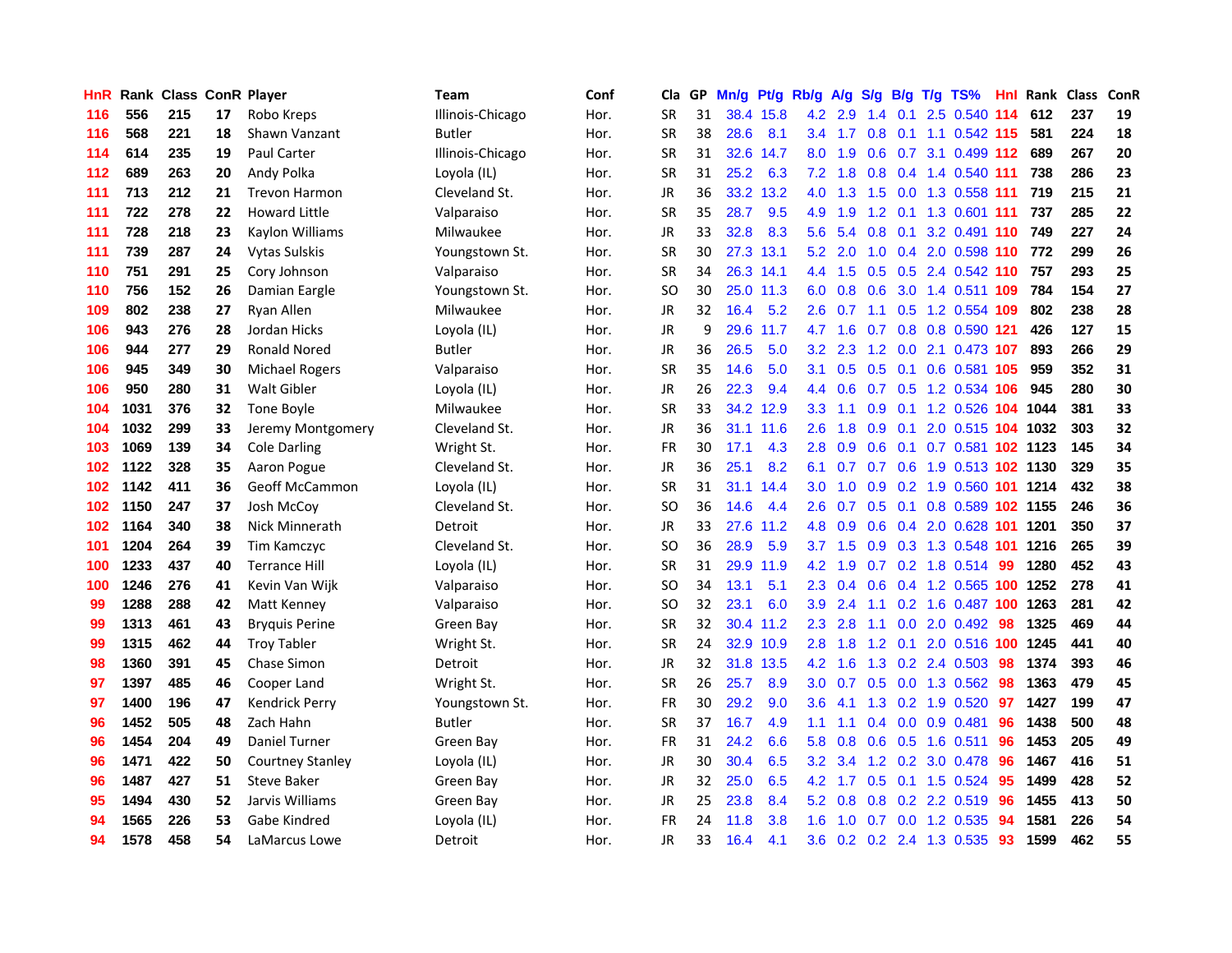| HnR |      | Rank Class ConR Player |                |                         | Team                | Conf | Cla       |    | GP Mn/g | Pt/g      | Rb/g             | A/g             | S/g               | B/g | $T/g$ TS%                       | Hnl | <b>Rank Class</b> |     | ConR           |
|-----|------|------------------------|----------------|-------------------------|---------------------|------|-----------|----|---------|-----------|------------------|-----------------|-------------------|-----|---------------------------------|-----|-------------------|-----|----------------|
| 94  | 1613 | 230                    | 55             | Matt Vest               | Wright St.          | Hor. | <b>FR</b> | 33 | 19.2    | 3.8       | 2.3              | 1.1             | 0.6               | 0.0 | 0.8 0.539                       | 92  | 1656              | 241 | 57             |
| 93  | 1646 | 477                    | 56             | Chris Blake             | Detroit             | Hor. | <b>JR</b> | 21 |         | 24.1 10.9 | 2.9              | 1.5             | 1.0               | 0.2 | 2.6 0.543                       | -95 | 1520              | 435 | 53             |
| 93  | 1649 | 381                    | 57             | <b>Chase Stigall</b>    | Butler              | Hor. | <b>SO</b> | 38 | 16.2    | 3.9       | 1.7 <sub>2</sub> | 0.7             | $0.4 \quad 0.1$   |     | $0.5$ 0.457                     | -92 | 1663              | 383 | 58             |
| 92  | 1698 | 391                    | 58             | Lonnie Boga             | Milwaukee           | Hor. | SO.       | 25 | 13.2    | 3.4       | 2.8              | 0.6             | $0.4 \quad 0.1$   |     | $0.7$ $0.452$ 93                |     | 1626              | 375 | 56             |
| 91  | 1743 | 401                    | 59             | <b>Armond Battle</b>    | Wright St.          | Hor. | SO.       | 29 | 12.3    | 3.3       |                  |                 | $1.8$ 0.2 0.5 0.1 |     | 0.8 0.600                       | -91 | 1756              | 407 | 60             |
| 91  | 1758 | 409                    | 60             | Jason Calliste          | Detroit             | Hor. | <b>SO</b> | 31 | 26.6    | 8.6       |                  | $2.4$ 1.2       |                   |     | 0.9 0.1 1.5 0.542               | 92  | 1702              | 396 | 59             |
| 91  | 1786 | 414                    | 61             | Ja'Rob McCallum         | Milwaukee           | Hor. | SO.       | 33 | 23.6    | 7.9       | 1.9              | 0.8             | 0.6               |     | 0.0 1.5 0.483                   | 90  | 1792              | 417 | 61             |
| 90  | 1835 | 590                    | 62             | Greg LeSage             | Green Bay           | Hor. | <b>SR</b> | 32 | 13.3    | 2.5       | 2.9              | 0.4             |                   |     | $0.5$ $0.5$ $0.7$ $0.503$       | 90  | 1833              | 590 | 62             |
| 89  | 1865 | 598                    | 63             | K.C. Robbins            | Illinois-Chicago    | Hor. | <b>SR</b> | 31 | 11.8    | 4.1       | 3.0              | 0.5             | 0.2               | 0.6 | 1.4 0.555                       | 88  | 1931              | 613 | 65             |
| 88  | 1917 | 449                    | 64             | Erik Buggs              | Valparaiso          | Hor. | <b>SO</b> | 35 | 23.3    | 2.8       | 2.4              | 3.1             | 0.9               | 0.1 | 1.7 0.425                       | 88  | 1926              | 451 | 64             |
| 88  | 1925 | 451                    | 65             | Charlie Woods           | Cleveland St.       | Hor. | <b>SO</b> | 30 | 12.9    | 2.6       | 2.5              | 0.5             | 0.4               |     | 1.0 0.5 0.423                   | 90  | 1834              | 424 | 63             |
| 86  | 2036 | 595                    | 66             | Donavan Foster          | Detroit             | Hor. | <b>JR</b> | 33 | 19.0    | 4.9       | 1.9              | 1.8             | 1.2               | 0.0 | 1.5 0.454                       | 86  | 2054              | 603 | 66             |
| 86  | 2068 | 477                    | 67             | <b>Blake Allen</b>      | Youngstown St.      | Hor. | SO.       | 30 | 24.4    | 7.1       | 2.8              | 2.5             | 0.5               | 0.2 | 1.1 0.511                       | 85  | 2097              | 480 | 67             |
| 84  | 2134 | 658                    | 68             | <b>Brad Birton</b>      | Illinois-Chicago    | Hor. | <b>SR</b> | 30 | 26.6    | 5.6       | 5.2              | 1.6             | 0.6               | 0.4 | 2.0 0.501                       | 83  | 2190              | 671 | 69             |
| 84  | 2179 | 642                    | 69             | Ashen Ward              | Youngstown St.      | Hor. | JR        | 29 | 27.6    | 8.9       | 3.3 <sub>2</sub> | 1.8             | 0.7               | 0.1 | 1.6 0.481                       | 83  | 2166              | 636 | 68             |
| 83  | 2188 | 672                    | 70             | Dipanjot Singh          | Illinois-Chicago    | Hor. | <b>SR</b> | 22 | 19.3    | 5.5       | 2.0 <sub>1</sub> | 1.2             | 0.5               | 0.0 | 1.3 0.552                       | 82  | 2221              | 682 | 70             |
| 81  | 2278 | 405                    | 71             | Jay Harris              | Valparaiso          | Hor. | FR        | 35 | 17.0    | 5.1       | 1.3              | 1.4             |                   |     | $0.4$ 0.0 1.5 0.485             | -81 | 2286              | 407 | 72             |
| 80  | 2331 | 417                    | 72             | DuShawn Brooks          | Youngstown St.      | Hor. | FR        | 30 | 17.3    | 6.0       | $3.8^{\circ}$    | 0.9             |                   |     | $0.6$ $0.5$ $0.9$ $0.400$       | -80 | 2352              | 421 | 73             |
| 77  | 2423 | 708                    | 73             | Johann Mpondo           | Wright St.          | Hor. | JR        | 33 | 17.6    | 3.2       |                  | $3.4 \quad 0.3$ |                   |     | $0.1$ $0.2$ 1.0 $0.512$ 77      |     | 2463              | 720 | 75             |
| 77  | 2456 | 715                    | 74             | Paris Carter            | Illinois-Chicago    | Hor. | JR        | 29 | 21.2    | 4.8       | 4.0              | 0.6             |                   |     | 0.3 0.3 1.3 0.458 76            |     | 2486              | 727 | 76             |
| 76  | 2471 | 718                    | 75             | Zavion Neely            | Illinois-Chicago    | Hor. | JR        | 17 | 30.8    | 8.3       | $2.3^{\circ}$    | 2.3             | 0.9               |     | $0.0$ 1.4 $0.426$               | -81 | 2277              | 668 | 71             |
| 75  | 2499 | 728                    | 76             | Joe Latas               | Cleveland St.       | Hor. | JR        | 34 | 9.0     | 1.9       | 1.9              | 0.1             | 0.1               |     | 0.3 0.4 0.516                   | -76 | 2496              | 730 | 77             |
| 74  | 2532 | 569                    | 77             | Seth Evans              | Green Bay           | Hor. | <b>SO</b> | 31 | 17.9    | 3.6       | 1.5              | 1.2             | 0.5               | 0.0 | 1.1 0.473                       | -75 | 2536              | 567 | 78             |
| 73  | 2596 | 761                    | 78             | <b>Tre Brewer</b>       | Youngstown St.      | Hor. | JR        | 29 | 17.9    | 4.2       | 3.2              | 1.6             | $0.4^{\circ}$     | 0.1 | 1.2 0.382                       | 73  | 2609              | 764 | 79             |
| 72  | 2614 | 765                    | 79             | Devonte Maymon          | Youngstown St.      | Hor. | JR        | 20 | 23.8    | 9.2       | 1.0              | 1.7             | 0.7               |     | $0.0$ 1.9 0.475                 | 77  | 2440              | 715 | 74             |
| 70  | 2659 | 777                    | 80             | Darrin Williams         | Illinois-Chicago    | Hor. | JR        | 28 | 15.9    | 4.9       | 3.5              | 0.4             | 0.1               | 0.3 | 1.7 0.495                       | 70  | 2679              | 785 | 80             |
| 69  | 2680 | 513                    | 81             | A.J. Pacher             | Wright St.          | Hor. | <b>FR</b> | 32 | 11.6    | 3.5       | 1.6              | 0.3             | 0.0               | 0.1 | 0.8 0.489                       | 69  | 2703              | 520 | 81             |
| 69  | 2698 | 785                    | 82             | Dan Boudler             | Youngstown St.      | Hor. | <b>SR</b> | 30 | 12.4    | 1.7       | 2.7              | 0.2             | 0.3               |     | 0.3 0.3 0.490                   | 68  | 2717              | 790 | 82             |
| 68  | 2711 | 521                    | 83             | Kyle Kelm               | Milwaukee           | Hor. | <b>FR</b> | 33 | 13.4    | 2.9       | $2.2^{\circ}$    | 0.3             | $0.2 \quad 0.2$   |     | 1.0 0.431                       | 68  | 2725              | 529 | 83             |
| 57  | 2890 | 576                    | 84             | Ludovic Ndaye           | Cleveland St.       | Hor. | <b>FR</b> | 34 | 8.8     | 1.1       | 1.6              |                 |                   |     | $0.2$ $0.2$ $0.4$ $0.4$ $0.392$ | -57 | 2894              | 578 | 84             |
| 49  | 2956 | 667                    | 85             | Corey Gray              | Illinois-Chicago    | Hor. | <b>SO</b> | 24 | 16.4    | 3.0       | 0.5              | 1.4             |                   |     | 0.4 0.0 1.3 0.390               | -54 | 2930              | 662 | 85             |
| 125 | 345  | 148                    | 1              | Jovonni Shuler          | Savannah St.        | Ind. | <b>SR</b> | 30 |         | 34.7 18.1 | 5.1              | 2.0             |                   |     | 1.3 0.4 2.7 0.528 124           |     | 363               | 151 | $\mathbf 1$    |
| 123 | 387  | 115                    | $\overline{2}$ | Aaron Broussard         | Seattle             | Ind. | JR        | 31 |         | 30.8 14.5 | 7.7              | 1.3             |                   |     | 1.5 0.2 2.4 0.535 122           |     | 400               | 122 | $\overline{2}$ |
| 110 | 760  | 225                    | 3              | Landon Clement          | <b>NC Central</b>   | Ind. | JR        | 30 |         | 36.0 18.7 | 3.7              | 1.1             | 1.1               | 0.0 | 1.4 0.587 109                   |     | 790               | 236 | 3              |
| 109 | 838  | 245                    | 4              | Antwan Carter           | Longwood            | Ind. | JR        | 31 |         | 32.5 18.2 | 9.5              | 1.6             | 0.9               |     | 0.7 2.1 0.596 108               |     | 870               | 258 | 4              |
| 102 | 1159 | 417                    | 5              | Alex Jones              | Seattle             | Ind. | <b>SR</b> | 31 |         | 21.2 11.8 | 4.0              | 0.5             | 0.7               | 0.4 | 2.2 0.542                       | 101 | 1206              | 431 | 5              |
| 100 | 1245 | 275                    | 6              | <b>Stephon Carter</b>   | Cal St. Bakersfield | Ind. | SO.       | 28 | 29.9    | 14.3      | 4.0              | 3.3             | 2.3               | 0.4 | 3.3 0.444                       | 99  | 1274              | 284 | 6              |
| 99  | 1311 | 294                    | 7              | <b>Preston Blackmon</b> | Savannah St.        | Ind. | SΟ        | 30 |         | 33.1 12.5 | 2.0              | 4.1             |                   |     | 1.3 0.1 2.7 0.476               | 98  | 1333              | 300 | $\overline{7}$ |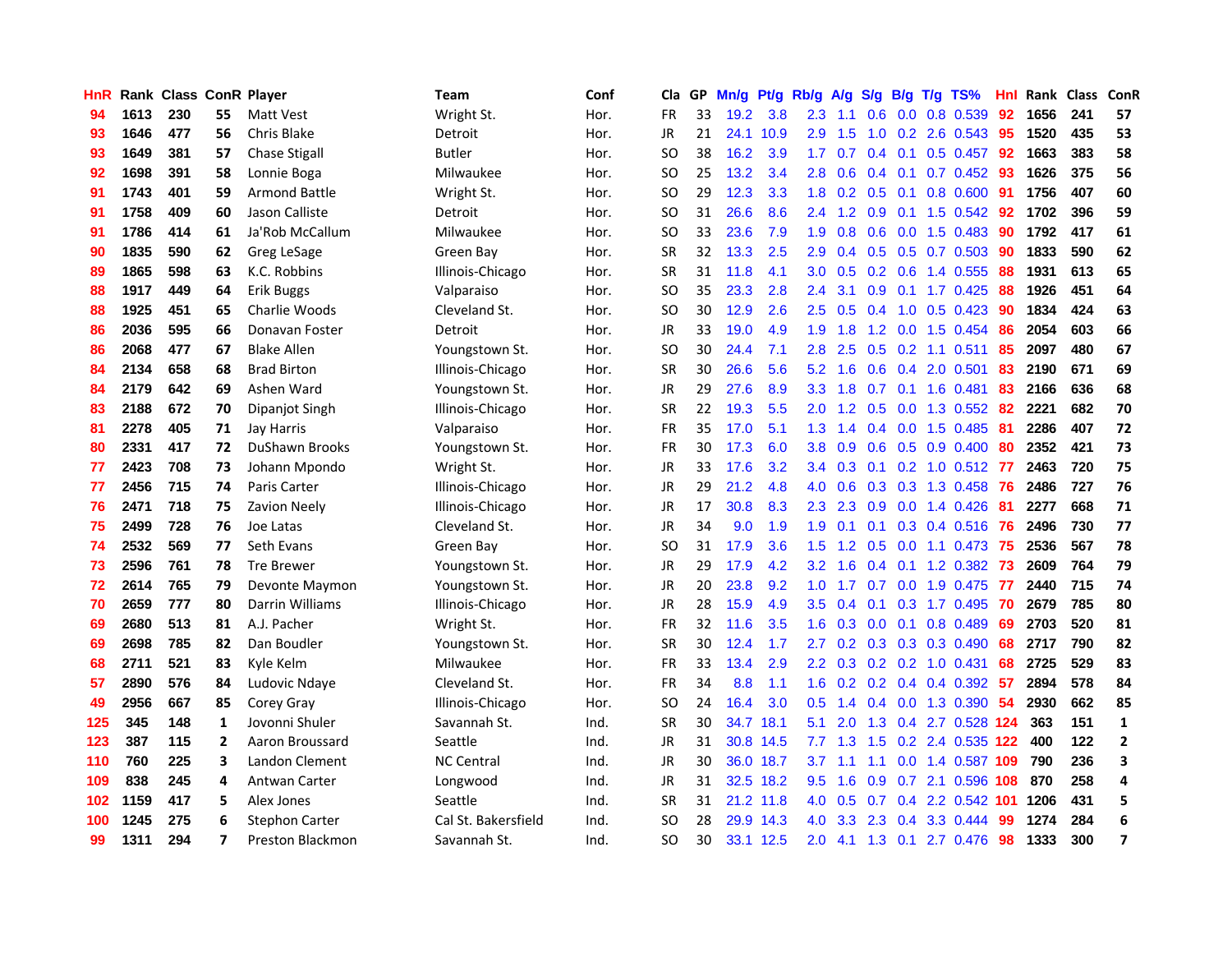| <b>HnR</b> |      | Rank Class ConR Player |    |                           | <b>Team</b>         | Conf | Cla       |    | GP Mn/g Pt/g |           | Rb/g             | A/g             |                  |                 | S/g B/g T/g TS%                 | Hnl | Rank Class ConR |     |            |
|------------|------|------------------------|----|---------------------------|---------------------|------|-----------|----|--------------|-----------|------------------|-----------------|------------------|-----------------|---------------------------------|-----|-----------------|-----|------------|
| 97         | 1387 | 483                    | 8  | C.J. Wilkerson            | <b>NC Central</b>   | Ind. | <b>SR</b> | 29 |              | 37.1 19.0 | 3.4              | 1.8             | 1.0              | 0.1             | 3.2 0.587                       | 97  | 1394            | 487 | 8          |
| 96         | 1448 | 415                    | 9  | Rashad Savage             | Cal St. Bakersfield | Ind. | JR        | 28 | 27.9         | 7.5       | 9.9              | 0.7             | 0.6              | 0.4             | 1.4 0.495                       | 96  | 1476            | 420 | 9          |
| 95         | 1516 | 217                    | 10 | <b>Sterling Carter</b>    | Seattle             | Ind. | <b>FR</b> | 31 | 26.8         | 13.8      | 3.3              | 1.9             | 0.9              | 0.5             | 3.0 0.495                       | 94  | 1542            | 221 | 10         |
| 94         | 1572 | 455                    | 11 | Alex Johnson              | Cal St. Bakersfield | Ind. | JR        | 28 |              | 31.0 13.3 | 2.7              | 2.4             | 1.1              |                 | 0.0 2.0 0.534                   | 93  | 1597            | 460 | 11         |
| 94         | 1580 | 459                    | 12 | Nick Chasten              | <b>NC Central</b>   | Ind. | JR        | 30 |              | 31.2 11.7 | 7.1              | 0.6             |                  |                 | 1.2 0.6 2.1 0.566               | 93  | 1606            | 465 | ${\bf 12}$ |
| 93         | 1622 | 231                    | 13 | Jyles Smith               | Savannah St.        | Ind. | FR        | 30 | 25.7         | 4.5       | 7.2              | 0.6             | 0.7              |                 | 2.4 1.6 0.489                   | 93  | 1633            | 233 | 13         |
| 90         | 1798 | 523                    | 14 | Jeremiah Bowman           | Longwood            | Ind. | JR        | 30 |              | 30.5 12.2 | 3.7              | 4.3             | 1.1              |                 | $0.1$ 2.6 $0.616$               | 90  | 1796            | 519 | 14         |
| 90         | 1811 | 584                    | 15 | Donavan Bragg             | Cal St. Bakersfield | Ind. | <b>SR</b> | 28 |              | 31.5 14.1 | $2.6\,$          | 2.4             | 0.8              |                 | 0.0 2.1 0.506                   | 90  | 1831            | 589 | 15         |
| 90         | 1838 | 591                    | 16 | Nikola Bundalo            | SIU-Edwardsville    | Ind. | <b>SR</b> | 29 |              | 23.9 10.0 | 6.0              | 0.2             | 0.4              |                 | 1.0 2.2 0.602                   | 89  | 1853            | 595 | 16         |
| 89         | 1902 | 446                    | 17 | Joshua Montgomery         | Savannah St.        | Ind. | <b>SO</b> | 30 |              | 31.7 10.3 | $5.5^{\circ}$    | 0.8             | 1.1              |                 | $0.2$ 1.8 $0.518$               | 88  | 1925            | 450 | 18         |
| 88         | 1924 | 306                    | 18 | <b>Emanuel Chapman</b>    | <b>NC Central</b>   | Ind. | FR        | 25 | 11.8         | 2.2       | 1.6              | 2.3             | 1.0              | 0.1             | 1.2 0.467                       | -89 | 1888            | 295 | 17         |
| 87         | 1986 | 626                    | 19 | Aaron Mitchell            | Longwood            | Ind. | <b>SR</b> | 30 |              | 32.5 13.4 | 5.8              | 3.8             | 1.0              | 0.3             | 3.0 0.546                       | 87  | 2003            | 629 | 19         |
| 87         | 1991 | 627                    | 20 | Garrett Lever             | Seattle             | Ind. | <b>SR</b> | 31 | 29.2         | 3.8       | 5.6              | 1.8             | 2.4              | 0.1             | 1.4 0.453                       | 86  | 2025            | 633 | 20         |
| 87         | 2000 | 583                    | 21 | <b>Cervante Burrell</b>   | Seattle             | Ind. | JR        | 30 |              | 27.3 10.9 | 3.0              | 3.5             | 1.3              | 0.0             | 3.3 0.421                       | 86  | 2034            | 596 | 22         |
| 86         | 2040 | 598                    | 22 | <b>Cornelius Chatt</b>    | SIU-Edwardsville    | Ind. | JR        | 28 |              | 27.4 12.1 | $2.4^{\circ}$    | 2.3             | 1.0              | 0.0             | 2.4 0.516                       | 86  | 2033            | 595 | 21         |
| 84         | 2132 | 490                    | 23 | Cedric Smith              | Savannah St.        | Ind. | <b>SO</b> | 30 | 21.0         | 5.6       | 2.5              | 1.0             | 1.1              | 0.0             | 1.2 0.487                       | 84  | 2146            | 492 | 23         |
| 82         | 2246 | 392                    | 24 | <b>Michael Messer</b>     | SIU-Edwardsville    | Ind. | <b>FR</b> | 29 | 26.0         | 8.7       |                  | 3.4 1.7         | 0.6              |                 | 0.3 1.6 0.560                   | 82  | 2263            | 398 | 25         |
| 82         | 2270 | 400                    | 25 | Mark McLaughlin           | Seattle             | Ind. | FR        | 17 | 17.8         | 7.2       | 3.6 <sup>°</sup> | 0.8             |                  |                 | 0.6 0.3 1.6 0.438               | 82  | 2222            | 387 | 24         |
| 81         | 2281 | 669                    | 26 | Corey Wickware            | SIU-Edwardsville    | Ind. | JR        | 29 |              | 30.2 11.6 |                  | $2.4$ 2.8       |                  | $1.1 \quad 0.1$ | 3.1 0.540                       | -81 | 2297            | 676 | 26         |
| 80         | 2352 | 695                    | 27 | Justin Leemow             | <b>NC Central</b>   | Ind. | JR        | 30 | 23.9         | 4.1       | 1.8 <sup>1</sup> | 3.9             | 1.9              |                 | $0.1$ 2.3 0.390                 | 79  | 2377            | 701 | 27         |
| 79         | 2387 | 726                    | 28 | Cody Rincker              | SIU-Edwardsville    | Ind. | <b>SR</b> | 28 | 15.7         | 4.6       | 1.1 <sup>1</sup> | 1.2             |                  |                 | 0.9 0.0 0.8 0.569               | 79  | 2400            | 729 | 28         |
| 76         | 2477 | 457                    | 29 | <b>Reynaul Baker</b>      | Cal St. Bakersfield | Ind. | FR        | 24 | 20.0         | 4.3       | 1.5              | 1.7             |                  |                 | 0.9 0.2 1.0 0.451               | 76  | 2469            | 453 | 29         |
| 75         | 2495 | 726                    | 30 | Martiz Washington         | Longwood            | Ind. | JR        | 31 | 27.0         | 10.4      | 2.1              | 1.8             | 1.0              | 0.0             | 1.0 0.530                       | 75  | 2531            | 739 | 30         |
| 73         | 2586 | 755                    | 31 | Durann Neil               | Longwood            | Ind. | JR        | 30 | 30.4         | 8.7       | 2.0              | 2.9             | 1.0              |                 | $0.0$ 2.1 0.455                 | 73  | 2585            | 753 | 31         |
| 73         | 2588 | 757                    | 32 | Donald Johnson            | Cal St. Bakersfield | Ind. | JR        | 27 | 16.3         | 4.3       | $3.4^{\circ}$    | 0.5             | 0.5              | 0.6             | 1.1 0.472                       | 73  | 2605            | 762 | 32         |
| 69         | 2674 | 603                    | 33 | David Best                | <b>NC Central</b>   | Ind. | <b>SO</b> | 20 | 17.1         | 3.7       | 4.1              | 0.1             | 0.4              | 1.2             | 1.5 0.500                       | 72  | 2626            | 584 | 33         |
| 69         | 2679 | 605                    | 34 | <b>Chad Rasmussen</b>     | Seattle             | Ind. | <b>SO</b> | 28 | 17.4         | 3.9       | 1.6              | 1.0             | 0.5              | 0.1             | 0.8 0.429                       | 70  | 2676            | 601 | 35         |
| 69         | 2686 | 785                    | 35 | Kevin Stineman            | SIU-Edwardsville    | Ind. | <b>JR</b> | 29 | 26.6         | 5.5       | 2.6              | 2.8             | 0.6              | 0.0             | 2.4 0.491                       | 69  | 2708            | 791 | 36         |
| 68         | 2714 | 793                    | 36 | Jan van der Kooij         | Longwood            | Ind. | <b>JR</b> | 21 | 25.0         | 7.3       | 4.9              | 1.1             |                  | $0.4 \quad 0.2$ | 1.0 0.520                       | -71 | 2646            | 777 | 34         |
| 66         | 2759 | 801                    | 37 | Cory Brown                | Cal St. Bakersfield | Ind. | <b>SR</b> | 28 | 13.9         | 2.5       | $2.2^{\circ}$    | 0.1             |                  | $0.3 \quad 0.9$ | 0.8 0.609                       | 65  | 2780            | 806 | 39         |
| 65         | 2763 | 616                    | 38 | LeShaun Murphy            | SIU-Edwardsville    | Ind. | <b>SO</b> | 27 | 10.6         | 3.4       | 1.9              | 0.7             |                  |                 | $0.4$ 0.0 1.1 0.429             | 65  | 2782            | 620 | 40         |
| 65         | 2764 | 617                    | 39 | <b>Brandon Durham</b>     | Seattle             | Ind. | SO.       | 27 | 14.9         | 2.9       | 3.3 <sub>2</sub> | 0.4             |                  |                 | $0.2$ $0.3$ 1.1 $0.481$         | 66  | 2751            | 616 | 37         |
| 64         | 2788 | 550                    | 40 | De'Aundray Robinson       | Cal St. Bakersfield | Ind. | <b>FR</b> | 21 | 12.2         | 2.3       |                  | $3.2 \quad 0.3$ |                  |                 | $0.7$ 0.4 0.8 0.348             | 66  | 2770            | 544 | 38         |
| 60         | 2847 | 636                    | 41 | <b>Dijon Manns</b>        | <b>NC Central</b>   | Ind. | <b>SO</b> | 29 | 14.0         | 3.4       | $2.7^{\circ}$    | 0.2             | $0.2\quad 0.6$   |                 | 1.4 0.532                       | 60  | 2856            | 639 | 42         |
| 58         | 2880 | 574                    | 42 | Keierre Richards          | Savannah St.        | Ind. | FR        | 27 | 20.6         | 3.3       | 1.8              | 0.8             | 0.5              |                 | 0.0 1.5 0.436                   | 60  | 2852            | 567 | 41         |
| 57         | 2892 | 577                    | 43 | <b>Christopher Spears</b> | Savannah St.        | Ind. | <b>FR</b> | 30 | 15.8         | 2.4       | 2.6              | 0.1             | 0.2              |                 | 0.3 1.0 0.480                   | 56  | 2904            | 584 | 44         |
| 56         | 2896 | 829                    | 44 | <b>Anthony Mitchell</b>   | SIU-Edwardsville    | Ind. | JR        | 24 | 10.6         | 3.4       | 2.8              | 0.4             | 0.3 <sub>0</sub> | 0.3             | 1.3 0.414                       | 57  | 2898            | 828 | 43         |
| 54         | 2916 | 835                    | 45 | Gavin Gilmore             | Seattle             | Ind. | JR        | 30 | 17.6         | 2.6       | $2.6^{\circ}$    |                 |                  |                 | $0.5$ $0.3$ $0.3$ $1.4$ $0.417$ | -55 | 2922            | 839 | 45         |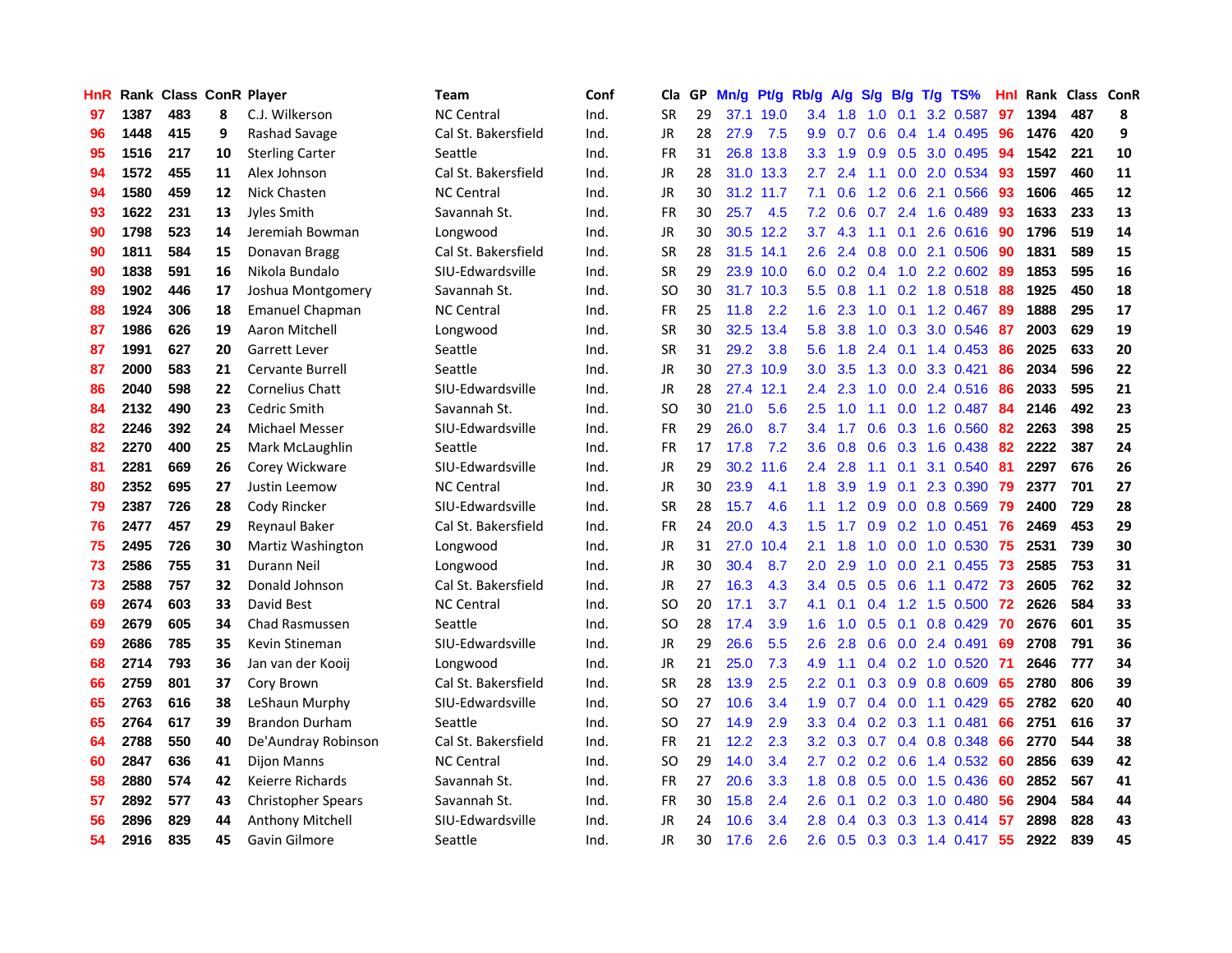| HnR |      |     |    | <b>Rank Class ConR Player</b> | Team                | Conf       | Cla           |    | GP Mn/g | Pt/g      | Rb/g              | <b>A/g</b>      | S/g             |                 | B/g T/g TS%                   | Hnl | Rank Class |     | ConR                    |
|-----|------|-----|----|-------------------------------|---------------------|------------|---------------|----|---------|-----------|-------------------|-----------------|-----------------|-----------------|-------------------------------|-----|------------|-----|-------------------------|
| 53  | 2926 | 835 | 46 | Dobrivoje Mavrak              | SIU-Edwardsville    | Ind.       | <b>SR</b>     | 25 | 9.5     | 1.4       | 2.8               | 0.2             | 0.1             | 0.3             | 0.6 0.379                     | 54  | 2932       | 834 | 46                      |
| 51  | 2944 | 601 | 47 | Kregg Jones                   | Cal St. Bakersfield | Ind.       | <b>FR</b>     | 23 | 10.2    | 1.7       | 1.6               | 0.1             | 0.2             | 0.5             | 0.5 0.500                     | 53  | 2937       | 596 | 47                      |
| 51  | 2946 | 843 | 48 | David Boarden                 | SIU-Edwardsville    | Ind.       | <b>JR</b>     | 29 | 17.1    | 3.4       | 1.3 <sup>°</sup>  | 0.8             |                 | $0.3 \quad 0.3$ | 1.0 0.380                     | 51  | 2959       | 845 | 48                      |
| 47  | 2965 | 611 | 49 | David Robinson                | Longwood            | Ind.       | FR            | 30 | 12.8    | 3.4       | 1.1               | 0.5             |                 |                 | $0.3$ 0.0 0.7 0.453           | 47  | 2968       | 613 | 49                      |
| 33  | 2994 | 677 | 50 | Darnel Jones                  | Savannah St.        | Ind.       | SO            | 28 | 9.5     | 1.0       | 0.7               |                 |                 |                 | 0.7 0.5 0.0 1.0 0.322 34      |     | 2997       | 678 | 50                      |
| 150 | 56   | 27  | 1  | Kareem Maddox                 | Princeton           | Ivy        | <b>SR</b>     | 32 |         | 31.0 13.8 | 7.0               | 2.5             |                 |                 | 0.8 1.8 2.0 0.618 150         |     | 57         | 28  | $\mathbf{1}$            |
| 145 | 89   | 26  | 2  | Keith Wright                  | Harvard             | Ivy        | <b>JR</b>     | 30 |         | 32.3 14.8 | 8.3               | 1.5             | 0.8             |                 | 1.8 2.3 0.606 144             |     | 99         | 31  | $\overline{2}$          |
| 142 | 103  | 31  | 3  | Greg Mangano                  | Yale                | Ivy        | <b>JR</b>     | 28 |         | 32.0 16.3 | 10.0 <sub>1</sub> | 0.5             | 0.4             | 3.0             | 2.0 0.553 142                 |     | 110        | 33  | 3                       |
| 137 | 147  | 24  | 4  | lan Hummer                    | Princeton           | Ivy        | <sub>SO</sub> | 32 |         | 30.2 13.8 | 6.8               | 1.9             | 1.1             | 1.1             | 2.2 0.570 137                 |     | 156        | 24  | 4                       |
| 128 | 272  | 80  | 5  | Zack Rosen                    | Pennsylvania        | Ivy        | JR            | 28 |         | 36.7 14.3 | 3.5               | 5.4             | 1.3             | 0.1             | 2.7 0.583 127                 |     | 294        | 90  | 6                       |
| 128 | 283  | 85  | 6  | Chris Wroblewski              | Cornell             | <b>Ivy</b> | JR            | 26 |         | 32.7 14.2 | 3.4               | 5.7             | 1.5             | 0.1             | 2.7 0.546                     | 130 | 251        | 74  | 5                       |
| 120 | 431  | 82  | 7  | <b>Brandyn Curry</b>          | Harvard             | <b>Ivy</b> | <sub>SO</sub> | 30 | 33.9    | 9.3       | 3.8               | 5.9             | 1.3             | 0.7             | 2.5 0.543 120                 |     | 441        | 83  | $\overline{\mathbf{z}}$ |
| 120 | 438  | 130 | 8  | Noruwa Agho                   | Columbia            | <b>Ivy</b> | JR            | 28 |         | 34.5 16.8 | 4.9               | 4.3             | 1.0             | 0.6             | 3.2 0.509 119                 |     | 470        | 139 | 8                       |
| 119 | 458  | 183 | 9  | Jack Eggleston                | Pennsylvania        | <b>Ivy</b> | <b>SR</b>     | 28 |         | 37.4 13.2 | 8.0               | 2.1             | 0.9             | 0.8             | 2.0 0.585 118                 |     | 487        | 197 | 9                       |
| 116 | 562  | 172 | 10 | Oliver McNally                | Harvard             | <b>Ivy</b> | <b>JR</b>     | 30 |         | 32.2 10.1 | 3.3 <sub>2</sub>  | 3.1             | 1.2             | 0.1             | 1.5 0.682 116                 |     | 570        | 176 | 10                      |
| 115 | 591  | 114 | 11 | Kyle Casey                    | Harvard             | <b>Ivy</b> | <sub>SO</sub> | 26 |         | 26.6 10.7 | 6.0               | 1.0             | 0.8             | 1.1             | 1.7 0.558 116                 |     | 575        | 109 | 11                      |
| 111 | 714  | 83  | 12 | <b>Laurent Rivard</b>         | Harvard             | <b>Ivy</b> | <b>FR</b>     | 30 |         | 25.2 11.0 | 2.8               | 0.7             | 0.6             | 0.1             | 1.1 0.610 111                 |     | 734        | 84  | 12                      |
| 111 | 726  | 145 | 13 | Christian Webster             | Harvard             | Ivy        | SO            | 29 |         | 31.6 13.0 |                   | $3.3 \quad 1.6$ |                 | $1.0 \quad 0.1$ | 2.5 0.613 111                 |     | 743        | 146 | 13                      |
| 109 | 801  | 161 | 14 | <b>Brian Barbour</b>          | Columbia            | <b>Ivy</b> | <b>SO</b>     | 28 |         | 35.1 13.3 | 2.1               | 3.2             |                 |                 | 1.5 0.0 1.6 0.586 108         |     | 849        | 175 | 15                      |
| 109 | 824  | 168 | 15 | Austin Morgan                 | Yale                | <b>Ivy</b> | <b>SO</b>     | 28 |         | 30.9 12.6 | 2.0 <sub>1</sub>  |                 |                 |                 | 3.2 0.9 0.1 2.4 0.602 108     |     | 822        | 167 | 14                      |
| 108 | 856  | 328 | 16 | Dan Mavraides                 | Princeton           | <b>Ivy</b> | <b>SR</b>     | 32 |         | 33.0 12.7 | 4.6               | 2.8             | 1.1             |                 | 0.1 2.8 0.540 108             |     | 866        | 327 | 16                      |
| 108 | 860  | 251 | 17 | Doug Davis                    | Princeton           | <b>Ivy</b> | JR            | 32 |         | 33.8 11.9 | 1.8 <sup>°</sup>  | 1.7             |                 |                 | 1.2 0.0 1.5 0.517 108         |     | 872        | 259 | 17                      |
| 104 | 1044 | 227 | 18 | Mark Cisco                    | Columbia            | Ivy        | <b>SO</b>     | 25 | 17.7    | 6.8       | 4.6               | 0.5             |                 | $0.2 \quad 0.8$ | 1.1 0.599 104 1023            |     |            | 217 | 18                      |
| 103 | 1072 | 235 | 19 | <b>Tucker Halpern</b>         | Brown               | <b>Ivy</b> | <b>SO</b>     | 28 | 28.7    | 12.6      | 4.5               | 2.4             | 1.1             |                 | 0.4 1.6 0.530 102 1109        |     |            | 241 | 21                      |
| 103 | 1091 | 319 | 20 | Reggie Willhite               | Yale                | <b>Ivy</b> | JR            | 28 | 29.8    | 9.4       | 4.4               | 2.4             |                 |                 | 1.4 0.8 2.1 0.510 103 1101    |     |            | 322 | 20                      |
| 102 | 1134 | 409 | 21 | Tyler Bernardini              | Pennsylvania        | <b>Ivy</b> | <b>SR</b>     | 28 |         | 30.4 12.9 | 3.9               | 1.3             | 1.3             |                 | 0.2 1.8 0.532 101             |     | 1190       | 427 | 22                      |
| 101 | 1188 | 257 | 22 | <b>Errick Peck</b>            | Cornell             | <b>Ivy</b> | <b>SO</b>     | 27 | 23.0    | 11.0      | 3.6 <sup>°</sup>  | 1.3             | 0.6             |                 | 0.7 1.6 0.499 100             |     | 1234       | 269 | 24                      |
| 101 | 1191 | 259 | 23 | <b>Mack Darrow</b>            | Princeton           | <b>Ivy</b> | <b>SO</b>     | 31 | 18.4    | 4.3       | 2.5               | 1.6             | 0.4             |                 | 0.3 0.7 0.551 101             |     | 1192       | 257 | 23                      |
| 101 | 1226 | 433 | 24 | Mark Coury                    | Cornell             | <b>Ivy</b> | SR            | 28 | 17.1    | 5.3       | 3.9               | 0.9             | 0.7             | 0.6             | 0.7 0.516                     | -99 | 1279       | 451 | 25                      |
| 100 | 1228 | 434 | 25 | Peter Sullivan                | <b>Brown</b>        | <b>Ivy</b> | <b>SR</b>     | 23 | 29.5    | 14.2      | 5.6               | 2.1             | 0.7             | 0.1             | 2.0 0.543 103                 |     | 1094       | 397 | 19                      |
| 100 | 1250 | 443 | 26 | Adam Wire                     | Cornell             | <b>Ivy</b> | <b>SR</b>     | 28 | 19.7    | 3.8       | 5.0               | 1.8             | 1.3             |                 | 0.2 1.2 0.546                 | -99 | 1299       | 460 | 26                      |
| 98  | 1336 | 185 | 27 | Sean McGonagill               | <b>Brown</b>        | <b>Ivy</b> | <b>FR</b>     | 28 |         | 33.3 11.8 |                   |                 | 4.4 5.3 0.9 0.1 |                 | 3.1 0.551                     | 98  | 1380       | 191 | 27                      |
| 98  | 1383 | 400 | 28 | <b>Andrew Ferry</b>           | Cornell             | <b>Ivy</b> | <b>JR</b>     | 28 |         | 29.0 11.9 | 2.1               |                 | $1.3 \quad 0.9$ |                 | $0.1$ 1.1 0.581               | 96  | 1435       | 411 | 28                      |
| 97  | 1439 | 501 | 29 | <b>Porter Braswell</b>        | Yale                | Ivy        | <b>SR</b>     | 28 |         | 30.4 10.9 | 3.5               | 2.2             | 0.8             |                 | 0.0 1.9 0.550                 | 96  | 1443       | 502 | 29                      |
| 95  | 1492 | 337 | 30 | <b>Brendan Connolly</b>       | Princeton           | <b>Ivy</b> | SO            | 31 | 13.8    | 3.2       | 2.7               | 1.0             |                 |                 | $0.2$ 0.4 0.7 0.533           | 95  | 1486       | 336 | 31                      |
| 95  | 1503 | 215 | 31 | Dockery Walker                | <b>Brown</b>        | lvy        | <b>FR</b>     | 24 | 14.9    | 5.8       | 4.6               | 0.5             | 0.3             | 0.5             | 0.6 0.545                     | 96  | 1469       | 209 | 30                      |
| 94  | 1554 | 223 | 32 | <b>Miles Cartwright</b>       | Pennsylvania        | Ivy        | <b>FR</b>     | 28 | 33.8    | 11.7      | 2.0               | 3.0             | 1.3             | 0.2             | 3.0 0.556                     | 93  | 1592       | 230 | 32                      |
| 94  | 1559 | 531 | 33 | <b>Brian Grimes</b>           | Columbia            | <b>Ivv</b> | SR            | 16 | 14.6    | 4.3       | 4.3               |                 |                 |                 | $0.8$ $0.5$ $0.3$ 1.1 $0.422$ | 93  | 1604       | 541 | 33                      |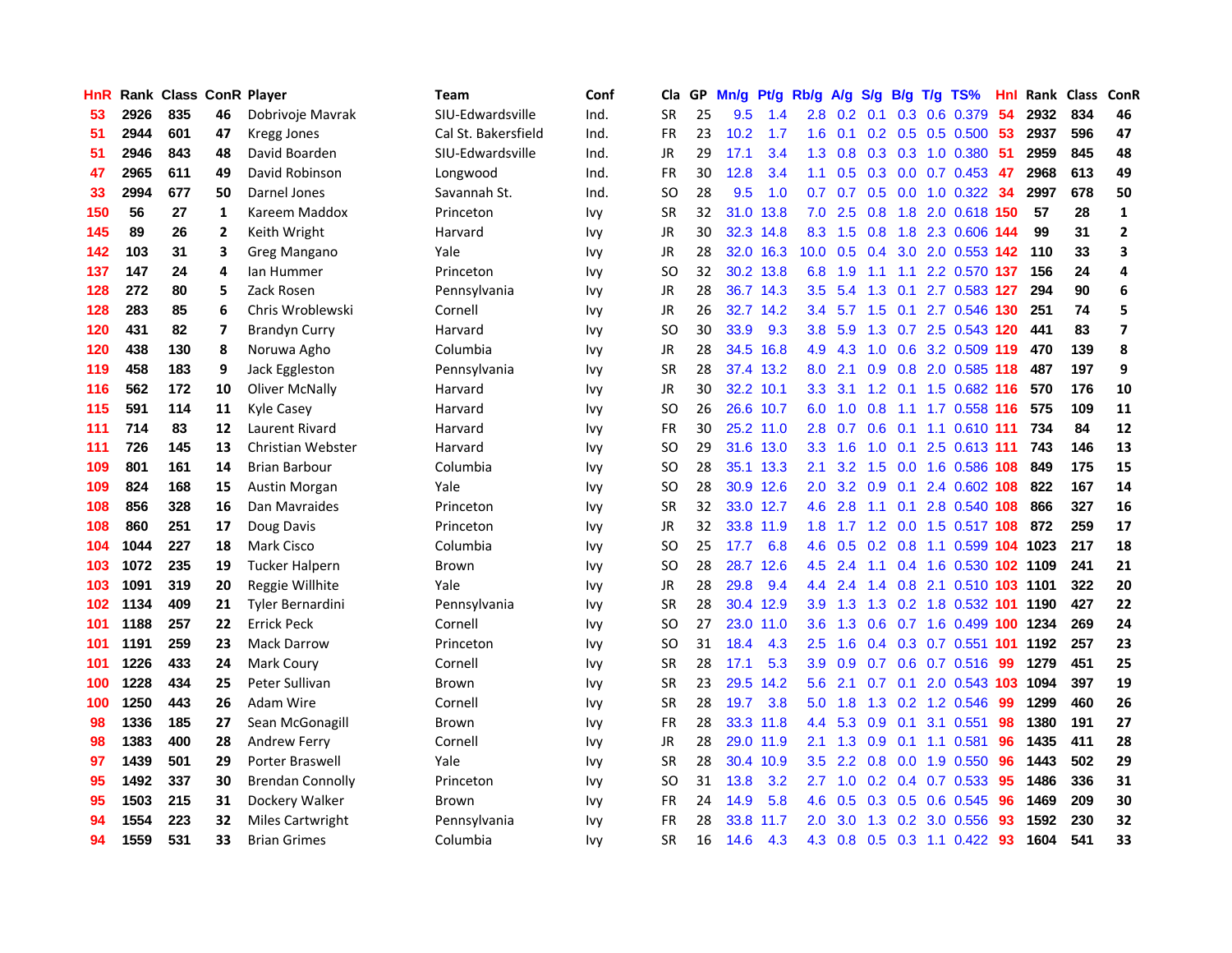| HnR |      | <b>Rank Class ConR Player</b> |                |                         | <b>Team</b>   | Conf        | Cla       |    | GP Mn/g | Pt/g      | Rb/g             | A/g             | S/g       | B/g             | $T/g$ TS%                 | Hnl |      | Rank Class | ConR           |
|-----|------|-------------------------------|----------------|-------------------------|---------------|-------------|-----------|----|---------|-----------|------------------|-----------------|-----------|-----------------|---------------------------|-----|------|------------|----------------|
| 94  | 1592 | 541                           | 34             | Asenso Ampim            | Columbia      | Ivy         | <b>SR</b> | 28 | 23.0    | 8.9       | 6.8              | 0.8             | 0.8       | 0.5             | 2.0 0.445                 | 93  | 1635 | 551        | 35             |
| 93  | 1647 | 478                           | 35             | <b>Patrick Saunders</b> | Princeton     | <b>Ivy</b>  | JR        | 31 | 21.2    | 5.4       | 3.1              | 0.7             |           | $0.3 \quad 0.2$ | 0.8 0.556                 | -93 | 1616 | 469        | 34             |
| 92  | 1675 | 560                           | 36             | Max Craig               | Columbia      | <b>Ivy</b>  | <b>SR</b> | 23 | 11.5    | 4.0       | $2.7^{\circ}$    |                 |           | $0.2$ 0.3 0.1   | $0.7$ $0.541$             | -91 | 1718 | 570        | 38             |
| 92  | 1699 | 249                           | 37             | Jeremiah Kreisberg      | Yale          | <b>Ivy</b>  | FR        | 28 | 24.6    | 7.2       |                  | $4.5\quad 0.9$  |           |                 | 0.2 0.4 2.0 0.584         | 92  | 1704 | 252        | 37             |
| 91  | 1729 | 399                           | 38             | <b>Andrew McCarthy</b>  | Brown         | <b>Ivy</b>  | SO.       | 28 | 19.3    | 6.7       |                  | $4.2 \quad 0.5$ |           |                 | 0.3 0.9 0.9 0.581         | 91  | 1764 | 410        | 40             |
| 91  | 1780 | 412                           | 39             | Johnathan Gray          | Cornell       | <b>Ivy</b>  | SO.       | 26 | 13.4    | 4.7       | $2.3^{\circ}$    | 1.1             |           |                 | $0.3$ 0.1 1.1 0.492       | 90  | 1824 | 422        | 41             |
| 90  | 1816 | 585                           | 40             | Aaron Osgood            | Cornell       | <b>Ivy</b>  | <b>SR</b> | 16 | 20.8    | 6.9       | 4.3              | 0.8             |           |                 | $0.8$ 0.5 1.5 0.500       | -91 | 1760 | 578        | 39             |
| 90  | 1840 | 534                           | 41             | David Rufful            | Dartmouth     | <b>Ivy</b>  | <b>JR</b> | 28 | 26.8    | 8.3       | 4.6              | 1.1             |           |                 | 1.3 0.0 1.5 0.476         | 89  | 1852 | 542        | 42             |
| 89  | 1878 | 602                           | 42             | Conor Turley            | Pennsylvania  | <b>Ivy</b>  | <b>SR</b> | 26 | 16.7    | 5.3       | 2.4              | 0.6             |           |                 | 0.2 0.4 1.0 0.582         | 89  | 1895 | 607        | 43             |
| 88  | 1958 | 620                           | 43             | Clive Weeden            | Dartmouth     | <b>Ivy</b>  | <b>SR</b> | 28 | 21.7    | 5.1       | 4.6              | 1.1             |           |                 | 0.5 0.9 1.2 0.439         | 87  | 1974 | 625        | 44             |
| 87  | 1979 | 625                           | 44             | Ronnie Dixon            | Dartmouth     | <b>Ivy</b>  | <b>SR</b> | 16 | 24.6    | 8.4       | 2.8              | 2.6             |           | $0.8\quad 0.3$  | 2.3 0.484                 | 92  | 1668 | 559        | 36             |
| 87  | 1997 | 461                           | 45             | Matt Sullivan           | Brown         | <b>Ivy</b>  | SO.       | 27 | 15.2    | 5.3       | 1.5 <sub>1</sub> | 1.0             | 0.6       |                 | 0.1 0.9 0.598             | 86  | 2028 | 466        | 46             |
| 86  | 2021 | 467                           | 46             | John Daniels            | Columbia      | <b>Ivy</b>  | <b>SO</b> | 19 | 16.3    | 4.1       | $4.4^{\circ}$    | 0.4             | 0.7       |                 | $0.2$ 1.2 0.542           | 87  | 1985 | 462        | 45             |
| 85  | 2093 | 613                           | 47             | <b>Kirk Crecco</b>      | Dartmouth     | <b>Ivy</b>  | <b>JR</b> | 24 | 16.2    | 5.5       | 2.3              | 0.5             | 0.6       | 0.1             | 1.1 0.510                 | 85  | 2071 | 608        | 47             |
| 85  | 2108 | 650                           | 48             | Garrett Leffelman       | Brown         | <b>Ivy</b>  | <b>SR</b> | 27 | 28.8    | 8.9       | 3.0 <sub>2</sub> | 1.2             | 0.8       | 0.5             | 1.0 0.472                 | 85  | 2106 | 654        | 48             |
| 84  | 2135 | 625                           | 49             | Jabari Trotter          | Dartmouth     | <b>Ivy</b>  | JR        | 28 | 27.4    | 8.0       | 2.3              | 1.2             | $0.8$ 0.1 |                 | 1.2 0.513 84              |     | 2151 | 628        | 50             |
| 83  | 2222 | 684                           | 50             | Max Groebe              | Cornell       | <b>Ivy</b>  | <b>SR</b> | 23 | 20.4    | 6.7       | 2.1              | 0.6             |           | $0.2 \quad 0.1$ | 0.6 0.524 84              |     | 2143 | 662        | 49             |
| 82  | 2243 | 688                           | 51             | <b>Adrian Williams</b>  | Brown         | <b>Ivy</b>  | <b>SR</b> | 28 | 21.3    | 7.3       | $2.2^{\circ}$    | 1.0             |           |                 | 0.4 0.0 1.3 0.573 82      |     | 2264 | 695        | 52             |
| 82  | 2255 | 394                           | 52             | <b>Tyler Melville</b>   | Dartmouth     | <b>Ivy</b>  | <b>FR</b> | 28 | 19.6    | 7.3       |                  | $1.7$ 1.9       |           |                 | $0.7$ 0.1 2.2 0.462       | -81 | 2268 | 399        | 53             |
| 81  | 2284 | 406                           | 53             | Steve Frankoski         | Columbia      | <b>Ivy</b>  | FR        | 28 | 21.5    | 6.5       | 1.7              | 0.6             | 0.8       |                 | 0.1 0.9 0.475             | -80 | 2319 | 413        | 54             |
| 81  | 2307 | 515                           | 54             | R.J. Griffin            | Dartmouth     | <b>Ivy</b>  | <b>SO</b> | 28 | 29.1    | 9.4       | 2.6              | 0.8             | 1.0       |                 | 0.2 1.4 0.488             | 80  | 2325 | 516        | 55             |
| 79  | 2384 | 528                           | 55             | Matt LaBove             | Dartmouth     | <b>Ivy</b>  | <b>SO</b> | 25 | 11.8    | 2.9       | 2.5              | 0.2             |           |                 | 0.3 0.3 0.8 0.497         | -79 | 2395 | 533        | 56             |
| 77  | 2453 | 447                           | 56             | T.J. Bray               | Princeton     | <b>Ivy</b>  | <b>FR</b> | 32 | 10.6    | 1.5       | 1.7              | 0.6             |           |                 | $0.4$ 0.0 0.5 0.516       | 76  | 2472 | 454        | 58             |
| 75  | 2511 | 471                           | 57             | Meiko Lyles             | Columbia      | <b>Ivy</b>  | <b>FR</b> | 14 | 22.5    | 5.7       | 2.4              | 0.6             | 0.6       | 0.1             | 0.6 0.494                 | 82  | 2241 | 391        | 51             |
| 73  | 2589 | 758                           | 58             | Rob Belcore             | Pennsylvania  | <b>Ivy</b>  | JR        | 21 | 22.9    | 3.0       | 2.5              | 0.9             | 0.9       |                 | 0.2 0.9 0.504             | 78  | 2418 | 710        | 57             |
| 71  | 2631 | 501                           | 59             | Dyami Starks            | Columbia      | <b>Ivy</b>  | <b>FR</b> | 20 | 12.1    | 4.4       | 0.5              | 0.3             | 0.3       |                 | 0.0 0.6 0.530             | -73 | 2591 | 487        | 59             |
| 71  | 2647 | 774                           | 60             | <b>Rhett Anderson</b>   | Yale          | <b>Ivy</b>  | <b>JR</b> | 28 | 15.4    | 2.8       | 2.6              | 0.8             | 0.1       | 0.2             | $0.9$ $0.481$             | 70  | 2666 | 781        | 60             |
| 69  | 2688 | 606                           | 61             | Sam Martin              | Yale          | <b>Ivy</b>  | <b>SO</b> | 26 | 9.2     | 2.2       | 0.6              | 0.8             | 0.1       |                 | $0.0$ $0.4$ $0.464$       | 69  | 2691 | 604        | 61             |
| 68  | 2719 | 524                           | 62             | Gediminas Bertasius     | Dartmouth     | <b>Ivy</b>  | <b>FR</b> | 28 | 19.0    | 4.9       | $3.5^{\circ}$    | 0.5             |           |                 | $0.4$ 0.3 1.7 0.444       | 67  | 2731 | 531        | 62             |
| 64  | 2786 | 548                           | 63             | Fran Dougherty          | Pennsylvania  | <b>Ivy</b>  | <b>FR</b> | 27 | 13.6    | 2.5       |                  |                 |           |                 | 2.4 0.2 0.2 0.2 0.8 0.496 | -64 | 2807 | 555        | 63             |
| 57  | 2888 | 655                           | 64             | <b>Tyler Ponticelli</b> | Brown         | <b>Ivy</b>  | SO.       | 23 | 10.9    | 1.7       | 1.7 <sub>2</sub> | 0.4             |           | $0.3 \quad 0.1$ | 0.8 0.645                 | -59 | 2879 | 652        | 64             |
| 53  | 2928 | 662                           | 65             | Miles Asafo-Adjei       | Cornell       | Ivy         | SO.       | 27 | 14.1    | 1.7       |                  | $1.2 \quad 1.0$ |           |                 | 0.3 0.0 0.8 0.376         | -53 | 2933 | 664        | 65             |
| 149 | 61   | 30                            | 1              | Ryan Rossiter           | Siena         | <b>MAAC</b> | <b>SR</b> | 31 |         | 37.4 18.7 | 13.2             | 1.5             | 0.9       |                 | 1.4 2.3 0.533 148         |     | 67   | 33         | $\mathbf 1$    |
| 140 | 119  | 56                            | $\overline{2}$ | Rvan Bacon              | Saint Peter's | <b>MAAC</b> | <b>SR</b> | 31 |         | 28.6 10.0 | 7.4              | 1.0             | 1.2       | 2.1             | 2.0 0.547 142             |     | 109  | 54         | $\overline{2}$ |
| 136 | 166  | 49                            | 3              | <b>Michael Glover</b>   | Iona          | <b>MAAC</b> | JR        | 37 |         | 34.3 18.4 | 10.1             | 0.9             | 0.8       | 0.9             | 2.3 0.613 135             |     | 168  | 52         | 3              |
| 131 | 219  | 104                           | 4              | <b>Anthony Nelson</b>   | Niagara       | <b>MAAC</b> | <b>SR</b> | 29 |         | 37.3 15.4 | 5.0              | 5.1             | 3.4       | 0.1             | 3.6 0.489 135             |     | 170  | 81         | 4              |
| 127 | 310  | 95                            | 5              | Ryan Olander            | Fairfield     | <b>MAAC</b> | JR        | 33 |         | 30.1 10.4 | 6.8              | 1.1             | 0.7       | 2.1             | 1.6 0.555                 | 126 | 320  | 100        | 5              |
| 121 | 429  | 81                            | 6              | <b>Erik Etherly</b>     | Loyola (MD)   | <b>MAAC</b> | SO.       | 30 |         | 29.0 10.8 |                  | $7.6$ 1.0       |           |                 | 1.4 1.2 1.7 0.538 118     |     | 481  | 88         | 6              |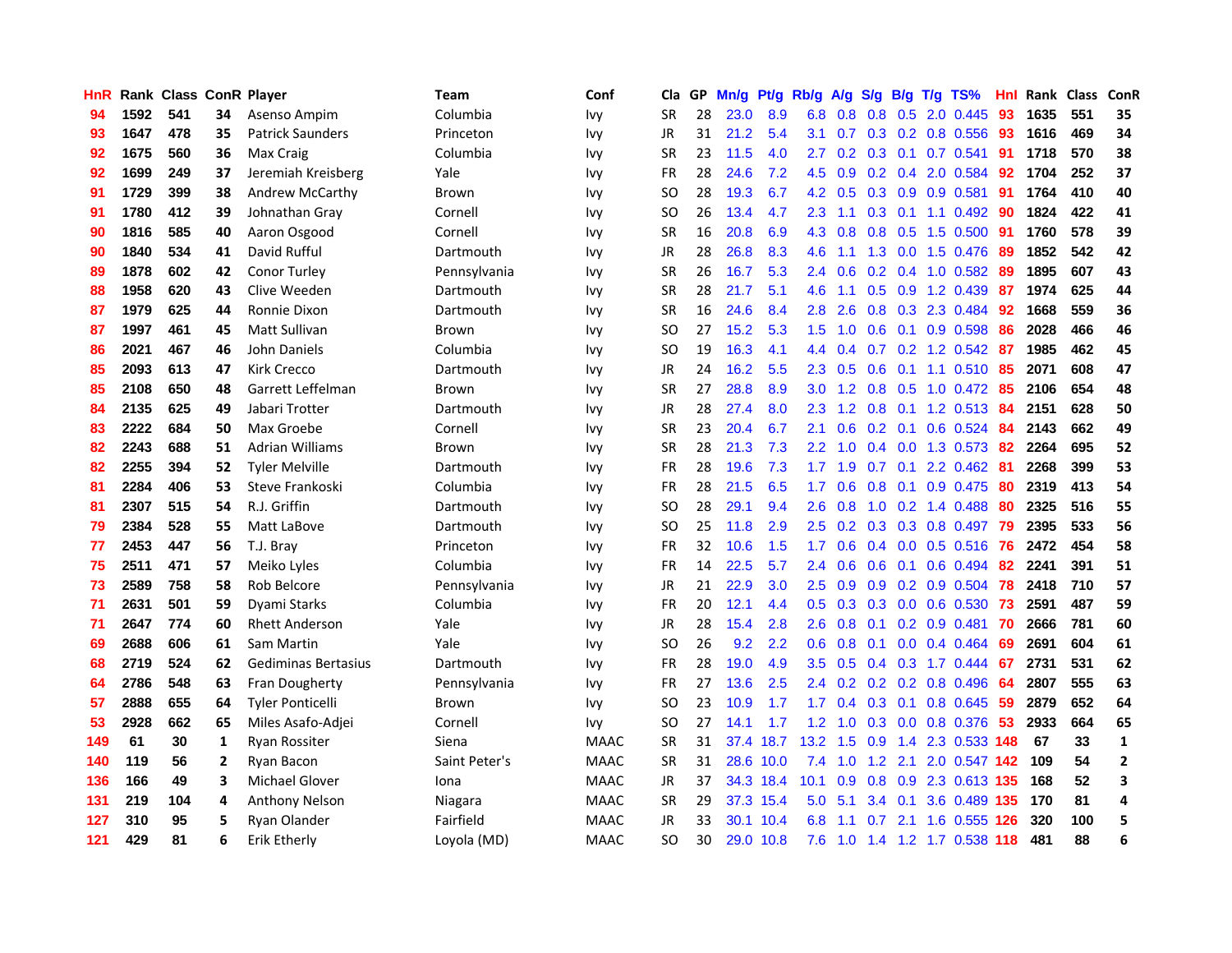| HnR. |      | Rank Class ConR Player |    |                              | Team          | Conf        | Cla           | GP. | Mn/g Pt/g Rb/g |           |                  | <b>A/g</b>      |               |     | S/g B/g T/g TS%                | Hnl |      | Rank Class | <b>ConR</b>             |
|------|------|------------------------|----|------------------------------|---------------|-------------|---------------|-----|----------------|-----------|------------------|-----------------|---------------|-----|--------------------------------|-----|------|------------|-------------------------|
| 118  | 480  | 141                    | 7  | Scott Machado                | Iona          | <b>MAAC</b> | JR            | 37  |                | 34.2 13.2 | 3.9              | 7.6             | 1.3           | 0.2 | 3.5 0.496                      | 118 | 486  | 144        | $\overline{\mathbf{z}}$ |
| 116  | 546  | 211                    | 8  | Justin Robinson              | Rider         | <b>MAAC</b> | <b>SR</b>     | 34  |                | 33.6 15.2 | 2.9              | 3.8             | 1.0           | 0.1 | 2.6 0.585 116                  |     | 557  | 216        | 9                       |
| 116  | 573  | 223                    | 9  | <b>Wesley Jenkins</b>        | Saint Peter's | <b>MAAC</b> | <b>SR</b>     | 27  |                | 32.6 12.6 | 4.8              | 1.6             | 1.2           | 0.5 | 2.0 0.525 118                  |     | 499  | 203        | 8                       |
| 116  | 574  | 224                    | 10 | <b>Elton Frazier</b>         | Canisius      | <b>MAAC</b> | <b>SR</b>     | 30  |                | 28.0 12.4 | 6.3              | 1.0             | 0.8           | 1.1 | 1.3 0.555 116                  |     | 571  | 222        | 10                      |
| 115  | 588  | 181                    | 11 | Novar Gadson                 | Rider         | <b>MAAC</b> | JR            | 33  |                | 28.0 13.7 | 5.8              | 1.7             |               |     | 0.8 0.9 2.4 0.549 116          |     | 574  | 177        | 11                      |
| 115  | 606  | 232                    | 12 | <b>Yorel Hawkins</b>         | Fairfield     | <b>MAAC</b> | <b>SR</b>     | 33  |                | 27.6 10.1 |                  | $5.4$ 1.3       |               |     | 1.4 0.3 1.3 0.486 114          |     | 613  | 238        | 12                      |
| 112  | 680  | 203                    | 13 | <b>Brandon Penn</b>          | Rider         | <b>MAAC</b> | <b>JR</b>     | 33  | 22.2           | 9.4       | 4.5              | 1.0             |               |     | 0.9 0.4 1.3 0.600 112          |     | 686  | 206        | 13                      |
| 111  | 708  | 82                     | 14 | Sean Armand                  | Iona          | <b>MAAC</b> | FR            | 37  | 10.9           | 6.4       | 1.3              | 0.4             |               |     | 0.3 0.1 0.5 0.573 111          |     | 725  | 83         | 14                      |
| 111  | 718  | 144                    | 15 | Darius Conley                | Saint Peter's | <b>MAAC</b> | <sub>SO</sub> | 34  | 20.7           | 6.2       | 5.0              | 0.6             |               |     | 0.9 0.7 1.2 0.500 109          |     | 781  | 153        | 17                      |
| 110  | 752  | 151                    | 16 | Colin Nickerson              | Fairfield     | <b>MAAC</b> | <sub>SO</sub> | 33  | 23.2           | 5.9       | 3.0 <sub>2</sub> | 2.2             | 1.9           |     | 0.0 1.6 0.533 110              |     | 760  | 149        | 15                      |
| 110  | 762  | 294                    | 17 | Alejo Rodriguez              | Iona          | <b>MAAC</b> | <b>SR</b>     | 36  | 24.8           | 6.6       | 6.7              | 1.0             | 0.8           | 1.1 | 1.0 0.669 110                  |     | 773  | 300        | 16                      |
| 109  | 788  | 157                    | 18 | George Beamon                | Manhattan     | <b>MAAC</b> | <b>SO</b>     | 31  |                | 36.8 16.3 | 6.1              | 1.3             | 1.5           | 0.5 | 2.1 0.499 108                  |     | 841  | 173        | 19                      |
| 109  | 790  | 305                    | 19 | <b>Greg Logins</b>           | Canisius      | <b>MAAC</b> | <b>SR</b>     | 30  |                | 23.4 11.8 | 6.0              | 0.5             | 0.5           |     | 0.3 1.3 0.573 109              |     | 789  | 306        | 18                      |
| 107  | 882  | 259                    | 20 | Shane Walker                 | Loyola (MD)   | <b>MAAC</b> | JR            | 28  |                | 29.4 11.1 | 7.1              | 1.0             | 0.6           | 1.7 | 2.0 0.521 106                  |     | 938  | 277        | 22                      |
| 107  | 887  | 184                    | 21 | Derek Needham                | Fairfield     | <b>MAAC</b> | <b>SO</b>     | 33  |                | 35.2 14.1 | 3.0              | 4.5             | 1.4           | 0.0 | 3.9 0.478 107                  |     | 902  | 186        | 21                      |
| 106  | 935  | 196                    | 22 | Robert Olson                 | Loyola (MD)   | <b>MAAC</b> | <sub>SO</sub> | 30  | 25.2           | 9.1       | 3.0 <sub>1</sub> | 1.9             | 1.0           | 0.1 | 1.3 0.582 104                  |     | 1036 | 221        | 28                      |
| 106  | 942  | 348                    | 23 | Jeron Belin                  | Saint Peter's | <b>MAAC</b> | <b>SR</b>     | 34  |                | 26.6 11.6 |                  | $5.2 \quad 0.8$ | 0.9           |     | 0.6 2.4 0.452 104 1029         |     |      | 376        | 27                      |
| 105  | 963  | 124                    | 24 | Justin Drummond              | Loyola (MD)   | <b>MAAC</b> | <b>FR</b>     | 21  | 16.6           | 9.8       | 3.1              | 0.4             |               |     | 0.4 0.6 1.4 0.537 108          |     | 857  | 104        | 20                      |
| 105  | 969  | 285                    | 25 | J'hared Hall                 | Loyola (MD)   | <b>MAAC</b> | JR            | 27  | 20.3           | 8.8       | 1.6 <sup>1</sup> |                 |               |     | 1.3 0.8 0.2 1.4 0.607 104 1015 |     |      | 295        | 26                      |
| 105  | 979  | 287                    | 26 | Jermel Jenkins               | Iona          | <b>MAAC</b> | JR            | 37  | 27.4           | 9.2       | $2.4^{\circ}$    | 2.6             |               |     | 1.2 0.0 1.5 0.517 105          |     | 990  | 291        | 25                      |
| 105  | 987  | 362                    | 27 | Rashon Dwight                | Iona          | <b>MAAC</b> | <b>SR</b>     | 36  | 23.6           | 8.4       | $2.7^{\circ}$    | 2.3             |               |     | 1.3 0.4 1.8 0.531 105          |     | 987  | 362        | 24                      |
| 105  | 995  | 213                    | 28 | Kyle Smyth                   | Iona          | <b>MAAC</b> | <sub>SO</sub> | 33  | 27.3           | 10.1      | 2.3              | 1.2             | 1.1           | 0.1 | 0.6 0.605 106                  |     | 948  | 198        | 23                      |
| 105  | 1003 | 132                    | 29 | <b>Rhamel Brown</b>          | Manhattan     | <b>MAAC</b> | <b>FR</b>     | 31  | 28.0           | 6.7       | 7.1              | 0.6             | 1.1           |     | 2.2 1.1 0.488 103 1068         |     |      | 138        | 29                      |
| 103  | 1063 | 138                    | 30 | <b>Maurice Barrow</b>        | Fairfield     | <b>MAAC</b> | FR            | 33  | 25.3           | 6.2       | 5.7              | 1.3             | 0.8           | 0.5 | 1.8 0.493 103 1073             |     |      | 139        | 30                      |
| 103  | 1076 | 236                    | 31 | Jonathan Thompson            | Rider         | <b>MAAC</b> | SO.           | 31  | 25.7           | 6.1       | 2.7              | 3.2             | 1.0           |     | 0.4 1.4 0.618 103 1088         |     |      | 236        | 31                      |
| 103  | 1084 | 391                    | 32 | Mike Ringgold                | Rider         | <b>MAAC</b> | <b>SR</b>     | 34  |                | 30.9 12.1 | 5.4              | 2.5             | 0.9           | 0.6 | 2.8 0.495 103                  |     | 1093 | 396        | 32                      |
| 103  | 1087 | 392                    | 33 | Nick Leon                    | Saint Peter's | <b>MAAC</b> | SR            | 33  |                | 32.8 10.4 | $2.2^{\circ}$    | 3.2             | 1.0           | 0.0 | 2.5 0.495 101                  |     | 1172 | 420        | 36                      |
| 103  | 1101 | 144                    | 34 | Danny Stewart                | Rider         | <b>MAAC</b> | <b>FR</b>     | 34  | 25.7           | 7.3       | 7.1              | 0.4             | 0.6           | 1.1 | 1.2 0.571 102 1121             |     |      | 143        | 34                      |
| 102  | 1116 | 403                    | 35 | <b>Warren Edney</b>          | Fairfield     | <b>MAAC</b> | <b>SR</b>     | 30  | 17.9           | 6.7       | 3.3 <sub>2</sub> | 0.5             |               |     | 0.4 0.3 0.9 0.501 103 1102     |     |      | 400        | 33                      |
| 102  | 1141 | 151                    | 36 | Jamel Fields                 | Fairfield     | <b>MAAC</b> | FR            | 31  | 15.4           | 4.7       | 1.3 <sub>1</sub> |                 |               |     | 1.6 0.8 0.0 1.1 0.502 102 1142 |     |      | 150        | 35                      |
| 101  | 1187 | 428                    | 37 | Lyndon Jordan                | Fairfield     | <b>MAAC</b> | <b>SR</b>     | 32  | 12.8           | 3.5       |                  | $1.3 \quad 0.8$ |               |     | 0.6 0.0 0.4 0.562 101 1196     |     |      | 428        | 37                      |
| 100  | 1253 | 279                    | 38 | <b>Chris Pelcher</b>         | Iona          | <b>MAAC</b> | <b>SO</b>     | 35  | 9.3            | 2.9       | 2.1              |                 |               |     | $0.3$ 0.2 0.5 0.3 0.595 100    |     | 1249 | 275        | 38                      |
| 99   | 1280 | 286                    | 39 | <b>Steven Samuels</b>        | Saint Peter's | <b>MAAC</b> | <b>SO</b>     | 34  | 24.5           | 7.1       | 3.2              | 1.4             |               |     | 1.1 0.3 2.1 0.506              | 98  | 1366 | 308        | 40                      |
| 99   | 1308 | 459                    | 40 | Robert Goldsberry            | Canisius      | <b>MAAC</b> | <b>SR</b>     | 26  | 23.8           | 6.4       | $2.3\phantom{0}$ | 3.2             | $1.4^{\circ}$ | 0.1 | 1.8 0.626                      | 99  | 1275 | 450        | 39                      |
| 95   | 1518 | 521                    | 41 | <b>Tomas Vazquez-Simmons</b> | Canisius      | <b>MAAC</b> | <b>SR</b>     | 30  | 21.0           | 4.0       | 5.1              | 1.1             | 0.5           | 2.1 | 1.2 0.472                      | 95  | 1514 | 522        | 41                      |
| 95   | 1525 | 524                    | 42 | <b>Brian Rudolph</b>         | Loyola (MD)   | <b>MAAC</b> | <b>SR</b>     | 30  | 30.0           | 6.5       | 2.9              | 4.4             | 0.8           |     | $0.0$ 2.1 $0.438$              | 93  | 1621 | 546        | 45                      |
| 94   | 1567 | 533                    | 43 | Julius Coles                 | Canisius      | <b>MAAC</b> | <b>SR</b>     | 30  | 28.9           | 10.9      | 4.1              | 1.9             | 1.0           | 0.4 | 1.6 0.463                      | 94  | 1566 | 533        | 42                      |
| 94   | 1575 | 360                    | 44 | Gabby Belardo                | Canisius      | <b>MAAC</b> | SO.           | 30  | 30.6           | 10.3      | 2.3              | 3.9             |               |     | 1.4 0.0 2.9 0.489              | 94  | 1573 | 363        | 43                      |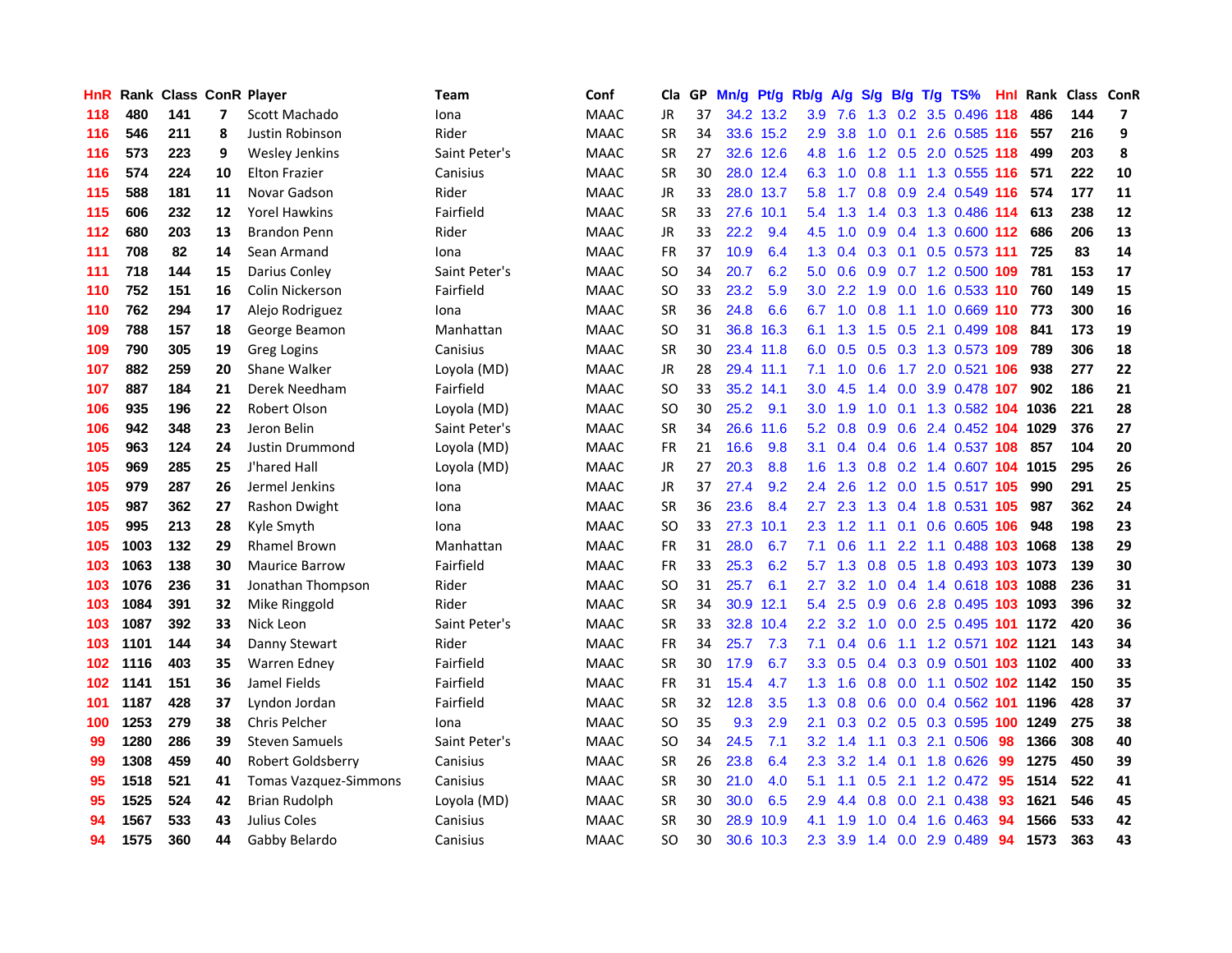| HnR |      | Rank Class ConR Player |    |                        | <b>Team</b>   | Conf        | Cla       | GP | Mn/g |           | Pt/g Rb/g A/g    |         | <b>S/g</b>       |                 | B/g T/g TS%               | Hnl  | Rank Class |     | ConR |
|-----|------|------------------------|----|------------------------|---------------|-------------|-----------|----|------|-----------|------------------|---------|------------------|-----------------|---------------------------|------|------------|-----|------|
| 94  | 1601 | 368                    | 45 | Dorvell Carter         | Marist        | <b>MAAC</b> | <b>SO</b> | 30 | 22.9 | 7.7       | 3.5              | 1.2     | 0.7              | 0.1             | 1.1 0.501                 | 93   | 1605       | 369 | 44   |
| 93  | 1657 | 383                    | 46 | Yvon Raymond           | Saint Peter's | <b>MAAC</b> | <b>SO</b> | 30 | 16.4 | 3.8       | 2.8              | 1.1     | 0.7              | 0.1             | 1.1 0.458                 | 92   | 1684       | 393 | 47   |
| 91  | 1732 | 259                    | 47 | Keith Matthews         | Fairfield     | <b>MAAC</b> | <b>FR</b> | 33 | 10.6 | 3.0       | 2.4              | 0.2     |                  | $0.2 \quad 0.2$ | $0.6$ 0.457               | -91  | 1742       | 263 | 48   |
| 91  | 1756 | 264                    | 48 | <b>Dylon Cormier</b>   | Loyola (MD)   | <b>MAAC</b> | <b>FR</b> | 28 | 26.7 | 8.1       | 3.0              | 1.1     |                  |                 | $0.9$ $0.0$ $0.9$ $0.453$ | -90  | 1800       | 278 | 50   |
| 90  | 1805 | 418                    | 49 | Devin Price            | Marist        | <b>MAAC</b> | <b>SO</b> | 27 | 23.8 | 7.2       | $2.4\,$          | 2.8     |                  |                 | 0.9 0.1 1.9 0.471 91      |      | 1758       | 408 | 49   |
| 90  | 1807 | 281                    | 50 | <b>Anell Alexis</b>    | Marist        | <b>MAAC</b> | <b>FR</b> | 32 | 14.1 | 5.2       | 3.5              | 0.4     |                  |                 | $0.4$ 0.3 1.3 0.514       | -89  | 1874       | 294 | 56   |
| 90  | 1836 | 425                    | 51 | O.D. Anosike           | Siena         | <b>MAAC</b> | <b>SO</b> | 31 | 28.4 | 8.9       | 6.8              | 0.5     |                  |                 | 0.8 0.6 1.7 0.485         | -89  | 1856       | 428 | 54   |
| 90  | 1843 | 593                    | 52 | Clarence Jackson       | Siena         | <b>MAAC</b> | <b>SR</b> | 22 |      | 33.1 14.7 | 3.1              | 1.7     |                  | $1.2 \quad 0.1$ | 2.8 0.508                 | 90   | 1830       | 588 | 52   |
| 90  | 1852 | 537                    | 53 | Owen Wignot            | Siena         | <b>MAAC</b> | <b>JR</b> | 28 | 27.1 | 6.6       | 3.6              | 1.8     | 0.9              |                 | 0.8 1.2 0.541             | 89   | 1861       | 544 | 55   |
| 90  | 1853 | 431                    | 54 | Jonathan Breeden       | Siena         | <b>MAAC</b> | <b>SO</b> | 31 | 12.7 | 4.5       | 0.9              | 1.6     | 0.5              |                 | 0.0 1.2 0.478             | -89  | 1877       | 436 | 57   |
| 90  | 1854 | 432                    | 55 | Alshwan Hymes          | Canisius      | <b>MAAC</b> | <b>SO</b> | 30 | 23.1 | 8.9       | 2.0              | 1.7     | 0.6              |                 | 0.1 1.8 0.526             | -89  | 1844       | 426 | 53   |
| 88  | 1916 | 303                    | 56 | Adam Kemp              | Marist        | <b>MAAC</b> | <b>FR</b> | 18 | 23.8 | 5.3       | 6.3              | 0.5     | 0.7              | 1.6             | 1.4 0.475                 | 93   | 1643       | 237 | 46   |
| 88  | 1926 | 307                    | 57 | Rakeem Brookins        | Siena         | <b>MAAC</b> | <b>FR</b> | 28 | 31.6 | 9.0       | 1.8              | 4.3     | 1.6              | 0.3             | 3.0 0.442                 | -89  | 1891       | 297 | 58   |
| 87  | 1970 | 573                    | 58 | R.J. Hall              | Marist        | <b>MAAC</b> | JR        | 19 | 25.2 | 9.2       | 1.8              | 2.7     | 1.0              | 0.0             | 3.0 0.537                 | 90   | 1807       | 524 | 51   |
| 86  | 2067 | 346                    | 59 | <b>Anthony Myles</b>   | Rider         | <b>MAAC</b> | <b>FR</b> | 34 | 20.3 | 5.9       | $2.2^{\circ}$    | 0.8     | 0.5              | 0.8             | 1.3 0.486                 | 85   | 2075       | 349 | 59   |
| 85  | 2096 | 615                    | 60 | Kashief Edwards        | Niagara       | <b>MAAC</b> | <b>JR</b> | 28 |      | 35.3 12.4 | 6.6              | 0.8     | 1.0              | 1.1             | 2.5 0.467                 | -84  | 2124       | 620 | 61   |
| 84  | 2125 | 654                    | 61 | Demetrius Jemison      | Manhattan     | <b>MAAC</b> | <b>SR</b> | 22 |      | 34.0 10.4 | 8.6              | 1.4     |                  |                 | $0.5$ $0.6$ 2.3 $0.462$   | -85  | 2089       | 649 | 60   |
| 82  | 2233 | 390                    | 62 | Jay Bowie              | Marist        | <b>MAAC</b> | FR        | 33 | 24.9 | 6.4       |                  | 4.2 0.9 |                  |                 | 0.7 0.3 1.5 0.504 81      |      | 2299       | 409 | 63   |
| 82  | 2236 | 506                    | 63 | Sam Prescott           | Marist        | <b>MAAC</b> | SO.       | 31 |      | 28.4 11.4 | 3.2              | 1.0     |                  |                 | $0.6$ $0.5$ 2.4 $0.482$   | -81  | 2301       | 514 | 64   |
| 82  | 2237 | 655                    | 64 | <b>Brandon Hall</b>    | Saint Peter's | <b>MAAC</b> | JR        | 29 | 12.1 | 0.7       | 1.0 <sub>1</sub> | 1.5     |                  |                 | $0.8$ 0.0 0.7 0.288       | -82  | 2230       | 653 | 62   |
| 82  | 2271 | 401                    | 65 | Marvin Jordan          | Niagara       | <b>MAAC</b> | <b>FR</b> | 32 |      | 34.2 11.8 | 3.0 <sub>1</sub> | 2.3     | 1.2              |                 | 0.1 1.9 0.483             | 80   | 2329       | 414 | 66   |
| 81  | 2300 | 677                    | 66 | Kidani Brutus          | Manhattan     | <b>MAAC</b> | <b>JR</b> | 31 | 31.5 | 9.5       | 2.7              | 1.8     | 1.1              |                 | 0.2 2.3 0.555             | 80   | 2344       | 690 | 68   |
| 81  | 2319 | 414                    | 67 | Michael Alvarado       | Manhattan     | <b>MAAC</b> | <b>FR</b> | 26 |      | 33.0 11.2 | 2.5              | 3.2     | 1.4              |                 | $0.0$ 2.9 $0.450$         | 80   | 2333       | 417 | 67   |
| 75  | 2525 | 567                    | 68 | Candon Rusin           | Marist        | <b>MAAC</b> | <b>SO</b> | 33 | 24.4 | 7.8       | 1.7              | 0.7     |                  |                 | $0.4$ 0.0 1.8 0.496       | 73   | 2589       | 579 | 71   |
| 74  | 2540 | 755                    | 69 | Korey Bauer            | Marist        | <b>MAAC</b> | <b>SR</b> | 24 | 17.7 | 3.5       | 4.7              | 0.3     | 0.1              |                 | 0.3 0.8 0.427             | -74  | 2551       | 761 | 70   |
| 73  | 2581 | 753                    | 70 | Kyle Downey            | Siena         | <b>MAAC</b> | JR.       | 23 | 23.6 | 6.2       | 2.9              | 1.2     | 0.7              |                 | $0.2$ 1.7 $0.451$         | -78  | 2422       | 711 | 69   |
| 72  | 2602 | 580                    | 71 | Eric Williams          | Niagara       | <b>MAAC</b> | <b>SO</b> | 29 | 17.1 | 4.1       | 3.2              | 0.2     |                  |                 | 0.4 0.4 1.0 0.527         | -72  | 2633       | 589 | 73   |
| 72  | 2604 | 494                    | 72 | <b>Reggie Groves</b>   | Canisius      | <b>MAAC</b> | <b>FR</b> | 29 | 13.3 | 1.9       | 2.1              | 1.7     | 0.6              |                 | 0.1 1.0 0.367             | -73  | 2608       | 494 | 72   |
| 71  | 2633 | 502                    | 73 | <b>Menelik Watson</b>  | Marist        | <b>MAAC</b> | <b>FR</b> | 29 | 16.1 | 4.7       | 3.3              | 0.4     |                  | $0.2 \quad 0.0$ | 1.3 0.495                 | -71  | 2659       | 506 | 74   |
| 71  | 2635 | 590                    | 74 | Scooter Gillette       | Niagara       | <b>MAAC</b> | <b>SO</b> | 32 | 19.3 | 3.9       | $3.5\,$          | 0.3     |                  |                 | $0.3$ 1.2 1.1 0.463       | - 70 | 2682       | 602 | 75   |
| 70  | 2656 | 509                    | 75 | <b>Malcolm Lemmons</b> | Niagara       | <b>MAAC</b> | FR        | 31 | 22.8 | 5.9       | $3.5\,$          | 0.8     |                  |                 | 0.7 0.3 1.6 0.417 69      |      | 2689       | 515 | 76   |
| 69  | 2677 | 781                    | 76 | Jamal Barney           | Loyola (MD)   | <b>MAAC</b> | <b>SR</b> | 16 |      | 24.4 10.3 | 3.3 <sub>2</sub> | 0.9     |                  |                 | $0.6$ $0.2$ $2.9$ $0.443$ | -80  | 2322       | 711 | 65   |
| 69  | 2699 | 610                    | 77 | Kevon Moore            | Niagara       | <b>MAAC</b> | <b>SO</b> | 32 | 22.4 | 4.8       | 3.0 <sub>1</sub> | 1.2     | 0.9              |                 | 0.1 1.8 0.409             | 67   | 2730       | 612 | 77   |
| 65  | 2770 | 544                    | 78 | Skylar Jones           | Niagara       | <b>MAAC</b> | FR        | 31 | 18.5 | 5.2       | 2.6              | 0.3     | 0.6              |                 | 0.3 0.8 0.397             | 64   | 2797       | 552 | 78   |
| 59  | 2855 | 639                    | 79 | <b>Mohamed Koita</b>   | Manhattan     | <b>MAAC</b> | <b>SO</b> | 16 | 16.5 | 2.8       | 1.6              | 0.8     | 0.8              |                 | $0.0$ 0.7 0.431           | 64   | 2800       | 624 | 79   |
| 58  | 2877 | 650                    | 80 | Davis Martens          | Siena         | <b>MAAC</b> | <b>SO</b> | 30 | 9.7  | 2.2       | 1.8              | 0.1     | 0.3 <sub>0</sub> | 0.4             | 0.7 0.384                 | 58   | 2889       | 658 | 80   |
| 55  | 2902 | 581                    | 81 | <b>Trenity Burdine</b> | Siena         | MAAC        | FR        | 31 | 11.8 | 2.6       | 0.9              | 0.4     | 0.3              | 0.1             | 0.7 0.458                 | 55   | 2920       | 590 | 81   |
| 55  | 2912 | 833                    | 82 | Andrew Gabriel         | Manhattan     | <b>MAAC</b> | <b>SR</b> | 30 | 17.7 | 3.4       | 2.7              | 0.8     |                  |                 | 0.4 0.3 1.6 0.385         | 55   | 2923       | 833 | 82   |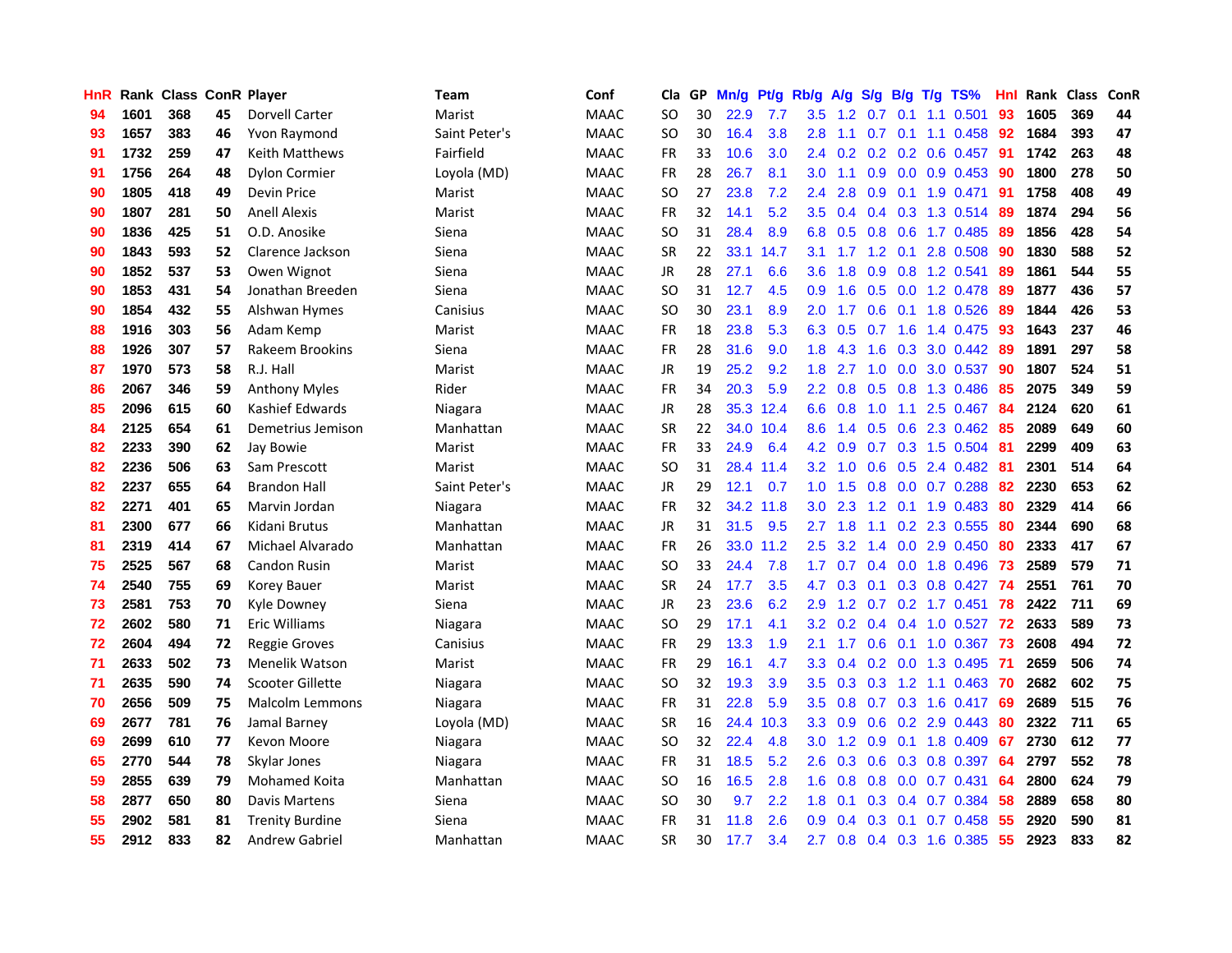| <b>HnR</b> |      | Rank Class ConR Player |                |                         | <b>Team</b>          | Conf        | Cla       |    | GP Mn/g Pt/g |           | Rb/g             | A/g                        |                  |                 | S/g B/g T/g TS%               | Hnl | Rank Class ConR |     |                         |
|------------|------|------------------------|----------------|-------------------------|----------------------|-------------|-----------|----|--------------|-----------|------------------|----------------------------|------------------|-----------------|-------------------------------|-----|-----------------|-----|-------------------------|
| 50         | 2954 | 838                    | 83             | Nick Walsh              | Manhattan            | <b>MAAC</b> | <b>SR</b> | 26 | 14.4         | 3.2       | 0.7              | 1.0                        | 0.5              | 0.0             | 1.2 0.395                     | 52  | 2945            | 837 | 83                      |
| 147        | 71   | 6                      | 1              | Javon McCrea            | <b>Buffalo</b>       | <b>MAC</b>  | <b>FR</b> | 34 |              | 21.6 11.8 | 6.5              | 1.7                        | 1.3              |                 | 1.7 2.1 0.606 147             |     | -74             | 5   | $\mathbf{1}$            |
| 141        | 111  | 18                     | 2              | D.J. Cooper             | Ohio                 | <b>MAC</b>  | <b>SO</b> | 35 |              | 35.7 15.8 | 5.0              | 7.5                        | 2.3              |                 | 0.3 3.5 0.492 141             |     | 117             | 19  | $\mathbf{2}$            |
| 130        | 247  | 70                     | 3              | Jarrod Jones            | Ball St.             | <b>MAC</b>  | JR        | 32 |              | 29.5 14.7 |                  |                            |                  |                 | 8.4 1.2 0.8 0.7 1.8 0.537 129 |     | 260             | 76  | 5                       |
| 129        | 253  | 114                    | 4              | <b>Brandon Bowdry</b>   | Eastern Michigan     | MAC         | <b>SR</b> | 30 |              | 32.3 19.9 |                  | $9.5$ 1.8                  |                  |                 | 1.1 0.3 3.2 0.518 130         |     | 235             | 109 | 3                       |
| 128        | 287  | 86                     | 5              | Justin Greene           | Kent St.             | <b>MAC</b>  | JR        | 37 |              | 32.6 15.4 |                  | $8.3 \quad 1.6$            | 1.1              |                 | 1.4 3.0 0.516 127             |     | 300             | 91  | 6                       |
| 125        | 334  | 144                    | 6              | Xavier Silas            | Northern Illinois    | <b>MAC</b>  | <b>SR</b> | 26 |              | 32.0 22.3 | 4.6              | 1.8                        |                  |                 | 1.2 0.3 4.0 0.593 130         |     | 240             | 112 | 4                       |
| 122        | 396  | 119                    | $\overline{7}$ | Julian Mavunga          | Miami (OH)           | <b>MAC</b>  | <b>JR</b> | 32 |              | 36.3 14.8 | 8.2              | 3.0                        | 0.6              |                 | 0.5 3.8 0.552 121             |     | 421             | 124 | 8                       |
| 121        | 417  | 167                    | 8              | <b>Byron Mulkey</b>     | <b>Buffalo</b>       | <b>MAC</b>  | <b>SR</b> | 34 |              | 35.1 13.1 | 3.9              | 4.5                        | 2.5              |                 | 0.0 2.4 0.537 121             |     | 419             | 171 | $\overline{\mathbf{z}}$ |
| 121        | 422  | 126                    | 9              | <b>Randy Davis</b>      | Ball St.             | MAC         | JR        | 32 | 29.8         | 9.8       | 3.5              | 5.0                        | 1.5              | 0.1             | 2.7 0.594                     | 120 | 432             | 129 | 10                      |
| 120        | 445  | 179                    | 10             | Rodriguez Sherman       | Kent St.             | MAC         | <b>SR</b> | 36 |              | 30.5 12.6 | 3.8              | 2.9                        | 1.6              | 0.1             | 2.4 0.556 120                 |     | 446             | 178 | 11                      |
| 117        | 525  | 160                    | 11             | Carlton Guyton          | Kent St.             | MAC         | <b>JR</b> | 32 |              | 30.8 12.4 | 3.8 <sub>2</sub> | 2.4                        | 1.0              |                 | 0.4 1.6 0.556 118             |     | 479             | 143 | 12                      |
| 116        | 560  | 171                    | 12             | Nikola Cvetinovic       | Akron                | <b>MAC</b>  | <b>JR</b> | 36 |              | 27.7 11.7 | 6.9              | 2.1                        | 1.1              | 0.1             | 2.1 0.498                     | 116 | 565             | 173 | 13                      |
| 116        | 580  | 176                    | 13             | Mitchell Watt           | <b>Buffalo</b>       | <b>MAC</b>  | JR        | 34 | 21.2         | 8.0       | 5.3              | 1.5                        | 0.8              |                 | 2.2 1.9 0.518 115             |     | 578             | 179 | ${\bf 14}$              |
| 114        | 629  | 127                    | 14             | Zeke Marshall           | Akron                | <b>MAC</b>  | <b>SO</b> | 36 | 22.4         | 8.5       | 4.9              | 0.8                        | 0.4              | 2.6             | 1.3 0.518 114                 |     | 633             | 124 | 16                      |
| 113        | 672  | 258                    | 15             | Nick Winbush            | Miami (OH)           | <b>MAC</b>  | <b>SR</b> | 33 |              | 34.2 12.4 | 6.9              | 1.0                        | 0.7              | 1.1             | 1.3 0.526 111                 |     | 739             | 287 | 19                      |
| 112        | 699  | 208                    | 16             | Michael Porrini         | Kent St.             | <b>MAC</b>  | JR        | 37 |              | 32.1 10.1 | 4.7              | 4.3                        | 1.8              |                 | 0.4 2.8 0.474 111             |     | 721             | 217 | 17                      |
| $112$      | 702  | 270                    | 17             | <b>Brett Mcknight</b>   | Akron                | <b>MAC</b>  | <b>SR</b> | 29 |              | 17.9 10.2 | 3.0              | 0.8                        |                  |                 | 0.6 0.1 0.9 0.544 114         |     | 624             | 242 | 15                      |
| 111        | 720  | 216                    | 18             | <b>Justin Manns</b>     | Kent St.             | <b>MAC</b>  | JR        | 36 | 17.6         | 4.8       |                  | 4.4 0.2                    |                  |                 | 0.4 1.2 0.6 0.584 111         |     | 733             | 223 | 18                      |
| 111        | 729  | 219                    | 19             | Mike Douglas            | Western Michigan     | <b>MAC</b>  | JR        | 34 | 31.6         | 8.6       |                  | $3.3 \quad 4.9$            |                  |                 | 1.6 0.2 2.2 0.555 111         |     | 742             | 225 | 20                      |
| 110        | 766  | 227                    | 20             | <b>Scott Thomas</b>     | <b>Bowling Green</b> | <b>MAC</b>  | JR        | 32 |              | 33.6 11.2 | 6.7              | 3.5                        |                  |                 | 2.0 0.2 2.5 0.494 110         |     | 752             | 228 | 21                      |
| 110        | 772  | 297                    | 21             | Antonio Ballard         | Miami (OH)           | MAC         | <b>SR</b> | 18 |              | 32.6 12.6 | 6.6              | 1.3                        |                  |                 | 0.6 0.3 2.1 0.616 121         |     | 424             | 173 | 9                       |
| 109        | 794  | 94                     | 22             | Alex Abreu              | Akron                | <b>MAC</b>  | FR        | 36 | 19.7         | 6.6       | 1.8              | 3.6                        |                  | $1.3 \quad 0.1$ | 2.3 0.511 109                 |     | 794             | 94  | 22                      |
| 109        | 828  | 170                    | 23             | Ivo Baltic              | Ohio                 | MAC         | <b>SO</b> | 35 |              | 25.7 11.4 | 6.1              | 1.1                        |                  |                 | 0.7 0.2 1.8 0.578 109         |     | 817             | 164 | 25                      |
| 109        | 829  | 317                    | 24             | Jalin Thomas            | Central Michigan     | MAC         | <b>SR</b> | 29 |              | 33.6 15.9 | 5.3              | 0.5                        |                  |                 | 0.6 0.0 1.7 0.521             | 109 | 804             | 312 | 24                      |
| 109        | 834  | 102                    | 25             | Chris Bond              | Ball St.             | MAC         | <b>FR</b> | 30 | 21.0         | 7.3       | 4.3              | 0.7                        | 0.9 <sup>°</sup> |                 | 0.3 0.9 0.603 109             |     | 798             | 97  | 23                      |
| 108        | 845  | 249                    | 26             | <b>Brett McClanahan</b> | Akron                | <b>MAC</b>  | JR        | 36 |              | 26.1 10.0 | 3.6              | 1.4                        | 0.9              |                 | 0.1 1.2 0.573 108             |     | 850             | 250 | 26                      |
| 108        | 851  | 250                    | 27             | Demetrius Ward          | Western Michigan     | <b>MAC</b>  | JR        | 34 |              | 32.0 13.8 | 4.3              | 2.5                        | 1.1              | 0.1             | 2.1 0.547 108                 |     | 854             | 253 | 27                      |
| 107        | 914  | 117                    | 28             | <b>Trey Zeigler</b>     | Central Michigan     | <b>MAC</b>  | FR        | 31 |              | 34.4 16.3 | 5.4              | 2.2                        | 1.4              | 0.9             | 3.3 0.443 105                 |     | 992             | 127 | 30                      |
| 107        | 916  | 118                    | 29             | Matt Stainbrook         | Western Michigan     | <b>MAC</b>  | FR        | 34 | 23.8         | 8.8       | 6.4              | 0.8                        |                  |                 | 0.5 0.8 1.3 0.525 106         |     | 919             | 115 | 28                      |
| 105        | 971  | 203                    | 30             | <b>Randal Holt</b>      | Kent St.             | <b>MAC</b>  | SO.       | 37 | 28.4         | 9.9       | 2.5              | 1.9                        |                  |                 | 0.9 0.1 1.3 0.508 105         |     | 993             | 211 | 31                      |
| 105        | 998  | 365                    | 31             | DeVaughn Washington     | Ohio                 | MAC         | <b>SR</b> | 34 |              | 29.5 13.4 | 5.6              | 0.9                        |                  |                 | 1.1 0.4 1.8 0.548 105         |     | 989             | 363 | 29                      |
| 104        | 1041 | 225                    | 32             | Jordon Crawford         | <b>Bowling Green</b> | <b>MAC</b>  | <b>SO</b> | 33 | 24.8         | 7.8       | 2.0              | 4.0                        | 1.8              |                 | 0.0 2.1 0.501 104 1047        |     |                 | 225 | 32                      |
| 104        | 1058 | 308                    | 33             | Zach Filzen             | <b>Buffalo</b>       | MAC         | JR        | 34 |              | 33.8 15.1 | 2.9              | 1.1                        | 0.8 <sub>0</sub> |                 | 0.0 1.7 0.565 103             |     | 1061            | 309 | 33                      |
| 102        | 1163 | 419                    | 34             | Darryl Roberts          | Akron                | <b>MAC</b>  | <b>SR</b> | 36 | 27.6         | 8.5       | 2.8              | 1.7                        |                  |                 | $0.7$ 0.0 1.1 0.596           | 101 | 1174            | 422 | 34                      |
| 101        | 1183 | 425                    | 35             | <b>Steve McNees</b>     | Akron                | <b>MAC</b>  | <b>SR</b> | 36 | 31.5         | 8.6       | 2.6              | 2.8                        | 0.8              | 0.1             | 1.2 0.481                     | 101 | 1198            | 429 | 35                      |
| 101        | 1205 | 265                    | 36             | <b>Quincy Diggs</b>     | Akron                | <b>MAC</b>  | SO.       | 36 | 16.6         | 5.3       | 2.8              | $\blacktriangleleft$<br>.2 | 0.8              | 0.1             | 1.4 0.556                     | 101 | 1223            | 266 | 36                      |
| 100        | 1227 | 270                    | 37             | Malcolm Griffin         | Toledo               | <b>MAC</b>  | <b>SO</b> | 31 |              | 27.1 12.0 | 2.6              | 4.0                        |                  | $1.4 \quad 0.1$ | 4.0 0.528                     | -99 | 1277            | 285 | 37                      |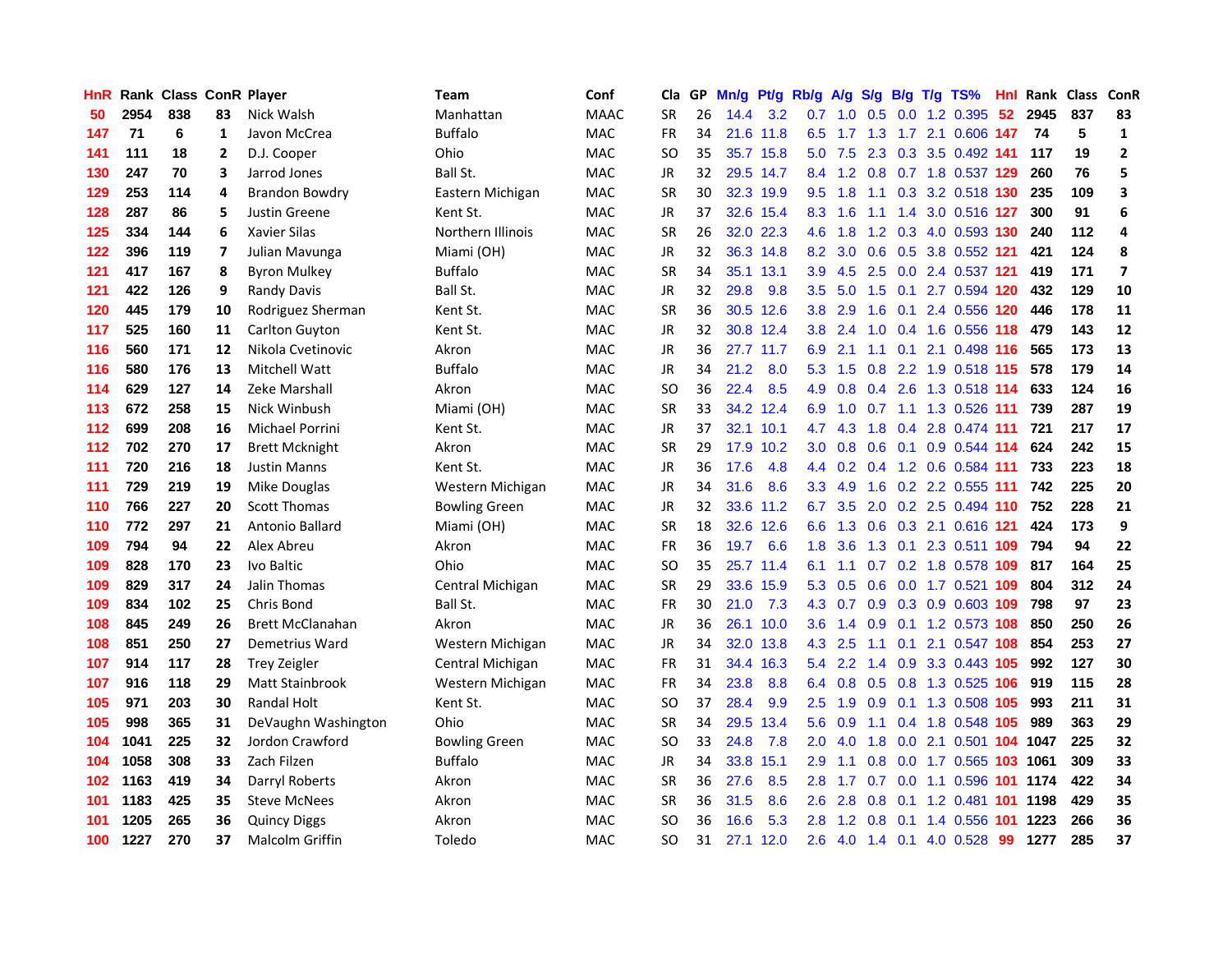| <b>HnR</b> |      | <b>Rank Class ConR Player</b> |    |                          | Team                 | Conf       | Cla           |    | GP Mn/g Pt/g |           | Rb/g             | A/g     |               |            | S/g B/g T/g TS%           | Hnl | Rank Class |     | ConR |
|------------|------|-------------------------------|----|--------------------------|----------------------|------------|---------------|----|--------------|-----------|------------------|---------|---------------|------------|---------------------------|-----|------------|-----|------|
| 99         | 1282 | 175                           | 38 | Juwan Howard             | Western Michigan     | <b>MAC</b> | FR            | 34 | 23.0         | 9.3       | 4.0              | 1.5     | 0.5           | 0.7        | 1.5 0.483                 | 99  | 1285       | 174 | 38   |
| 98         | 1337 | 298                           | 39 | A'uston Calhoun          | Bowling Green        | <b>MAC</b> | SO.           | 33 |              | 25.3 12.5 | 5.6              | 0.5     | 0.8           | 0.8        | 1.9 0.479                 | 98  | 1343       | 304 | 40   |
| 98         | 1344 | 473                           | 40 | <b>Tommy Freeman</b>     | Ohio                 | <b>MAC</b> | <b>SR</b>     | 34 |              | 29.6 11.3 | 2.1              | 1.1     | 1.0           | 0.1        | 0.9 0.624                 | 98  | 1341       | 474 | 39   |
| 98         | 1363 | 392                           | 41 | <b>Flenard Whitfield</b> | Western Michigan     | <b>MAC</b> | JR            | 33 |              | 28.0 13.1 |                  | 6.4 0.7 |               |            | 0.7 0.5 2.8 0.517         | 98  | 1367       | 390 | 41   |
| 97         | 1421 | 407                           | 42 | Dave Barnett             | Buffalo              | <b>MAC</b> | JR            | 34 | 27.4         | 6.6       | 4.7              | 1.4     |               |            | 0.7 0.6 1.9 0.495         | -97 | 1420       | 408 | 42   |
| 96         | 1443 | 325                           | 43 | Orlando Williams         | Miami (OH)           | <b>MAC</b> | SO.           | 33 | 31.9         | 9.8       | 2.8              | 1.9     | 1.0           |            | 0.3 1.9 0.537             | 95  | 1525       | 347 | 46   |
| 96         | 1476 | 511                           | 44 | <b>Malik Perry</b>       | Ball St.             | <b>MAC</b> | <b>SR</b>     | 32 | 24.8         | 6.4       | 5.5 <sub>1</sub> | 1.3     | 0.6           |            | $0.5$ 1.3 0.498           | 96  | 1481       | 512 | 43   |
| 96         | 1491 | 336                           | 45 | Jauwan Scaife            | Ball St.             | <b>MAC</b> | <b>SO</b>     | 32 |              | 29.4 11.2 | 2.4              | 1.1     | 1.0           |            | $0.1$ 1.7 0.517           | 95  | 1504       | 340 | 44   |
| 95         | 1536 | 526                           | 46 | Jawaan Alston            | <b>Buffalo</b>       | <b>MAC</b> | <b>SR</b>     | 34 | 18.5         | 5.2       | 3.3              | 1.1     | 0.4           |            | 0.4 1.4 0.595             | 95  | 1521       | 524 | 45   |
| 94         | 1548 | 354                           | 47 | Reggie Keely             | Ohio                 | <b>MAC</b> | <sub>SO</sub> | 35 | 18.3         | 5.3       | 4.6              | 0.7     | 0.5           | 1.1        | 1.4 0.492                 | 94  | 1538       | 354 | 47   |
| 94         | 1570 | 453                           | 48 | Dee Brown                | <b>Bowling Green</b> | MAC        | JR            | 33 |              | 26.5 10.4 | 2.1              | 1.8     | 0.8           | 0.0        | 1.4 0.537                 | 94  | 1571       | 451 | 48   |
| 94         | 1599 | 228                           | 49 | Nick Kellogg             | Ohio                 | MAC        | <b>FR</b>     | 35 | 25.8         | 7.8       | 1.4              | 2.0     | 0.8           | 0.0        | 1.1 0.594                 | 94  | 1582       | 227 | 49   |
| 93         | 1654 | 481                           | 50 | <b>Tim Toler</b>         | Northern Illinois    | MAC        | JR            | 28 | 27.0         | 9.9       | 5.5 <sub>1</sub> | 1.4     | $0.4^{\circ}$ | 0.4        | 1.7 0.539                 | -91 | 1727       | 497 | 52   |
| 91         | 1736 | 504                           | 51 | <b>Torian Oglesby</b>    | <b>Bowling Green</b> | <b>MAC</b> | JR            | 27 | 15.9         | 4.0       | 3.5              | 0.1     | 0.6           | 0.8        | $0.5$ 0.532               | 91  | 1721       | 495 | 51   |
| 91         | 1738 | 400                           | 52 | Nate Hutcheson           | Western Michigan     | <b>MAC</b> | <b>SO</b>     | 34 | 23.7         | 7.4       | 5.0              | 0.9     | 0.4           | 0.8        | 1.6 0.483                 | -91 | 1739       | 403 | 53   |
| 91         | 1764 | 268                           | 53 | Jesse Berry              | Ball St.             | <b>MAC</b> | <b>FR</b>     | 32 | 24.0         | 8.9       | 1.6              | 1.3     | 0.3           | 0.1        | 1.3 0.529                 | -91 | 1772       | 270 | 56   |
| 91         | 1766 | 269                           | 54 | Derek Jackson            | Central Michigan     | <b>MAC</b> | <b>FR</b>     | 31 | 26.9         | 7.5       | 2.1              | 1.8     | 1.6           | 0.1        | 1.4 0.455                 | -89 | 1847       | 289 | 57   |
| 91         | 1769 | 580                           | 55 | Alex Wolf                | Western Michigan     | <b>MAC</b> | SR            | 33 | 17.7         | 5.0       | 1.3              | 1.1     |               |            | $0.4$ 0.0 0.7 0.628       | -91 | 1748       | 576 | 54   |
| 90         | 1815 | 528                           | 56 | Chris McHenry            | Miami (OH)           | <b>MAC</b> | JR            | 32 | 17.7         | 5.4       | 1.6              | 1.4     |               |            | $0.4$ 0.0 1.3 0.519       | -89 | 1889       | 548 | 58   |
| 90         | 1837 | 426                           | 57 | Allen Roberts            | Miami (OH)           | <b>MAC</b> | SO.           | 33 | 24.0         | 7.9       | $2.5^{\circ}$    | 1.3     |               |            | 0.5 0.2 2.1 0.530         | 88  | 1921       | 447 | 59   |
| 89         | 1904 | 300                           | 58 | <b>Quinten Rollins</b>   | Miami (OH)           | <b>MAC</b> | FR            | 24 | 27.6         | 5.5       | $2.5^{\circ}$    | 2.1     | 1.5           |            | 0.0 1.8 0.539             | 91  | 1769       | 268 | 55   |
| 88         | 1921 | 304                           | 59 | Reese Holliday           | Toledo               | <b>MAC</b> | <b>FR</b>     | 23 | 32.2         | 10.5      | 6.6              | 2.1     |               |            | $0.7$ $0.1$ 2.4 $0.496$   | 93  | 1649       | 239 | 50   |
| 88         | 1930 | 613                           | 60 | <b>William McClure</b>   | Central Michigan     | <b>MAC</b> | <b>SR</b>     | 31 | 21.7         | 3.5       | 6.0              | 0.3     | 0.8           |            | 1.2 0.9 0.402             | 87  | 2009       | 631 | 60   |
| 88         | 1946 | 617                           | 61 | Jeremy Landers           | Northern Illinois    | <b>MAC</b> | <b>SR</b>     | 29 | 20.8         | 7.1       | 2.9              | 1.8     | 0.6           |            | 0.3 1.3 0.498             | 86  | 2036       | 636 | 61   |
| 87         | 1976 | 575                           | 62 | Andre Coimbra            | Central Michigan     | MAC        | JR            | 31 | 19.6         | 5.0       | 4.5              | 0.4     | 0.5           |            | 1.0 1.6 0.529             | 86  | 2053       | 602 | 63   |
| 86         | 2029 | 593                           | 63 | Darrell Lampley          | Eastern Michigan     | MAC        | JR            | 31 | 20.6         | 6.3       | 2.0              | 3.6     | 1.0           | 0.0        | 2.2 0.455                 | 86  | 2059       | 604 | 64   |
| 86         | 2049 | 340                           | 64 | Antone Christian         | Northern Illinois    | MAC        | FR.           | 25 | 17.8         | 6.2       | 2.8              | 0.8     | 0.6           |            | $0.2$ 1.0 0.468           | 84  | 2127       | 364 | 66   |
| 86         | 2054 | 342                           | 65 | <b>Cameron Black</b>     | <b>Bowling Green</b> | <b>MAC</b> | <b>FR</b>     | 31 | 15.1         | 4.1       | 3.7              | 0.2     | 0.3           | 0.6        | $1.0$ 0.543               | 86  | 2051       | 340 | 62   |
| 85         | 2078 | 350                           | 66 | <b>Eric Gaines</b>       | Kent St.             | MAC        | FR            | 37 | 16.9         | 3.2       | 2.5              | 0.5     |               | $0.8\ 0.2$ | $0.6$ 0.452               | 85  | 2094       | 354 | 65   |
| 85         | 2110 | 358                           | 67 | Nate Rucker              | Northern Illinois    | <b>MAC</b> | FR            | 30 | 20.9         | 7.1       | 4.1              | 0.4     | 0.6           |            | 0.3 1.3 0.542             | 83  | 2196       | 377 | 67   |
| 84         | 2178 | 641                           | 68 | <b>Bryan Hall</b>        | Northern Illinois    | <b>MAC</b> | JR            | 23 | 23.0         | 3.8       | 3.3 <sub>2</sub> | 2.8     |               |            | 1.3 0.2 1.7 0.429         | 82  | 2219       | 650 | 68   |
| 82         | 2268 | 666                           | 69 | Lee Fisher               | Northern Illinois    | <b>MAC</b> | JR            | 26 | 18.2         | 3.9       | 4.7              | 0.7     |               |            | $0.3$ $0.2$ $0.7$ $0.465$ | 80  | 2316       | 682 | 72   |
| 81         | 2290 | 675                           | 70 | <b>Titus Robinson</b>    | <b>Buffalo</b>       | <b>MAC</b> | JR            | 34 | 16.2         | 4.9       | 2.3 <sub>2</sub> | 0.9     |               |            | $0.3$ 0.4 1.6 0.515       | 81  | 2290       | 673 | 70   |
| 81         | 2293 | 698                           | 71 | Joe Jakubowski           | <b>Bowling Green</b> | MAC        | <b>SR</b>     | 33 | 16.5         | 3.4       | 1.2 <sub>1</sub> | 2.0     | 0.7           |            | $0.0$ 1.1 0.498           | 81  | 2302       | 703 | 71   |
| 81         | 2313 | 517                           | 72 | Derek Thompson           | Eastern Michigan     | <b>MAC</b> | <b>SO</b>     | 29 | 23.6         | 9.4       | 2.5              | 1.1     | 0.6           |            | $0.1$ 1.4 $0.501$         | 80  | 2334       | 519 | 73   |
| 80         | 2332 | 418                           | 73 | Matt Kamieniecki         | Ball St.             | <b>MAC</b> | <b>FR</b>     | 23 | 13.2         | 2.9       | 2.5              | 0.3     | 0.3           | 0.2        | 0.6 0.635                 | 82  | 2238       | 390 | 69   |
| 80         | 2355 | 715                           | 74 | Anthony Wright           | Toledo               | MAC        | <b>SR</b>     | 30 | 23.8         | 7.0       | 3.3              | 1.7     | 0.6           | 0.1        | 1.8 0.520                 | 78  | 2409       | 731 | 75   |
| 80         | 2356 | 422                           | 75 | Josh Sewell              | Miami (OH)           | MAC        | FR            | 31 | 10.3         | 3.1       | 1.0 <sub>1</sub> |         |               |            | 0.3 0.2 0.1 0.6 0.542     | -79 | 2394       | 431 | 74   |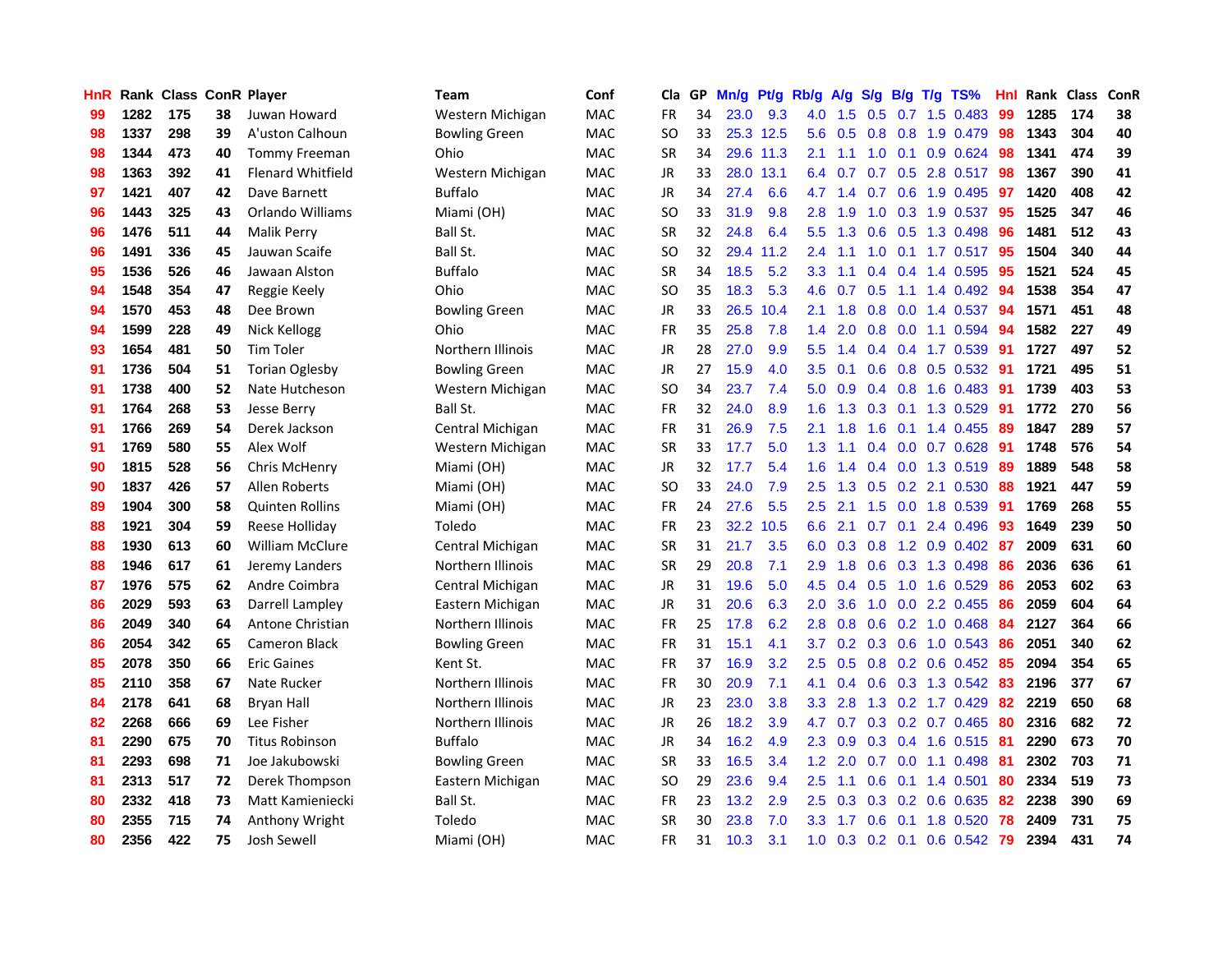| <b>HnR</b> |      | Rank Class ConR Player |     |                        | Team                 | Conf        | Cla       |    | GP Mn/g Pt/g |           | Rb/g A/g         |                    |               |                 | S/g B/g T/g TS%               | Hnl |      | Rank Class | ConR                    |
|------------|------|------------------------|-----|------------------------|----------------------|-------------|-----------|----|--------------|-----------|------------------|--------------------|---------------|-----------------|-------------------------------|-----|------|------------|-------------------------|
| 79         | 2393 | 532                    | 76  | Jamell Harris          | Eastern Michigan     | <b>MAC</b>  | SO.       | 31 | 24.4         | 4.6       | 4.3              | 0.6                | 0.6           | 2.3             | 1.4 0.477                     | 78  | 2417 | 538        | 76                      |
| 77         | 2444 | 741                    | 77  | Justin Anyijong        | Toledo               | <b>MAC</b>  | <b>SR</b> | 32 | 14.6         | 4.3       | 2.8              | 0.5                | 0.3           | 0.3             | $0.7$ 0.442                   | 75  | 2517 | 756        | 83                      |
| 77         | 2455 | 449                    | 78  | T.J. Hall              | Ohio                 | <b>MAC</b>  | <b>FR</b> | 35 | 16.7         | 4.5       | 2.3              | 1.0                | 0.5           | 0.2             | 1.2 0.469                     | 76  | 2467 | 451        | 79                      |
| 76         | 2460 | 450                    | 79  | <b>Tyrae Robinson</b>  | Ball St.             | <b>MAC</b>  | FR        | 30 | 18.0         | 4.3       | 1.5              | 2.4                |               |                 | 0.5 0.0 2.0 0.466             | 77  | 2441 | 445        | 77                      |
| 76         | 2466 | 744                    | 80  | Jay Higgins            | Eastern Michigan     | <b>MAC</b>  | <b>SR</b> | 31 | 26.6         | 4.8       | 3.5              | 2.0                |               |                 | 1.1 0.3 1.8 0.417 75          |     | 2510 | 753        | 81                      |
| 76         | 2473 | 555                    | 81  | Luke Kraus             | <b>Bowling Green</b> | MAC         | <b>SO</b> | 33 | 16.6         | 3.8       |                  | $1.3 \quad 1.2$    | 0.7           |                 | 0.1 0.7 0.464                 | -76 | 2502 | 558        | 80                      |
| 75         | 2505 | 468                    | 82  | Delino Dear            | Toledo               | <b>MAC</b>  | FR        | 32 | 25.2         | 8.1       | 5.0              | 0.5                |               |                 | 0.3 0.7 1.7 0.463 74          |     | 2572 | 484        | 86                      |
| 75         | 2507 | 729                    | 83  | Antonio Green          | Eastern Michigan     | <b>MAC</b>  | JR        | 31 | 23.9         | 5.4       | $2.7^{\circ}$    | 1.5                | 0.6           |                 | $0.1$ 1.0 0.454               | -75 | 2543 | 742        | 85                      |
| 75         | 2521 | 473                    | 84  | Hayden Humes           | Toledo               | <b>MAC</b>  | <b>FR</b> | 32 | 26.1         | 5.7       | 5.1              | 0.9                |               |                 | 0.3 0.2 1.3 0.506             | 73  | 2590 | 486        | 88                      |
| 75         | 2527 | 568                    | 85  | <b>Tony Watson</b>     | Buffalo              | <b>MAC</b>  | SO.       | 31 | 10.6         | 2.0       | 1.2 <sub>1</sub> | 0.8                |               |                 | $0.3$ 0.0 0.5 0.543           | 75  | 2515 | 563        | 82                      |
| 74         | 2556 | 741                    | 86  | <b>Muhammed Conteh</b> | Western Michigan     | MAC         | JR        | 31 | 12.0         | 2.3       | 2.4              | 0.2                |               |                 | 0.3 0.2 0.5 0.546             | 75  | 2540 | 741        | 84                      |
| 73         | 2575 | 762                    | 87  | Asown Sayles           | Ohio                 | <b>MAC</b>  | <b>SR</b> | 34 | 13.3         | 2.1       | 2.5              | 0.4                |               |                 | $0.5$ 0.2 0.4 0.452           | 74  | 2576 | 768        | 87                      |
| 72.        | 2621 | 586                    | 88  | <b>Adrian Burton</b>   | Eastern Michigan     | MAC         | SO.       | 24 | 10.9         | 2.9       | 1.3              | 1.3                | 0.7           | 0.0             | 1.0 0.378                     | 72  | 2631 | 587        | 90                      |
| 71         | 2634 | 589                    | 89  | J.R. Sims              | Eastern Michigan     | <b>MAC</b>  | SO.       | 23 | 14.7         | 3.4       | 1.6              | 1.1                | $0.4^{\circ}$ | 0.0             | 0.8 0.491                     | 72  | 2624 | 583        | 89                      |
| 70         | 2668 | 599                    | 90  | Danny McElroy          | <b>Bowling Green</b> | <b>MAC</b>  | SO.       | 32 | 19.8         | 5.0       | 3.3              | 0.3                | 0.6           | 0.3             | 1.6 0.443                     | 70  | 2672 | 600        | 91                      |
| 69         | 2696 | 609                    | 91  | <b>Tony Nixon</b>      | Northern Illinois    | <b>MAC</b>  | SO.       | 25 | 16.4         | 5.1       | 1.9              | 0.7                |               |                 | $0.3$ $0.2$ $0.7$ $0.428$     | 69  | 2697 | 606        | 93                      |
| 68         | 2707 | 787                    | 92  | <b>William Cooper</b>  | Eastern Michigan     | <b>MAC</b>  | <b>SR</b> | 20 | 12.6         | 1.7       |                  | $3.2 \quad 0.5$    |               |                 | $0.4$ 0.5 0.8 0.425           | -70 | 2687 | 784        | 92                      |
| 68         | 2715 | 522                    | 93  | Jarod Oldham           | <b>Buffalo</b>       | <b>MAC</b>  | <b>FR</b> | 33 | 11.8         | 1.8       | 1.8              | 0.8                |               |                 | $0.7$ 0.1 1.0 0.411           | 68  | 2714 | 524        | 94                      |
| 68         | 2723 | 794                    | 94  | Jay Shunnar            | Toledo               | <b>MAC</b>  | JR        | 32 | 23.2         | 5.6       |                  | $1.4 \quad 1.0$    |               |                 | 0.5 0.1 1.4 0.509             | 66  | 2755 | 803        | 96                      |
| 67         | 2736 | 794                    | 95  | Amir Rashid            | Central Michigan     | <b>MAC</b>  | <b>SR</b> | 18 | 29.7         | 4.9       | 2.8              | 2.6                |               |                 | 1.7 0.0 2.4 0.344             | 77  | 2455 | 740        | 78                      |
| 66         | 2750 | 798                    | 96  | Mike Bardo             | Akron                | <b>MAC</b>  | <b>SR</b> | 36 | 11.4         | 1.3       | 2.2              | 0.2                |               |                 | $0.2$ 0.2 0.4 0.500           | 66  | 2761 | 800        | 97                      |
| 66         | 2751 | 803                    | 97  | Pierre Sneed           | Ball St.             | <b>MAC</b>  | JR        | 31 | 15.1         | 2.7       | 1.5              | 0.6                |               |                 | $0.3$ $0.0$ $0.6$ $0.442$     | 66  | 2753 | 802        | 95                      |
| 65         | 2766 | 803                    | 98  | Antonio Weary          | Central Michigan     | <b>MAC</b>  | <b>SR</b> | 31 | 18.8         | 2.9       | 2.9              | 0.8                |               | $0.5 \quad 0.1$ | 1.2 0.383                     | 64  | 2805 | 813        | 99                      |
| 64         | 2791 | 552                    | 99  | Ricardo Johnson        | Ohio                 | <b>MAC</b>  | FR        | 34 | 10.9         | 2.7       | 2.0              | 0.4                |               | $0.5 \quad 0.1$ | 0.9 0.399                     | 64  | 2802 | 554        | 98                      |
| 64         | 2796 | 554                    | 100 | Zack Leahy             | Toledo               | <b>MAC</b>  | <b>FR</b> | 30 | 18.2         | 4.8       | 1.4              | 1.1                |               |                 | 0.8 0.0 1.8 0.475             | 63  | 2821 | 559        | 100                     |
| 63         | 2812 | 813                    | 101 | <b>Michael Patton</b>  | Northern Illinois    | MAC         | <b>SR</b> | 29 | 16.5         | 3.9       | 1.0              | 1.4                | 0.3           | 0.0             | 1.3 0.441                     | 62  | 2837 | 823        | 103                     |
| 62         | 2824 | 632                    | 102 | <b>Finis Craddock</b>  | Central Michigan     | <b>MAC</b>  | SO.       | 28 | 14.4         | 3.9       | 1.2 <sub>2</sub> | 0.3                |               | $0.4 \quad 0.0$ | $0.9$ $0.482$                 | 62  | 2836 | 634        | 102                     |
| 55         | 2906 | 585                    | 103 | J.T. Thomas            | Toledo               | <b>MAC</b>  | <b>FR</b> | 19 | 24.8         | 4.5       | 1.7 <sup>2</sup> | 1.7                | 0.9           | 0.0             | 2.1 0.441                     | 63  | 2823 | 560        | 101                     |
| 146        | 77   | 38                     | 1   | <b>Thomas Coleman</b>  | <b>NCA&amp;T</b>     | <b>MEAC</b> | <b>SR</b> | 31 |              | 31.9 17.0 | 10.5             | 1.4                |               |                 | 1.2 2.7 2.5 0.624 147         |     | 72   | 35         | $\mathbf{1}$            |
| 140        | 121  | 36                     | 2   | Kyle O'Quinn           | Norfolk St.          | <b>MEAC</b> | JR        | 32 |              | 32.8 16.4 | 11.1             | 1.0                | 0.6           |                 | 3.4 2.1 0.610 139             |     | 135  | 40         | $\mathbf{2}$            |
| 121        | 420  | 125                    | 3   | Kevin Thompson         | Morgan St.           | <b>MEAC</b> | JR        | 31 |              | 28.7 13.1 | 9.1              | 1.1                |               |                 | 0.7 1.3 2.5 0.536 121         |     | 425  | 126        | 3                       |
| 118        | 477  | 91                     | 4   | Amin Stevens           | Florida A&M          | <b>MEAC</b> | <b>SO</b> | 32 |              | 29.1 13.6 | 7.8              | 1.1                |               |                 | 1.2 0.8 2.3 0.535 116         |     | 556  | 107        | $\overline{\mathbf{z}}$ |
| 118        | 479  | 140                    | 5   | C.J. Reed              | Bethune-Cookman      | <b>MEAC</b> | JR        | 34 |              | 38.7 18.8 | 3.8 <sup>°</sup> | 4.8                | 1.6           |                 | 0.0 3.0 0.506 118             |     | 490  | 145        | 4                       |
| 118        | 488  | 142                    | 6   | Jay Threatt            | Delaware St.         | <b>MEAC</b> | JR        | 30 | 35.7         | 9.7       | 3.9              | 6.0                | 3.1           |                 | 0.2 2.2 0.521 118             |     | 503  | 150        | 5                       |
| 117        | 524  | 159                    | 7   | Kwame Morgan           | Hampton              | <b>MEAC</b> | JR        | 33 |              | 33.3 16.1 | 4.5              | 1.3                | 1.5           | 0.1             | 1.3 0.520 117                 |     | 542  | 166        | 6                       |
| 108        | 865  | 253                    | 8   | Garrius Holloman       | Bethune-Cookman      | <b>MEAC</b> | JR        | 34 | 27.5         | 11.5      | 6.6              | -1<br>$\mathbf{A}$ | 0.9           |                 | $0.7$ 1.7 $0.544$             | 107 | 883  | 262        | 9                       |
| 108        | 870  | 255                    | 9   | Michael Harper         | Coppin St.           | <b>MEAC</b> | JR        | 28 | 30.5         | 15.2      | 3.6              | 1.3                | 1.6           | 0.3             | 2.0 0.598                     | 108 | 829  | 243        | 8                       |
| 105        | 968  | 284                    | 10  | <b>Hillary Haley</b>   | Md.-Eastern Shore    | <b>MEAC</b> | <b>JR</b> | 31 |              | 29.8 16.8 |                  |                    |               |                 | 5.8 0.7 0.7 0.2 1.6 0.517 105 |     | 996  | 292        | 10                      |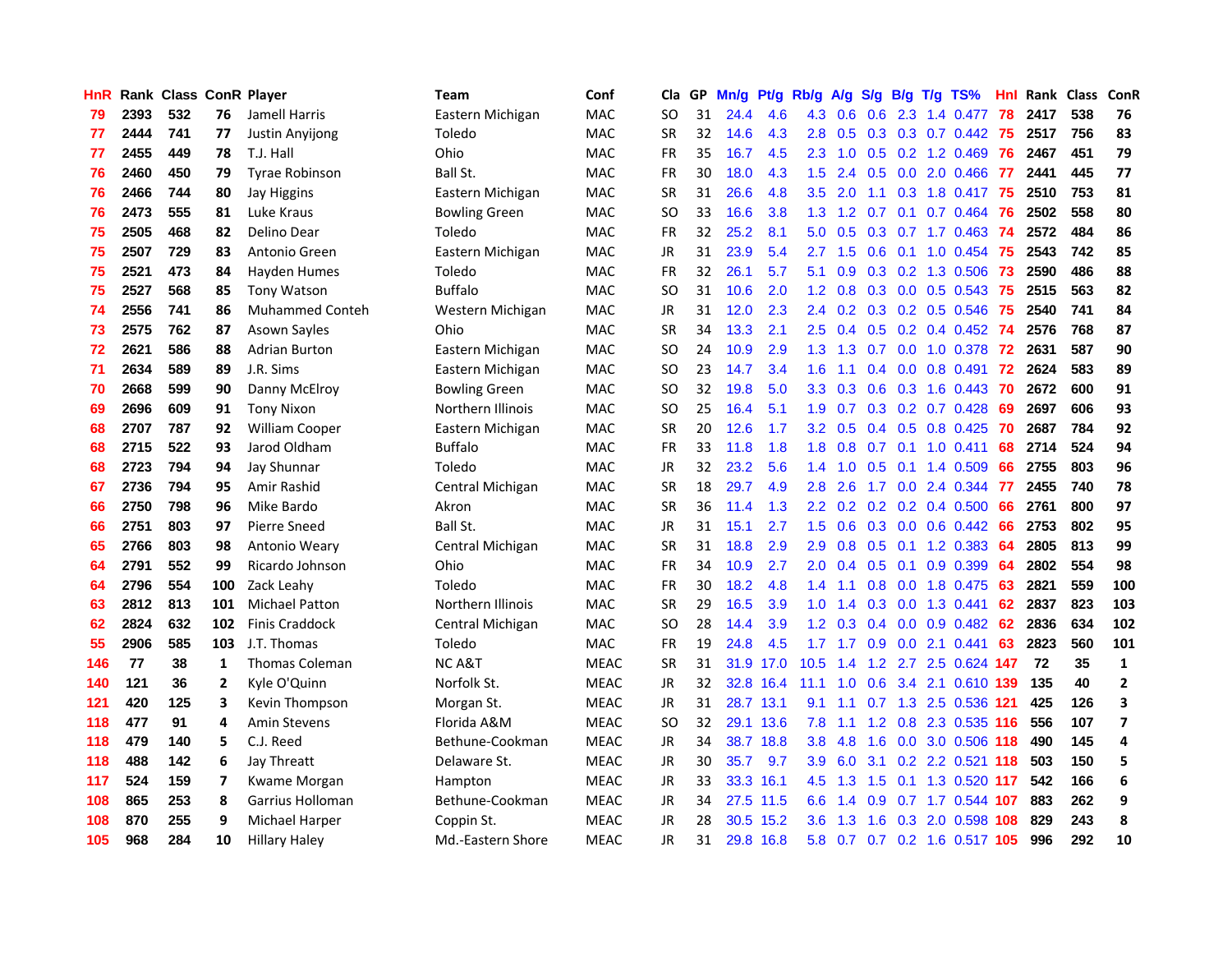| <b>HnR</b> |      | Rank Class ConR Player |    |                           | <b>Team</b>        | Conf        | Cla       |    | GP Mn/g Pt/g Rb/g |           |                  | A/g             |                  |                 | S/g B/g T/g TS%         | Hnl | Rank Class |     | ConR |
|------------|------|------------------------|----|---------------------------|--------------------|-------------|-----------|----|-------------------|-----------|------------------|-----------------|------------------|-----------------|-------------------------|-----|------------|-----|------|
| 103        | 1070 | 311                    | 11 | <b>Darrion Pellum</b>     | Hampton            | <b>MEAC</b> | JR        | 32 |                   | 36.6 17.5 | 4.3              | 2.0             | 1.7              | 0.3             | 2.9 0.498               | 103 | 1069       | 310 | 11   |
| 103        | 1095 | 321                    | 12 | Danny Agbelese            | Hampton            | <b>MEAC</b> | <b>JR</b> | 33 | 23.3              | 4.0       | 6.0              | 0.3             | 0.4              | 3.1             | 0.5 0.502 102 1108      |     |            | 325 | 12   |
| 102        | 1153 | 248                    | 13 | DeWayne Jackson           | Morgan St.         | <b>MEAC</b> | SO.       | 31 | 32.0              | 14.5      | 4.6              | 1.4             | 1.4              |                 | 0.7 2.4 0.507 102 1158  |     |            | 249 | 13   |
| 100        | 1238 | 440                    | 14 | <b>Alexander Starling</b> | Bethune-Cookman    | <b>MEAC</b> | <b>SR</b> | 33 |                   | 31.4 10.7 | 6.7              | 0.8             | 1.4              | 1.0             | 1.8 0.562 101 1221      |     |            | 434 | 14   |
| 100        | 1258 | 444                    | 15 | <b>Charles Funches</b>    | Hampton            | <b>MEAC</b> | <b>SR</b> | 33 |                   | 32.0 10.7 | 7.8              |                 | $1.2$ 1.3        |                 | 1.0 2.4 0.494 100 1261  |     |            | 445 | 15   |
| 97         | 1432 | 499                    | 16 | Vincent Goldsberry        | Coppin St.         | <b>MEAC</b> | <b>SR</b> | 28 | 23.8              | 8.3       | $2.2^{\circ}$    | 3.2             |                  |                 | 1.1 0.1 1.8 0.528       | -97 | 1425       | 495 | 16   |
| 96         | 1444 | 326                    | 17 | <b>Marques Oliver</b>     | Delaware St.       | <b>MEAC</b> | <b>SO</b> | 29 |                   | 30.7 10.5 | 6.4              | 1.3             |                  |                 | 1.4 2.2 2.2 0.517       | -96 | 1430       | 325 | 17   |
| 96         | 1449 | 504                    | 18 | <b>Rodney Stokes</b>      | Morgan St.         | <b>MEAC</b> | <b>SR</b> | 31 | 16.2              | 5.3       | 3.5              | 0.4             |                  |                 | 0.4 0.9 0.7 0.536       | 96  | 1445       | 504 | 18   |
| 96         | 1460 | 507                    | 19 | <b>Brandon Tunnell</b>    | Hampton            | <b>MEAC</b> | <b>SR</b> | 33 | 27.3              | 7.0       | 2.3              | 4.3             |                  |                 | 0.8 0.0 2.3 0.519       | 96  | 1463       | 510 | 20   |
| 93         | 1619 | 372                    | 20 | Jordan Lee                | Coppin St.         | <b>MEAC</b> | <b>SO</b> | 20 |                   | 20.2 10.4 | 3.3 <sub>2</sub> | 0.4             |                  |                 | 0.8 0.4 1.2 0.546       | 96  | 1454       | 331 | 19   |
| 91         | 1752 | 508                    | 21 | <b>Mike Tuitt</b>         | Hampton            | <b>MEAC</b> | JR        | 33 | 14.8              | 4.1       | 1.6              | 1.9             | 0.7              |                 | $0.0$ 1.2 $0.436$       | -91 | 1752       | 506 | 21   |
| 91         | 1755 | 408                    | 22 | Anton Dickerson           | Howard             | <b>MEAC</b> | SO.       | 30 |                   | 27.4 11.4 | 2.8              | 1.2             | 1.0              | 0.1             | 1.6 0.502               | 90  | 1829       | 423 | 25   |
| 91         | 1763 | 578                    | 23 | <b>Tyvon Williams</b>     | South Carolina St. | <b>MEAC</b> | <b>SR</b> | 32 | 22.2              | 7.0       | 2.8              | 3.4             | 1.1              | 0.1             | 2.2 0.532               | 90  | 1805       | 586 | 23   |
| 91         | 1781 | 514                    | 24 | <b>Tyler Hines</b>        | Md.-Eastern Shore  | <b>MEAC</b> | JR        | 30 | 25.3              | 8.7       | 7.5              | 0.6             | 0.5              | 0.3             | 1.4 0.536               | -91 | 1761       | 511 | 22   |
| 91         | 1793 | 519                    | 25 | <b>Antonio Williams</b>   | Coppin St.         | <b>MEAC</b> | JR        | 30 | 23.4              | 6.4       | 6.7              | 1.1             | 0.5              | 0.2             | 1.4 0.551               | 90  | 1825       | 531 | 24   |
| 89         | 1869 | 544                    | 26 | <b>Yannick Crowder</b>    | Florida A&M        | <b>MEAC</b> | JR        | 30 | 22.1              | 7.5       | 6.0              | 0.2             |                  |                 | 0.5 2.0 1.7 0.480       | 88  | 1914       | 555 | 27   |
| 89         | 1908 | 608                    | 27 | <b>Darnell Porter</b>     | South Carolina St. | <b>MEAC</b> | <b>SR</b> | 29 |                   | 26.8 12.3 |                  | $3.9$ 1.3       |                  |                 | 1.0 0.2 2.4 0.571       | 89  | 1863       | 598 | 26   |
| 88         | 1941 | 564                    | 28 | <b>Akeem Ellis</b>        | Coppin St.         | <b>MEAC</b> | JR        | 30 |                   | 33.7 12.2 | 5.8              | 2.1             |                  |                 | 0.8 0.3 2.5 0.497 87    |     | 1963       | 572 | 29   |
| 88         | 1954 | 569                    | 29 | <b>Tony Gallo</b>         | Coppin St.         | <b>MEAC</b> | JR.       | 30 |                   | 28.3 11.4 | $2.3^{\circ}$    | 2.6             |                  |                 | 1.3 0.0 2.5 0.512 87    |     | 1988       | 577 | 30   |
| 87         | 1963 | 572                    | 30 | <b>Aric Brooks</b>        | Morgan St.         | <b>MEAC</b> | JR        | 30 |                   | 32.1 10.2 | 4.4              | 2.1             |                  |                 | 0.9 0.3 2.5 0.498       | -88 | 1951       | 567 | 28   |
| 87         | 1978 | 320                    | 31 | <b>Pendarvis Williams</b> | Norfolk St.        | <b>MEAC</b> | <b>FR</b> | 32 | 22.2              | 8.1       | 2.9              | 1.3             |                  |                 | $0.6$ $0.5$ 1.6 $0.610$ | -87 | 2006       | 330 | 32   |
| 87         | 1983 | 460                    | 32 | <b>Adrian Powell</b>      | <b>NC A&amp;T</b>  | <b>MEAC</b> | <b>SO</b> | 32 | 25.2              | 8.1       | 4.1              | 1.5             | 1.0              | 0.6             | 1.6 0.545               | 86  | 2024       | 465 | 33   |
| 87         | 1989 | 580                    | 33 | Ameer Ali                 | Morgan St.         | <b>MEAC</b> | JR        | 29 | 18.4              | 6.1       | 5.1              | 0.5             |                  |                 | $0.4$ 0.2 1.8 0.530     | -87 | 1990       | 578 | 31   |
| 87         | 2001 | 463                    | 34 | <b>Mike Phillips</b>      | Howard             | <b>MEAC</b> | <b>SO</b> | 30 |                   | 33.1 12.9 | 7.2              | 1.0             |                  | $0.6\quad 0.6$  | 3.1 0.457               | -85 | 2067       | 473 | 34   |
| 87         | 2012 | 588                    | 35 | Brandon Hosley            | Florida A&M        | <b>MEAC</b> | JR.       | 32 | 18.2              | 6.8       | 1.9              | 0.9             | 1.1              | 0.0             | 1.3 0.533               | -85 | 2090       | 612 | 36   |
| 85         | 2104 | 617                    | 36 | Presano Bell              | South Carolina St. | <b>MEAC</b> | JR.       | 30 | 21.1              | 7.0       | 4.2              | 0.3             | 0.5              | 1.5             | 0.9 0.494               | 85  | 2112       | 616 | 37   |
| 85         | 2113 | 620                    | 37 | Marc Hill                 | <b>NC A&amp;T</b>  | <b>MEAC</b> | <b>JR</b> | 32 |                   | 29.2 10.8 | 2.3              | 3.1             | 0.9 <sub>0</sub> | 0.0             | 2.3 0.504               | 84  | 2144       | 626 | 38   |
| 84         | 2146 | 629                    | 38 | Nic Simpson               | <b>NC A&amp;T</b>  | <b>MEAC</b> | JR        | 27 |                   | 29.5 13.3 | 2.4              | 1.1             | 0.9              | 0.0             | 1.4 0.510               | 84  | 2150       | 627 | 39   |
| 84         | 2153 | 664                    | 39 | Kyle Riley                | Howard             | <b>MEAC</b> | <b>SR</b> | 24 | 35.1              | 9.8       | 2.5              | 3.7             | 1.6              | 0.0             | 2.9 0.480               | -85 | 2070       | 644 | 35   |
| 83         | 2203 | 503                    | 40 | R.J. Buck                 | <b>NCA&amp;T</b>   | <b>MEAC</b> | <b>SO</b> | 31 | 22.2              | 6.6       |                  | $3.4 \quad 1.0$ | $0.5 \quad 0.1$  |                 | 1.0 0.581               | 82  | 2226       | 504 | 41   |
| 83         | 2208 | 379                    | 41 | <b>Avery Moore</b>        | Florida A&M        | <b>MEAC</b> | <b>FR</b> | 32 |                   | 25.3 10.1 |                  | $1.8$ 1.5       |                  |                 | 1.4 0.0 2.1 0.484       | -81 | 2276       | 403 | 45   |
| 83         | 2220 | 683                    | 42 | Aleek Pauline             | Norfolk St.        | <b>MEAC</b> | <b>SR</b> | 31 | 36.2              | 8.8       | 3.8 <sup>°</sup> | 5.3             |                  | $1.5 \quad 0.1$ | 3.6 0.507               | 82  | 2224       | 684 | 40   |
| 83         | 2221 | 649                    | 43 | <b>Brandon Wheeless</b>   | Norfolk St.        | <b>MEAC</b> | <b>JR</b> | 30 | 9.2               | 3.9       | 1.3              | 0.5             |                  |                 | 0.2 0.1 0.5 0.511       | 82  | 2236       | 656 | 42   |
| 82         | 2239 | 656                    | 44 | Larry Bastfield           | Morgan St.         | <b>MEAC</b> | JR        | 31 | 28.0              | 5.1       | $1.4^{\circ}$    | 3.4             | 0.5              |                 | 0.1 1.8 0.469           | 82  | 2237       | 657 | 43   |
| 82         | 2245 | 689                    | 45 | Rob Hampton               | Norfolk St.        | <b>MEAC</b> | <b>SR</b> | 32 |                   | 30.9 14.0 | 3.7              | 1.9             | 1.1              |                 | 0.2 3.3 0.514           | 82  | 2260       | 693 | 44   |
| 81         | 2291 | 408                    | 46 | Desmond Washington        | Delaware St.       | <b>MEAC</b> | <b>FR</b> | 30 |                   | 33.5 13.1 | 1.7              | 1.0             | 1.1              | 0.0             | 1.5 0.559               | -81 | 2306       | 410 | 46   |
| 81         | 2292 | 409                    | 47 | Casey Walker              | Delaware St.       | <b>MEAC</b> | FR        | 30 | 32.6              | 13.4      | 3.2              | 0.8             | 0.8              | 0.6             | 1.5 0.535               | -81 | 2308       | 411 | 47   |
| 80         | 2324 | 707                    | 48 | <b>Trevor Welcher</b>     | Delaware St.       | <b>MEAC</b> | <b>SR</b> | 29 | 16.1              | 4.1       |                  | $1.1 \quad 1.0$ |                  |                 | 1.1 0.0 0.4 0.502       | -80 | 2336       | 713 | 48   |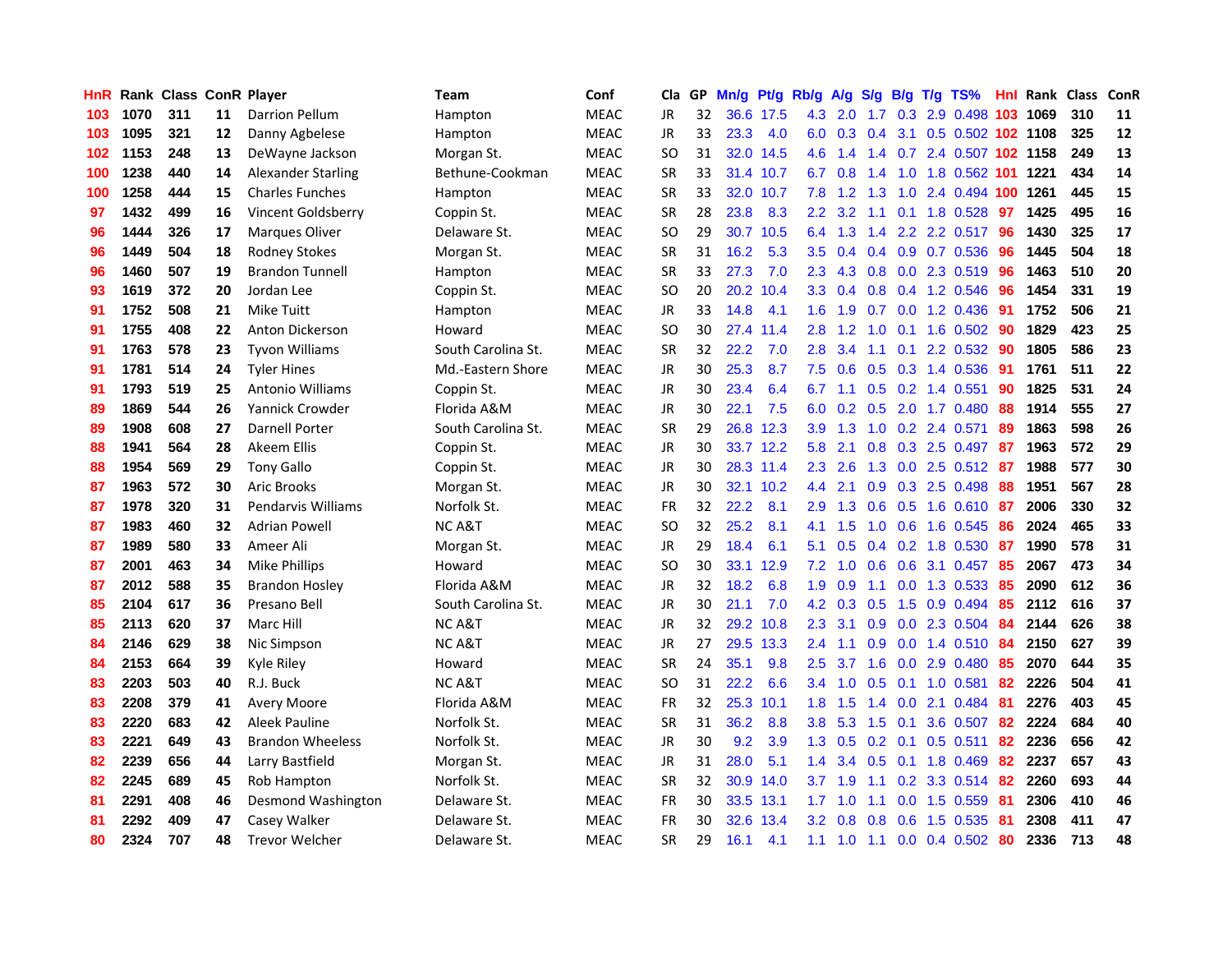| HnR |      | Rank Class ConR Player |    |                        | <b>Team</b>        | Conf        | Cla       |    | GP Mn/g | Pt/g Rb/g |                  |                 |     |                 | A/g S/g B/g T/g TS%       | Hnl | Rank Class |     | ConR |
|-----|------|------------------------|----|------------------------|--------------------|-------------|-----------|----|---------|-----------|------------------|-----------------|-----|-----------------|---------------------------|-----|------------|-----|------|
| 80  | 2334 | 710                    | 49 | Lyvann Obame Obame     | Md.-Eastern Shore  | <b>MEAC</b> | <b>SR</b> | 31 | 21.7    | 7.0       | 4.6              | 0.5             | 0.6 | 0.3             | 1.4 0.548                 | 80  | 2349       | 716 | 50   |
| 80  | 2337 | 689                    | 50 | <b>Stanley Elliott</b> | Bethune-Cookman    | <b>MEAC</b> | <b>JR</b> | 34 | 21.9    | 5.1       | 2.4              | 1.3             | 0.9 | 0.3             | 0.9 0.467                 | 80  | 2342       | 688 | 49   |
| 80  | 2345 | 692                    | 51 | <b>Omar Sanders</b>    | South Carolina St. | <b>MEAC</b> | <b>JR</b> | 32 | 20.9    | 7.1       | 4.9              | 0.4             |     | $0.4 \quad 0.8$ | 1.5 0.506                 | 79  | 2374       | 700 | 51   |
| 80  | 2349 | 522                    | 52 | <b>Austin Witter</b>   | <b>NC A&amp;T</b>  | <b>MEAC</b> | <b>SO</b> | 32 | 26.5    | 5.7       | 3.7              | 2.1             |     |                 | 0.8 0.8 2.1 0.466         | -79 | 2380       | 529 | 53   |
| 79  | 2378 | 427                    | 53 | <b>Justin Black</b>    | Morgan St.         | <b>MEAC</b> | <b>FR</b> | 31 | 22.4    | 7.2       | 1.7 <sub>2</sub> | 2.1             |     |                 | 1.0 0.1 1.9 0.428         | -79 | 2384       | 429 | 54   |
| 79  | 2386 | 430                    | 54 | Michael Murray         | Coppin St.         | <b>MEAC</b> | <b>FR</b> | 23 | 12.1    | 3.5       | $2.2^{\circ}$    | 0.2             |     |                 | $0.5$ $0.3$ $0.4$ $0.471$ | -79 | 2379       | 426 | 52   |
| 78  | 2402 | 705                    | 55 | <b>Brandon Riley</b>   | South Carolina St. | <b>MEAC</b> | JR        | 32 | 21.2    | 9.4       | $2.5\,$          | 0.9             |     |                 | $0.7$ $0.2$ 2.1 $0.524$   | -78 | 2433       | 713 | 56   |
| 77  | 2436 | 546                    | 56 | Javoris Bryant         | Bethune-Cookman    | <b>MEAC</b> | <b>SO</b> | 34 | 23.4    | 5.1       | 3.4              | 0.7             |     |                 | 0.9 0.2 1.0 0.494         | -77 | 2450       | 548 | 57   |
| 77  | 2439 | 738                    | 57 | Kevin White            | Md.-Eastern Shore  | <b>MEAC</b> | <b>SR</b> | 31 | 30.5    | 8.8       | 2.1              | 5.2             |     | $1.2 \quad 0.1$ | 3.4 0.420                 | -77 | 2458       | 742 | 58   |
| 77  | 2442 | 740                    | 58 | Ceslovas Kucinskas     | Coppin St.         | <b>MEAC</b> | <b>SR</b> | 30 | 18.5    | 5.1       | 3.6              | 0.2             | 0.6 |                 | $0.2$ 0.9 0.498           | 76  | 2479       | 747 | 60   |
| 77  | 2445 | 713                    | 59 | Dishawn Bradshaw       | Md.-Eastern Shore  | <b>MEAC</b> | JR        | 31 | 25.0    | 9.2       | 2.2 <sub>2</sub> | 1.4             | 0.6 |                 | 0.0 1.3 0.500             | 76  | 2477       | 724 | 59   |
| 77  | 2451 | 742                    | 60 | Larry Jackson          | Florida A&M        | <b>MEAC</b> | <b>SR</b> | 32 | 25.3    | 7.3       | 6.0              | 0.4             | 0.5 | 0.3             | 1.8 0.488                 | 75  | 2522       | 757 | 63   |
| 76  | 2468 | 552                    | 61 | <b>Kevin Dukes</b>     | Bethune-Cookman    | <b>MEAC</b> | <b>SO</b> | 34 | 22.6    | 5.8       | 1.1              | 1.2             | 0.4 | 0.0             | 1.1 0.553                 | -76 | 2495       | 556 | 62   |
| 76  | 2488 | 556                    | 62 | <b>Dadrian Collins</b> | Howard             | <b>MEAC</b> | <b>SO</b> | 30 |         | 35.1 11.1 | 4.8              | 1.6             | 0.5 | 0.1             | 2.3 0.459                 | -74 | 2548       | 571 | 65   |
| 76  | 2490 | 723                    | 63 | Chris McEachin         | Norfolk St.        | <b>MEAC</b> | JR        | 18 |         | 26.4 10.3 | 2.8              | 1.1             | 1.2 | 0.4             | 1.9 0.472                 | -79 | 2401       | 707 | 55   |
| 75  | 2504 | 749                    | 64 | Albert Abrahams        | Bethune-Cookman    | <b>MEAC</b> | <b>SR</b> | 26 | 12.0    | 3.8       | 2.7              | 0.3             |     |                 | $0.2$ $0.2$ $0.8$ $0.493$ | 76  | 2488       | 749 | 61   |
| 75  | 2509 | 561                    | 65 | <b>Wesley Dunning</b>  | Hampton            | <b>MEAC</b> | <b>SO</b> | 32 | 10.3    | 2.1       | $2.6\,$          | 0.3             |     |                 | $0.3$ $0.3$ $0.7$ $0.434$ | -75 | 2523       | 564 | 64   |
| 75  | 2518 | 564                    | 66 | <b>Khalif Toombs</b>   | South Carolina St. | <b>MEAC</b> | SO.       | 32 | 28.2    | 7.0       | 1.9 <sup>°</sup> | 3.1             |     |                 | 1.1 0.0 1.9 0.449 74      |     | 2561       | 573 | 66   |
| 74  | 2529 | 736                    | 67 | <b>Rio Pitt</b>        | South Carolina St. | <b>MEAC</b> | JR.       | 30 | 19.2    | 4.5       | 5.0              | 0.6             |     |                 | 0.6 0.5 1.3 0.467 74      |     | 2564       | 749 | 67   |
| 74  | 2564 | 483                    | 68 | Alphonso Leary         | Howard             | <b>MEAC</b> | <b>FR</b> | 30 | 28.1    | 7.5       | 5.7              | 0.3             |     |                 | 0.6 0.6 1.8 0.441 72      |     | 2612       | 496 | 68   |
| 73  | 2590 | 491                    | 69 | Jeremy Underwood       | <b>NCA&amp;T</b>   | <b>MEAC</b> | <b>FR</b> | 32 | 13.0    | 4.9       | $1.4^{\circ}$    | 1.1             |     |                 | $0.7$ 0.0 1.6 0.479 72    |     | 2623       | 498 | 69   |
| 72  | 2612 | 764                    | 70 | Joe Ikhinmwin          | South Carolina St. | <b>MEAC</b> | JR        | 31 | 18.8    | 6.3       | $3.5^{\circ}$    | 0.5             |     |                 | 0.3 0.3 1.5 0.517 71      |     | 2638       | 773 | 71   |
| 72  | 2627 | 771                    | 71 | Rasheem Jenkins        | Florida A&M        | <b>MEAC</b> | <b>SR</b> | 26 | 22.5    | 6.0       | 1.7 <sub>2</sub> | 2.3             |     |                 | $0.7$ $0.0$ 1.8 $0.453$   | -72 | 2625       | 774 | 70   |
| 71  | 2648 | 595                    | 72 | <b>Branden Doughty</b> | Coppin St.         | <b>MEAC</b> | <b>SO</b> | 28 | 16.9    | 3.6       | 3.3              | 0.6             |     |                 | $0.4$ 0.6 0.7 0.431       | -71 | 2651       | 593 | 73   |
| 70  | 2658 | 597                    | 73 | Koron Reed             | Hampton            | <b>MEAC</b> | SO.       | 31 | 9.4     | 1.6       | 1.5              | 0.1             |     |                 | $0.1$ $0.5$ $0.2$ $0.562$ | -70 | 2665       | 598 | 74   |
| 70  | 2666 | 598                    | 74 | Gary Lawrence          | Howard             | <b>MEAC</b> | <b>SO</b> | 27 | 17.1    | 3.5       | 4.3              | 0.4             |     |                 | $0.5$ $0.2$ 1.5 $0.437$   | -69 | 2698       | 607 | 76   |
| 69  | 2693 | 784                    | 75 | <b>Terron Stowe</b>    | Delaware St.       | <b>MEAC</b> | <b>SR</b> | 27 | 16.7    | 4.7       | $3.2\phantom{0}$ | 0.2             | 0.3 |                 | $0.1$ 1.0 0.506           | 69  | 2692       | 785 | 75   |
| 68  | 2713 | 792                    | 76 | Christopher Tolson     | Hampton            | <b>MEAC</b> | <b>JR</b> | 26 | 14.6    | 4.3       | 0.8 <sub>0</sub> | 0.5             | 0.7 | 0.1             | $0.6$ 0.429               | -71 | 2648       | 778 | 72   |
| 68  | 2724 | 795                    | 77 | <b>Clinton Cuffee</b>  | Howard             | <b>MEAC</b> | <b>JR</b> | 27 | 14.2    | 1.6       | 1.3              | 1.3             | 0.9 | 0.3             | 1.4 0.440                 | 67  | 2740       | 797 | 78   |
| 67  | 2737 | 533                    | 78 | Joseph Swift           | Md.-Eastern Shore  | <b>MEAC</b> | <b>FR</b> | 28 | 13.8    | 3.2       | 1.1              | 1.7             | 1.1 | 0.0             | 1.8 0.418                 | -67 | 2736       | 535 | 77   |
| 66  | 2753 | 538                    | 79 | Louis Bell             | Md.-Eastern Shore  | <b>MEAC</b> | <b>FR</b> | 30 | 14.5    | 3.9       | 1.0 <sub>1</sub> | 0.8             |     |                 | $0.4$ 0.0 0.8 0.511       | 66  | 2762       | 542 | 81   |
| 66  | 2754 | 539                    | 80 | <b>Mikel Trapp</b>     | Bethune-Cookman    | <b>MEAC</b> | <b>FR</b> | 33 | 16.9    | 4.1       |                  | $1.4 \quad 0.6$ |     |                 | $0.7$ $0.0$ 1.1 $0.477$   | 66  | 2756       | 539 | 79   |
| 65  | 2765 | 802                    | 81 | <b>Westley Telfare</b> | South Carolina St. | <b>MEAC</b> | <b>SR</b> | 24 | 12.1    | 3.7       | 1.8 <sup>2</sup> | 0.4             |     |                 | $0.3$ $0.3$ $0.9$ $0.497$ | 66  | 2759       | 799 | 80   |
| 65  | 2774 | 807                    | 82 | Jeremy Dean            | Florida A&M        | <b>MEAC</b> | JR        | 30 | 19.0    | 3.7       | 3.5              | 0.7             |     |                 | 0.6 0.5 1.8 0.426         | 64  | 2798       | 811 | 83   |
| 65  | 2776 | 805                    | 83 | Timothy Zephyr         | Norfolk St.        | <b>MEAC</b> | <b>SR</b> | 31 | 16.6    | 3.2       | $2.5\,$          | 0.9             | 0.3 |                 | 0.6 0.9 0.440             | 65  | 2794       | 812 | 82   |
| 63  | 2800 | 811                    | 84 | Chris Watson           | Florida A&M        | <b>MEAC</b> | JR        | 22 | 13.4    | 3.6       | 1.7              | 0.5             | 0.7 | 0.1             | $1.0 \t0.447$             | 64  | 2799       | 812 | 84   |
| 63  | 2809 | 814                    | 85 | Rodney McCauley        | Norfolk St.        | <b>MEAC</b> | JR        | 31 | 17.5    | 3.6       | $2.2\,$          | 0.8             | 0.6 | 0.1             | 1.1 0.509                 | 63  | 2820       | 817 | 86   |
| 62  | 2826 | 561                    | 86 | Reggie Lewis           | Florida A&M        | <b>MEAC</b> | FR.       | 25 | 14.0    | 3.5       | 1.0 <sub>1</sub> | 0.6             |     |                 | 0.4 0.0 0.6 0.465         | -62 | 2831       | 561 | 87   |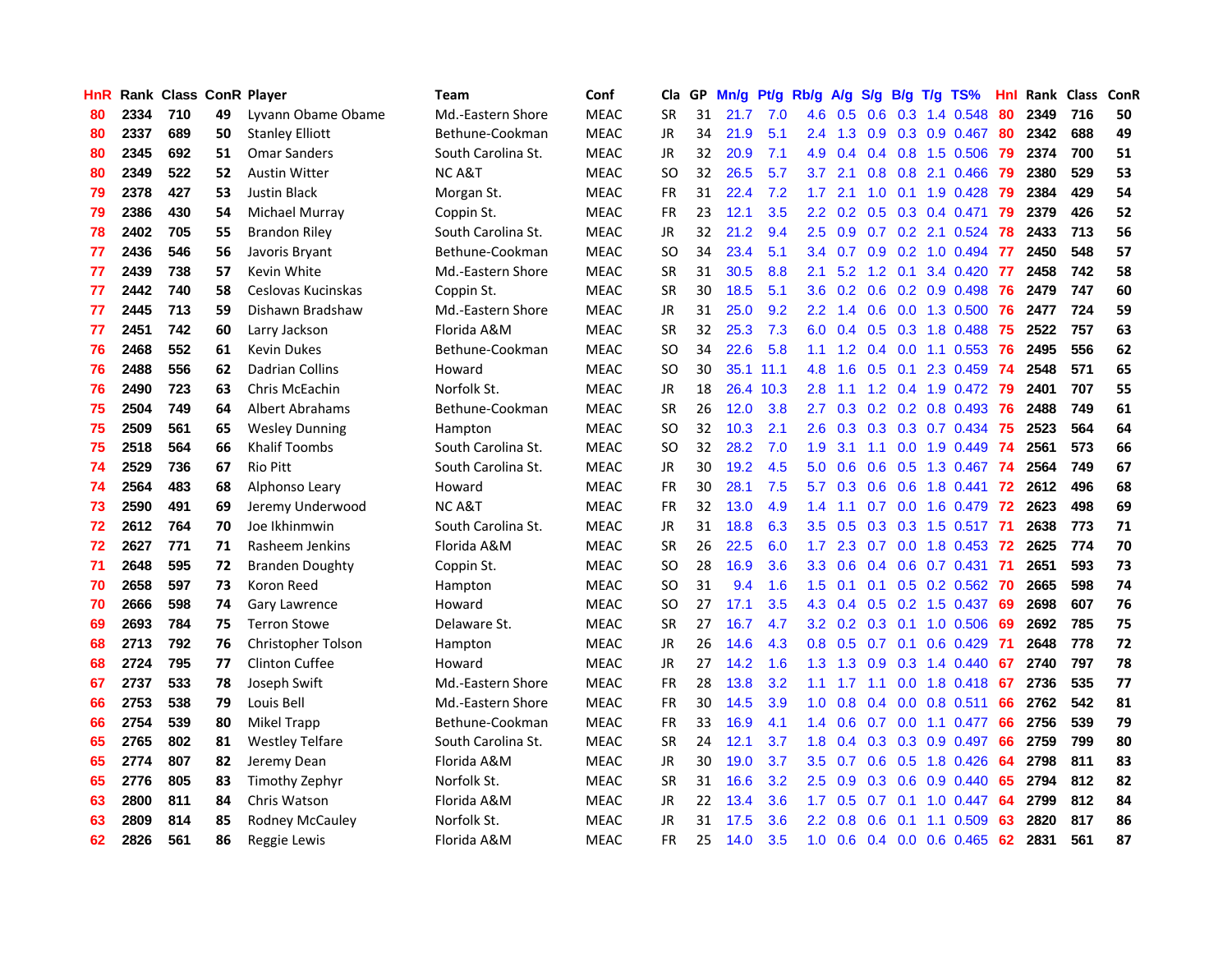| HnR |      | Rank Class ConR Player |                |                       | Team               | Conf        | Cla           |     | GP Mn/g | Pt/g      | Rb/g             | <b>A/g</b>      |               |     | S/g B/g T/g TS%              | Hnl |      | Rank Class | ConR                     |
|-----|------|------------------------|----------------|-----------------------|--------------------|-------------|---------------|-----|---------|-----------|------------------|-----------------|---------------|-----|------------------------------|-----|------|------------|--------------------------|
| 62  | 2829 | 634                    | 87             | Mark Robertson        | Md.-Eastern Shore  | <b>MEAC</b> | SO            | 30  | 16.5    | 4.1       | 2.5              | 0.2             | 0.7           | 0.2 | $0.7$ $0.415$                | 62  | 2843 | 636        | 88                       |
| 60  | 2844 | 824                    | 88             | Carrio Bennett        | South Carolina St. | <b>MEAC</b> | <b>SR</b>     | 24  | 21.1    | 5.4       | $1.5^{\circ}$    | 1.7             | 0.3           | 0.0 | 1.8 0.476                    | 64  | 2806 | 814        | 85                       |
| 59  | 2861 | 830                    | 89             | <b>Tim Burns</b>      | Md.-Eastern Shore  | <b>MEAC</b> | <b>SR</b>     | 24  | 15.2    | 3.6       | 0.9              | 1.0             | 0.5           | 0.0 | $0.5 \, 0.404$               | -61 | 2845 | 825        | 89                       |
| 59  | 2863 | 644                    | 90             | DaMetrius Upchurch    | <b>NCA&amp;T</b>   | <b>MEAC</b> | <b>SO</b>     | 27  | 10.1    | 2.4       | 2.6              |                 |               |     | 0.2 0.2 0.3 1.0 0.410 60     |     | 2863 | 643        | 90                       |
| 58  | 2879 | 826                    | 91             | James Marcellus       | Delaware St.       | <b>MEAC</b> | <b>JR</b>     | 29  | 10.6    | 1.9       |                  |                 |               |     | 1.6 0.2 0.2 0.3 0.5 0.573 58 |     | 2892 | 827        | 91                       |
| 54  | 2915 | 834                    | 92             | <b>Marcos Tamares</b> | Norfolk St.        | <b>MEAC</b> | JR            | 30  | 15.2    | 4.6       | 2.1              | 0.4             |               |     | 0.4 0.1 1.0 0.400 55         |     | 2918 | 838        | 93                       |
| 53  | 2925 | 838                    | 93             | Diyaaldin Kelley      | Md.-Eastern Shore  | <b>MEAC</b> | JR            | 22. | 11.7    | 3.4       | 2.5              | 0.0             |               |     | $0.4$ 0.6 1.4 0.500          | 56  | 2908 | 832        | 92                       |
| 52  | 2936 | 663                    | 94             | <b>Aric Miller</b>    | Bethune-Cookman    | <b>MEAC</b> | <b>SO</b>     | 28  | 11.0    | 1.9       | 1.0 <sub>1</sub> | 0.5             |               |     | $0.3$ 0.1 0.6 0.491          | 54  | 2928 | 661        | 94                       |
| 49  | 2960 | 839                    | 95             | Chad Wilson           | Delaware St.       | <b>MEAC</b> | <b>SR</b>     | 26  | 13.8    | 2.9       | 0.8 <sub>0</sub> | 0.4             |               |     | 0.3 0.0 0.5 0.425            | 51  | 2958 | 838        | 95                       |
| 40  | 2984 | 618                    | 96             | Ray Lester            | <b>NC A&amp;T</b>  | <b>MEAC</b> | <b>FR</b>     | 25  | 11.4    | 2.4       | 1.6              | 0.7             |               |     | $0.2$ 0.1 1.2 0.407          | 43  | 2982 | 619        | 96                       |
| 29  | 2997 | 679                    | 97             | Jeffrey Kennings      | Florida A&M        | <b>MEAC</b> | <b>SO</b>     | 20  | 19.2    | 1.6       | 1.0              | 1.7             | 0.9           |     | 0.0 2.3 0.279                | 42  | 2985 | 674        | 97                       |
| 150 | 59   | 18                     | $\mathbf{1}$   | Kyle Weems            | Missouri St.       | <b>MVC</b>  | <b>JR</b>     | 35  | 31.1    | 16.0      | 6.9              | 1.4             | $1.4^{\circ}$ | 0.9 | 1.4 0.581 149                |     | 59   | 18         | $\mathbf{1}$             |
| 139 | 129  | 62                     | $\overline{2}$ | Gabe Blair            | Wichita St.        | <b>MVC</b>  | <b>SR</b>     | 36  | 20.1    | 6.6       | 6.4              | 1.2             | 0.8           | 1.0 | 0.8 0.563                    | 139 | 130  | 64         | $\mathbf{2}$             |
| 137 | 149  | 45                     | 3              | <b>Garrett Stutz</b>  | Wichita St.        | <b>MVC</b>  | JR            | 37  | 14.7    | 7.2       | 3.5              | 1.0             | 0.3           | 0.8 | 1.0 0.589 137                |     | 157  | 48         | 3                        |
| 134 | 183  | 87                     | 4              | Andrew Warren         | <b>Bradley</b>     | <b>MVC</b>  | <b>SR</b>     | 32  |         | 36.7 18.8 | 5.5 <sub>1</sub> | 1.8             | 1.7           | 0.3 | 1.8 0.546 133                |     | 193  | 95         | 4                        |
| 132 | 198  | 57                     | 5              | <b>Ben Smith</b>      | Wichita St.        | <b>MVC</b>  | <b>JR</b>     | 37  | 16.5    | 6.7       | 2.2 <sub>2</sub> |                 |               |     | 1.2 0.4 0.1 0.7 0.636 132    |     | 202  | 59         | 5                        |
| 131 | 214  | 20                     | 6              | Jake Odum             | Indiana St.        | <b>MVC</b>  | FR            | 34  | 29.8    | 9.3       | 3.9              | 4.1             |               |     | 1.8 0.3 2.2 0.579 131        |     | 224  | 19         | 6                        |
| 131 | 218  | 103                    | 7              | J.T. Durley           | Wichita St.        | <b>MVC</b>  | <b>SR</b>     | 37  |         | 25.1 11.2 | 4.9              | 1.4             |               |     | 0.5 0.5 1.3 0.551 131        |     | 226  | 106        | $\overline{\phantom{a}}$ |
| 130 | 237  | 40                     | 8              | Jake Koch             | Northern Iowa      | <b>MVC</b>  | <b>SO</b>     | 34  | 26.4    | 9.8       | 5.0              | 2.0             |               |     | 0.9 0.9 1.8 0.584 129        |     | 271  | 48         | 9                        |
| 129 | 259  | 73                     | 9              | Mamadou Seck          | Southern Illinois  | <b>MVC</b>  | JR            | 32  |         | 29.3 10.8 | 8.1              | 1.5             |               |     | 1.0 0.3 1.8 0.527 127        |     | 306  | 92         | 13                       |
| 129 | 266  | 76                     | 10             | David Kyles           | Wichita St.        | <b>MVC</b>  | <b>JR</b>     | 37  | 22.1    | 9.3       | 2.8              | 1.4             |               |     | 0.8 0.3 0.9 0.567 128        |     | 274  | 80         | 10                       |
| 129 | 267  | 77                     | 11             | Toure' Murry          | Wichita St.        | <b>MVC</b>  | JR            | 37  | 26.1    | 9.4       | 4.5              | 3.4             |               |     | 1.2 0.3 2.7 0.521 128        |     | 275  | 81         | 11                       |
| 128 | 289  | 128                    | 12             | Will Creekmore        | Missouri St.       | <b>MVC</b>  | <b>SR</b>     | 35  |         | 24.8 11.3 | 6.5              | 1.1             |               |     | 0.5 0.8 1.7 0.578 127        |     | 297  | 131        | 12                       |
| 126 | 321  | 29                     | 13             | Doug McDermott        | Creighton          | <b>MVC</b>  | <b>FR</b>     | 39  |         | 29.1 14.9 |                  | $7.2 \quad 1.2$ |               |     | 0.3 0.1 2.2 0.603 125        |     | 343  | 31         | 14                       |
| 125 | 340  | 105                    | 14             | Joe Ragland           | Wichita St.        | <b>MVC</b>  | <b>JR</b>     | 37  | 21.0    | 7.0       | 1.7 <sup>2</sup> | 2.8             |               |     | 0.6 0.2 1.2 0.572 124        |     | 351  | 110        | 15                       |
| 124 | 356  | 153                    | 15             | Kwadzo Ahelegbe       | Northern Iowa      | <b>MVC</b>  | <b>SR</b>     | 34  |         | 31.4 14.1 | 3.2              | 3.0             | 0.6           | 0.1 | 2.1 0.538 123                |     | 381  | 158        | 17                       |
| 124 | 367  | 63                     | 16             | Colt Ryan             | Evansville         | <b>MVC</b>  | SO            | 32  |         | 32.5 15.7 | 3.3              | 2.3             | 1.3           |     | 0.2 2.3 0.567 124            |     | 367  | 64         | 16                       |
| 123 | 379  | 69                     | 17             | Gregory Echenique     | Creighton          | <b>MVC</b>  | <b>SO</b>     | 30  |         | 22.8 10.5 | 5.8              | 0.8             | 0.4           | 1.8 | 2.0 0.637 129                |     | 258  | 45         | 8                        |
| 122 | 405  | 77                     | 18             | Anthony James         | Northern Iowa      | <b>MVC</b>  | <sub>SO</sub> | 34  |         | 27.9 12.4 |                  | $3.4\quad 0.7$  | 0.9           |     | 0.0 1.2 0.592 121            |     | 427  | 81         | 18                       |
| 119 | 454  | 182                    | 19             | Jermaine Mallett      | Missouri St.       | <b>MVC</b>  | <b>SR</b>     | 35  |         | 32.9 11.7 | 6.0              |                 |               |     | 2.9 0.8 0.1 2.0 0.587 119    |     | 458  | 184        | 19                       |
| 118 | 484  | 60                     | 20             | Rayvonte Rice         | Drake              | <b>MVC</b>  | <b>FR</b>     | 31  |         | 30.1 13.8 | 4.8              | 1.6             |               |     | 1.4 0.8 2.0 0.498 117        |     | 519  | 62         | 20                       |
| 116 | 552  | 214                    | 21             | Kenny Lawson          | Creighton          | <b>MVC</b>  | <b>SR</b>     | 39  | 19.4    | 9.2       | 5.5              | 0.6             |               |     | 0.1 0.5 1.2 0.556 116        |     | 573  | 223        | 21                       |
| 113 | 646  | 247                    | 22             | <b>Nafis Ricks</b>    | Missouri St.       | <b>MVC</b>  | <b>SR</b>     | 35  | 30.1    | 9.3       | 4.4              | 3.9             |               |     | 0.9 0.3 1.9 0.485 113        |     | 662  | 255        | 24                       |
| 113 | 669  | 256                    | 23             | Graham Hatch          | Wichita St.        | <b>MVC</b>  | <b>SR</b>     | 36  | 21.9    | 6.1       | $2.6^{\circ}$    | 1.4             | 0.6           |     | 0.1 1.3 0.630 113            |     | 661  | 254        | 23                       |
| 112 | 681  | 141                    | 24             | Seth VanDeest         | <b>Drake</b>       | <b>MVC</b>  | <b>SO</b>     | 29  | 24.2    | 8.8       |                  | 4.4 1.5         | 0.5           |     | 0.6 1.3 0.592 113            |     | 680  | 135        | 25                       |
| 111 | 723  | 279                    | 25             | Lucas O'Rear          | Northern Iowa      | <b>MVC</b>  | <b>SR</b>     | 23  | 25.6    | 6.9       | 5.7              | 1.3             | 1.0           |     | 0.2 1.3 0.578                | 114 | 630  | 244        | 22                       |
| 110 | 778  | 300                    | 26             | <b>Tony Lewis</b>     | Illinois St.       | <b>MVC</b>  | <b>SR</b>     | 31  | 19.1    | 7.1       | 6.6              | 0.7             | 0.5           | 0.1 | 1.7 0.546                    | 109 | 787  | 305        | 27                       |
| 109 | 791  | 306                    | 27             | Adam Leonard          | Missouri St.       | <b>MVC</b>  | <b>SR</b>     | 35  |         | 33.7 10.1 | 1.9              | 1.9             |               |     | 0.7 0.1 1.2 0.528 109        |     | 791  | 307        | 28                       |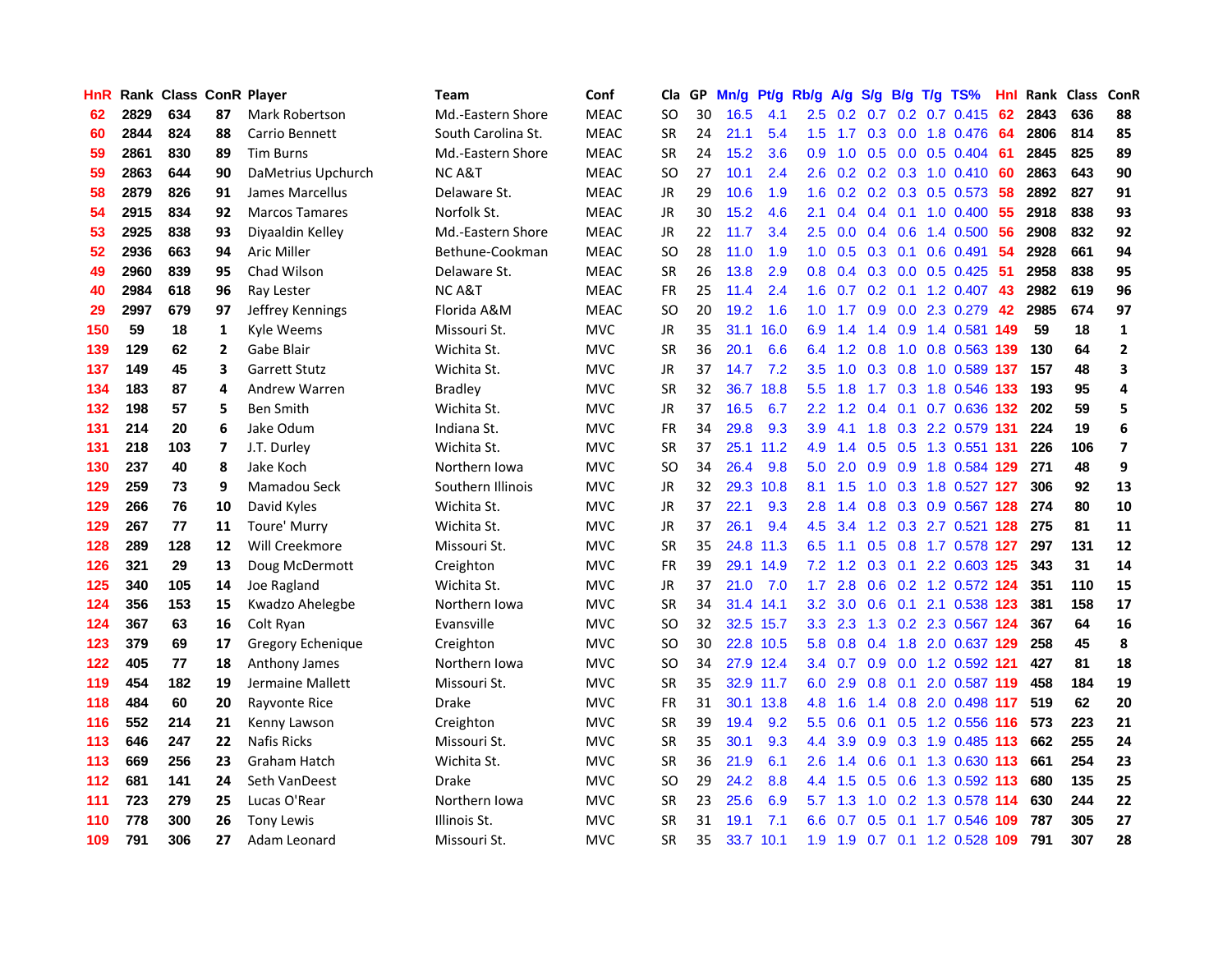| <b>HnR</b> |      | <b>Rank Class ConR Player</b> |    |                              | <b>Team</b>       | Conf       | Cla       |    | GP Mn/g Pt/g Rb/g |           |                  | A/g                                   |               |                 | S/g B/g T/g TS%                           | Hnl | Rank Class |     | ConR |
|------------|------|-------------------------------|----|------------------------------|-------------------|------------|-----------|----|-------------------|-----------|------------------|---------------------------------------|---------------|-----------------|-------------------------------------------|-----|------------|-----|------|
| 108        | 839  | 246                           | 28 | Antoine Young                | Creighton         | <b>MVC</b> | JR        | 39 |                   | 35.7 13.1 | 2.6              | 5.0                                   | 0.9           | 0.1             | 2.1 0.492                                 | 108 | 860        | 255 | 29   |
| 108        | 867  | 254                           | 29 | Dwayne Lathan                | Indiana St.       | <b>MVC</b> | JR        | 31 |                   | 25.2 10.9 | 4.6              | 1.5                                   | 0.7           | 0.6             | 2.8 0.512 108                             |     | 868        | 257 | 30   |
| 107        | 896  | 112                           | 30 | R.J. Mahurin                 | Indiana St.       | <b>MVC</b> | <b>FR</b> | 34 | 10.0              | 4.3       | 1.6              | 0.3                                   |               |                 | 0.3 0.2 0.5 0.559 107                     |     | 907        | 113 | 31   |
| 107        | 915  | 339                           | 31 | John Freeman                 | Southern Illinois | <b>MVC</b> | <b>SR</b> | 32 | 23.3              | 5.6       | 3.0 <sub>2</sub> | 2.1                                   |               |                 | 1.1 0.6 1.3 0.503 105                     |     | 985        | 361 | 32   |
| 106        | 958  | 283                           | 32 | Johnny Moran                 | Northern Iowa     | <b>MVC</b> | JR        | 34 | 31.8              | 9.6       |                  | $3.2 \quad 1.9$                       |               |                 | 1.0 0.0 1.0 0.533 105                     |     | 1002       | 293 | 34   |
| 105        | 996  | 214                           | 33 | Jackie Carmichael            | Illinois St.      | <b>MVC</b> | SO.       | 30 | 23.3              | 9.8       | 5.4              | 0.6                                   | 0.5           |                 | 1.2 1.7 0.492 105                         |     | 988        | 210 | 33   |
| 105        | 997  | 215                           | 34 | Gene Teague                  | Southern Illinois | <b>MVC</b> | SO.       | 19 | 21.3              | 8.6       | 5.3              | 0.7                                   |               |                 | 0.3 0.5 2.5 0.604 110                     |     | 777        | 152 | 26   |
| 105        | 999  | 366                           | 35 | Aaron Carter                 | Indiana St.       | <b>MVC</b> | <b>SR</b> | 34 | 22.9              | 8.6       | 2.9              | 0.8                                   |               |                 | 0.6 0.5 1.3 0.550 104 1007                |     |            | 369 | 35   |
| 105        | 1011 | 292                           | 36 | <b>Carl Richard</b>          | Indiana St.       | <b>MVC</b> | JR        | 33 | 30.2              | 9.5       | 6.5              | $\blacktriangleleft$<br>$\mathcal{A}$ |               |                 | 0.8 0.4 2.4 0.494 104 1008                |     |            | 294 | 36   |
| 104        | 1030 | 375                           | 37 | Carlton Fay                  | Southern Illinois | <b>MVC</b> | <b>SR</b> | 32 | 28.8              | 12.7      | 4.0              | 0.7                                   |               |                 | 0.4 0.3 1.8 0.522 103 1104                |     |            | 401 | 40   |
| 104        | 1053 | 382                           | 38 | Aaron Ellis                  | Wichita St.       | <b>MVC</b> | <b>SR</b> | 37 | 18.0              | 4.5       | 3.6              | 0.4                                   |               |                 | 0.3 0.4 0.6 0.516 103 1055                |     |            | 385 | 37   |
| 103        | 1098 | 143                           | 39 | Jon Ekey                     | Illinois St.      | <b>MVC</b> | <b>FR</b> | 31 | 21.5              | 4.6       | 4.0              | 1.3                                   | 0.7           |                 | 1.7 0.9 0.493 102 1128                    |     |            | 146 | 43   |
| 103        | 1103 | 241                           | 40 | Demetric Williams            | Wichita St.       | <b>MVC</b> | SO.       | 34 | 13.6              | 4.2       | 1.1              | 1.5                                   | $0.4^{\circ}$ |                 | 0.1 1.3 0.591 103 1064                    |     |            | 230 | 38   |
| 103        | 1106 | 242                           | 41 | <b>Dyricus Simms-Edwards</b> | <b>Bradley</b>    | <b>MVC</b> | SO.       | 30 | 30.0              | 10.5      | 3.3 <sub>2</sub> | 3.5                                   | 0.9           | 0.3             | 2.3 0.521 103 1089                        |     |            | 237 | 39   |
| 102        | 1130 | 333                           | 42 | Jordan Printy                | Indiana St.       | <b>MVC</b> | JR        | 28 | 17.9              | 6.2       | 1.0              | 0.9                                   | 0.1           | 0.0             | 0.5 0.622 102 1118                        |     |            | 326 | 42   |
| 102        | 1136 | 334                           | 43 | <b>Caleb Patterson</b>       | Missouri St.      | <b>MVC</b> | JR        | 31 | 13.6              | 5.5       |                  | $2.2 \quad 0.3$                       | 0.1           | 0.5             | 0.8 0.555 102 1132                        |     |            | 330 | 44   |
| 102        | 1139 | 335                           | 44 | <b>Kenny Harris</b>          | Evansville        | <b>MVC</b> | JR        | 31 | 26.1              | 8.3       |                  | $5.9$ 1.4                             |               |                 | 1.2 0.5 1.7 0.473 102 1137                |     |            | 333 | 45   |
| 101        | 1174 | 253                           | 45 | <b>Troy Taylor</b>           | Evansville        | <b>MVC</b> | SO.       | 32 | 14.4              | 2.8       | 2.5              |                                       |               |                 | 2.3 0.7 0.1 1.1 0.469 101 1170            |     |            | 253 | 46   |
| 101        | 1184 | 426                           | 46 | Clint Hopf                   | Evansville        | <b>MVC</b> | <b>SR</b> | 32 | 18.3              | 6.0       |                  |                                       |               |                 | 3.4 0.2 0.4 0.3 0.8 0.613 <b>101 1187</b> |     |            | 425 | 47   |
| 101        | 1211 | 430                           | 47 | <b>Wayne Runnels</b>         | Creighton         | <b>MVC</b> | <b>SR</b> | 39 | 11.5              | 2.9       | $2.5^{\circ}$    |                                       |               |                 | 0.7 0.3 0.2 0.7 0.593 100 1239            |     |            | 440 | 48   |
| 101        | 1224 | 432                           | 48 | Ryan Wedel                   | Drake             | <b>MVC</b> | <b>SR</b> | 31 |                   | 30.1 10.9 | 2.4              | 2.0                                   |               |                 | 0.5 0.0 1.5 0.581 100 1271                |     |            | 448 | 49   |
| 100        | 1230 | 435                           | 49 | Jake Kelly                   | Indiana St.       | <b>MVC</b> | <b>SR</b> | 21 | 25.2              | 8.8       | 2.7              | 2.7                                   |               |                 | 0.5 0.5 2.3 0.504 102 1114                |     |            | 405 | 41   |
| 100        | 1237 | 439                           | 50 | Jack Crowder                 | Southern Illinois | <b>MVC</b> | <b>SR</b> | 30 | 16.8              | 5.6       | 2.9              | 0.4                                   |               |                 | $0.4$ 0.3 1.0 0.553                       | -99 | 1288       | 457 | 51   |
| 100        | 1265 | 282                           | 51 | Josh Jones                   | Creighton         | <b>MVC</b> | SO.       | 38 | 14.6              | 5.0       | 1.1              | 1.0                                   |               | $0.7 \quad 0.1$ | 0.8 0.572                                 | -99 | 1282       | 287 | 50   |
| 100        | 1279 | 451                           | 52 | Justin Bocot                 | Southern Illinois | <b>MVC</b> | <b>SR</b> | 30 | 18.1              | 6.2       | 2.3              | 1.4                                   |               |                 | $0.8$ 0.2 1.5 0.459                       | 98  | 1338       | 473 | 53   |
| 99         | 1314 | 181                           | 53 | Jahenns Manigat              | Creighton         | <b>MVC</b> | <b>FR</b> | 39 | 20.5              | 5.4       | 2.0              | 1.6                                   | 0.7           | 0.1             | 0.9 0.592                                 | 98  | 1337       | 182 | 52   |
| 99         | 1323 | 466                           | 54 | Darryl Ashford               | Creighton         | <b>MVC</b> | <b>SR</b> | 39 | 19.3              | 4.4       | 3.1              | 1.4                                   | 0.5           |                 | 0.7 0.8 0.518                             | 98  | 1345       | 476 | 54   |
| 98         | 1338 | 471                           | 55 | <b>Austin Hill</b>           | Illinois St.      | <b>MVC</b> | <b>SR</b> | 31 | 23.7              | 10.5      | 2.5              | 1.8                                   | 0.5           | 0.2             | 2.3 0.520                                 | 98  | 1348       | 477 | 55   |
| 98         | 1353 | 388                           | 56 | Myles Walker                 | Indiana St.       | <b>MVC</b> | JR        | 34 | 23.8              | 6.5       | 5.3              | 0.4                                   |               | $0.5 \quad 0.9$ | 1.3 0.446                                 | 98  | 1370       | 392 | 57   |
| 98         | 1357 | 189                           | 57 | Jordan Jahr                  | Evansville        | <b>MVC</b> | <b>FR</b> | 30 | 9.7               | 3.8       |                  | $2.2 \quad 0.3$                       |               | $0.0 \quad 0.1$ | 0.6 0.535                                 | -98 | 1355       | 187 | 56   |
| 98         | 1381 | 481                           | 58 | Pieter van Tongeren          | Evansville        | <b>MVC</b> | <b>SR</b> | 32 | 16.5              | 6.0       |                  |                                       |               |                 | 2.2 0.2 0.3 0.5 1.0 0.635                 | -98 | 1379       | 484 | 58   |
| 97         | 1386 | 194                           | 59 | <b>Steve McWhorter</b>       | Indiana St.       | <b>MVC</b> | <b>FR</b> | 34 | 15.2              | 3.1       |                  | $1.4$ 1.3                             |               |                 | 0.7 0.1 0.6 0.589                         | 97  | 1399       | 197 | 59   |
| 97         | 1405 | 488                           | 60 | Kaleb Korver                 | Creighton         | <b>MVC</b> | <b>SR</b> | 39 | 27.9              | 4.3       | 3.1              | 2.3                                   | 0.5           |                 | 0.0 1.3 0.530                             | 97  | 1426       | 496 | 60   |
| 97         | 1409 | 316                           | 61 | Kendal Brown-Surles          | Southern Illinois | <b>MVC</b> | <b>SO</b> | 32 | 24.1              | 7.2       | 1.7 <sub>z</sub> | 2.4                                   | 0.7           | 0.1             | 2.1 0.570                                 | 95  | 1488       | 337 | 62   |
| 96         | 1482 | 335                           | 62 | John Wilkins                 | Illinois St.      | <b>MVC</b> | SO.       | 26 | 22.5              | 7.4       | 3.9              | 0.5                                   |               | $0.3 \quad 0.6$ | 0.9 0.553                                 | 96  | 1447       | 329 | 61   |
| 95         | 1498 | 340                           | 63 | Jordan Clarke                | <b>Drake</b>      | <b>MVC</b> | SO.       | 19 | 20.7              | 5.3       | 4.7              | 1.3                                   | 1.3           | 0.3             | 1.6 0.419                                 | 94  | 1533       | 350 | 64   |
| 95         | 1505 | 341                           | 64 | <b>Ben Simons</b>            | <b>Drake</b>      | <b>MVC</b> | SO        | 31 | 24.5              | 8.1       | 2.0              | 1.2                                   | 0.4           | 0.1             | 1.1 0.604                                 | 94  | 1547       | 356 | 65   |
| 95         | 1508 | 433                           | 65 | <b>Kraidon Woods</b>         | <b>Drake</b>      | <b>MVC</b> | <b>JR</b> | 30 | 16.3              | 3.9       | 4.1              |                                       |               |                 | 0.4 0.2 0.8 0.9 0.555                     | 94  | 1552       | 444 | 66   |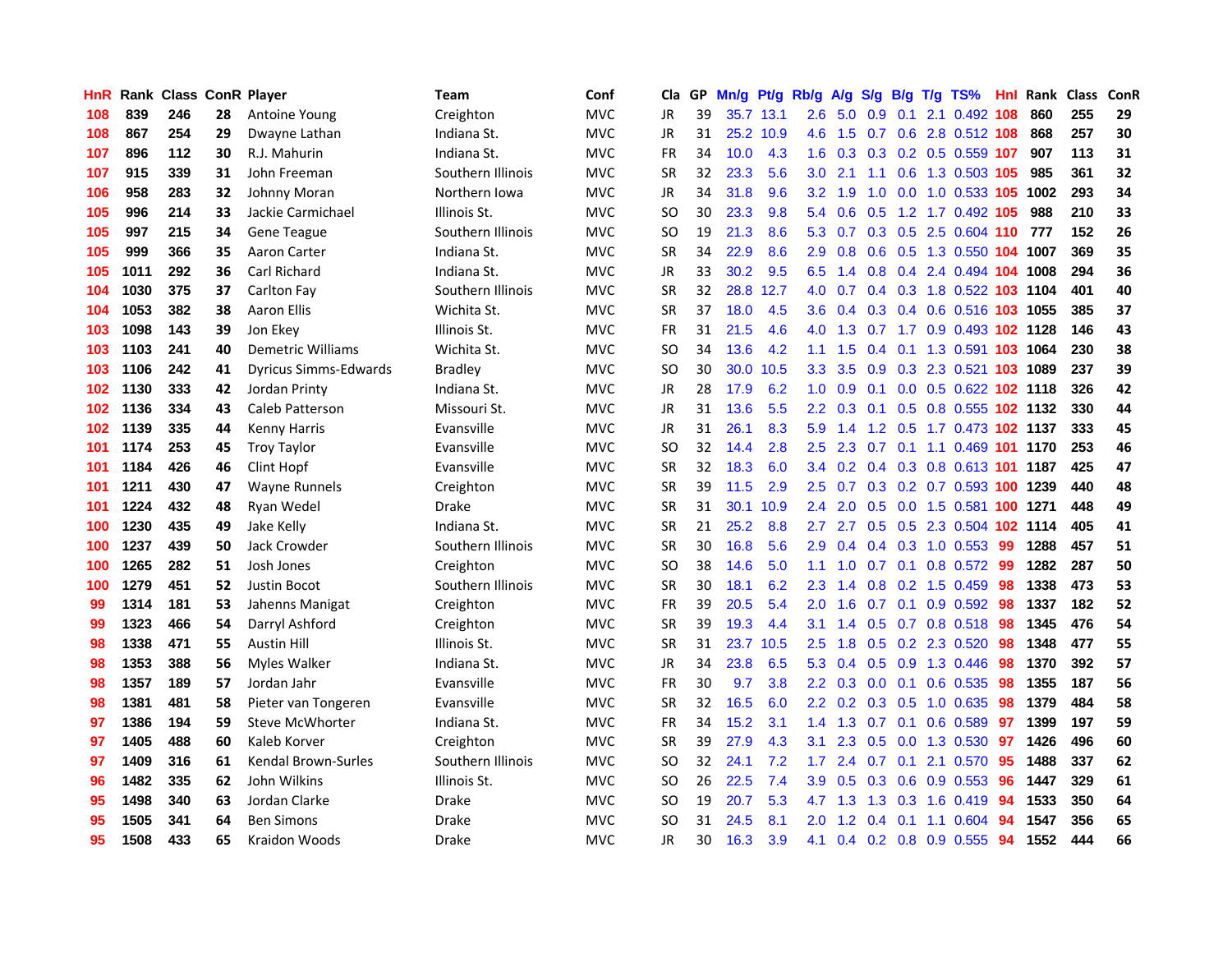| HnR |      | <b>Rank Class ConR Player</b> |                |                       | Team              | Conf       | Cla       |    | GP Mn/g   | Pt/g      | Rb/g             | A/g             |                 |                 | $S/g$ B/g T/g TS%             | Hnl | Rank Class |              | ConR                    |
|-----|------|-------------------------------|----------------|-----------------------|-------------------|------------|-----------|----|-----------|-----------|------------------|-----------------|-----------------|-----------------|-------------------------------|-----|------------|--------------|-------------------------|
| 95  | 1527 | 438                           | 66             | Denver Holmes         | Evansville        | <b>MVC</b> | JR        | 32 | 25.3      | 7.8       | 2.1              | 2.8             | 0.3             | 0.1             | 1.9 0.539                     | 95  | 1512       | 433          | 63                      |
| 94  | 1607 | 545                           | 67             | Kavon Lacey           | Evansville        | <b>MVC</b> | <b>SR</b> | 32 | 24.8      | 5.1       | 2.5              | 2.9             | 0.7             | 0.0             | 1.6 0.509                     | -94 | 1586       | 538          | 67                      |
| 93  | 1625 | 375                           | 68             | Aaron Hawley          | <b>Drake</b>      | <b>MVC</b> | <b>SO</b> | 30 | 16.1      | 5.8       | 2.3              | 0.4             | 0.6             | 0.1             | 0.8 0.499                     | 92  | 1662       | 382          | 69                      |
| 93  | 1642 | 379                           | 69             | Marc Sonnen           | Northern Iowa     | <b>MVC</b> | SO.       | 34 | 24.1      | 4.8       |                  |                 |                 |                 | 2.6 1.2 0.6 0.1 0.7 0.453 92  |     | 1676       | 389          | 70                      |
| 92  | 1677 | 388                           | 70             | Ned Cox               | Evansville        | <b>MVC</b> | SO.       | 32 | 21.8      | 7.3       |                  | $1.4$ 1.5       |                 |                 | 0.4 0.1 1.1 0.508             | 92  | 1661       | 381          | 68                      |
| 92  | 1712 | 568                           | 71             | Dodie Dunson          | <b>Bradley</b>    | <b>MVC</b> | <b>SR</b> | 31 |           | 33.3 10.5 | 3.9 <sup>°</sup> | 2.5             | 1.1             |                 | $0.1$ 1.9 0.509               | 91  | 1733       | 572          | 71                      |
| 90  | 1848 | 291                           | 72             | Nathan Scheer         | Missouri St.      | <b>MVC</b> | FR        | 35 | 20.5      | 4.1       | 1.8              | 1.1             |                 |                 | $0.3$ 0.1 0.7 0.589           | 89  | 1836       | 288          | 72                      |
| 87  | 1967 | 622                           | 73             | <b>Blake Mishler</b>  | Illinois St.      | <b>MVC</b> | <b>SR</b> | 31 | 13.1      | 4.4       | 2.4              | 0.4             | 0.1             |                 | $0.0$ $0.9$ $0.529$           | 87  | 1972       | 624          | 73                      |
| 87  | 2007 | 586                           | 74             | Will Egolf            | <b>Bradley</b>    | <b>MVC</b> | JR        | 32 | 23.7      | 8.0       | 4.1              | 0.6             | 0.7             | 0.6             | 1.5 0.481                     | 86  | 2026       | 592          | 75                      |
| 87  | 2010 | 465                           | 75             | <b>Anthony Cousin</b> | Illinois St.      | <b>MVC</b> | SO.       | 31 | 23.7      | 6.8       | $1.4^{\circ}$    | 2.2             | 0.6             |                 | $0.0$ 1.8 0.493               | 86  | 2018       | 463          | 74                      |
| 86  | 2031 | 594                           | 76             | Mykel Cleveland       | Southern Illinois | <b>MVC</b> | JR        | 29 | 18.8      | 3.2       | 1.7 <sup>2</sup> | 2.2             | 0.7             |                 | 0.3 1.4 0.439                 | 86  | 2045       | 600          | 76                      |
| 86  | 2072 | 348                           | 77             | Jordan Prosser        | <b>Bradley</b>    | <b>MVC</b> | <b>FR</b> | 31 | 22.2      | 5.3       | 5.5              | 0.2             | 0.4             | 0.1             | $1.0$ 0.522                   | 85  | 2074       | 348          | 77                      |
| 84  | 2156 | 366                           | 78             | Chip Rank             | Northern Iowa     | <b>MVC</b> | <b>FR</b> | 34 | 13.5      | 3.4       | $2.2^{\circ}$    | 0.2             | 0.1             | 0.1             | 0.4 0.485                     | 83  | 2182       | 374          | 80                      |
| 83  | 2190 | 497                           | 79             | <b>Trey Blue</b>      | Illinois St.      | <b>MVC</b> | <b>SO</b> | 29 | 14.9      | 4.8       | 1.8              | 1.1             | 0.2             | 0.1             | 1.1 0.486                     | 83  | 2177       | 496          | 78                      |
| 83  | 2202 | 502                           | 80             | Lewis Jones           | Evansville        | <b>MVC</b> | SO.       | 31 | 10.8      | 3.6       | 1.7 <sup>2</sup> | 0.2             | $0.3 \quad 0.0$ |                 | $0.5$ 0.487                   | 83  | 2179       | 497          | 79                      |
| 80  | 2327 | 687                           | 81             | Kurt Alexander        | <b>Drake</b>      | <b>MVC</b> | JR        | 31 | 18.4      | 5.6       |                  | $1.4$ 1.7       |                 |                 | $0.5$ 0.0 1.8 0.466           | -80 | 2362       | 695          | 83                      |
| 80  | 2328 | 519                           | 82             | Jake Eastman          | Bradley           | <b>MVC</b> | SO.       | 29 | 21.6      | 3.3       |                  | $3.3 \quad 1.6$ |                 |                 | 0.3 0.1 0.7 0.475 81          |     | 2285       | 510          | 81                      |
| 80  | 2348 | 712                           | 83             | Alex Rubin            | Illinois St.      | <b>MVC</b> | <b>SR</b> | 31 | 22.3      | 3.5       |                  | $1.8$ 1.4       |                 |                 | 0.8 0.1 0.9 0.478 80          |     | 2357       | 718          | 82                      |
| 79  | 2368 | 425                           | 84             | Walt Lemon            | Bradley           | <b>MVC</b> | <b>FR</b> | 31 | 20.0      | 6.4       |                  | $2.4\quad 0.9$  |                 |                 | 0.9 0.4 1.9 0.473 79          |     | 2371       | 424          | 84                      |
| 75  | 2522 | 565                           | 85             | Reece Uhlenhopp       | <b>Drake</b>      | <b>MVC</b> | SO.       | 31 | 12.4      | 2.4       | 2.1              | 0.3             |                 |                 | 0.3 0.1 0.5 0.465 74          |     | 2565       | 574          | 88                      |
| 75  | 2524 | 566                           | 86             | <b>Justin Clark</b>   | Illinois St.      | <b>MVC</b> | SO.       | 28 | 19.5      | 3.5       | 1.8              | 1.1             |                 |                 | $0.7$ 0.1 1.1 0.466           | -76 | 2489       | 554          | 87                      |
| 69  | 2683 | 782                           | 87             | Kerwin Dunham         | Northern Iowa     | <b>MVC</b> | <b>SR</b> | 25 | 19.0      | 3.0       | 1.5              | 0.6             |                 |                 | $0.2$ 0.2 0.4 0.497           | 76  | 2478       | 746          | 86                      |
| 67  | 2730 | 612                           | 88             | <b>Austin Pehl</b>    | Northern Iowa     | <b>MVC</b> | <b>SO</b> | 29 | 10.2      | 2.0       | $2.4^{\circ}$    | 0.0             |                 |                 | $0.2$ 0.2 0.6 0.500           | -69 | 2709       | 610          | 89                      |
| 65  | 2769 | 806                           | 89             | Frank Wiseler         | <b>Drake</b>      | <b>MVC</b> | JR        | 13 | 20.5      | 3.0       | 1.3              | $2.2^{\circ}$   |                 |                 | 0.8 0.0 1.2 0.406             | 76  | 2466       | 721          | 85                      |
| 57  | 2886 | 827                           | 90             | <b>Troy Long</b>      | Southern Illinois | <b>MVC</b> | <b>JR</b> | 19 | 13.8      | 3.8       | 1.1              | 0.5             |                 | $0.3 \quad 0.1$ | 0.7 0.398                     | 63  | 2814       | 814          | 90                      |
| 48  | 2964 | 610                           | 91             | Diamond Taylor        | Southern Illinois | <b>MVC</b> | FR        | 19 | 16.7      | 3.2       | $1.5^{\circ}$    | 0.6             |                 | $0.2 \quad 0.0$ | 1.3 0.433                     | 58  | 2881       | 575          | 91                      |
| 44  | 2975 | 615                           | 92             | Davante Drinkard      | Southern Illinois | <b>MVC</b> | FR        | 31 | 11.2      | 1.5       | 1.5              | 0.1             |                 |                 | 0.2 0.2 0.5 0.374             | -44 | 2981       | 618          | 92                      |
| 186 | 3    | $\mathbf{1}$                  | 1              | Jimmer Fredette       | <b>BYU</b>        | <b>MWC</b> | <b>SR</b> | 37 | 35.8      | 28.9      | 3.4              | 4.3             | 1.3             |                 | 0.0 3.5 0.589 185             |     | 4          | $\mathbf{1}$ | $\mathbf{1}$            |
| 165 | 15   | $\mathbf{2}$                  | $\overline{2}$ | Kawhi Leonard         | San Diego St.     | <b>MWC</b> | <b>SO</b> | 36 |           | 32.6 15.5 | 10.6             | 2.5             |                 |                 | 1.4 0.6 2.1 0.509 165         |     | 14         | $\mathbf{2}$ | $\mathbf{2}$            |
| 151 | 52   | 24                            | 3              | <b>Malcolm Thomas</b> | San Diego St.     | <b>MWC</b> | <b>SR</b> | 37 |           | 30.4 11.4 | 8.1              |                 |                 |                 | 2.3 0.5 2.0 2.1 0.561 151     |     | 55         | 27           | 3                       |
| 145 | 84   | 41                            | 4              | Andy Ogide            | Colorado St.      | <b>MWC</b> | <b>SR</b> | 32 |           | 29.5 17.2 | 7.7              |                 |                 |                 | 0.7 0.8 0.6 2.3 0.609 145     |     | 91         | 43           | 4                       |
| 140 | 116  | 54                            | 5              | Dairese Gary          | New Mexico        | <b>MWC</b> | <b>SR</b> | 33 |           | 33.8 14.1 |                  | $3.2$ 5.5       |                 |                 | 1.3 0.0 2.8 0.609 140         |     | 120        | 59           | 6                       |
| 139 | 123  | 58                            | 6              | Tre'Von Willis        | <b>UNLV</b>       | <b>MWC</b> | <b>SR</b> | 29 |           | 29.0 13.2 | 3.5              | 3.6             |                 |                 | 1.6 0.2 2.1 0.557 142         |     | 107        | 52           | 5                       |
| 139 | 125  | 38                            | 7              | Will Clyburn          | Utah              | <b>MWC</b> | JR        | 30 |           | 34.7 17.1 | 7.8              | 1.0             | 1.1             |                 | 0.2 2.5 0.578 139             |     | 132        | 39           | $\overline{\mathbf{z}}$ |
| 138 | 140  | 42                            | 8              | Chace Stanback        | <b>UNLV</b>       | <b>MWC</b> | JR        | 33 |           | 29.3 13.0 | 5.9              | 1.5             | 1.1             |                 | 0.6 1.4 0.571 137             |     | 151        | 47           | 8                       |
| 136 | 163  | 78                            | 9              | Jackson Emery         | <b>BYU</b>        | <b>MWC</b> | <b>SR</b> | 37 | 32.5 12.5 |           | $3.5^{\circ}$    | 2.6             | 2.7             |                 | $0.2$ 0.9 0.585               | 135 | 169        | 80           | 9                       |
| 136 | 168  | 80                            | 10             | <b>Billy White</b>    | San Diego St.     | <b>MWC</b> | <b>SR</b> | 36 |           | 26.6 10.3 | 4.4              | 1.6             | 1.1             | 0.8             | 1.6 0.599 135                 |     | 171        | 82           | 10                      |
| 132 | 210  | 34                            | 11             | <b>Brandon Davies</b> | <b>BYU</b>        | <b>MWC</b> | SO.       | 29 |           | 24.9 11.1 |                  |                 |                 |                 | 6.2 1.5 0.7 0.9 1.5 0.561 133 |     | 188        | 29           | 12                      |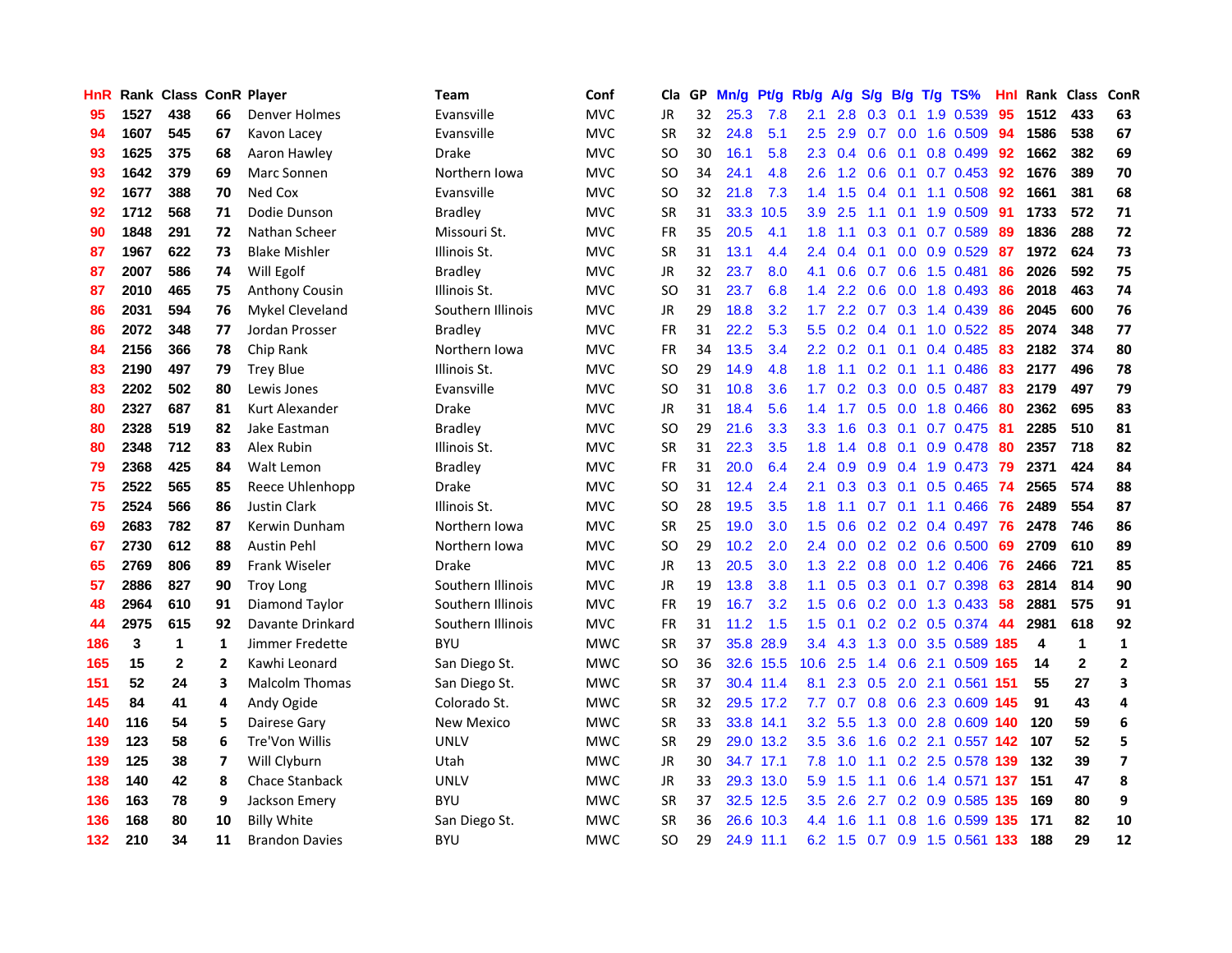| <b>HnR</b> |      | Rank Class ConR Player |    |                         | Team              | Conf       | Cla       |    | GP Mn/g | Pt/g      | Rb/g             | A/g       | <b>S/g</b>      |     | B/g T/g TS%                    | Hnl | Rank Class |     | <b>ConR</b> |
|------------|------|------------------------|----|-------------------------|-------------------|------------|-----------|----|---------|-----------|------------------|-----------|-----------------|-----|--------------------------------|-----|------------|-----|-------------|
| 132        | 213  | 19                     | 12 | <b>Kendall Williams</b> | <b>New Mexico</b> | <b>MWC</b> | FR        | 35 |         | 30.5 11.6 | 3.0              | 4.0       | $1.4^{\circ}$   | 0.2 | 2.0 0.591                      | 130 | 241        | 20  | 13          |
| 130        | 240  | 112                    | 13 | D.J. Gay                | San Diego St.     | <b>MWC</b> | <b>SR</b> | 37 |         | 35.2 11.1 | 2.2 <sub>2</sub> | 3.1       | 1.1             | 0.1 | 1.3 0.497 129                  |     | 257        | 116 | 14          |
| 130        | 246  | 42                     | 14 | Anthony Marshall        | <b>UNLV</b>       | <b>MWC</b> | SO        | 33 | 26.6    | 9.7       | 4.0              | 3.0       |                 |     | 1.3 0.4 1.7 0.537 129          |     | 263        | 47  | 15          |
| 129        | 252  | 71                     | 15 | Drew Gordon             | <b>New Mexico</b> | <b>MWC</b> | JR.       | 26 |         | 28.0 13.0 | 10.5             |           |                 |     | 0.6 0.5 1.3 2.3 0.549 134      |     | 179        | 53  | 11          |
| 128        | 277  | 121                    | 16 | <b>Travis Franklin</b>  | Colorado St.      | <b>MWC</b> | <b>SR</b> | 32 |         | 23.8 11.8 | 4.5              | 1.8       |                 |     | 1.3 0.1 2.5 0.579 128          |     | 285        | 126 | 16          |
| 127        | 303  | 52                     | 17 | Chase Tapley            | San Diego St.     | <b>MWC</b> | <b>SO</b> | 34 | 25.5    | 8.6       | 2.4              | 1.9       |                 |     | 1.3 0.2 1.3 0.588 127          |     | 308        | 53  | 17          |
| 126        | 317  | 56                     | 18 | <b>Quintrell Thomas</b> | <b>UNLV</b>       | <b>MWC</b> | SO        | 33 | 15.4    | 6.7       | 5.2              |           |                 |     | 0.3 0.3 0.7 1.2 0.558 126      |     | 332        | 59  | 18          |
| 125        | 338  | 104                    | 19 | Noah Hartsock           | <b>BYU</b>        | <b>MWC</b> | JR        | 37 | 29.7    | 8.6       | 5.9              | 1.6       | 0.6             |     | 1.6 0.9 0.580 124              |     | 354        | 111 | 19          |
| 123        | 388  | 161                    | 20 | <b>Tom Fow</b>          | Air Force         | <b>MWC</b> | <b>SR</b> | 32 | 24.3    | 11.8      | $3.5^{\circ}$    | 0.9       |                 |     | 0.6 0.2 0.8 0.623 122          |     | 393        | 163 | 20          |
| 122        | 398  | 41                     | 21 | Carlos Lopez            | <b>UNLV</b>       | <b>MWC</b> | <b>FR</b> | 33 | 11.7    | 4.8       | 2.8              | 0.3       |                 |     | 0.5 0.8 0.9 0.532 122          |     | 406        | 43  | 22          |
| 122        | 399  | 164                    | 22 | <b>Brian Carlwell</b>   | San Diego St.     | <b>MWC</b> | <b>SR</b> | 37 | 11.4    | 3.8       | 2.7              |           |                 |     | 0.2 0.2 0.7 0.6 0.545 122      |     | 403        | 167 | 21          |
| 120        | 443  | 132                    | 23 | Oscar Bellfield         | <b>UNLV</b>       | <b>MWC</b> | JR.       | 33 |         | 33.7 11.2 | $2.4^{\circ}$    | 3.7       | 1.1             | 0.1 | 2.3 0.511 119                  |     | 456        | 136 | 23          |
| 119        | 475  | 188                    | 24 | Derek Brooks            | Air Force         | <b>MWC</b> | SR        | 32 |         | 22.7 10.0 | 3.9 <sup>°</sup> | 1.5       | 0.7             |     | 0.3 1.3 0.610 118              |     | 484        | 195 | 24          |
| 117        | 520  | 96                     | 25 | Desmar Jackson          | Wyoming           | MWC        | SO        | 30 |         | 29.8 14.6 | 4.9              | 2.1       | 2.0             | 0.6 | 3.4 0.530 117                  |     | 524        | 92  | 26          |
| 117        | 523  | 64                     | 26 | Kyle Collinsworth       | <b>BYU</b>        | <b>MWC</b> | <b>FR</b> | 36 | 25.7    | 5.8       | 5.1              | 2.1       | 1.1             |     | 0.4 1.6 0.516 117              |     | 510        | 61  | 25          |
| 117        | 533  | 162                    | 27 | Charles Abouo           | <b>BYU</b>        | <b>MWC</b> | JR.       | 37 | 20.9    | 7.2       | 4.8              | 0.8       |                 |     | 0.8 0.3 1.1 0.521 117          |     | 547        | 168 | 27          |
| 117        | 536  | 103                    | 28 | Stephen Rogers          | <b>BYU</b>        | <b>MWC</b> | SO        | 36 | 10.2    | 4.1       |                  |           |                 |     | 2.2 0.3 0.3 0.2 0.6 0.574 116  |     | 548        | 102 | 28          |
| 116        | 549  | 167                    | 29 | J.R. Cadot              | TCU               | <b>MWC</b> | JR        | 32 | 25.3    | 8.2       | 6.0              | 1.1       |                 |     | 1.0 0.4 0.9 0.645 115          |     | 580        | 180 | 29          |
| 115        | 602  | 119                    | 30 | Michael Lyons           | Air Force         | <b>MWC</b> | SO        | 31 |         | 30.4 13.7 | 3.5              | 1.9       |                 |     | 1.0 0.4 2.3 0.585 115          |     | 601        | 115 | 30          |
| 114        | 637  | 129                    | 31 | James Rahon             | San Diego St.     | <b>MWC</b> | SO        | 37 | 21.6    | 7.0       | 1.6 <sup>1</sup> | 0.8       |                 |     | 0.4 0.0 0.5 0.564 113          |     | 651        | 129 | 31          |
| 113        | 661  | 196                    | 32 | <b>Hank Thorns</b>      | <b>TCU</b>        | <b>MWC</b> | JR        | 32 |         | 33.8 10.7 | 3.5              | 7.0       |                 |     | 1.2 0.1 2.6 0.440 112          |     | 696        | 211 | 32          |
| 111        | 738  | 147                    | 33 | Justin Hawkins          | <b>UNLV</b>       | <b>MWC</b> | <b>SO</b> | 33 | 18.8    | 5.0       | 2.1              | 1.1       |                 |     | 1.2 0.2 0.7 0.500 110          |     | 759        | 148 | 33          |
| 110        | 764  | 226                    | 34 | Phillip McDonald        | <b>New Mexico</b> | <b>MWC</b> | JR        | 32 | 27.8    | 10.9      | 4.3              | 1.1       | 0.5             |     | 0.3 1.4 0.528 109              |     | 779        | 233 | 34          |
| 110        | 769  | 155                    | 35 | Jason Washburn          | Utah              | <b>MWC</b> | SO        | 31 | 19.2    | 6.0       | 4.1              | 0.5       | 0.4             |     | 1.1 1.0 0.634 108              |     | 823        | 168 | 36          |
| 109        | 812  | 311                    | 36 | Derrick Jasper          | <b>UNLV</b>       | <b>MWC</b> | <b>SR</b> | 32 | 22.0    | 5.1       | 4.2 <sub>1</sub> | 1.8       | 0.8             |     | 0.3 1.3 0.484 109              |     | 800        | 309 | 35          |
| 109        | 835  | 171                    | 37 | Pierce Hornung          | Colorado St.      | <b>MWC</b> | <b>SO</b> | 32 | 20.5    | 4.3       | 4.6              | 0.8       | 1.1             | 0.5 | 0.8 0.604 108                  |     | 840        | 172 | 37          |
| 107        | 902  | 266                    | 38 | Josh Watkins            | Utah              | <b>MWC</b> | JR.       | 31 | 30.5    | 14.5      | 2.5              | 3.5       | 0.9             | 0.0 | 3.4 0.495 106                  |     | 954        | 284 | 41          |
| 106        | 924  | 342                    | 39 | Djibril Thiam           | Wyoming           | <b>MWC</b> | <b>SR</b> | 30 | 26.5    | 9.6       | 4.6              | 0.5       | 1.2             | 1.5 | 1.6 0.559 106                  |     | 941        | 345 | 40          |
| 105        | 974  | 286                    | 40 | A.J. Hardeman           | <b>New Mexico</b> | <b>MWC</b> | JR.       | 34 | 22.5    | 7.6       | $4.4^{\circ}$    | 0.6       | 0.6             | 0.6 | 1.5 0.535 104                  |     | 1016       | 296 | 43          |
| 105        | 985  | 361                    | 41 | Adam Nigon              | Colorado St.      | <b>MWC</b> | SR        | 30 | 22.1    | 6.4       | $2.3^{\circ}$    | 1.7       |                 |     | 1.1 0.1 1.3 0.598 105          |     | 991        | 364 | 42          |
| 105        | 986  | 128                    | 42 | Alex Kirk               | New Mexico        | <b>MWC</b> | FR        | 34 | 15.0    | 4.7       | 3.7              | 0.4       |                 |     | 0.3 0.6 0.7 0.521 104 1041     |     |            | 135 | 45          |
| 104        | 1040 | 224                    | 43 | Jamal Fenton            | <b>New Mexico</b> | <b>MWC</b> | SO        | 32 | 16.9    | 5.4       |                  | $1.5$ 1.9 |                 |     | 1.0 0.0 1.4 0.474 103 1062     |     |            | 229 | 46          |
| 104        | 1042 | 226                    | 44 | Greg Smith              | Colorado St.      | <b>MWC</b> | SO        | 28 | 18.3    | 6.3       | 3.3 <sub>2</sub> |           | $1.2 \quad 0.6$ |     | 0.5 1.1 0.473 104 1040         |     |            | 223 | 44          |
| 104        | 1043 | 303                    | 45 | David Foster            | Utah              | <b>MWC</b> | JR        | 31 | 20.3    | 2.9       | 5.2              | 0.5       | 0.3             |     | 3.2 1.2 0.484 103 1100         |     |            | 321 | 47          |
| 103        | 1085 | 237                    | 46 | Dorian Green            | Colorado St.      | <b>MWC</b> | SO        | 32 | 29.3    | 7.1       | 3.0              | 2.8       |                 |     | 0.7 0.1 1.8 0.501 103 1106     |     |            | 240 | 48          |
| 103        | 1086 | 316                    | 47 | <b>Ronnie Moss</b>      | <b>TCU</b>        | <b>MWC</b> | JR.       | 20 |         | 31.7 15.7 | $3.5^{\circ}$    | 3.6       | 0.9             | 0.1 | 3.7 0.520 107                  |     | 914        | 269 | 38          |
| 102        | 1114 | 402                    | 48 | Evan Washington         | Air Force         | <b>MWC</b> | <b>SR</b> | 32 | 32.0    | 7.4       | 4.5              | 4.0       | 1.2             | 0.6 | 1.9 0.473 102 1136             |     |            | 413 | 49          |
| 101        | 1177 | 255                    | 49 | Zach Bohannon           | Air Force         | <b>MWC</b> | SΟ        | 22 | 13.5    | 4.3       | 2.0              |           |                 |     | 1.2 0.4 0.3 1.0 0.610 101 1184 |     |            | 255 | 50          |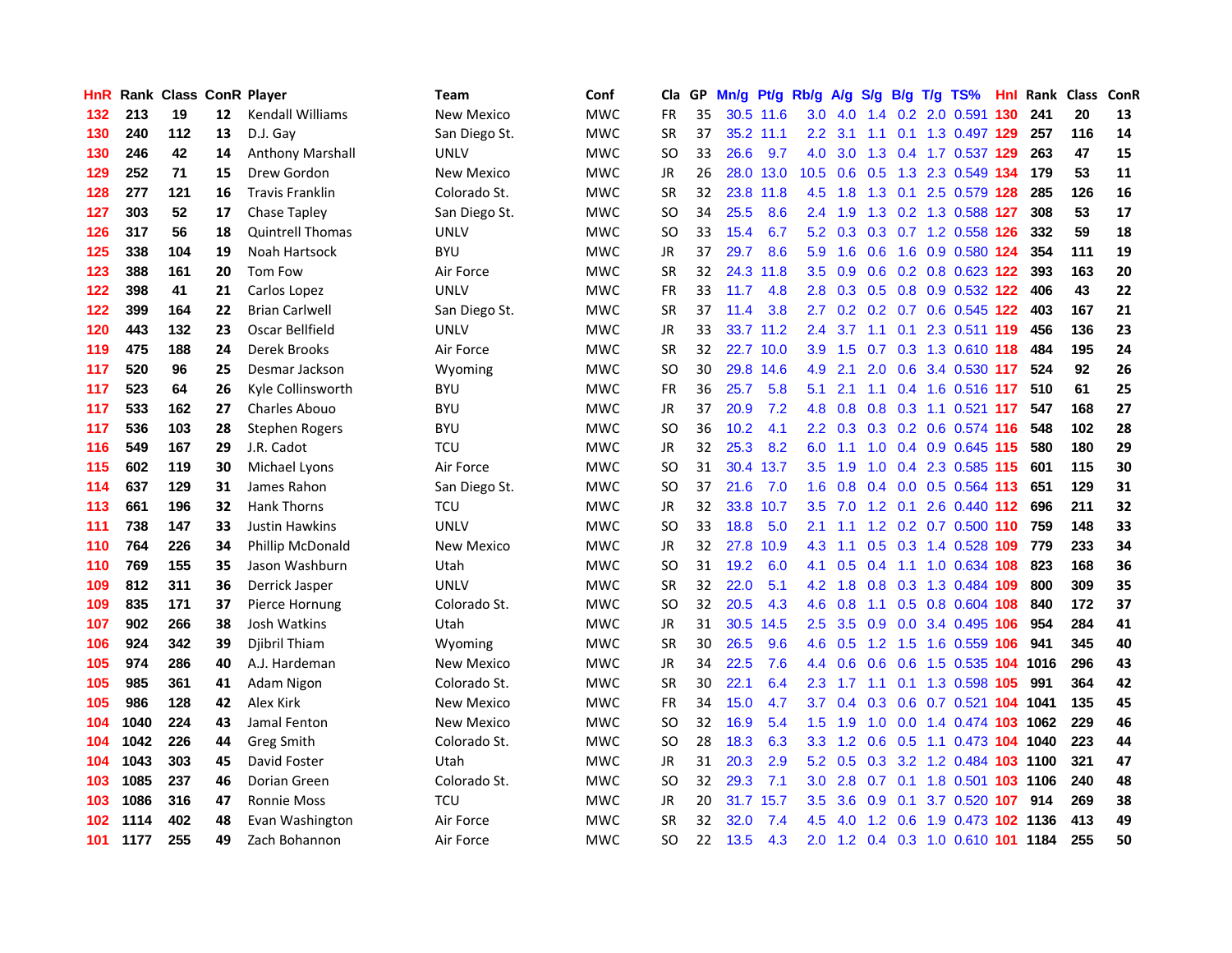| <b>HnR</b> |      | Rank Class ConR Player |                |                         | <b>Team</b>          | Conf       | Cla       |    | GP Mn/g   | Pt/g      | Rb/g             | A/g     |           |     | S/g B/g T/g TS%           | Hnl  | Rank Class |     | ConR                    |
|------------|------|------------------------|----------------|-------------------------|----------------------|------------|-----------|----|-----------|-----------|------------------|---------|-----------|-----|---------------------------|------|------------|-----|-------------------------|
| 101        | 1179 | 344                    | 50             | Sammy Yeager            | TCU                  | <b>MWC</b> | JR        | 16 | 23.0      | 9.3       | 4.2              | 1.6     | 1.0       | 0.4 | 1.2 0.497                 | 106  | 926        | 273 | 39                      |
| 101        | 1220 | 269                    | 51             | Jesse Carr              | Colorado St.         | <b>MWC</b> | SO.       | 32 | 15.2      | 4.2       | 1.8              | 1.6     | 0.6       | 0.1 | 1.3 0.534 100             |      | 1238       | 272 | 52                      |
| 100        | 1243 | 274                    | 52             | Wes Eikmeier            | Colorado St.         | <b>MWC</b> | <b>SO</b> | 29 | 25.6      | 9.1       | 1.5              | 2.1     | 0.7       | 0.0 | 1.7 0.521 101             |      | 1186       | 256 | 51                      |
| 100        | 1269 | 450                    | 53             | Jay Watkins             | Utah                 | <b>MWC</b> | <b>SR</b> | 14 | 24.5      | 8.1       | 4.5              | 0.9     | $0.3$ 0.1 |     | 1.0 0.526                 | -99  | 1291       | 459 | 53                      |
| 99         | 1284 | 287                    | 54             | Garlon Green            | TCU                  | <b>MWC</b> | SO.       | 33 | 29.4      | 11.2      | 4.6              | 1.0     |           |     | $0.6$ $0.4$ 1.6 $0.590$   | -98  | 1356       | 307 | 55                      |
| 99         | 1322 | 296                    | 55             | <b>Chad Adams</b>       | New Mexico           | <b>MWC</b> | SO.       | 34 | 10.0      | 3.1       | 1.6 <sup>°</sup> | 0.5     |           |     | $0.3$ 0.1 0.5 0.563       | 98   | 1378       | 311 | 56                      |
| 98         | 1352 | 303                    | 56             | <b>Taylor Broekhuis</b> | Air Force            | <b>MWC</b> | <b>SO</b> | 30 | 24.4      | 7.5       |                  | 3.4 1.4 |           |     | $0.5$ $0.5$ 1.6 $0.572$   | 98   | 1332       | 299 | 54                      |
| 97         | 1401 | 314                    | 57             | <b>Todd Fletcher</b>    | Air Force            | <b>MWC</b> | SO.       | 32 | 27.1      | 4.8       | 2.5              | 2.8     | 0.9       |     | $0.1$ 1.3 0.543           | 97   | 1413       | 320 | 57                      |
| 94         | 1551 | 528                    | 58             | Greg Hill               | <b>TCU</b>           | <b>MWC</b> | <b>SR</b> | 29 | 20.4      | 7.5       | 2.0              | 1.1     | 0.7       | 0.1 | $1.0$ $0.543$             | 93   | 1610       | 543 | 59                      |
| 94         | 1577 | 227                    | 59             | <b>Cameron Bairstow</b> | New Mexico           | <b>MWC</b> | FR        | 31 | 9.7       | 2.6       | 1.8              | 0.2     |           |     | $0.2$ $0.3$ $0.5$ $0.606$ | 94   | 1588       | 228 | 58                      |
| 92         | 1681 | 486                    | 60             | <b>Francisco Cruz</b>   | Wyoming              | <b>MWC</b> | JR        | 31 | 31.2 10.0 |           | 3.3 <sub>1</sub> | 1.7     |           |     | 1.0 0.1 1.7 0.583         | -91  | 1736       | 501 | 61                      |
| 92         | 1696 | 390                    | 61             | Amath M'Baye            | Wyoming              | <b>MWC</b> | SO.       | 31 |           | 30.3 12.0 | 5.7              | 0.7     | 0.7       |     | 0.9 2.5 0.512             | -91  | 1747       | 405 | 62                      |
| 91         | 1749 | 405                    | 62             | Shawn Glover            | Utah                 | <b>MWC</b> | SO.       | 31 | 23.6      | 6.2       | 3.6              | 0.9     | 0.4       | 0.5 | 0.8 0.429                 | 90   | 1808       | 418 | 64                      |
| 91         | 1794 | 279                    | 63             | <b>Amric Fields</b>     | <b>TCU</b>           | <b>MWC</b> | <b>FR</b> | 33 | 19.5      | 6.8       | 2.8              | 0.4     | 0.5       | 0.6 | 1.0 0.510                 | 89   | 1857       | 290 | 66                      |
| 90         | 1828 | 531                    | 64             | Brice Massamba          | <b>UNLV</b>          | <b>MWC</b> | JR        | 32 | 15.0      | 3.6       | $2.2^{\circ}$    | 0.4     | 0.3       |     | $0.3$ 0.7 0.561           | 90   | 1797       | 520 | 63                      |
| 90         | 1830 | 532                    | 65             | Chris Kupets            | Utah                 | <b>MWC</b> | JR        | 29 | 18.6      | 7.4       | 1.6              | 1.2     | 0.5       | 0.0 | 1.7 0.494                 | -89  | 1840       | 534 | 65                      |
| 87         | 1971 | 317                    | 66             | <b>Tony Snell</b>       | New Mexico           | <b>MWC</b> | <b>FR</b> | 34 | 17.5      | 4.4       | 1.9              | 0.9     |           |     | 0.2 0.2 0.9 0.507         | -87  | 1984       | 320 | 67                      |
| 87         | 2017 | 332                    | 67             | J.J. O'Brien            | Utah                 | <b>MWC</b> | FR        | 22 | 27.7      | 6.3       | 5.5              | 1.2     |           |     | $0.5$ 0.2 1.8 0.446       | 92   | 1703       | 251 | 60                      |
| 86         | 2037 | 596                    | 68             | JayDee Luster           | Wyoming              | <b>MWC</b> | JR        | 28 | 27.9      | 5.9       | 2.3              | 3.4     |           |     | $0.9$ 0.0 2.0 0.466       | -87  | 1999       | 582 | 68                      |
| 86         | 2045 | 470                    | 69             | Mike Fitzgerald         | Air Force            | <b>MWC</b> | SO.       | 32 | 12.5      | 3.3       | 1.2 <sub>1</sub> | 0.4     |           |     | $0.4$ 0.1 0.5 0.618       | -86  | 2050       | 470 | 69                      |
| 86         | 2051 | 472                    | 70             | Nikola Cerina           | TCU                  | <b>MWC</b> | SO.       | 33 | 20.1      | 5.4       | 4.1              | 0.4     |           |     | $0.9$ $0.3$ 1.3 $0.492$   | 85   | 2110       | 483 | 72                      |
| 86         | 2063 | 475                    | 71             | Daylen Harrison         | Wyoming              | <b>MWC</b> | <b>SO</b> | 27 | 14.3      | 3.6       | 2.3              | 0.9     |           |     | $0.5$ 0.2 0.9 0.490       | 85   | 2078       | 474 | 70                      |
| 84         | 2124 | 653                    | 72             | Logan Magnusson         | BYU                  | <b>MWC</b> | <b>SR</b> | 35 | 11.6      | 2.2       | 2.5              | 0.6     |           |     | $0.2$ 0.0 0.5 0.497       | 85   | 2086       | 648 | 71                      |
| 82         | 2259 | 663                    | 73             | <b>Taylor Stewart</b>   | Air Force            | <b>MWC</b> | JR        | 28 | 15.1      | 3.2       | 1.6              | 1.3     |           |     | $0.4$ 0.2 1.1 0.481       | 83   | 2180       | 642 | 73                      |
| 77         | 2425 | 736                    | 74             | Nikola Gacesa           | <b>TCU</b>           | <b>MWC</b> | SR        | 29 | 19.8      | 4.2       | 2.9              | 0.4     |           |     | 0.3 0.2 0.6 0.484         | -79  | 2397       | 727 | 74                      |
| 75         | 2513 | 562                    | 75             | <b>Chris Hines</b>      | Utah                 | <b>MWC</b> | <b>SO</b> | 30 | 17.7      | 4.9       | 1.3              | 0.6     |           |     | $0.3$ 0.0 1.1 0.500       | 75   | 2537       | 568 | 75                      |
| 69         | 2694 | 787                    | 76             | Adam Waddell            | Wyoming              | <b>MWC</b> | JR        | 23 | 17.7      | 3.9       | 3.1              | 0.3     |           |     | 0.4 0.7 0.7 0.388         | 72   | 2616       | 767 | 76                      |
| 59         | 2859 | 641                    | 77             | Arthur Bouedo           | Wyoming              | <b>MWC</b> | SO.       | 30 | 13.8      | 2.6       | 1.1              | 0.8     |           |     | $0.4$ 0.0 0.9 0.436       | -59  | 2870       | 646 | 77                      |
| 151        | 53   | 17                     | 1              | Ken Horton              | C. Connecticut St.   | <b>NEC</b> | <b>JR</b> | 31 |           | 35.4 19.5 | 8.9              | 1.9     | 1.4       | 1.6 | 1.6 0.602 150             |      | 56         | 16  | $\mathbf{1}$            |
| 129        | 249  | 44                     | $\overline{2}$ | Julian Boyd             | Long Island U.       | <b>NEC</b> | <b>SO</b> | 33 | 26.0      | 13.0      | 8.9              | 1.5     | 1.0       |     | 0.7 1.8 0.556 129         |      | 255        | 43  | $\mathbf{2}$            |
| 125        | 344  | 106                    | 3              | <b>Tyler Murray</b>     | Wagner               | <b>NEC</b> | JR        | 30 |           | 37.1 16.9 | 4.6              | 3.5     |           |     | 1.3 0.3 3.2 0.578 124     |      | 355        | 112 | 3                       |
| 122        | 411  | 122                    | 4              | James Johnson           | Quinnipiac           | <b>NEC</b> | JR        | 32 |           | 33.9 16.1 |                  | 4.2 3.5 |           |     | 1.6 0.1 1.5 0.525 120     |      | 433        | 130 | 4                       |
| 119        | 457  | 86                     | 5              | Jamal Olasewere         | Long Island U.       | <b>NEC</b> | SO.       | 33 |           | 22.7 12.9 | 6.8              | 1.9     |           |     | 1.3 0.6 3.2 0.529 119     |      | 457        | 84  | 5                       |
| 118        | 497  | 93                     | 6              | Lijah Thompson          | <b>Robert Morris</b> | <b>NEC</b> | <b>SO</b> | 32 | 20.3      | 8.6       | 4.4              | 0.6     | 0.7       |     | 0.7 1.2 0.591 117         |      | 541        | 100 | 8                       |
| 117        | 535  | 207                    | 7              | Akeem Bennett           | St. Francis (NY)     | <b>NEC</b> | <b>SR</b> | 29 | 32.8      | 14.0      | 5.8              | 2.8     | 2.6       | 0.6 | 3.6 0.498 117             |      | 533        | 212 | $\overline{\mathbf{z}}$ |
| 115        | 587  | 67                     | 8              | Jason Brickman          | Long Island U.       | <b>NEC</b> | <b>FR</b> | 33 | 22.8      | 6.2       | 2.1              | 5.5     | 0.8       | 0.0 | 1.9 0.629 115             |      | 582        | 67  | 10                      |
| 115        | 597  | 115                    | 9              | <b>Velton Jones</b>     | Robert Morris        | <b>NEC</b> | <b>SO</b> | 32 | 29.4      | 12.1      | 2.9              | 4.0     | 1.6       | 0.0 | 2.8 0.503                 | -114 | 625        | 120 | 11                      |
| 113        | 657  | 136                    | 10             | Shane Gibson            | Sacred Heart         | <b>NEC</b> | SΟ        | 29 |           | 32.6 17.2 | 4.0              | 1.6     |           |     | 1.4 0.6 2.7 0.567 113     |      | 670        | 134 | 12                      |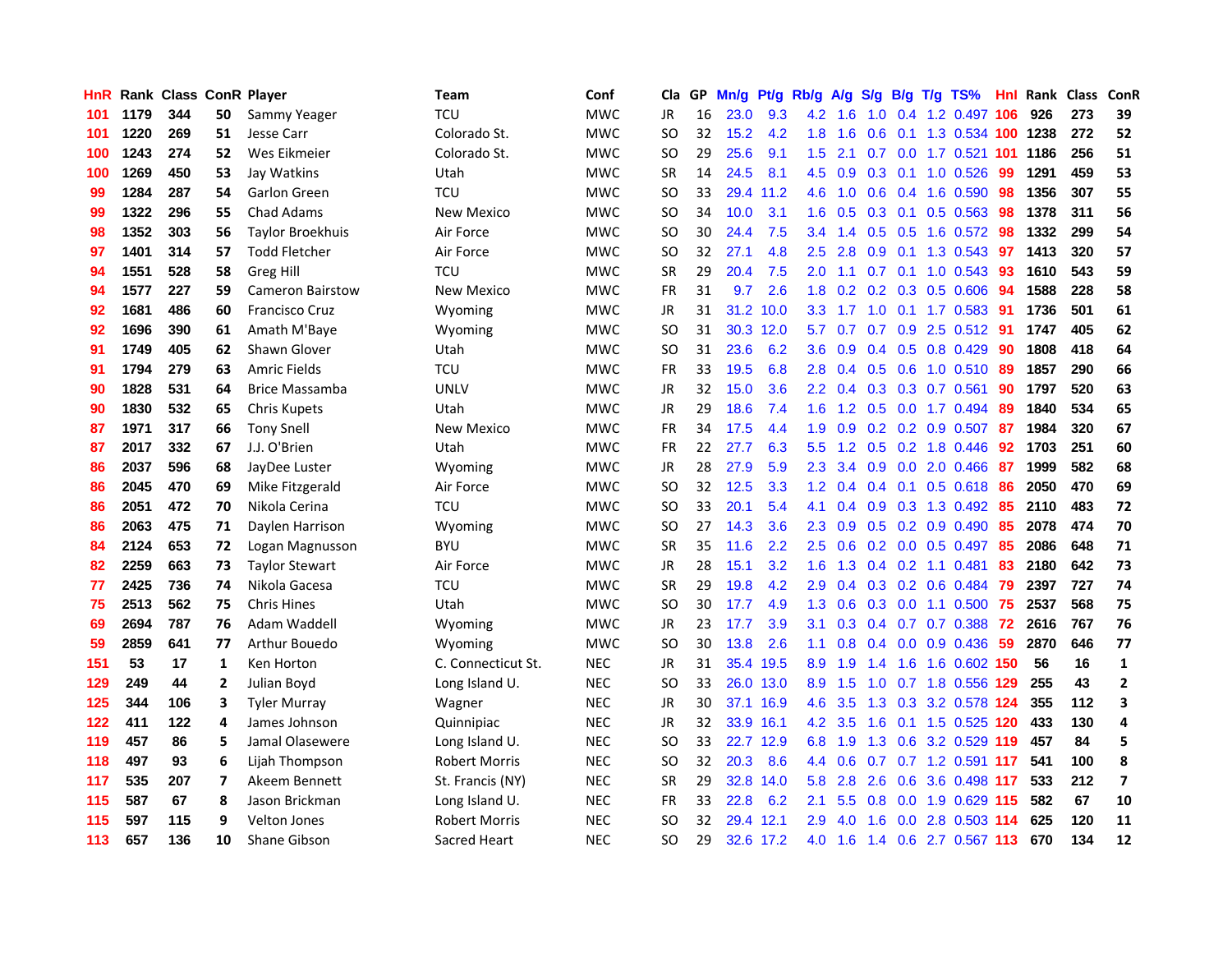| HnR |      | <b>Rank Class ConR Player</b> |    |                        | Team                 | Conf       | Cla           | GP | Mn/g | Pt/g      | Rb/g             | <b>A/g</b> |               |     | S/g B/g T/g TS%            | Hnl  | Rank Class ConR |     |            |
|-----|------|-------------------------------|----|------------------------|----------------------|------------|---------------|----|------|-----------|------------------|------------|---------------|-----|----------------------------|------|-----------------|-----|------------|
| 113 | 659  | 253                           | 11 | <b>Justin Rutty</b>    | Quinnipiac           | <b>NEC</b> | SR            | 25 |      | 30.9 14.5 | 9.4              | 1.4        | 0.4           | 0.8 | 1.8 0.514 118              |      | 494             | 199 | 6          |
| 112 | 695  | 143                           | 12 | Karon Abraham          | <b>Robert Morris</b> | <b>NEC</b> | SO            | 23 |      | 27.0 13.9 | $2.4^{\circ}$    | 1.2        | 1.2           | 0.3 | 2.0 0.583 116              |      | 554             | 105 | 9          |
| 110 | 753  | 89                            | 13 | <b>Coron Williams</b>  | <b>Robert Morris</b> | <b>NEC</b> | <b>FR</b>     | 32 | 19.7 | 7.1       | 1.9              | 1.2        | 0.9           | 0.1 | 0.5 0.596 109              |      | 795             | 95  | 13         |
| 108 | 859  | 329                           | 14 | Shemik Thompson        | C. Connecticut St.   | <b>NEC</b> | <b>SR</b>     | 31 |      | 33.1 12.4 | 5.1              | 5.3        | 1.9           |     | 0.2 2.8 0.465 107          |      | 888             | 334 | ${\bf 14}$ |
| 107 | 890  | 185                           | 15 | Russell Johnson        | <b>Robert Morris</b> | <b>NEC</b> | SO            | 32 |      | 26.8 11.0 | 6.7              |            |               |     | 1.3 0.8 0.5 2.3 0.494 106  |      | 933             | 196 | 16         |
| 107 | 922  | 341                           | 16 | <b>Ricky Cadell</b>    | St. Francis (NY)     | <b>NEC</b> | <b>SR</b>     | 30 |      | 31.3 16.2 | 3.7              | 1.8        | 1.1           |     | 0.0 2.5 0.517 106          |      | 957             | 351 | 17         |
| 106 | 948  | 198                           | 17 | Will Felder            | Saint Francis (PA)   | <b>NEC</b> | <sub>SO</sub> | 30 |      | 26.8 11.1 | 6.7              | 1.3        | 0.6           |     | 1.3 2.4 0.526 105          |      | 960             | 200 | 18         |
| 106 | 959  | 354                           | 18 | <b>Mike Scott</b>      | Fairleigh Dickinson  | <b>NEC</b> | <b>SR</b>     | 29 |      | 37.2 14.9 | 5.2              | 4.4        | 1.6           |     | 0.2 3.6 0.530 105          |      | 1004            | 368 | 22         |
| 106 | 961  | 355                           | 19 | Shawn Atupem           | Mount St. Mary's     | <b>NEC</b> | <b>SR</b>     | 32 |      | 26.5 10.8 | 5.0              | 1.2        |               |     | $0.9$ $0.3$ 2.0 $0.556$    | 105  | 972             | 357 | 19         |
| 105 | 977  | 359                           | 20 | Kyle Johnson           | Long Island U.       | <b>NEC</b> | <b>SR</b>     | 33 |      | 26.3 10.8 | 5.5 <sub>1</sub> | 0.9        |               |     | 0.7 0.2 1.2 0.549 105      |      | 978             | 359 | 20         |
| 105 | 978  | 206                           | 21 | Kenny Onyechi          | Long Island U.       | <b>NEC</b> | SO            | 33 | 17.5 | 7.4       | 4.2              | 0.2        | 0.5           |     | 1.0 1.4 0.573 105          |      | 979             | 207 | 21         |
| 103 | 1062 | 232                           | 22 | <b>Travis Nichols</b>  | St. Francis (NY)     | <b>NEC</b> | <sub>SO</sub> | 24 | 14.0 | 7.3       | 3.5              | 0.0        |               |     | 0.4 0.0 0.5 0.606 106      |      | 922             | 194 | 15         |
| 103 | 1097 | 395                           | 23 | Jerrell Thompson       | Sacred Heart         | <b>NEC</b> | <b>SR</b>     | 29 |      | 31.4 11.4 | 4.2              | 3.7        | 1.6           | 0.1 | 2.6 0.516 102 1111         |      |                 | 402 | 24         |
| 102 | 1135 | 244                           | 24 | <b>Umar Shannon</b>    | Saint Francis (PA)   | <b>NEC</b> | SO            | 30 |      | 32.0 15.8 | 3.0 <sub>2</sub> | 2.0        | 0.5           | 0.0 | 2.2 0.555 102 1151         |      |                 | 245 | 26         |
| 102 | 1143 | 412                           | 25 | David Hicks            | Long Island U.       | <b>NEC</b> | <b>SR</b>     | 33 |      | 26.2 10.9 | 3.4              | 1.0        | 0.9           |     | 0.2 1.3 0.527 102 1147     |      |                 | 418 | 25         |
| 102 | 1158 | 250                           | 26 | <b>Frankie Dobbs</b>   | Bryant               | <b>NEC</b> | SO            | 30 |      | 36.6 12.4 | 3.2              | 5.3        | 1.1           | 0.1 | 2.8 0.568                  | -101 | 1197            | 260 | 29         |
| 102 | 1168 | 252                           | 27 | Akeem Johnson          | St. Francis (NY)     | <b>NEC</b> | <sub>SO</sub> | 28 | 23.2 | 8.9       | 5.0              | 0.1        |               |     | 0.5 0.5 0.8 0.532 102 1157 |      |                 | 248 | 27         |
| 102 | 1170 | 342                           | 28 | C.J. Garner            | Long Island U.       | <b>NEC</b> | JR            | 33 | 24.8 | 9.5       | 1.6              | 3.4        |               |     | 1.2 0.2 2.2 0.482 101 1166 |      |                 | 342 | 28         |
| 101 | 1180 | 423                           | 29 | Cecil Gresham          | <b>Bryant</b>        | <b>NEC</b> | <b>SR</b>     | 27 |      | 30.1 14.3 |                  | 4.4 0.9    |               |     | 0.6 0.5 1.3 0.598 103 1057 |      |                 | 386 | 23         |
| 101 | 1222 | 357                           | 30 | Lamar Trice            | Mount St. Mary's     | <b>NEC</b> | JR            | 32 |      | 28.7 13.3 | 3.1              | 2.9        |               |     | 1.0 0.0 3.5 0.525 100      |      | 1237            | 361 | 30         |
| 100 | 1273 | 171                           | 31 | Orlando Parker         | Wagner               | <b>NEC</b> | <b>FR</b>     | 30 | 21.5 | 7.5       | 4.9              | 0.7        |               |     | 0.7 0.8 1.1 0.554          | 99   | 1276            | 173 | 31         |
| 99  | 1283 | 370                           | 32 | Mike Meyers Keitt      | Monmouth             | <b>NEC</b> | JR            | 29 |      | 25.4 10.1 | 3.7              | 1.4        | 0.8           |     | 0.2 1.8 0.542              | 98   | 1324            | 380 | 33         |
| 99  | 1301 | 377                           | 33 | Michael Culpo          | Long Island U.       | <b>NEC</b> | <b>JR</b>     | 33 | 21.4 | 7.8       | 3.3 <sub>2</sub> | 0.6        | 0.6           | 0.1 | 0.8 0.568                  | 99   | 1298            | 374 | 32         |
| 98  | 1346 | 187                           | 34 | <b>Anthony Myers</b>   | <b>Robert Morris</b> | <b>NEC</b> | <b>FR</b>     | 32 | 23.8 | 4.2       | $3.4^{\circ}$    | 3.6        | 1.1           |     | $0.0$ 1.9 $0.420$          | 97   | 1406            | 198 | 36         |
| 98  | 1361 | 476                           | 35 | Deontay Twyman         | Quinnipiac           | <b>NEC</b> | <b>SR</b>     | 32 |      | 30.8 12.4 | 3.9              | 3.6        |               |     | 0.7 0.2 2.2 0.499          | 97   | 1411            | 490 | 37         |
| 98  | 1384 | 310                           | 36 | Lance Brown            | Quinnipiac           | <b>NEC</b> | <b>SO</b>     | 22 | 18.3 | 5.9       | 4.8              | 0.8        | 0.5           | 0.3 | 1.1 0.546                  | 97   | 1401            | 317 | 35         |
| 96  | 1478 | 512                           | 37 | John Galvin            | Fairleigh Dickinson  | <b>NEC</b> | SR            | 29 | 25.9 | 7.7       | 7.4              | 0.8        | 0.5           | 1.0 | 1.4 0.578                  | 95   | 1506            | 520 | 39         |
| 95  | 1497 | 339                           | 38 | Josh Thompson          | Wagner               | <b>NEC</b> | <b>SO</b>     | 30 | 24.5 | 7.3       | 4.1              | 1.7        | 1.1           | 0.5 | 1.5 0.495                  | 95   | 1497            | 338 | 38         |
| 94  | 1547 | 353                           | 39 | Chris Johnson          | Saint Francis (PA)   | <b>NEC</b> | <b>SO</b>     | 30 | 29.6 | 8.3       | 2.5              | 4.4        | $1.5^{\circ}$ | 0.1 | 3.1 0.566                  | 94   | 1557            | 357 | 41         |
| 94  | 1552 | 447                           | 40 | Chris Martin           | Wagner               | <b>NEC</b> | <b>JR</b>     | 29 | 29.0 | 9.8       | 2.7              | 3.7        | 1.0           | 0.1 | 2.8 0.555                  | 94   | 1539            | 440 | 40         |
| 94  | 1576 | 457                           | 41 | Danny Thompson         | Mount St. Mary's     | <b>NEC</b> | JR            | 32 | 21.8 | 5.5       | 6.0              | 0.4        | 0.6           | 1.2 | 1.3 0.476                  | -94  | 1579            | 456 | 42         |
| 93  | 1618 | 371                           | 42 | Darien Johnson         | Quinnipiac           | <b>NEC</b> | SO            | 32 | 21.9 | 5.7       | $2.6\,$          | 3.5        | 0.6           |     | $0.1$ 1.5 0.470            | -93  | 1645            | 379 | 44         |
| 93  | 1630 | 376                           | 43 | <b>Ed Waite</b>        | Monmouth             | <b>NEC</b> | <b>SO</b>     | 30 | 23.6 | 9.2       | 5.9              | 1.2        |               |     | 1.1 0.4 2.9 0.501          | 92   | 1714            | 398 | 48         |
| 93  | 1638 | 378                           | 44 | Raven Barber           | Mount St. Mary's     | <b>NEC</b> | SO            | 30 | 19.9 | 7.3       | 2.8              | 0.5        | 0.3           | 0.5 | 1.3 0.626                  | 93   | 1617            | 372 | 43         |
| 92  | 1713 | 255                           | 45 | <b>Scott Eatherton</b> | Saint Francis (PA)   | <b>NEC</b> | FR            | 28 | 9.6  | 3.9       | 2.1              | 0.2        | 0.1           |     | 0.5 0.5 0.624              | 92   | 1673            | 246 | 47         |
| 91  | 1737 | 573                           | 46 | <b>Markeys Deans</b>   | C. Connecticut St.   | <b>NEC</b> | <b>SR</b>     | 12 | 25.4 | 9.3       | 4.8              | 0.7        | 0.9           |     | $0.7$ 1.3 0.555            | 92   | 1652            | 556 | 45         |
| 91  | 1761 | 267                           | 47 | Ike Azotam             | Quinnipiac           | <b>NEC</b> | <b>FR</b>     | 31 | 17.3 | 5.1       | 5.4              | 0.5        | 0.4           | 0.4 | 1.0 0.462                  | 90   | 1793            | 276 | 52         |
| 91  | 1768 | 270                           | 48 | <b>Latif Rivers</b>    | Wagner               | <b>NEC</b> | FR            | 30 |      | 32.7 13.9 | 3.1              |            |               |     | 2.9 0.7 0.4 3.3 0.523      | -91  | 1765            | 265 | 49         |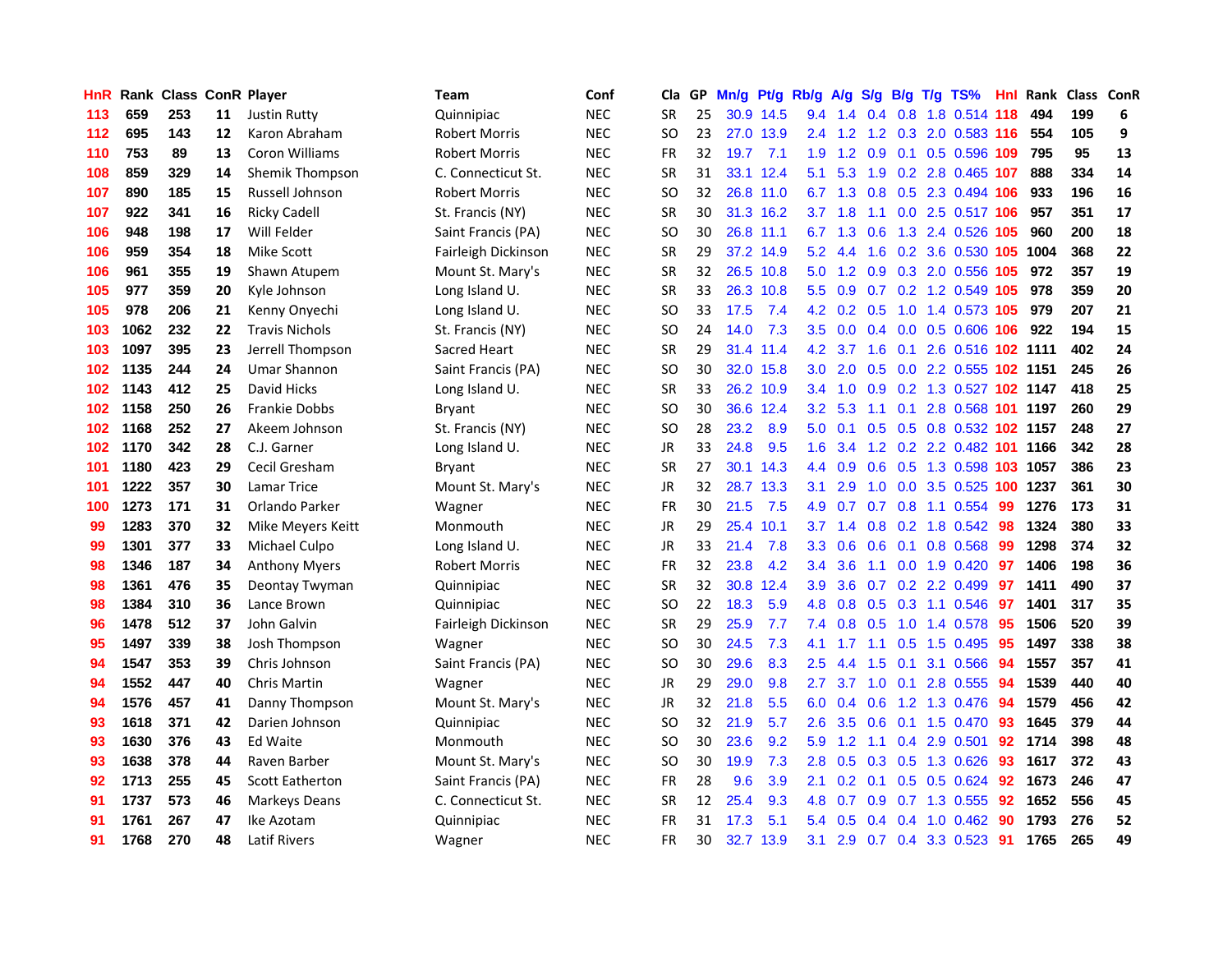| HnR |      | Rank Class ConR Player |    |                        | Team                | Conf       | Cla       | GP | Mn/q | <b>Pt/g</b> | Rb/g             | A/g | S/g           | B/g             | T/g | TS%                       | Hnl | Rank Class |     | ConR |
|-----|------|------------------------|----|------------------------|---------------------|------------|-----------|----|------|-------------|------------------|-----|---------------|-----------------|-----|---------------------------|-----|------------|-----|------|
| 91  | 1770 | 271                    | 49 | Louis Montes           | Sacred Heart        | <b>NEC</b> | FR        | 29 | 20.3 | 7.2         | 4.5              | 0.7 | 0.5           | 0.7             |     | 1.6 0.572                 | -91 | 1767       | 266 | 50   |
| 91  | 1782 | 276                    | 50 | Jordan Davis           | Monmouth            | <b>NEC</b> | <b>FR</b> | 14 | 28.3 | 6.5         | $3.5^{\circ}$    | 3.4 |               |                 |     | 1.4 0.3 1.6 0.517 97      |     | 1387       | 194 | 34   |
| 91  | 1788 | 277                    | 51 | Dominique Langston     | Quinnipiac          | <b>NEC</b> | FR        | 30 | 22.9 | 7.1         | 4.4              | 2.0 |               |                 |     | $0.5$ 0.2 1.8 0.492       | -90 | 1784       | 275 | 51   |
| 91  | 1789 | 278                    | 52 | <b>Alex Francis</b>    | Bryant              | <b>NEC</b> | <b>FR</b> | 30 | 30.9 | 14.8        | 8.0              | 0.8 |               |                 |     | 0.9 0.5 3.7 0.510 90      |     | 1809       | 281 | 55   |
| 91  | 1795 | 520                    | 53 | <b>Robby Ptacek</b>    | C. Connecticut St.  | <b>NEC</b> | JR        | 31 |      | 33.6 14.9   | 3.8 <sup>°</sup> | 1.6 |               |                 |     | 1.1 0.1 2.6 0.516         | -90 | 1806       | 523 | 54   |
| 90  | 1826 | 530                    | 54 | <b>Stan Dulaire</b>    | Sacred Heart        | <b>NEC</b> | JR        | 29 | 26.4 | 7.4         | 5.3              | 0.8 | 1.3           |                 |     | 0.4 1.5 0.531             | 90  | 1819       | 529 | 56   |
| 90  | 1842 | 592                    | 55 | Gary Wallace           | Robert Morris       | <b>NEC</b> | <b>SR</b> | 30 | 24.6 | 5.2         | 3.6              | 1.4 |               |                 |     | 0.8 0.2 0.9 0.452         | 90  | 1799       | 585 | 53   |
| 90  | 1844 | 427                    | 56 | <b>Jesse Steele</b>    | Monmouth            | <b>NEC</b> | <b>SO</b> | 18 | 28.6 | 8.9         | 1.9              | 2.3 | 0.8           | 0.0             |     | 1.1 0.552                 | 92  | 1659       | 380 | 46   |
| 89  | 1900 | 549                    | 57 | Chris Baskerville      | C. Connecticut St.  | <b>NEC</b> | JR        | 25 | 15.2 | 4.9         | 3.0              | 0.5 |               |                 |     | $0.4$ 0.2 1.0 0.597       | 88  | 1908       | 552 | 57   |
| 88  | 1931 | 559                    | 58 | Kamil Svrdlik          | Fairleigh Dickinson | <b>NEC</b> | JR        | 29 |      | 33.7 12.0   | 7.1              | 1.0 | 0.6           |                 |     | 1.4 2.7 0.539             | -87 | 1959       | 570 | 58   |
| 88  | 1947 | 457                    | 59 | Jamee Jackson          | Quinnipiac          | <b>NEC</b> | <b>SO</b> | 32 | 20.9 | 6.3         | 4.9              | 0.5 | 0.2           | 1.2             |     | 1.3 0.457                 | 87  | 1976       | 461 | 60   |
| 88  | 1949 | 566                    | 60 | Phil Wait              | Monmouth            | <b>NEC</b> | JR        | 30 | 16.3 | 5.4         | 3.9              | 0.3 | 0.1           | 0.6             |     | 1.3 0.528                 | 86  | 2020       | 590 | 63   |
| 87  | 1973 | 318                    | 61 | Naofall Folahan        | Wagner              | <b>NEC</b> | <b>FR</b> | 30 | 16.6 | 4.6         | 2.9              | 0.3 | 0.2           | 1.5             |     | 1.1 0.611                 | 87  | 1965       | 313 | 59   |
| 87  | 1988 | 579                    | 62 | Stefan Perunicic       | St. Francis (NY)    | <b>NEC</b> | JR        | 30 | 27.5 | 8.6         | 2.5              | 0.8 | 0.6           | 0.4             |     | 1.1 0.509                 | 86  | 2029       | 594 | 64   |
| 86  | 2025 | 591                    | 63 | Lawrence Bridges       | Robert Morris       | <b>NEC</b> | JR        | 28 | 15.5 | 4.1         | 3.2              | 0.3 |               | $0.4\quad 0.0$  |     | 0.8 0.509                 | -87 | 2007       | 585 | 61   |
| 86  | 2032 | 334                    | 64 | Dre Calloway           | St. Francis (NY)    | <b>NEC</b> | FR        | 28 | 26.6 | 6.5         | $2.4^{\circ}$    | 3.6 |               |                 |     | 1.0 0.0 2.0 0.408         | 86  | 2016       | 333 | 62   |
| 86  | 2035 | 337                    | 65 | Julian Norfleet        | Mount St. Mary's    | <b>NEC</b> | FR        | 32 | 32.5 | 9.3         | $2.6^{\circ}$    |     |               |                 |     | 2.3 0.9 0.3 1.5 0.468     | -86 | 2042       | 338 | 66   |
| 86  | 2041 | 468                    | 66 | Joe Efese              | C. Connecticut St.  | <b>NEC</b> | SO.       | 28 | 14.7 | 5.1         | 2.6              |     |               |                 |     | 0.3 0.3 1.2 1.4 0.593     | 86  | 2037       | 468 | 65   |
| 85  | 2098 | 647                    | 67 | James Hett             | Monmouth            | <b>NEC</b> | <b>SR</b> | 30 | 34.8 | 5.3         | 2.9              | 4.0 |               |                 |     | 1.3 0.0 1.6 0.483         | 84  | 2154       | 665 | 69   |
| 84  | 2128 | 655                    | 68 | Mislav Jukic           | Saint Francis (PA)  | <b>NEC</b> | <b>SR</b> | 30 | 18.5 | 6.7         | 3.0              | 1.5 |               |                 |     | 0.2 0.3 1.9 0.536         | 84  | 2135       | 660 | 68   |
| 84  | 2129 | 362                    | 69 | <b>Chris Evans</b>     | Sacred Heart        | <b>NEC</b> | FR        | 26 | 23.7 | 9.1         | 3.3              | 1.2 |               |                 |     | 0.8 0.3 2.2 0.520         | 84  | 2125       | 363 | 67   |
| 83  | 2207 | 679                    | 70 | R.J. Rutledge          | Monmouth            | <b>NEC</b> | <b>SR</b> | 30 | 21.3 | 6.2         | 3.1              | 1.0 | 0.5           |                 |     | $0.3$ 0.9 0.483           | 82  | 2261       | 694 | 73   |
| 82  | 2238 | 391                    | 71 | Matt Milk              | St. Francis (NY)    | <b>NEC</b> | <b>FR</b> | 30 | 12.2 | 2.9         | 2.1              | 0.1 |               |                 |     | $0.3$ 0.6 0.4 0.537       | -82 | 2259       | 397 | 72   |
| 82  | 2252 | 508                    | 72 | Marcus Ware            | Monmouth            | <b>NEC</b> | <b>SO</b> | 29 | 20.2 | 7.6         | 4.3              | 0.6 |               |                 |     | 0.8 0.2 2.0 0.445         | -81 | 2303       | 515 | 75   |
| 82  | 2262 | 397                    | 73 | Evan Kelley            | <b>Sacred Heart</b> | <b>NEC</b> | <b>FR</b> | 29 | 25.6 | 7.3         | 2.9              | 1.7 |               | $1.3 \quad 0.2$ |     | 1.8 0.477                 | 82  | 2258       | 396 | 71   |
| 82  | 2277 | 697                    | 74 | <b>Terence Grier</b>   | Fairleigh Dickinson | <b>NEC</b> | <b>SR</b> | 22 |      | 28.4 12.2   | 2.6              | 2.0 | 1.0           | 0.1             |     | 1.8 0.461                 | 82  | 2220       | 681 | 70   |
| 81  | 2306 | 514                    | 75 | <b>Anthony Ervin</b>   | Saint Francis (PA)  | <b>NEC</b> | SO.       | 29 | 25.3 | 7.2         | 2.6              | 1.7 | 1.0           | 0.1             |     | $1.3 \t0.443$             | -81 | 2298       | 512 | 74   |
| 80  | 2325 | 708                    | 76 | <b>Clifton Spiller</b> | Wagner              | <b>NEC</b> | <b>SR</b> | 28 | 9.9  | 2.0         | 2.0              | 0.2 | 0.3           | 0.1             |     | 0.3 0.667                 | 80  | 2315       | 708 | 76   |
| 80  | 2336 | 688                    | 77 | Jon Taylor             | Saint Francis (PA)  | <b>NEC</b> | JR        | 30 | 14.0 | 4.1         | 2.9              | 0.3 |               |                 |     | $0.4$ 0.4 0.8 0.496       | 80  | 2343       | 689 | 77   |
| 79  | 2395 | 431                    | 78 | Corey Maynard          | Bryant              | <b>NEC</b> | FR        | 30 | 22.4 | 4.7         | $2.5\,$          | 2.5 |               |                 |     | 0.7 0.0 1.3 0.498         | 78  | 2416       | 438 | 78   |
| 77  | 2428 | 437                    | 79 | David Golladay         | Mount St. Mary's    | <b>NEC</b> | <b>FR</b> | 31 | 23.0 | 5.3         |                  |     |               |                 |     | 3.3 1.3 0.7 0.2 1.7 0.437 | 78  | 2432       | 442 | 79   |
| 77  | 2449 | 445                    | 80 | Matthew Lee            | Bryant              | <b>NEC</b> | <b>FR</b> | 29 | 13.9 | 6.6         | 1.1              | 0.9 |               |                 |     | $0.4$ 0.1 1.2 0.455       | -76 | 2480       | 457 | 81   |
| 77  | 2457 | 551                    | 81 | Devan Bailey           | C. Connecticut St.  | <b>NEC</b> | <b>SO</b> | 31 | 26.0 | 2.7         | 1.9              | 2.5 | 0.8           |                 |     | 0.3 1.6 0.396             | -76 | 2483       | 553 | 82   |
| 76  | 2461 | 451                    | 82 | Josh Castellanos       | Mount St. Mary's    | <b>NEC</b> | FR        | 32 | 25.4 | 4.3         | 1.7              | 2.5 | 0.8           | 0.0             |     | 2.0 0.429                 | 76  | 2485       | 458 | 83   |
| 76  | 2491 | 463                    | 83 | Kameron Ritter         | Saint Francis (PA)  | <b>NEC</b> | FR        | 28 | 19.0 | 3.3         | 1.7              | 0.9 | 0.8           |                 |     | 0.2 0.8 0.583             | 76  | 2492       | 460 | 84   |
| 75  | 2515 | 732                    | 84 | Vince Rosario          | C. Connecticut St.  | <b>NEC</b> | JR        | 25 | 10.4 | 3.7         | 1.0              | 0.4 | 0.4           | 0.0             |     | 0.6 0.503                 | 76  | 2506       | 732 | 85   |
| 74  | 2531 | 476                    | 85 | Yann Charles           | Robert Morris       | <b>NEC</b> | FR        | 32 | 20.5 | 4.7         | 2.7              | 0.4 | $0.4^{\circ}$ | 0.3             |     | 1.3 0.431                 | 74  | 2571       | 483 | 86   |
| 74  | 2546 | 757                    | 86 | Barry Latham           | <b>Bryant</b>       | <b>NEC</b> | <b>SR</b> | 30 | 24.1 | 3.2         | 3.3 <sub>2</sub> |     |               |                 |     | 1.7 0.5 0.5 0.7 0.438     | 74  | 2574       | 766 | 87   |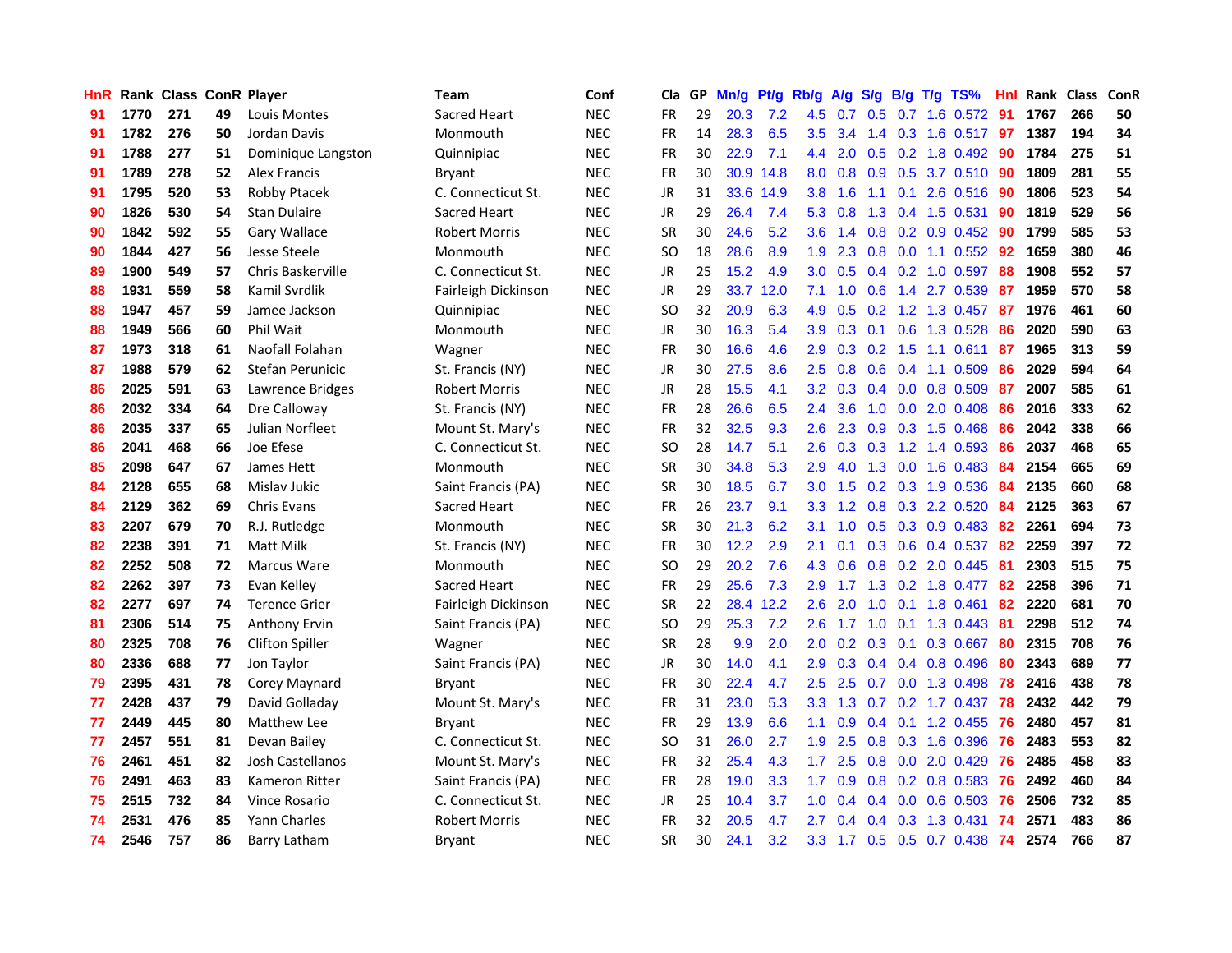| <b>HnR</b> |      | Rank Class ConR Player |                |                       | <b>Team</b>         | Conf       | Cla       |    | GP Mn/g | Pt/g      | Rb/g             | A/g             |               |                  | S/g B/g T/g TS%                | Hnl | Rank Class |     | ConR                    |
|------------|------|------------------------|----------------|-----------------------|---------------------|------------|-----------|----|---------|-----------|------------------|-----------------|---------------|------------------|--------------------------------|-----|------------|-----|-------------------------|
| 73         | 2592 | 759                    | 87             | Will Campbell         | Monmouth            | <b>NEC</b> | JR        | 13 | 24.0    | 8.6       | 1.9              | 1.2             | 1.0           | 0.0              | 1.4 0.423                      | 77  | 2438       | 714 | 80                      |
| 72         | 2610 | 584                    | 88             | Vlad Kondratyev       | Bryant              | <b>NEC</b> | SO.       | 29 | 18.5    | 5.4       | 3.8              | 0.3             | 0.2           | 0.5              | $1.0 \ \ 0.483$                | -72 | 2630       | 586 | 89                      |
| 70         | 2669 | 600                    | 89             | Raphael Jordan        | Bryant              | <b>NEC</b> | <b>SO</b> | 30 | 18.1    | 5.1       | 1.7              | 0.6             | 1.0           | 0.1              | $1.0 \t0.453$                  | 69  | 2699       | 608 | 92                      |
| 69         | 2678 | 512                    | 90             | <b>Terrell Allen</b>  | C. Connecticut St.  | <b>NEC</b> | FR        | 31 | 10.4    | 2.2       | 2.2              | 0.3             |               |                  | $0.1$ $0.2$ $0.5$ $0.507$      | 69  | 2701       | 518 | 93                      |
| 69         | 2685 | 784                    | 91             | Justin Newton         | St. Francis (NY)    | <b>NEC</b> | JR        | 28 | 19.2    | 1.3       | 2.6              | 1.6             |               |                  | $0.9$ 0.1 1.1 0.333            | -70 | 2677       | 784 | 91                      |
| 69         | 2689 | 786                    | 92             | Nate Gibbs            | Fairleigh Dickinson | <b>NEC</b> | JR        | 10 | 25.2    | 6.8       | 6.0              | 0.2             |               |                  | $0.6$ 0.2 1.5 0.511            | -73 | 2599       | 758 | 88                      |
| 67         | 2728 | 528                    | 93             | De'Angelo Speech      | C. Connecticut St.  | <b>NEC</b> | <b>FR</b> | 27 | 22.1    | 3.4       | 3.2              | 1.9             | 1.1           |                  | $0.0$ 2.1 $0.399$              | -71 | 2653       | 503 | 90                      |
| 67         | 2731 | 530                    | 94             | <b>Briahn Smith</b>   | Fairleigh Dickinson | <b>NEC</b> | FR        | 28 | 18.8    | 6.1       | 2.4              | 0.5             | 0.7           | 0.1              | $0.9$ $0.420$                  | 67  | 2742       | 536 | 94                      |
| 67         | 2738 | 613                    | 95             | Danny Mundweiler      | Wagner              | <b>NEC</b> | <b>SO</b> | 30 | 20.3    | 4.2       | 1.1              | 0.7             |               | $0.4$ 0.1        | 0.9 0.474                      | 67  | 2749       | 615 | 95                      |
| 65         | 2778 | 619                    | 96             | Nick Greenbacker      | Sacred Heart        | <b>NEC</b> | SO.       | 27 | 17.2    | 3.8       | 2.4              | 0.7             | 0.4           |                  | $0.4$ 1.0 0.420                | 65  | 2772       | 619 | 96                      |
| 64         | 2783 | 547                    | 97             | Adam Chmielewski      | St. Francis (NY)    | <b>NEC</b> | FR        | 28 | 12.7    | 2.2       | 1.1              | 1.1             | $0.4^{\circ}$ | 0.0 <sub>1</sub> | $0.9$ 0.412                    | 65  | 2792       | 551 | 97                      |
| 60         | 2848 | 637                    | 98             | Femi Akinpetide       | Sacred Heart        | <b>NEC</b> | <b>SO</b> | 28 | 13.3    | 3.3       | 2.1              | 0.4             | 0.1           | 0.3              | 0.8 0.439                      | 60  | 2853       | 638 | 98                      |
| 59         | 2860 | 642                    | 99             | <b>Tony Peters</b>    | Saint Francis (PA)  | <b>NEC</b> | <b>SO</b> | 29 | 13.5    | 3.1       | 2.2              | 0.5             | 0.3           | 0.2              | 1.0 0.446                      | 59  | 2868       | 645 | 99                      |
| 58         | 2873 | 649                    | 100            | DeShawn Dockery       | Fairleigh Dickinson | <b>NEC</b> | SO.       | 27 | 18.9    | 3.0       | 1.9              | 2.1             | 0.7           | 0.0              | 2.0 0.394                      | 59  | 2875       | 649 | 100                     |
| 58         | 2881 | 651                    | 101            | Raheem May-Thompson   | Quinnipiac          | <b>NEC</b> | SO.       | 29 | 9.5     | 2.1       | 1.3 <sub>1</sub> | 0.4             | 0.2           |                  | $0.3$ 0.5 0.400                | 58  | 2882       | 653 | 101                     |
| 57         | 2884 | 831                    | 102            | Tayvon Jackson        | Mount St. Mary's    | <b>NEC</b> | <b>SR</b> | 31 | 9.5     | 1.8       | 1.7 <sup>2</sup> | 0.2             | 0.1           | 0.2              | $0.5$ 0.441                    | 57  | 2895       | 831 | 102                     |
| 54         | 2922 | 834                    | 103            | Nick DelTufo          | Monmouth            | <b>NEC</b> | <b>SR</b> | 30 | 16.0    | 2.9       | 1.8              | 0.6             |               |                  | 0.4 0.1 1.3 0.438              | 53  | 2934       | 835 | 104                     |
| 53         | 2934 | 595                    | 104            | Mathias Seilund       | Fairleigh Dickinson | <b>NEC</b> | FR        | 26 | 16.6    | 4.6       |                  | $2.2 \quad 0.6$ |               |                  | 0.2 0.2 1.5 0.426              | -54 | 2929       | 593 | 103                     |
| 46         | 2970 | 613                    | 105            | <b>Tyler Reynolds</b> | Fairleigh Dickinson | <b>NEC</b> | <b>FR</b> | 28 | 13.8    | 2.6       |                  | $1.4 \quad 0.7$ |               |                  | $0.2$ 0.1 0.4 0.326            | 46  | 2974       | 615 | 105                     |
| 42         | 2979 | 842                    | 106            | Sorena Orandi         | Saint Francis (PA)  | <b>NEC</b> | <b>SR</b> | 27 | 12.3    | 2.1       | 1.7 <sub>z</sub> | 0.7             |               |                  | $0.3$ 0.0 1.1 0.370            | -44 | 2979       | 843 | 106                     |
| 40         | 2985 | 849                    | 107            | Steve Zazuri          | <b>Sacred Heart</b> | <b>NEC</b> | JR        | 29 | 12.1    | 0.4       | 1.1              | 1.2             |               |                  | $0.4$ 0.1 1.1 0.241            | 40  | 2991       | 851 | 107                     |
| 180        | 5    | 3                      | 1              | Kenneth Faried        | Morehead St.        | <b>OVC</b> | <b>SR</b> | 35 |         | 34.7 17.3 | 14.5             | 1.1             | 1.9           |                  | 2.3 2.6 0.612 179              |     | 6          | 3   | $\mathbf{1}$            |
| 124        | 365  | 155                    | $\overline{2}$ | <b>B.J. Jenkins</b>   | Murray St.          | <b>OVC</b> | <b>SR</b> | 32 |         | 29.0 11.0 | 3.5              | 3.3             | 1.5           | 0.1              | 1.9 0.610 123                  |     | 371        | 154 | $\overline{2}$          |
| 118        | 492  | 144                    | 3              | Leon Powell           | SE Missouri St.     | <b>OVC</b> | JR        | 32 |         | 31.5 14.1 | 7.7              | 1.0             | 0.6           | 1.6              | 1.8 0.602 117                  |     | 516        | 157 | 5                       |
| 118        | 509  | 154                    | 4              | Kenny Moore           | Tennessee St.       | <b>OVC</b> | JR        | 30 |         | 29.1 14.5 | 6.9              | 1.9             |               | $1.4 \quad 0.4$  | 2.9 0.574 117                  |     | 536        | 164 | $\overline{\mathbf{z}}$ |
| 118        | 510  | 155                    | 5              | TyShwan Edmondson     | <b>Austin Peay</b>  | <b>OVC</b> | JR        | 33 |         | 32.0 17.1 | 4.5              | 2.0             | 1.8           | 0.5              | 2.0 0.521                      | 118 | 496        | 147 | 3                       |
| 118        | 518  | 203                    | 6              | <b>Spencer Perrin</b> | Eastern Kentucky    | <b>OVC</b> | <b>SR</b> | 30 |         | 30.0 13.3 | 5.5              | 2.1             | 0.9           | 0.9              | 1.5 0.593 117                  |     | 514        | 206 | 4                       |
| 116        | 564  | 108                    | $\overline{ }$ | Robert Covington      | Tennessee St.       | <b>OVC</b> | SO.       | 30 |         | 30.8 13.4 | 7.5              | 1.2             | 1.5           | 1.0              | 2.4 0.591 115                  |     | 584        | 112 | 8                       |
| 116        | 571  | 222                    | 8              | Nick Murphy           | Jacksonville St.    | OVC        | <b>SR</b> | 28 |         | 35.1 15.5 | 6.0              | 2.5             | 1.9           |                  | 0.3 2.6 0.539 117              |     | 530        | 211 | 6                       |
| 111        | 711  | 211                    | 9              | Jeremy Granger        | Eastern Illinois    | <b>OVC</b> | JR        | 29 |         | 35.4 14.5 | 4.3              | 3.4             |               |                  | 1.2 0.2 2.2 0.536 109          |     | 783        | 235 | 9                       |
| 109        | 806  | 309                    | 10             | Demonte Harper        | Morehead St.        | <b>OVC</b> | <b>SR</b> | 35 |         | 33.7 15.5 | 5.0              | 3.4             | 1.5           |                  | 0.3 3.9 0.515 108              |     | 828        | 317 | 10                      |
| 108        | 849  | 324                    | 11             | <b>Isacc Miles</b>    | Murray St.          | <b>OVC</b> | <b>SR</b> | 32 |         | 29.2 10.8 | $2.2^{\circ}$    | 3.8             |               | $1.0 \quad 0.1$  | 2.5 0.563 108                  |     | 852        | 324 | 11                      |
| 108        | 858  | 177                    | 12             | <b>Edward Daniel</b>  | Murray St.          | <b>OVC</b> | SO.       | 32 | 17.8    | 6.3       |                  | 4.3 0.4         | 0.7           |                  | 1.0 1.4 0.573 108              |     | 863        | 179 | 12                      |
| 106        | 929  | 195                    | 13             | <b>Isaiah Canaan</b>  | Murray St.          | <b>OVC</b> | <b>SO</b> | 32 |         | 28.1 11.7 | 1.9              | 2.4             | 1.1           | 0.1              | 2.0 0.566 106                  |     | 930        | 195 | 13                      |
| 105        | 1004 | 290                    | 14             | Kevin Murphy          | Tennessee Tech      | <b>OVC</b> | JR        | 33 |         | 29.3 17.0 | 4.5              | 1.7             | 1.0           | 0.2              | 3.3 0.555 104                  |     | 1028       | 300 | 15                      |
| 104        | 1018 | 295                    | 15             | John Fraley           | <b>Austin Peay</b>  | <b>OVC</b> | JR        | 34 | 30.2    | 9.6       | 7.4              | 0.8             | 0.7           | 1.6              | 1.6 0.607                      | 104 | 1030       | 301 | 16                      |
| 104        | 1045 | 136                    | 16             | Will Triggs           | Austin Peay         | <b>OVC</b> | <b>FR</b> | 34 | 16.5    | 6.4       | 4.6              | 0.6             | 0.6           | 0.6              | 1.3 0.532                      |     | 1052       | 137 | 17                      |
| 104        | 1055 | 307                    | 17             | Zac Swansey           | Tennessee Tech      | <b>OVC</b> | JR        | 33 | 32.7    | 9.7       | 3.0 <sub>1</sub> |                 |               |                  | 6.4 2.1 0.0 3.5 0.509 103 1090 |     |            | 319 | 18                      |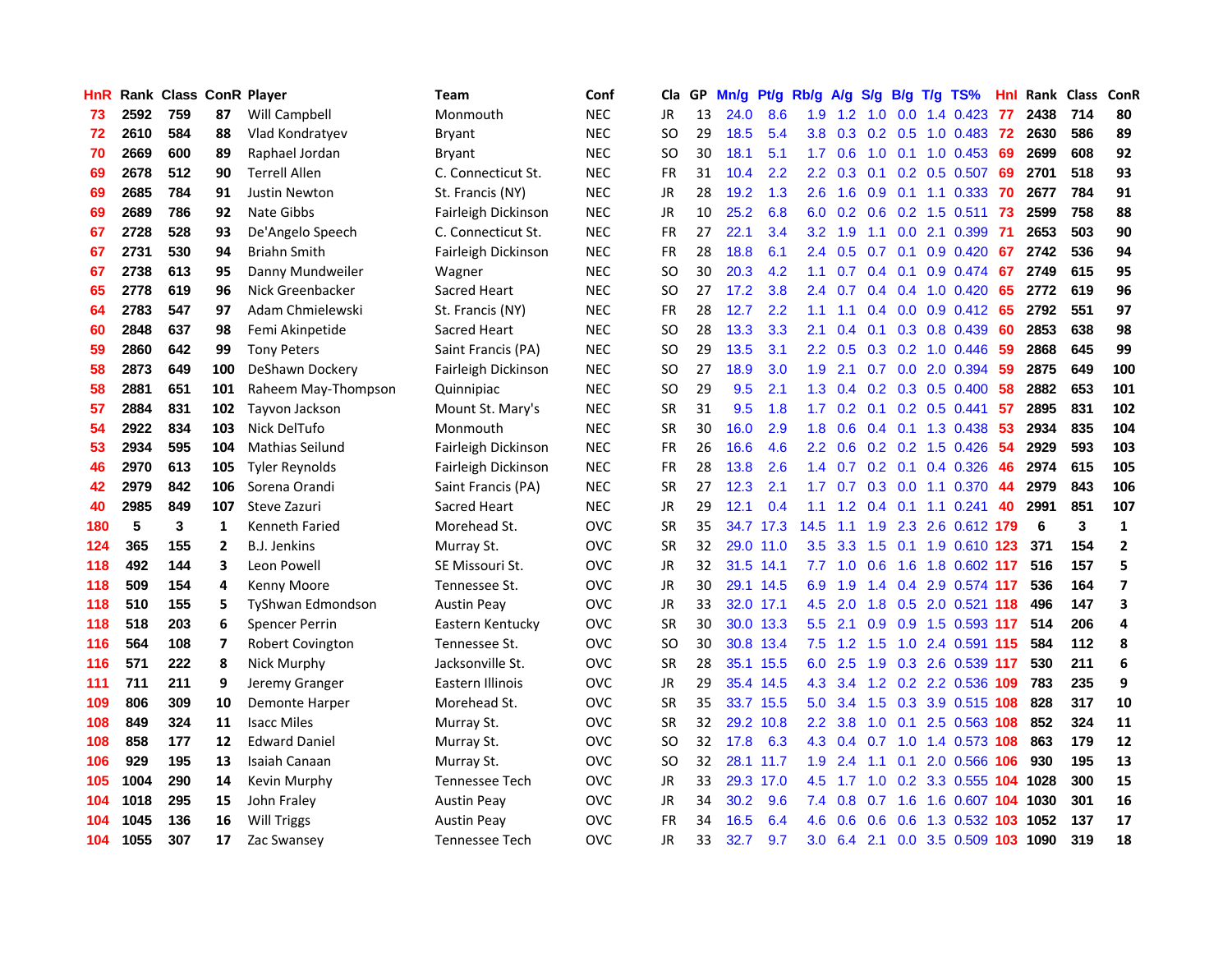| <b>HnR</b> |      | <b>Rank Class ConR Player</b> |    |                        | Team               | Conf       | Cla       |    | GP Mn/g Pt/g |           | Rb/g             | A/g                                  |               |                 | S/g B/g T/g TS%               | Hnl | Rank Class |     | <b>ConR</b> |
|------------|------|-------------------------------|----|------------------------|--------------------|------------|-----------|----|--------------|-----------|------------------|--------------------------------------|---------------|-----------------|-------------------------------|-----|------------|-----|-------------|
| 104        | 1057 | 230                           | 18 | <b>Jud Dillard</b>     | Tennessee Tech     | <b>OVC</b> | SO        | 29 |              | 24.6 11.0 | 5.8              | 1.0                                  | 1.2           | 0.1             | 1.7 0.551                     | 105 | 995        | 212 | 14          |
| 102        | 1128 | 332                           | 19 | Jewuan Long            | Murray St.         | <b>OVC</b> | <b>JR</b> | 32 | 18.8         | 5.4       | 2.5              | 1.3                                  | 1.0           | 0.4             | 1.3 0.557 102 1139            |     |            | 334 | 20          |
| 101        | 1178 | 422                           | 20 | <b>Justin Stommes</b>  | Eastern Kentucky   | <b>OVC</b> | <b>SR</b> | 27 |              | 28.8 11.7 | 3.0              | 2.6                                  | 0.9           | 0.4             | 1.9 0.583 102 1117            |     |            | 408 | 19          |
| 100        | 1236 | 438                           | 21 | Alfred Jones Jr.       | Tennessee Tech     | <b>OVC</b> | <b>SR</b> | 33 | 22.9         | 8.3       | 4.7              | 0.5                                  |               |                 | 0.7 0.5 0.9 0.638 100 1256    |     |            | 442 | 21          |
| 100        | 1249 | 442                           | 22 | <b>Benzor Simmons</b>  | Tennessee-Martin   | <b>OVC</b> | <b>SR</b> | 33 |              | 23.1 12.0 |                  | 4.8 0.4                              |               |                 | 0.6 0.2 2.0 0.576 100 1259    |     |            | 443 | 22          |
| 99         | 1289 | 453                           | 23 | Sam Goodman            | Morehead St.       | <b>OVC</b> | <b>SR</b> | 35 | 27.1         | 8.3       | 4.0              | $-1.7$                               |               |                 | 1.3 0.2 1.5 0.534             | -99 | 1309       | 462 | 23          |
| 99         | 1307 | 458                           | 24 | Caleb Brown            | <b>Austin Peay</b> | <b>OVC</b> | <b>SR</b> | 34 | 31.2         | 8.8       | 2.8              | 4.7                                  |               |                 | 1.7 0.1 3.0 0.527             | -99 | 1313       | 464 | 24          |
| 99         | 1328 | 382                           | 25 | Josh Terry             | <b>Austin Peay</b> | <b>OVC</b> | JR        | 33 |              | 30.5 11.0 | 4.3              | 1.8                                  | 1.8           | 0.1             | 2.1 0.517                     | 98  | 1321       | 379 | 25          |
| 98         | 1364 | 478                           | 26 | Jeffery McClain        | Murray St.         | <b>OVC</b> | <b>SR</b> | 32 | 22.7         | 6.0       | 4.4              | 0.7                                  |               | $0.7 \quad 0.1$ | 1.1 0.573                     | 98  | 1371       | 480 | 27          |
| 98         | 1368 | 393                           | 27 | <b>Ty Proffitt</b>     | Morehead St.       | <b>OVC</b> | JR        | 35 | 32.0         | 7.9       | 2.1              | 1.7                                  | 0.7           |                 | 0.0 1.2 0.534                 | 97  | 1398       | 399 | 29          |
| 98         | 1372 | 395                           | 28 | <b>Terrance Hill</b>   | Morehead St.       | <b>OVC</b> | JR        | 35 |              | 30.0 10.7 | 2.3              | $\mathbf{A}$<br>$\blacktriangleleft$ | $1.4^{\circ}$ |                 | 0.0 2.0 0.543                 | 97  | 1404       | 401 | 30          |
| 98         | 1376 | 397                           | 29 | Ivan Aska              | Murray St.         | <b>OVC</b> | JR        | 32 | 21.7         | 7.6       | 5.2              | 0.4                                  | 0.6           |                 | 0.5 1.4 0.493                 | -97 | 1382       | 395 | 28          |
| 96         | 1469 | 330                           | 30 | James Hollowell        | Eastern Illinois   | <b>OVC</b> | SO.       | 29 | 26.3         | 8.4       | 5.6              | 1.7                                  | 0.9           | 1.2             | 1.9 0.492                     | 94  | 1541       | 355 | 31          |
| 95         | 1496 | 516                           | 31 | Josh Daniel            | Eastern Kentucky   | <b>OVC</b> | <b>SR</b> | 31 |              | 29.7 10.6 | 2.6              | 1.6                                  | 1.1           | 0.1             | 0.9 0.596                     | 94  | 1543       | 527 | 32          |
| 95         | 1511 | 343                           | 32 | <b>Shaun Pratl</b>     | Eastern Illinois   | <b>OVC</b> | SO.       | 28 | 22.6         | 9.0       | 4.5              | 1.6                                  | 0.6           | 0.6             | 1.8 0.525                     | 94  | 1570       | 362 | 34          |
| 94         | 1550 | 446                           | 33 | Anthony Campbell       | <b>Austin Peay</b> | <b>OVC</b> | JR        | 10 | 31.4         | 13.9      | 3.5              | 1.3                                  | 1.1           | 0.2             | 1.6 0.521                     | 98  | 1352       | 384 | 26          |
| 94         | 1558 | 449                           | 34 | Donte Poole            | Murray St.         | <b>OVC</b> | JR        | 32 | 16.8         | 4.8       | 2.8              | 0.8                                  | 0.7           |                 | $0.2$ 1.0 0.525               | -94 | 1553       | 445 | 33          |
| 94         | 1597 | 463                           | 35 | <b>Tyrone Caldwell</b> | <b>Austin Peav</b> | <b>OVC</b> | JR        | 34 | 10.0         | 2.2       | 0.9 <sup>°</sup> | 1.6                                  | 0.6           |                 | $0.0$ 1.0 0.543               | -93 | 1594       | 459 | 35          |
| 94         | 1598 | 367                           | 36 | <b>Willie Cruz</b>     | Eastern Kentucky   | <b>OVC</b> | SO.       | 28 | 17.1         | 6.3       |                  | $3.3 \quad 1.5$                      |               |                 | $0.5$ 0.2 1.4 0.535           | -93 | 1611       | 370 | 36          |
| 93         | 1631 | 234                           | 37 | Chase Dunn             | Tennessee Tech     | <b>OVC</b> | <b>FR</b> | 31 | 13.6         | 6.7       | 0.7              | 1.0                                  |               |                 | $0.6$ $0.0$ 1.3 $0.576$       | -93 | 1648       | 238 | 37          |
| 93         | 1648 | 553                           | 38 | <b>Reuben Clayton</b>  | Tennessee-Martin   | <b>OVC</b> | <b>SR</b> | 33 |              | 29.9 11.7 | 3.5              | 1.8                                  |               |                 | 1.8 0.4 2.1 0.494             | 92  | 1655       | 557 | 38          |
| 92         | 1702 | 250                           | 39 | <b>Terence Smith</b>   | Tennessee-Martin   | <b>OVC</b> | FR        | 33 |              | 31.6 11.3 | 3.9              | 3.1                                  |               |                 | 0.8 0.1 2.6 0.534             | 92  | 1710       | 254 | 39          |
| 92         | 1719 | 258                           | 40 | Mike Liabo             | Tennessee-Martin   | <b>OVC</b> | FR        | 33 |              | 23.6 11.2 | 3.2              | 1.6                                  |               |                 | $0.6$ $0.2$ $1.8$ $0.487$     | -91 | 1728       | 261 | 40          |
| 90         | 1801 | 524                           | 41 | <b>Melvin Baker</b>    | <b>Austin Peay</b> | <b>OVC</b> | JR        | 34 | 19.3         | 7.1       | 3.7              | 0.9                                  |               |                 | $0.5$ 0.7 1.6 0.492           | -90 | 1802       | 521 | 41          |
| 89         | 1903 | 551                           | 42 | Joshua Jones           | Eastern Kentucky   | <b>OVC</b> | JR        | 30 | 29.6         | 10.7      | 2.5              | 1.9                                  |               |                 | $0.7$ $0.5$ 1.8 $0.568$       | 88  | 1941       | 565 | 43          |
| 89         | 1910 | 447                           | 43 | Justin Blake           | <b>Austin Peay</b> | <b>OVC</b> | SO.       | 34 | 13.4         | 5.1       | 0.9              | 0.9                                  |               |                 | $0.4$ 0.0 0.6 0.540           | 88  | 1923       | 448 | 42          |
| 88         | 1960 | 312                           | 44 | <b>Patrick Miller</b>  | Tennessee St.      | <b>OVC</b> | <b>FR</b> | 30 |              | 34.4 11.4 | 3.2              | 3.0                                  |               | $1.4 \quad 0.0$ | 2.7 0.478                     | 87  | 1978       | 317 | 44          |
| 87         | 1964 | 314                           | 45 | Lucas Nutt             | SE Missouri St.    | <b>OVC</b> | FR        | 32 |              | 29.8 10.0 | 2.3              | 3.5                                  | 0.7           | 0.0             | 2.5 0.596                     | -87 | 1995       | 326 | 45          |
| 87         | 1975 | 574                           | 46 | <b>Wil Peters</b>      | Tennessee St.      | <b>OVC</b> | JR        | 30 |              | 34.7 10.5 | 2.6              | 4.2                                  | 0.8           | 0.2             | 2.5 0.561                     | 87  | 1997       | 581 | 47          |
| 87         | 1990 | 581                           | 47 | Stephen Hall           | Jacksonville St.   | <b>OVC</b> | JR        | 30 |              | 28.5 11.1 | 5.0              | 1.1                                  | 0.6           | 0.8             | 2.4 0.514                     | 85  | 2076       | 610 | 48          |
| 86         | 2027 | 592                           | 48 | Zach Bailey            | Tennessee Tech     | <b>OVC</b> | JR        | 31 | 25.4         | 8.1       | 1.8              | 1.8                                  |               | $1.2 \quad 0.1$ | 1.5 0.517                     | -87 | 1996       | 580 | 46          |
| 84         | 2138 | 627                           | 49 | Jaron Jones            | Eastern Kentucky   | <b>OVC</b> | JR        | 29 | 10.3         | 2.5       | 2.0              | 0.3                                  |               |                 | $0.4$ 0.2 0.4 0.581           | 83  | 2173       | 639 | 50          |
| 84         | 2161 | 368                           | 50 | Alfonzo McKinnie       | Eastern Illinois   | <b>OVC</b> | FR        | 25 | 11.8         | 3.6       | 3.6              |                                      |               |                 | $0.2$ $0.5$ $0.2$ 1.1 $0.543$ | 83  | 2208       | 382 | 52          |
| 84         | 2176 | 670                           | 51 | Jeremy Bynum           | Jacksonville St.   | <b>OVC</b> | <b>SR</b> | 30 |              | 28.3 10.3 | 2.9              | 1.5                                  |               |                 | $0.5$ $0.2$ 1.4 $0.529$       | 82  | 2243       | 687 | 53          |
| 84         | 2181 | 374                           | 52 | Dennis Ogbe            | Tennessee Tech     | <b>OVC</b> | FR        | 30 | 10.1         | 3.5       | 1.8              | 0.2                                  |               |                 | 0.2 0.2 0.8 0.644             | 83  | 2170       | 370 | 49          |
| 83         | 2184 | 644                           | 53 | <b>Marcel Williams</b> | <b>Austin Peay</b> | <b>OVC</b> | JR        | 34 | 10.7         | 1.8       | $2.4^{\circ}$    | 0.5                                  | 0.3           |                 | 0.5 0.5 0.565                 | 83  | 2189       | 644 | 51          |
| 82         | 2240 | 687                           | 54 | Andres Irarrazabal     | Tennessee-Martin   | <b>OVC</b> | <b>SR</b> | 33 | 24.3         | 5.5       | 4.2              | 0.5                                  | 0.6           |                 | 0.7 0.9 0.586                 | 82  | 2246       | 690 | 54          |
| 82         | 2256 | 395                           | 55 | <b>Troy King</b>       | Tennessee-Martin   | <b>OVC</b> | FR        | 33 | 25.0         | 9.6       |                  |                                      |               |                 | 3.2 0.8 0.7 0.1 1.9 0.545     | 82  | 2256       | 395 | 55          |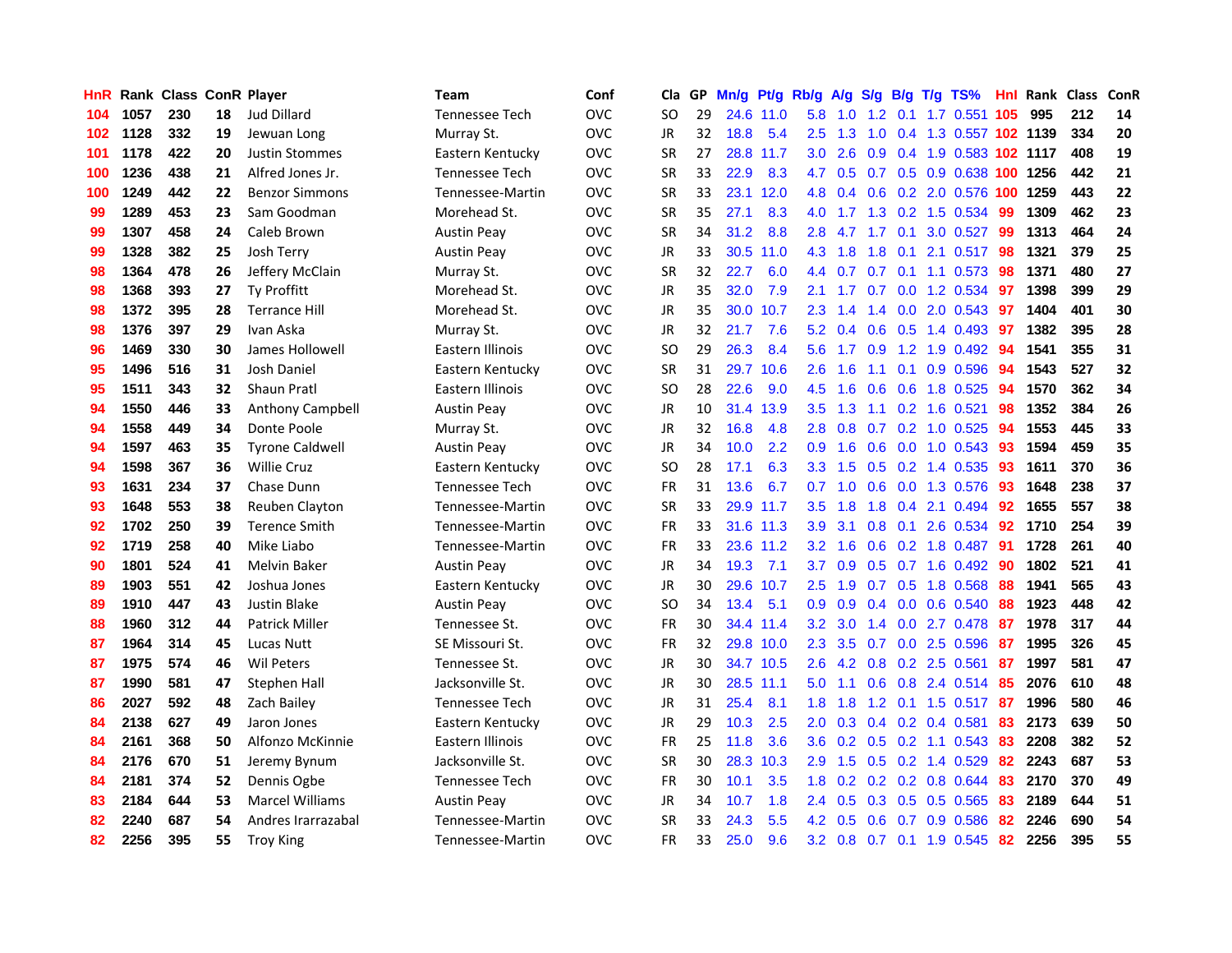| <b>HnR</b> |              | <b>Rank Class ConR Player</b> |                |                         | Team                  | Conf            | Cla       |    | GP Mn/g | Pt/g      | Rb/g             | A/g            |                 |                 | $S/g$ B/g T/g TS%         | Hnl  | Rank Class |             | <b>ConR</b>    |
|------------|--------------|-------------------------------|----------------|-------------------------|-----------------------|-----------------|-----------|----|---------|-----------|------------------|----------------|-----------------|-----------------|---------------------------|------|------------|-------------|----------------|
| 82         | 2265         | 695                           | 56             | <b>Curry McKinney</b>   | Eastern Illinois      | <b>OVC</b>      | <b>SR</b> | 29 | 32.1    | 9.0       | 4.3              | 2.7            | 1.4             | 0.1             | 2.3 0.439                 | 80   | 2326       | 712         | 58             |
| 82         | 2267         | 398                           | 57             | Michael Green           | Tennessee St.         | <b>OVC</b>      | <b>FR</b> | 30 | 23.3    | 4.3       | 4.1              | 0.5            | 0.4             |                 | 1.7 0.9 0.496             | -81  | 2284       | 406         | 56             |
| 81         | 2286         | 673                           | 58             | Dane Smith              | Tennessee-Martin      | <b>OVC</b>      | JR        | 33 | 18.1    | 4.0       | 3.9              | 0.9            | 0.7             |                 | 0.4 1.3 0.467             | 81   | 2292       | 674         | 57             |
| 80         | 2341         | 420                           | 59             | Jeff Johnson            | Eastern Kentucky      | <b>OVC</b>      | FR        | 30 | 22.0    | 5.4       |                  | $3.4$ 1.3      |                 |                 | 0.5 0.3 1.4 0.528         | 80   | 2359       | 423         | 60             |
| 80         | 2344         | 521                           | 60             | <b>Marland Smith</b>    | SE Missouri St.       | <b>OVC</b>      | SO.       | 32 |         | 29.8 12.0 | 4.0              | 1.7            |                 |                 | 0.9 0.1 1.8 0.469 79      |      | 2369       | 527         | 61             |
| 80         | 2360         | 525                           | 61             | <b>Matt Marseille</b>   | <b>Tennessee Tech</b> | <b>OVC</b>      | SO.       | 26 | 10.3    | 3.4       | $2.2^{\circ}$    | 0.4            |                 |                 | $0.5$ 0.1 0.8 0.489       | 80   | 2328       | 518         | 59             |
| 78         | 2418         | 732                           | 62             | Anthony Allison         | SE Missouri St.       | <b>OVC</b>      | <b>SR</b> | 32 |         | 30.7 11.9 | $2.2^{\circ}$    | 1.5            |                 |                 | 0.4 0.2 1.7 0.475 77      |      | 2448       | 738         | 66             |
| 77         | 2422         | 544                           | 63             | <b>Terrell Barnes</b>   | Tennessee Tech        | <b>OVC</b>      | SO.       | 32 | 21.8    | 4.1       | 4.9              | 0.8            |                 |                 | $0.5$ $0.3$ 1.1 $0.423$   | 78   | 2428       | 542         | 64             |
| 77         | 2438         | 548                           | 64             | Jacquan Nobles          | Tennessee St.         | <b>OVC</b>      | <b>SO</b> | 29 | 22.8    | 7.5       | 2.1              | 0.8            | 0.6             |                 | 0.0 1.8 0.558             | 77   | 2444       | 546         | 65             |
| 76         | 2467         | 717                           | 65             | Jeff Allgood            | Eastern Kentucky      | <b>OVC</b>      | JR        | 31 | 10.6    | 3.1       | 0.5              | 0.9            |                 |                 | $0.3$ 0.0 0.5 0.531       | 75   | 2519       | 734         | 68             |
| 76         | 2476         | 456                           | 66             | Nick Cook               | Jacksonville St.      | <b>OVC</b>      | FR        | 26 | 10.3    | 2.3       | $2.3^{\circ}$    | 0.3            |                 |                 | $0.4$ 0.5 0.5 0.404       | 75   | 2542       | 473         | 69             |
| 76         | 2479         | 721                           | 67             | Lamont Austin           | Morehead St.          | <b>OVC</b>      | JR        | 33 | 19.9    | 2.9       | 0.9              | 1.9            | 1.0             |                 | 0.0 1.3 0.437             | 77   | 2451       | 718         | 67             |
| 76         | 2486         | 722                           | 68             | B.J. Miller             | Jacksonville St.      | <b>OVC</b>      | JR        | 30 | 16.6    | 6.2       | 1.0              | 1.6            | 0.5             | 0.1             | 1.9 0.515                 | -74  | 2556       | 746         | 70             |
| 74         | 2543         | 572                           | 69             | Drew Kelly              | Morehead St.          | <b>OVC</b>      | <b>SO</b> | 25 | 18.5    | 5.0       | 4.1              | 0.7            | 0.5             |                 | $0.2$ 1.5 0.461           | -79  | 2378       | 528         | 63             |
| 74         | 2558         | 482                           | 70             | <b>Brian Williams</b>   | Jacksonville St.      | <b>OVC</b>      | <b>FR</b> | 30 | 17.5    | 4.6       | 1.2 <sub>1</sub> | 1.5            | 0.7             | 0.1             | 1.2 0.468                 | 72   | 2615       | 497         | 73             |
| 74         | 2563         | 743                           | 71             | Zavier Sanders          | Eastern Illinois      | <b>OVC</b>      | JR        | 29 | 12.4    | 3.2       | 2.8              | 0.4            |                 | $0.2\quad 0.0$  | 0.8 0.500                 | 72   | 2619       | 770         | 74             |
| 73         | 2574         | 748                           | 72             | <b>Marcus Brister</b>   | SE Missouri St.       | <b>OVC</b>      | JR        | 32 | 24.0    | 5.2       | 3.8 <sub>2</sub> | 3.0            |                 |                 | $0.9$ 0.1 2.8 0.409       | - 73 | 2603       | 761         | 72             |
| 72         | 2622         | 768                           | 73             | Liam McMorrow           | Tennessee Tech        | <b>OVC</b>      | JR        | 32 | 10.5    | 2.8       | 3.0 <sub>1</sub> |                |                 |                 | 0.2 0.3 0.3 1.2 0.552 71  |      | 2634       | 771         | 75             |
| 72         | 2623         | 770                           | 74             | <b>Cameron Butler</b>   | SE Missouri St.       | <b>OVC</b>      | <b>SR</b> | 25 | 24.7    | 5.6       | 5.9              | 0.6            |                 |                 | 0.4 0.6 1.8 0.530 74      |      | 2575       | 767         | 71             |
| 70         | 2664         | 779                           | 75             | <b>Tyler Laser</b>      | Eastern Illinois      | <b>OVC</b>      | <b>SR</b> | 10 |         | 35.1 11.4 | 2.9              | 1.9            |                 |                 | 1.0 0.0 2.1 0.471 79      |      | 2373       | 723         | 62             |
| 67         | 2742         | 799                           | 76             | LeVentrice Gray         | Jacksonville St.      | <b>OVC</b>      | JR        | 30 | 11.6    | 2.5       | 1.8              | 0.2            |                 |                 | $0.1$ $0.3$ $0.4$ $0.561$ | 65   | 2777       | 808         | 80             |
| 66         | 2760         | 615                           | 77             | Chris Conner            | Tennessee St.         | <b>OVC</b>      | <b>SO</b> | 29 | 12.1    | 2.9       | 1.7 <sup>2</sup> | 0.4            |                 |                 | 0.3 0.0 0.6 0.509         | 66   | 2771       | 618         | 78             |
| 64         | 2784         | 808                           | 78             | Sean Thurston           | Jacksonville St.      | <b>OVC</b>      | <b>SR</b> | 26 | 21.3    | 2.1       | 3.6 <sup>°</sup> | 0.3            |                 |                 | 0.7 1.3 1.4 0.458         | 65   | 2775       | 804         | 79             |
| 62         | 2819         | 631                           | 79             | Dominique Shellman      | Jacksonville St.      | <b>OVC</b>      | <b>SO</b> | 16 | 27.5    | 4.1       | 1.9              | 4.4            |                 |                 | $0.7$ 0.1 2.8 0.380       | -71  | 2662       | 597         | 76             |
| 62         | 2827         | 816                           | 80             | L.C. Doss               | Eastern Illinois      | <b>OVC</b>      | JR        | 19 | 21.3    | 4.6       | 1.1              | 1.0            |                 | $0.4 \quad 0.1$ | 0.7 0.486                 | -67  | 2748       | 799         | 77             |
| 61         | 2839         | 564                           | 81             | <b>Brice Jenkins</b>    | Jacksonville St.      | <b>OVC</b>      | FR        | 29 | 12.3    | 2.0       | 1.4              | 0.6            |                 | $0.5 \quad 0.1$ | $0.6$ $0.428$             | 60   | 2861       | 570         | 83             |
| 61         | 2841         | 821                           | 82             | Devin McDonald          | Eastern Kentucky      | <b>OVC</b>      | <b>SR</b> | 20 | 14.7    | 3.4       | 0.9              | 1.1            | 0.6             | 0.1             | 1.2 0.558                 | 65   | 2787       | 808         | 81             |
| 59         | 2864         | 569                           | 83             | Jabs Newby              | Eastern Kentucky      | <b>OVC</b>      | <b>FR</b> | 22 | 11.8    | 2.1       | 1.3              | 1.4            | 0.5             | 0.0             | 1.1 0.388                 | 62   | 2844       | 565         | 82             |
| 56         | 2899         | 579                           | 84             | Zach House              | SE Missouri St.       | <b>OVC</b>      | <b>FR</b> | 32 | 11.7    | 1.8       | 2.6              | 0.2            | $0.2 \quad 0.8$ |                 | 0.6 0.358                 | 55   | 2913       | 587         | 84             |
| 54         | 2923         | 591                           | 85             | <b>Taylor Filipek</b>   | Eastern Kentucky      | <b>OVC</b>      | <b>FR</b> | 28 | 13.1    | 1.1       | 1.9              | 1.0            |                 | $0.3 \quad 0.1$ | $0.4$ 0.271               | 55   | 2919       | 589         | 85             |
| 52         | 2935         | 596                           | 86             | <b>Isaac Smith</b>      | Eastern Illinois      | <b>OVC</b>      | FR        | 26 | 12.8    | 2.1       | 1.0 <sub>1</sub> | 0.8            |                 |                 | 0.2 0.0 0.9 0.486         | 53   | 2936       | 595         | 86             |
| 50         | 2949         | 666                           | 87             | Waylon Jones            | SE Missouri St.       | <b>OVC</b>      | SO.       | 26 | 10.7    | 1.4       | 1.9 <sup>°</sup> | 0.5            |                 |                 | $0.2$ 0.6 0.9 0.545       | 52   | 2948       | 666         | 87             |
| 39         | 2986         | 619                           | 88             | Omari Minor             | Tennessee-Martin      | <b>OVC</b>      | <b>FR</b> | 28 | 10.6    | 1.1       |                  | $0.8\quad 0.9$ |                 |                 | $0.5$ 0.0 1.1 0.400       | -41  | 2988       | 620         | 88             |
| 37         | 2990         | 621                           | 89             | <b>Chris Richardson</b> | Tennessee-Martin      | <b>OVC</b>      | <b>FR</b> | 32 | 12.0    | 1.4       | 0.7              | 1.0            |                 |                 | $0.3$ $0.0$ 1.1 $0.346$   | 37   | 2993       | 621         | 89             |
| 188        | $\mathbf{2}$ | 1                             | 1              | Derrick Williams        | Arizona               | P12             | <b>SO</b> | 38 |         | 30.0 19.5 | 8.3              | 1.1            | 1.0             |                 | 0.7 2.6 0.679 188         |      | 3          | $\mathbf 1$ | 1              |
| 166        | 14           | 5                             | $\overline{2}$ | Nikola Vucevic          | <b>USC</b>            | P <sub>12</sub> | JR        | 34 |         | 34.9 17.1 | 10.3             | 1.6            | 0.5             | 1.4             | 1.7 0.573 165             |      | 17         | 5           | $\overline{2}$ |
| 164        | 17           | 6                             | 3              | Klay Thompson           | Washington St.        | P <sub>12</sub> | JR        | 34 | 34.7    | 21.6      | 5.2              | 3.7            | 1.6             | 0.9             | 3.4 0.570                 | 164  | 18         | 6           | 3              |
| 147        | 74           | 23                            | 4              | Isaiah Thomas           | Washington            | P <sub>12</sub> | JR        | 35 |         | 31.9 16.8 | $3.5^{\circ}$    |                |                 |                 | 6.1 1.3 0.1 3.0 0.557 146 |      | 78         | 25          | 4              |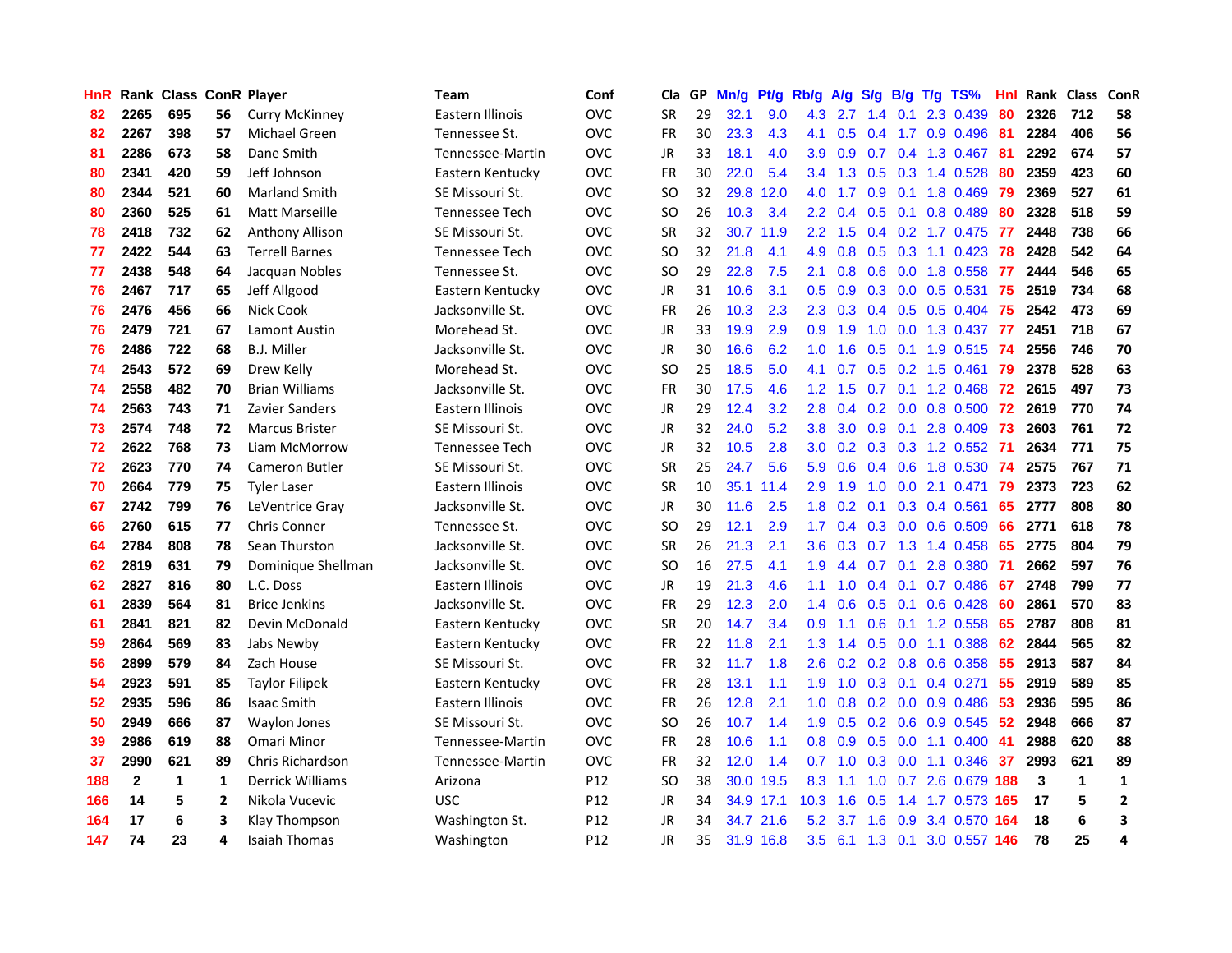| HnR |     | Rank Class ConR Player |    |                         | Team           | Conf            | Cla           |    | GP Mn/g Pt/g Rb/g |           |                  | A/g             |     |                 | S/g B/g T/g TS%               | Hnl |     | Rank Class ConR |                         |
|-----|-----|------------------------|----|-------------------------|----------------|-----------------|---------------|----|-------------------|-----------|------------------|-----------------|-----|-----------------|-------------------------------|-----|-----|-----------------|-------------------------|
| 144 | 97  | 8                      | 5. | Joshua Smith            | <b>UCLA</b>    | P <sub>12</sub> | FR            | 33 |                   | 21.7 10.9 | 6.3              | 0.6             | 0.8 | 1.0             | 1.6 0.569                     | 144 | 96  | 8               | 5                       |
| 142 | 102 | 49                     | 6  | Matthew Bryan-Amaning   | Washington     | P <sub>12</sub> | <b>SR</b>     | 35 |                   | 28.2 15.3 | 8.0              | 0.7             | 1.1 | 1.5             | 1.6 0.559 142                 |     | 108 | 53              | 6                       |
| 139 | 130 | 21                     | 7  | <b>Reeves Nelson</b>    | <b>UCLA</b>    | P12             | <b>SO</b>     | 34 |                   | 31.4 13.9 | 9.1              | 1.6             |     | $0.4 \quad 0.4$ | 2.4 0.584 138                 |     | 138 | 21              | $\overline{\mathbf{z}}$ |
| 138 | 137 | 22                     | 8  | Kevin Parrom            | Arizona        | P12             | SO.           | 38 | 20.1              | 7.6       | 3.4              | 2.0             |     |                 | 0.6 0.3 1.1 0.624 138         |     | 143 | 22              | 8                       |
| 137 | 152 | 46                     | 9  | Josh Owens              | Stanford       | P <sub>12</sub> | JR            | 31 |                   | 27.6 11.6 |                  |                 |     |                 | 6.5 1.2 0.8 0.9 2.0 0.586 136 |     | 161 | 49              | 10                      |
| 136 | 155 | 73                     | 10 | Joevan Catron           | Oregon         | P <sub>12</sub> | <b>SR</b>     | 37 |                   | 27.6 15.9 |                  | 6.7 1.5         |     |                 | 1.1 0.3 2.4 0.544 138         |     | 145 | 70              | 9                       |
| 134 | 181 | 52                     | 11 | Jorge Gutierrez         | California     | P12             | JR            | 33 |                   | 33.5 14.6 |                  | 3.8 4.5         | 1.6 |                 | 0.2 3.0 0.538 132             |     | 214 | 62              | 11                      |
| 131 | 215 | 59                     | 12 | DeAngelo Casto          | Washington St. | P12             | JR            | 33 |                   | 28.5 12.0 | 6.8              | 1.0             | 1.1 |                 | 1.8 2.2 0.582 131             |     | 218 | 63              | 12                      |
| 130 | 241 | 41                     | 13 | Jared Cunningham        | Oregon St.     | P12             | <sub>SO</sub> | 30 |                   | 29.2 14.2 | 3.1              | 2.1             | 2.8 |                 | 0.2 2.5 0.570 130             |     | 236 | 39              | 13                      |
| 129 | 261 | 48                     | 14 | <b>Tyler Honeycutt</b>  | <b>UCLA</b>    | P <sub>12</sub> | <b>SO</b>     | 33 |                   | 35.0 12.8 | 7.2              | 2.8             | 0.9 | 2.1             | 3.0 0.516 129                 |     | 259 | 46              | 14                      |
| 125 | 342 | 59                     | 15 | E.J. Singler            | Oregon         | P12             | <b>SO</b>     | 39 |                   | 30.5 11.7 | 5.6              | 1.7             |     |                 | 1.1 0.7 1.5 0.595 124         |     | 358 | 63              | 17                      |
| 125 | 346 | 33                     | 16 | C.J. Wilcox             | Washington     | P12             | FR            | 33 | 15.8              | 8.1       | 2.1              | 0.9             |     |                 | 0.4 0.3 0.6 0.581 124         |     | 353 | 34              | 16                      |
| 125 | 347 | 149                    | 17 | Markhuri Sanders-Frison | California     | P12             | <b>SR</b>     | 30 |                   | 27.2 10.9 | 7.4              | 1.0             | 0.5 | 0.6             | 1.5 0.597 124                 |     | 360 | 150             | 18                      |
| 124 | 355 | 34                     | 18 | Allen Crabbe            | California     | P <sub>12</sub> | <b>FR</b>     | 31 |                   | 33.8 13.4 | 5.3              | 2.0             | 0.9 |                 | 0.5 1.5 0.578 123             |     | 380 | 38              | 20                      |
| 124 | 370 | 65                     | 19 | Abdul Gaddy             | Washington     | P <sub>12</sub> | SO.           | 13 | 23.2              | 8.5       | 2.5              | 3.8             | 0.8 |                 | 0.1 1.2 0.588 126             |     | 324 | 56              | 15                      |
| 123 | 385 | 72                     | 20 | Solomon Hill            | Arizona        | P12             | <b>SO</b>     | 38 | 25.2              | 8.0       | 4.7              | 1.7             |     |                 | 0.8 0.2 1.7 0.574 123         |     | 386 | 70              | 21                      |
| 123 | 386 | 73                     | 21 | <b>Trent Lockett</b>    | ASU            | P <sub>12</sub> | <b>SO</b>     | 29 |                   | 30.7 13.4 | 5.3              | 2.5             |     |                 | 0.7 0.5 2.4 0.558 123         |     | 373 | 66              | 19                      |
| 123 | 390 | 162                    | 22 | Justin Holiday          | Washington     | P12             | <b>SR</b>     | 35 |                   | 28.3 10.5 |                  | $5.2$ 2.1       |     |                 | 1.2 0.8 1.5 0.564 122         |     | 395 | 164             | 22                      |
| 123 | 393 | 40                     | 23 | <b>Richard Solomon</b>  | California     | P <sub>12</sub> | FR            | 33 | 15.7              | 5.6       |                  | 4.4 0.6         |     |                 | 0.6 0.8 0.7 0.558 121         |     | 428 | 47              | 23                      |
| 121 | 424 | 49                     | 24 | <b>Terrence Ross</b>    | Washington     | P12             | <b>FR</b>     | 34 | 17.4              | 8.0       |                  | $2.8 \quad 1.0$ |     |                 | 0.6 0.4 0.7 0.554 121         |     | 429 | 48              | 24                      |
| 121 | 427 | 128                    | 25 | Harper Kamp             | California     | P <sub>12</sub> | JR            | 33 | 32.9              | 14.2      | 5.6              | 1.7             |     |                 | 0.6 0.3 2.3 0.588 119         |     | 465 | 137             | 25                      |
| 119 | 472 | 139                    | 26 | Jesse Perry             | Arizona        | P12             | JR            | 38 | 19.5              | 6.6       |                  | 4.4 0.7         |     |                 | 0.2 0.4 1.1 0.529 119         |     | 469 | 138             | 26                      |
| 118 | 487 | 194                    | 27 | Jamelle Horne           | Arizona        | P <sub>12</sub> | <b>SR</b>     | 38 | 18.1              | 6.1       |                  | $3.3 \quad 0.8$ |     |                 | 0.3 0.4 0.9 0.589 118         |     | 480 | 194             | 27                      |
| 118 | 493 | 145                    | 28 | Kyle Fogg               | Arizona        | P12             | JR            | 38 | 25.5              | 8.1       | 1.8              | 2.6             |     |                 | 0.8 0.2 1.4 0.516 118         |     | 492 | 146             | 28                      |
| 118 | 507 | 153                    | 29 | Jeremy Green            | Stanford       | P12             | JR            | 31 | 32.6              | 16.7      | 3.4              | 1.0             |     | $0.5 \quad 0.1$ | 2.1 0.561 117                 |     | 513 | 156             | 30                      |
| 118 | 514 | 156                    | 30 | Malcolm Armstead        | Oregon         | P12             | <b>JR</b>     | 38 | 27.5              | 8.6       | 2.9              | 4.4             |     |                 | 2.3 0.0 2.7 0.499 117         |     | 509 | 154             | 29                      |
| 117 | 534 | 102                    | 31 | Lamont Jones            | Arizona        | P <sub>12</sub> | SO.           | 38 | 26.0              | 9.7       | 1.6              | 2.4             | 0.6 |                 | 0.0 1.9 0.509 117             |     | 539 | 98              | 31                      |
| 116 | 554 | 168                    | 32 | <b>Faisal Aden</b>      | Washington St. | P <sub>12</sub> | JR            | 33 |                   | 25.5 12.7 | 3.2              | 1.3             |     |                 | 1.4 0.2 2.0 0.512 115         |     | 588 | 183             | 34                      |
| 116 | 557 | 169                    | 33 | Malcolm Lee             | <b>UCLA</b>    | P12             | <b>JR</b>     | 33 |                   | 33.1 13.1 | 3.1              | 2.0             | 0.7 |                 | 0.2 1.7 0.548 116             |     | 553 | 170             | 33                      |
| 116 | 566 | 219                    | 34 | Venoy Overton           | Washington     | P12             | <b>SR</b>     | 31 | 21.0              | 6.0       | 2.6              | 3.3             |     |                 | 1.2 0.3 1.5 0.501 117         |     | 545 | 214             | 32                      |
| 115 | 605 | 187                    | 35 | Lazeric Jones           | <b>UCLA</b>    | P12             | JR            | 34 | 28.4              | 9.1       | 2.1              | 3.6             |     |                 | 1.0 0.4 2.1 0.505 114         |     | 609 | 192             | 35                      |
| 114 | 640 | 130                    | 36 | <b>Brock Motum</b>      | Washington St. | P <sub>12</sub> | SO.           | 35 | 19.2              | 7.6       | 3.0 <sub>1</sub> | 0.9             |     |                 | 0.3 0.1 1.2 0.632 112 690     |     |     | 139             | 37                      |
| 114 | 641 | 72                     | 37 | Dwight Powell           | Stanford       | P <sub>12</sub> | <b>FR</b>     | 31 | 24.4              | 8.1       | 5.2              | 1.0             |     |                 | 0.8 0.9 1.4 0.531 113         |     | 648 | 72              | 36                      |
| 112 | 698 | 80                     | 38 | Devon Collier           | Oregon St.     | P12             | <b>FR</b>     | 30 | 19.9              | 7.0       |                  | 4.4 0.7         |     |                 | 0.9 0.8 1.2 0.574 112 710     |     |     | 79              | 40                      |
| 112 | 701 | 209                    | 39 | <b>Brendon Lavender</b> | Arizona        | P12             | JR            | 38 | 10.7              | 3.6       | 0.9              | 1.0             |     |                 | 0.3 0.1 0.5 0.534 112 709     |     |     | 212             | 39                      |
| 112 | 704 | 271                    | 40 | <b>Rihards Kuksiks</b>  | ASU            | P <sub>12</sub> | <b>SR</b>     | 27 | 27.3              | 10.4      | 2.7              | 1.8             | 0.8 |                 | 0.3 1.1 0.577 112             |     | 695 | 269             | 38                      |
| 111 | 712 | 276                    | 41 | Alex Stepheson          | <b>USC</b>     | P <sub>12</sub> | <b>SR</b>     | 34 | 32.9              | 9.8       | 9.2              | 0.2             | 0.4 | 1.1             | 1.5 0.545                     | 111 | 732 | 283             | 42                      |
| 111 | 716 | 214                    | 42 | Jerime Andersen         | <b>UCLA</b>    | P <sub>12</sub> | JR            | 34 | 20.1              | 5.1       | 1.7              | 2.6             |     |                 | 0.9 0.1 1.5 0.542 111         |     | 729 | 221             | 41                      |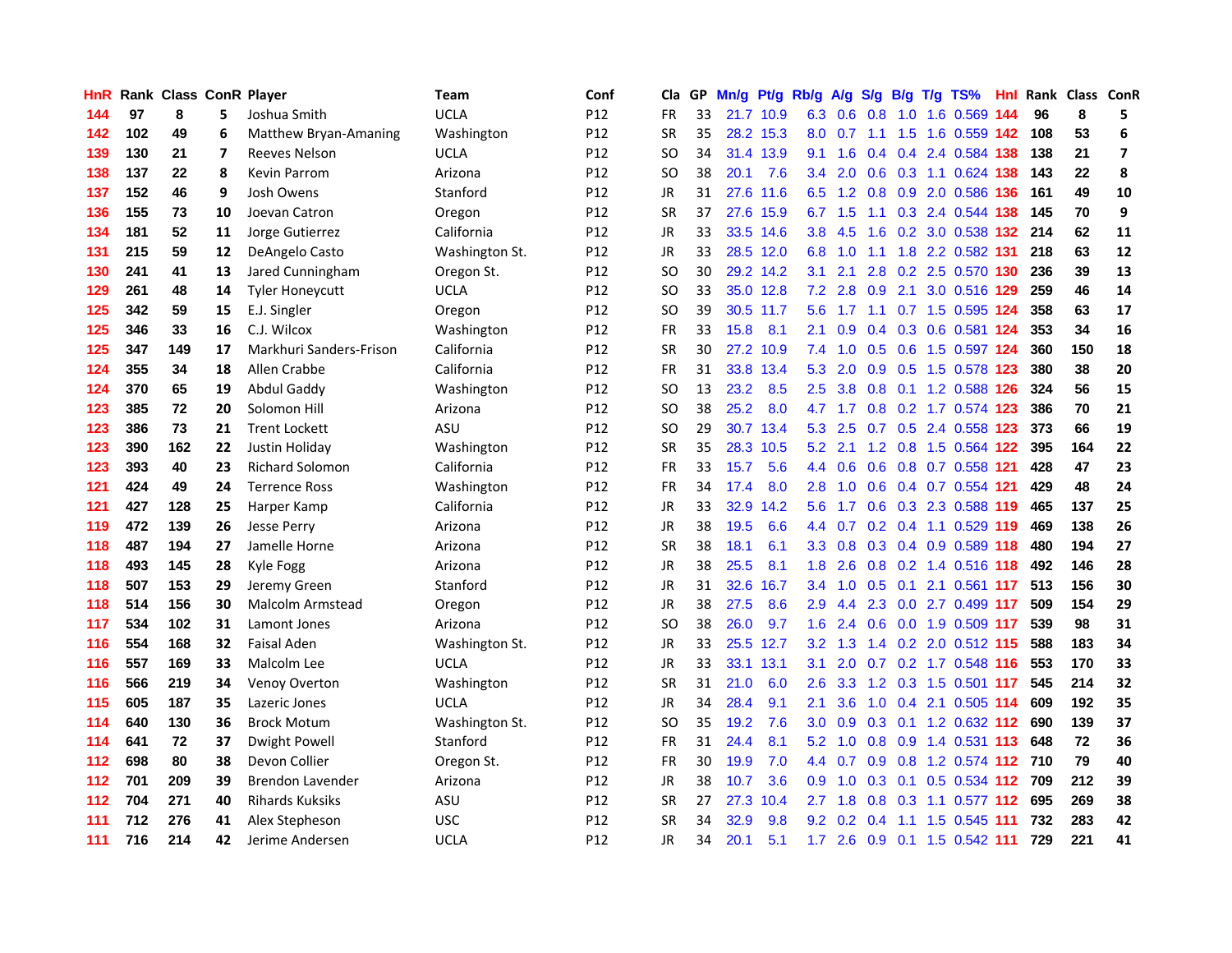| <b>HnR</b> |      | <b>Rank Class ConR Player</b> |    |                         | Team           | Conf            | Cla       |    | GP Mn/g | Pt/g | Rb/g             | A/g           | S/g              |                 | B/g T/g TS%                    | Hnl | Rank Class |     | ConR |
|------------|------|-------------------------------|----|-------------------------|----------------|-----------------|-----------|----|---------|------|------------------|---------------|------------------|-----------------|--------------------------------|-----|------------|-----|------|
| 111        | 733  | 85                            | 43 | Jordin Mayes            | Arizona        | P <sub>12</sub> | <b>FR</b> | 38 | 14.3    | 4.9  | 0.9              | $1.2^{\circ}$ | 0.3              | 0.0             | 0.8 0.563 111                  |     | 746        | 87  | 44   |
| 110        | 746  | 289                           | 44 | Ty Abbott               | ASU            | P12             | <b>SR</b> | 29 | 32.6    | 12.4 | $3.5^{\circ}$    | 2.7           | 1.1              | 0.6             | 1.9 0.524 110                  |     | 762        | 295 | 45   |
| 110        | 783  | 233                           | 45 | <b>Scott Suggs</b>      | Washington     | P <sub>12</sub> | JR        | 31 | 18.3    | 7.4  | 1.9              | 1.1           |                  |                 | 0.3 0.2 1.1 0.635 111          |     | 745        | 226 | 43   |
| 110        | 784  | 302                           | 46 | Jamelle McMillan        | ASU            | P12             | <b>SR</b> | 28 | 29.9    | 7.2  | 2.5              | 3.9           |                  |                 | 1.8 0.2 1.5 0.518 109          |     | 785        | 303 | 46   |
| 109        | 837  | 244                           | 47 | <b>Marcus Capers</b>    | Washington St. | P <sub>12</sub> | <b>JR</b> | 35 | 29.2    | 5.8  |                  | 4.4 1.9       |                  |                 | 0.7 0.6 0.9 0.567 107          |     | 887        | 264 | 49   |
| 108        | 847  | 174                           | 48 | Aziz N'Diaye            | Washington     | P12             | SO.       | 35 | 17.4    | 4.6  | 5.7              |               | $0.2 \quad 0.3$  |                 | 1.1 1.1 0.540 108              |     | 856        | 176 | 48   |
| 107        | 889  | 110                           | 49 | Maurice Jones           | <b>USC</b>     | P12             | FR        | 34 | 34.5    | 9.9  | $2.6\,$          | 3.2           | 2.0              |                 | 0.0 2.1 0.471 107              |     | 906        | 112 | 50   |
| 107        | 893  | 186                           | 50 | <b>Brandon Smith</b>    | California     | P12             | <b>SO</b> | 33 | 29.4    | 6.4  | 2.3              | 3.9           |                  |                 | 0.8 0.0 2.3 0.507 105          |     | 965        | 204 | 52   |
| 107        | 912  | 116                           | 51 | <b>Anthony Brown</b>    | Stanford       | P12             | FR        | 30 | 23.9    | 8.7  | 3.2 <sub>2</sub> | 0.8           |                  |                 | 0.5 0.2 1.1 0.536              | 106 | 916        | 114 | 51   |
| 105        | 981  | 208                           | 52 | Reggie Moore            | Washington St. | P12             | SO.       | 28 | 32.8    | 9.1  | 3.0              | 3.4           |                  |                 | 0.8 0.0 2.0 0.499 109          |     | 821        | 166 | 47   |
| 105        | 1010 | 133                           | 53 | <b>Bryce Jones</b>      | <b>USC</b>     | P12             | <b>FR</b> | 18 | 20.6    | 7.6  | 2.6              | 1.6           | 1.1              | 0.1             | 1.7 0.482                      | 105 | 982        | 126 | 54   |
| 104        | 1059 | 309                           | 54 | <b>Garrett Sim</b>      | Oregon         | P12             | JR        | 39 | 26.2    | 8.2  | 2.3              | 1.8           | 0.8              | 0.1             | 0.9 0.536                      | 103 | 1086       | 318 | 56   |
| 103        | 1068 | 386                           | 55 | Donte Smith             | <b>USC</b>     | P <sub>12</sub> | <b>SR</b> | 34 | 28.3    | 9.7  | 1.6              | 1.6           | 0.8              |                 | 0.1 1.3 0.526 103              |     | 1085       | 393 | 55   |
| 103        | 1109 | 399                           | 56 | Calvin Haynes           | Oregon St.     | P12             | <b>SR</b> | 29 | 23.4    | 9.3  | 3.1              | 2.1           | 1.2              | 0.1             | 2.2 0.511 102 1127             |     |            | 411 | 57   |
| 102        | 1123 | 329                           | 57 | Jio Fontan              | <b>USC</b>     | P <sub>12</sub> | JR        | 24 | 31.5    | 10.5 | 2.0              | 3.9           | 0.7              | 0.0             | 2.4 0.495 105                  |     | 975        | 288 | 53   |
| 102        | 1137 | 410                           | 58 | Jay-R Strowbridge       | Oregon         | P12             | <b>SR</b> | 39 | 25.6    | 9.4  |                  | $2.4$ 1.0     |                  |                 | 0.7 0.1 0.9 0.515 102 1160     |     |            | 419 | 58   |
| 101        | 1173 | 157                           | 59 | Garrett Jackson         | USC            | P12             | FR        | 33 | 10.8    | 3.2  | 1.7              |               |                  |                 | 0.3 0.3 0.2 0.6 0.594 101 1191 |     |            | 160 | 59   |
| 100        | 1251 | 278                           | 60 | <b>Brendan Lane</b>     | <b>UCLA</b>    | P12             | SO.       | 33 | 15.4    | 3.0  | 3.1              | 0.4           |                  |                 | 0.4 0.8 0.7 0.538 100 1236     |     |            | 271 | 60   |
| 99         | 1292 | 373                           | 61 | Darnell Gant            | Washington     | P12             | JR        | 35 | 18.7    | 5.2  | 3.8              |               |                  |                 | 0.7 0.3 0.5 0.8 0.481          | 99  | 1295       | 372 | 61   |
| 99         | 1296 | 376                           | 62 | Jarrett Mann            | Stanford       | P12             | JR        | 31 | 28.6    | 4.9  | 3.2 <sub>1</sub> | 4.2           |                  |                 | 1.0 0.2 2.6 0.361              | 99  | 1304       | 376 | 62   |
| 99         | 1303 | 179                           | 63 | Kyle Cain               | ASU            | P <sub>12</sub> | FR        | 31 | 20.8    | 5.4  | $5.5^{\circ}$    | 0.5           |                  |                 | $0.4$ $0.3$ 1.2 $0.537$        | 98  | 1340       | 183 | 64   |
| 99         | 1325 | 183                           | 64 | Josh Huestis            | Stanford       | P12             | <b>FR</b> | 28 | 9.9     | 2.3  | 2.0              | 0.3           | 0.1              |                 | 0.3 0.3 0.485                  | -99 | 1318       | 179 | 63   |
| 97         | 1391 | 402                           | 65 | <b>Tyrone Nared</b>     | Oregon         | P12             | JR        | 39 | 20.0    | 5.1  | 3.9              | 0.4           |                  |                 | $0.6$ 0.8 1.1 0.517            | 97  | 1412       | 405 | 65   |
| 97         | 1414 | 492                           | 66 | Omari Johnson           | Oregon St.     | P12             | <b>SR</b> | 31 | 26.7    | 7.2  | 6.2              | 1.0           |                  |                 | 0.8 0.3 1.5 0.502              | 96  | 1441       | 501 | 67   |
| 97         | 1415 | 319                           | 67 | Joe Burton              | Oregon St.     | P <sub>12</sub> | SO.       | 30 | 25.8    | 7.0  | 5.6              | 2.4           |                  | $1.2 \quad 0.3$ | 2.5 0.480                      | 96  | 1436       | 327 | 66   |
| 97         | 1422 | 323                           | 68 | Carrick Felix           | ASU            | P <sub>12</sub> | SO.       | 30 | 14.5    | 4.6  | 1.6              | 1.0           | 0.5              |                 | $0.4$ 0.8 0.470                | -96 | 1452       | 330 | 69   |
| 97         | 1426 | 496                           | 69 | Lathen Wallace          | Oregon St.     | P12             | <b>SR</b> | 29 | 16.5    | 6.9  | 2.0              | 0.4           | 0.8              | 0.0             | $0.9$ $0.512$                  | 96  | 1446       | 505 | 68   |
| 95         | 1543 | 444                           | 70 | Abe Lodwick             | Washington St. | P12             | <b>JR</b> | 35 | 23.3    | 3.5  | 4.1              | 1.3           | 0.6              | 0.3             | 1.0 0.482                      | 93  | 1591       | 458 | 71   |
| 94         | 1596 | 462                           | 71 | <b>Teondre Williams</b> | Oregon         | P12             | JR        | 37 | 15.4    | 4.5  | 1.7              | 0.6           |                  |                 | 0.7 0.4 0.9 0.508              | -94 | 1577       | 454 | 70   |
| 94         | 1600 | 542                           | 72 | <b>Marcus Simmons</b>   | <b>USC</b>     | P12             | <b>SR</b> | 34 | 25.5    | 5.1  | 2.8              | 1.4           |                  |                 | $0.7$ $0.2$ 1.4 $0.479$        | -93 | 1596       | 540 | 72   |
| 94         | 1612 | 229                           | 73 | Aaron Bright            | Stanford       | P <sub>12</sub> | FR        | 31 | 18.9    | 5.1  | 0.9 <sup>°</sup> | 2.0           |                  |                 | 0.4 0.0 1.3 0.506              | -93 | 1609       | 232 | 73   |
| 92         | 1714 | 256                           | 74 | Johnathan Loyd          | Oregon         | P12             | FR        | 39 | 19.1    | 4.7  | 1.9              | 2.3           |                  |                 | $0.9$ $0.0$ 1.3 $0.423$        | -91 | 1726       | 260 | 76   |
| 92         | 1718 | 395                           | 75 | <b>Bak Bak</b>          | California     | P <sub>12</sub> | <b>SO</b> | 32 | 9.4     | 2.6  | 2.5              | 0.0           |                  |                 | $0.3$ 0.1 0.7 0.547            | 90  | 1785       | 416 | 78   |
| 91         | 1744 | 402                           | 76 | Kyryl Natyazhko         | Arizona        | P12             | SO        | 38 | 9.5     | 1.9  | $2.2\phantom{0}$ | 0.3           | 0.1              |                 | 0.3 0.4 0.563                  | 91  | 1741       | 404 | 77   |
| 91         | 1748 | 506                           | 77 | Jack Trotter            | Stanford       | P <sub>12</sub> | JR        | 28 | 13.7    | 3.2  | $3.4^{\circ}$    | 0.3           | 0.1              |                 | $0.2$ 0.6 0.497                | 92  | 1705       | 491 | 74   |
| 91         | 1779 | 275                           | 78 | Roberto Nelson          | Oregon St.     | P <sub>12</sub> | FR        | 24 | 17.4    | 7.5  | 1.8              | 1.5           | 0.6              | 0.1             | 1.9 0.510                      | 91  | 1724       | 259 | 75   |
| 90         | 1846 | 428                           | 79 | Ruslan Pateev           | ASU            | P12             | SO        | 30 | 12.3    | 3.0  | 2.0              | 0.5           | 0.2 <sub>0</sub> | 0.8             | 0.7 0.476                      | 89  | 1862       | 430 | 79   |
| 87         | 1993 | 324                           | 80 | <b>Ahmad Starks</b>     | Oregon St.     | P12             | <b>FR</b> | 30 | 22.0    | 7.8  | 0.9              | 1.5           |                  |                 | 0.6 0.0 1.2 0.468              | -87 | 1987       | 322 | 81   |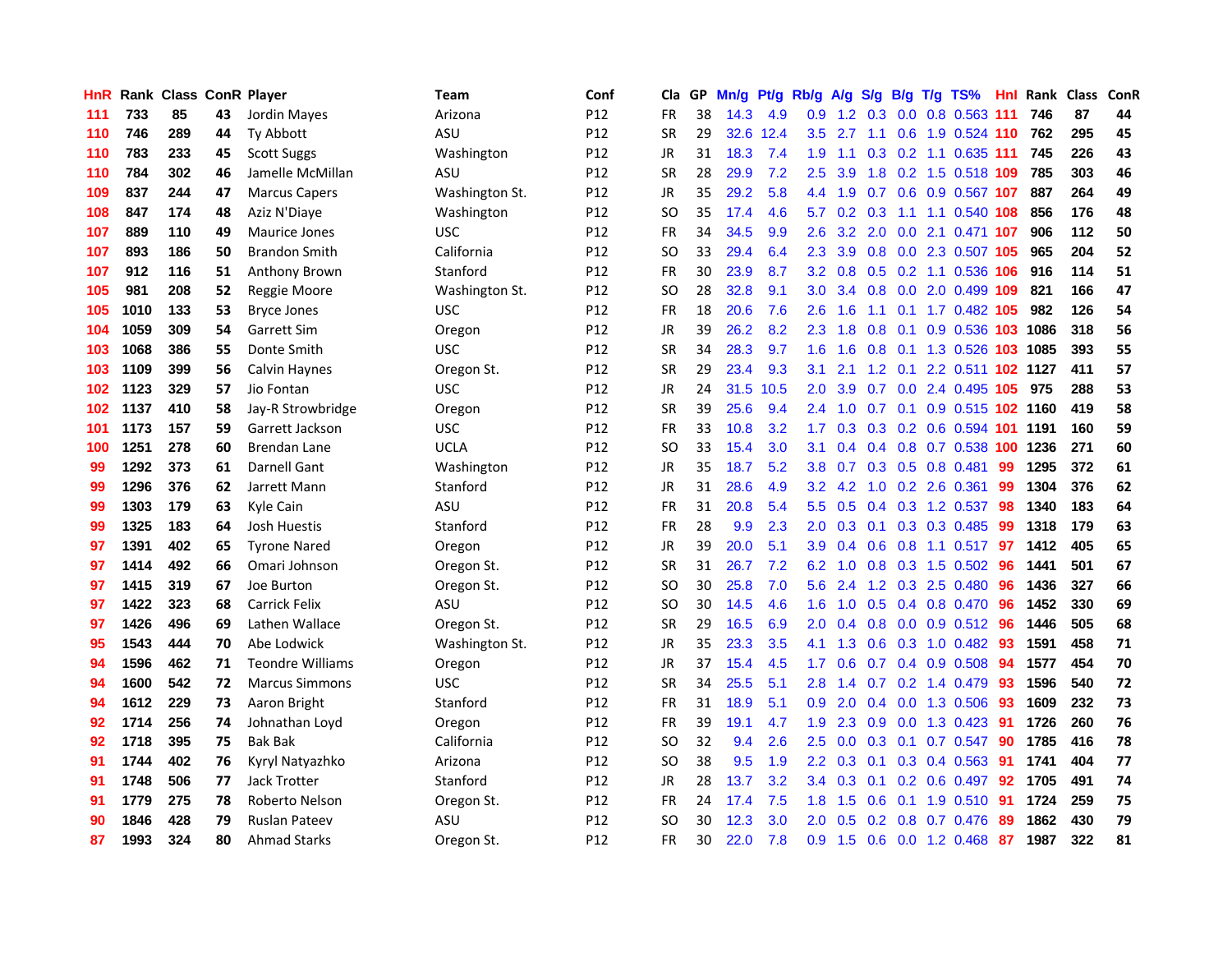| <b>HnR</b> |      | Rank Class ConR Player |              |                        | Team              | Conf | Cla       |     | GP Mn/g | Pt/g Rb/g |                  | A/g             | S/g              | B/g       | $T/g$ TS%                  | Hnl  |      | Rank Class | ConR         |
|------------|------|------------------------|--------------|------------------------|-------------------|------|-----------|-----|---------|-----------|------------------|-----------------|------------------|-----------|----------------------------|------|------|------------|--------------|
| 84         | 2137 | 626                    | 81           | Andrew Zimmerman       | Stanford          | P12  | JR        | 25  | 11.8    | 2.8       | 2.4              | 0.6             | 0.4              | 0.4       | $1.0 \ \ 0.441$            | 86   | 2063 | 606        | 82           |
| 84         | 2160 | 367                    | 82           | Keala King             | ASU               | P12  | <b>FR</b> | 29  | 12.7    | 3.7       | 2.6              | 1.2             | 0.4              | 0.1       | 1.4 0.407                  | -84  | 2148 | 367        | 83           |
| 78         | 2410 | 539                    | 83           | Angus Brandt           | Oregon St.        | P12  | <b>SO</b> | 29  | 16.0    | 4.8       | 2.5              | 0.6             |                  |           | $0.5$ $0.3$ 1.1 $0.454$    | 78   | 2408 | 535        | 84           |
| 77         | 2431 | 438                    | 84           | <b>Chanse Creekmur</b> | ASU               | P12  | <b>FR</b> | 27  | 12.3    | 3.1       |                  | $1.3 \quad 0.3$ |                  |           | 0.3 0.0 0.4 0.519 78       |      | 2419 | 439        | 85           |
| 73         | 2584 | 489                    | 85           | <b>Tyler Lamb</b>      | <b>UCLA</b>       | P12  | <b>FR</b> | 34  | 12.2    | 2.6       | 1.0              | 0.9             |                  |           | $0.4$ 0.2 0.9 0.405        | - 73 | 2595 | 488        | 86           |
| 64         | 2787 | 549                    | 86           | Gary Franklin          | California        | P12  | <b>FR</b> | 13  | 25.7    | 8.2       | 1.1              | 2.0             |                  |           | $0.6$ $0.1$ 2.1 $0.403$    | 88   | 1905 | 304        | 80           |
| 61         | 2834 | 819                    | 87           | Kevin McShane          | Oregon St.        | P12  | JR        | 31  | 9.4     | 0.9       | 1.6              | 0.3             |                  |           | $0.3$ 0.1 0.5 0.569        | -61  | 2850 | 823        | 87           |
| 146        | 80   | 12                     | $\mathbf{1}$ | Mike Muscala           | <b>Bucknell</b>   | Pat. | <b>SO</b> | 34  | 27.8    | 14.9      | 7.3              | 1.4             |                  |           | 0.4 2.0 1.7 0.575 145      |      | 85   | 13         | $\mathbf{1}$ |
| 143        | 98   | 15                     | $\mathbf{2}$ | C.J. McCollum          | Lehigh            | Pat. | <b>SO</b> | 31  |         | 34.5 21.8 | 7.8              | 2.1             | 2.5              |           | 0.7 2.8 0.518 142          |      | 105  | 15         | $\mathbf{2}$ |
| 139        | 126  | 59                     | 3            | Vlad Moldoveanu        | American          | Pat. | <b>SR</b> | 30  |         | 33.7 20.4 | 6.4              | 2.0             |                  |           | 0.4 0.5 1.9 0.562 140      |      | 122  | 60         | 3            |
| 128        | 275  | 82                     | 4            | Stephen Lumpkins       | American          | Pat. | <b>JR</b> | 31  |         | 30.0 13.5 |                  | 8.2 0.5         | 0.5              |           | 1.3 1.3 0.598 128          |      | 288  | 88         | 4            |
| 120        | 435  | 174                    | 5            | Jared Mintz            | Lafayette         | Pat. | <b>SR</b> | 32  |         | 30.3 15.8 | 5.8              | 2.2             | 0.6              |           | 0.2 1.9 0.584 120          |      | 443  | 177        | 5            |
| 119        | 468  | 187                    | 6            | Darryl Shazier         | <b>Bucknell</b>   | Pat. | <b>SR</b> | 34  | 31.9    | 8.3       | 3.6              | 5.4             | 1.3              | 0.0       | 1.5 0.519 119              |      | 464  | 187        | 6            |
| 114        | 635  | 245                    | 7            | Jeremy Hence           | Army              | Pat. | <b>SR</b> | 30  |         | 32.3 15.7 | 5.3              | 1.9             | 0.8              | 0.4       | 2.4 0.589 113              |      | 658  | 253        | 7            |
| 110        | 781  | 301                    | 8            | Andrew Keister         | <b>Holy Cross</b> | Pat. | <b>SR</b> | 26  |         | 27.8 12.9 | 9.2              | 1.0             | 0.1              |           | 0.7 2.2 0.541 111          |      | 724  | 280        | 8            |
| 108        | 841  | 172                    | 9            | Ella Ellis             | Army              | Pat. | <b>SO</b> | 30  |         | 30.6 14.6 | 5.3              | 1.7             |                  |           | 0.7 0.4 1.8 0.556 108      |      | 861  | 178        | 9            |
| 108        | 869  | 332                    | 10           | G.W. Boon              | Bucknell          | Pat. | <b>SR</b> | 34  | 20.4    | 8.7       | 3.8 <sup>°</sup> | 0.6             |                  |           | $0.3$ 0.2 0.8 0.551 107    |      | 875  | 331        | 10           |
| 108        | 877  | 180                    | 11           | <b>Bryson Johnson</b>  | <b>Bucknell</b>   | Pat. | <b>SO</b> | 34  |         | 29.1 11.7 | 2.0              | 1.1             |                  |           | 0.5 0.0 1.1 0.670 107      |      | 881  | 181        | 11           |
| 106        | 926  | 120                    | 12           | J.J. Avila             | Navy              | Pat. | <b>FR</b> | 31  |         | 27.9 11.5 | 5.3              | 2.4             |                  |           | 1.7 0.6 2.7 0.522 106      |      | 947  | 123        | 12           |
| 103        | 1096 | 239                    | 13           | Joe Willman            | Bucknell          | Pat. | SO.       | 34  | 21.5    | 7.6       | 4.6              | 1.1             |                  |           | 0.5 0.3 1.2 0.499 103 1098 |      |      | 239        | 14           |
| 103        | 1102 | 240                    | 14           | Tony Johnson           | Lafayette         | Pat. | SO.       | 31  | 30.9    | 8.5       | 4.3              | 3.8             |                  |           | 1.5 0.3 1.9 0.597 103 1097 |      |      | 238        | 13           |
| 102        | 1147 | 152                    | 15           | <b>Cameron Ayers</b>   | Bucknell          | Pat. | <b>FR</b> | 34  | 22.9    | 7.5       | $2.0^{\circ}$    | 1.4             | 0.8              | 0.1       | 1.1 0.553 102 1152         |      |      | 152        | 15           |
| 100        | 1256 | 365                    | 16           | Jordan Sugars          | Navy              | Pat. | <b>JR</b> | 28  | 33.8    | 16.0      | 6.0              | 1.3             | 1.4              | 0.1       | 2.4 0.520 102 1163         |      |      | 341        | 16           |
| 100        | 1261 | 366                    | 17           | Bryan Cohen            | <b>Bucknell</b>   | Pat. | JR        | 34  | 27.7    | 7.0       | 3.9              | 2.5             |                  |           | 0.6 0.4 2.2 0.483 100 1257 |      |      | 366        | 17           |
| 100        | 1275 | 285                    | 18           | Gabe Knutson           | Lehigh            | Pat. | SO.       | 31  |         | 29.6 12.2 | 5.7              | 0.5             |                  | $0.6$ 0.8 | 1.4 0.562                  | -99  | 1300 | 289        | 18           |
| 97         | 1394 | 484                    | 19           | <b>Greg Brown</b>      | Navy              | Pat. | <b>SR</b> | 31  |         | 23.1 10.1 | 3.4              | 0.7             | 1.3              |           | $0.7$ 1.5 0.540            | -97  | 1416 | 491        | 19           |
| 97         | 1406 | 406                    | 20           | Devin Brown            | <b>Holy Cross</b> | Pat. | JR        | 29  |         | 29.4 15.4 | 2.1              | 1.4             | 0.6              | 0.0       | 2.0 0.553                  | -96  | 1464 | 414        | 21           |
| 97         | 1435 | 412                    | 21           | <b>Troy Brewer</b>     | American          | Pat. | <b>JR</b> | 31  |         | 34.0 11.5 | 4.0              | 1.3             | 0.8              |           | 0.4 1.3 0.547              | -96  | 1451 | 412        | 20           |
| 96         | 1453 | 506                    | 22           | Nick Hendra            | American          | Pat. | <b>SR</b> | 31  | 32.9    | 7.5       | 3.6              | 4.3             | 0.9              |           | 0.2 2.1 0.508              | -96  | 1468 | 511        | 22           |
| 96         | 1458 | 418                    | 23           | Nick Pascale           | Colgate           | Pat. | JR        | 30  | 23.7    | 7.3       | 6.6              | 0.9             | 0.6              |           | 1.4 1.4 0.562              | -95  | 1494 | 427        | 23           |
| 95         | 1493 | 338                    | 24           | Holden Greiner         | Lehigh            | Pat. | SO.       | 30  | 20.5    | 6.4       |                  | 4.3 0.7         | 0.9              |           | 1.0 1.3 0.549              | -95  | 1507 | 341        | 24           |
| 94         | 1609 | 466                    | 25           | Ryan Willen            | Lafayette         | Pat. | JR        | 32. |         | 24.6 10.4 | 3.7              | 1.3             |                  |           | $0.5$ 0.3 1.8 0.563        | 93   | 1615 | 468        | 25           |
| 93         | 1655 | 555                    | 26           | Mark Veazey            | Navy              | Pat. | <b>SR</b> | 31  | 15.3    | 6.5       | 3.0 <sub>2</sub> | 0.4             |                  |           | $0.5$ 0.7 1.1 0.543        | 92   | 1669 | 560        | 26           |
| 92         | 1673 | 386                    | 27           | Eric Obeysekere        | <b>Holy Cross</b> | Pat. | <b>SO</b> | 28  | 20.5    | 4.7       | 5.9              | 0.8             | 0.4              | 1.6       | 1.1 0.461                  | 91   | 1720 | 399        | 29           |
| 92         | 1683 | 487                    | 28           | Jim Mower              | Lafayette         | Pat. | <b>JR</b> | 32  |         | 30.2 12.3 | 2.6              | 1.4             |                  |           | 0.6 0.2 1.3 0.589          | 92   | 1696 | 488        | 27           |
| 92         | 1701 | 567                    | 29           | Joe Hoban              | Colgate           | Pat. | <b>SR</b> | 29  |         | 29.1 10.0 | 4.3              | 3.0             | 1.6              | 0.1       | 2.8 0.521                  | 92   | 1706 | 567        | 28           |
| 91         | 1757 | 265                    | 30           | Mackey McKnight        | Lehigh            | Pat. | FR        | 30  | 25.7    | 7.6       | 2.3              | 3.7             | 0.8 <sub>0</sub> | 0.1       | 1.6 0.472                  | 91   | 1773 | 271        | 30           |
| 90         | 1803 | 582                    | 31           | <b>Prentice Small</b>  | Lehigh            | Pat. | <b>SR</b> | 31  | 15.9    | 3.0       |                  | $1.3$ 2.9       |                  |           | 0.7 0.0 1.2 0.487          | 90   | 1820 | 587        | 31           |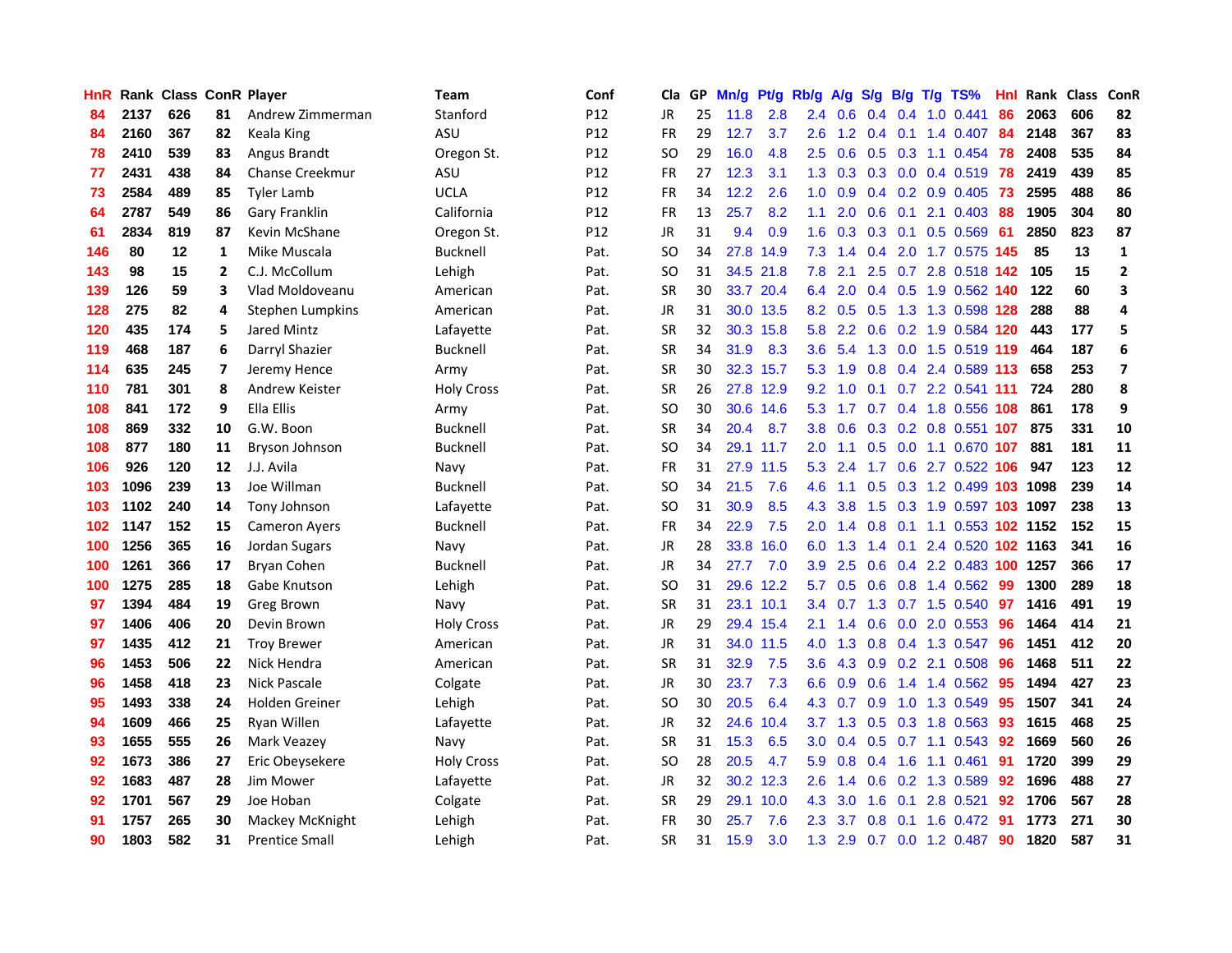| HnR |      | Rank Class ConR Player |    |                          | <b>Team</b>       | Conf | Cla           | GP | Mn/g | Pt/g      | Rb/g             | A/g             | S/g | B/g T/g         | TS%                       | Hnl | Rank Class |     | ConR |
|-----|------|------------------------|----|--------------------------|-------------------|------|---------------|----|------|-----------|------------------|-----------------|-----|-----------------|---------------------------|-----|------------|-----|------|
| 90  | 1827 | 589                    | 32 | Andrew Beinert           | <b>Holy Cross</b> | Pat. | <b>SR</b>     | 29 | 29.4 | 7.7       | 3.0              | 4.1             | 0.9 | 0.0             | 2.1 0.530                 | 89  | 1873       | 601 | 34   |
| 90  | 1831 | 287                    | 33 | Dave Dudzinski           | <b>Holy Cross</b> | Pat. | <b>FR</b>     | 27 | 14.0 | 4.6       | 2.8              | 0.3             | 0.1 | 0.4             | 0.6 0.580                 | -89 | 1868       | 293 | 33   |
| 89  | 1866 | 599                    | 34 | Michael Ojo              | Lehigh            | Pat. | <b>SR</b>     | 29 | 28.3 | 10.9      | 4.2              | 0.9             | 0.9 |                 | $0.1$ 2.0 $0.555$         | -89 | 1839       | 593 | 32   |
| 89  | 1883 | 546                    | 35 | Mike Cavataio            | <b>Holy Cross</b> | Pat. | JR            | 29 | 29.7 | 8.9       | 5.4              | 2.3             |     |                 | 0.7 0.3 1.6 0.464         | 88  | 1933       | 560 | 35   |
| 87  | 2013 | 631                    | 36 | O.J. Avworo              | Navy              | Pat. | <b>SR</b>     | 31 | 28.4 | 8.5       | 2.8              | 3.5             |     | $1.3 \quad 0.1$ | 2.6 0.517                 | -86 | 2035       | 635 | 37   |
| 86  | 2046 | 600                    | 37 | Rob Delaney              | Lafayette         | Pat. | JR            | 29 | 22.8 | 6.1       | 3.0 <sub>1</sub> | 2.7             |     |                 | $0.8$ 0.0 1.6 0.501       | 86  | 2027       | 593 | 36   |
| 85  | 2079 | 643                    | 38 | Mitch McDonald           | Army              | Pat. | <b>SR</b>     | 29 | 18.1 | 4.0       | 2.0              | 3.3             | 1.1 |                 | 0.0 2.1 0.475             | 85  | 2100       | 652 | 38   |
| 85  | 2091 | 646                    | 39 | Nathan Hedgecock         | Army              | Pat. | SR            | 24 | 13.6 | 4.3       | 2.5              | 0.9             | 0.3 | 0.0             | 1.1 0.612                 | 85  | 2102       | 653 | 39   |
| 85  | 2117 | 488                    | 40 | Jordan Stevens           | <b>Holy Cross</b> | Pat. | <sub>SO</sub> | 26 | 21.9 | 7.1       | 2.3              | 1.5             |     |                 | 0.2 0.4 1.0 0.483         | 84  | 2128       | 485 | 41   |
| 84  | 2163 | 636                    | 41 | <b>Charles Hinkle</b>    | American          | Pat. | JR            | 23 | 13.1 | 4.5       | 2.1              | 0.6             | 0.5 |                 | $0.1$ 1.0 0.495           | 85  | 2103       | 614 | 40   |
| 84  | 2172 | 639                    | 42 | Julian Simmons           | Army              | Pat. | <b>JR</b>     | 30 |      | 25.1 12.5 | 3.1              | 0.5             | 0.7 |                 | $0.1$ 1.5 0.484           | 83  | 2174       | 640 | 43   |
| 84  | 2177 | 640                    | 43 | Nick Petkovich           | Lafayette         | Pat. | JR            | 30 | 13.7 | 4.6       | 2.4              | 0.4             | 0.3 |                 | 0.2 0.7 0.519             | 83  | 2168       | 637 | 42   |
| 82  | 2241 | 657                    | 44 | Yaw Gyawu                | Colgate           | Pat. | <b>JR</b>     | 30 |      | 29.1 12.6 | 4.5              | 0.9             | 0.5 | 0.0             | 2.2 0.521                 | 81  | 2267       | 665 | 45   |
| 82  | 2244 | 658                    | 45 | <b>Sterling Melville</b> | Colgate           | Pat. | JR            | 30 | 15.9 | 5.6       | 3.1              | 0.6             | 0.7 | 0.3             | 1.4 0.547                 | -81 | 2270       | 666 | 46   |
| 82  | 2253 | 509                    | 46 | <b>Brandon James</b>     | Colgate           | Pat. | <sub>SO</sub> | 27 | 14.3 | 4.7       | 3.4              | 0.9             | 0.5 | 0.3             | 1.1 0.508                 | 82  | 2254       | 507 | 44   |
| 80  | 2329 | 415                    | 47 | Josh Herbeck             | Army              | Pat. | <b>FR</b>     | 29 | 16.0 | 5.2       | 1.9 <sup>°</sup> | 0.7             |     |                 | $0.2$ 0.0 0.7 0.551       | 80  | 2337       | 418 | 47   |
| 80  | 2340 | 520                    | 48 | Daniel Munoz             | American          | Pat. | SO            | 31 | 16.0 | 3.0       |                  | $1.3 \quad 1.9$ |     |                 | $0.2$ 0.0 0.8 0.492       | -80 | 2356       | 524 | 48   |
| 78  | 2396 | 534                    | 49 | Levi Giese               | Lafayette         | Pat. | <sub>SO</sub> | 31 | 12.9 | 4.4       | 1.9 <sup>°</sup> | 0.4             |     |                 | $0.3$ $0.5$ $0.8$ $0.496$ | -78 | 2412       | 537 | 52   |
| 78  | 2414 | 731                    | 50 | Darion Benbow            | Lafayette         | Pat. | <b>SR</b>     | 28 | 20.5 | 5.5       | 3.6              | 0.9             |     |                 | 0.7 0.6 1.3 0.461 79      |     | 2385       | 725 | 49   |
| 78  | 2416 | 542                    | 51 | Jason Pancoe             | Army              | Pat. | <b>SO</b>     | 25 | 22.4 | 4.7       | $2.0^{\circ}$    | 2.8             |     |                 | $0.7$ $0.2$ 1.5 $0.459$   | -79 | 2393       | 532 | 50   |
| 77  | 2429 | 737                    | 52 | Steve Luptak             | American          | Pat. | <b>SR</b>     | 31 | 22.6 | 2.8       | 1.5              | 2.2             | 0.3 |                 | $0.1$ 1.4 0.481           | -77 | 2449       | 739 | 53   |
| 77  | 2430 | 711                    | 53 | Jordan Hamilton          | Lehigh            | Pat. | JR            | 26 | 16.3 | 5.0       | 1.9              | 0.4             |     |                 | $0.3$ $0.5$ $0.9$ $0.565$ | -78 | 2406       | 708 | 51   |
| 76  | 2472 | 554                    | 54 | Mitch Rolls              | Colgate           | Pat. | <b>SO</b>     | 29 | 29.7 | 8.5       | 2.3              | 3.7             |     | $0.8\ 0.1$      | 3.1 0.453                 | 76  | 2501       | 557 | 54   |
| 75  | 2498 | 559                    | 55 | John Brandenburg         | Colgate           | Pat. | <b>SO</b>     | 28 | 10.0 | 2.6       | 2.1              | 0.2             |     |                 | 0.2 0.6 0.5 0.435         | -75 | 2535       | 566 | 56   |
| 75  | 2520 | 472                    | 56 | <b>Isaiah Roberts</b>    | Navy              | Pat. | <b>FR</b>     | 31 | 22.9 | 5.6       | 2.1              | 1.4             | 1.1 |                 | 0.2 1.6 0.464             | -74 | 2554       | 478 | 57   |
| 73  | 2595 | 765                    | 57 | Ben Wheeler              | Lafayette         | Pat. | <b>SR</b>     | 32 | 15.7 | 2.4       | 1.5              | 2.2             | 0.8 |                 | $0.1$ 1.4 0.388           | 72  | 2614       | 771 | 58   |
| 72  | 2615 | 766                    | 58 | Mike Venezia             | Colgate           | Pat. | JR            | 22 | 30.8 | 9.6       | 1.9              | 1.4             | 0.3 |                 | $0.1$ 1.3 0.504           | -75 | 2516       | 733 | 55   |
| 71  | 2638 | 772                    | 59 | Josh Jones               | <b>Holy Cross</b> | Pat. | SR            | 28 | 13.4 | 3.4       | 1.8              | 0.1             |     |                 | 0.3 0.4 0.6 0.573         | -71 | 2664       | 780 | 60   |
| 70  | 2661 | 777                    | 60 | Romeo Garcia             | Navy              | Pat. | <b>SR</b>     | 29 | 23.4 | 4.1       | 2.7              | 1.0             |     |                 | 0.8 0.2 0.9 0.432 71      |     | 2645       | 776 | 59   |
| 69  | 2681 | 514                    | 61 | Pat Moore                | Colgate           | Pat. | <b>FR</b>     | 30 | 20.8 | 5.4       | 1.9              | 1.1             |     |                 | $0.5$ 0.1 1.2 0.475       | -69 | 2710       | 522 | 61   |
| 67  | 2744 | 801                    | 62 | Simon McCormack          | American          | Pat. | JR            | 30 | 13.2 | 2.5       | $2.4^{\circ}$    | 0.8             |     |                 | $0.3$ $0.1$ $0.8$ $0.431$ | 67  | 2750       | 800 | 62   |
| 64  | 2780 | 807                    | 63 | Rob Keefer               | Lehigh            | Pat. | <b>SR</b>     | 29 | 10.2 | 2.7       | 1.2 <sub>1</sub> | 0.2             |     |                 | $0.2$ 0.0 0.3 0.513       | -65 | 2793       | 811 | 63   |
| 61  | 2837 | 635                    | 64 | Jordan Springer          | Army              | Pat. | <sub>SO</sub> | 30 | 15.1 | 1.9       | 3.2 <sub>2</sub> | 0.5             |     |                 | 0.5 0.3 0.9 0.438         | -61 | 2851       | 637 | 64   |
| 59  | 2854 | 828                    | 65 | David Safstrom           | Lehigh            | Pat. | <b>SR</b>     | 29 | 8.7  | 1.5       | 1.8              | 0.2             |     |                 | 0.2 0.5 0.6 0.494         | 60  | 2864       | 828 | 65   |
| 59  | 2865 | 645                    | 66 | Dee Goens                | Holy Cross        | Pat. | <sub>SO</sub> | 29 | 10.8 | 2.0       | 0.7              | 1.4             |     | $0.4\quad 0.0$  | 1.2 0.439                 | 58  | 2884       | 655 | 66   |
| 58  | 2875 | 572                    | 67 | <b>Brennan Wyatt</b>     | Navy              | Pat. | <b>FR</b>     | 31 | 14.4 | 3.4       | 1.2              | 1.5             | 0.6 | 0.0             | 1.5 0.387                 | 58  | 2893       | 577 | 67   |
| 57  | 2887 | 575                    | 68 | Chris Welker             | Army              | Pat. | FR            | 30 | 10.6 | 2.2       | 1.4              | 0.4             | 0.1 | 0.0             | $0.7$ $0.519$             | 57  | 2901       | 582 | 68   |
| 51  | 2945 | 602                    | 69 | James Loupos             | Navy              | Pat. | <b>FR</b>     | 30 | 13.3 | 2.9       |                  | $1.3 \quad 0.4$ |     |                 | $0.4$ 0.1 0.8 0.457       | 51  | 2952       | 605 | 69   |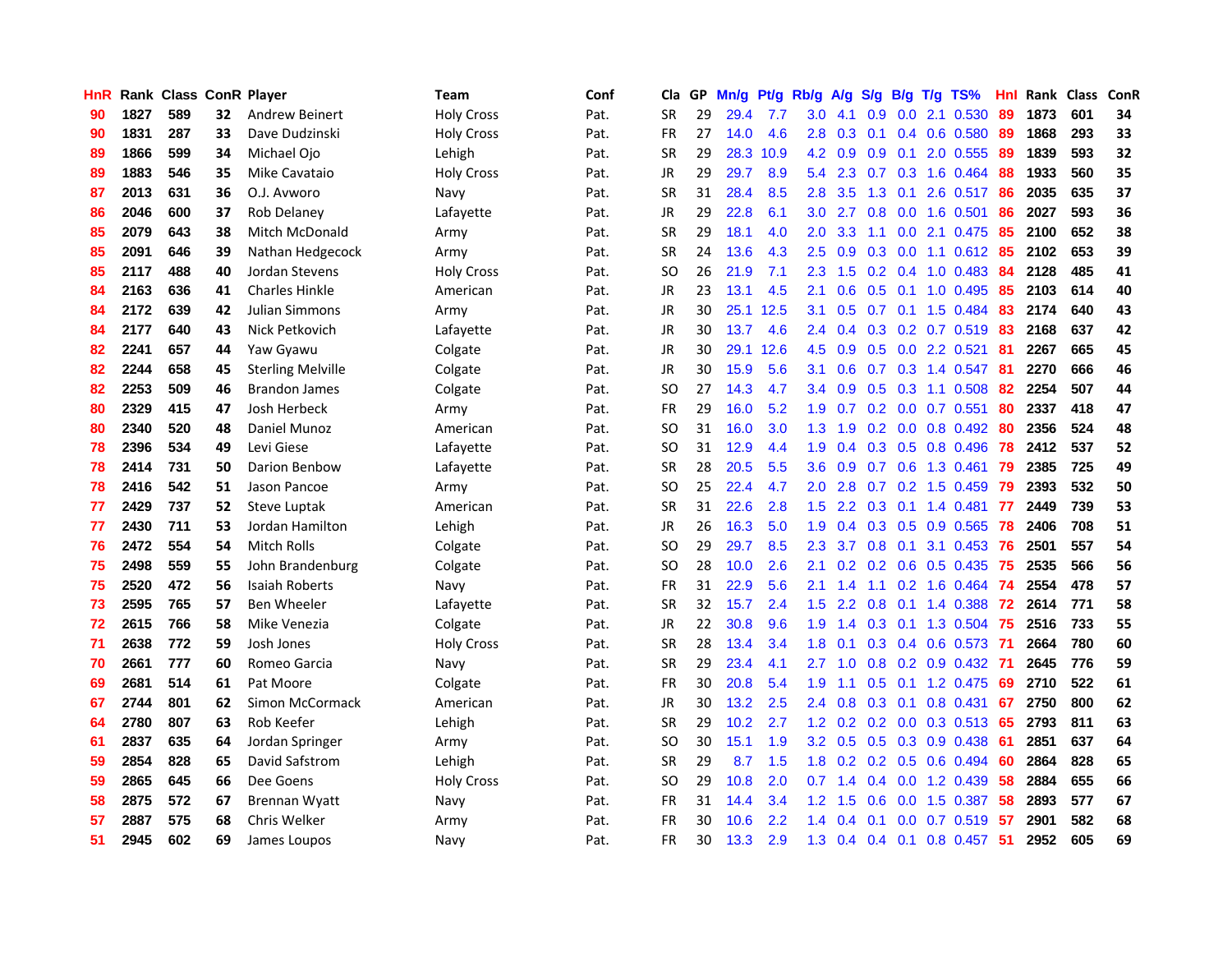| HnR |      | Rank Class ConR Player |                |                         | Team             | Conf       | Cla           |    | GP Mn/g Pt/g Rb/g |           |                  | A/g             |             |                 | S/g B/g T/g TS%               | Hnl | Rank Class ConR |                |                         |
|-----|------|------------------------|----------------|-------------------------|------------------|------------|---------------|----|-------------------|-----------|------------------|-----------------|-------------|-----------------|-------------------------------|-----|-----------------|----------------|-------------------------|
| 48  | 2962 | 609                    | 70             | Chad Johnson            | Colgate          | Pat.       | FR            | 25 | 10.5              | 2.2       | 1.2              | 0.7             | 0.3         | 0.0             | 1.0 0.427                     | 49  | 2965            | 611            | 70                      |
| 160 | 26   | 9                      | $\mathbf{1}$   | JaMychal Green          | Alabama          | <b>SEC</b> | <b>JR</b>     | 34 |                   | 27.9 15.5 | 7.5              | 1.4             | 1.4         | 2.1             | 2.8 0.557 163                 |     | 22              | $\overline{7}$ | 1                       |
| 158 | 31   | 5                      | 2              | <b>Tony Mitchell</b>    | Alabama          | <b>SEC</b> | SO            | 37 |                   | 31.5 15.2 | 7.1              | 1.3             | 1.6         | 1.1             | 1.7 0.569 156                 |     | 36              | 5              | 3                       |
| 158 | 32   | $\overline{2}$         | 3              | <b>Terrence Jones</b>   | Kentucky         | <b>SEC</b> | <b>FR</b>     | 38 |                   | 31.5 15.7 | 8.8 <sub>1</sub> | 1.6             | 1.1         |                 | 1.9 2.0 0.506 158             |     | 33              | 3              | $\mathbf{2}$            |
| 153 | 43   | 13                     | 4              | <b>Travis Leslie</b>    | Georgia          | <b>SEC</b> | JR            | 33 |                   | 32.2 14.4 |                  | $7.2$ 2.9       |             |                 | 1.2 0.6 2.2 0.556 152         |     | 47              | 13             | 4                       |
| 152 | 48   | 15                     | 5              | Festus Ezeli            | Vanderbilt       | <b>SEC</b> | <b>JR</b>     | 34 |                   | 23.5 13.0 |                  |                 | 6.3 0.2 0.6 |                 | 2.6 1.8 0.605 151             |     | 51              | 15             | 5                       |
| 148 | 67   | 5                      | 6              | <b>Tobias Harris</b>    | Tennessee        | <b>SEC</b> | <b>FR</b>     | 34 |                   | 29.2 15.3 |                  | $7.3$ 1.3       |             |                 | 0.7 0.9 1.8 0.535 146         |     | 80              | 6              | 6                       |
| 144 | 94   | 46                     | $\overline{ }$ | <b>Chandler Parsons</b> | Florida          | <b>SEC</b> | <b>SR</b>     | 36 |                   | 34.1 11.3 | 7.8              | 3.8             |             |                 | 0.9 0.4 2.3 0.548 145         |     | 89              | 42             | 8                       |
| 143 | 99   | 30                     | 8              | <b>Trey Thompkins</b>   | Georgia          | <b>SEC</b> | <b>JR</b>     | 30 |                   | 31.2 16.4 | 7.6              | 1.4             | 1.1         |                 | 1.7 2.5 0.533 146             |     | 83              | 26             | $\overline{\mathbf{z}}$ |
| 143 | 100  | 47                     | 9              | Josh Harrellson         | Kentucky         | <b>SEC</b> | <b>SR</b>     | 38 | 28.5              | 7.6       | 8.7              | 0.8             | 0.9         |                 | 1.5 0.7 0.612 143             |     | 102             | 49             | 9                       |
| 141 | 113  | 19                     | 10             | John Jenkins            | Vanderbilt       | <b>SEC</b> | <b>SO</b>     | 32 |                   | 34.5 19.5 | 3.0              | 1.2             |             |                 | 0.8 0.3 1.6 0.635 142         |     | 112             | 17             | 10                      |
| 140 | 122  | 37                     | 11             | <b>Erving Walker</b>    | Florida          | <b>SEC</b> | <b>JR</b>     | 37 |                   | 32.8 14.6 | 2.9              | 3.4             | 1.1         |                 | 0.0 2.4 0.572 139             |     | 127             | 37             | 11                      |
| 138 | 136  | 66                     | 12             | Vernon Macklin          | Florida          | <b>SEC</b> | <b>SR</b>     | 37 |                   | 24.5 11.6 | 5.4              | 0.8             | 0.4         |                 | 0.7 1.7 0.574 138             |     | 142             | 69             | 12                      |
| 134 | 176  | 15                     | 13             | Brandon Knight          | Kentucky         | <b>SEC</b> | FR            | 38 |                   | 35.9 17.3 | 4.0              | 4.2             | 0.7         | 0.2             | 3.2 0.549 134                 |     | 178             | 15             | 13                      |
| 134 | 177  | 84                     | 14             | Chris Warren            | Mississippi      | <b>SEC</b> | SR            | 34 |                   | 34.9 19.1 | $2.2^{\circ}$    | 3.8             | 0.7         | 0.1             | 2.1 0.570 134                 |     | 182             | 87             | 14                      |
| 130 | 244  | 69                     | 15             | Darius Miller           | Kentucky         | <b>SEC</b> | JR            | 38 |                   | 31.0 10.9 | 4.6              | 1.7             | 0.8         | 1.1             | 1.5 0.598 130                 |     | 250             | 73             | 16                      |
| 129 | 254  | 115                    | 16             | Sam Muldrow             | South Carolina   | <b>SEC</b> | <b>SR</b>     | 30 |                   | 28.9 11.4 |                  |                 | 7.3 0.4 0.6 |                 | 3.4 1.6 0.486 129             |     | 268             | 121            | 17                      |
| 129 | 263  | 23                     | 17             | Doron Lamb              | Kentucky         | <b>SEC</b> | <b>FR</b>     | 38 |                   | 28.4 12.3 | 2.0 <sub>1</sub> | 1.6             |             |                 | 0.6 0.2 1.3 0.627 129         |     | 269             | 23             | 18                      |
| 129 | 270  | 78                     | 18             | Jeffery Taylor          | Vanderbilt       | <b>SEC</b> | JR            | 34 |                   | 31.7 14.7 | $5.5^{\circ}$    | 2.4             |             |                 | 1.0 0.6 2.6 0.539 128         |     | 279             | 84             | 20                      |
| 128 | 279  | 84                     | 19             | DeAndre Liggins         | Kentucky         | <b>SEC</b> | JR            | 38 | 31.6              | 8.6       | 4.0              | 2.5             |             |                 | 1.2 0.7 1.4 0.518 128         |     | 277             | 83             | 19                      |
| 128 | 282  | 124                    | 20             | Delvon Johnson          | Arkansas         | <b>SEC</b> | <b>SR</b>     | 31 | 28.3              | 9.6       |                  | $7.2 \quad 0.8$ | 0.6         |                 | 2.9 1.6 0.556 127             |     | 301             | 134            | 22                      |
| 127 | 297  | 132                    | 21             | Alex Tyus               | Florida          | <b>SEC</b> | <b>SR</b>     | 36 | 25.1              | 9.1       | 6.2              | 0.8             |             |                 | 0.4 0.8 1.4 0.522 127         |     | 299             | 133            | 21                      |
| 127 | 301  | 90                     | 22             | Rotnei Clarke           | Arkansas         | <b>SEC</b> | JR            | 31 |                   | 31.8 15.2 | 3.0 <sub>1</sub> | 1.6             | 0.8         |                 | 0.0 1.2 0.617 126             |     | 327             | 104            | 26                      |
| 127 | 311  | 54                     | 23             | Kenny Boynton           | Florida          | <b>SEC</b> | SO            | 37 |                   | 32.9 14.2 | $1.5^{\circ}$    | 2.6             |             |                 | 0.9 0.2 1.4 0.521 126         |     | 314             | 54             | 23                      |
| 127 | 312  | 135                    | 24             | <b>Brian Williams</b>   | <b>Tennessee</b> | <b>SEC</b> | <b>SR</b>     | 32 | 23.0              | 6.8       | 7.4              | 1.4             | 0.6         |                 | 0.7 1.3 0.512 126             |     | 321             | 138            | 24                      |
| 126 | 319  | 99                     | 25             | <b>Scotty Hopson</b>    | Tennessee        | <b>SEC</b> | <b>JR</b>     | 32 |                   | 29.3 17.0 | 3.3 <sub>2</sub> | 1.3             | 0.8         |                 | 0.2 2.8 0.550 126             |     | 330             | 105            | 27                      |
| 126 | 323  | 58                     | 26             | Erik Murphy             | Florida          | <b>SEC</b> | SO            | 33 | 10.8              | 4.3       | 2.3              | 0.2             |             |                 | 0.2 0.5 0.7 0.592 126         |     | 331             | 58             | 28                      |
| 125 | 333  | 102                    | 27             | <b>Brad Tinsley</b>     | Vanderbilt       | <b>SEC</b> | <b>JR</b>     | 34 |                   | 32.7 10.6 | 3.7              | 4.6             | 0.8         |                 | 0.2 1.9 0.570 125             |     | 345             | 108            | 29                      |
| 123 | 373  | 67                     | 28             | <b>Earnest Ross</b>     | Auburn           | <b>SEC</b> | <sub>SO</sub> | 31 |                   | 31.8 13.1 | 6.6              | 2.1             | 1.4         |                 | 0.3 2.3 0.520 121             |     | 410             | 76             | 31                      |
| 122 | 397  | 120                    | 29             | <b>Malik Cook</b>       | South Carolina   | <b>SEC</b> | JR            | 30 | 25.8              | 9.4       |                  |                 |             |                 | 6.4 0.7 1.5 0.5 1.6 0.533 122 |     | 401             | 123            | 30                      |
| 120 | 450  | 53                     | 30             | <b>Trevor Releford</b>  | Alabama          | <b>SEC</b> | <b>FR</b>     | 37 |                   | 31.3 11.0 | 3.3 <sub>2</sub> | 3.4             |             | $1.6 \quad 0.1$ | 2.6 0.546 118                 |     | 488             | 58             | 33                      |
| 119 | 456  | 134                    | 31             | Dee Bost                | Mississippi St.  | <b>SEC</b> | JR            | 17 |                   | 35.4 15.3 |                  | $3.5 \quad 6.2$ |             |                 | 1.6 0.3 3.5 0.511 130         |     | 231             | 67             | 15                      |
| 119 | 462  | 186                    | 32             | Zach Graham             | Mississippi      | <b>SEC</b> | <b>SR</b>     | 34 |                   | 30.5 14.2 | 4.5              | 1.5             |             |                 | 0.8 0.5 1.5 0.541 119         |     | 462             | 185            | 32                      |
| 119 | 469  | 88                     | 33             | Renardo Sidney          | Mississippi St.  | <b>SEC</b> | SO            | 19 |                   | 25.2 14.2 | 7.6              | 0.7             |             |                 | 0.7 0.8 2.5 0.560 126         |     | 326             | 57             | 25                      |
| 118 | 508  | 198                    | 34             | John Fields             | <b>Tennessee</b> | <b>SEC</b> | <b>SR</b>     | 34 | 11.6              | 2.6       | 3.0 <sub>2</sub> | 0.2             | 0.3         |                 | 1.2 0.5 0.565 117             |     | 546             | 215            | 36                      |
| 117 | 531  | 161                    | 35             | Lance Goulbourne        | Vanderbilt       | <b>SEC</b> | JR            | 32 | 25.0              | 6.9       | 7.3              | 1.3             | 0.6         | 0.5             | 1.5 0.526                     | 117 | 535             | 163            | 34                      |
| 116 | 547  | 105                    | 36             | Reginald Buckner        | Mississippi      | <b>SEC</b> | SO            | 33 | 23.5              | 6.8       | 6.4              | 0.6             | 0.6         | 2.9             | 1.6 0.565                     | 117 | 544             | 101            | 35                      |
| 116 | 572  | 110                    | 37             | Marshawn Powell         | Arkansas         | <b>SEC</b> | <b>SO</b>     | 28 |                   | 22.4 10.8 | 4.5              |                 |             |                 | 1.0 0.8 0.5 1.5 0.508 116     |     | 552             | 104            | 37                      |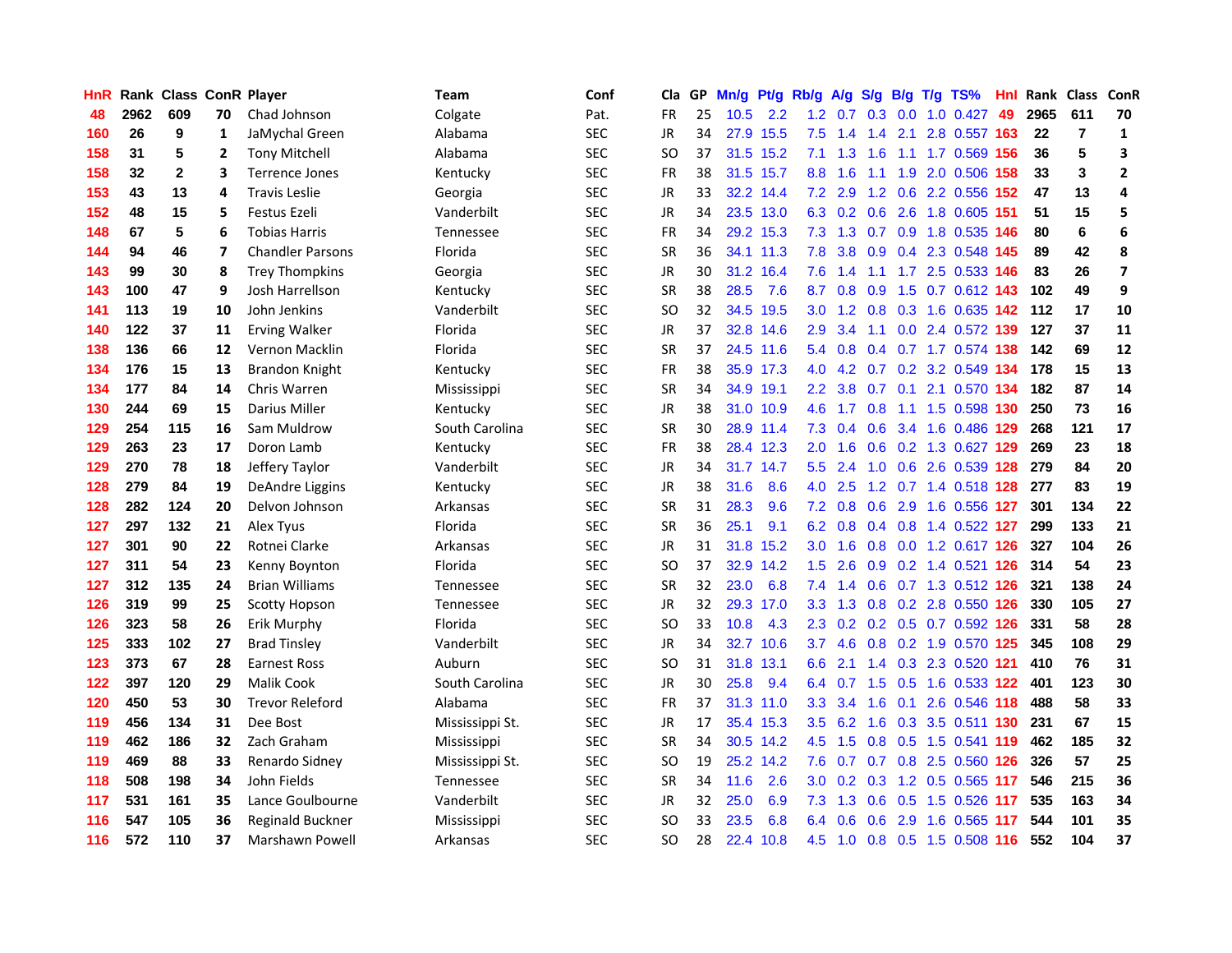| <b>HnR</b> |      | <b>Rank Class ConR Player</b> |    |                          | Team             | Conf       | Cla           | GP | Mn/g | Pt/g      | Rb/g             | A/g             | S/g             | B/g             | $T/g$ TS%                      | Hnl. | Rank Class |     | ConR |
|------------|------|-------------------------------|----|--------------------------|------------------|------------|---------------|----|------|-----------|------------------|-----------------|-----------------|-----------------|--------------------------------|------|------------|-----|------|
| 116        | 576  | 225                           | 38 | <b>Melvin Goins</b>      | Tennessee        | <b>SEC</b> | <b>SR</b>     | 33 | 27.2 | 7.9       | 3.1              | 2.8             | 1.7             | 0.1             | 1.8 0.493 115                  |      | 606        | 233 | 39   |
| 116        | 583  | 227                           | 39 | Ravern Johnson           | Mississippi St.  | <b>SEC</b> | <b>SR</b>     | 28 |      | 34.9 17.6 | 3.6              | 0.8             | 0.4             | 0.5             | 1.3 0.570 113                  |      | 654        | 251 | 43   |
| 115        | 601  | 118                           | 40 | Glenn Bryant             | Arkansas         | <b>SEC</b> | <sub>SO</sub> | 31 | 12.9 | 4.1       | 3.0 <sub>1</sub> |                 | $0.2 \quad 0.4$ | 1.6             | 0.5 0.538 114                  |      | 626        | 121 | 40   |
| 114        | 623  | 190                           | 41 | <b>Dustin Ware</b>       | Georgia          | <b>SEC</b> | <b>JR</b>     | 33 | 33.2 | 8.0       | 2.9              | 3.5             |                 |                 | 0.9 0.1 1.2 0.640 113          |      | 650        | 200 | 41   |
| 114        | 625  | 191                           | 42 | <b>Gerald Robinson</b>   | Georgia          | <b>SEC</b> | <b>JR</b>     | 33 |      | 32.4 12.2 | 2.7              | 4.0             |                 | $1.3 \quad 0.1$ | 3.0 0.513 113                  |      | 653        | 201 | 42   |
| 114        | 642  | 194                           | 43 | Cameron Tatum            | <b>Tennessee</b> | <b>SEC</b> | <b>JR</b>     | 34 | 25.2 | 8.8       | 3.1              | 2.3             |                 |                 | 0.9 0.4 1.7 0.478 113          |      | 681        | 205 | 46   |
| 113        | 647  | 248                           | 44 | Jeremy Price             | Georgia          | <b>SEC</b> | <b>SR</b>     | 33 | 23.3 | 9.3       | 5.0              | 0.6             |                 |                 | 0.6 0.8 1.8 0.545 113          |      | 679        | 264 | 45   |
| 113        | 649  | 249                           | 45 | <b>Chris Hines</b>       | Alabama          | <b>SEC</b> | <b>SR</b>     | 37 | 28.6 | 5.5       | 6.1              | 1.3             | 1.5             |                 | 1.5 1.7 0.500 112              |      | 699        | 271 | 47   |
| 113        | 658  | 75                            | 46 | Patric Young             | Florida          | <b>SEC</b> | <b>FR</b>     | 37 | 17.8 | 3.4       | 3.8              | 0.3             | 0.6             |                 | 0.8 0.7 0.581 113              |      | 665        | 76  | 44   |
| 113        | 668  | 200                           | 47 | <b>Storm Warren</b>      | LSU              | <b>SEC</b> | <b>JR</b>     | 29 | 21.8 | 7.7       | 5.7              | 0.4             | 1.3             |                 | 1.2 1.4 0.497 115              |      | 595        | 187 | 38   |
| 110        | 745  | 149                           | 48 | Lakeem Jackson           | South Carolina   | <b>SEC</b> | <b>SO</b>     | 26 | 28.1 | 7.8       | 5.6              | 2.5             | 0.9             |                 | 0.2 1.8 0.477 111              |      | 718        | 144 | 48   |
| 109        | 815  | 312                           | 49 | <b>Charvez Davis</b>     | Alabama          | <b>SEC</b> | <b>SR</b>     | 37 | 28.2 | 8.5       | 2.1              | 1.4             | 0.8             | 0.1             | 1.2 0.499                      | 108  | 871        | 330 | 51   |
| 109        | 823  | 315                           | 50 | Kodi Augustus            | Mississippi St.  | <b>SEC</b> | <b>SR</b>     | 31 | 31.5 | 12.2      | 7.2              | 1.6             | 0.5             | 1.0             | 2.9 0.569 105                  |      | 964        | 353 | 55   |
| 108        | 852  | 103                           | 51 | <b>Dundrecous Massey</b> | Mississippi      | <b>SEC</b> | FR            | 34 | 15.1 | 7.2       | 1.5              | 1.4             | 0.6             | 0.1             | 1.6 0.536 108                  |      | 855        | 103 | 50   |
| 108        | 868  | 106                           | 52 | <b>Trae Golden</b>       | <b>Tennessee</b> | <b>SEC</b> | <b>FR</b>     | 31 | 13.3 | 3.0       | 1.1              | 2.2             | 0.7             | 0.0             | 1.0 0.415 107                  |      | 897        | 108 | 52   |
| 108        | 873  | 257                           | 53 | <b>Brian Bryant</b>      | Mississippi St.  | <b>SEC</b> | <b>JR</b>     | 31 | 17.8 | 4.9       | 3.2              | 1.9             | 0.5             |                 | 0.4 1.1 0.517 104 1026         |      |            | 299 | 58   |
| 107        | 894  | 263                           | 54 | Marvell Waithe           | Arkansas         | <b>SEC</b> | JR            | 23 | 11.4 | 3.6       |                  |                 |                 |                 | 3.3 0.4 0.3 0.5 0.8 0.474 106  |      | 920        | 272 | 53   |
| 106        | 930  | 273                           | 55 | <b>Terrance Henry</b>    | Mississippi      | <b>SEC</b> | JR            | 34 | 28.3 | 9.7       |                  |                 |                 |                 | 6.0 1.2 0.7 1.1 2.4 0.550 106  |      | 932        | 276 | 54   |
| 106        | 937  | 346                           | 56 | Senario Hillman          | Alabama          | <b>SEC</b> | <b>SR</b>     | 37 | 20.9 | 6.4       | 2.5              | 1.7             |                 |                 | 1.4 0.2 1.7 0.452 105          |      | 994        | 365 | 56   |
| 106        | 954  | 200                           | 57 | <b>Wendell Lewis</b>     | Mississippi St.  | <b>SEC</b> | SO            | 31 | 15.0 | 3.7       | 3.8 <sup>°</sup> |                 |                 |                 | 0.3 0.3 1.0 0.7 0.548 102 1126 |      |            | 243 | 63   |
| 105        | 1002 | 131                           | 58 | <b>Damontre Harris</b>   | South Carolina   | <b>SEC</b> | FR            | 29 | 16.9 | 3.7       | 3.6 <sup>°</sup> | 0.4             |                 |                 | 0.5 0.9 0.7 0.575 104 1013     |      |            | 132 | 57   |
| 104        | 1028 | 221                           | 59 | Julysses Nobles          | Arkansas         | <b>SEC</b> | <sub>SO</sub> | 31 | 24.8 | 8.4       | 2.8              | 3.0             | 1.1             |                 | 0.1 2.5 0.504 103 1059         |      |            | 227 | 60   |
| 104        | 1034 | 300                           | 60 | Kenny Gabriel            | Auburn           | <b>SEC</b> | JR            | 31 | 26.6 | 10.3      | 5.8              | 0.6             | 0.8             | 0.9             | 1.9 0.499 102 1120             |      |            | 328 | 62   |
| 104        | 1047 | 304                           | 61 | <b>Trevor Gaskins</b>    | Mississippi      | <b>SEC</b> | JR            | 31 | 19.5 | 6.1       | 2.8              | 1.9             | 0.9             |                 | 0.1 1.4 0.507 104 1033         |      |            | 304 | 59   |
| 104        | 1054 | 383                           | 62 | <b>Riley Benock</b>      | Mississippi St.  | <b>SEC</b> | SR            | 31 | 32.0 | 6.2       | $3.4^{\circ}$    | 2.3             | 1.2             |                 | 0.2 1.1 0.625 100              |      | 1230       | 437 | 67   |
| 103        | 1082 | 142                           | 63 | Scottie Wilbekin         | Florida          | <b>SEC</b> | <b>FR</b>     | 37 | 17.1 | 2.4       | 1.5 <sub>1</sub> | 1.6             | 1.0             |                 | $0.0$ $0.8$ $0.443$ 103        |      | 1087       | 141 | 61   |
| 102        | 1166 | 155                           | 64 | <b>Bruce Ellington</b>   | South Carolina   | <b>SEC</b> | <b>FR</b>     | 30 | 30.9 | 12.8      | 3.3 <sub>2</sub> | 3.2             | 1.0             | 0.0             | 2.9 0.417 101                  |      | 1189       | 159 | 64   |
| 101        | 1200 | 263                           | 65 | <b>Nick Williams</b>     | Mississippi      | <b>SEC</b> | SO            | 34 | 24.5 | 6.2       | 4.0              | 1.5             | 0.7             |                 | 0.1 1.1 0.506 101              |      | 1210       | 264 | 65   |
| 101        | 1207 | 266                           | 66 | Ramon Galloway           | South Carolina   | <b>SEC</b> | <b>SO</b>     | 30 | 24.5 | 10.7      | 2.6              | 1.7             | 1.1             | 0.1             | 2.1 0.458 100                  |      | 1229       | 268 | 66   |
| 100        | 1234 | 361                           | 67 | <b>Steve Tchiengang</b>  | Vanderbilt       | <b>SEC</b> | JR            | 34 | 16.4 | 4.8       | 3.0 <sub>1</sub> | 0.4             |                 |                 | 0.3 0.4 1.0 0.577 100          |      | 1244       | 363 | 68   |
| 99         | 1293 | 374                           | 68 | Garrett Green            | LSU              | <b>SEC</b> | <b>JR</b>     | 32 | 18.0 | 6.3       | 5.1              | 0.4             | 0.6             |                 | 0.4 1.2 0.458                  | -99  | 1307       | 377 | 69   |
| 99         | 1318 | 464                           | 69 | <b>Marcus Britt</b>      | Arkansas         | <b>SEC</b> | <b>SR</b>     | 30 | 19.0 | 5.3       | 2.1              |                 |                 |                 | 1.2 0.8 0.2 1.2 0.548          | -98  | 1329       | 471 | 70   |
| 97         | 1404 | 315                           | 70 | Andre Malone             | Auburn           | <b>SEC</b> | <b>SO</b>     | 11 |      | 25.9 11.7 |                  | $3.4 \quad 0.8$ |                 |                 | 0.7 0.1 1.1 0.551 109          |      | 799        | 157 | 49   |
| 96         | 1456 | 417                           | 71 | Jeff Peterson            | Arkansas         | SEC        | JR            | 29 | 21.8 | 6.3       | $2.2^{\circ}$    | 2.4             | 0.9             | 0.0             | 1.8 0.474                      | 96   | 1432       | 410 | 71   |
| 95         | 1542 | 222                           | 72 | Andre Stringer           | LSU              | <b>SEC</b> | FR            | 32 |      | 30.7 11.2 | 2.4              | 2.7             | 1.1             | 0.1             | 2.6 0.488                      | 94   | 1554       | 223 | 73   |
| 94         | 1557 | 530                           | 73 | <b>Chris Barnes</b>      | Georgia          | <b>SEC</b> | <b>SR</b>     | 32 | 17.9 | 3.3       | 3.7              | 0.4             | 0.3             | 0.8             | 0.8 0.465                      | 94   | 1545       | 528 | 72   |
| 94         | 1560 | 356                           | 74 | Eddie Ludwig             | LSU              | <b>SEC</b> | <sub>SO</sub> | 32 | 15.5 | 3.8       | 3.1              | 0.7             | 0.7             | 0.1             | 1.0 0.545                      | 94   | 1576       | 364 | 74   |
| 93         | 1641 | 476                           | 75 | Malcolm White            | LSU              | <b>SEC</b> | JR            | 32 | 23.7 | 7.6       | 5.1              |                 | $0.4 \quad 0.4$ | $-1.1$          | 1.8 0.488                      | 92   | 1654       | 479 | 76   |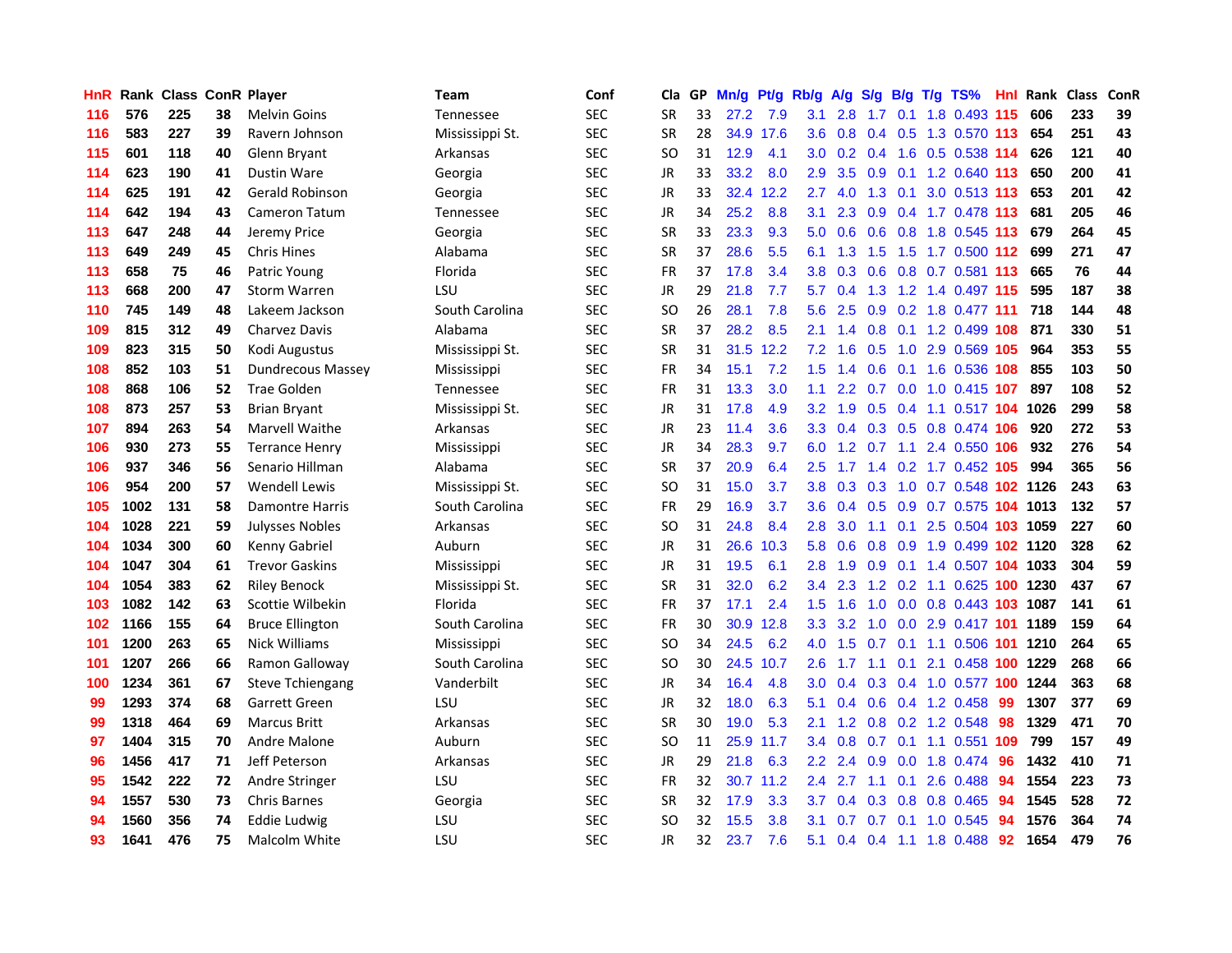| <b>HnR</b> |      | Rank Class ConR Player |                |                         | <b>Team</b>         | Conf       | Cla       |    | GP Mn/g Pt/g Rb/g |           |                  | A/g |     |                 | S/g B/g T/g TS%               | Hnl  | Rank Class |     | ConR           |
|------------|------|------------------------|----------------|-------------------------|---------------------|------------|-----------|----|-------------------|-----------|------------------|-----|-----|-----------------|-------------------------------|------|------------|-----|----------------|
| 92         | 1697 | 248                    | 76             | <b>Chris Denson</b>     | Auburn              | <b>SEC</b> | <b>FR</b> | 20 | 18.4              | 5.9       | 1.6              | 1.0 | 0.9 | 0.1             | $0.6$ 0.468                   | 91   | 1746       | 264 | 79             |
| 92         | 1706 | 392                    | 77             | Skylar McBee            | Tennessee           | <b>SEC</b> | <b>SO</b> | 31 | 12.6              | 3.0       | 1.0              | 0.6 | 0.7 | 0.0             | $0.5$ 0.503                   | 92   | 1675       | 388 | 77             |
| 91         | 1772 | 272                    | 78             | <b>Ralston Turner</b>   | LSU                 | <b>SEC</b> | <b>FR</b> | 27 | 29.9              | 12.3      | 2.6              | 1.6 | 0.6 | 0.1             | 2.3 0.483                     | -91  | 1723       | 258 | 78             |
| 91         | 1790 | 415                    | 79             | Josh Wallace            | Auburn              | <b>SEC</b> | <b>SO</b> | 31 | 28.3              | 5.7       | 2.4              | 3.9 |     |                 | 1.7 0.0 2.1 0.415             | -89  | 1864       | 431 | 81             |
| 89         | 1890 | 606                    | 80             | <b>Steven Pearl</b>     | Tennessee           | <b>SEC</b> | <b>SR</b> | 34 | 11.2              | 1.9       | 1.6              | 0.7 |     |                 | $0.6$ $0.1$ $0.7$ $0.533$     | -88  | 1927       | 612 | 85             |
| 89         | 1894 | 298                    | 81             | Matt Derenbecker        | LSU                 | <b>SEC</b> | <b>FR</b> | 32 | 22.6              | 6.5       | 2.1              | 1.3 |     |                 | $0.8$ 0.1 1.2 0.488           | 88   | 1915       | 306 | 83             |
| 89         | 1896 | 444                    | 82             | Aaron Dotson            | LSU                 | <b>SEC</b> | <b>SO</b> | 32 | 23.6              | 6.8       | $2.7^{\circ}$    | 1.5 |     |                 | $0.5$ 0.2 1.8 0.524           | 88   | 1919       | 446 | 84             |
| 88         | 1927 | 558                    | 83             | Steadman Short          | Mississippi         | <b>SEC</b> | JR        | 33 | 17.5              | 3.2       | 3.8              | 0.3 |     |                 | $0.3$ 0.4 0.6 0.540           | 89   | 1901       | 550 | 82             |
| 87         | 1969 | 316                    | 84             | Rod Odom                | Vanderbilt          | <b>SEC</b> | <b>FR</b> | 34 | 15.7              | 3.9       | 2.6              | 0.4 |     | $0.4 \quad 0.1$ | 1.1 0.537                     | -87  | 1969       | 314 | 86             |
| 87         | 1981 | 322                    | 85             | <b>Brian Richardson</b> | South Carolina      | <b>SEC</b> | <b>FR</b> | 30 | 19.4              | 5.9       | 1.6              | 0.5 |     |                 | 0.7 0.2 1.0 0.492             | -87  | 1994       | 325 | 87             |
| 87         | 1999 | 462                    | 86             | Rob Chubb               | Auburn              | <b>SEC</b> | <b>SO</b> | 29 | 20.2              | 7.6       | 3.8              | 0.3 |     |                 | 0.3 0.7 1.4 0.469             | 86   | 2057       | 471 | 90             |
| 87         | 2004 | 327                    | 87             | <b>RJ Slawson</b>       | South Carolina      | <b>SEC</b> | <b>FR</b> | 28 | 9.0               | 2.3       | 2.1              | 0.1 | 0.3 |                 | $0.2$ 0.5 0.496               | -87  | 1998       | 327 | 88             |
| 87         | 2015 | 330                    | 88             | Jalen Steele            | Mississippi St.     | <b>SEC</b> | <b>FR</b> | 27 | 18.0              | 5.7       | 1.5              | 0.9 | 0.4 | 0.0             | 0.9 0.492                     | -86  | 2056       | 343 | 89             |
| 85         | 2114 | 486                    | 89             | Andrew Steele           | Alabama             | <b>SEC</b> | SO.       | 19 | 18.3              | 4.0       | 2.6              | 0.6 | 0.6 | 0.1             | 0.7 0.494                     | -93  | 1623       | 373 | 75             |
| 84         | 2173 | 372                    | 90             | Mardracus Wade          | Arkansas            | <b>SEC</b> | <b>FR</b> | 31 | 17.2              | 4.0       | 1.2              | 0.7 | 0.8 | 0.0             | 0.8 0.510                     | 83   | 2187       | 376 | 91             |
| 83         | 2211 | 680                    | 91             | Josh Bone               | Tennessee           | <b>SEC</b> | <b>SR</b> | 23 | 17.8              | 3.2       | 1.8              | 0.7 |     |                 | 0.6 0.0 0.3 0.487             | -89  | 1845       | 594 | 80             |
| 82         | 2258 | 662                    | 92             | Chris Bass              | LSU                 | <b>SEC</b> | JR        | 32 | 16.4              | 1.8       | 2.0              | 2.4 |     |                 | 0.6 0.1 1.3 0.343             | -82  | 2262       | 664 | 92             |
| 82         | 2276 | 404                    | 93             | <b>Marcus Thornton</b>  | Georgia             | <b>SEC</b> | <b>FR</b> | 32 | 9.4               | 1.5       | 1.9 <sup>°</sup> | 0.4 |     |                 | 0.3 0.6 0.7 0.381             | -81  | 2279       | 404 | 93             |
| 76         | 2459 | 716                    | 94             | Adrian Forbes           | Auburn              | <b>SEC</b> | JR        | 28 | 16.0              | 3.6       | $2.7^{\circ}$    | 0.2 |     |                 | $0.2$ 0.7 0.8 0.486           | -76  | 2482       | 726 | 94             |
| 76         | 2462 | 452                    | 95             | Allen Payne             | Auburn              | <b>SEC</b> | <b>FR</b> | 31 | 21.8              | 5.6       | 2.9              | 0.8 |     |                 | 0.9 0.1 2.0 0.435 75          |      | 2525       | 470 | 96             |
| 75         | 2501 | 466                    | 96             | Kyle Fuller             | Vanderbilt          | <b>SEC</b> | <b>FR</b> | 34 | 14.7              | 1.9       | 1.4              | 1.6 |     |                 | 0.4 0.0 1.0 0.366             | -75  | 2524       | 469 | 95             |
| 74         | 2555 | 481                    | 97             | Josh Langford           | Auburn              | <b>SEC</b> | <b>FR</b> | 31 | 15.0              | 4.6       | 2.6              | 0.4 |     |                 | 0.3 0.4 1.2 0.454 73          |      | 2610       | 495 | 99             |
| 73         | 2572 | 579                    | 98             | Sherrard Brantley       | Georgia             | <b>SEC</b> | <b>SO</b> | 32 | 12.7              | 2.9       | 1.0 <sub>1</sub> | 0.7 |     |                 | 0.3 0.0 0.6 0.450 73          |      | 2579       | 575 | 98             |
| 71         | 2652 | 507                    | 99             | Eric Smith              | South Carolina      | <b>SEC</b> | <b>FR</b> | 28 | 13.3              | 2.4       | 0.8 <sub>0</sub> | 1.5 |     |                 | $0.2$ 0.0 0.9 0.415           | -71  | 2639       | 501 | 100            |
| 70         | 2667 | 780                    | 100            | <b>Tony Neysmith</b>    | Auburn              | <b>SEC</b> | JR        | 29 | 15.9              | 2.4       | 1.3              | 1.4 |     |                 | 0.6 0.2 1.2 0.421             | -69  | 2690       | 788 | 101            |
| 69         | 2682 | 782                    | 101            | Michael Sanchez         | Arkansas            | <b>SEC</b> | <b>JR</b> | 20 | 14.0              | 3.5       | 2.4              | 0.5 | 0.5 |                 | $0.1$ 1.2 $0.458$             | 75   | 2527       | 735 | 97             |
| 59         | 2858 | 640                    | 102            | Ben Eblen               | Alabama             | <b>SEC</b> | <b>SO</b> | 37 | 9.1               | 0.6       | 0.8              | 0.9 | 0.5 |                 | $0.0$ 0.7 0.390               | 59   | 2878       | 651 | 102            |
| 155        | 40   | 19                     | 1              | Noah Dahlman            | Wofford             | Southern   | SR        | 34 | 31.3              | 20.1      | 5.6              | 1.2 |     |                 | 0.8 0.4 1.2 0.643 154         |      | 43         | 21  | $\mathbf{1}$   |
| 149        | 62   | 31                     | $\overline{2}$ | Andrew Goudelock        | Coll. of Charleston | Southern   | <b>SR</b> | 37 |                   | 35.2 23.7 | 3.9              | 4.2 |     |                 | 0.9 0.2 3.2 0.572 148         |      | 69         | 34  | $\overline{2}$ |
| 138        | 135  | 65                     | 3              | <b>Donald Sims</b>      | Appalachian St.     | Southern   | <b>SR</b> | 31 |                   | 37.9 21.0 | 3.7              | 3.6 |     |                 | 1.7 0.2 2.8 0.593 136         |      | 160        | 76  | 3              |
| 131        | 224  | 106                    | 4              | Amu Saaka               | Furman              | Southern   | <b>SR</b> | 33 |                   | 31.6 15.6 | 6.5              | 1.1 |     |                 | 0.7 0.3 1.8 0.589 130         |      | 239        | 111 | 4              |
| 127        | 295  | 131                    | 5              | <b>Cameron Wells</b>    | Citadel             | Southern   | <b>SR</b> | 32 |                   | 35.8 17.3 | 5.1              | 4.3 |     |                 | 1.4 0.3 2.4 0.516 126         |      | 334        | 141 | 5              |
| 126        | 322  | 57                     | 6              | Jake Cohen              | Davidson            | Southern   | <b>SO</b> | 33 |                   | 23.2 12.2 | 6.2              | 0.8 |     |                 | 0.5 1.5 2.0 0.579 125         |      | 337        | 60  | 6              |
| 125        | 329  | 142                    | 7              | Chris Long              | Elon                | Southern   | <b>SR</b> | 31 |                   | 33.7 14.7 | $2.5\,$          | 6.1 |     |                 | 1.7 0.1 2.2 0.585 125         |      | 341        | 143 | 7              |
| 120        | 440  | 177                    | 8              | <b>Noah States</b>      | Furman              | Southern   | <b>SR</b> | 28 |                   | 24.1 10.4 | 4.6              | 1.8 |     |                 | 0.4 0.8 1.6 0.620 123         |      | 382        | 159 | 8              |
| 118        | 495  | 62                     | 9              | <b>Trent Weideman</b>   | Coll. of Charleston | Southern   | <b>FR</b> | 37 | 26.1              | 8.4       | 6.6              | 1.1 | 0.8 | 1.1             | 1.2 0.666                     | -117 | 521        | 63  | 10             |
| 116        | 550  | 212                    | 10             | Jeremy Simmons          | Coll. of Charleston | Southern   | <b>SR</b> | 22 |                   | 30.8 13.3 | 6.2              | 1.0 | 0.7 | 1.3             | 1.9 0.638                     | 122  | 396        | 165 | 9              |
| 113        | 655  | 252                    | 11             | <b>Brandon Evans</b>    | NC-Greensboro       | Southern   | <b>SR</b> | 31 |                   | 23.5 11.9 |                  |     |     |                 | 4.1 1.4 1.2 0.1 1.8 0.606 113 |      | 674        | 260 | 13             |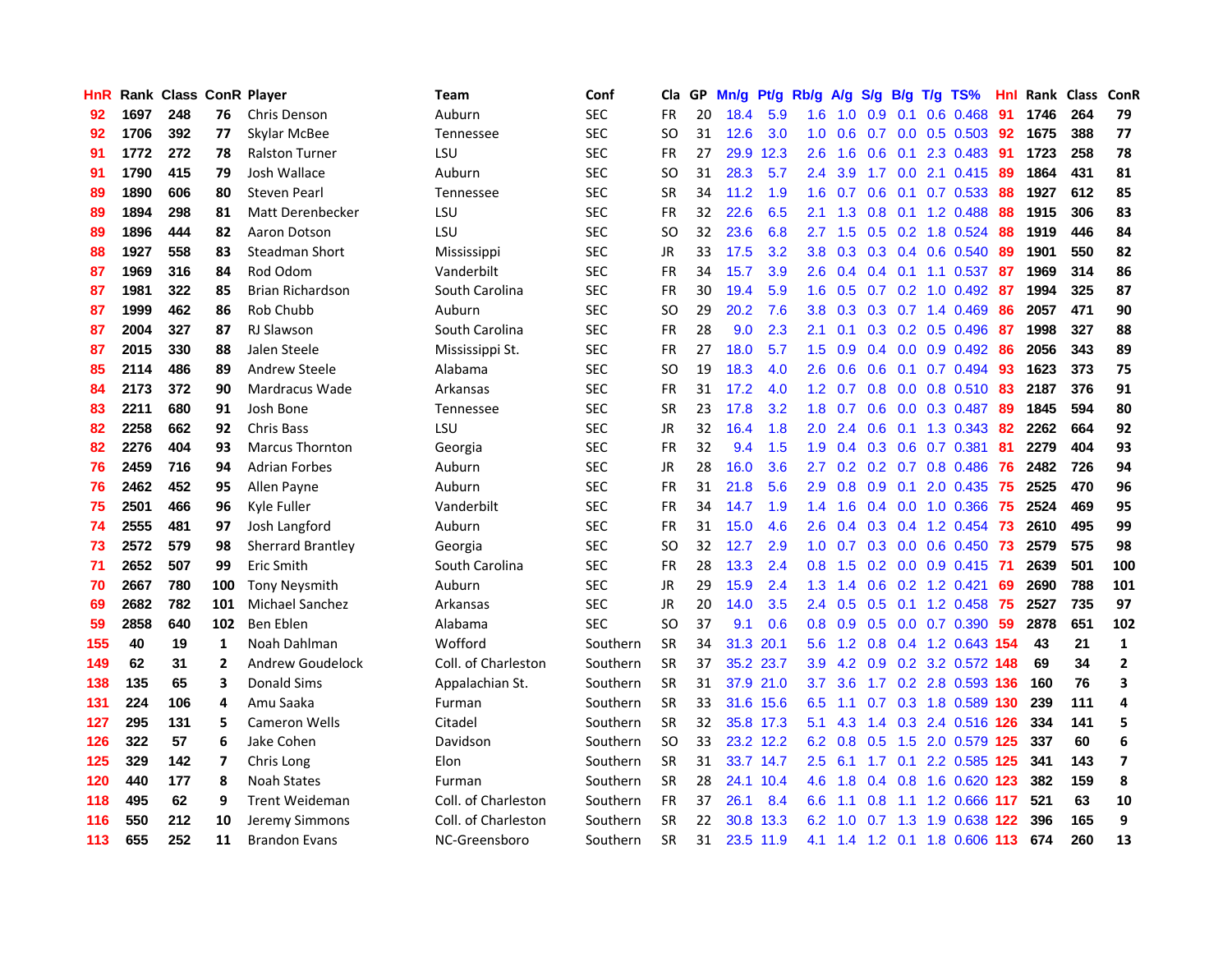| HnR |      | Rank Class ConR Player |    |                          | Team                | Conf     | Cla       |    | GP Mn/g Pt/g Rb/g |           |                  | <b>A/g</b>      | <b>S/g</b>      |     |     | B/g T/g TS%                        | Hnl |      | Rank Class | <b>ConR</b> |
|-----|------|------------------------|----|--------------------------|---------------------|----------|-----------|----|-------------------|-----------|------------------|-----------------|-----------------|-----|-----|------------------------------------|-----|------|------------|-------------|
| 113 | 660  | 76                     | 12 | De'Mon Brooks            | Davidson            | Southern | <b>FR</b> | 31 | 18.6              | 9.0       | 5.1              | 0.8             | 0.5             |     |     | 0.4 1.6 0.577                      | 114 | 628  | 69         | 11          |
| 113 | 664  | 255                    | 13 | Mike Williams            | Western Carolina    | Southern | <b>SR</b> | 33 |                   | 31.5 15.4 | 3.5              | 3.8             | 2.0             | 0.2 |     | 2.8 0.483 113                      |     | 673  | 259        | 12          |
| 113 | 674  | 138                    | 14 | Mike Groselle            | Citadel             | Southern | <b>SO</b> | 31 |                   | 24.4 11.5 | 6.4              | 0.6             | 0.7             |     |     | 0.4 1.5 0.615 112                  |     | 687  | 138        | 14          |
| 111 | 709  | 274                    | 15 | <b>Richie Gordon</b>     | Western Carolina    | Southern | <b>SR</b> | 33 |                   | 25.0 10.2 |                  | $5.7 \quad 1.4$ | 1.5             | 1.3 |     | 1.9 0.507 111                      |     | 723  | 279        | 15          |
| 111 | 731  | 283                    | 16 | Jamar Diggs              | Wofford             | Southern | <b>SR</b> | 33 |                   | 32.2 12.6 | 3.1              | 3.1             | 1.8             |     |     | 0.8 1.8 0.514 111                  |     | 735  | 284        | 16          |
| 110 | 742  | 288                    | 17 | <b>Cameron Rundles</b>   | Wofford             | Southern | <b>SR</b> | 34 |                   | 33.1 13.9 |                  |                 |                 |     |     | 3.8 2.5 1.1 0.1 1.5 0.560 110      |     | 755  | 291        | 17          |
| 110 | 768  | 228                    | 18 | Omar Carter              | Appalachian St.     | Southern | <b>JR</b> | 31 |                   | 33.6 16.3 |                  |                 |                 |     |     | 5.8 1.3 0.8 0.2 1.7 0.548 108      |     | 826  | 242        | 20          |
| 109 | 795  | 159                    | 19 | J.P. Kuhlman             | Davidson            | Southern | SO.       | 33 |                   | 32.5 12.8 | $3.5^{\circ}$    | 3.1             | 1.1             |     |     | 0.0 1.9 0.531 109                  |     | 797  | 156        | 19          |
| 109 | 820  | 241                    | 20 | Harouna Mutombo          | Western Carolina    | Southern | <b>JR</b> | 32 | 26.8 10.1         |           | 5.6              | 1.8             | 1.1             |     |     | 0.6 1.3 0.512 109                  |     | 792  | 237        | 18          |
| 108 | 848  | 323                    | 21 | Donavan Monroe           | Coll. of Charleston | Southern | SR        | 37 |                   | 33.1 12.4 | 2.7              | 2.6             | 0.9             |     |     | 0.1 2.1 0.546 107                  |     | 889  | 335        | 21          |
| 108 | 857  | 176                    | 22 | Colin Reddick            | Furman              | Southern | SO.       | 33 | 15.7              | 5.3       | 4.6              | 0.8             | 0.5             |     |     | $0.7$ 1.2 0.466                    | 107 | 891  | 185        | 22          |
| 107 | 886  | 183                    | 23 | Nik Cochran              | Davidson            | Southern | SO.       | 33 | 20.4              | 9.1       | 2.0              | 1.7             | 0.5             |     |     | 0.1 1.4 0.589 107                  |     | 904  | 187        | 23          |
| 107 | 918  | 270                    | 24 | Antwaine Wiggins         | Coll. of Charleston | Southern | JR.       | 36 | 27.7              | 7.9       | 5.6              | 1.8             | 0.7             |     |     | 1.2 1.4 0.530 106                  |     | 940  | 278        | 24          |
| 106 | 941  | 197                    | 25 | <b>Willis Hall</b>       | Coll. of Charleston | Southern | SO.       | 37 | 26.1              | 8.4       | 5.9              |                 | $1.2 \quad 0.7$ |     |     | $0.3$ 1.4 $0.567$                  | 105 | 974  | 206        | 26          |
| 106 | 946  | 350                    | 26 | Darryl Evans             | Furman              | Southern | <b>SR</b> | 33 | 30.7              | 8.7       | 3.0 <sub>1</sub> | 3.5             | 1.2             |     |     | 0.2 2.0 0.568 105                  |     | 969  | 355        | 25          |
| 105 | 990  | 129                    | 27 | <b>Trey Sumler</b>       | Western Carolina    | Southern | FR        | 33 |                   | 31.3 11.5 | 4.0              | 3.0             | 1.1             |     |     | 0.0 2.4 0.603 105                  |     | 999  | 128        | 27          |
| 105 | 1007 | 291                    | 28 | Omar Wattad              | Chattanooga         | Southern | JR        | 32 |                   | 29.3 14.3 | 3.7              |                 | $2.0\quad 0.8$  |     |     | 0.1 2.0 0.525 104 1019             |     |      | 297        | 28          |
| 104 | 1019 | 371                    | 29 | Jordan Miller            | Furman              | Southern | <b>SR</b> | 30 |                   | 27.1 11.3 | $2.5^{\circ}$    | 1.7             |                 |     |     | 0.7 0.5 1.7 0.540 104 1042         |     |      | 379        | 29          |
| 104 | 1037 | 302                    | 30 | <b>Brandon Sebirumbi</b> | Furman              | Southern | JR.       | 33 | 22.6              | 7.5       |                  |                 |                 |     |     | 3.7 0.8 0.4 0.5 1.2 0.613 103 1054 |     |      | 308        | 30          |
| 103 | 1060 | 384                    | 31 | DeAntre Jefferson        | Chattanooga         | Southern | <b>SR</b> | 32 | 21.3              | 8.2       |                  |                 |                 |     |     | 6.4 0.7 0.3 0.4 1.7 0.623 103 1079 |     |      | 392        | 31          |
| 102 | 1120 | 404                    | 32 | Tim Johnson              | Wofford             | Southern | <b>SR</b> | 34 | 28.6              | 6.0       | 8.5              | 2.5             | 1.3             |     |     | 0.6 2.1 0.445 102 1131             |     |      | 412        | 32          |
| 102 | 1125 | 330                    | 33 | Ben Drayton              | Georgia Southern    | Southern | <b>JR</b> | 32 | 37.0              | 15.8      | 3.6 <sub>2</sub> | 4.6             | 1.9             |     |     | 0.0 3.5 0.543 102 1161             |     |      | 339        | 34          |
| 102 | 1127 | 407                    | 34 | Josh Bedwell             | Samford             | Southern | SR        | 31 | 23.2              | 8.3       | 2.5              | 1.7             | 0.8             |     |     | 0.0 1.3 0.660 102 1138             |     |      | 414        | 33          |
| 101 | 1202 | 349                    | 35 | Jeffrey Merritt          | Samford             | Southern | <b>JR</b> | 31 | 31.3              | 10.3      | 6.3              | 2.0             | $1.2^{\circ}$   |     |     | $0.4$ 2.0 0.525 101                |     | 1213 | 355        | 35          |
| 100 | 1231 | 436                    | 36 | Andy King                | Samford             | Southern | <b>SR</b> | 31 | 19.4              | 6.6       | $2.3^{\circ}$    | 2.1             | 0.5             |     |     | 0.2 1.0 0.635 100                  |     | 1231 | 438        | 36          |
| 100 | 1235 | 362                    | 37 | Keegan Bell              | Chattanooga         | Southern | <b>JR</b> | 32 | 34.5              | 9.7       | 3.3 <sub>2</sub> | 5.7             | 0.9             |     |     | 0.0 2.4 0.499 100                  |     | 1243 | 362        | 37          |
| 99  | 1298 | 455                    | 38 | <b>Brendan Mckillop</b>  | Davidson            | Southern | <b>SR</b> | 32 | 30.2              | 9.5       | $2.3^{\circ}$    | 2.3             | 0.7             |     |     | $0.1$ 1.2 0.557                    | 99  | 1286 | 455        | 38          |
| 98  | 1348 | 386                    | 39 | <b>Brad Loesing</b>      | Wofford             | Southern | JR        | 34 | 30.8              | 6.2       | $1.4^{\circ}$    | 3.2             | 0.8             |     |     | $0.1$ 2.2 0.544                    | 98  | 1354 | 385        | 40          |
| 98  | 1350 | 387                    | 40 | Chris Early              | Chattanooga         | Southern | <b>JR</b> | 31 | 24.0              | 9.3       | 6.3              | 1.0             | 0.7             |     |     | $0.2$ 1.8 $0.534$                  | -98 | 1350 | 383        | 39          |
| 97  | 1388 | 311                    | 41 | Andrew Lawrence          | Coll. of Charleston | Southern | SO.       | 36 | 24.0              | 5.8       | 1.8              | 1.7             | 1.0             |     |     | $0.1$ 1.0 0.575                    | -97 | 1396 | 315        | 41          |
| 97  | 1393 | 403                    | 42 | <b>Ricky Taylor</b>      | Chattanooga         | Southern | <b>JR</b> | 32 | 26.9              | 13.0      |                  |                 | $3.7$ 1.2 0.4   |     |     | $0.0$ 1.8 $0.541$                  | 97  | 1408 | 403        | 42          |
| 97  | 1423 | 408                    | 43 | Andre Williamson         | Appalachian St.     | Southern | <b>JR</b> | 31 | 26.9              | 8.7       |                  |                 |                 |     |     | 6.3 0.8 0.3 1.5 1.4 0.578          | -96 | 1480 | 422        | 44          |
| 97  | 1429 | 498                    | 44 | Justin Dehm              | Furman              | Southern | <b>SR</b> | 33 | 21.4              | 6.1       | 1.5              | 1.5             | 0.5             |     |     | 0.0 1.2 0.605                      | -96 | 1449 | 506        | 43          |
| 95  | 1512 | 344                    | 45 | Clint Mann               | Davidson            | Southern | SO.       | 33 | 19.8              | 7.4       | 4.5              | 0.8             |                 |     |     | 0.5 0.3 2.0 0.526                  | 95  | 1515 | 344        | 45          |
| 94  | 1555 | 224                    | 46 | Lucas Troutman           | Elon                | Southern | <b>FR</b> | 31 | 20.1              | 8.8       | 4.1              | 0.3             |                 |     |     | $0.7$ 1.5 1.1 0.507                | 94  | 1550 | 222        | 46          |
| 94  | 1581 | 535                    | 47 | <b>Terry Martin</b>      | Wofford             | Southern | <b>SR</b> | 34 | 15.1              | 5.8       | $3.4^{\circ}$    | 0.6             | 0.4             | 0.2 |     | 1.4 0.532                          | 94  | 1574 | 534        | 47          |
| 94  | 1584 | 363                    | 48 | Korey VanDussen          | NC-Greensboro       | Southern | SO.       | 31 | 26.0              | 8.7       | 3.0 <sub>1</sub> | 2.3             | 1.2             | 0.1 | 1.6 | 0.541                              | 94  | 1587 | 365        | 48          |
| 92  | 1674 | 245                    | 49 | Jack Isenbarger          | Elon                | Southern | <b>FR</b> | 31 | 23.8              | 10.4      |                  |                 |                 |     |     | 3.2 1.9 0.5 0.0 1.5 0.541          | 92  | 1664 | 243        | 49          |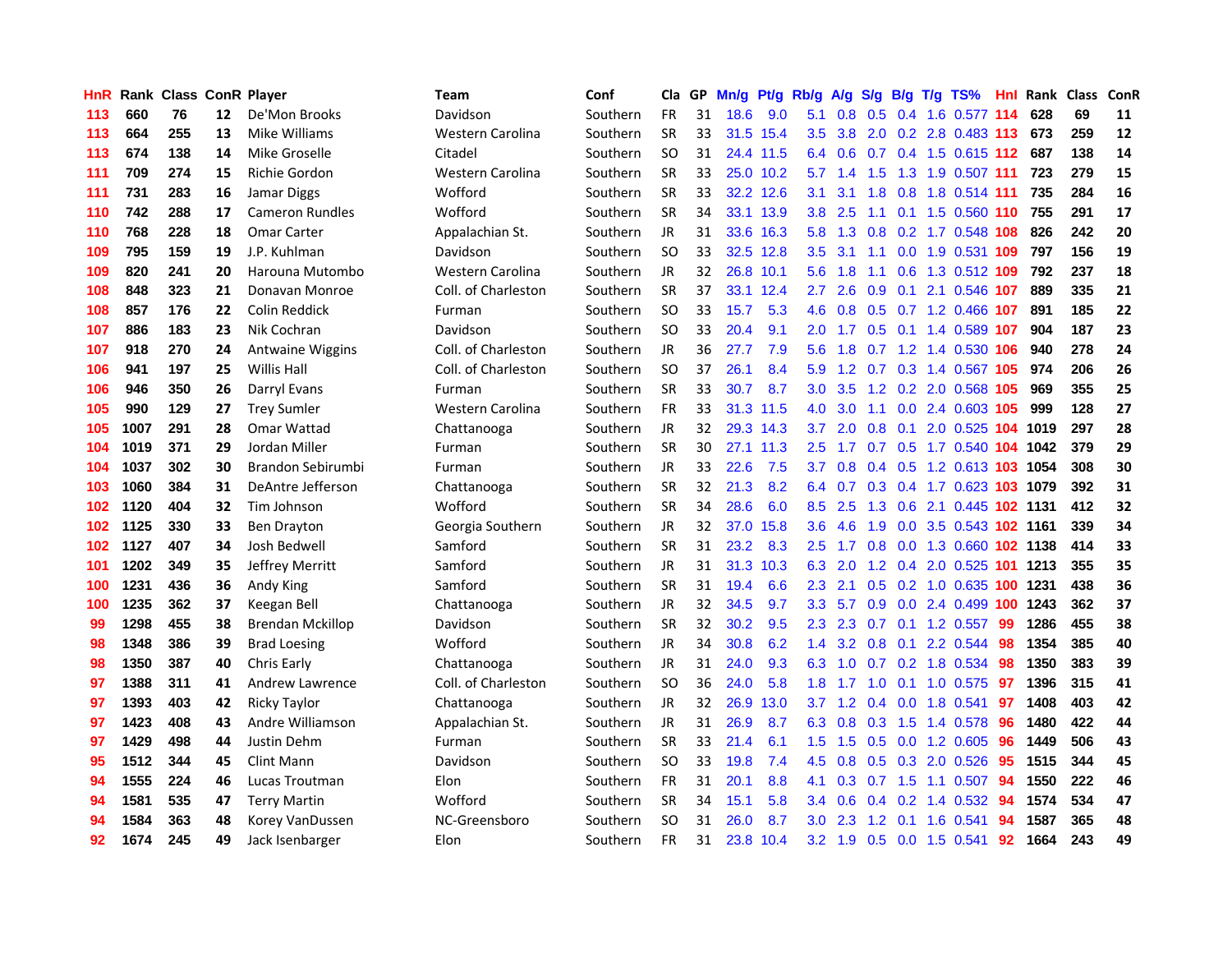| <b>HnR</b> |      | <b>Rank Class ConR Player</b> |    |                          | <b>Team</b>      | Conf     | Cla       |    | GP Mn/g Pt/g |           | Rb/g             | A/g             |     |                 | S/g B/g T/g TS%           | Hnl | Rank Class |     | ConR |
|------------|------|-------------------------------|----|--------------------------|------------------|----------|-----------|----|--------------|-----------|------------------|-----------------|-----|-----------------|---------------------------|-----|------------|-----|------|
| 92         | 1676 | 387                           | 50 | Dontay Hampton           | Chattanooga      | Southern | <b>SO</b> | 32 | 9.2          | 3.1       | 1.2              | 0.8             | 0.6 | 0.0             | 0.8 0.516                 | 92  | 1680       | 391 | 51   |
| 92         | 1687 | 489                           | 51 | Drew Spradlin            | Elon             | Southern | JR        | 31 |              | 26.1 13.6 | 4.1              | 1.3             |     | $0.5 \quad 0.2$ | 1.9 0.522                 | 92  | 1685       | 483 | 52   |
| 91         | 1739 | 262                           | 52 | <b>Trevis Simpson</b>    | NC-Greensboro    | Southern | <b>FR</b> | 27 | 23.0         | 11.8      | 3.6 <sup>°</sup> | 0.8             |     |                 | $0.5$ $0.2$ 1.7 $0.516$   | 92  | 1665       | 244 | 50   |
| 90         | 1820 | 285                           | 53 | Drew Windler             | Samford          | Southern | FR        | 31 | 17.2         | 6.2       |                  |                 |     |                 | 1.9 1.2 0.4 0.6 1.3 0.569 | 90  | 1814       | 283 | 53   |
| 89         | 1888 | 295                           | 54 | <b>Brandon Boggs</b>     | Western Carolina | Southern | <b>FR</b> | 33 | 26.2         | 7.7       | 3.7              | 0.9             |     |                 | 1.0 0.5 1.5 0.468         | -89 | 1890       | 296 | 54   |
| 88         | 1923 | 611                           | 55 | Jeremi Booth             | Appalachian St.  | Southern | <b>SR</b> | 29 | 23.8         | 8.7       | 3.1              | 0.4             |     |                 | $0.9$ 0.1 0.9 0.517       | -88 | 1948       | 617 | 55   |
| 88         | 1933 | 560                           | 56 | Petey Hausley            | Appalachian St.  | Southern | JR        | 30 | 18.4         | 7.0       |                  |                 |     |                 | 3.4 0.2 0.5 0.5 1.3 0.559 | 87  | 1966       | 573 | 58   |
| 88         | 1952 | 310                           | 57 | <b>Tom Droney</b>        | Davidson         | Southern | FR        | 33 | 23.9         | 4.6       | 3.4              | 2.1             |     |                 | 0.5 0.1 1.7 0.457         | 87  | 1956       | 311 | 57   |
| 88         | 1953 | 568                           | 58 | Kevin Giltner            | Wofford          | Southern | <b>JR</b> | 34 | 20.9         | 6.2       |                  | $1.4 \quad 0.6$ |     |                 | 0.5 0.0 0.7 0.578         | 87  | 1952       | 568 | 56   |
| 87         | 1968 | 459                           | 59 | <b>Brian Cole</b>        | NC-Greensboro    | Southern | <b>SO</b> | 31 | 14.1         | 6.3       | 1.5              | 0.2             |     |                 | $0.2$ 0.4 0.5 0.552       | -87 | 1971       | 460 | 59   |
| 87         | 2014 | 466                           | 60 | Nathan Healy             | Appalachian St.  | Southern | <b>SO</b> | 30 | 16.1         | 3.8       | 3.3 <sub>2</sub> | 1.0             | 0.6 | 0.1             | $0.9$ 0.514               | 86  | 2062       | 472 | 62   |
| 87         | 2016 | 331                           | 61 | Sebastian Koch           | Elon             | Southern | FR        | 31 | 16.8         | 5.5       | 2.5              | 0.9             |     |                 | 0.3 0.2 0.7 0.582         | 86  | 2013       | 332 | 60   |
| 86         | 2056 | 343                           | 62 | Eric Ferguson            | Georgia Southern | Southern | FR        | 31 | 28.8         | 12.0      | 5.6              | 1.5             | 1.5 | 0.8             | 3.1 0.514                 | 86  | 2055       | 342 | 61   |
| 85         | 2116 | 359                           | 63 | <b>Preston Ross</b>      | Western Carolina | Southern | <b>FR</b> | 33 | 15.0         | 4.0       | 3.0 <sub>2</sub> | 0.3             | 0.6 |                 | 0.3 0.6 0.520             | 85  | 2117       | 360 | 63   |
| 85         | 2118 | 651                           | 64 | <b>Troy Cage</b>         | Chattanooga      | Southern | <b>SR</b> | 32 | 12.6         | 4.1       | 2.5              | 0.9             |     | $0.4 \quad 0.2$ | 1.1 0.424                 | 84  | 2123       | 658 | 64   |
| 85         | 2122 | 652                           | 65 | Zach Urbanus             | Citadel          | Southern | <b>SR</b> | 32 | 36.7         | 10.6      | 3.0              | 2.9             | 0.8 | 0.0             | 1.9 0.514                 | -83 | 2164       | 666 | 66   |
| 84         | 2157 | 665                           | 66 | <b>Bryan Streeter</b>    | Citadel          | Southern | <b>SR</b> | 32 | 21.5         | 5.8       | 4.9              | 1.0             |     |                 | 0.5 0.3 1.2 0.472 83      |     | 2203       | 676 | 70   |
| 83         | 2193 | 674                           | 67 | Josh Davis               | Samford          | Southern | <b>SR</b> | 31 | 25.1         | 7.5       | 3.0              | 0.9             |     |                 | 0.8 0.1 1.2 0.536         | 83  | 2194       | 673 | 69   |
| 83         | 2194 | 499                           | 68 | Kyle Randall             | NC-Greensboro    | Southern | <b>SO</b> | 30 | 31.8         | 9.4       | $2.3^{\circ}$    | 3.4             |     |                 | 0.7 0.0 2.3 0.455 83      |     | 2176       | 495 | 68   |
| 83         | 2205 | 677                           | 69 | Austin Dahn              | Citadel          | Southern | <b>SR</b> | 32 | 31.8         | 10.0      |                  | 4.3 1.8         |     |                 | $0.5$ 0.1 2.1 0.503       | 82  | 2250       | 692 | 74   |
| 83         | 2210 | 381                           | 70 | Aaron Bracket            | NC-Greensboro    | Southern | <b>FR</b> | 31 | 24.4         | 7.0       | 6.0              | 0.4             |     |                 | $0.6$ $0.5$ 1.5 $0.511$   | 83  | 2215       | 386 | 72   |
| 83         | 2216 | 648                           | 71 | John Peterson            | Samford          | Southern | <b>JR</b> | 31 | 16.7         | 4.9       | 2.2              | 0.5             |     |                 | $0.3$ 0.0 0.8 0.614       | 83  | 2210       | 648 | 71   |
| 83         | 2218 | 682                           | 72 | <b>Rory Spencer</b>      | Georgia Southern | Southern | <b>SR</b> | 29 | 23.4         | 9.4       | 5.1              | 0.8             | 0.8 |                 | 1.2 2.0 0.532             | 83  | 2169       | 669 | 67   |
| 83         | 2223 | 504                           | 73 | Roger Dugas              | Elon             | Southern | <b>SO</b> | 25 | 18.8         | 5.7       | 4.6              | 0.6             |     |                 | $0.4$ 0.0 0.7 0.502       | -84 | 2153       | 493 | 65   |
| 82         | 2234 | 653                           | 74 | Aloysius Henry           | NC-Greensboro    | Southern | JR        | 31 | 22.4         | 9.5       | 4.8              | 0.3             |     |                 | 0.4 0.5 1.8 0.484         | 82  | 2240       | 658 | 73   |
| 81         | 2309 | 680                           | 75 | <b>Keaton Cole</b>       | Western Carolina | Southern | JR        | 33 | 19.8         | 5.2       | 1.6              | 1.3             | 0.9 | 0.0             | 1.1 0.448                 | 81  | 2312       | 680 | 75   |
| 78         | 2419 | 733                           | 76 | Scott Grable             | Elon             | Southern | <b>SR</b> | 31 | 16.0         | 3.5       | 3.7              | 0.6             | 0.5 |                 | 0.2 1.1 0.581             | 77  | 2435       | 736 | 76   |
| 77         | 2435 | 441                           | 77 | <b>Ryley Beaumont</b>    | Elon             | Southern | <b>FR</b> | 31 | 19.0         | 5.0       | 3.8              | 0.6             |     |                 | $0.3$ $0.2$ 1.0 $0.560$   | 77  | 2447       | 446 | 77   |
| 76         | 2478 | 458                           | 78 | David Williams           | NC-Greensboro    | Southern | <b>FR</b> | 31 | 18.5         | 4.6       | 3.1              | 1.0             |     | $1.2 \quad 0.4$ | 2.1 0.502                 | -76 | 2509       | 465 | 79   |
| 76         | 2481 | 746                           | 79 | Jeremy Saffore           | Chattanooga      | Southern | <b>SR</b> | 32 | 16.2         | 3.4       | 3.3 <sub>2</sub> | 0.3             |     | $0.3 \quad 0.4$ | 0.9 0.517                 | 75  | 2511       | 754 | 80   |
| 75         | 2502 | 560                           | 80 | Gregg Wooten             | Samford          | Southern | <b>SO</b> | 30 | 22.3         | 7.6       | 1.7 <sub>z</sub> | 1.5             | 0.7 |                 | 0.0 2.1 0.465             | 76  | 2503       | 559 | 78   |
| 73         | 2598 | 762                           | 81 | <b>Terrance Birdette</b> | Elon             | Southern | JR        | 31 | 18.3         | 4.7       | $2.3^{\circ}$    | 1.6             |     |                 | 0.4 0.0 1.6 0.507 72      |     | 2611       | 765 | 81   |
| 72         | 2617 | 499                           | 82 | Jelani Hewitt            | Georgia Southern | Southern | <b>FR</b> | 32 | 29.2         | 9.0       |                  | $3.6$ 2.5       |     | $1.9 \quad 0.1$ | 3.6 0.480 71              |     | 2644       | 502 | 83   |
| 69         | 2671 | 601                           | 83 | <b>Bo Holston</b>        | Citadel          | Southern | <b>SO</b> | 19 | 16.6         | 3.8       | 2.9              | 0.9             |     |                 | 0.5 0.1 1.3 0.510 72      |     | 2628       | 585 | 82   |
| 68         | 2702 | 519                           | 84 | Tawaski King             | Western Carolina | Southern | FR        | 32 | 13.7         | 3.7       |                  | $3.4\quad 0.1$  |     |                 | $0.4$ 0.1 1.3 0.468       | 69  | 2706       | 521 | 86   |
| 67         | 2732 | 798                           | 85 | Marcus Wright            | Appalachian St.  | Southern | <b>JR</b> | 26 | 19.2         | 4.4       | 1.8              | 1.2             | 0.7 | 0.1             | 1.7 0.491                 | 70  | 2681       | 786 | 85   |
| 67         | 2734 | 531                           | 86 | Mitch Woods              | Appalachian St.  | Southern | <b>FR</b> | 26 | 20.8         | 1.9       | 3.0 <sub>2</sub> | 2.4             | 0.5 | 0.1             | 1.7 0.360                 | -71 | 2663       | 507 | 84   |
| 67         | 2743 | 800                           | 87 | Kaylin Johnson           | Samford          | Southern | JR        | 31 | 17.9         | 4.2       | 1.9              |                 |     |                 | $0.9$ 0.4 0.1 1.2 0.471   | 66  | 2752       | 801 | 87   |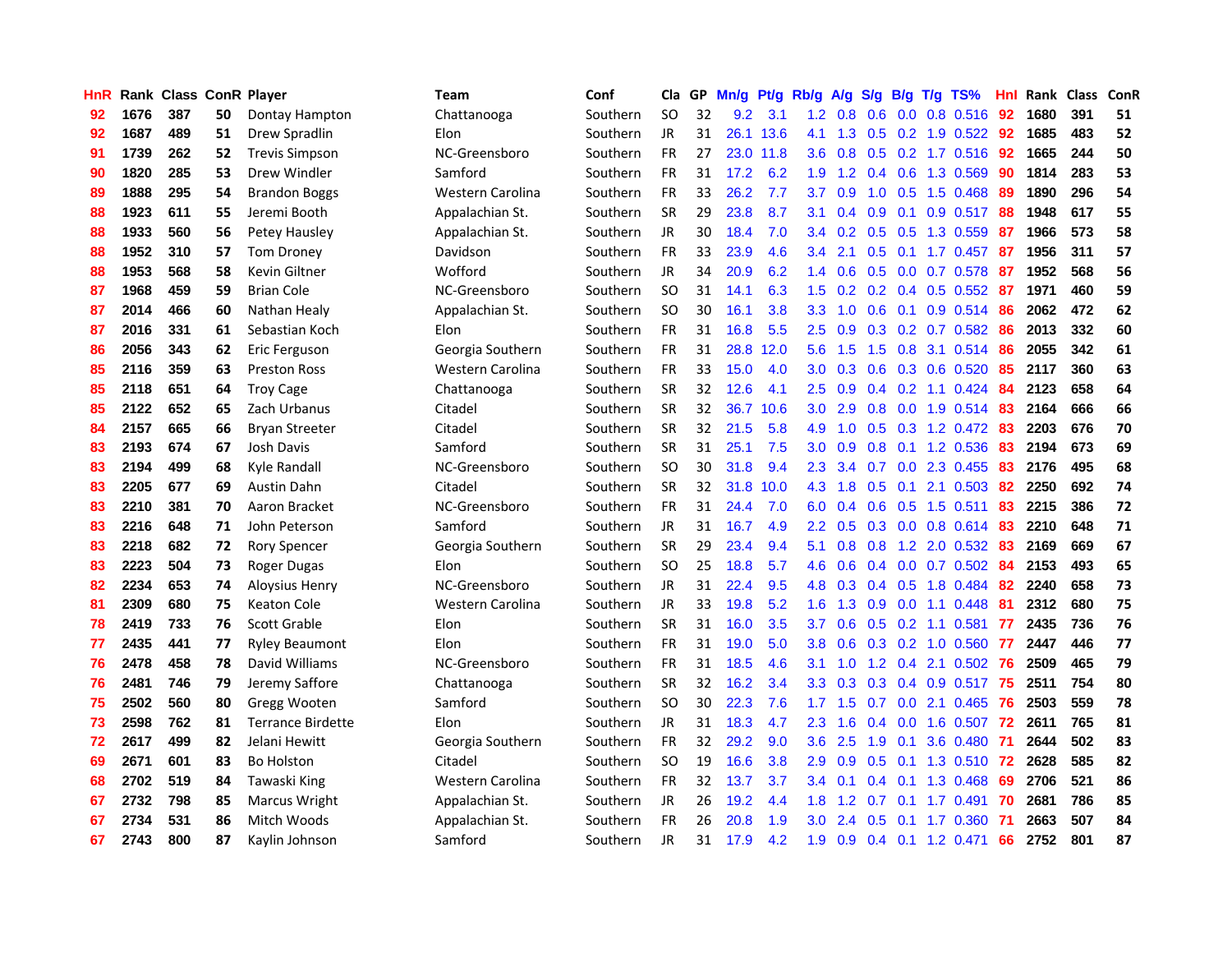| HnR. |      | <b>Rank Class ConR Player</b> |                |                            | Team                 | Conf      |               | Cla GP | Mn/g Pt/g |           | Rb/g A/g         |         | S/g B/g |                   | $T/g$ TS%                       | Hnl |      | Rank Class ConR |                         |
|------|------|-------------------------------|----------------|----------------------------|----------------------|-----------|---------------|--------|-----------|-----------|------------------|---------|---------|-------------------|---------------------------------|-----|------|-----------------|-------------------------|
| 66   | 2747 | 535                           | 88             | <b>Tre Bussey</b>          | Georgia Southern     | Southern  | <b>FR</b>     | 30     | 22.4      | 6.8       | 1.8              | 0.9     | 0.6     | 0.1               | 1.4 0.528                       | 66  | 2754 | 538             | 88                      |
| 66   | 2757 | 540                           | 89             | Marvin Baynham             | Georgia Southern     | Southern  | <b>FR</b>     | 32     | 20.7      | 4.8       | 3.8 <sub>2</sub> | 0.3     | 0.7     | 0.3               | 1.2 0.564                       | 65  | 2776 | 546             | 89                      |
| 65   | 2775 | 808                           | 90             | Jahmal Burroughs           | Chattanooga          | Southern  | <b>JR</b>     | 32     | 13.4      | 2.7       | 3.2 <sub>2</sub> | 0.5     | 0.3     | 0.1               | 0.9 0.405                       | 64  | 2796 | 810             | 91                      |
| 64   | 2785 | 809                           | 91             | Gaby Bermudez              | Samford              | Southern  | <b>SR</b>     | 30     | 19.8      | 2.7       | 1.1              | 1.9     | 0.6     | 0.0               | 1.7 0.480                       | 65  | 2791 | 810             | 90                      |
| 63   | 2804 | 812                           | 92             | Chris Toler                | Furman               | Southern  | <b>JR</b>     | 33     | 12.8      | 2.1       | 2.1              |         |         |                   | 0.3 0.3 0.3 0.8 0.426           | 63  | 2825 | 818             | 92                      |
| 62   | 2825 | 633                           | 93             | Zuri James                 | Georgia Southern     | Southern  | <b>SO</b>     | 30     | 22.4      | 5.2       | 1.3              | 1.1     |         |                   | $0.6$ $0.0$ 1.2 $0.511$         | 62  | 2830 | 633             | 93                      |
| 60   | 2850 | 826                           | 94             | Daniel Eykyn               | Citadel              | Southern  | <b>SR</b>     | 30     | 13.0      | 2.7       | 2.1              |         |         |                   | $0.3$ $0.2$ $0.1$ $0.6$ $0.482$ | 60  | 2859 | 827             | 94                      |
| 60   | 2852 | 567                           | 95             | <b>Drew Parker</b>         | NC-Greensboro        | Southern  | <b>FR</b>     | 31     | 14.9      | 1.8       | 1.1 <sub>1</sub> | 1.9     |         |                   | $0.5$ 0.0 1.5 0.401             | 59  | 2869 | 571             | 96                      |
| 59   | 2866 | 646                           | 96             | Cameron Baskerville        | Georgia Southern     | Southern  | <sub>SO</sub> | 28     | 17.5      | 3.6       | 2.8              | 0.4     |         |                   | 0.9 0.3 1.6 0.552               | 60  | 2862 | 642             | 95                      |
| 49   | 2958 | 845                           | 97             | <b>Ben Allison</b>         | Davidson             | Southern  | <b>JR</b>     | 28     | 10.3      | 1.9       | 1.9              | 0.3     |         |                   | 0.4 0.1 1.1 0.456               | 51  | 2951 | 844             | 97                      |
| 44   | 2974 | 841                           | 98             | <b>Matt Clark</b>          | Citadel              | Southern  | <b>SR</b>     | 22     | 14.8      | 2.2       | 2.9              | 0.2     | 0.1     | 0.2               | 0.6 0.371                       | 50  | 2962 | 840             | 98                      |
| 42   | 2980 | 617                           | 99             | <b>Richard Brown</b>       | Furman               | Southern  | <b>FR</b>     | 29     | 9.6       | 0.8       | 0.8 <sub>0</sub> | 0.9     |         | $0.3 \quad 0.1$   | 0.8 0.282                       | 44  | 2978 | 617             | 99                      |
| 140  | 117  | 55                            | 1              | Devin Gibson               | Texas-San Antonio    | Southland | <b>SR</b>     | 34     |           | 35.0 17.0 |                  | 5.2 5.4 |         | $2.7 \quad 0.1$   | 3.3 0.550 140                   |     | 125  | 61              | 1                       |
| 132  | 208  | 100                           | $\overline{2}$ | <b>Demond Watt</b>         | Tx.A&M-Corp. Christi | Southland | <b>SR</b>     | 31     |           | 33.4 15.0 | 8.9              | 1.4     | 1.1     |                   | 1.3 2.8 0.599 131               |     | 219  | 104             | $\overline{2}$          |
| 125  | 343  | 147                           | 3              | <b>Anatoly Bose</b>        | Nicholls St.         | Southland | <b>SR</b>     | 28     |           | 34.1 22.1 | 5.9              | 2.2     | 1.4     |                   | 0.2 3.4 0.537 123               |     | 384  | 160             | 4                       |
| 123  | 389  | 116                           | 4              | Patrick Richard            | McNeese St.          | Southland | JR            | 31     |           | 32.9 16.1 | 6.4              | 2.5     | 1.4     | 0.4               | 2.3 0.575 124                   |     | 359  | 113             | 3                       |
| 121  | 426  | 170                           | 5              | <b>Tony Bishop</b>         | Texas St.            | Southland | <b>SR</b>     | 32     |           | 25.3 13.1 | 8.1              | 0.9     | 1.2     | 1.1               | 1.5 0.589 119                   |     | 452  | 182             | 5                       |
| 120  | 441  | 178                           | 6              | Gilberto Clavell           | Sam Houston St.      | Southland | <b>SR</b>     | 31     |           | 30.1 19.5 | 7.3              | 0.9     | 0.6     | 0.1               | 3.1 0.598 119                   |     | 453  | 183             | 6                       |
| 118  | 502  | 150                           | 7              | <b>William Mosley</b>      | Northwestern St.     | Southland | JR            | 32     | 28.2      | 7.9       | 8.8              |         |         | $1.2$ $1.2$ $4.9$ | 1.6 0.552 117                   |     | 508  | 153             | 8                       |
| 118  | 516  | 202                           | 8              | P.J. Alawoya               | McNeese St.          | Southland | <b>SR</b>     | 32     |           | 30.9 10.2 | 10.3             | 1.1     |         |                   | 1.1 0.8 1.4 0.618 117           |     | 507  | 205             | $\overline{\mathbf{z}}$ |
| 114  | 617  | 237                           | 9              | Jordan Glynn               | Stephen F. Austin    | Southland | <b>SR</b>     | 29     |           | 31.6 11.5 | 8.0              |         |         |                   | 1.3 1.2 0.2 1.6 0.599 113       |     | 645  | 250             | 12                      |
| 114  | 620  | 238                           | 10             | <b>Josten Crow</b>         | Sam Houston St.      | Southland | <b>SR</b>     | 31     |           | 30.9 12.7 | 5.3              | 3.5     |         |                   | 1.8 0.3 1.9 0.538 114           |     | 643  | 249             | 11                      |
| 114  | 638  | 193                           | 11             | Jereal Scott               | Stephen F. Austin    | Southland | JR            | 28     |           | 24.8 13.3 | 5.8              | 0.8     |         |                   | 0.5 0.2 1.9 0.618 114           |     | 622  | 195             | 10                      |
| 108  | 855  | 327                           | 12             | <b>Will Pratt</b>          | Northwestern St.     | Southland | <b>SR</b>     | 32     |           | 25.0 17.8 |                  | 4.4 1.2 | 1.3     |                   | 0.3 3.4 0.567 108               |     | 869  | 329             | 13                      |
| 108  | 862  | 252                           | 13             | <b>Fred Hunter</b>         | Nicholls St.         | Southland | JR            | 20     |           | 28.7 15.8 | 6.3              | 1.5     | 0.9     | 0.1               | 3.0 0.619 117                   |     | 543  | 167             | 9                       |
| 107  | 907  | 337                           | 14             | Ryan White                 | Texas St.            | Southland | <b>SR</b>     | 32     |           | 29.5 11.9 | 3.5              | 4.8     | 1.7     | 0.1               | 2.9 0.567                       | 106 | 955  | 349             | 14                      |
| 106  | 939  | 275                           | 15             | Devon Lamb                 | Lamar                | Southland | JR            | 30     | 25.2      | 9.5       | 8.3              | 1.6     | 1.6     |                   | 0.7 1.2 0.495 105               |     | 983  | 289             | 15                      |
| 104  | 1014 | 370                           | 16             | David Ndoumba              | SE Louisiana         | Southland | <b>SR</b>     | 29     |           | 28.8 10.9 | 7.7              | 0.9     | 0.5     | 1.8               | 1.6 0.569 104                   |     | 1034 | 377             | 16                      |
| 102  | 1155 | 416                           | 17             | Devon Baker                | Northwestern St.     | Southland | <b>SR</b>     | 32     |           | 27.3 15.5 | 2.4              | 2.0     | 1.5     | 0.0               | 2.2 0.555                       | 101 | 1173 | 421             | 18                      |
| 101  | 1195 | 347                           | 18             | <b>Brandon Fortenberry</b> | SE Louisiana         | Southland | <b>JR</b>     | 28     |           | 29.8 11.9 | 3.3 <sub>2</sub> | 4.2     | 0.9     | 0.3               | 2.4 0.551                       | 101 | 1183 | 347             | 19                      |
| 101  | 1217 | 353                           | 19             | Mike James                 | Lamar                | Southland | JR            | 24     |           | 18.4 12.5 | $2.4^{\circ}$    | 1.8     | 1.1     | 0.1               | 1.7 0.533 103                   |     | 1081 | 316             | 17                      |
| 100  | 1240 | 272                           | 20             | Melvin Johnson             | Texas-San Antonio    | Southland | -SO           | 34     |           | 26.9 14.9 | $3.5^{\circ}$    | 0.6     | 0.9     | 0.1               | 1.7 0.552 100 1248              |     |      | 274             | 20                      |
| 99   | 1310 | 378                           | 21             | <b>Anthony Miles</b>       | Lamar                | Southland | JR            | 30     |           | 27.7 11.9 | 3.8 <sub>1</sub> | 3.9     |         |                   | 1.0 0.2 2.6 0.576               | -98 | 1358 | 386             | 23                      |
| 99   | 1320 | 465                           | 22             | Justin Reynolds            | Tx.A&M-Corp. Christi | Southland | <b>SR</b>     | 31     |           | 28.4 10.7 | 7.2              | 1.4     | 0.9     | 1.1               | 2.6 0.526                       | -98 | 1334 | 472             | 22                      |
| 97   | 1399 | 405                           | 23             | LaMarcus Reed              | Texas-Arlington      | Southland | JR            | 29     |           | 29.2 12.4 | 4.9              | 1.6     |         |                   | 1.2 0.4 2.8 0.549               | 97  | 1418 | 407             | 24                      |
| 97   | 1416 | 320                           | 24             | <b>Cameron Catlett</b>     | Texas-Arlington      | Southland | <sub>SO</sub> | 28     | 22.0      | 8.6       | 3.2 <sub>2</sub> | 2.7     | 0.8     | 0.0               | 2.1 0.539                       | 97  | 1421 | 323             | 25                      |
| 96   | 1465 | 509                           | 25             | <b>Denzel Barnes</b>       | Stephen F. Austin    | Southland | <b>SR</b>     | 17     | 22.2      | 7.0       | 1.5              | 3.8     | 1.8     | 0.1               | 2.0 0.476                       | 99  | 1283 | 454             | 21                      |
| 96   | 1475 | 210                           | 26             | Jeromie Hill               | Texas-San Antonio    | Southland | <b>FR</b>     | 34     |           | 30.5 13.4 | 6.6              |         |         |                   | 1.0 0.8 0.5 2.6 0.542           | 96  | 1475 | 212             | 26                      |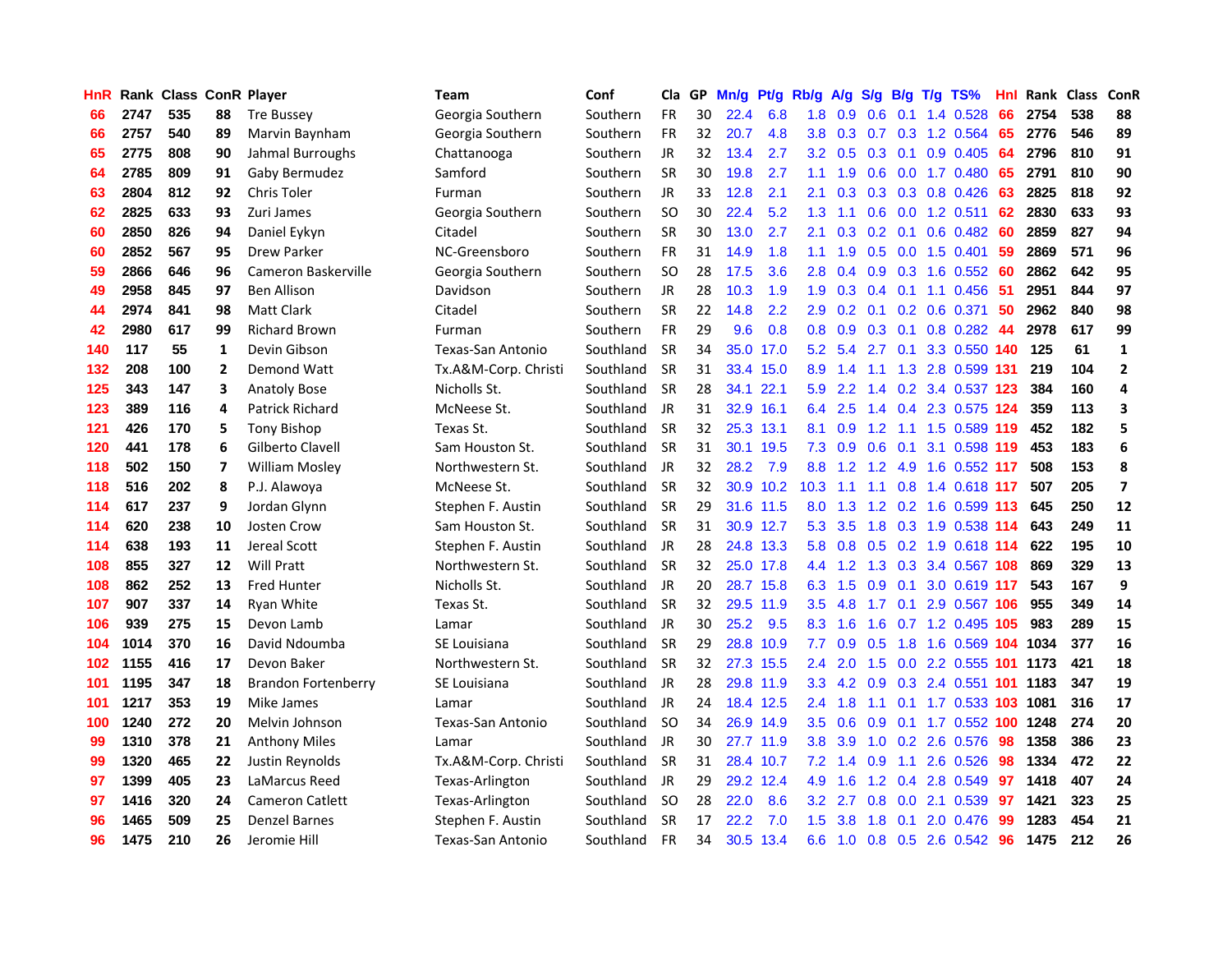| <b>HnR</b> |      | <b>Rank Class ConR Player</b> |    |                        | Team                    | Conf      | Cla       |    | GP Mn/g Pt/g Rb/g |           |                  | A/g             |     |                 | $S/g$ B/g T/g TS%         | Hnl | Rank Class |     | ConR |
|------------|------|-------------------------------|----|------------------------|-------------------------|-----------|-----------|----|-------------------|-----------|------------------|-----------------|-----|-----------------|---------------------------|-----|------------|-----|------|
| 96         | 1477 | 423                           | 27 | <b>Brandon Davis</b>   | Lamar                   | Southland | JR        | 30 | 17.0              | 8.2       | 2.1              | 1.5             | 0.5 | 0.2             | 0.7 0.565                 | 95  | 1508       | 431 | 29   |
| 96         | 1490 | 429                           | 28 | Antuan Bootle          | Sam Houston St.         | Southland | JR        | 30 | 17.2              | 4.9       | 6.1              | 0.9             |     | $0.3 \quad 0.5$ | 1.2 0.568                 | 95  | 1503       | 429 | 28   |
| 95         | 1499 | 213                           | 29 | <b>Brandon Edwards</b> | Texas-Arlington         | Southland | <b>FR</b> | 28 | 20.8              | 5.7       | 5.4              | 0.3             | 0.6 | 0.8             | 0.9 0.608                 | 95  | 1501       | 215 | 27   |
| 95         | 1510 | 519                           | 30 | <b>Stephan Martin</b>  | McNeese St.             | Southland | <b>SR</b> | 33 |                   | 21.4 10.4 |                  | $1.8$ 1.5       |     | $0.8$ 0.1       | 1.8 0.546                 | -94 | 1546       | 529 | 30   |
| 95         | 1526 | 525                           | 31 | Diego Kapelan          | McNeese St.             | Southland | <b>SR</b> | 32 |                   | 29.1 14.9 | $2.4^{\circ}$    | 1.1             |     |                 | $0.7$ 0.1 1.8 0.550       | 94  | 1555       | 531 | 32   |
| 95         | 1539 | 442                           | 32 | <b>Bradley Gay</b>     | Texas-Arlington         | Southland | JR        | 29 | 17.9              | 7.3       | 3.1              | 0.8             |     |                 | 0.8 0.1 1.6 0.591         | 94  | 1549       | 442 | 31   |
| 93         | 1636 | 551                           | 33 | Lance Pevehouse        | Sam Houston St.         | Southland | <b>SR</b> | 30 | 30.8              | 8.7       | 4.0              | 2.4             |     |                 | 1.3 0.4 0.7 0.502         | 93  | 1646       | 554 | 33   |
| 93         | 1665 | 558                           | 34 | C.J. Collins           | McNeese St.             | Southland | <b>SR</b> | 33 | 32.0              | 9.4       | 2.7              | 3.5             |     |                 | 1.2 0.0 1.6 0.512         | 92  | 1700       | 566 | 35   |
| 92         | 1670 | 484                           | 35 | <b>Louis Ellis</b>     | Northwestern St.        | Southland | JR        | 30 | 21.1              | 8.8       | 2.3              | 1.6             |     |                 | 1.4 0.2 1.6 0.532         | 92  | 1658       | 480 | 34   |
| 92         | 1679 | 561                           | 36 | Cameron Johnson        | Texas St.               | Southland | <b>SR</b> | 29 | 24.1              | 12.9      | 5.4              | 0.7             | 0.8 |                 | 0.6 2.3 0.521             | 92  | 1708       | 568 | 36   |
| 92         | 1686 | 488                           | 37 | Drae Murray            | Sam Houston St.         | Southland | JR        | 31 | 27.2              | 5.8       | 2.5              | 4.7             |     |                 | 1.2 0.0 1.6 0.470         | -92 | 1709       | 492 | 37   |
| 92         | 1717 | 257                           | 38 | Dantrell Thomas        | Nicholls St.            | Southland | <b>FR</b> | 28 | 18.9              | 6.4       | 2.7              | 1.3             |     |                 | 0.8 0.2 1.1 0.576         | 90  | 1780       | 274 | 41   |
| 91         | 1741 | 505                           | 39 | Bo Ingram              | Texas-Arlington         | Southland | JR        | 29 |                   | 25.7 11.2 | 5.1              | 0.7             | 0.8 | 0.1             | 2.2 0.564                 | 91  | 1755       | 509 | 39   |
| 91         | 1742 | 575                           | 40 | Eddie Williams         | Stephen F. Austin       | Southland | <b>SR</b> | 29 | 32.4              | 8.0       | 4.9              | 3.6             | 1.2 |                 | $0.1$ 1.9 0.429           | -91 | 1763       | 579 | 40   |
| 91         | 1750 | 507                           | 41 | <b>Tremell Adams</b>   | Lamar                   | Southland | JR        | 20 | 13.0              | 7.3       | 2.0              | 0.6             | 0.5 | 0.0             | 1.2 0.566                 | -91 | 1730       | 498 | 38   |
| 91         | 1751 | 576                           | 42 | Kellan Carter          | Nicholls St.            | Southland | <b>SR</b> | 26 | 23.2              | 5.3       | 2.8              | 2.3             | 1.7 |                 | 0.2 1.2 0.533             | 90  | 1791       | 583 | 43   |
| 91         | 1783 | 413                           | 43 | James Hulbin           | Northwestern St.        | Southland | <b>SO</b> | 32 | 14.6              | 5.8       | 4.6              | 0.4             |     |                 | $0.4$ 0.4 1.1 0.514       | -90 | 1783       | 415 | 42   |
| 90         | 1809 | 526                           | 44 | Dion Prewster          | Stephen F. Austin       | Southland | JR        | 29 | 17.3              | 5.1       | 3.1              |                 |     |                 | 1.2 0.3 0.2 1.2 0.560     | -90 | 1826       | 532 | 44   |
| 89         | 1870 | 435                           | 45 | <b>Matt Staff</b>      | Texas St.               | Southland | <b>SO</b> | 23 | 13.3              | 4.7       | 3.0              | 0.8             |     |                 | $0.4$ 0.5 1.1 0.532       | -88 | 1916       | 444 | 46   |
| 89         | 1884 | 604                           | 46 | <b>Trent Hutchin</b>   | SE Louisiana            | Southland | <b>SR</b> | 29 |                   | 29.3 14.8 |                  | $1.4 \quad 0.9$ |     |                 | $0.4$ 0.1 1.7 0.597       | -89 | 1899       | 608 | 45   |
| 89         | 1895 | 443                           | 47 | Jordan Reves           | Texas-Arlington         | Southland | <b>SO</b> | 29 | 20.9              | 7.5       | 4.7              | 0.7             |     |                 | $0.4$ $0.9$ 2.1 $0.567$   | 88  | 1924       | 449 | 47   |
| 88         | 1937 | 453                           | 48 | Roosevelt Johnson      | SE Louisiana            | Southland | <b>SO</b> | 29 | 13.1              | 5.5       | 4.0              | 0.5             |     |                 | 0.6 0.4 1.2 0.469         | 88  | 1942       | 456 | 49   |
| 88         | 1945 | 565                           | 49 | <b>Charlie Harper</b>  | Lamar                   | Southland | JR        | 24 | 20.0              | 7.4       | $5.6^{\circ}$    | 1.0             | 1.1 |                 | $0.2$ 1.6 0.506           | 87  | 1960       | 571 | 50   |
| 88         | 1955 | 570                           | 50 | Orlando Brazier        | Lamar                   | Southland | JR        | 26 | 12.7              | 5.5       | 3.5              | 0.3             |     |                 | $0.5$ 0.7 1.0 0.458       | -87 | 1992       | 579 | 52   |
| 88         | 1957 | 619                           | 51 | Kendrick Harris        | Lamar                   | Southland | -SR       | 27 | 23.7              | 10.3      | 2.1              | 3.0             | 1.0 |                 | 0.0 2.4 0.539             | -87 | 1975       | 626 | 51   |
| 86         | 2043 | 599                           | 52 | DeShawn Patterson      | SE Louisiana            | Southland | JR        | 29 | 27.4              | 6.3       | 3.9              | 3.6             | 1.5 | 0.4             | 1.5 0.434                 | 86  | 2049       | 601 | 53   |
| 86         | 2058 | 639                           | 53 | Imad Qahwash           | <b>Central Arkansas</b> | Southland | <b>SR</b> | 29 |                   | 22.9 12.6 | 2.8              | 1.7             | 1.1 | 0.0             | 2.9 0.528                 | 85  | 2107       | 655 | 55   |
| 86         | 2071 | 607                           | 54 | <b>Marcus Williams</b> | Sam Houston St.         | Southland | JR        | 22 | 23.4              | 7.3       | $2.2^{\circ}$    | 3.3             | 1.5 | 0.0             | 2.6 0.464                 | 88  | 1938       | 563 | 48   |
| 85         | 2087 | 612                           | 55 | Stephen Franklin       | Texas-San Antonio       | Southland | <b>JR</b> | 34 | 24.1              | 6.5       | 4.1              | 1.7             |     | $0.7 \quad 0.3$ | 1.6 0.536                 | 85  | 2088       | 611 | 54   |
| 84         | 2140 | 660                           | 56 | Kenny Franklin         | Nicholls St.            | Southland | <b>SR</b> | 28 | 29.3              | 5.9       | 1.9              | 3.1             | 1.1 | 0.1             | 1.4 0.513                 | 83  | 2195       | 674 | 58   |
| 84         | 2158 | 635                           | 57 | <b>Eddie Rios</b>      | Texas St.               | Southland | JR        | 30 | 23.8              | 9.0       | 2.0              | 2.0             | 1.0 | 0.0             | 1.6 0.492                 | -83 | 2161       | 633 | 57   |
| 83         | 2229 | 388                           | 58 | Darius Richardson      | Texas-Arlington         | Southland | <b>FR</b> | 22 | 22.4              | 7.9       | 3.0 <sub>1</sub> | 1.1             |     | $0.5 \quad 0.1$ | 1.0 0.483                 | 83  | 2160       | 369 | 56   |
| 83         | 2231 | 686                           | 59 | <b>Preston David</b>   | McNeese St.             | Southland | <b>SR</b> | 32 | 16.9              | 3.5       |                  |                 |     |                 | 3.3 0.3 0.5 1.3 0.8 0.528 | 82  | 2244       | 688 | 61   |
| 82         | 2235 | 654                           | 60 | <b>Ben Martin</b>      | Nicholls St.            | Southland | JR        | 28 | 29.7              | 4.5       | $2.3^{\circ}$    | 1.7             |     |                 | 1.2 0.1 0.7 0.484         | 81  | 2283       | 670 | 64   |
| 82         | 2249 | 659                           | 61 | <b>Travis Jones</b>    | Texas St.               | Southland | JR        | 32 | 22.6              | 7.5       | 2.9              | 0.7             |     |                 | 0.8 0.2 0.9 0.548         | 81  | 2288       | 672 | 65   |
| 82         | 2250 | 660                           | 62 | Nafis Richardson       | Sam Houston St.         | Southland | JR        | 31 | 21.3              | 7.1       | 2.0              | 1.8             | 0.8 | 0.1             | 1.8 0.481                 | 82  | 2257       | 663 | 63   |
| 82         | 2261 | 693                           | 63 | Rodney Jones           | SE Louisiana            | Southland | <b>SR</b> | 17 | 15.0              | 4.7       | $2.2\phantom{0}$ | 1.1             | 0.4 | 0.1             | 1.1 0.544                 | 83  | 2217       | 679 | 59   |
| 81         | 2294 | 699                           | 64 | Jason Marks            | SE Louisiana            | Southland | <b>SR</b> | 28 | 22.8              | 5.1       | 4.5              |                 |     |                 | 1.4 0.7 0.3 1.4 0.593     | -81 | 2291       | 701 | 66   |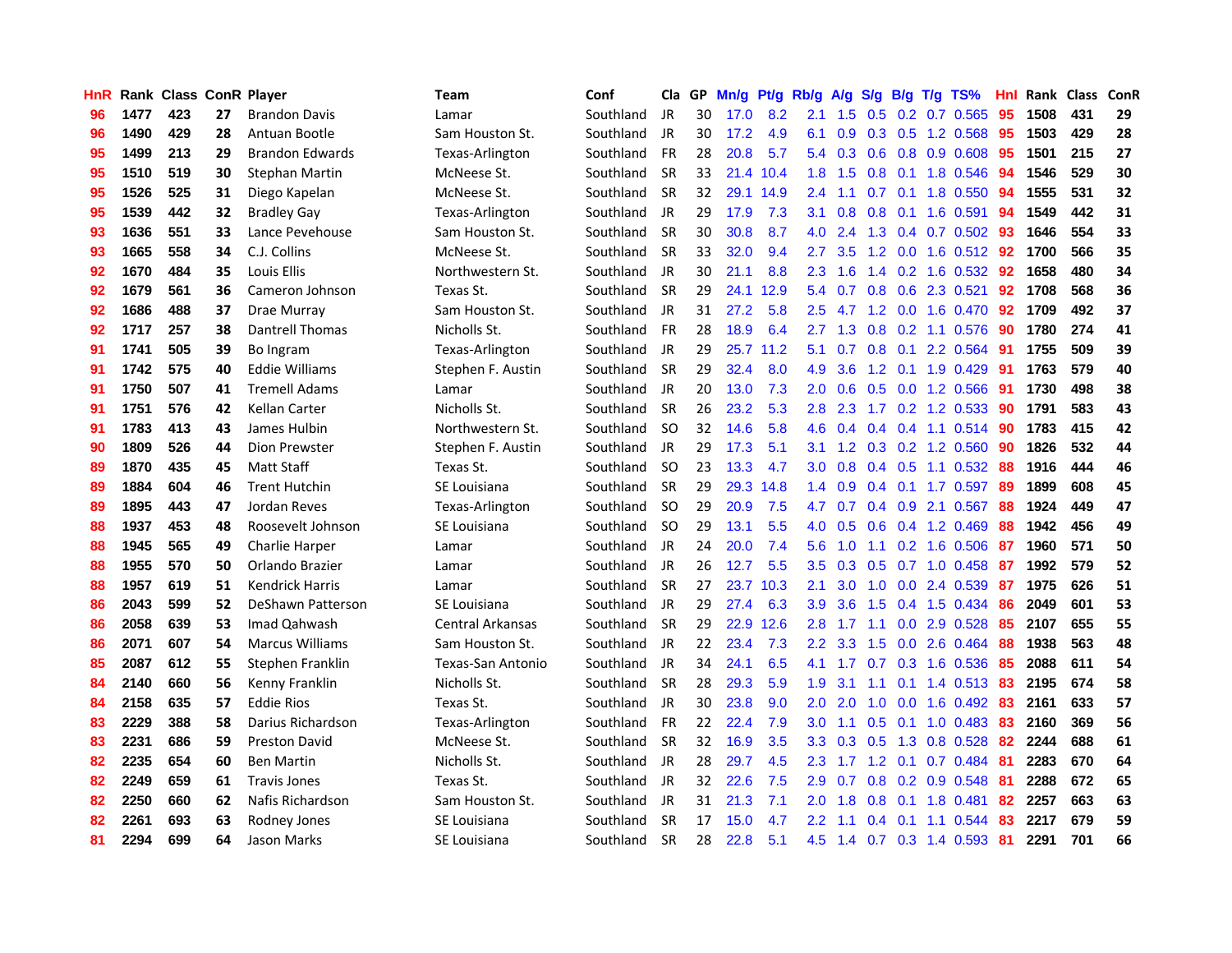| <b>HnR</b> |      |     |     | Rank Class ConR Player   | Team                    | Conf      | Cla       |    | GP Mn/g Pt/g |     | Rb/g A/g         |                 |     |                 | S/g B/g T/g TS%              | Hnl |      | Rank Class | ConR |
|------------|------|-----|-----|--------------------------|-------------------------|-----------|-----------|----|--------------|-----|------------------|-----------------|-----|-----------------|------------------------------|-----|------|------------|------|
| 81         | 2314 | 704 | 65  | Mike Pouncy              | <b>Central Arkansas</b> | Southland | <b>SR</b> | 28 | 24.5         | 8.9 | 3.1              | $2.2^{\circ}$   | 1.4 | 0.2             | 1.9 0.485                    | 80  | 2341 | 714        | 69   |
| 81         | 2316 | 682 | 66  | Sei Paye                 | Texas-San Antonio       | Southland | JR        | 34 | 26.4         | 5.1 | $2.4^{\circ}$    | 1.6             | 0.7 | 0.0             | 0.9 0.486                    | 80  | 2323 | 684        | 68   |
| 80         | 2335 | 711 | 67  | <b>Tadre Sheppard</b>    | Central Arkansas        | Southland | <b>SR</b> | 22 | 28.4         | 9.5 | 5.3              | 0.7             | 1.0 | 0.8             | 1.5 0.539                    | 82  | 2248 | 691        | 62   |
| 80         | 2346 | 693 | 68  | Marcus James             | Sam Houston St.         | Southland | JR        | 28 | 16.9         | 4.5 |                  | $4.2 \quad 0.5$ | 0.6 | 0.6             | 1.3 0.467                    | -81 | 2313 | 681        | 67   |
| 80         | 2350 | 713 | 69  | Dominic Knight           | Northwestern St.        | Southland | <b>SR</b> | 17 | 18.8         | 5.5 | 3.1              | 1.8             |     |                 | 0.9 0.4 1.2 0.470 82         |     | 2218 | 680        | 60   |
| 80         | 2357 | 423 | 70  | Darius Gardner           | Stephen F. Austin       | Southland | <b>FR</b> | 29 | 21.4         | 4.5 |                  | $1.4$ 2.7       |     | $0.7 \quad 0.1$ | 2.0 0.508                    | -79 | 2375 | 425        | 72   |
| 80         | 2367 | 721 | 71  | Gary Dixon               | SE Louisiana            | Southland | <b>SR</b> | 28 | 24.5         | 8.9 |                  | $1.8$ 1.2       |     |                 | $0.9$ $0.3$ 1.5 $0.482$      | -80 | 2351 | 717        | 70   |
| 79         | 2375 | 701 | 72  | Chris Henson             | <b>Central Arkansas</b> | Southland | JR        | 25 | 18.6         | 7.2 | 4.6              | 0.7             |     |                 | $0.3$ 0.6 1.0 0.511          | 79  | 2370 | 698        | 71   |
| 79         | 2390 | 727 | 73  | Coy Custer               | Lamar                   | Southland | <b>SR</b> | 30 | 15.8         | 5.6 | 3.7              | 0.2             |     |                 | 0.2 0.6 1.2 0.561            | 78  | 2421 | 733        | 75   |
| 79         | 2391 | 530 | 74  | Antonio Bostic           | Stephen F. Austin       | Southland | <b>SO</b> | 29 | 22.4         | 6.5 | 1.7              | 1.5             |     |                 | $0.7$ 0.1 1.5 0.470          | 78  | 2411 | 536        | 74   |
| 79         | 2394 | 533 | 75  | <b>Shamir Davis</b>      | Northwestern St.        | Southland | <b>SO</b> | 32 | 22.6         | 6.7 | 2.1              | 2.7             |     |                 | $0.7$ $0.2$ $2.5$ $0.485$    | 79  | 2404 | 534        | 73   |
| 78         | 2409 | 538 | 76  | Donley Minor             | Lamar                   | Southland | SO.       | 28 | 15.4         | 5.6 | $1.4^{\circ}$    | 0.9             | 0.7 |                 | 0.1 1.0 0.540                | 78  | 2426 | 540        | 76   |
| 77         | 2426 | 709 | 77  | Larry Wilkins            | Texas-San Antonio       | Southland | JR        | 34 | 19.5         | 3.6 | 3.7              | 0.7             | 0.6 | 0.1             | 0.9 0.552                    | 77  | 2442 | 716        | 77   |
| 77         | 2432 | 712 | 78  | John Bowman              | Texas St.               | Southland | JR        | 32 | 22.7         | 5.5 | $2.2^{\circ}$    | 1.8             | 0.7 |                 | $0.1$ 1.5 0.488              | 76  | 2471 | 723        | 79   |
| 77         | 2440 | 549 | 79  | Terence Jones            | Tx.A&M-Corp. Christi    | Southland | -SO       | 31 | 29.9         | 8.9 | 1.9              | 2.6             | 1.1 | 0.2             | 2.6 0.500                    | 77  | 2461 | 551        | 78   |
| 76         | 2485 | 461 | 80  | <b>Bryant Smith</b>      | Texas-Arlington         | Southland | <b>FR</b> | 29 | 15.4         | 3.5 | 1.4              | 1.7             | 0.8 | 0.1             | 1.3 0.463                    | 75  | 2518 | 466        | 80   |
| 74         | 2530 | 475 | 81  | <b>Gary Stewart</b>      | Northwestern St.        | Southland | <b>FR</b> | 31 | 13.2         | 4.4 | 2.0              | 0.7             | 0.4 | 0.1             | 1.4 0.595                    | -74 | 2549 | 475        | 81   |
| 74         | 2538 | 753 | 82  | Horace Bond              | Tx.A&M-Corp. Christi    | Southland | <b>SR</b> | 31 | 26.2         | 5.2 | 4.5              | 0.9             | 1.0 |                 | 0.3 1.9 0.526                | -74 | 2567 | 764        | 84   |
| 74         | 2552 | 740 | 83  | <b>Chris Mast</b>        | Tx.A&M-Corp. Christi    | Southland | JR        | 27 | 20.4         | 5.0 |                  |                 |     |                 | 2.4 1.3 0.8 0.2 1.3 0.477 74 |     | 2559 | 748        | 83   |
| 73         | 2567 | 485 | 84  | <b>Tyler Wood</b>        | Texas-San Antonio       | Southland | <b>FR</b> | 30 | 9.2          | 2.8 |                  | $1.3 \quad 0.3$ |     |                 | 0.1 0.2 0.4 0.538 74         |     | 2569 | 481        | 85   |
| 73         | 2570 | 746 | 85  | Mark Rutledge            | <b>Central Arkansas</b> | Southland | JR        | 29 | 29.8         | 9.6 | 4.2              | 2.0             |     |                 | 0.8 0.2 2.0 0.502 72         |     | 2613 | 766        | 87   |
| 73         | 2591 | 763 | 86  | <b>Carlos Dos Santos</b> | Central Arkansas        | Southland | <b>SR</b> | 27 | 18.5         | 5.2 | 3.9              | 0.7             |     |                 | 0.5 0.6 1.2 0.507 72         |     | 2629 | 775        | 89   |
| 73         | 2597 | 492 | 87  | T.J. Williams            | Texas-San Antonio       | Southland | <b>FR</b> | 25 | 12.1         | 4.0 | 2.7              | 0.3             |     |                 | $0.3$ 0.4 0.9 0.458          | 74  | 2557 | 479        | 82   |
| 73         | 2599 | 766 | 88  | Mark Gomillia            | Stephen F. Austin       | Southland | <b>SR</b> | 29 | 15.7         | 4.2 | 2.1              | 0.5             |     | $0.2 \quad 0.0$ | 1.0 0.537                    | -72 | 2622 | 773        | 88   |
| 72         | 2613 | 498 | 89  | Shaquille White-Miller   | Texas-Arlington         | Southland | <b>FR</b> | 27 | 19.6         | 4.2 | 1.4              | 3.1             | 0.8 |                 | $0.0$ 3.0 $0.465$            | 73  | 2606 | 493        | 86   |
| 72         | 2616 | 768 | 90  | J.B. Conley              | Texas St.               | Southland | <b>SR</b> | 32 | 14.0         | 5.3 | 2.6              | 0.4             | 0.4 | 0.1             | 1.2 0.476                    | -71 | 2652 | 779        | 92   |
| 72         | 2625 | 769 | 91  | Dewan Clayborn           | Central Arkansas        | Southland | JR        | 22 | 26.2         | 8.7 | 2.4              | 2.3             | 1.6 | 0.0             | 2.9 0.519                    | -71 | 2643 | 776        | 90   |
| 71         | 2639 | 504 | 92  | Bryan Hammond            | Nicholls St.            | Southland | <b>FR</b> | 28 | 15.5         | 3.7 | 1.5              | 1.1             | 0.4 | 0.0             | $0.9$ $0.502$                | -70 | 2678 | 512        | 93   |
| 70         | 2654 | 776 | 93  | <b>Justin Ayers</b>      | Nicholls St.            | Southland | <b>SR</b> | 23 | 14.6         | 4.0 | 1.7              | 0.6             | 0.3 | 0.0             | 0.3 0.497                    | -71 | 2649 | 777        | 91   |
| 64         | 2793 | 809 | 94  | Daniel Richard           | McNeese St.             | Southland | JR        | 33 | 16.7         | 3.7 | 2.5              | 0.3             |     | $0.3$ 0.3       | $0.9$ $0.458$                | 63  | 2817 | 815        | 96   |
| 63         | 2805 | 813 | 95  | <b>Garland Judkins</b>   | Tx.A&M-Corp. Christi    | Southland | JR        | 28 | 21.9         | 6.4 | 1.9              | 1.6             | 0.8 | 0.1             | 3.0 0.490                    | 65  | 2795 | 809        | 95   |
| 63         | 2807 | 628 | 96  | Armani Williams          | Texas-Arlington         | Southland | <b>SO</b> | 23 | 15.3         | 5.8 | 1.0 <sub>1</sub> | 0.4             |     | $0.3\ 0.0$      | 1.0 0.475                    | 66  | 2768 | 617        | 94   |
| 63         | 2811 | 812 | 97  | Logan McConathy          | Northwestern St.        | Southland | <b>SR</b> | 32 | 14.0         | 2.2 | 0.9 <sup>°</sup> | 1.4             | 0.6 | 0.1             | 0.9 0.473                    | -63 | 2826 | 818        | 97   |
| 61         | 2836 | 820 | 98  | Uriel Segura             | Texas St.               | Southland | <b>SR</b> | 26 | 12.7         | 3.0 | 1.5 <sub>1</sub> | 1.1             |     |                 | $0.3$ 0.0 1.0 0.462 63       |     | 2827 | 819        | 98   |
| 58         | 2874 | 824 | 99  | Jawan Nelson             | Tx.A&M-Corp. Christi    | Southland | JR        | 31 | 15.1         | 4.9 | 1.8              | 0.5             | 0.0 |                 | $0.3$ 1.1 $0.472$            | -58 | 2890 | 826        | 103  |
| 58         | 2876 | 573 | 100 | Ryan Williams            | <b>Central Arkansas</b> | Southland | FR        | 28 | 20.2         | 5.5 | 1.9              | 1.4             | 1.0 | 0.1             | 1.9 0.392                    | 58  | 2888 | 576        | 102  |
| 58         | 2882 | 652 | 101 | Stan Brown               | Lamar                   | Southland | <b>SO</b> | 25 | 14.0         | 3.8 | 3.3 <sub>2</sub> | 0.3             | 0.2 | 0.4             | $1.0 \t0.426$                | 60  | 2860 | 641        | 99   |
| 56         | 2893 | 578 | 102 | Jaamon Echols            | Tx.A&M-Corp. Christi    | Southland | <b>FR</b> | 21 | 12.0         | 3.1 | 0.8              | 1.1             |     |                 | $0.4$ 0.0 1.0 0.409          | 59  | 2874 | 573        | 100  |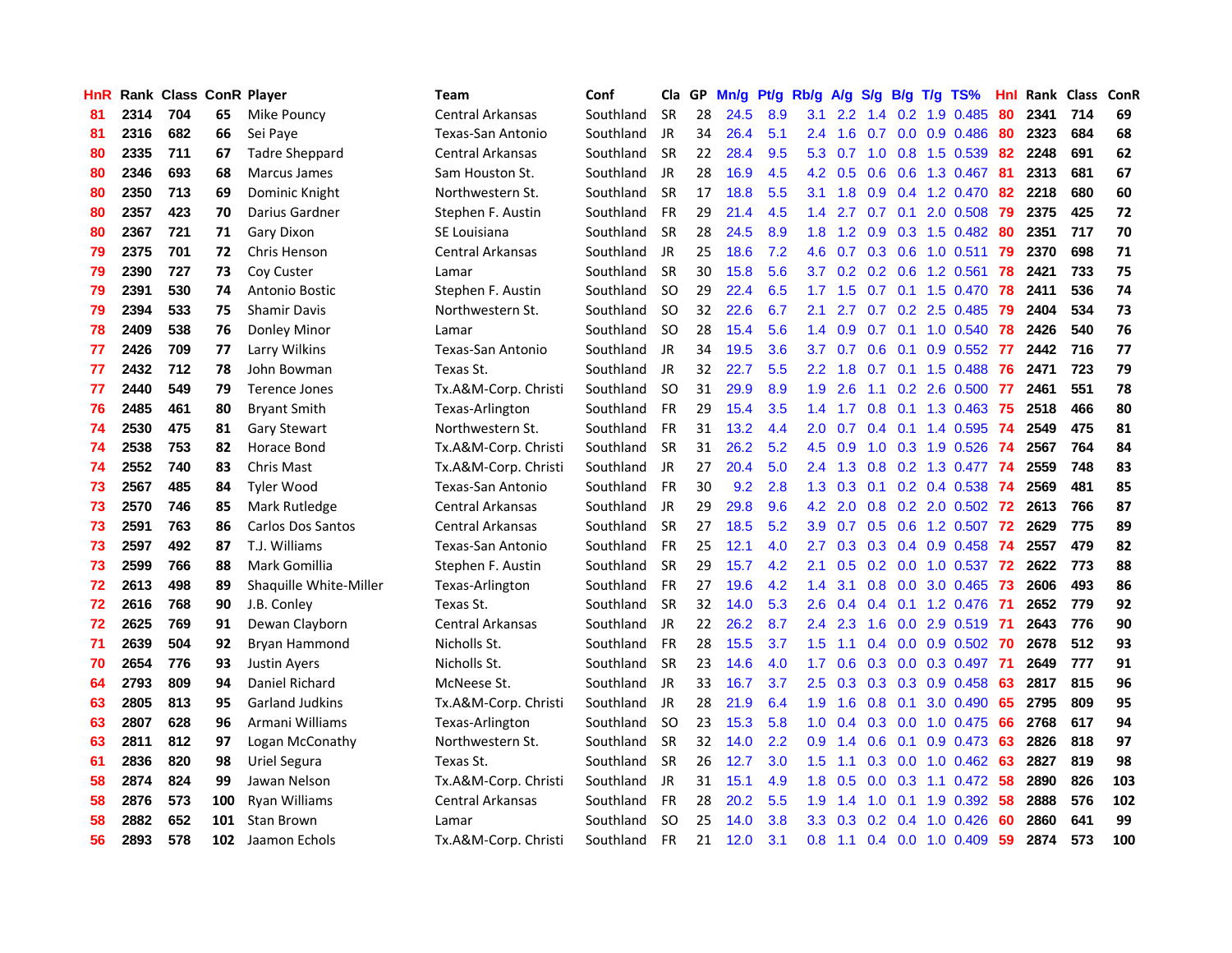| <b>HnR</b> |      | Rank Class ConR Player |                |                         | Team                    | Conf      | Cla       |    | GP Mn/g |           | Pt/g Rb/g A/g    |                 | <b>S/g</b>      |                   | B/g T/g TS%                        | Hnl | Rank Class |     | <b>ConR</b>             |
|------------|------|------------------------|----------------|-------------------------|-------------------------|-----------|-----------|----|---------|-----------|------------------|-----------------|-----------------|-------------------|------------------------------------|-----|------------|-----|-------------------------|
| 55         | 2903 | 582                    | 103            | <b>Patrick Robinson</b> | Northwestern St.        | Southland | FR.       | 32 | 14.0    | 2.0       | $2.3^{\circ}$    | 0.5             | 0.8             | 0.2               | 0.9 0.373                          | 55  | 2917       | 588 | 104                     |
| 55         | 2913 | 660                    | 104            | <b>Terry Tidwell</b>    | Central Arkansas        | Southland | SO.       | 18 | 16.2    | 3.9       | 3.1              |                 | $0.2 \quad 0.3$ | 0.5               | 1.6 0.563                          | -58 | 2886       | 657 | 101                     |
| 51         | 2943 | 600                    | 105            | Elridge Moore           | Nicholls St.            | Southland | <b>FR</b> | 27 | 14.2    | 2.0       | $2.4^{\circ}$    | 0.7             | 0.5             | 0.2               | 1.5 0.404                          | -51 | 2953       | 606 | 105                     |
| 50         | 2950 | 844                    | 106            | T.K. Smith              | <b>Central Arkansas</b> | Southland | JR        | 29 | 11.8    | 3.6       | 0.8 <sub>0</sub> | 0.6             | 0.1             |                   | $0.0$ $0.7$ $0.446$                | 50  | 2963       | 846 | 107                     |
| 50         | 2953 | 837                    | 107            | <b>Antonio Topps</b>    | Tx.A&M-Corp. Christi    | Southland | <b>SR</b> | 30 | 11.8    | 2.7       | 0.8 <sub>0</sub> |                 |                 |                   | 0.5 0.1 0.0 0.4 0.426              | -50 | 2961       | 839 | 106                     |
| 50         | 2955 | 607                    | 108            | <b>Hollis Hill</b>      | Tx.A&M-Corp. Christi    | Southland | <b>FR</b> | 31 | 9.8     | 2.8       |                  |                 |                 |                   | 0.7 0.7 0.5 0.0 1.1 0.411 49       |     | 2964       | 610 | 108                     |
| 146        | 82   | 40                     | $\mathbf{1}$   | Keith Benson            | Oakland                 | Summit    | SR        | 35 |         | 32.4 17.9 | 10.1             | 1.1             | 0.8             |                   | 3.6 1.9 0.577 145                  |     | 86         | 41  | $\mathbf{1}$            |
| 140        | 118  | 20                     | $\overline{2}$ | Nate Wolters            | South Dakota St.        | Summit    | SO        | 31 |         | 33.2 19.5 | 4.6              | 6.1             |                 |                   | 1.3 0.2 2.2 0.550 140              |     | 124        | 20  | $\mathbf{2}$            |
| 138        | 134  | 40                     | 3              | Reggie Hamilton         | Oakland                 | Summit    | <b>JR</b> | 35 |         | 28.8 17.6 | 2.5              | 5.3             |                 |                   | 1.3 0.2 3.6 0.623 138              |     | 141        | 42  | 3                       |
| 130        | 242  | 68                     | 4              | Dominique Morrison      | <b>Oral Roberts</b>     | Summit    | JR.       | 31 |         | 34.9 19.5 | 5.0              | 2.1             | 0.6             |                   | 0.5 1.6 0.605 132                  |     | 199        | 57  | 4                       |
| 127        | 294  | 87                     | 5              | Alex Young              | <b>IUPUI</b>            | Summit    | JR.       | 33 |         | 36.6 19.7 | 6.4              | 2.4             | 1.4             |                   | 0.8 3.4 0.545 127                  |     | 309        | 94  | 5                       |
| 124        | 364  | 62                     | 6              | Damen Bell-Holter       | Oral Roberts            | Summit    | SO        | 35 |         | 30.4 13.3 | 7.8              | 1.5             | 0.5             |                   | 1.4 1.9 0.576 122                  |     | 404        | 73  | 6                       |
| 122        | 407  | 78                     | $\overline{ }$ | <b>Frank Gaines</b>     | <b>IPFW</b>             | Summit    | SO        | 30 |         | 27.4 14.8 |                  | $6.2 \quad 0.8$ |                 |                   | 0.9 0.7 1.4 0.583 121              |     | 411        | 77  | $\overline{\mathbf{z}}$ |
| 120        | 451  | 54                     | 8              | Jordan Dykstra          | South Dakota St.        | Summit    | <b>FR</b> | 31 |         | 20.7 11.3 | 5.1              | 1.3             | 0.7             | 0.6               | 1.3 0.650 119                      |     | 455        | 54  | 8                       |
| 118        | 489  | 143                    | 9              | Christian Siakam        | <b>IUPUI</b>            | Summit    | JR.       | 33 | 23.5    | 9.3       | 6.9              | 0.4             | 0.5             | 0.8               | 1.1 0.642 117                      |     | 504        | 151 | 9                       |
| 117        | 527  | 204                    | 10             | LeRoy Nobles            | <b>IUPUI</b>            | Summit    | SR        | 32 |         | 35.8 18.3 | 4.0              | 1.3             | 0.8             | 0.1               | 2.1 0.613 117                      |     | 523        | 209 | 10                      |
| 116        | 563  | 218                    | 11             | Jay Couisnard           | <b>UMKC</b>             | Summit    | <b>SR</b> | 29 |         | 33.5 17.6 | 5.6              | 1.6             | 1.3             | 0.6               | 3.2 0.571 116                      |     | 560        | 218 | 11                      |
| 116        | 567  | 220                    | 12             | Will Hudson             | Oakland                 | Summit    | <b>SR</b> | 35 |         | 31.3 12.6 |                  | $7.2 \quad 0.8$ |                 |                   | 0.7 0.9 1.3 0.663 116              |     | 566        | 221 | 12                      |
| 113        | 648  | 73                     | 13             | Steven Roundtree        | <b>Oral Roberts</b>     | Summit    | <b>FR</b> | 35 |         | 28.4 12.1 |                  | 6.4 1.8         |                 |                   | 1.0 0.4 2.3 0.578 112 713          |     |            | 81  | 14                      |
| 113        | 651  | 250                    | 14             | <b>Ben Botts</b>        | <b>IPFW</b>             | Summit    | SR        | 30 |         | 30.6 13.7 |                  |                 |                 |                   | 3.2 2.2 0.8 0.2 1.2 0.609 113      |     | 669        | 257 | 13                      |
| 112        | 706  | 273                    | 15             | Spencer Johnson         | <b>UMKC</b>             | Summit    | <b>SR</b> | 30 |         | 33.1 11.7 |                  |                 |                 |                   | 9.4 0.8 0.9 0.4 1.3 0.577 110      |     | 751        | 290 | 15                      |
| 109        | 805  | 97                     | 16             | Marshall Bjorklund      | North Dakota St.        | Summit    | <b>FR</b> | 29 | 21.7    | 8.7       |                  | 5.4 0.6         |                 |                   | 0.6 0.5 1.0 0.647 109              |     | 796        | 96  | 16                      |
| 109        | 813  | 164                    | 17             | <b>Drew Valentine</b>   | Oakland                 | Summit    | <b>SO</b> | 35 | 24.7    | 7.9       | 5.6              | 1.7             |                 |                   | 1.2 0.0 1.8 0.640 109              |     | 807        | 158 | 17                      |
| 108        | 842  | 321                    | 18             | Larry Wright            | Oakland                 | Summit    | <b>SR</b> | 34 | 25.5    | 9.8       | $3.4^{\circ}$    | 3.0             |                 |                   | 0.7 0.3 1.9 0.566 108              |     | 836        | 320 | 18                      |
| 107        | 892  | 111                    | 19             | <b>Travis Bader</b>     | Oakland                 | Summit    | FR        | 35 |         | 25.7 10.5 |                  | $2.2 \quad 1.4$ | 0.5             | 0.1               | 0.7 0.614 107                      |     | 903        | 110 | 19                      |
| 107        | 908  | 338                    | 20             | Michael Tveidt          | North Dakota St.        | Summit    | <b>SR</b> | 29 |         | 32.2 15.3 | 3.7              |                 |                 |                   | 2.2 0.7 0.4 1.8 0.581 107          |     | 908        | 341 | 20                      |
| 107        | 909  | 115                    | 21             | <b>Kyle Davis</b>       | Southern Utah           | Summit    | <b>FR</b> | 30 | 19.7    | 8.5       | 5.3              | 1.2             | 0.5             | 1.0               | 1.8 0.589 106                      |     | 925        | 117 | 21                      |
| 103        | 1107 | 145                    | 22             | Chad White              | South Dakota St.        | Summit    | <b>FR</b> | 31 | 20.3    | 8.1       | $3.4^{\circ}$    | 1.6             | 0.5             | 0.5               | 1.1 0.619 102 1129                 |     |            | 147 | 22                      |
| 102        | 1145 | 414                    | 23             | Matt Lander             | Western Illinois        | Summit    | SR        | 30 |         | 36.2 17.0 | $2.3^{\circ}$    | 2.7             | 0.9             | 0.2               | 3.1 0.532                          | 98  | 1322       | 467 | 31                      |
| 101        | 1175 | 158                    | 24             | <b>Taylor Braun</b>     | North Dakota St.        | Summit    | <b>FR</b> | 29 | 25.0    | 8.2       | 5.7              | 2.3             | 1.0             |                   | 0.4 2.2 0.566 101                  |     | 1169       | 156 | 23                      |
| 101        | 1189 | 345                    | 25             | <b>Trey McCorkle</b>    | <b>IPFW</b>             | Summit    | JR        | 30 | 21.5    | 8.7       | 3.6 <sup>°</sup> | 0.9             |                 |                   | 0.2 0.7 1.1 0.598 101              |     | 1208       | 353 | 24                      |
| 101        | 1223 | 358                    | 26             | Jeremy Mixon            | <b>IPFW</b>             | Summit    | JR.       | 29 | 21.1    | 9.9       | $2.3^{\circ}$    | 1.8             |                 |                   | 0.6 0.3 1.5 0.530 100 1228         |     |            | 359 | 25                      |
| 100        | 1257 | 169                    | 27             | TrayVonn Wright         | North Dakota St.        | Summit    | <b>FR</b> | 29 | 16.3    | 5.7       |                  |                 |                 |                   | 3.4 0.5 0.8 0.8 0.5 0.511 100 1247 |     |            | 169 | 26                      |
| 100        | 1266 | 448                    | 28             | <b>Clint Sargent</b>    | South Dakota St.        | Summit    | <b>SR</b> | 31 |         | 32.2 15.2 |                  |                 |                 | $3.2$ 1.3 0.5 0.1 | 1.0 0.547                          | -99 | 1273       | 449 | 27                      |
| 100        | 1272 | 368                    | 29             | Reggie Chamberlain      | <b>UMKC</b>             | Summit    | JR        | 30 |         | 32.0 11.6 | 2.5              | 2.6             | 1.1             |                   | $0.1$ 1.8 $0.606$                  | 98  | 1319       | 378 | 30                      |
| 100        | 1276 | 369                    | 30             | <b>Stephen Thomas</b>   | <b>IUPUI</b>            | Summit    | JR        | 33 |         | 33.4 11.0 | 3.3 <sub>1</sub> | 2.6             | 1.2             | 0.1               | 1.5 0.562                          | 99  | 1294       | 371 | 28                      |
| 99         | 1294 | 375                    | 31             | Griffan Callahan        | South Dakota St.        | Summit    | JR.       | 31 | 26.1    | 8.8       | 4.5              | 0.9             | 1.1             | 0.2               | 0.6 0.644                          | 99  | 1302       | 375 | 29                      |
| 99         | 1299 | 290                    | 32             | <b>Warren Niles</b>     | <b>Oral Roberts</b>     | Summit    | SO        | 35 |         | 31.1 14.3 |                  |                 |                 |                   | 3.7 1.8 1.0 0.1 1.9 0.518          | -97 | 1388       | 313 | 33                      |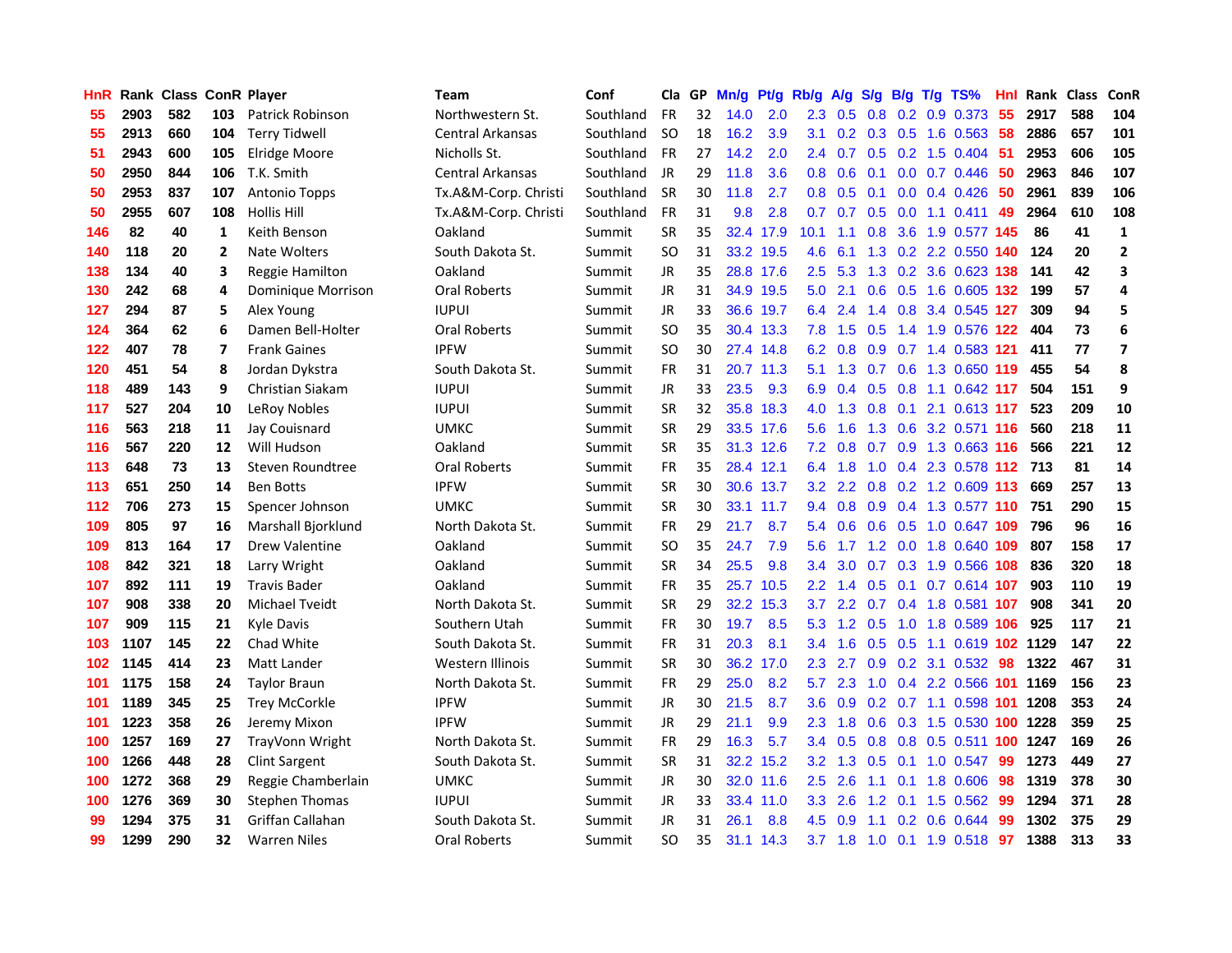| HnR |      | Rank Class ConR Player |    |                         | <b>Team</b>         | Conf   | Cla       |    | GP Mn/g | Pt/g      | Rb/g             | A/g             |     |                 | S/g B/g T/g TS%           | Hnl | Rank Class |     | ConR |
|-----|------|------------------------|----|-------------------------|---------------------|--------|-----------|----|---------|-----------|------------------|-----------------|-----|-----------------|---------------------------|-----|------------|-----|------|
| 98  | 1354 | 475                    | 33 | Dale Moss               | South Dakota St.    | Summit | <b>SR</b> | 31 | 24.9    | 7.6       | 4.5              | 1.8             | 0.6 | 0.5             | 1.0 0.570                 | 98  | 1372       | 481 | 32   |
| 97  | 1408 | 490                    | 34 | Zach Plackemeier        | <b>IPFW</b>         | Summit | <b>SR</b> | 30 | 34.5    | 10.2      | 3.4              | 4.4             | 0.8 | 0.2             | 1.8 0.561                 | 97  | 1423       | 494 | 34   |
| 97  | 1442 | 502                    | 35 | John Ashworth           | <b>IUPUI</b>        | Summit | <b>SR</b> | 33 | 30.8    | 4.4       | 3.0              | 2.9             |     | $1.2 \quad 0.0$ | 1.3 0.498                 | 96  | 1462       | 509 | 37   |
| 96  | 1461 | 208                    | 36 | Mike Felt               | North Dakota St.    | Summit | FR        | 27 | 13.9    | 6.3       | 0.9 <sub>0</sub> | 0.6             |     |                 | 0.2 0.0 0.5 0.640         | -96 | 1442       | 202 | 35   |
| 95  | 1522 | 523                    | 37 | Bakari Lewis            | <b>UMKC</b>         | Summit | <b>SR</b> | 28 |         | 26.8 11.3 | 2.1              | 2.9             |     |                 | 1.2 0.3 2.8 0.526         | -95 | 1530       | 526 | 38   |
| 95  | 1546 | 445                    | 38 | Ken Holdman             | Oral Roberts        | Summit | JR        | 35 | 27.2    | 5.9       | 2.8              | 1.6             |     |                 | 1.3 0.3 1.3 0.615         | -93 | 1622       | 472 | 42   |
| 94  | 1579 | 534                    | 39 | Freddy Coleman          | North Dakota St.    | Summit | <b>SR</b> | 28 | 23.4    | 8.1       |                  | 4.8 2.3         |     |                 | 1.1 0.3 2.3 0.484         | -94 | 1561       | 532 | 39   |
| 94  | 1591 | 365                    | 40 | Jackson Stevenett       | Southern Utah       | Summit | <b>SO</b> | 22 |         | 25.2 10.1 | 3.7              | 1.3             |     |                 | 0.2 0.7 1.4 0.590         | 96  | 1461       | 332 | 36   |
| 94  | 1593 | 460                    | 41 | Eric Carlson            | North Dakota St.    | Summit | JR        | 29 |         | 23.8 10.1 | 4.5              | 1.7             |     |                 | 0.6 0.2 2.2 0.506         | 94  | 1575       | 453 | 40   |
| 94  | 1611 | 467                    | 42 | Ilija Milutinovic       | Oakland             | Summit | JR        | 35 | 8.9     | 2.8       | 1.9              | 0.5             |     |                 | $0.1$ $0.2$ $0.4$ $0.605$ | 93  | 1602       | 463 | 41   |
| 91  | 1762 | 410                    | 43 | Matt Hodgson            | Southern Utah       | Summit | <b>SO</b> | 29 | 13.1    | 4.5       | $3.5\,$          | 0.3             | 0.3 |                 | 1.2 1.6 0.591             | -91 | 1762       | 409 | 43   |
| 91  | 1777 | 513                    | 44 | Kaimarr Price           | Western Illinois    | Summit | JR        | 28 | 29.6    | 10.8      | 6.7              | 1.6             |     |                 | 0.6 0.8 2.5 0.483         | 89  | 1878       | 546 | 47   |
| 89  | 1860 | 541                    | 45 | Jake Nielson            | Southern Utah       | Summit | JR        | 30 | 14.3    | 4.5       | 2.3              | 1.6             | 0.9 |                 | 0.2 1.4 0.500             | -89 | 1859       | 543 | 44   |
| 89  | 1868 | 543                    | 46 | Matt Massey             | Southern Utah       | Summit | <b>JR</b> | 30 | 24.2    | 9.4       | 3.3 <sub>2</sub> | 1.2             | 0.5 |                 | 0.3 1.9 0.590             | 89  | 1872       | 545 | 46   |
| 89  | 1872 | 437                    | 47 | <b>Tyson Koehler</b>    | Southern Utah       | Summit | <b>SO</b> | 27 | 13.7    | 3.7       | $2.3\phantom{0}$ | 0.9             |     | $0.3 \quad 0.4$ | 0.5 0.561                 | 89  | 1871       | 434 | 45   |
| 89  | 1901 | 550                    | 48 | Drew Lundberg           | North Dakota St.    | Summit | JR.       | 29 | 24.4    | 8.0       | 1.7 <sub>2</sub> | 2.0             |     | $0.4\quad 0.0$  | 1.2 0.520                 | -89 | 1897       | 549 | 48   |
| 89  | 1905 | 552                    | 49 | Ray Jones               | Southern Utah       | Summit | JR        | 30 | 31.7    | 9.2       | 3.1              | 4.0             |     |                 | 1.3 0.3 3.1 0.547         | -88 | 1920       | 557 | 49   |
| 88  | 1928 | 612                    | 50 | <b>Roderick Pearson</b> | <b>Oral Roberts</b> | Summit | <b>SR</b> | 34 | 23.0    | 5.6       | $2.4^{\circ}$    | 2.7             |     |                 | 0.7 0.0 1.9 0.497 87      |     | 1961       | 620 | 50   |
| 87  | 1994 | 325                    | 51 | Brayden Carlson         | South Dakota St.    | Summit | <b>FR</b> | 30 | 11.0    | 2.8       |                  | $1.7 \quad 0.6$ |     |                 | 0.6 0.2 0.4 0.570 87      |     | 1991       | 324 | 51   |
| 84  | 2148 | 663                    | 52 | Ryan Brimley            | Southern Utah       | Summit | <b>SR</b> | 30 | 23.4    | 9.4       | 2.1              | 1.0             |     |                 | $0.5$ 0.1 1.2 0.500       | -84 | 2147       | 663 | 52   |
| 83  | 2204 | 647                    | 53 | Maxx Nakwaasah          | Centenary           | Summit | <b>JR</b> | 30 |         | 30.5 12.0 | 6.0              | 1.1             |     |                 | $0.7$ $0.2$ $2.9$ $0.487$ | 82  | 2227       | 651 | 55   |
| 82  | 2251 | 691                    | 54 | Oleg Kovalov            | <b>IPFW</b>         | Summit | <b>SR</b> | 27 | 10.7    | 4.4       | 1.1              | 0.3             |     |                 | $0.0$ $0.3$ $0.8$ $0.615$ | 82  | 2225       | 685 | 54   |
| 82  | 2254 | 661                    | 55 | Jason Smeathers         | <b>IPFW</b>         | Summit | <b>JR</b> | 29 | 12.4    | 3.4       | 1.7              | 0.6             |     |                 | $0.3$ $0.3$ $0.5$ $0.508$ | 82  | 2249       | 660 | 56   |
| 82  | 2272 | 402                    | 56 | <b>Trinity Hall</b>     | <b>UMKC</b>         | Summit | <b>FR</b> | 28 | 24.0    | 7.7       | $3.4^{\circ}$    | 0.7             |     |                 | $0.7$ $0.9$ $1.5$ $0.478$ | -81 | 2271       | 400 | 57   |
| 81  | 2298 | 512                    | 57 | Jeron Trotman           | Centenary           | Summit | <b>SO</b> | 26 | 26.9    | 9.0       | 6.2              | 0.8             | 0.6 |                 | 1.2 2.3 0.458             | 83  | 2216       | 503 | 53   |
| 80  | 2339 | 419                    | 58 | Donovan Gibbs           | <b>IUPUI</b>        | Summit | FR        | 33 | 12.6    | 2.6       | 2.0              | 0.4             | 0.1 |                 | 0.3 0.3 0.531             | 80  | 2354       | 422 | 61   |
| 80  | 2354 | 696                    | 59 | Antwaun Boyd            | <b>IPFW</b>         | Summit | JR.       | 29 | 15.3    | 4.3       | 2.0              | 1.6             | 0.6 |                 | $0.1$ 1.7 0.538           | -80 | 2338       | 687 | 59   |
| 79  | 2373 | 700                    | 60 | Ramell Taylor           | Southern Utah       | Summit | JR        | 27 | 16.4    | 6.2       | 3.0              | 0.8             |     | $0.2 \quad 0.5$ | 1.6 0.479                 | 80  | 2353       | 692 | 60   |
| 78  | 2404 | 536                    | 61 | Jack Houpt              | Western Illinois    | Summit | <b>SO</b> | 30 | 29.6    | 7.5       | 3.4              | 1.4             |     | $0.3$ 0.3       | 1.2 0.577                 | 76  | 2507       | 560 | 67   |
| 78  | 2407 | 537                    | 62 | <b>Ledrick Eackles</b>  | Oakland             | Summit | <b>SO</b> | 31 | 14.3    | 4.8       | 2.5              | 1.1             | 0.7 | 0.1             | 0.9 0.387                 | 80  | 2327       | 517 | 58   |
| 78  | 2412 | 540                    | 63 | <b>Tony Fiegen</b>      | South Dakota St.    | Summit | <b>SO</b> | 31 | 15.5    | 5.0       | 2.9              | 0.6             |     |                 | $0.3$ $0.3$ 1.1 $0.517$   | 78  | 2427       | 541 | 63   |
| 78  | 2415 | 707                    | 64 | John Peckinpaugh        | <b>IPFW</b>         | Summit | JR        | 29 | 21.0    | 2.9       |                  | $3.9$ 1.7       |     |                 | $0.5$ $0.1$ 1.2 $0.431$   | 78  | 2413       | 709 | 62   |
| 78  | 2420 | 734                    | 65 | <b>Brandon Smith</b>    | Western Illinois    | Summit | <b>SR</b> | 21 | 16.3    | 5.2       |                  | $1.3 \quad 0.4$ |     |                 | 0.6 0.0 0.6 0.534         | -75 | 2512       | 755 | 68   |
| 77  | 2437 | 547                    | 66 | Jordan Weirick          | Southern Utah       | Summit | <b>SO</b> | 27 | 14.5    | 4.6       | 1.9 <sup>°</sup> | 0.9             |     |                 | $0.3$ 0.0 0.9 0.519       | 78  | 2434       | 544 | 64   |
| 76  | 2489 | 557                    | 67 | Jelani Johnson          | Western Illinois    | Summit | <b>SO</b> | 30 | 30.7    | 5.8       | 3.6              | 1.8             |     |                 | 1.4 0.2 2.0 0.489         | 73  | 2594       | 580 | 71   |
| 74  | 2541 | 478                    | 68 | Aaron Harwell           | Centenary           | Summit | <b>FR</b> | 29 | 19.7    | 5.3       | 1.5              | 1.9             | 1.7 | 0.1             | 2.2 0.477                 | -74 | 2570       | 482 | 70   |
| 74  | 2551 | 574                    | 69 | Sean Esposito           | <b>IUPUI</b>        | Summit | <b>SO</b> | 27 | 13.6    | 3.3       | $1.2^{\circ}$    | 0.6             | 0.3 | 0.0             | 0.4 0.523                 | 76  | 2494       | 555 | 65   |
| 73  | 2566 | 484                    | 70 | Jonathan Blount         | Centenary           | Summit | <b>FR</b> | 30 | 19.4    | 6.6       | 1.8              |                 |     |                 | 0.7 0.7 0.0 1.4 0.512 73  |     | 2596       | 489 | 72   |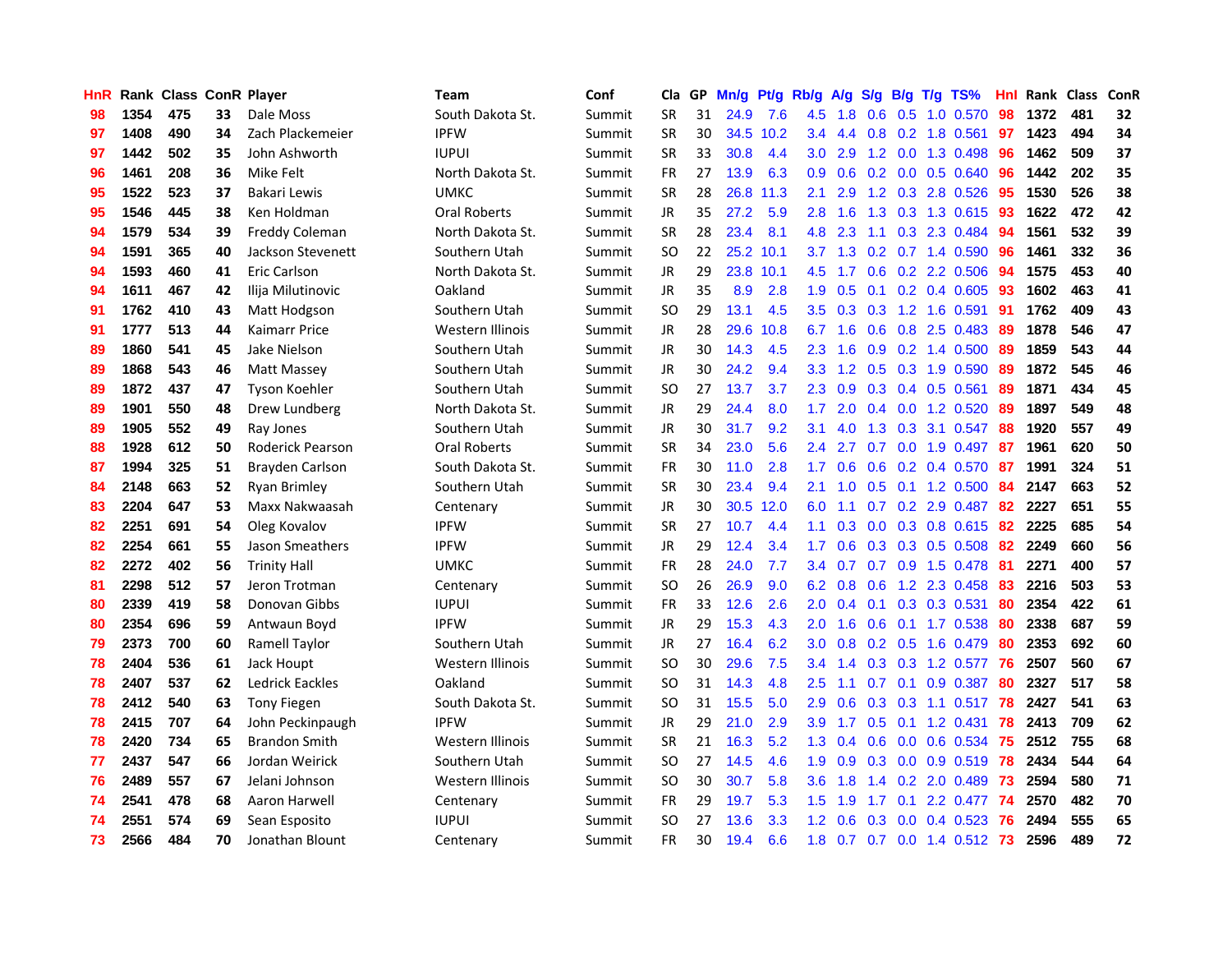| <b>HnR</b> |      | Rank Class ConR Player |                |                         | Team                    | Conf     | Cla       |    | GP Mn/g | Pt/g      | Rb/g             | A/g             |     |                 | S/g B/g T/g TS%            | Hnl | Rank Class |     | ConR                     |
|------------|------|------------------------|----------------|-------------------------|-------------------------|----------|-----------|----|---------|-----------|------------------|-----------------|-----|-----------------|----------------------------|-----|------------|-----|--------------------------|
| 73         | 2578 | 487                    | 71             | Michael Kibiloski       | <b>IPFW</b>             | Summit   | FR        | 21 | 12.0    | 3.7       | 2.6              | 0.2             | 0.3 | 0.1             | 1.0 0.574                  | 76  | 2499       | 462 | 66                       |
| 71         | 2646 | 774                    | 72             | Roman Tubner            | Centenary               | Summit   | <b>SR</b> | 9  | 30.9    | 9.1       | 3.3              | 2.9             | 1.7 | 0.2             | 3.9 0.500                  | -74 | 2547       | 760 | 69                       |
| 71         | 2651 | 506                    | 73             | Logan Lowery            | Centenary               | Summit   | FR        | 30 | 20.2    | 6.9       | $2.2^{\circ}$    | 0.8             | 0.6 |                 | 0.2 1.7 0.498              | -70 | 2680       | 513 | 75                       |
| 70         | 2657 | 596                    | 74             | Nate Zastrow            | North Dakota St.        | Summit   | <b>SO</b> | 29 | 14.2    | 3.7       |                  |                 |     |                 | 1.0 1.2 0.3 0.0 1.1 0.505  | 70  | 2671       | 599 | 74                       |
| 69         | 2695 | 608                    | 75             | Max Rockmann            | UMKC                    | Summit   | SO.       | 29 | 21.0    | 4.7       | 2.1              | 0.9             |     |                 | 0.4 0.0 1.2 0.472 69       |     | 2705       | 609 | 76                       |
| 68         | 2710 | 611                    | 76             | Damon Heuir             | Southern Utah           | Summit   | SO.       | 30 | 13.2    | 3.0       |                  | $1.3$ $1.3$     |     |                 | $0.4$ 0.0 0.9 0.425        | -68 | 2723       | 611 | 77                       |
| 68         | 2721 | 526                    | 77             | Andrew Rebol            | Centenary               | Summit   | <b>FR</b> | 29 | 11.5    | 2.6       | $2.2^{\circ}$    | 0.3             |     |                 | $0.4$ 0.6 0.9 0.477        | -67 | 2733       | 533 | 78                       |
| 67         | 2727 | 797                    | 78             | Emeka Okafor            | Western Illinois        | Summit   | <b>JR</b> | 27 | 13.3    | 2.8       | 3.6              | 0.2             |     |                 | $0.4$ 0.3 1.1 0.442        | 66  | 2769       | 806 | 81                       |
| 65         | 2762 | 542                    | 79             | <b>Ryan Bass</b>        | Oakland                 | Summit   | FR        | 34 | 9.3     | 2.0       | 0.8              | 1.4             |     |                 | 0.3 0.0 1.1 0.447          | 66  | 2766       | 543 | 80                       |
| 64         | 2795 | 624                    | 80             | Leo Davis               | Centenary               | Summit   | <b>SO</b> | 29 | 24.2    | 6.0       | 1.3              | 1.8             | 0.6 |                 | 0.0 2.2 0.483              | 63  | 2810       | 627 | 82                       |
| 64         | 2798 | 810                    | 81             | <b>Tommie Tyler</b>     | Western Illinois        | Summit   | JR        | 16 | 32.0    | 7.0       | 3.3 <sub>1</sub> | 1.7             | 0.6 |                 | $0.2$ 1.5 0.419            | -71 | 2654       | 779 | 73                       |
| 63         | 2810 | 557                    | 82             | <b>Quin Cooper</b>      | Centenary               | Summit   | FR        | 30 | 12.9    | 3.8       | 1.7 <sup>2</sup> | 0.4             | 0.5 |                 | 0.0 0.9 0.438              | 62  | 2834       | 562 | 83                       |
| 62         | 2821 | 558                    | 83             | <b>Hunter McClinton</b> | <b>Oral Roberts</b>     | Summit   | FR        | 29 | 17.4    | 3.4       | 0.8              | 1.3             | 0.2 | 0.0             | 1.3 0.516                  | 66  | 2760       | 541 | 79                       |
| 60         | 2845 | 821                    | 84             | <b>Michael Gholston</b> | <b>UMKC</b>             | Summit   | <b>JR</b> | 30 | 12.0    | 2.7       | 0.8 <sub>0</sub> | 0.7             | 0.3 | 0.0             | 0.6 0.457                  | -60 | 2867       | 824 | 85                       |
| 60         | 2851 | 638                    | 85             | Andy Nagel              | North Dakota St.        | Summit   | SO.       | 28 | 8.9     | 1.6       | 1.6              | 0.3             | 0.1 | 0.0             | 0.3 0.523                  | 60  | 2857       | 640 | 84                       |
| 56         | 2895 | 828                    | 86             | <b>Dustin Dibble</b>    | <b>UMKC</b>             | Summit   | JR        | 30 | 14.4    | 2.7       | 1.0              | 0.7             |     |                 | $0.3$ $0.2$ $0.8$ $0.431$  | 56  | 2911       | 834 | 87                       |
| 54         | 2921 | 661                    | 87             | <b>Travis Sims</b>      | Centenary               | Summit   | <b>SO</b> | 30 | 16.1    | 3.4       |                  | $2.4\quad 0.9$  |     |                 | $0.7$ $0.2$ 1.7 $0.414$    | -54 | 2931       | 663 | 88                       |
| 47         | 2967 | 847                    | 88             | <b>Bernard Kamwa</b>    | UMKC                    | Summit   | JR        | 20 | 18.8    | 3.0       |                  |                 |     |                 | 4.0 0.2 0.3 0.2 1.6 0.408  | -56 | 2907       | 831 | 86                       |
| 43         | 2977 | 673                    | 89             | <b>Baba Diallo</b>      | Centenary               | Summit   | <b>SO</b> | 29 | 10.9    | 2.0       |                  |                 |     |                 | 1.1 0.3 0.3 0.1 0.8 0.443  | 43  | 2983       | 673 | 89                       |
| 33         | 2995 | 623                    | 90             | Mael Amenyedzi          | Western Illinois        | Summit   | FR        | 25 | 10.8    | 1.8       |                  | $1.2 \quad 0.4$ |     |                 | $0.1$ 0.0 0.9 0.484        | 34  | 2996       | 623 | 90                       |
| 26         | 2999 | 680                    | 91             | Abdou Niang             | <b>Western Illinois</b> | Summit   | <b>SO</b> | 23 | 12.0    | 1.0       | 2.0 <sub>2</sub> | 0.3             |     |                 | $0.1$ $0.3$ $0.6$ $0.264$  | 30  | 2999       | 680 | 91                       |
| 123        | 394  | 163                    | $\mathbf{1}$   | Juan Pattillo           | Western Kentucky        | Sun Belt | <b>SR</b> | 32 |         | 29.8 13.7 | 9.1              | 1.4             | 1.5 | 1.8             | 3.0 0.532 121              |     | 408        | 168 | $\mathbf{1}$             |
| 121        | 430  | 172                    | $\overline{2}$ | Solomon Bozeman         | Ark.-Little Rock        | Sun Belt | <b>SR</b> | 36 |         | 30.6 16.6 | 2.1              | 2.8             |     | $0.7 \quad 0.1$ | 2.6 0.605 120              |     | 436        | 176 | $\overline{2}$           |
| 118        | 491  | 195                    | 3              | <b>Tristan Thompson</b> | North Texas             | Sun Belt | <b>SR</b> | 33 |         | 32.0 18.0 | 3.2 <sub>2</sub> | 1.8             |     |                 | 0.7 0.1 2.2 0.630 118      |     | 495        | 200 | 3                        |
| 116        | 575  | 175                    | 4              | DeJuan Wright           | Fla. International      | Sun Belt | <b>JR</b> | 29 |         | 30.3 14.5 | 6.7              | 1.2             |     |                 | 1.7 0.7 2.5 0.599 114      |     | 634        | 197 | 4                        |
| 115        | 609  | 69                     | 5              | Augustine Rubit         | South Alabama           | Sun Belt | FR        | 28 | 30.4    | 13.1      | 11.0             | 0.9             | 0.6 | 1.1             | 2.4 0.585 113              |     | 644        | 71  | 5                        |
| 114        | 632  | 244                    | 6              | Sergio Kerusch          | Western Kentucky        | Sun Belt | <b>SR</b> | 32 |         | 31.0 15.6 | 7.9              | 0.5             |     |                 | 0.4 0.4 1.4 0.554 113      |     | 671        | 258 | 6                        |
| 110        | 787  | 304                    | $\overline{ }$ | <b>Travis Bureau</b>    | Louisiana-Lafayette     | Sun Belt | <b>SR</b> | 27 |         | 29.7 10.4 | 6.9              | 1.4             | 0.7 | 0.9             | 1.7 0.571 110              |     | 766        | 296 | $\overline{\phantom{a}}$ |
| 109        | 804  | 162                    | 8              | Chase Hallam            | Denver                  | Sun Belt | <b>SO</b> | 30 |         | 34.4 12.5 | 4.5              | 2.3             | 1.6 | 0.3             | 1.9 0.563 109              |     | 813        | 160 | 9                        |
| 109        | 809  | 310                    | 9              | James Washington        | Middle Tennessee        | Sun Belt | <b>SR</b> | 32 |         | 35.0 14.0 | 2.3              | 2.8             | 1.6 |                 | 0.0 2.3 0.592 109          |     | 806        | 313 | 8                        |
| 108        | 864  | 330                    | 10             | George Odufuwa          | North Texas             | Sun Belt | <b>SR</b> | 32 |         | 31.8 11.2 | 10.4             | 1.6             |     |                 | 0.7 0.6 2.3 0.574 108      |     | 847        | 323 | 10                       |
| 107        | 906  | 189                    | 11             | <b>Greg Gantt</b>       | Florida Atlantic        | Sun Belt | SO.       | 32 |         | 30.2 14.0 | 3.9              | 0.9             |     |                 | 0.7 0.0 1.2 0.555 107      |     | 913        | 191 | 11                       |
| 106        | 931  | 343                    | 12             | La'Ryan Gary            | Louisiana-Lafayette     | Sun Belt | <b>SR</b> | 28 |         | 20.5 10.1 | 3.0              | 1.0             |     |                 | 0.9 0.6 1.9 0.569 106      |     | 950        | 347 | 12                       |
| 106        | 957  | 353                    | 13             | Rashad Allison          | Arkansas St.            | Sun Belt | <b>SR</b> | 32 | 27.0    | 9.6       | $2.2^{\circ}$    | 3.8             |     |                 | 0.8 0.2 1.7 0.540 105      |     | 967        | 354 | 15                       |
| 105        | 964  | 201                    | 14             | Raymond Taylor          | Florida Atlantic        | Sun Belt | <b>SO</b> | 31 |         | 31.9 11.6 | 3.5              | 3.9             | 1.5 |                 | 0.0 2.2 0.485 105          |     | 963        | 203 | 14                       |
| 105        | 993  | 130                    | 15             | Chris Udofia            | Denver                  | Sun Belt | <b>FR</b> | 30 | 22.9    | 8.3       | 4.4              | 1.3             | 0.7 |                 | 1.3 1.4 0.544 104          |     | 1006       | 131 | 16                       |
| 104        | 1017 | 294                    | 16             | <b>Brian Stafford</b>   | Denver                  | Sun Belt | <b>JR</b> | 30 | 33.6    | 12.9      | $2.4^{\circ}$    | 2.2             | 0.9 |                 | 0.3 2.2 0.655              | 104 | 1031       | 302 | 18                       |
| 104        | 1021 | 219                    | 17             | Jason Jones             | Middle Tennessee        | Sun Belt | SΟ        | 32 |         | 29.6 13.1 | 4.8              | 1.5             |     |                 | 1.3 0.2 2.4 0.528 104 1025 |     |            | 218 | 17                       |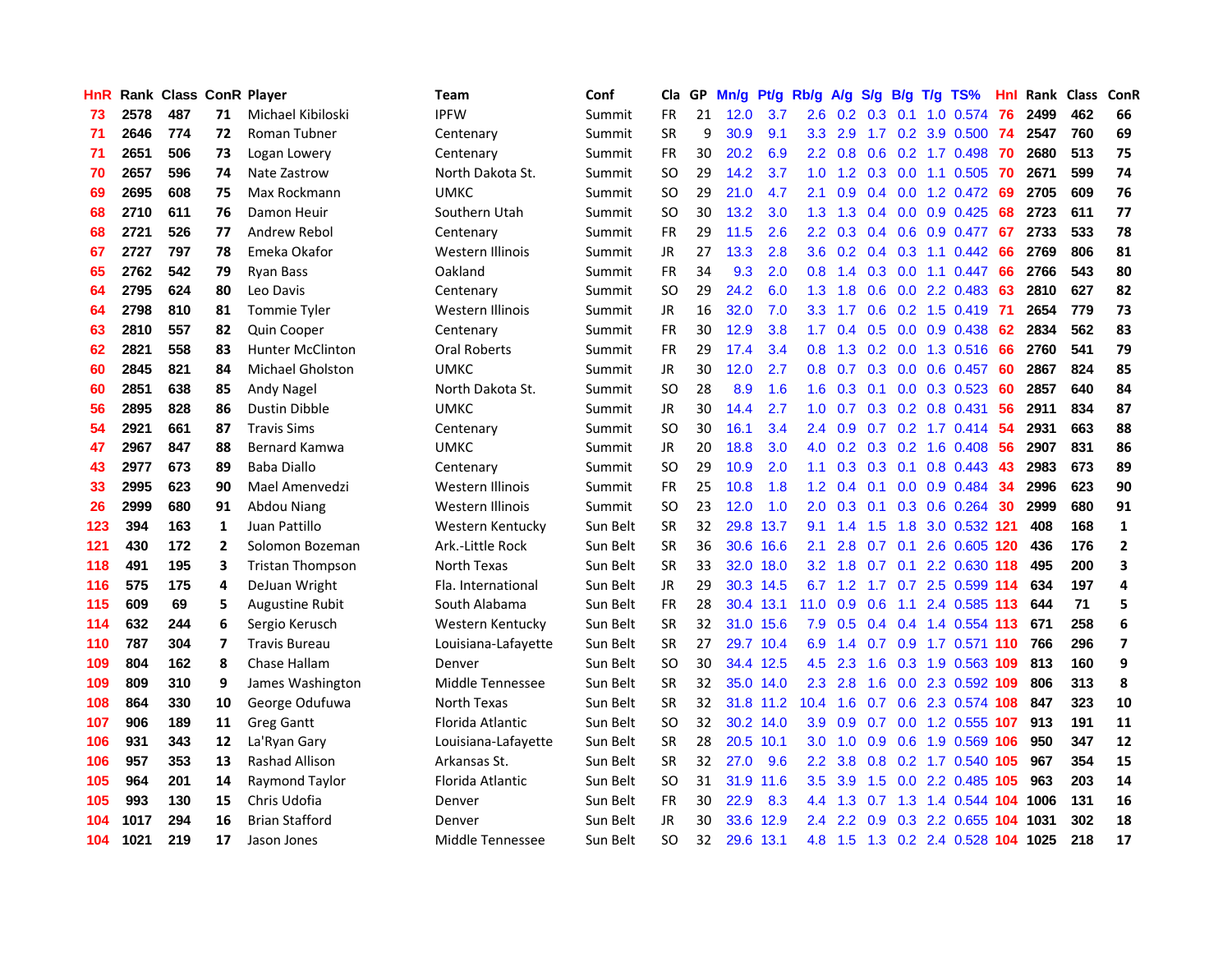| HnR |      | <b>Rank Class ConR Player</b> |    |                          | Team                | Conf     | Cla       |     | GP Mn/g | Pt/g      | Rb/g             | <b>A/g</b> |               |                 | S/g B/g T/g TS%                    |     | <b>Hnl Rank Class</b> |     | ConR |
|-----|------|-------------------------------|----|--------------------------|---------------------|----------|-----------|-----|---------|-----------|------------------|------------|---------------|-----------------|------------------------------------|-----|-----------------------|-----|------|
| 103 | 1099 | 396                           | 18 | <b>Brett Royster</b>     | Florida Atlantic    | Sun Belt | <b>SR</b> | 32  | 30.2    | 8.3       | 6.0              | 0.3        | 0.4           | 3.0             | 1.3 0.585                          |     | 102 1112              | 403 | 19   |
| 102 | 1121 | 405                           | 19 | <b>Bernard Toombs</b>    | Trov                | Sun Belt | <b>SR</b> | 29  | 28.4    | 9.6       | 9.2              | 0.7        | 0.8           | 1.6             | 1.3 0.527 101                      |     | 1188                  | 426 | 25   |
| 102 | 1144 | 413                           | 20 | <b>Tommie Sykes</b>      | Louisiana-Monroe    | Sun Belt | <b>SR</b> | 30  |         | 30.2 11.5 | 6.3              | 1.2        | 1.5           | 0.3             | 2.1 0.510 101 1179                 |     |                       | 424 | 23   |
| 102 | 1161 | 251                           | 21 | Kore White               | Florida Atlantic    | Sun Belt | <b>SO</b> | 32  | 22.7    | 8.2       | 5.0              | 0.9        | 0.7           |                 | 1.0 1.5 0.498 101 1168             |     |                       | 252 | 20   |
| 102 | 1169 | 341                           | 22 | Alex Tucker              | Florida Atlantic    | Sun Belt | JR        | 32  | 26.6    | 7.4       |                  | $2.2$ 4.3  |               |                 | 1.1 0.1 1.9 0.481 101 1176         |     |                       | 344 | 21   |
| 102 | 1171 | 421                           | 23 | Dominique Johnson        | North Texas         | Sun Belt | <b>SR</b> | 33  |         | 26.6 10.2 | 2.0 <sub>1</sub> |            |               |                 | 3.2 0.8 0.0 2.1 0.605 101 1177     |     |                       | 423 | 22   |
| 101 | 1181 | 424                           | 24 | Steffphon Pettigrew      | Western Kentucky    | Sun Belt | <b>SR</b> | 32  |         | 33.9 14.6 |                  |            |               |                 | 6.1 1.3 0.8 0.6 2.0 0.536 100 1224 |     |                       | 436 | 26   |
| 101 | 1216 | 165                           | 25 | J.J. Thomas              | Louisiana-Lafayette | Sun Belt | FR        | 25  |         | 24.4 11.3 | 6.2              | 0.8        |               |                 | 0.3 0.5 1.7 0.507 101 1180         |     |                       | 158 | 24   |
| 98  | 1367 | 191                           | 26 | Daylon Guy               | Ark.-Little Rock    | Sun Belt | <b>FR</b> | 36  | 21.3    | 7.6       | 2.1              | 2.0        | 1.0           |                 | $0.1$ 1.3 0.515                    | 97  | 1390                  | 195 | 29   |
| 98  | 1370 | 394                           | 27 | <b>Martavius Adams</b>   | Arkansas St.        | Sun Belt | <b>JR</b> | 32  |         | 24.8 11.1 | 7.2              | 0.4        |               |                 | 0.3 0.3 2.2 0.510                  | -97 | 1383                  | 396 | 28   |
| 98  | 1373 | 308                           | 28 | <b>Trey Finn</b>         | Arkansas St.        | Sun Belt | <b>SO</b> | 31  | 29.6    | 8.7       | 5.5              | 1.5        | 1.1           |                 | $0.3$ 1.5 0.553                    | 97  | 1381                  | 312 | 27   |
| 97  | 1396 | 313                           | 29 | Jordan McCoy             | Florida Atlantic    | Sun Belt | <b>SO</b> | 32  | 18.8    | 5.3       | 3.7              | 0.1        | 0.5           | 0.5             | 0.6 0.608                          | 97  | 1403                  | 318 | 30   |
| 97  | 1424 | 324                           | 30 | J.T. Sulton              | Middle Tennessee    | Sun Belt | <b>SO</b> | 32  | 23.8    | 9.3       | 5.0              | 0.5        | 0.9           | 0.5             | 2.0 0.531                          | 97  | 1424                  | 324 | 31   |
| 97  | 1428 | 497                           | 31 | <b>Trevor Ottley</b>     | Middle Tennessee    | Sun Belt | <b>SR</b> | 32  | 19.6    | 5.7       | 5.2              | 0.8        | 1.1           |                 | 1.2 1.9 0.484                      | 96  | 1429                  | 497 | 32   |
| 96  | 1464 | 420                           | 32 | Eric Frederick           | Fla. International  | Sun Belt | <b>JR</b> | 28  |         | 25.3 12.6 | 6.5              | 0.6        | 0.7           |                 | $0.3$ 1.8 $0.531$                  | 94  | 1551                  | 443 | 40   |
| 96  | 1488 | 212                           | 33 | Shawn Jones              | Middle Tennessee    | Sun Belt | <b>FR</b> | 32  | 10.9    | 4.1       | 2.3              | 0.3        | 0.3           | 0.6             | 0.8 0.533                          | 95  | 1492                  | 214 | 34   |
| 95  | 1504 | 518                           | 34 | Josh White               | North Texas         | Sun Belt | <b>SR</b> | 32  | 33.7    | 13.3      | $2.3^{\circ}$    | 2.8        | 0.6           |                 | 0.0 2.0 0.563                      | 95  | 1496                  | 518 | 35   |
| 95  | 1514 | 435                           | 35 | Malcolm Kirkland         | Arkansas St.        | Sun Belt | JR        | 32  | 15.0    | 4.8       | 3.6 <sup>2</sup> |            |               |                 | 0.3 0.2 1.0 1.2 0.534              | -95 | 1516                  | 434 | 36   |
| 95  | 1515 | 436                           | 36 | Scottie Farrington       | Louisiana-Lafayette | Sun Belt | JR        | 22. | 16.0    | 6.1       |                  |            |               |                 | 4.3 0.2 0.4 1.3 1.8 0.525          | 95  | 1489                  | 425 | 33   |
| 95  | 1517 | 520                           | 37 | Jeremy Thomas            | Arkansas St.        | Sun Belt | <b>SR</b> | 32  | 13.1    | 3.5       | $2.3^{\circ}$    |            |               |                 | 0.5 0.3 0.3 0.7 0.644              | 95  | 1517                  | 523 | 37   |
| 95  | 1535 | 441                           | 38 | D'Andre Williams         | Ark.-Little Rock    | Sun Belt | <b>JR</b> | 36  | 26.2    | 6.7       | 3.3 <sub>1</sub> | 3.0        |               |                 | 1.2 0.1 1.6 0.511                  | 94  | 1534                  | 439 | 38   |
| 95  | 1544 | 352                           | 39 | Will Weathers            | Troy                | Sun Belt | <b>SO</b> | 27  |         | 37.0 12.0 | 4.7              | 6.6        | 1.9           |                 | $0.1$ 4.1 $0.471$                  | 94  | 1536                  | 352 | 39   |
| 94  | 1586 | 537                           | 40 | Donald Boone             | Arkansas St.        | Sun Belt | <b>SR</b> | 32  |         | 31.3 10.6 | 3.1              | 1.8        | 1.8           |                 | $0.0$ 1.5 0.493                    | 94  | 1585                  | 537 | 42   |
| 94  | 1587 | 538                           | 41 | Vernon Taylor            | Troy                | Sun Belt | <b>SR</b> | 27  |         | 31.7 15.7 | 5.0 <sub>1</sub> | 2.1        | 1.1           | 0.1             | 3.0 0.524                          | -94 | 1583                  | 536 | 41   |
| 93  | 1623 | 374                           | 42 | Jacob Holmen             | North Texas         | Sun Belt | <b>SO</b> | 26  | 14.7    | 5.8       | 3.0 <sub>1</sub> | 0.5        |               |                 | 0.2 0.1 0.7 0.507                  | 93  | 1601                  | 368 | 43   |
| 93  | 1626 | 471                           | 43 | Josh Brown               | Louisiana-Lafayette | Sun Belt | JR        | 21  | 27.0    | 11.0      | 5.5              | 0.8        |               |                 | 0.7 0.3 1.5 0.464                  | 93  | 1631                  | 473 | 45   |
| 93  | 1629 | 550                           | 44 | <b>Montrell Thornton</b> | Ark.-Little Rock    | Sun Belt | <b>SR</b> | 34  | 14.5    | 3.5       | 3.0 <sub>2</sub> | 0.4        | 0.5           | 0.8             | 0.7 0.564                          | 93  | 1638                  | 552 | 47   |
| 93  | 1635 | 473                           | 45 | Shavar Richardson        | Florida Atlantic    | Sun Belt | JR.       | 28  | 14.5    | 5.9       | 1.0 <sub>1</sub> | 1.0        |               | $0.4 \quad 0.1$ | 0.8 0.497                          | 93  | 1614                  | 467 | 44   |
| 93  | 1645 | 237                           | 46 | Pablo Bertone            | Florida Atlantic    | Sun Belt | <b>FR</b> | 29  | 9.0     | 2.8       | $1.4^{\circ}$    | 0.7        | 0.1           | 0.1             | 0.6 0.543                          | 93  | 1634                  | 234 | 46   |
| 92  | 1672 | 559                           | 47 | Alex Garcia-Mendoza      | Ark.-Little Rock    | Sun Belt | <b>SR</b> | 36  | 25.5    | 8.9       | 2.9              | 1.1        | 0.7           | 0.1             | 1.2 0.548                          | 92  | 1677                  | 562 | 48   |
| 92  | 1680 | 562                           | 48 | Alex Legion              | Fla. International  | Sun Belt | <b>SR</b> | 10  | 28.1    | 13.0      | 5.1              | 1.3        |               |                 | 1.0 0.4 1.4 0.583 106              |     | 956                   | 350 | 13   |
| 92  | 1684 | 564                           | 49 | Matt Mouzy               | Ark.-Little Rock    | Sun Belt | <b>SR</b> | 36  | 18.6    | 7.9       | 1.6              |            | $0.6$ 0.2 0.1 |                 | 0.8 0.557                          | 92  | 1698                  | 565 | 50   |
| 92  | 1700 | 566                           | 50 | <b>Phil Gary</b>         | Fla. International  | Sun Belt | <b>SR</b> | 29  | 29.9    | 9.6       | $2.2^{\circ}$    | 3.3        |               |                 | 1.6 0.2 1.9 0.555                  | -90 | 1835                  | 591 | 55   |
| 92  | 1704 | 496                           | 51 | Kendrick Hogans          | North Texas         | Sun Belt | <b>JR</b> | 33  | 24.9    | 8.5       | 3.7              | 0.8        |               | $0.5 \quad 0.9$ | 1.5 0.565                          | 92  | 1697                  | 489 | 49   |
| 91  | 1728 | 398                           | 52 | <b>Martino Brock</b>     | South Alabama       | Sun Belt | SO        | 27  | 31.6    | 14.2      | 3.9              | 2.4        | 1.7           |                 | 0.3 3.0 0.501                      | 91  | 1749                  | 406 | 52   |
| 91  | 1747 | 404                           | 53 | <b>Brandon Peterson</b>  | Arkansas St.        | Sun Belt | <b>SO</b> | 31  | 27.4    | 7.9       | 5.6              | 1.1        | $0.4^{\circ}$ | 0.9             | 1.8 0.504                          | 91  | 1735                  | 401 | 51   |
| 90  | 1818 | 586                           | 54 | Randell Daigle           | Louisiana-Lafayette | Sun Belt | <b>SR</b> | 28  | 27.0    | 8.8       | 2.8              | 2.4        | 0.6           | 0.1             | 1.9 0.527                          | 89  | 1855                  | 597 | 57   |
| 90  | 1845 | 535                           | 55 | Andrew Hooper            | Denver              | Sun Belt | JR        | 20  | 15.8    | 5.2       | 1.5              | $-1.1$     |               |                 | $0.2$ 0.5 1.1 0.584                | 90  | 1811                  | 526 | 53   |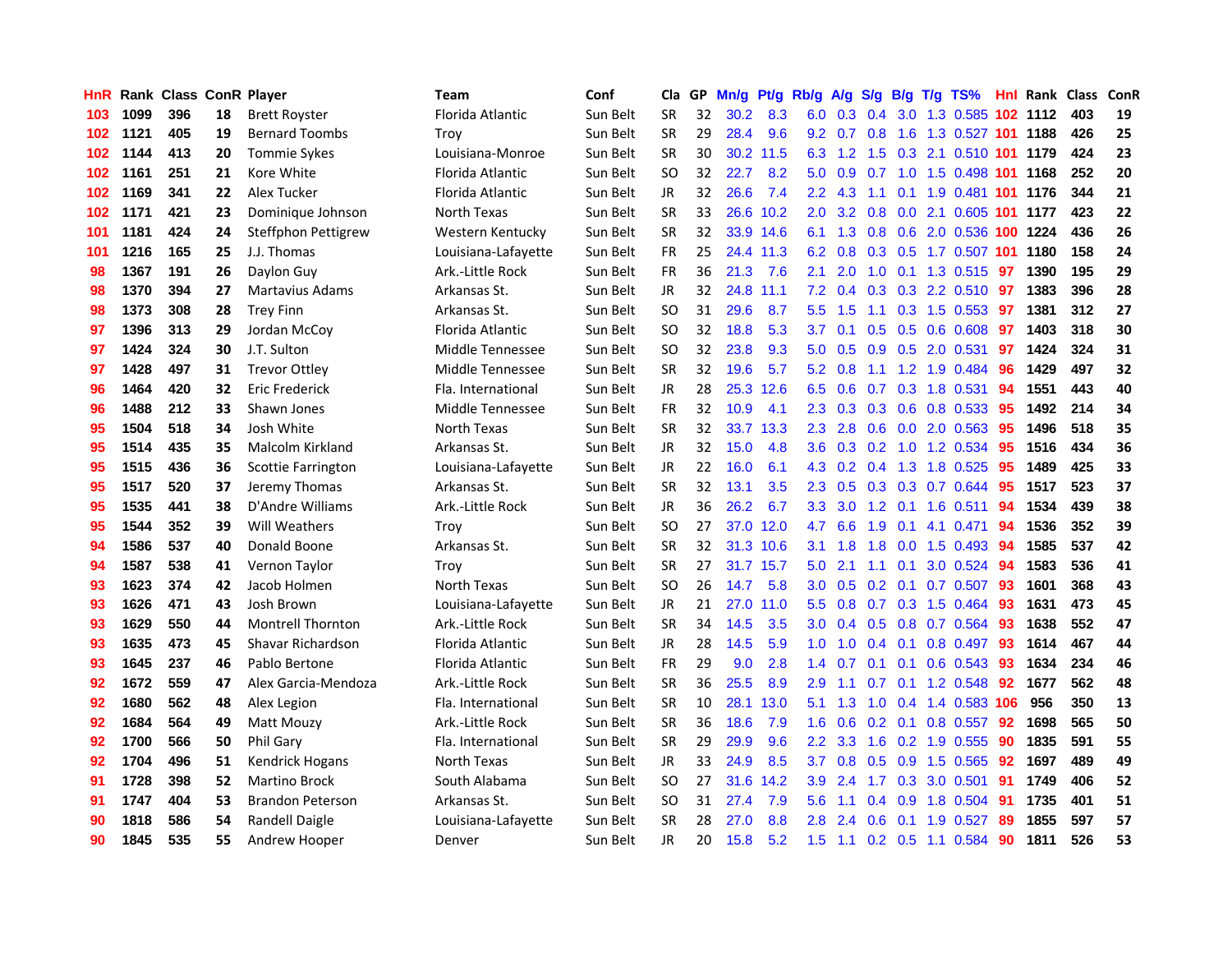| <b>HnR</b> |      | <b>Rank Class ConR Player</b> |    |                           | Team                | Conf     | Cla           |    | GP Mn/g Pt/g |           | Rb/g A/g         |                                |     |                 | $S/g$ B/g T/g TS%         | Hnl | Rank Class |     | <b>ConR</b> |
|------------|------|-------------------------------|----|---------------------------|---------------------|----------|---------------|----|--------------|-----------|------------------|--------------------------------|-----|-----------------|---------------------------|-----|------------|-----|-------------|
| 90         | 1847 | 594                           | 56 | Lawrence Gilbert          | Louisiana-Monroe    | Sun Belt | <b>SR</b>     | 30 |              | 32.4 11.7 | 5.4              | 1.6                            | 0.7 | 0.3             | 2.3 0.533                 | 89  | 1880       | 603 | 58          |
| 90         | 1855 | 538                           | 57 | Courtney Jackson          | Ark.-Little Rock    | Sun Belt | <b>JR</b>     | 28 | 20.0         | 5.3       | 5.3              | 0.7                            |     | $0.4 \quad 0.4$ | $0.9$ $0.452$             | -90 | 1812       | 527 | 54          |
| 89         | 1864 | 597                           | 58 | Shannon Shorter           | North Texas         | Sun Belt | <b>SR</b>     | 33 | 24.0         | 6.7       | 4.1              | 1.6                            | 0.5 | 0.1             | 1.5 0.536                 | -89 | 1854       | 596 | 56          |
| 89         | 1880 | 545                           | 59 | <b>Travis Hallam</b>      | Denver              | Sun Belt | JR            | 30 | 35.7         | 8.6       | 3.5              | 2.7                            |     |                 | 1.0 0.3 1.8 0.573         | -89 | 1881       | 547 | 59          |
| 88         | 1940 | 454                           | 60 | James Gallman             | Middle Tennessee    | Sun Belt | <b>SO</b>     | 31 | 20.9         | 7.5       |                  |                                |     |                 | 1.3 1.0 0.5 0.0 0.9 0.535 | -88 | 1929       | 453 | 60          |
| 87         | 2002 | 584                           | 61 | <b>Tramar Sutherland</b>  | Ark.-Little Rock    | Sun Belt | JR            | 34 | 9.1          | 2.2       | 1.6              | 0.4                            |     |                 | $0.4$ 0.0 0.3 0.469       | -87 | 2011       | 586 | 61          |
| 86         | 2022 | 634                           | 62 | <b>Travis Lee</b>         | Troy                | Sun Belt | <b>SR</b>     | 24 | 17.4         | 8.2       | 1.3 <sup>2</sup> | 0.5                            |     |                 | $0.5$ 0.0 0.6 0.555       | 86  | 2048       | 640 | 63          |
| 86         | 2033 | 335                           | 63 | Dennis Mavin              | Florida Atlantic    | Sun Belt | FR            | 32 | 13.8         | 5.2       | $2.2\phantom{0}$ | 0.7                            |     |                 | 0.5 0.0 0.9 0.451         | 86  | 2032       | 337 | 62          |
| 85         | 2080 | 478                           | 64 | Jamal Crook               | Western Kentucky    | Sun Belt | <sub>SO</sub> | 31 | 20.3         | 3.6       | 2.2 <sub>2</sub> | 3.6                            |     |                 | $0.9$ $0.2$ 1.8 $0.413$   | 85  | 2109       | 482 | 65          |
| 85         | 2115 | 487                           | 65 | DeAndre Hersey            | South Alabama       | Sun Belt | <b>SO</b>     | 26 | 10.7         | 2.5       | $2.2^{\circ}$    | 0.4                            |     | $0.2 \quad 0.9$ | 0.6 0.533                 | 84  | 2140       | 490 | 69          |
| 85         | 2120 | 622                           | 66 | Fred Brown                | Louisiana-Monroe    | Sun Belt | JR            | 29 | 32.6         | 13.8      | 2.1              | 2.7                            |     | $1.4 \quad 0.1$ | 3.3 0.484                 | 84  | 2138       | 624 | 68          |
| 84         | 2126 | 623                           | 67 | <b>Trevor Charles</b>     | Middle Tennessee    | Sun Belt | JR            | 30 | 10.9         | 3.8       | 2.6              | 0.2                            | 0.1 |                 | 0.4 1.1 0.530             | 84  | 2120       | 619 | 66          |
| 84         | 2147 | 662                           | 68 | <b>Tim Williams</b>       | South Alabama       | Sun Belt | <b>SR</b>     | 27 |              | 30.3 12.8 | 4.6              | 1.3                            | 1.0 | 0.4             | 2.1 0.489                 | 83  | 2167       | 668 | 71          |
| 84         | 2152 | 632                           | 69 | Marlon Louzeiro           | Ark.-Little Rock    | Sun Belt | JR            | 31 | 12.9         | 3.7       | 2.7              | 0.3                            | 0.3 |                 | $0.2$ 0.6 0.518           | 84  | 2126       | 621 | 67          |
| 84         | 2154 | 633                           | 70 | <b>Allyn Cooks</b>        | South Alabama       | Sun Belt | JR            | 28 | 29.7         | 8.7       | 2.3              | 3.1                            | 1.2 | 0.1             | 1.6 0.519                 | 83  | 2178       | 641 | 72          |
| 84         | 2165 | 667                           | 71 | <b>Gary Redus</b>         | South Alabama       | Sun Belt | <b>SR</b>     | 28 | 29.5         | 8.4       | 3.8              | 2.3                            | 1.0 | 0.9             | 1.6 0.489                 | 83  | 2191       | 672 | 73          |
| 84         | 2166 | 493                           | 72 | Javier Carter             | South Alabama       | Sun Belt | <b>SO</b>     | 28 | 16.4         | 5.3       | 3.8 <sub>2</sub> | 0.4                            | 0.4 | 1.0             | 1.0 0.471                 | 83  | 2192       | 500 | 74          |
| 83         | 2185 | 496                           | 73 | Raymone Andrews           | Louisiana-Lafayette | Sun Belt | SO.           | 25 | 28.6         | 5.9       | 2.6              | 2.6                            |     |                 | 1.2 0.4 2.2 0.487         | -85 | 2079       | 475 | 64          |
| 83         | 2196 | 676                           | 74 | Levan Patsatsia           | Trov                | Sun Belt | <b>SR</b>     | 29 | 26.1         | 7.8       |                  | 4.8 1.4                        |     |                 | 0.8 0.3 1.2 0.478 82      |     | 2239       | 686 | 76          |
| 83         | 2213 | 383                           | 75 | <b>Edward Townsel</b>     | Arkansas St.        | Sun Belt | <b>FR</b>     | 32 | 14.5         | 4.8       | $2.0^{\circ}$    | 0.9                            |     |                 | $0.6$ $0.0$ 1.5 $0.529$   | 83  | 2213       | 385 | 75          |
| 83         | 2215 | 681                           | 76 | <b>Marvin Roberts</b>     | Fla. International  | Sun Belt | <b>SR</b>     | 28 | 28.3         | 11.1      | 4.1              | 2.0                            |     |                 | $0.7$ $0.3$ 2.8 $0.483$   | 81  | 2294       | 702 | 78          |
| 83         | 2230 | 652                           | 77 | Eric Kibi                 | Ark.-Little Rock    | Sun Belt | JR            | 29 | 16.7         | 4.4       | 4.2              | 0.7                            |     |                 | $0.6$ 0.1 1.2 0.445       | -84 | 2156       | 630 | 70          |
| 82         | 2275 | 510                           | 78 | Caden Dickerson           | Western Kentucky    | Sun Belt | <b>SO</b>     | 32 | 28.3         | 6.0       | 1.7              | 1.2                            |     |                 | $0.4$ 0.0 1.2 0.546       | 81  | 2296       | 511 | 79          |
| 81         | 2303 | 412                           | 79 | Steven McClellan          | Louisiana-Monroe    | Sun Belt | <b>FR</b>     | 28 | 19.4         | 5.1       | 4.0              | 0.5                            |     |                 | $0.4$ $0.3$ $0.8$ $0.537$ | -80 | 2332       | 416 | 83          |
| 81         | 2317 | 683                           | 80 | <b>Shawntez Patterson</b> | Troy                | Sun Belt | JR            | 26 | 20.6         | 7.4       | $3.4^{\circ}$    | 0.7                            |     |                 | 0.3 0.5 1.3 0.526         | 80  | 2330       | 686 | 82          |
| 81         | 2318 | 705                           | 81 | Rod Emanuel               | Middle Tennessee    | Sun Belt | <b>SR</b>     | 29 | 18.6         | 3.9       | 2.7              | 1.6                            | 0.9 | 0.1             | 1.1 0.438                 | 82  | 2265       | 696 | 77          |
| 80         | 2323 | 685                           | 82 | Jimmy Oden                | Middle Tennessee    | Sun Belt | JR            | 31 | 15.6         | 2.0       | 2.5              | 1.5                            | 1.4 | 0.1             | 1.2 0.383                 | -81 | 2311       | 679 | 80          |
| 80         | 2326 | 686                           | 83 | Jeremy Allen              | Fla. International  | Sun Belt | JR            | 27 | 23.0         | 7.4       | 2.0              | 1.0                            | 1.4 |                 | $0.1$ 1.5 0.543           | -79 | 2389       | 703 | 86          |
| 80         | 2353 | 523                           | 84 | Adam Sterrenberg          | Arkansas St.        | Sun Belt | <b>SO</b>     | 30 | 12.3         | 3.5       | 1.3              | 0.7                            | 0.5 | 0.0             | $0.6$ 0.493               | 80  | 2335       | 520 | 84          |
| 79         | 2374 | 723                           | 85 | <b>Cliff Dixon</b>        | Western Kentucky    | Sun Belt | <b>SR</b>     | 22 | 16.2         | 4.8       | 4.1              | 0.9                            |     |                 | $0.5$ $0.3$ $1.3$ $0.427$ | -80 | 2321       | 710 | 81          |
| 79         | 2383 | 527                           | 86 | <b>Trevor Noonan</b>      | Denver              | Sun Belt | <b>SO</b>     | 25 | 16.7         | 4.3       | $2.4^{\circ}$    | 1.7                            |     |                 | 0.3 0.7 1.5 0.473         | -80 | 2345       | 521 | 85          |
| 78         | 2405 | 706                           | 87 | Steven Cunningham         | Trov                | Sun Belt | <b>JR</b>     | 23 | 20.2         | 4.4       | 3.7              | 1.3                            |     |                 | 0.8 0.7 1.6 0.488         | -79 | 2396       | 706 | 87          |
| 78         | 2408 | 435                           | 88 | Kerry Hammonds            | Middle Tennessee    | Sun Belt | <b>FR</b>     | 31 | 14.5         | 4.2       | 2.1              | 0.5                            |     |                 | $0.6$ 0.4 1.1 0.464       | -78 | 2414       | 437 | 89          |
| 78         | 2421 | 735                           | 89 | Regis Huddleston          | Trov                | Sun Belt | <b>SR</b>     | 29 | 20.8         | 8.2       | 1.5 <sub>1</sub> | 0.7                            |     |                 | $0.6$ $0.0$ $0.9$ $0.501$ | -77 | 2460       | 743 | 91          |
| 77         | 2427 | 710                           | 90 | Hugh Mingo                | Louisiana-Monroe    | Sun Belt | JR            | 31 | 33.5         | 9.5       | 4.7              | 1.3                            |     |                 | 1.4 0.1 1.9 0.467         | -76 | 2481       | 725 | 92          |
| 77         | 2446 | 442                           | 91 | Dominique Ferguson        | Fla. International  | Sun Belt | <b>FR</b>     | 20 | 26.7         | 7.1       | 4.8              | 0.6                            | 0.6 | 1.5             | 1.3 0.459                 | -78 | 2407       | 435 | 88          |
| 76         | 2487 | 462                           | 92 | Phil Taylor               | Fla. International  | Sun Belt | <b>FR</b>     | 12 | 21.0         | 7.3       | 1.9              | $\overline{\mathcal{A}}$<br>-1 | 0.8 | 0.0             | 1.5 0.512                 | -77 | 2436       | 443 | 90          |
| 75         | 2496 | 464                           | 93 | <b>Bryant Mbamalu</b>     | Louisiana-Lafayette | Sun Belt | FR            | 28 | 19.5         | 5.8       | 3.3              |                                |     |                 | 0.5 0.5 0.1 1.5 0.478 75  |     | 2520       | 467 | 94          |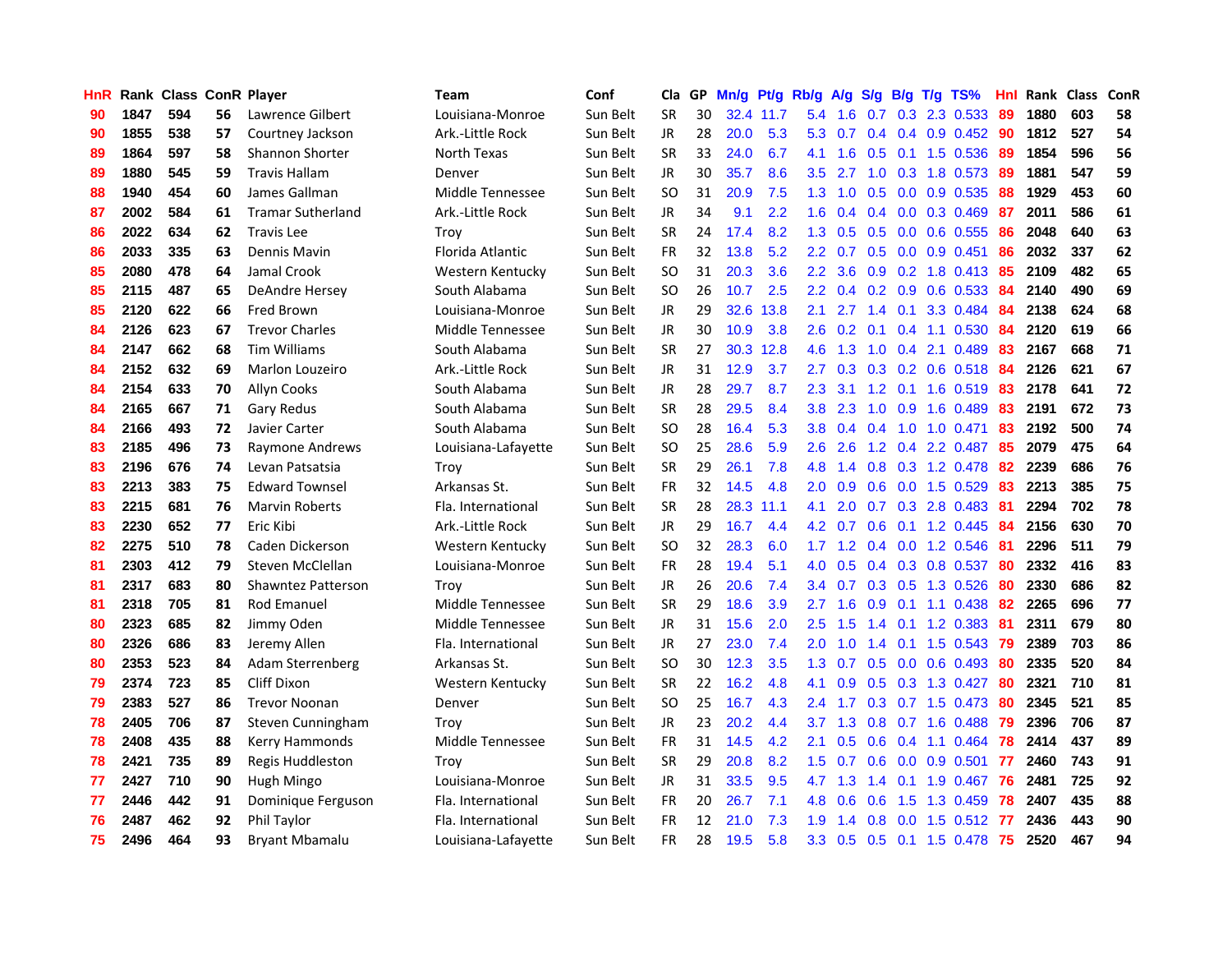| HnR |      | <b>Rank Class ConR Player</b> |              |                         | Team                  | Conf        | Cla           |    | GP Mn/g | Pt/g      | Rb/g             | <b>A/g</b>      |                 |                 | S/g B/g T/g TS%               | Hnl | Rank Class |     | ConR                     |
|-----|------|-------------------------------|--------------|-------------------------|-----------------------|-------------|---------------|----|---------|-----------|------------------|-----------------|-----------------|-----------------|-------------------------------|-----|------------|-----|--------------------------|
| 74  | 2537 | 737                           | 94           | Justin Coughlin         | Denver                | Sun Belt    | JR.           | 28 | 13.3    | 3.0       | 1.4              | 0.7             | 0.6             | 0.4             | 1.0 0.506                     | 74  | 2545       | 743 | 95                       |
| 74  | 2557 | 576                           | 95           | <b>Tyler Thalken</b>    | Denver                | Sun Belt    | <sub>SO</sub> | 29 | 20.4    | 4.3       | 1.2 <sub>1</sub> | 0.8             |                 | $0.2 \quad 0.1$ | 0.7 0.689                     | -74 | 2560       | 572 | 96                       |
| 72  | 2601 | 763                           | 96           | Kahlil McDonald         | Western Kentucky      | Sun Belt    | JR            | 31 | 23.5    | 6.7       | 1.7              | 2.0             | $0.3 \quad 0.1$ |                 | 1.8 0.423                     | -73 | 2602       | 760 | 97                       |
| 69  | 2684 | 783                           | 97           | David Perez             | Louisiana-Lafayette   | Sun Belt    | <b>JR</b>     | 29 | 17.0    | 5.3       | 1.1              | 0.6             |                 |                 | $0.5$ 0.0 1.1 0.465           | 68  | 2713       | 792 | 98                       |
| 66  | 2746 | 796                           | 98           | Kyle Lewis              | Denver                | Sun Belt    | <b>SR</b>     | 29 | 18.6    | 3.4       |                  |                 |                 |                 | 1.0 1.2 0.2 0.1 0.6 0.474     | 67  | 2743       | 796 | 99                       |
| 65  | 2772 | 804                           | 99           | <b>Tremayne Russell</b> | Fla. International    | Sun Belt    | <b>SR</b>     | 22 | 14.0    | 4.0       | 1.8              |                 |                 |                 | 0.7 0.5 0.1 1.5 0.600         | 66  | 2763       | 801 | 100                      |
| 65  | 2773 | 545                           | 100          | <b>Brandon Peters</b>   | Western Kentucky      | Sun Belt    | FR            | 12 | 23.3    | 6.5       | 2.7              | 1.9             |                 |                 | $0.9$ $0.2$ 2.3 $0.441$       | 76  | 2487       | 459 | 93                       |
| 63  | 2808 | 556                           | 101          | R.J. McCray             | Louisiana-Monroe      | Sun Belt    | <b>FR</b>     | 23 | 14.0    | 3.0       | 0.9              | 0.6             | 0.3             |                 | $0.1$ 0.6 0.504               | 64  | 2808       | 556 | 101                      |
| 62  | 2822 | 559                           | 102          | Marcelis Hansberry      | Louisiana-Monroe      | Sun Belt    | <b>FR</b>     | 26 | 17.3    | 3.9       | 1.3 <sub>1</sub> | 1.7             | 0.4             |                 | $0.0$ 1.5 $0.428$             | 63  | 2818       | 558 | 102                      |
| 60  | 2843 | 823                           | 103          | <b>Derrick Bails</b>    | Ark.-Little Rock      | Sun Belt    | <b>SR</b>     | 28 | 11.0    | 3.3       | 2.9              | 0.3             | 0.1             |                 | 0.4 1.0 0.384                 | 63  | 2824       | 817 | 103                      |
| 59  | 2869 | 647                           | 104          | Ben Knox                | North Texas           | Sun Belt    | <b>SO</b>     | 32 | 8.7     | 1.6       | 1.8              | 0.1             | 0.1             |                 | 0.4 0.5 0.476                 | 59  | 2876       | 650 | 105                      |
| 58  | 2872 | 648                           | 105          | <b>Brandon Moore</b>    | Fla. International    | Sun Belt    | <b>SO</b>     | 26 | 10.4    | 1.3       | $1.4^{\circ}$    | 0.3             | 0.5             |                 | 1.0 0.8 0.380                 | 58  | 2885       | 656 | 106                      |
| 57  | 2889 | 656                           | 106          | <b>Rico Sanders</b>     | South Alabama         | Sun Belt    | <b>SO</b>     | 21 | 11.4    | 3.0       | 0.5              | 0.6             | 0.6             | 0.1             | 0.4 0.403                     | 59  | 2873       | 648 | 104                      |
| 55  | 2907 | 832                           | 107          | Fabio Ribero            | Louisiana-Monroe      | Sun Belt    | JR.           | 29 | 17.8    | 3.3       | 2.5              | 0.2             | 0.2             | 0.2             | 1.1 0.473                     | 55  | 2914       | 835 | 108                      |
| 55  | 2911 | 587                           | 108          | <b>Gus Leeper</b>       | Ark.-Little Rock      | Sun Belt    | <b>FR</b>     | 29 | 10.0    | 1.7       | 1.7 <sub>z</sub> | 0.2             | 0.1             | 0.6             | $0.5$ 0.407                   | 57  | 2897       | 580 | 107                      |
| 36  | 2991 | 851                           | 109          | <b>Lonell Reeves</b>    | Louisiana-Monroe      | Sun Belt    | JR            | 15 | 16.9    | 1.1       | 0.7              | 1.5             |                 |                 | 0.3 0.1 1.2 0.364             | -47 | 2969       | 848 | 109                      |
| 118 | 512  | 200                           | 1            | <b>Grant Maxey</b>      | Jackson St.           | <b>SWAC</b> | <b>SR</b>     | 31 |         | 21.5 13.2 |                  |                 |                 |                 | 5.4 1.2 1.2 0.5 2.1 0.531 118 |     | 497        | 201 | $\mathbf{2}$             |
| 110 | 758  | 292                           | $\mathbf{2}$ | Kevin Galloway          | <b>Texas Southern</b> | <b>SWAC</b> | <b>SR</b>     | 32 |         | 37.3 10.9 |                  | 6.9 6.3         |                 |                 | 1.8 0.9 5.0 0.469 107         |     | 877        | 332 | 4                        |
| 110 | 763  | 295                           | 3            | <b>Travele Jones</b>    | <b>Texas Southern</b> | <b>SWAC</b> | <b>SR</b>     | 25 |         | 34.7 16.0 | 6.9              |                 |                 |                 | 1.7 1.7 0.4 3.4 0.560 115     |     | 608        | 235 | 3                        |
| 105 | 982  | 360                           | 4            | <b>Tyrone Hanson</b>    | Jackson St.           | <b>SWAC</b> | <b>SR</b>     | 32 |         | 30.1 13.9 | 3.9 <sup>°</sup> | $2.2^{\circ}$   |                 |                 | 0.8 0.5 2.3 0.561 104 1017    |     |            | 373 | 6                        |
| 104 | 1022 | 296                           | 5            | Ivory White             | Alabama St.           | <b>SWAC</b> | <b>JR</b>     | 35 | 25.8    | 7.1       |                  | 5.4 1.5         |                 |                 | 1.2 0.6 0.8 0.496 101         |     | 1204       | 351 | 8                        |
| 103 | 1081 | 141                           | 6            | Demarquelle Tabb        | Alabama A&M           | <b>SWAC</b> | <b>FR</b>     | 26 | 22.6    | 9.0       | 6.0              | 0.8             | 1.2             |                 | 1.7 1.6 0.521 105             |     | 1005       | 130 | 5                        |
| 103 | 1104 | 397                           | 7            | <b>Tramayne Moorer</b>  | Alabama St.           | <b>SWAC</b> | <b>SR</b>     | 16 | 20.8    | 12.4      | 5.7              | 0.5             | 0.9             |                 | 0.3 1.1 0.554 124             |     | 352        | 147 | $\mathbf{1}$             |
| 101 | 1194 | 346                           | 8            | Jenirro Bush            | Jackson St.           | SWAC        | JR            | 31 |         | 27.3 14.2 | 3.5              | 1.0             |                 | $1.4 \quad 0.1$ | 2.0 0.528 101                 |     | 1211       | 354 | 9                        |
| 101 | 1225 | 359                           | 9            | Justin Patton           | Grambling             | SWAC        | JR.           | 33 |         | 28.2 13.2 | 7.1              | 1.4             |                 |                 | 1.3 0.3 2.8 0.456 100         |     | 1258       | 367 | 10                       |
| 99  | 1316 | 463                           | 10           | <b>Bo Amusa</b>         | Alabama A&M           | <b>SWAC</b> | <b>SR</b>     | 28 | 20.0    | 8.3       | 4.0              | 0.6             | 0.9             | 1.3             | 1.0 0.531                     | 98  | 1342       | 475 | 11                       |
| 97  | 1425 | 495                           | 11           | <b>Brandon Webb</b>     | <b>Prairie View</b>   | <b>SWAC</b> | <b>SR</b>     | 32 | 20.1    | 9.6       | 5.2              | 0.6             | 0.6             | 1.4             | 2.3 0.555                     | 96  | 1437       | 499 | 12                       |
| 96  | 1473 | 510                           | 12           | <b>Donald Qualls</b>    | Grambling             | <b>SWAC</b> | <b>SR</b>     | 33 |         | 29.0 11.6 | 2.2 <sub>2</sub> | 1.8             | 1.1             | 0.0             | 1.6 0.533                     | 95  | 1495       | 517 | 13                       |
| 96  | 1484 | 425                           | 13           | Paul Crosby             | Miss. Valley St.      | <b>SWAC</b> | JR            | 22 |         | 29.8 12.1 | 7.0              | 1.9             | 1.5             | 0.9             | 3.1 0.499 102 1144            |     |            | 335 | $\overline{\phantom{a}}$ |
| 94  | 1569 | 452                           | 14           | Marquiz Baker           | Alcorn St.            | <b>SWAC</b> | JR            | 28 |         | 28.3 15.9 |                  | $3.4$ 1.1       | 1.6             |                 | 0.0 2.3 0.476                 | -93 | 1598       | 461 | 14                       |
| 94  | 1603 | 543                           | 15           | D'Angelo Jackson        | Miss. Valley St.      | <b>SWAC</b> | <b>SR</b>     | 32 |         | 27.2 12.3 | 2.5              | 2.3             |                 | $0.9\quad 0.1$  | 2.6 0.555                     | 92  | 1660       | 558 | 16                       |
| 93  | 1616 | 548                           | 16           | Harrison Smith          | <b>Texas Southern</b> | <b>SWAC</b> | <b>SR</b>     | 25 |         | 27.3 11.5 |                  | $3.4 \quad 0.8$ |                 |                 | 1.3 0.2 1.4 0.497             | 93  | 1630       | 550 | 15                       |
| 92  | 1692 | 493                           | 17           | Kenderek Washington     | Alabama St.           | <b>SWAC</b> | JR            | 32 | 23.7    | 8.8       |                  | 4.4 0.8         | 0.7             |                 | 0.3 1.6 0.511                 | 90  | 1822       | 530 | 19                       |
| 92  | 1725 | 571                           | 18           | De'Suan Dixon           | Jackson St.           | <b>SWAC</b> | <b>SR</b>     | 32 | 22.5    | 6.6       | 4.9              | 1.4             | 1.1             |                 | $0.5$ 1.5 0.451               | 91  | 1759       | 577 | 17                       |
| 91  | 1785 | 516                           | 19           | Casey Cantey            | Alabama A&M           | SWAC        | <b>JR</b>     | 28 | 27.8    | 12.4      | 4.8              | 1.2             | 1.2             |                 | 0.8 2.4 0.487                 | 90  | 1810       | 525 | 18                       |
| 90  | 1858 | 539                           | 20           | Savalance Townsend      | Ark.-Pine Bluff       | SWAC        | JR            | 30 | 31.1    | 11.9      | 3.7              | 1.8             | 1.6             | 0.4             | 3.3 0.542                     | 88  | 1911       | 553 | 22                       |
| 89  | 1887 | 547                           | 21           | Jason Holmes            | Miss. Valley St.      | <b>SWAC</b> | <b>JR</b>     | 26 | 22.4    | 6.9       | 6.1              | 0.6             | 0.4             | 1.5             | 1.4 0.510                     | -89 | 1841       | 535 | 20                       |
| 89  | 1892 | 296                           | 22           | Lawrence Johnson-Danner | <b>Texas Southern</b> | <b>SWAC</b> | <b>FR</b>     | 32 |         | 33.3 13.1 | 2.5              |                 |                 |                 | 1.1 1.2 0.1 2.2 0.566 87      |     | 2008       | 331 | 25                       |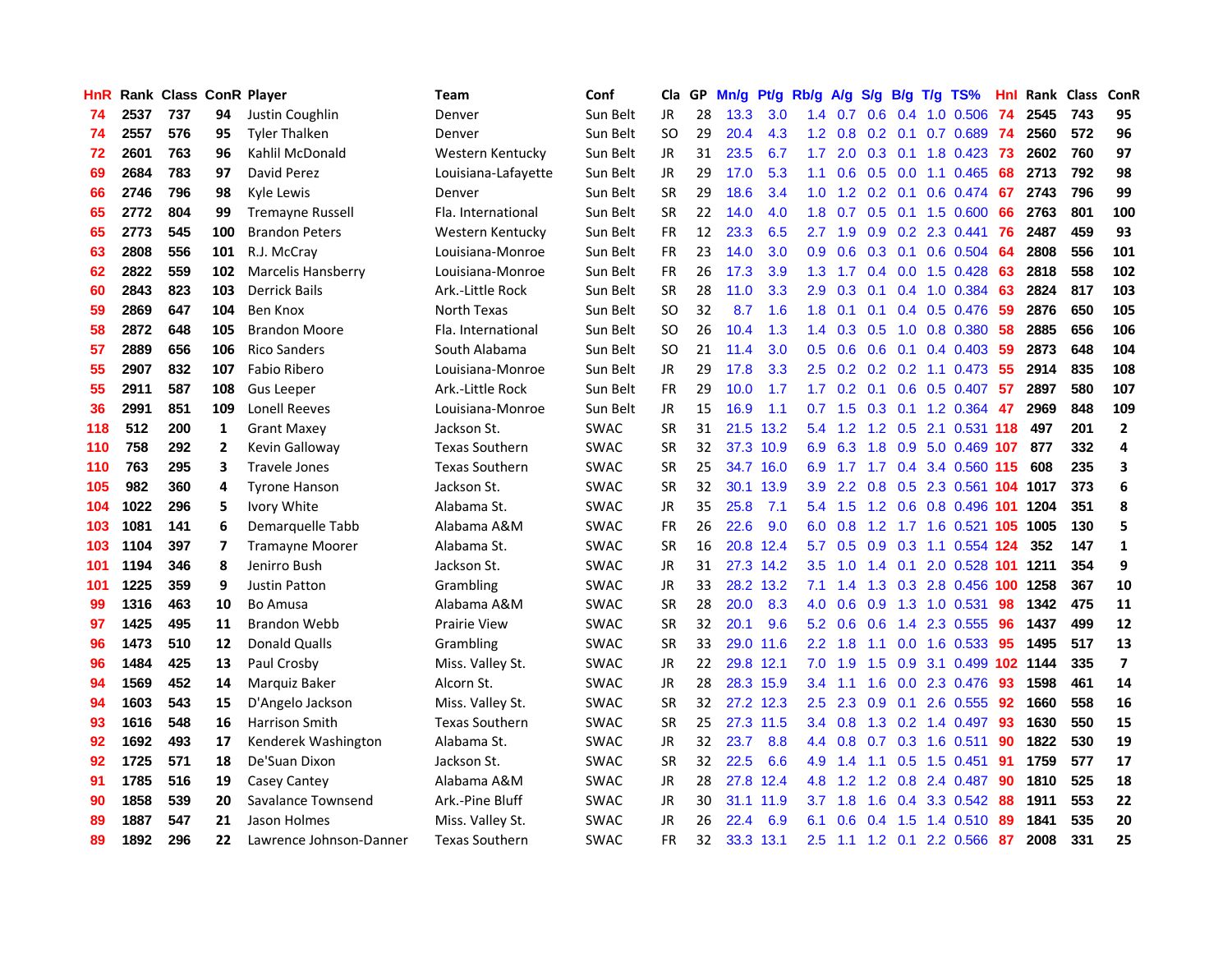| HnR |      | Rank Class ConR Player |    |                                | <b>Team</b>           | Conf        | Cla       | GP | Mn/g | Pt/g Rb/g |                  |                                       |               |                 | A/g S/g B/g T/g TS%     | Hnl  | Rank Class |     | ConR |
|-----|------|------------------------|----|--------------------------------|-----------------------|-------------|-----------|----|------|-----------|------------------|---------------------------------------|---------------|-----------------|-------------------------|------|------------|-----|------|
| 89  | 1899 | 607                    | 23 | <b>Rupert Rose</b>             | Grambling             | <b>SWAC</b> | <b>SR</b> | 32 | 27.1 | 6.6       | 4.0              | 2.8                                   | 1.4           | 0.0             | 1.6 0.436               | 88   | 1906       | 609 | 21   |
| 89  | 1911 | 555                    | 24 | <b>Tramaine Butler</b>         | Alabama St.           | <b>SWAC</b> | <b>JR</b> | 26 |      | 26.1 10.7 | 3.8              | 1.5                                   | 1.7           | 0.2             | 2.1 0.427               | -87  | 1973       | 574 | 24   |
| 88  | 1932 | 614                    | 25 | Christopher Duncan             | Alabama St.           | <b>SWAC</b> | <b>SR</b> | 28 | 21.5 | 6.5       | 4.9              | 0.8                                   | $0.4^{\circ}$ |                 | 1.7 1.6 0.441           | 86   | 2030       | 634 | 26   |
| 86  | 2024 | 635                    | 26 | Duwan Kornegay                 | Prairie View          | <b>SWAC</b> | <b>SR</b> | 32 | 21.1 | 7.3       | 5.0              | 0.6                                   |               |                 | 0.6 0.3 0.7 0.501       | 86   | 2043       | 638 | 27   |
| 86  | 2038 | 638                    | 27 | Jonathan Inman                 | Alabama A&M           | <b>SWAC</b> | <b>SR</b> | 22 | 16.3 | 5.6       |                  | $4.0 \t0.8$                           |               |                 | 0.4 0.9 1.3 0.569       | 88   | 1946       | 615 | 23   |
| 86  | 2052 | 602                    | 28 | Cor-J Cox                      | Miss. Valley St.      | <b>SWAC</b> | JR        | 32 | 9.8  | 3.9       | 2.1              | 0.4                                   |               |                 | $0.3$ 0.1 0.6 0.512     | 85   | 2113       | 617 | 28   |
| 86  | 2070 | 606                    | 29 | Daniel King                    | <b>Texas Southern</b> | <b>SWAC</b> | JR        | 32 | 25.1 | 5.0       | 5.5              | 0.9                                   |               |                 | $0.6$ $0.5$ 1.3 0.568   | 83   | 2163       | 635 | 30   |
| 85  | 2105 | 618                    | 30 | Terrell Kennedy                | Ark.-Pine Bluff       | <b>SWAC</b> | JR        | 28 | 25.6 | 9.1       | 4.3              | 1.5                                   |               |                 | 0.9 0.4 2.0 0.520       | 85   | 2115       | 618 | 29   |
| 84  | 2167 | 637                    | 31 | Terrence Joyner                | Miss. Valley St.      | <b>SWAC</b> | <b>JR</b> | 29 | 25.1 | 10.1      | $2.5\,$          | 2.1                                   | 1.3           | 0.0             | 2.6 0.489               | 83   | 2207       | 647 | 32   |
| 83  | 2189 | 646                    | 32 | Falando Jones                  | Miss. Valley St.      | <b>SWAC</b> | JR        | 31 | 21.5 | 8.0       | 3.7              | $\blacktriangleleft$<br>$\mathbf{.2}$ | 0.8           |                 | 0.3 1.9 0.501           | 82   | 2247       | 659 | 35   |
| 83  | 2191 | 673                    | 33 | Allen Smith                    | Ark.-Pine Bluff       | SWAC        | <b>SR</b> | 31 |      | 36.1 12.0 | 1.9              | 3.0                                   | 0.9           | 0.1             | 2.1 0.511               | 82   | 2266       | 697 | 36   |
| 83  | 2195 | 675                    | 34 | Julius Ingram                  | Southern              | <b>SWAC</b> | <b>SR</b> | 29 |      | 28.8 11.4 | 5.4              | 0.9                                   | 0.7           | 0.5             | 2.7 0.535               | 83   | 2205       | 677 | 31   |
| 83  | 2206 | 678                    | 35 | <b>Cornelius Hester</b>        | Alabama A&M           | <b>SWAC</b> | <b>SR</b> | 28 |      | 28.9 11.7 | 3.7              | 1.7                                   | 1.3           | 0.1             | 1.9 0.454               | 82   | 2223       | 683 | 33   |
| 83  | 2226 | 651                    | 36 | Rod Melvin                     | Jackson St.           | <b>SWAC</b> | JR        | 31 | 23.7 | 4.7       | 2.5              | 3.3                                   | 0.9           | 0.0             | 2.0 0.490               | 82   | 2234       | 655 | 34   |
| 81  | 2279 | 667                    | 37 | Keithtrick Denson              | <b>Texas Southern</b> | <b>SWAC</b> | <b>JR</b> | 32 | 17.0 | 3.8       | 3.0              | 0.6                                   | 0.6           | 0.5             | 1.0 0.556               | 80   | 2364       | 697 | 40   |
| 81  | 2287 | 674                    | 38 | Gavin Montgomery               | Ark.-Pine Bluff       | <b>SWAC</b> | <b>JR</b> | 31 | 25.9 | 7.7       | 4.1              | 1.0                                   |               |                 | 1.5 0.4 1.8 0.492       | -80  | 2355       | 693 | 39   |
| 81  | 2295 | 700                    | 39 | Orlando Smith                  | Miss. Valley St.      | <b>SWAC</b> | <b>SR</b> | 32 | 23.7 | 6.8       | 5.9              | 0.7                                   |               |                 | $0.6$ 0.1 1.8 0.517     | -80  | 2348       | 715 | 38   |
| 81  | 2297 | 701                    | 40 | <b>Trant Simpson</b>           | Prairie View          | <b>SWAC</b> | <b>SR</b> | 32 |      | 31.9 13.2 |                  | $3.5$ $2.8$                           |               |                 | 1.3 0.0 2.6 0.446       | -81  | 2310       | 706 | 37   |
| 80  | 2351 | 714                    | 41 | Cason Burk                     | Jackson St.           | <b>SWAC</b> | <b>SR</b> | 32 | 24.8 | 2.9       | 4.1              | 1.8                                   |               |                 | 1.2 0.1 1.1 0.443       | -79  | 2376       | 724 | 41   |
| 79  | 2369 | 698                    | 42 | Jeffery Middlebrooks           | Alabama St.           | <b>SWAC</b> | JR        | 35 | 23.3 | 4.9       | 1.7 <sub>z</sub> | 2.8                                   |               |                 | 0.9 0.1 2.3 0.520 77    |      | 2454       | 719 | 45   |
| 79  | 2381 | 428                    | 43 | Daniel Broughton               | Ark.-Pine Bluff       | <b>SWAC</b> | <b>FR</b> | 27 | 20.8 | 9.1       | 4.6              | 0.6                                   |               |                 | 0.6 0.5 2.2 0.481       | 78   | 2410       | 436 | 43   |
| 78  | 2400 | 433                    | 44 | <b>Cortney Bell</b>            | Prairie View          | <b>SWAC</b> | <b>FR</b> | 29 | 18.0 | 5.1       | 5.1              | 0.4                                   |               |                 | 0.4 0.8 1.1 0.470       | 79   | 2403       | 433 | 42   |
| 78  | 2403 | 434                    | 45 | Shareif Adamu                  | Alabama St.           | <b>SWAC</b> | <b>FR</b> | 31 | 16.7 | 4.5       | 2.5              | 0.5                                   |               | $0.3 \quad 0.9$ | $1.1 \quad 0.484$       | 76   | 2473       | 455 | 46   |
| 76  | 2470 | 553                    | 46 | Peter "PJ" Roberson            | Grambling             | SWAC        | <b>SO</b> | 33 | 20.7 | 4.3       | 5.0              | 0.3                                   | 0.3           | 1.8             | 1.1 0.406               | -75  | 2513       | 561 | 49   |
| 76  | 2474 | 719                    | 47 | Michael Griffin                | <b>Prairie View</b>   | SWAC        | JR.       | 27 | 26.3 | 8.6       | 2.9              | 3.4                                   | 1.5           | 0.0             | 2.4 0.401               | 76   | 2491       | 729 | 47   |
| 76  | 2482 | 747                    | 48 | Justin Ray                     | <b>Texas Southern</b> | <b>SWAC</b> | <b>SR</b> | 23 | 14.0 | 4.3       | 0.9              | 0.7                                   | 0.7           | 0.0             | 1.0 0.498               | -76  | 2500       | 751 | 48   |
| 76  | 2484 | 460                    | 49 | Jeremy Crutcher                | Alabama A&M           | <b>SWAC</b> | <b>FR</b> | 28 | 25.6 | 5.6       | 2.9              | 3.4                                   | 1.5           | 0.0             | 2.9 0.418               | 75   | 2521       | 468 | 50   |
| 75  | 2497 | 727                    | 50 | <b>Quinton Doggett</b>         | Southern              | <b>SWAC</b> | JR        | 23 | 19.7 | 7.8       | 6.5              | 0.4                                   | 0.4           | 1.0             | 1.4 0.397               | 78   | 2430       | 712 | 44   |
| 75  | 2510 | 470                    | 51 | <b>Korey Sanders</b>           | Alcorn St.            | <b>SWAC</b> | <b>FR</b> | 28 | 18.2 | 4.4       | 5.2              | 0.4                                   |               |                 | $0.4$ 0.8 0.6 0.420     | - 74 | 2550       | 476 | 52   |
| 75  | 2512 | 750                    | 52 | Kevin Burwell                  | Miss. Valley St.      | <b>SWAC</b> | <b>SR</b> | 32 | 26.2 | 6.4       | 2.4              | 2.8                                   | 0.9           |                 | 0.0 2.5 0.427 74        |      | 2568       | 765 | 54   |
| 75  | 2523 | 734                    | 53 | <b>Tommie Raschard Boatner</b> | Grambling             | <b>SWAC</b> | JR        | 23 | 14.5 | 4.6       |                  | $1.4 \quad 0.8$                       |               |                 | 0.5 0.0 0.7 0.440 74    |      | 2552       | 744 | 53   |
| 75  | 2528 | 735                    | 54 | <b>Blake Sanford</b>           | Southern              | <b>SWAC</b> | <b>JR</b> | 30 | 28.6 | 11.1      | $2.4\,$          | 1.2                                   |               |                 | $0.6$ $0.2$ 1.7 $0.490$ | -74  | 2573       | 750 | 55   |
| 74  | 2553 | 575                    | 55 | <b>Michael Starks</b>          | Alcorn St.            | <b>SWAC</b> | <b>SO</b> | 22 | 17.9 | 3.9       | 3.6              | 0.3                                   |               |                 | 0.4 1.2 0.5 0.489       | 75   | 2541       | 570 | 51   |
| 73  | 2568 | 486                    | 56 | Dwayne Harvey                  | Alabama St.           | <b>SWAC</b> | FR        | 23 | 13.6 | 2.5       | 1.4              | 2.0                                   |               |                 | 0.3 0.2 1.5 0.435       | 73   | 2598       | 491 | 56   |
| 73  | 2573 | 747                    | 57 | <b>Willis Brownlee</b>         | Alcorn St.            | SWAC        | <b>JR</b> | 28 | 19.1 | 6.0       | 2.9              | 1.0                                   |               |                 | 0.8 0.3 1.6 0.481       | 73   | 2607       | 763 | 57   |
| 73  | 2594 | 764                    | 58 | Lance Feurtado                 | Grambling             | <b>SWAC</b> | <b>SR</b> | 33 | 22.7 | 6.8       | 2.6              | 0.8                                   | 0.3           | 0.1             | 1.2 0.476               | 72   | 2621       | 772 | 58   |
| 72  | 2619 | 769                    | 59 | <b>Robert Sanders</b>          | Alabama St.           | <b>SWAC</b> | <b>SR</b> | 35 | 17.1 | 4.8       | 3.3              | 0.6                                   | $0.4^{\circ}$ | 0.1             | 1.6 0.468               | 69   | 2694       | 786 | 63   |
| 72  | 2620 | 585                    | 60 | Jamar Ragland                  | Alcorn St.            | <b>SWAC</b> | SO.       | 25 | 19.4 | 7.0       | 3.0 <sub>1</sub> | 0.7                                   |               |                 | 0.5 0.2 1.5 0.493       | -71  | 2641       | 591 | 59   |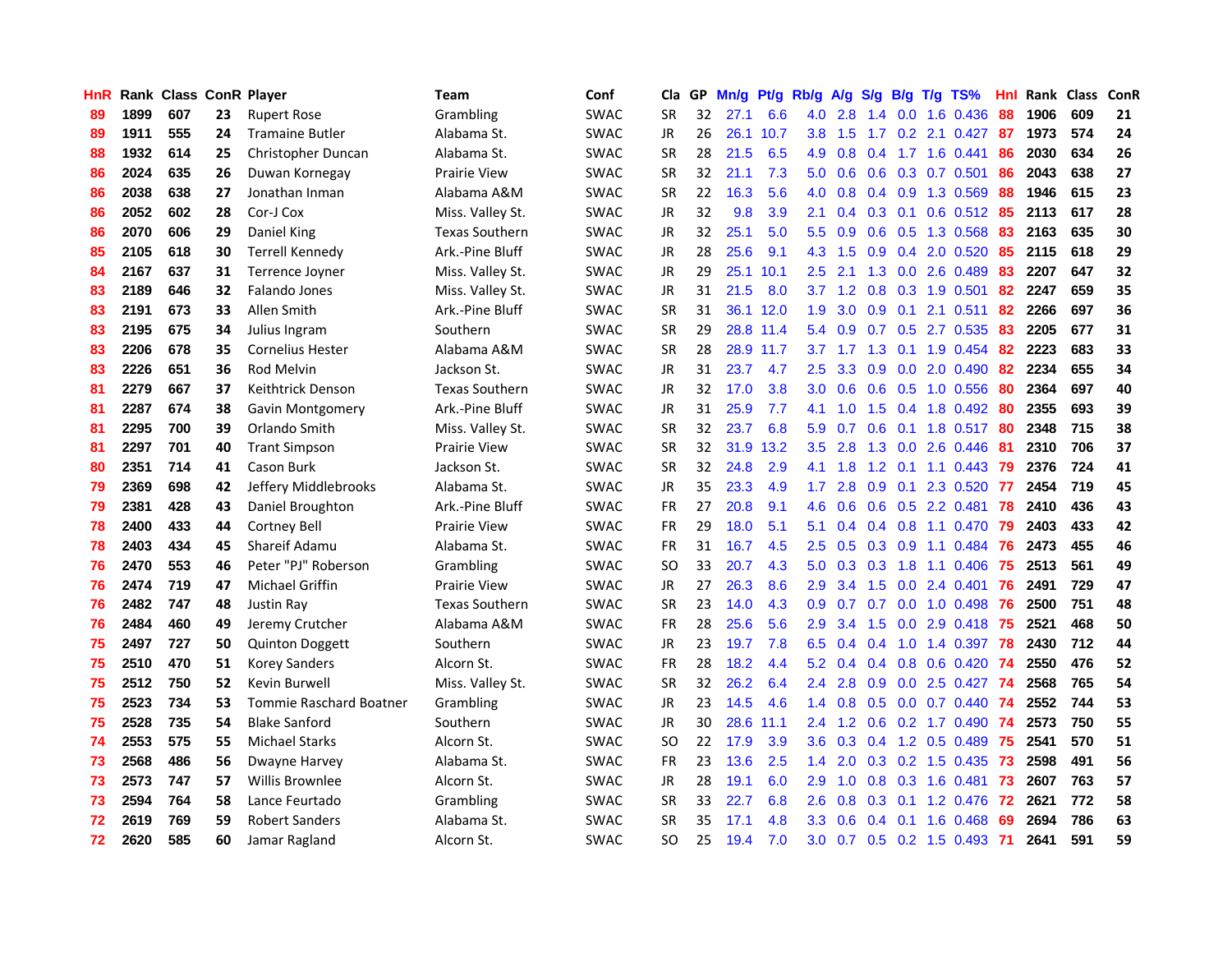| HnR |      | Rank Class ConR Player |                |                          | <b>Team</b>           | Conf        | Cla       |    | GP Mn/g | Pt/g Rb/g |                  | A/g             |     |                 | S/g B/g T/g TS%               | Hnl  |      | Rank Class | ConR         |
|-----|------|------------------------|----------------|--------------------------|-----------------------|-------------|-----------|----|---------|-----------|------------------|-----------------|-----|-----------------|-------------------------------|------|------|------------|--------------|
| 71  | 2637 | 591                    | 61             | <b>Michael Martin</b>    | Alcorn St.            | <b>SWAC</b> | <b>SO</b> | 23 | 10.0    | 1.5       | 2.0              | 0.2             | 0.4 | 0.7             | $0.4$ 0.461                   | -71  | 2656 | 595        | 61           |
| 71  | 2645 | 594                    | 62             | Jameel Grace             | Southern              | <b>SWAC</b> | <b>SO</b> | 25 | 27.5    | 6.8       | 2.4              | 3.7             | 1.3 | 0.1             | 2.7 0.426                     | -71  | 2655 | 594        | 60           |
| 70  | 2662 | 778                    | 63             | Clay Johnson             | Ark.-Pine Bluff       | <b>SWAC</b> | <b>JR</b> | 25 | 14.4    | 2.0       | 2.0              | 1.1             | 0.8 | 0.1             | 1.1 0.562                     | -69  | 2700 | 789        | 64           |
| 69  | 2676 | 604                    | 64             | Michael Webb             | <b>Prairie View</b>   | <b>SWAC</b> | <b>SO</b> | 25 | 12.1    | 2.6       | 1.8              | 0.2             |     |                 | 0.2 0.4 0.5 0.634             | -69  | 2693 | 605        | 62           |
| 69  | 2697 | 788                    | 65             | Alex Savannah            | Alcorn St.            | <b>SWAC</b> | JR        | 26 | 16.0    | 4.7       |                  | $1.6$ 1.4       |     |                 | 0.9 0.1 1.8 0.476             | 68   | 2715 | 793        | 65           |
| 68  | 2706 | 790                    | 66             | Kendrick McDonald        | Alcorn St.            | <b>SWAC</b> | JR        | 28 |         | 26.0 10.2 | 2.8              | 1.8             |     |                 | $0.8$ 0.0 3.0 0.459           | 68   | 2724 | 795        | 67           |
| 68  | 2709 | 791                    | 67             | <b>Timothy Price</b>     | <b>Texas Southern</b> | <b>SWAC</b> | JR        | 31 | 11.3    | 2.1       |                  | $2.4\quad 0.2$  |     |                 | $0.3$ $0.9$ $0.8$ $0.431$     | 67   | 2744 | 798        | 69           |
| 68  | 2712 | 789                    | 68             | Desmond Jackson          | Alabama A&M           | <b>SWAC</b> | <b>SR</b> | 28 | 19.2    | 5.0       | 2.3              | 1.1             |     |                 | 0.7 0.1 1.2 0.425             | 67   | 2729 | 792        | 68           |
| 68  | 2725 | 796                    | 69             | <b>Tim Meadows</b>       | <b>Prairie View</b>   | <b>SWAC</b> | JR        | 30 | 24.6    | 5.5       | 3.9              | 0.8             | 0.8 | 0.1             | 1.1 0.435                     | 68   | 2721 | 794        | 66           |
| 66  | 2745 | 802                    | 70             | <b>Brandon White</b>     | Southern              | <b>SWAC</b> | JR        | 30 | 29.4    | 6.5       | 4.2              | 3.3             | 1.0 | 0.1             | 3.1 0.422                     | 66   | 2767 | 805        | 70           |
| 66  | 2752 | 537                    | 71             | Ray Ray Chase            | Southern              | SWAC        | FR        | 27 | 13.3    | 2.7       | 2.5              | 0.4             |     |                 | 0.3 0.4 0.9 0.503             | 65   | 2779 | 547        | 71           |
| 65  | 2761 | 541                    | 72             | Jerome Hunter            | Alabama A&M           | SWAC        | <b>FR</b> | 28 | 17.3    | 3.4       | 3.7              | 0.5             |     | $0.4\quad 0.6$  | 1.1 0.425                     | 65   | 2785 | 549        | 73           |
| 64  | 2779 | 546                    | 73             | Jeff Wherry              | <b>Prairie View</b>   | SWAC        | <b>FR</b> | 31 | 14.2    | 3.3       | 1.9              | 1.4             | 0.6 | 0.0             | $1.1 \quad 0.411$             | 64   | 2801 | 553        | 74           |
| 63  | 2801 | 555                    | 74             | Demondre Chapman         | <b>Prairie View</b>   | <b>SWAC</b> | FR        | 29 | 12.1    | 3.1       | 2.3              | 0.2             |     |                 | $0.4$ 0.5 0.9 0.421           | 63   | 2813 | 557        | 76           |
| 63  | 2803 | 627                    | 75             | lan Francis              | Alcorn St.            | <b>SWAC</b> | <b>SO</b> | 28 | 17.8    | 4.4       | $3.4^{\circ}$    | 0.4             | 0.7 |                 | 0.7 1.4 0.401                 | 63   | 2828 | 631        | 77           |
| 63  | 2815 | 814                    | 76             | <b>Ricky Parks</b>       | Ark.-Pine Bluff       | <b>SWAC</b> | <b>SR</b> | 22 | 23.5    | 6.6       | 3.8              | 0.9             |     | $0.3 \quad 0.1$ | 1.8 0.469                     | 65   | 2783 | 807        | 72           |
| 61  | 2830 | 817                    | 77             | Phillip Williams         | Jackson St.           | <b>SWAC</b> | JR        | 30 | 13.3    | 2.7       |                  | $1.4 \quad 0.8$ |     |                 | $0.6$ $0.0$ $0.9$ $0.416$     | -62  | 2841 | 819        | 78           |
| 61  | 2838 | 820                    | 78             | <b>Chris Britt-Black</b> | Grambling             | <b>SWAC</b> | JR        | 32 | 15.2    | 2.8       | 3.5              | 0.2             |     |                 | 0.4 0.3 1.3 0.442 61          |      | 2848 | 821        | 79           |
| 59  | 2853 | 827                    | 79             | <b>Dominic Moore</b>     | Ark.-Pine Bluff       | <b>SWAC</b> | <b>SR</b> | 14 | 19.8    | 3.6       |                  | $3.3 \quad 0.9$ |     |                 | $0.6$ $0.4$ 1.6 $0.463$       | 63   | 2812 | 815        | 75           |
| 59  | 2862 | 643                    | 80             | Madut Bol                | Southern              | <b>SWAC</b> | SO.       | 30 | 16.4    | 4.7       | $2.2^{\circ}$    | 0.2             |     |                 | $0.2$ 0.4 1.1 0.464           | 58   | 2883 | 654        | 81           |
| 59  | 2867 | 570                    | 81             | YonDarius Johnson        | Grambling             | <b>SWAC</b> | <b>FR</b> | 32 | 16.3    | 5.1       |                  | $1.4 \quad 0.5$ |     |                 | $0.4$ 0.0 1.4 0.464           | -59  | 2877 | 574        | 80           |
| 58  | 2870 | 571                    | 82             | <b>Marcel Mosley</b>     | Ark.-Pine Bluff       | <b>SWAC</b> | <b>FR</b> | 31 | 15.1    | 2.1       |                  | $2.4$ 1.5       |     |                 | $0.8$ 0.1 1.7 0.332           | -57  | 2896 | 579        | 82           |
| 56  | 2894 | 832                    | 83             | Jabari Deshields         | Alabama A&M           | <b>SWAC</b> | <b>SR</b> | 28 | 10.8    | 1.4       | 1.3              | 1.3             | 0.7 |                 | 0.0 1.3 0.385                 | 56   | 2905 | 832        | 83           |
| 54  | 2920 | 837                    | 84             | Ivan Johnson             | Alabama St.           | <b>SWAC</b> | JR        | 25 | 12.0    | 3.0       | 1.5              | 0.7             |     |                 | 0.8 0.2 0.9 0.315             | -56  | 2906 | 830        | 84           |
| 53  | 2931 | 840                    | 85             | Derron Hobbs             | Grambling             | <b>SWAC</b> | JR        | 29 | 15.7    | 4.4       | 2.0              | 1.4             |     |                 | $0.4$ 0.0 2.1 0.392           | -54  | 2926 | 842        | 85           |
| 53  | 2932 | 841                    | 86             | <b>Frederick Coleman</b> | Southern              | SWAC        | JR.       | 30 | 17.7    | 2.7       | 3.1              | 0.7             |     |                 | 0.6 0.7 1.7 0.399             | 52   | 2947 | 843        | 88           |
| 52  | 2938 | 598                    | 87             | Neal Webb                | Southern              | <b>SWAC</b> | FR.       | 27 | 14.7    | 3.4       | 1.3              | 0.6             | 0.5 | 0.1             | 0.9 0.418                     | 52   | 2943 | 600        | 87           |
| 52  | 2939 | 664                    | 88             | <b>Beloved Rogers</b>    | Prairie View          | <b>SWAC</b> | SO.       | 31 | 17.3    | 4.6       | 1.7 <sub>2</sub> | 0.8             | 0.3 |                 | $0.1$ 1.1 $0.402$             | -52  | 2942 | 665        | 86           |
| 49  | 2959 | 668                    | 89             | Keith Searcy             | Alcorn St.            | <b>SWAC</b> | <b>SO</b> | 24 | 15.4    | 3.7       | 1.8              | 1.2             | 1.0 | 0.0             | 1.4 0.352                     | 50   | 2960 | 668        | 89           |
| 42  | 2981 | 848                    | 90             | Amos Studivant           | Miss. Valley St.      | <b>SWAC</b> | JR.       | 30 | 9.4     | 1.6       | 1.5              | 0.1             | 0.1 |                 | $0.2$ 0.7 0.445               | 42   | 2984 | 849        | 90           |
| 42  | 2982 | 843                    | 91             | Gertavian Blake          | Jackson St.           | <b>SWAC</b> | <b>SR</b> | 32 | 10.1    | 1.4       | 2.1              | 0.1             |     |                 | $0.0$ $0.8$ 1.0 $0.404$       | 42   | 2987 | 844        | 91           |
| 39  | 2987 | 675                    | 92             | <b>Tony Eackles</b>      | Alcorn St.            | <b>SWAC</b> | <b>SO</b> | 25 | 10.5    | 2.6       |                  | $1.2 \quad 0.7$ |     |                 | 0.4 0.0 1.3 0.378             | 40   | 2990 | 676        | 92           |
| 35  | 2993 | 676                    | 93             | Shaunvanta Ingram        | Alcorn St.            | <b>SWAC</b> | <b>SO</b> | 21 | 12.1    | 3.3       | $2.2^{\circ}$    | 0.5             |     | $0.3 \ 0.0$     | 1.4 0.358                     | 38   | 2992 | 677        | 93           |
| 32  | 2996 | 678                    | 94             | <b>Chris Sights</b>      | <b>Prairie View</b>   | <b>SWAC</b> | <b>SO</b> | 30 | 9.4     | 1.4       | 1.2 <sub>1</sub> | 0.9             |     |                 | $0.3$ 0.0 0.9 0.297           | 33   | 2998 | 679        | 95           |
| 29  | 2998 | 852                    | 95             | Lavoris Weathers         | Ark.-Pine Bluff       | <b>SWAC</b> | JR        | 21 | 14.0    | 2.7       | 2.7              | 0.2             |     |                 | 0.3 0.2 0.9 0.275             | 35   | 2995 | 852        | 94           |
| 163 | 21   | 10                     | 1              | Tai Wesley               | Utah St.              | <b>WAC</b>  | <b>SR</b> | 34 |         | 29.2 14.8 | 8.0              | 2.1             | 0.8 | 1.1             | 2.2 0.634 162                 |      | 24   | 12         | $\mathbf{1}$ |
| 134 | 185  | 89                     | $\overline{2}$ | <b>Adrian Oliver</b>     | San Jose St.          | <b>WAC</b>  | <b>SR</b> | 31 | 35.0    | 24.0      | 5.3              | 2.5             | 0.7 | 0.4             | 3.1 0.547                     | -135 | 173  | 83         | 3            |
| 132 | 200  | 96                     | 3              | La'Shard Anderson        | Boise St.             | <b>WAC</b>  | SR        | 35 |         | 32.2 15.1 |                  |                 |     |                 | 3.2 4.7 2.2 0.4 3.1 0.533 132 |      | 204  | 98         | 4            |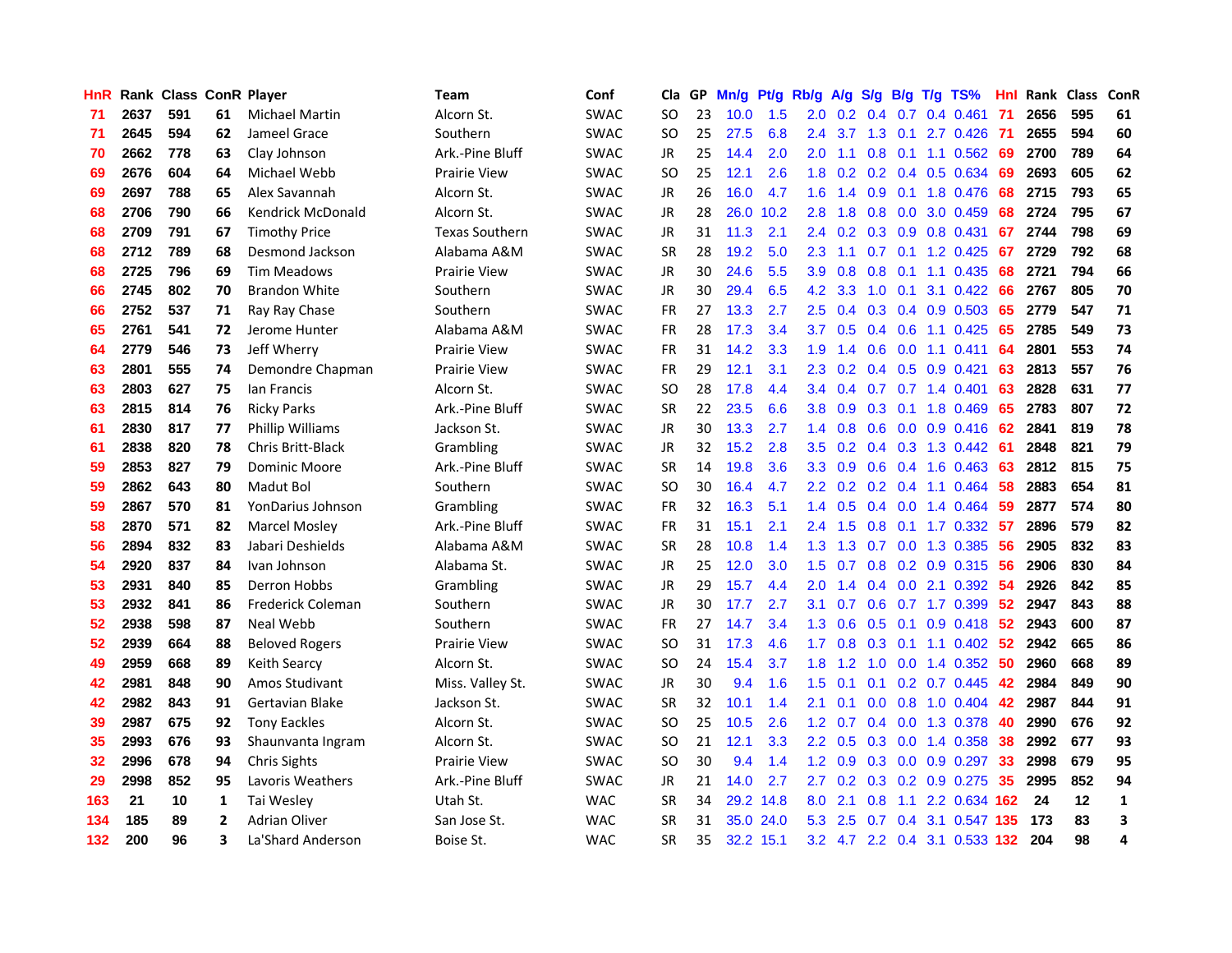| HnR   |      | Rank Class ConR Player |                |                         | <b>Team</b>    | Conf       | Cla       |    | GP Mn/g Pt/g |           | Rb/g             |                 |                  |                 | A/g S/g B/g T/g TS%           | Hnl | Rank Class ConR |     |                         |
|-------|------|------------------------|----------------|-------------------------|----------------|------------|-----------|----|--------------|-----------|------------------|-----------------|------------------|-----------------|-------------------------------|-----|-----------------|-----|-------------------------|
| 130   | 230  | 63                     | 4              | Dario Hunt              | Nevada         | <b>WAC</b> | JR        | 32 |              | 29.7 12.4 | 9.7              | 0.7             | 0.6              | 1.7             | 2.2 0.551                     | 129 | 265             | 78  | 5                       |
| 130   | 232  | 65                     | 5              | Olu Ashaolu             | Louisiana Tech | <b>WAC</b> | JR        | 32 |              | 30.9 14.2 | 9.4              | 1.6             | 1.0              | 0.3             | 3.5 0.560 128                 |     | 276             | 82  | 6                       |
| 128   | 291  | 129                    | 6              | <b>Brian Green</b>      | Utah St.       | <b>WAC</b> | <b>SR</b> | 34 |              | 25.2 10.5 | 2.3              | 1.7             | 0.6              |                 | 0.0 0.8 0.646 127             |     | 298             | 132 | $\overline{\mathbf{z}}$ |
| 127   | 306  | 92                     | $\overline{7}$ | <b>Brady Jardine</b>    | Utah St.       | <b>WAC</b> | <b>JR</b> | 34 | 21.4         | 7.5       |                  | $7.0\quad 0.5$  | 0.5              |                 | 1.0 1.2 0.563 127             |     | 312             | 96  | 8                       |
| 127   | 307  | 134                    | 8              | <b>Bill Amis</b>        | Hawaii         | <b>WAC</b> | <b>SR</b> | 22 |              | 31.4 15.2 |                  | $7.8\quad0.9$   |                  |                 | 1.0 2.2 2.3 0.581 140         |     | 126             | 62  | $\mathbf{2}$            |
| 124   | 357  | 35                     | 9              | <b>Deonte Burton</b>    | Nevada         | <b>WAC</b> | FR        | 32 |              | 29.6 13.7 | 2.3              | 3.5             |                  |                 | 1.3 0.3 2.2 0.552 123         |     | 390             | 40  | 10                      |
| 121   | 414  | 123                    | 10             | <b>Troy Gillenwater</b> | New Mexico St. | <b>WAC</b> | JR        | 27 |              | 30.3 18.9 |                  | 6.3 0.6         |                  |                 | 0.4 1.0 2.3 0.552 126         |     | 322             | 101 | 9                       |
| 120   | 434  | 129                    | 11             | <b>Brockeith Pane</b>   | Utah St.       | <b>WAC</b> | JR        | 34 |              | 28.3 11.8 | 3.1              | 3.4             |                  | $0.9\quad 0.1$  | 2.6 0.543 120                 |     | 437             | 131 | 11                      |
| 120   | 447  | 83                     | 12             | <b>Greg Smith</b>       | Fresno St.     | <b>WAC</b> | <b>SO</b> | 31 |              | 30.4 11.7 | 8.1              | 1.7             | 1.1              | 1.1             | 1.8 0.567 119                 |     | 459             | 85  | 12                      |
| 119   | 461  | 185                    | 13             | Justin Graham           | San Jose St.   | <b>WAC</b> | <b>SR</b> | 32 |              | 36.3 14.2 | 4.5              | 4.4             | 2.3              |                 | 0.4 2.3 0.498 119             |     | 468             | 190 | 13                      |
| 118   | 501  | 196                    | 14             | <b>Tyler Newbold</b>    | Utah St.       | <b>WAC</b> | <b>SR</b> | 34 | 29.3         | 6.8       | 4.4              | 2.8             |                  |                 | 0.7 0.2 0.9 0.551 117         |     | 506             | 204 | 14                      |
| 117   | 529  | 206                    | 15             | Jeff Ledbetter          | Idaho          | <b>WAC</b> | <b>SR</b> | 32 |              | 29.0 12.8 | 2.9              | 2.0             | 1.4              | 0.1             | 2.0 0.657 117                 |     | 537             | 213 | 15                      |
| 116   | 569  | 109                    | 16             | Vander Joaquim          | Hawaii         | <b>WAC</b> | SO.       | 32 | 26.2         | 9.5       | 8.2              | 0.8             | 0.3              |                 | 1.3 1.8 0.553 113             |     | 646             | 127 | 17                      |
| 114   | 644  | 132                    | 17             | Kyle Barone             | Idaho          | <b>WAC</b> | SO.       | 32 |              | 26.0 10.5 | 5.8              | 1.0             | 0.6              | 0.8             | 1.9 0.633 113                 |     | 649             | 128 | 18                      |
| $112$ | 682  | 262                    | 18             | Nate Bendall            | Utah St.       | <b>WAC</b> | <b>SR</b> | 31 | 20.3         | 6.5       | 5.8              | 0.4             |                  |                 | 0.4 0.3 1.1 0.522 113         |     | 677             | 262 | 19                      |
| 112   | 685  | 78                     | 19             | <b>Ryan Watkins</b>     | Boise St.      | <b>WAC</b> | <b>FR</b> | 35 | 14.0         | 5.7       | 3.5              | 0.4             |                  |                 | 0.5 0.4 0.6 0.564 112 700     |     |                 | 78  | 20                      |
| 112   | 691  | 265                    | 20             | Robert Arnold           | Boise St.      | <b>WAC</b> | <b>SR</b> | 35 |              | 26.8 12.3 |                  | 4.4 0.9         |                  |                 | 1.2 0.7 1.9 0.531 112 705     |     |                 | 274 | 21                      |
| 110   | 755  | 224                    | 21             | Olek Czyz               | Nevada         | <b>WAC</b> | JR        | 23 |              | 29.4 12.3 |                  |                 |                  |                 | 5.7 1.3 0.6 0.3 2.1 0.601 115 |     | 592             | 185 | 16                      |
| 110   | 765  | 296                    | 22             | Pooh Williams           | Utah St.       | <b>WAC</b> | <b>SR</b> | 34 | 25.9         | 8.6       |                  |                 |                  |                 | 1.6 2.2 0.2 0.1 1.4 0.520 110 |     | 774             | 301 | 22                      |
| 110   | 773  | 229                    | 23             | Zane Johnson            | Hawaii         | <b>WAC</b> | JR        | 31 |              | 34.2 15.8 |                  | $3.1 \quad 1.9$ |                  |                 | 0.5 0.1 2.1 0.601 108         |     | 858             | 254 | 24                      |
| 109   | 807  | 239                    | 24             | Hernst Laroche          | New Mexico St. | <b>WAC</b> | JR        | 33 |              | 34.5 11.5 | 3.2              | 4.6             | 1.9              |                 | 0.1 2.7 0.522 108             |     | 851             | 251 | 23                      |
| 105   | 975  | 205                    | 25             | <b>Tyrone Watson</b>    | New Mexico St. | <b>WAC</b> | <b>SO</b> | 33 | 27.5         | 7.6       | 4.9              | 2.2             |                  |                 | 1.2 0.2 1.7 0.588 104 1035    |     |                 | 220 | 27                      |
| 105   | 1008 | 368                    | 26             | Daequon Montreal        | Boise St.      | <b>WAC</b> | <b>SR</b> | 35 | 26.1         | 10.2      |                  | $5.2\quad0.9$   |                  |                 | 0.5 0.4 1.2 0.523 104 1014    |     |                 | 372 | 26                      |
| 105   | 1013 | 293                    | 27             | <b>Tim Steed</b>        | Fresno St.     | <b>WAC</b> | JR        | 26 |              | 24.7 10.7 | 4.4              | 1.9             |                  |                 | 0.7 0.5 2.2 0.548 106         |     | 929             | 275 | 25                      |
| 103   | 1079 | 390                    | 28             | Paul Noonan             | Boise St.      | <b>WAC</b> | <b>SR</b> | 35 | 28.8         | 9.9       | 3.3 <sub>2</sub> | 1.7             |                  |                 | 0.8 0.3 1.7 0.597 103         |     | 1092            | 395 | 28                      |
| 102   | 1152 | 337                    | 29             | Westly Perryman         | Boise St.      | <b>WAC</b> | <b>JR</b> | 35 | 23.0         | 6.1       | 2.6              | 1.7             | 1.5              | 0.1             | 1.1 0.507 102 1162            |     |                 | 340 | 29                      |
| 100   | 1252 | 167                    | 30             | Thomas Bropleh          | Boise St.      | <b>WAC</b> | <b>FR</b> | 34 | 12.4         | 3.7       | 2.4              | 0.4             |                  | $0.4 \quad 0.1$ | 0.5 0.567 100                 |     | 1253            | 170 | 31                      |
| 99    | 1285 | 176                    | 31             | <b>Bracken Funk</b>     | Fresno St.     | <b>WAC</b> | FR        | 31 | 18.8         | 6.4       | 3.9              | 0.9             | 1.0              | 0.8             | 1.0 0.486                     | -99 | 1305            | 178 | 32                      |
| 99    | 1291 | 454                    | 32             | Hiram Thompson          | Hawaii         | <b>WAC</b> | <b>SR</b> | 24 | 24.6         | 8.3       | 2.1              | 2.5             | 1.0              | 0.0             | 2.1 0.547                     | -97 | 1400            | 488 | 35                      |
| 98    | 1379 | 479                    | 33             | DeAndre Brown           | Louisiana Tech | <b>WAC</b> | <b>SR</b> | 27 |              | 34.1 15.8 | 3.0 <sub>2</sub> | 2.5             | 1.1              |                 | $0.0$ 3.2 $0.481$             | 98  | 1323            | 468 | 33                      |
| 97    | 1385 | 482                    | 34             | <b>Brandon Wiley</b>    | Idaho          | <b>WAC</b> | <b>SR</b> | 32 | 26.4         | 7.9       |                  | 4.8 1.4         | 0.9              |                 | 1.2 2.3 0.583                 | 97  | 1392            | 486 | 34                      |
| 97    | 1389 | 312                    | 35             | <b>Malik Story</b>      | Nevada         | <b>WAC</b> | <b>SO</b> | 32 |              | 32.2 14.5 | 3.0 <sub>2</sub> | 2.0             |                  |                 | 0.6 0.1 2.4 0.516             | -96 | 1440            | 328 | 39                      |
| 97    | 1392 | 195                    | 36             | Tshilidzi Nephawe       | New Mexico St. | <b>WAC</b> | <b>FR</b> | 33 | 18.2         | 5.6       |                  |                 | 4.4 0.2 0.5      |                 | 1.0 1.1 0.556                 | 96  | 1439            | 201 | 38                      |
| 97    | 1402 | 487                    | 37             | Aaron (Gordo) Castillo  | New Mexico St. | <b>WAC</b> | <b>SR</b> | 32 | 26.7         | 9.1       | 2.7              | 0.9             | 0.7              |                 | $0.1$ 1.0 0.616               | 96  | 1444            | 503 | 40                      |
| 97    | 1411 | 198                    | 38             | Keith Shamburger        | San Jose St.   | <b>WAC</b> | <b>FR</b> | 33 |              | 31.3 12.4 | 3.8 <sub>2</sub> | 2.4             | 0.9              |                 | 0.2 1.3 0.483                 | 96  | 1471            | 211 | 41                      |
| 97    | 1417 | 493                    | 39             | Shawn Henderson         | Idaho          | <b>WAC</b> | <b>SR</b> | 32 | 28.8         | 8.9       | 4.7              | 2.8             | 1.1              | 0.0             | 1.9 0.473                     | 97  | 1422            | 493 | 37                      |
| 97    | 1430 | 410                    | 40             | Morgan Grim             | Utah St.       | <b>WAC</b> | <b>JR</b> | 32 | 8.7          | 2.6       | 1.6              | 0.3             | 0.2 <sub>0</sub> |                 | 0.3 0.6 0.509                 | 97  | 1414            | 406 | 36                      |
| 96    | 1466 | 209                    | 41             | Tyler Johnson           | Fresno St.     | <b>WAC</b> | <b>FR</b> | 31 | 16.9         | 4.4       | 2.9              | 2.0             |                  |                 | 1.1 0.3 1.5 0.472             | 96  | 1479            | 213 | 42                      |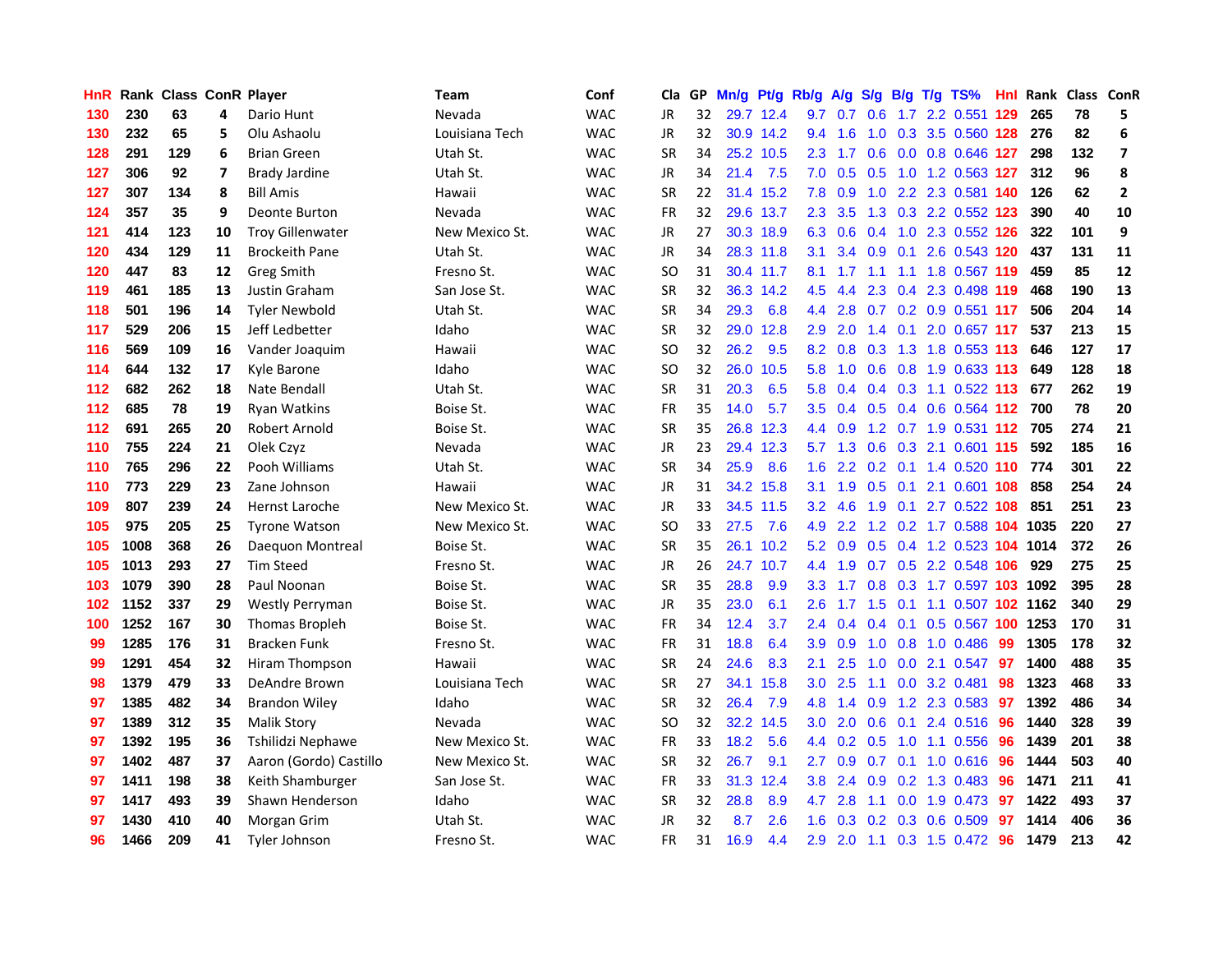| HnR |      | Rank Class ConR Player |    |                       | <b>Team</b>    | Conf       | Cla       |    | GP Mn/g Pt/g Rb/g |      |                  | A/g              |     |                 | S/g B/g T/g TS%           | Hnl | Rank Class |     | ConR |
|-----|------|------------------------|----|-----------------------|----------------|------------|-----------|----|-------------------|------|------------------|------------------|-----|-----------------|---------------------------|-----|------------|-----|------|
| 96  | 1470 | 331                    | 42 | Joston Thomas         | Hawaii         | <b>WAC</b> | <b>SO</b> | 31 | 22.5              | 9.7  | 5.1              | 1.1              | 0.6 | 0.8             | 2.7 0.465                 | 94  | 1562       | 360 | 45   |
| 96  | 1489 | 428                    | 43 | Landon Tatum          | Idaho          | <b>WAC</b> | <b>JR</b> | 32 | 22.3              | 5.7  | 2.0              | 3.0              | 0.9 | 0.1             | 1.4 0.492                 | -95 | 1490       | 426 | 43   |
| 95  | 1534 | 220                    | 44 | Kevin Olekaibe        | Fresno St.     | <b>WAC</b> | <b>FR</b> | 30 | 25.1              | 12.0 | 1.9              | 1.3              |     | $1.2 \quad 0.2$ | 1.8 0.511                 | 94  | 1540       | 220 | 44   |
| 94  | 1562 | 450                    | 45 | Jeremiah Ostrowski    | Hawaii         | <b>WAC</b> | <b>JR</b> | 20 | 24.6              | 5.4  | $2.2^{\circ}$    | 3.8              | 1.3 |                 | $0.0$ 2.1 $0.462$         | -94 | 1563       | 447 | 46   |
| 94  | 1566 | 358                    | 46 | <b>Brandon Gibson</b> | Louisiana Tech | <b>WAC</b> | <b>SO</b> | 15 | 26.1              | 9.2  | 5.1              | 1.2              |     |                 | 0.9 0.9 1.9 0.496 101     |     | 1182       | 254 | 30   |
| 94  | 1571 | 454                    | 47 | Deremy Geiger         | Idaho          | <b>WAC</b> | <b>JR</b> | 32 | 27.5              | 8.7  | 2.7              | 2.6              |     |                 | 0.8 0.1 1.8 0.489         | 94  | 1567       | 449 | 48   |
| 94  | 1615 | 468                    | 48 | Luiz Toledo           | Idaho          | <b>WAC</b> | JR        | 30 | 27.1              | 9.2  | 4.4              | 0.5              |     |                 | $0.5$ 0.4 1.7 0.562       | 94  | 1565       | 448 | 47   |
| 93  | 1634 | 472                    | 49 | <b>Wil Carter</b>     | San Jose St.   | <b>WAC</b> | <b>JR</b> | 33 | 30.8              | 9.8  | 8.0              | 0.9              |     |                 | $0.4$ 0.7 1.8 0.526       | 92  | 1693       | 485 | 50   |
| 92  | 1668 | 243                    | 50 | Christian Kabongo     | New Mexico St. | <b>WAC</b> | <b>FR</b> | 33 | 25.7              | 8.9  | 2.9              | 2.5              | 0.8 | 0.1             | 2.5 0.459                 | 91  | 1717       | 257 | 51   |
| 92  | 1688 | 565                    | 51 | Zack Moritz           | Boise St.      | <b>WAC</b> | <b>SR</b> | 33 | 10.2              | 3.2  | 2.1              | 0.4              |     |                 | $0.2$ $0.2$ $0.6$ $0.531$ | 92  | 1670       | 561 | 49   |
| 92  | 1705 | 497                    | 52 | <b>Derrell Conner</b> | Nevada         | <b>WAC</b> | <b>JR</b> | 32 | 12.0              | 4.5  | 1.1              | 1.5              | 0.5 |                 | 0.0 1.2 0.445             | 91  | 1753       | 507 | 53   |
| 90  | 1808 | 420                    | 53 | Garrett Johnson       | Fresno St.     | <b>WAC</b> | <b>SO</b> | 31 | 20.8              | 8.1  | 2.2              | 1.2              | 0.8 | 0.1             | 1.3 0.501                 | 90  | 1818       | 420 | 54   |
| 90  | 1817 | 529                    | 54 | Steven Shepp          | Fresno St.     | <b>WAC</b> | <b>JR</b> | 22 | 24.1              | 3.8  | 2.7              | 3.8 <sub>2</sub> | 1.5 |                 | $0.2$ 1.5 0.426           | 91  | 1725       | 496 | 52   |
| 90  | 1833 | 288                    | 55 | <b>Trevor Wiseman</b> | Hawaii         | <b>WAC</b> | <b>FR</b> | 30 | 19.8              | 4.2  | 4.0              | 0.9              | 0.7 | 0.1             | 1.4 0.568                 | 89  | 1894       | 299 | 55   |
| 89  | 1889 | 605                    | 56 | Nedeljko Golubovic    | Fresno St.     | <b>WAC</b> | <b>SR</b> | 31 | 24.0              | 6.9  | 3.9              | 0.9              | 1.0 | 0.4             | 1.4 0.506                 | 88  | 1912       | 611 | 56   |
| 89  | 1898 | 299                    | 57 | <b>Bo Barnes</b>      | Hawaii         | <b>WAC</b> | <b>FR</b> | 32 | 23.3              | 6.9  | 1.8 <sup>2</sup> | 0.7              |     |                 | $0.5$ 0.0 0.8 0.543       | 87  | 2001       | 328 | 59   |
| 87  | 2005 | 328                    | 58 | Kenyon McNeaill       | Louisiana Tech | <b>WAC</b> | FR        | 32 | 29.4              | 8.7  | 2.8 <sup>°</sup> | 2.4              |     |                 | 1.2 0.0 2.8 0.489         | -85 | 2066       | 345 | 61   |
| 86  | 2039 | 597                    | 59 | Hamidu Rahman         | New Mexico St. | <b>WAC</b> | <b>JR</b> | 23 | 19.4              | 7.2  |                  |                  |     |                 | 5.0 0.2 0.3 0.5 2.1 0.497 | -88 | 1918       | 556 | 57   |
| 85  | 2073 | 608                    | 60 | <b>Tre Nichols</b>    | Boise St.      | <b>WAC</b> | JR        | 28 | 11.2              | 4.0  | 0.8              | 0.8              |     |                 | $0.5$ 0.0 0.6 0.457       | 87  | 2000       | 583 | 58   |
| 85  | 2086 | 352                    | 61 | Stephen Madison       | Idaho          | <b>WAC</b> | <b>FR</b> | 32 | 11.6              | 3.7  | 2.0              | 0.7              |     |                 | $0.3$ 0.1 0.9 0.527       | -85 | 2082       | 351 | 62   |
| 84  | 2142 | 364                    | 62 | Jeff Elorriaga        | Boise St.      | <b>WAC</b> | <b>FR</b> | 30 | 17.6              | 3.4  | 1.4              | 1.0              |     |                 | 0.7 0.0 0.4 0.555         | 86  | 2021       | 336 | 60   |
| 84  | 2174 | 373                    | 63 | Jerry Evans           | Nevada         | <b>WAC</b> | <b>FR</b> | 31 | 19.1              | 4.9  | 3.5              | 0.3              |     |                 | $0.4$ 0.3 1.1 0.489       | 83  | 2181       | 373 | 63   |
| 83  | 2217 | 385                    | 64 | Lonnie Smith          | Louisiana Tech | <b>WAC</b> | <b>FR</b> | 31 | 22.7              | 6.1  | 2.5              | 0.8              |     |                 | $0.4$ 0.3 1.0 0.524       | -82 | 2251       | 393 | 64   |
| 82  | 2242 | 507                    | 65 | Chris Jones           | San Jose St.   | <b>WAC</b> | <b>SO</b> | 31 | 10.2              | 2.6  | 2.4              | 0.5              |     | $0.3 \quad 0.1$ | $0.4$ 0.421               | -81 | 2269       | 508 | 65   |
| 81  | 2282 | 670                    | 66 | Romario Souza         | Louisiana Tech | <b>WAC</b> | <b>JR</b> | 28 | 15.4              | 3.7  | 2.7              | 0.3              |     | $0.4 \quad 0.1$ | $0.7$ 0.531               | -81 | 2304       | 677 | 66   |
| 81  | 2301 | 410                    | 67 | <b>Matt Ballard</b>   | San Jose St.   | <b>WAC</b> | <b>FR</b> | 33 | 26.2              | 2.5  | 5.3              | 0.6              |     | $0.4 \quad 0.5$ | 0.6 0.403                 | 80  | 2340       | 420 | 67   |
| 81  | 2311 | 516                    | 68 | Bandja Sv             | New Mexico St. | <b>WAC</b> | SO.       | 33 | 17.7              | 4.7  | 2.7              | 0.9              | 0.5 | 0.3             | 1.4 0.489                 | 80  | 2347       | 523 | 68   |
| 81  | 2312 | 681                    | 69 | Antwond Roshell       | Louisiana Tech | <b>WAC</b> | <b>JR</b> | 29 | 9.8               | 2.3  | 2.6              | 0.1              | 0.1 | 0.8             | 1.1 0.504                 | 80  | 2350       | 691 | 69   |
| 80  | 2343 | 691                    | 70 | Calvin Douglas        | San Jose St.   | <b>WAC</b> | JR        | 33 | 18.9              | 6.1  | 0.7              | 0.8              |     |                 | $0.2$ 0.0 0.5 0.542       | -79 | 2381       | 702 | 70   |
| 76  | 2494 | 725                    | 71 | Jonathan Wills        | Fresno St.     | <b>WAC</b> | <b>JR</b> | 30 | 19.0              | 3.8  | 2.8 <sup>°</sup> | 1.7              |     |                 | 0.6 0.1 1.5 0.415 76      |     | 2497       | 731 | 71   |
| 73  | 2585 | 490                    | 72 | Jordan Burris         | Nevada         | <b>WAC</b> | <b>FR</b> | 30 | 11.1              | 3.1  | 1.8              | 0.5              |     |                 | 0.3 0.2 0.9 0.453 73      |     | 2597       | 490 | 72   |
| 72  | 2605 | 582                    | 73 | <b>Tevin Hall</b>     | Louisiana Tech | <b>WAC</b> | <b>SO</b> | 30 | 13.5              | 2.7  | 1.6              | 1.0              |     |                 | $0.4$ 0.0 1.1 0.509       | 72  | 2632       | 588 | 73   |
| 71  | 2641 | 505                    | 74 | Devonte Elliott       | Nevada         | <b>WAC</b> | FR        | 32 | 11.2              | 1.8  | 2.8              | 0.2              |     |                 | 0.3 0.4 0.6 0.397         | -70 | 2670       | 511 | 75   |
| 70  | 2660 | 510                    | 75 | <b>Bobby Miles</b>    | Hawaii         | <b>WAC</b> | <b>FR</b> | 29 | 15.6              | 2.2  | 1.3              | 1.9              |     |                 | $0.5$ 0.1 1.6 0.448       | 70  | 2669       | 510 | 74   |
| 68  | 2716 | 523                    | 76 | <b>Kevin Panzer</b>   | Nevada         | <b>WAC</b> | <b>FR</b> | 32 | 11.3              | 2.2  | 2.1              | 0.5              | 0.1 |                 | $0.2$ 0.6 0.414           | -67 | 2732       | 532 | 76   |
| 63  | 2802 | 626                    | 77 | J.L. Lewis            | Louisiana Tech | <b>WAC</b> | <b>SO</b> | 29 | 12.1              | 1.8  | 2.6              | 0.2              |     |                 | $0.4$ 0.2 0.9 0.495       | 63  | 2816       | 630 | 77   |
| 59  | 2856 | 568                    | 78 | Cordarius Johnson     | Louisiana Tech | <b>WAC</b> | <b>FR</b> | 31 | 16.4              | 4.3  | 1.5              | 0.7              | 0.4 | 0.1             | 1.3 0.392                 | 59  | 2871       | 572 | 78   |
| 57  | 2883 | 653                    | 79 | Patrick Nyeko         | Nevada         | <b>WAC</b> | SO.       | 26 | 9.9               | 1.2  | 1.3              | 0.6              |     |                 | $0.1$ 0.1 0.5 0.451       | 59  | 2872       | 647 | 79   |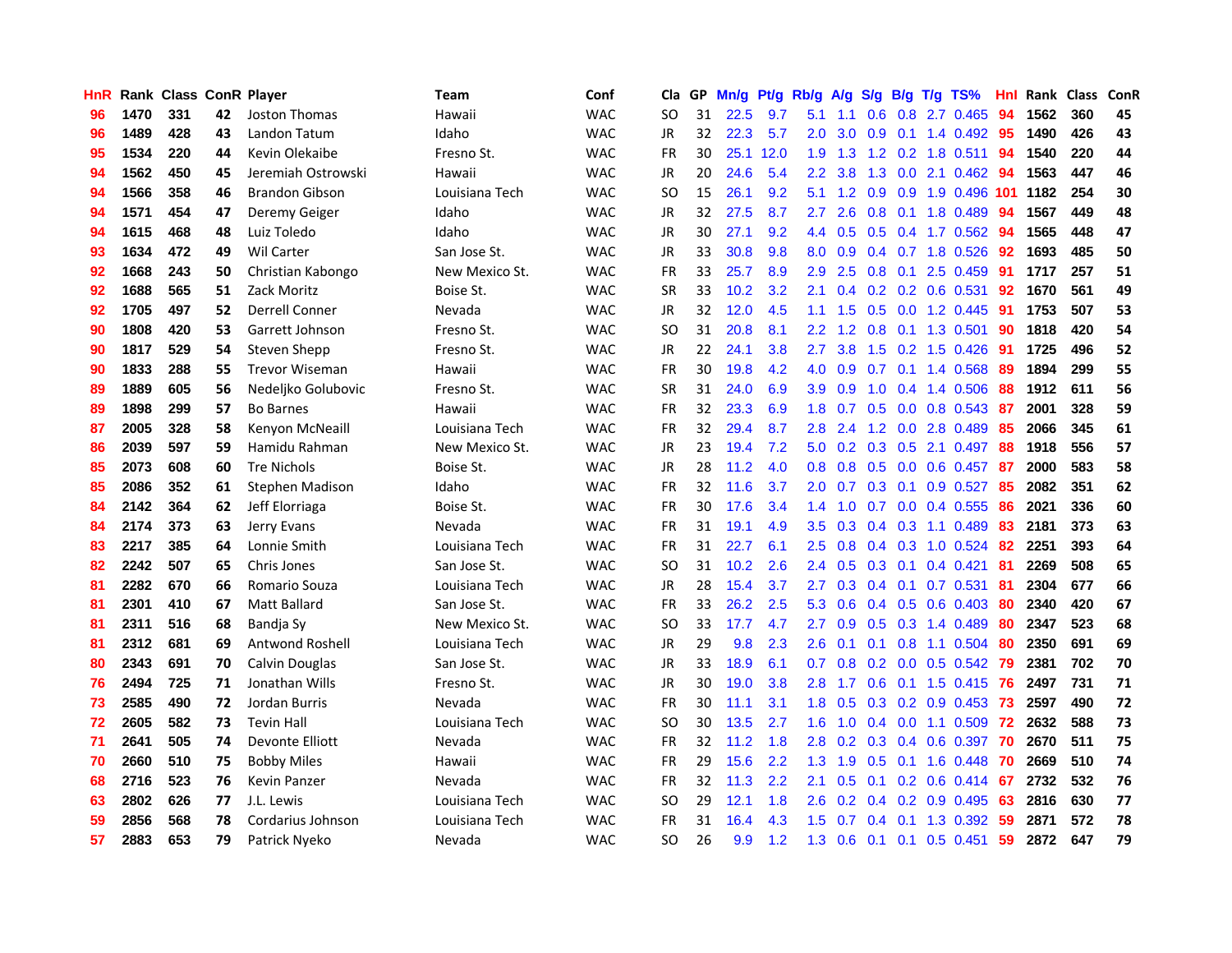| <b>HnR</b> |      | Rank Class ConR Player |                |                            | <b>Team</b>       | Conf       | Cla       |    | GP Mn/g | Pt/g      | Rb/g             | A/g                |               |                 | S/g B/g T/g TS%            | Hnl |      | Rank Class | ConR                    |
|------------|------|------------------------|----------------|----------------------------|-------------------|------------|-----------|----|---------|-----------|------------------|--------------------|---------------|-----------------|----------------------------|-----|------|------------|-------------------------|
| 44         | 2976 | 616                    | 80             | Jordan Finn                | Nevada            | <b>WAC</b> | FR        | 27 | 10.8    | 1.9       | 1.0              | 0.4                | 0.3           | 0.0             | $0.7$ $0.451$              | 46  | 2973 | 614        | 80                      |
| 43         | 2978 | 674                    | 81             | Joe Henson                 | San Jose St.      | <b>WAC</b> | SO.       | 33 | 10.8    | 0.8       | 1.9              | 0.1                | 0.2           | 0.3             | 0.5 0.385                  | 42  | 2986 | 675        | 81                      |
| 148        | 64   | 33                     | 1              | Luke Sikma                 | Portland          | <b>WCC</b> | <b>SR</b> | 32 | 31.1    | 12.9      | 10.5             | 2.6                | 1.3           | 0.8             | 2.1 0.572 148              |     | 65   | 32         | $\mathbf{1}$            |
| 142        | 104  | 16                     | $\overline{2}$ | <b>Kevin Foster</b>        | Santa Clara       | <b>WCC</b> | <b>SO</b> | 38 |         | 32.1 20.2 | 2.7              | 3.7                | 1.6           | 0.1             | 3.1 0.548 141              |     | 115  | 18         | $\mathbf{2}$            |
| 139        | 132  | 64                     | 3              | Mickey McConnell           | Saint Mary's (CA) | <b>WCC</b> | <b>SR</b> | 34 |         | 37.0 16.4 |                  | $2.5$ 6.1          |               |                 | 1.2 0.2 2.3 0.660 138      |     | 139  | 68         | 3                       |
| 138        | 133  | 39                     | 4              | Robert Sacre               | Gonzaga           | <b>WCC</b> | JR        | 35 |         | 25.9 12.5 | 6.3              | 1.1                | 0.8           |                 | 1.9 2.1 0.575 138          |     | 144  | 43         | 4                       |
| 132        | 204  | 17                     | 5              | Sam Dower                  | Gonzaga           | <b>WCC</b> | FR        | 35 | 14.1    | 7.6       | 3.3 <sub>2</sub> | 0.3                |               |                 | 0.4 0.7 0.8 0.617 132      |     | 216  | 18         | 5                       |
| 132        | 211  | 101                    | 6              | <b>Steven Gray</b>         | Gonzaga           | <b>WCC</b> | <b>SR</b> | 34 |         | 31.6 13.9 | 3.9              | 4.0                | 1.7           | 0.1             | 2.1 0.534 132              |     | 217  | 103        | 6                       |
| 129        | 250  | 45                     | 7              | <b>Elias Harris</b>        | Gonzaga           | <b>WCC</b> | <b>SO</b> | 34 | 26.0    | 12.4      | 6.0              | 1.3                | 0.6           |                 | 0.4 1.8 0.586              | 129 | 256  | 44         | 8                       |
| 129        | 257  | 72                     | 8              | <b>Rashad Green</b>        | San Francisco     | <b>WCC</b> | JR        | 30 |         | 28.8 12.5 | 5.8              | 3.0                | 1.1           |                 | $0.2$ 2.7 $0.561$          | 131 | 220  | 64         | $\overline{\mathbf{z}}$ |
| 127        | 308  | 93                     | 9              | Marc Trasolini             | Santa Clara       | <b>WCC</b> | JR        | 37 |         | 26.4 12.8 | 6.1              | 0.8                |               |                 | 0.5 0.9 1.5 0.597          | 126 | 317  | 97         | 9                       |
| 124        | 359  | 61                     | 10             | Kelly Olynyk               | Gonzaga           | <b>WCC</b> | SO.       | 35 | 13.5    | 5.8       | 3.8              | 0.7                |               | $0.3 \quad 0.1$ | 1.2 0.620                  | 123 | 372  | 65         | 10                      |
| 119        | 473  | 90                     | 11             | Perris Blackwell           | San Francisco     | <b>WCC</b> | SO.       | 32 |         | 25.1 10.7 | 7.0              | 0.9                | 0.6           | 0.4             | 2.2 0.558                  | 118 | 489  | 90         | 11                      |
| 118        | 519  | 158                    | 12             | <b>Marquise Carter</b>     | Gonzaga           | <b>WCC</b> | <b>JR</b> | 35 | 19.3    | 6.3       | 1.6              | 2.1                | 0.9           |                 | $0.1$ 1.1 0.603 117        |     | 522  | 160        | 12                      |
| 117        | 521  | 97                     | 13             | <b>Matthew Dellavedova</b> | Saint Mary's (CA) | <b>WCC</b> | <b>SO</b> | 34 |         | 35.3 13.4 | 3.6              | 5.3                | 1.2           | 0.0             | 2.4 0.571 117              |     | 525  | 93         | 13                      |
| 117        | 522  | 98                     | 14             | Mitchell Young             | Saint Mary's (CA) | <b>WCC</b> | <b>SO</b> | 34 |         | 21.2 10.2 | 5.1              | 0.5                |               |                 | 0.4 0.6 1.2 0.591 117      |     | 526  | 94         | 14                      |
| 117        | 532  | 101                    | 15             | <b>Tim Williams</b>        | Saint Mary's (CA) | <b>WCC</b> | <b>SO</b> | 34 | 10.1    | 4.6       | 3.0 <sub>2</sub> |                    |               |                 | 0.4 0.2 0.5 0.7 0.585 117  |     | 540  | 99         | 15                      |
| 117        | 541  | 164                    | 16             | Lorne Jackson              | Pepperdine        | <b>WCC</b> | JR        | 33 |         | 27.3 13.2 | 2.9              | 2.9                |               |                 | 1.6 0.2 2.6 0.562 115      |     | 604  | 191        | 18                      |
| 116        | 561  | 217                    | 17             | Jared Stohl                | Portland          | <b>WCC</b> | <b>SR</b> | 32 |         | 32.6 14.1 |                  | $2.4$ 1.8          |               |                 | 0.8 0.0 1.1 0.616 116      |     | 563  | 220        | 16                      |
| 115        | 593  | 184                    | 18             | Rob Jones                  | Saint Mary's (CA) | <b>WCC</b> | JR        | 34 |         | 31.4 13.8 | 7.7              | 1.7                |               |                 | 1.1 0.5 2.1 0.555 115      |     | 596  | 188        | 17                      |
| 113        | 650  | 74                     | 19             | David Stockton             | Gonzaga           | <b>WCC</b> | FR        | 34 | 15.6    | 4.2       | 1.3              | 2.1                | 0.9           |                 | 0.1 1.1 0.599 113          |     | 664  | 75         | 19                      |
| 112        | 684  | 77                     | 20             | Evan Roguemore             | Santa Clara       | <b>WCC</b> | FR        | 38 |         | 31.4 11.7 | 3.6              | 3.7                |               |                 | 0.9 0.3 2.3 0.547 111      |     | 717  | 82         | 22                      |
| 111        | 727  | 217                    | 21             | Nemanja Mitrovic           | Portland          | <b>WCC</b> | JR        | 32 |         | 30.5 13.5 | 3.3              | 1.6                | 0.8           | 0.1             | 1.8 0.626                  | 111 | 740  | 224        | 23                      |
| 110        | 750  | 150                    | 22             | Michael Williams           | San Francisco     | <b>WCC</b> | SO.       | 34 |         | 32.4 14.7 | 4.0              | 1.7                | 0.6           | 0.1             | 2.0 0.545                  | 109 | 814  | 161        | 26                      |
| 110        | 754  | 223                    | 23             | <b>Drew Viney</b>          | Loyola Marymount  | <b>WCC</b> | <b>JR</b> | 27 |         | 33.7 17.2 | 6.6              | 1.8                | 0.8           | 1.0             | 2.9 0.567 112              |     | 688  | 207        | 21                      |
| 110        | 782  | 232                    | 24             | <b>Kenton Walker</b>       | Saint Mary's (CA) | <b>WCC</b> | <b>JR</b> | 34 | 15.8    | 6.0       | 3.6              | 0.2                | 0.6           | 1.0             | 0.6 0.539 109              |     | 782  | 234        | 24                      |
| 109        | 797  | 308                    | 25             | Vernon Teel                | Loyola Marymount  | <b>WCC</b> | <b>SR</b> | 30 |         | 30.4 12.8 | 5.7              | 3.8                | 1.7           | 0.5             | 3.5 0.501 109              |     | 803  | 311        | 25                      |
| 109        | 827  | 316                    | 26             | Mychel Thompson            | Pepperdine        | <b>WCC</b> | <b>SR</b> | 33 | 32.2    | 14.6      | 5.9              | 1.9                | 1.1           | 1.0             | 1.8 0.460 107              |     | 896  | 338        | 28                      |
| 109        | 831  | 319                    | 27             | Moustapha Diarra           | San Francisco     | <b>WCC</b> | <b>SR</b> | 34 | 16.2    | 7.8       | 3.5              | 0.5                |               | $0.2\quad 0.9$  | 1.6 0.507 107              |     | 895  | 337        | 27                      |
| 107        | 888  | 261                    | 28             | Angelo Caloiaro            | San Francisco     | <b>WCC</b> | JR        | 34 | 33.4    | 9.9       | 7.3              | 1.9                |               |                 | 0.8 0.3 1.5 0.545 106      |     | 949  | 282        | 31                      |
| 107        | 904  | 336                    | 29             | <b>Troy Payne</b>          | Santa Clara       | <b>WCC</b> | <b>SR</b> | 38 | 24.5    | 5.4       | 5.9              | 1.1                |               |                 | 1.6 0.3 1.1 0.516 106      |     | 934  | 344        | 29                      |
| 106        | 933  | 121                    | 30             | Stephen Holt               | Saint Mary's (CA) | <b>WCC</b> | <b>FR</b> | 34 | 22.9    | 6.2       | 3.1              | 1.0                |               |                 | 1.8 0.1 1.0 0.573 106      |     | 937  | 120        | 30                      |
| 106        | 949  | 279                    | 31             | Demetri Goodson            | Gonzaga           | <b>WCC</b> | JR        | 35 | 22.7    | 5.2       | 2.8              | 2.6                | 0.7           |                 | 0.1 1.6 0.480 105          |     | 966  | 286        | 32                      |
| 105        | 965  | 357                    | 32             | Ben Dowdell                | Santa Clara       | <b>WCC</b> | <b>SR</b> | 38 | 24.7    | 8.2       | 4.7              | 0.9                | 1.1           |                 | 0.5 1.8 0.561 105          |     | 1003 | 367        | 33                      |
| 105        | 989  | 288                    | 33             | Keion Bell                 | Pepperdine        | <b>WCC</b> | JR        | 20 |         | 29.7 18.9 | 4.1              | 2.4                | 0.8           |                 | 0.2 4.2 0.538 113          |     | 668  | 202        | 20                      |
| 104        | 1046 | 137                    | 34             | Cody Doolin                | San Francisco     | <b>WCC</b> | <b>FR</b> | 34 | 32.0    | 7.7       | 3.5              | 3.5                | $1.2^{\circ}$ | 0.2             | 1.9 0.524                  | 102 | 1122 | 144        | 35                      |
| 103        | 1067 | 385                    | 35             | Kramer Knutson             | Portland          | <b>WCC</b> | <b>SR</b> | 31 | 27.0    | 6.2       | 5.1              | $\mathbf{2}$<br>-1 | 0.6           | 1.5             | 0.9 0.571                  |     | 1067 | 390        | 34                      |
| 101        | 1219 | 355                    | 36             | <b>Clint Steindl</b>       | Saint Mary's (CA) | <b>WCC</b> | <b>JR</b> | 34 | 23.0    | 6.6       |                  | $2.7$ 1.0          |               |                 | 0.4 0.2 0.6 0.585 100 1226 |     |      | 357        | 36                      |